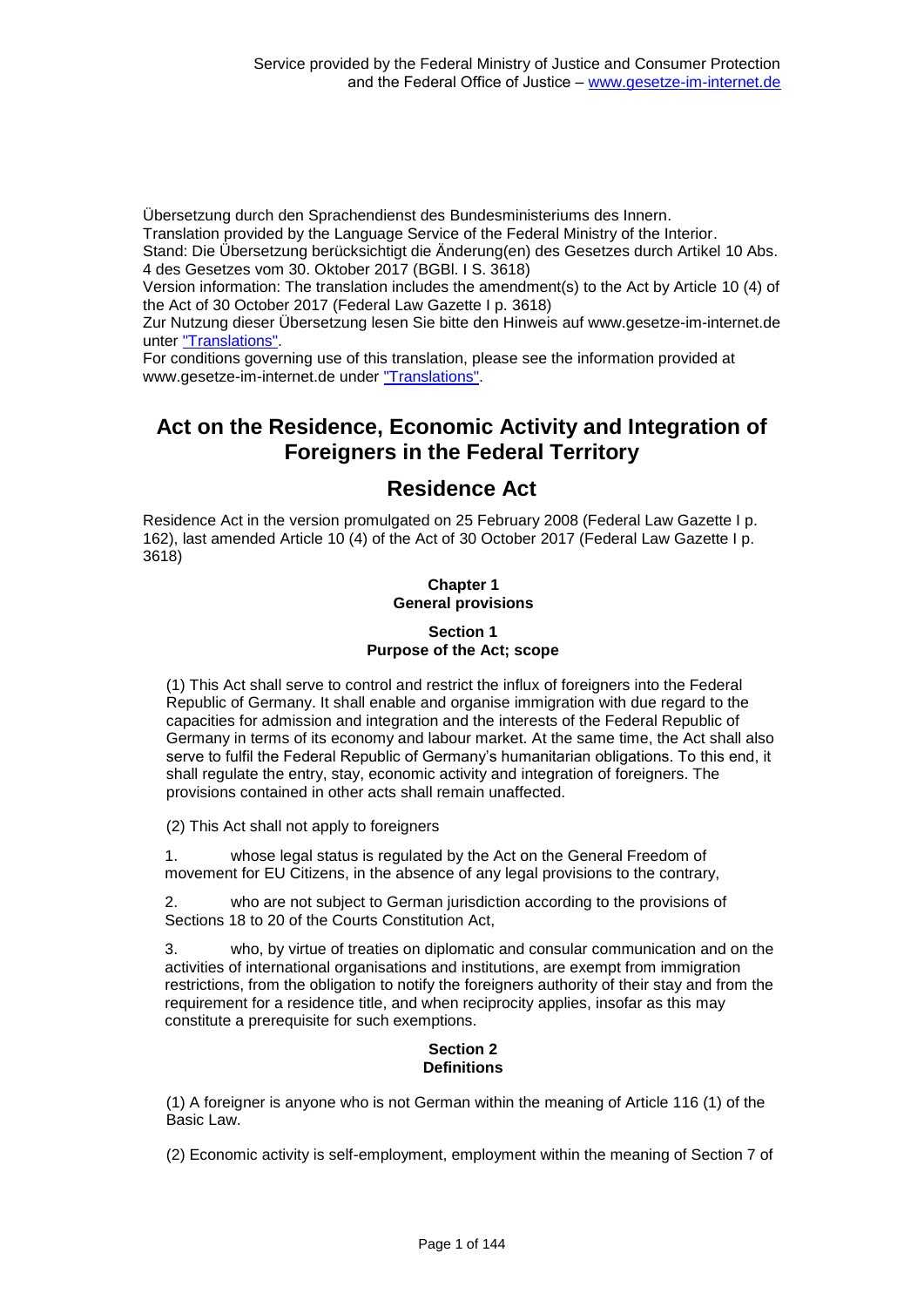Book Four of the Social Code and employment as a civil servant.

(3) A foreigner's subsistence is secure when he is able to earn a living, including sufficient health insurance coverage, without recourse to public funds. Drawing the following benefits shall not constitute recourse to public funds:

- 1. child benefits,
- 2. children's allowances,
- 3. child-raising benefits,
- 4. parental allowances,

5. educational and training assistance in accordance with Book Three of the Social Code, the Federal Education Assistance Act or the Upgrading Training Assistance Act,

6. public funds based on own contributions or granted in order to enable residence in Germany and

7. payments made in accordance with the Act on Advance Maintenance Payments.

A foreigner who is enrolled in a statutory health insurance fund shall be deemed to have sufficient health insurance coverage. Other family members' contributions to household income shall be taken into account when issuing or renewing a temporary residence permit allowing the subsequent immigration of dependants. For the purpose of issuing a temporary residence permit pursuant to Section 16, a foreigner's subsistence shall be deemed to be secure where he has funds in the amount of the monthly requirement as determined pursuant to Sections 13 and 13a (1) of the Federal Education Assistance Act. The Federal Ministry of the Interior shall announce the minimum amounts pursuant to sentence 5 in the Federal Gazette annually by 31 August for the following year.

(4) The space which is required to accommodate a person in need of accommodation in state-subsidised welfare housing shall constitute sufficient living space. Living space which does not comply with the statutory provisions for Germans with regard to condition and occupancy shall not be adequate for foreigners. Children up to the age of two shall not be counted when calculating the sufficient living space for the accommodation of families.

(5) Schengen states are states in which the following legal acts apply in their entirety:

1. Convention implementing the Schengen Agreement of 14 June 1985 between the Governments of the States of the Benelux Economic Union, the Federal Republic of Germany and the French Republic on the gradual abolition of checks at their common borders (OJ L 239, 22.9.2000, p. 19),

2. Regulation (EC) No 562/2006 of the European Parliament and of the Council of 15 March 2006 establishing a Community Code on the rules governing the movement of persons across borders (OJ L 105, 13.4.2006, p. 1) and

3. Regulation (EC) No 810/2009 of the European Parliament and of the Council of 13 July 2009 establishing a Community Code on Visas (OJ L 243, 15.9.2009, p. 1).

(6) Temporary protection within the meaning of this Act is the granting of residence in application of Council Directive 2001/55/EC of 20 July 2001 on minimum standards for the granting of temporary protection in the case of the mass influx of displaced foreigners and on measures to promote the balanced distribution of the burdens associated with the admission of these persons and the consequences of such admission among the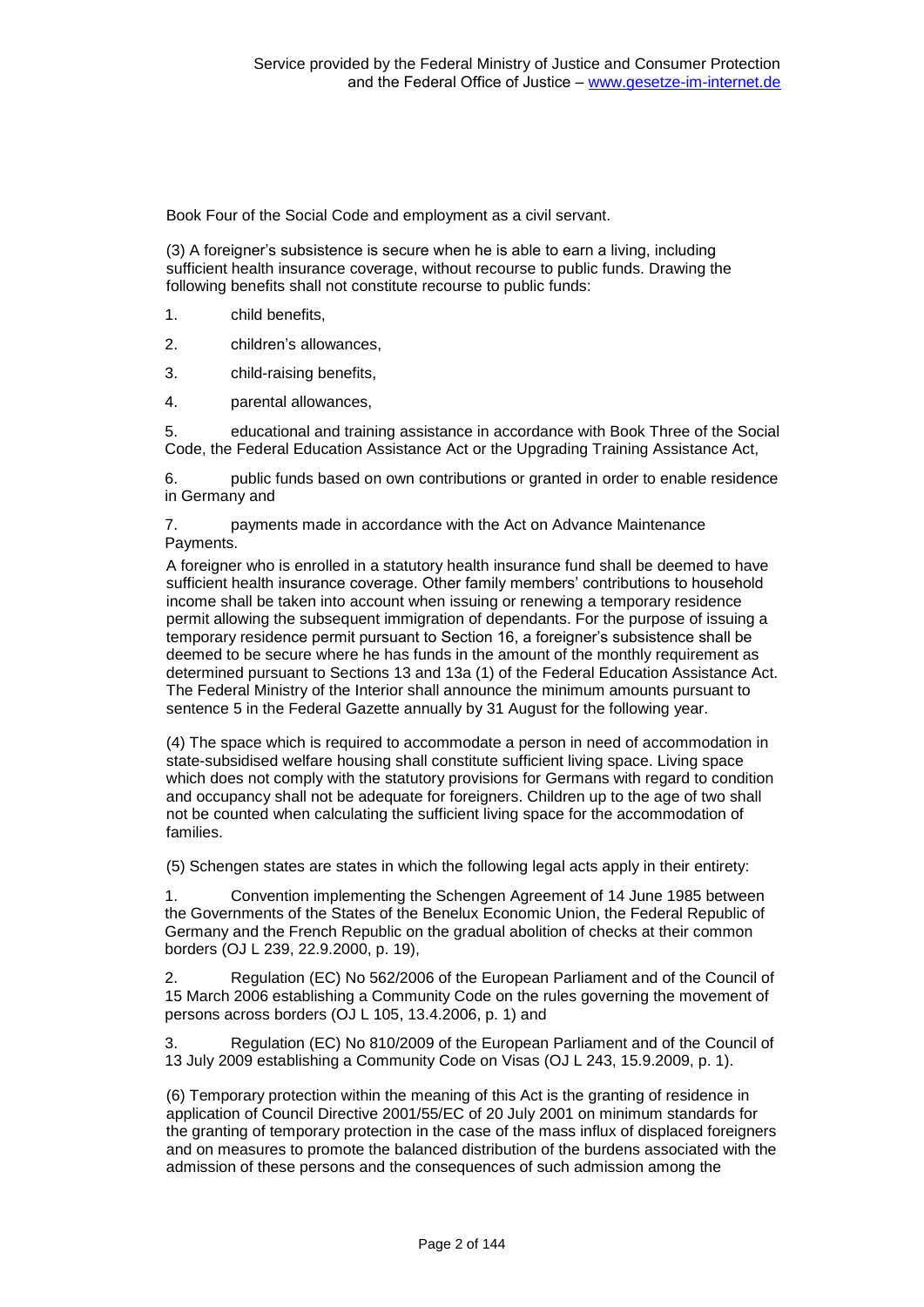member states (OJ L 212, 7.8.2001, p. 12).

(7) A foreigner to whom the legal status of long-term resident has been granted in a member state of the European Union pursuant to Article 2 (b) of Council Directive 2003/109/EC of 25 November 2003 concerning the legal status of third-country nationals who are long-term residents (OJ L 16, 23.1.2004, p. 44), most recently amended by Directive 2011/51/EU (OJ L 132, 19.5. 2011. p. 1), and not subsequently revoked is a long-term resident.

The EU long-term residence permit issued by another member state pursuant to Article 8 of Directive 2003/109/EC constitutes long-term residence status (EU).

(9) Basic knowledge of the German language corresponds to Level A1 of the Common European Framework of Reference for Languages (Recommendation no. R(98)6 of 17 March 1998 of the Committee of Ministers of the Council of Europe to Member States concerning the Common European Framework of Reference for Languages – CEFR).

(10) Elementary knowledge of the German language corresponds to Level A2 of the Common European Framework of Reference for Languages.

(11) Sufficient command of the German language corresponds to Level B1 of the Common European Framework of Reference for Languages.

(12) A foreigner has a good command of the German language if his knowledge of the language corresponds to Level C1 of the Common European Framework of Reference for Languages.

(13) A foreigner has international protection status if he enjoys international protection within the meaning of

1. Council Directive 2004/83/EC of 29 April 2004 on minimum standards for the qualification and status of third-country nationals or stateless persons as refugees or as persons who otherwise need international protection and the content of the protection granted (OJ L 304, 30.9.2004, p. 12), or of

2. Directive 2011/95/EU of the European Parliament and the Council of 13 December 2011 on standards for the qualification of third-country nationals or stateless persons as beneficiaries of international protection, for a uniform status for refugees or for persons eligible for subsidiary protection, and for the content of the protection granted (OJ L 337, 20.12. 2011, p. 9).

(14) The following may constitute concrete evidence within the meaning of Section 62 (3), sentence 1, no. 5:

1. the foreigner, despite being informed of the notification obligation, has in the past already eluded the authorities by changing his place of residence not only on a temporary basis without notifying the competent authority of an address at which he can be reached,

2. the foreigner deceives the authorities regarding his identity, in particular by suppressing or destroying identity or travel documents or claiming a false identity,

the foreigner has refused or failed to cooperate in establishing his identity, and it can be concluded from the particular circumstances of the case that he intends actively to prevent his deportation,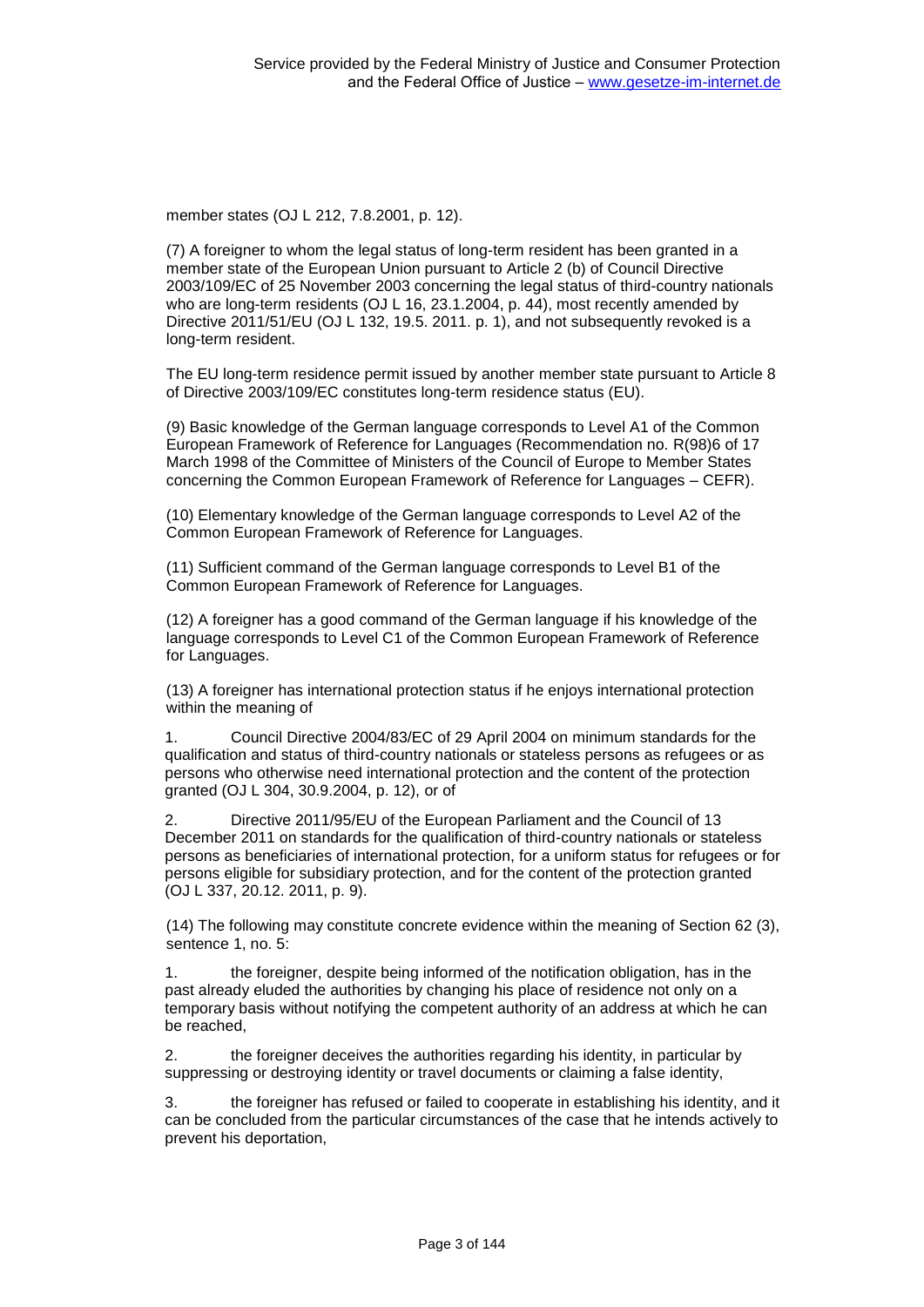4. the foreigner has paid considerable sums of money to a third person so that this person will engage in activities pursuant to Section 96 to secure the foreigner's unlawful entry, and these sums are so relevant given the foreigner's circumstances that it can be concluded that he will prevent deportation to ensure that the expenses were not in vain,

5. the foreigner has expressly declared that he intends to evade deportation,

5a. the foreigner constitutes a significant threat to the life and limb of others or to significant legally protected internal security interests, or

6. the foreigner has made other concrete preparations of comparable significance to evade imminent deportation and these preparations cannot be thwarted by using direct force.

(15) Insofar as Article 28 of Regulation (EU) No 604/2013 of the European Parliament and of the Council of 26 June 2013 establishing the criteria and mechanisms for ascertaining which member state is responsible for examining an application for international protection lodged in one of the member states by a third-country national or a stateless person (OJ L 180, 29.6.2013, p. 31) concerning detention for the purpose of transfer is relevant, the evidence referred to in subsection 14 shall be regarded accordingly as objective criteria for presuming that there is a risk of the foreigner absconding within the meaning of Article 2 (n) of Regulation (EU) No 604/2013. Such evidence may also exist where the foreigner has left a member state prior to the conclusion of proceedings being conducted there to determine competence or to examine an application for international protection and the circumstances of his apprehension in the federal territory provide concrete indications that he does not intend to visit the competent member state in the foreseeable future. The provisions of the Act on Proceedings in Family Matters and in Matters of Non-Contentious Jurisdiction shall apply accordingly to the procedure for ordering detention for the purpose of transfer in accordance with Regulation (EU) No 604/2013, unless the procedure is regulated in another manner under Regulation (EU) No 604/2013.

# **Chapter 2 Entry into and residence in the federal territory**

### **Part 1 General**

# **Section 3 Passport requirement**

(1) Foreigners may enter or stay in the federal territory only if they possess a recognised and valid passport or passport substitute, unless they are exempt from the passport requirement by virtue of a statutory instrument. For the purpose of residence in the federal territory, possession of a substitute identity document shall also suffice in order to meet the passport requirement (Section 48 (2)).

(2) In justified individual cases, the Federal Ministry of the Interior or the body designated by it may permit exemptions from the passport requirement before the foreigner enters the federal territory for the purpose of crossing the border, and for a subsequent stay of up to six months.

### **Section 4 Residence title requirement**

(1) In order to enter and stay in the federal territory, foreigners shall require a residence title, in the absence of any provisions to the contrary in the law of the European Union or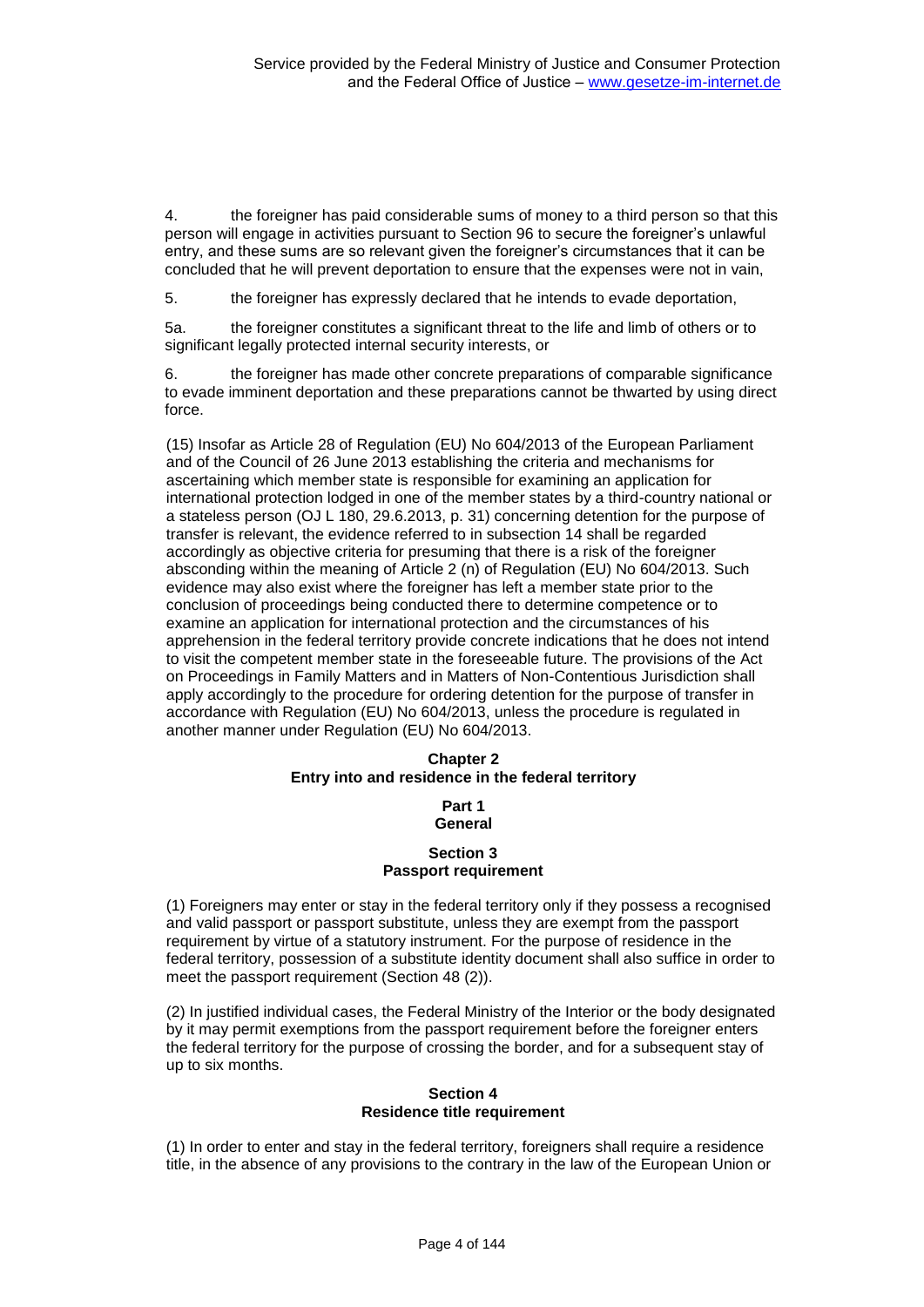a statutory instrument and except where a right of residence exists as a result of the agreement of 12 September 1963 establishing an association between the European Economic Community and Turkey (Federal Law Gazette 1964 II, p. 509) (EEC/Turkey Association Agreement). The residence titles shall be granted in the form of

- 1. a visa pursuant to Section 6 (1), no. 1 and (3),
- 2. a temporary residence permit (Section 7),
- 2a. an EU Blue Card (Section 19a),
- 2b. an ICT Card (Section 19b),
- 2c. a Mobile ICT Card (Section 19d)
- 3. a permanent settlement permit (Section 9) or
- 4. an EU long-term residence permit (Section 9a).

The legal provisions governing temporary residence permits shall also apply to the EU Blue Card, the ICT Card and the Mobile ICT Card in the absence of any law or statutory instrument to the contrary.

(2) A residence title shall entitle the holder to pursue an economic activity insofar as this is laid down in this Act or the residence title expressly permits pursuit of an economic activity. Every residence title must indicate whether the pursuit of an economic activity is permitted. A foreigner who does not possess a temporary residence permit for the purpose of employment may be permitted to take up employment only if the Federal Employment Agency has granted its approval or a statutory instrument stipulates that taking up the employment concerned is permissible without the approval of the Federal Employment Agency. Any restrictions imposed by the Federal Employment Agency in granting approval must be specified in the residence title.

(3) Foreigners may pursue an economic activity only if the residence title so allows. Foreigners may be employed or commissioned to perform other paid work or services only if they possess such a residence title. This restriction shall not apply to seasonal work, if the foreigner holds a seasonal work permit, nor to other economic activities if the foreigner is permitted by virtue of an intergovernmental agreement, a law or a statutory instrument to pursue an economic activity without requiring due authorisation via a residence title. Anyone employing a foreigner or commissioning a foreigner on a sustained basis to perform paid work or services for gain in the federal territory must ascertain whether the conditions pursuant to sentence 2 or sentence 3 apply. Anyone employing a foreigner in the federal territory must keep a copy of the residence title, of the seasonal work permit or of the certificate confirming permission to remain pending the asylum decision or confirming suspension of deportation, in electronic or paper form for the duration of the employment.

(4) (repealed)

(5) A foreigner who possesses a right of residence in accordance with the EEC/Turkey Association Agreement shall be obliged to furnish evidence of the existence of said right of residence through the possession of a temporary residence permit, unless he is in possession of a permanent settlement permit or an EU long-term residence permit. Said residence permit shall be issued on application.

### **Section 5 General prerequisites for granting residence titles**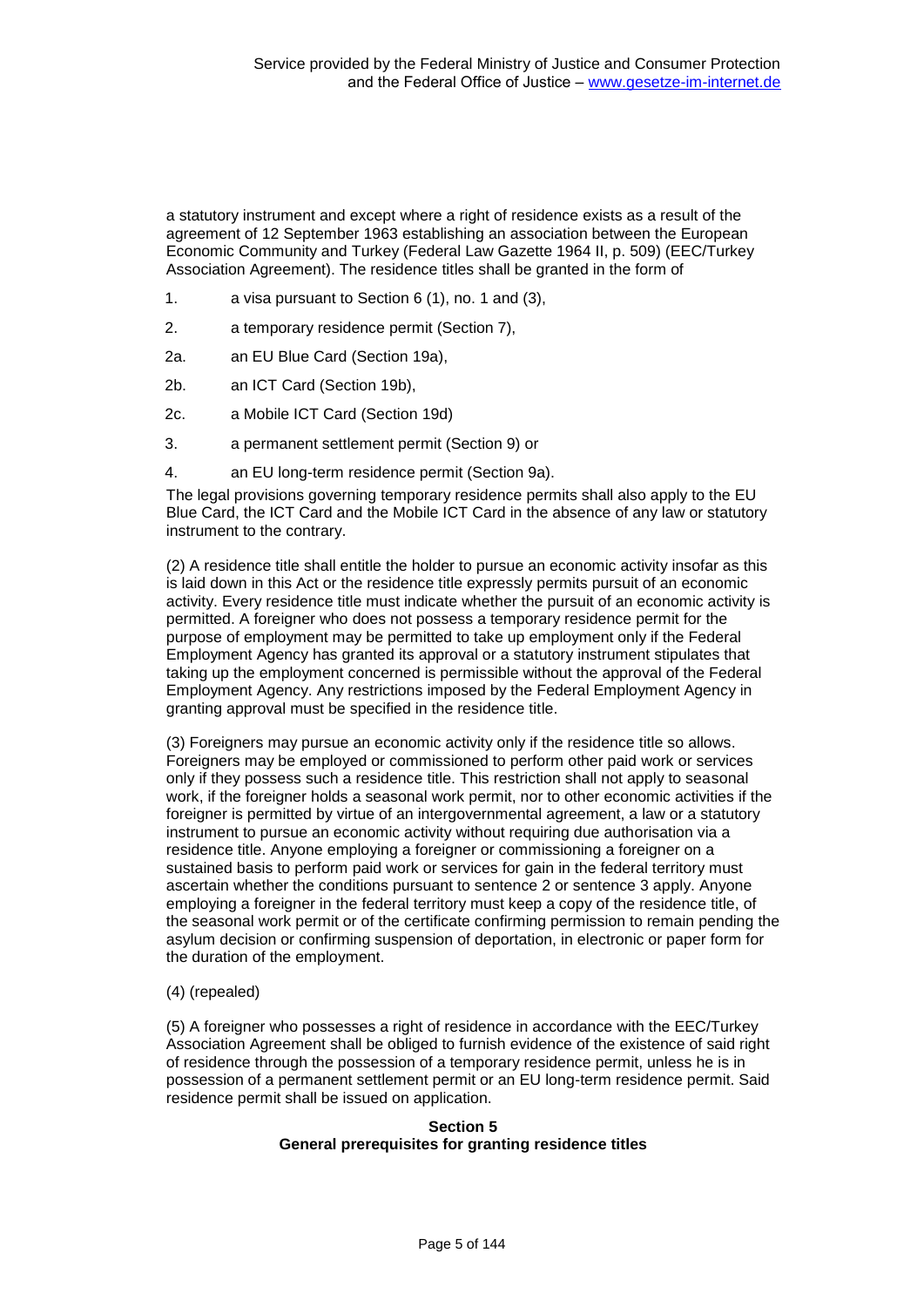(1) The granting of a residence title shall generally presuppose

1. that the foreigner's subsistence is secure;

1a. that the foreigner's identity is established, as is his nationality, if he is not entitled to return to another state,

2. that there is no public interest in expelling the foreigner,

3. that, if the foreigner has no entitlement to a residence title, the foreigner's residence does not compromise or jeopardise the interests of the Federal Republic of Germany for any other reason and

4. that the passport requirement pursuant to Section 3 is met.

(2) The granting of a temporary residence permit, an ICT Card, a permanent settlement permit or an EU long-term residence permit shall further presuppose that the foreigner

1. has entered the country with the necessary visa and

2. has already furnished the key information required for granting the title in his visa application.

These requirements may be waived if the prerequisites qualifying a foreigner for the granting of a residence title are met or if special circumstances relating to the individual case concerned render a subsequent visa application procedure unreasonable. Sentence 2 shall not apply to granting an ICT Card.

(3) Application of subsections 1 and 2 shall be waived in the cases of a residence title issued pursuant to Section 24 or Section 25 (1) to (3); application of subsection 1, nos. 1 to 2 and 4 and subsection 2 shall be waived in the cases of Section 25 (4a) and (4b). Application of subsections 1 and 2 may be waived in the other cases of issuing a residence title pursuant to Chapter 2, Part 5. Where application of subsection 1, no. 2 is waived, the foreigners authority may point out that expulsion is possible on account of certain public interests in expelling the foreigner which are the subject of criminal or other proceedings still in progress; such interests must be specified individually. Application of subsection 2 shall be waived in the event of a residence title issued pursuant to Section 26 (3).

(4) A residence title shall be denied if there is a public interest in expelling the foreigner within the meaning of Section 54 (1) no. 2 or no. 4. Exceptions to sentence 1 may be approved in justified individual cases, if the foreigner divulges said activities or allegiances to the competent authorities and credibly distances himself from his actions posing a threat to security. In justified individual cases, the Federal Ministry of the Interior or the body designated by it may permit exceptions to sentence 1 before the foreigner enters the federal territory for the purpose of crossing the border, and for a subsequent stay of up to six months.

### **Section 6 Visas**

(1) A foreigner may be issued the following visas in accordance with Regulation (EC) No 810/2009:

1. a visa for the purpose of transit through the territory of the Schengen states or for planned stays in this territory of up to 90 days within a 180-day period (Schengen visa),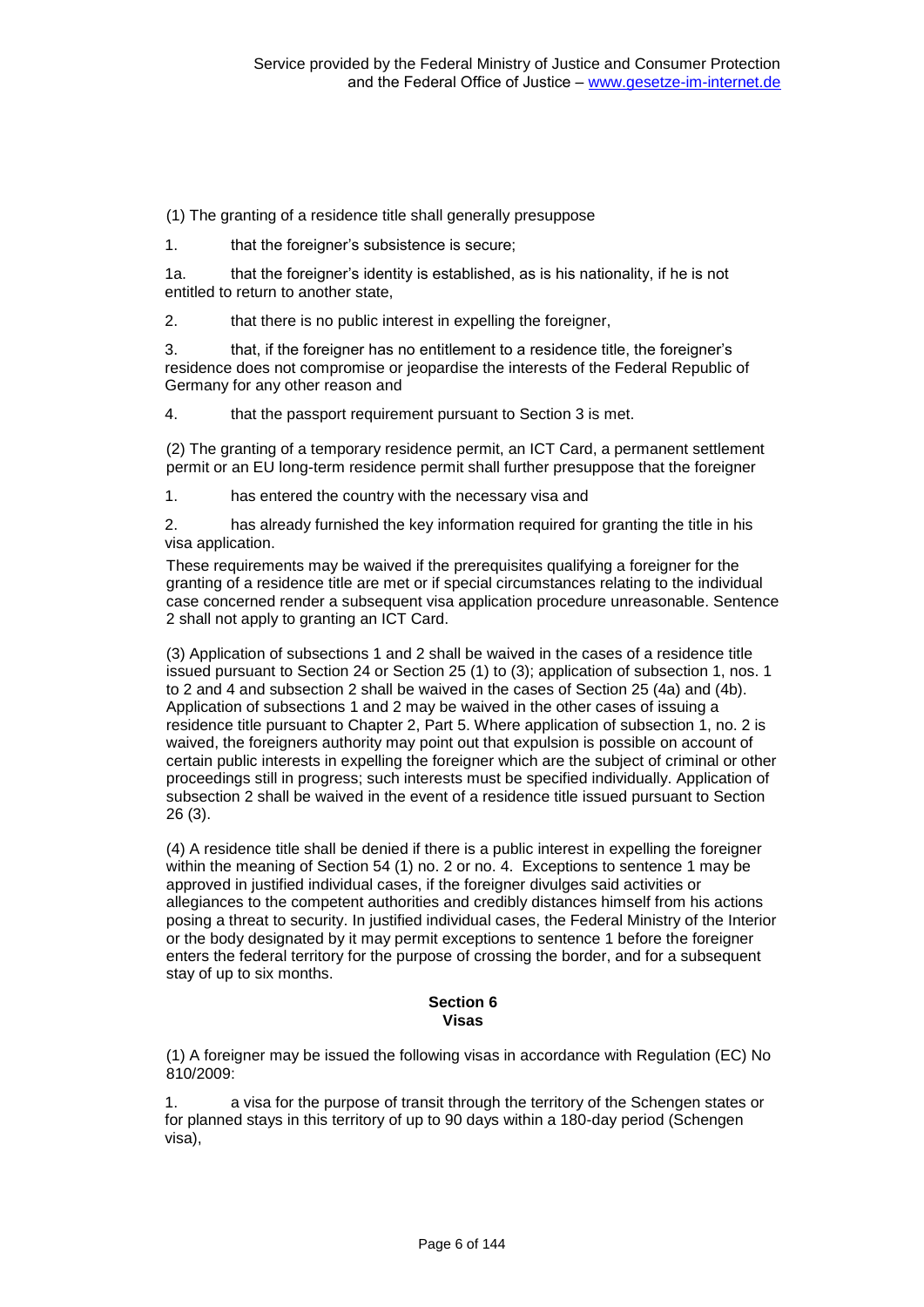2. an airport transit visa for the purpose of passing through the international transit area at airports.

(2) In accordance with Regulation (EC) No 810/2009, Schengen visas may be extended up to a total stay of 90 days within a 180-day period. A Schengen visa may be extended by a further 90 days within the 180-day period concerned as a national visa on the grounds stated in Article 33 of Regulation (EC) No 810/2009/EC, to safeguard the interests of the Federal Republic of Germany or for reasons of international law.

(3) A visa for the federal territory (national visa) shall be required for longer stays; this visa shall be issued before the foreigner enters the federal territory. It shall be issued on the basis of applicable provisions for a temporary residence permit, EU Blue Card, ICT Card, permanent settlement permit or EU long-term residence permit. The duration of lawful stay with a national visa shall be offset against the periods of possession of a temporary residence permit, EU Blue Card, permanent settlement permit or EU long-term residence permit.

(4) An exceptional visa within the meaning of Section 14 (2) shall be issued as a visa within the meaning of subsection 1 no. 1 or subsection 3.

### **Section 7 Temporary residence permit**

(1) The temporary residence permit (*Aufenthaltserlaubnis*) is a residence title which is limited in time. It shall be issued for the purposes of residence stated in the following Parts of this Act. In justified cases, a temporary residence permit may also be issued for a purpose of residence which is not covered by this Act.

(2) The temporary residence permit shall be subject to a time limit which takes due account of the intended purpose of residence. Should a vital prerequisite for issuance, extension or the duration of validity cease to apply, it shall also be possible to subsequently reduce the length of validity.

### **Section 8 Extension of the temporary residence permit**

(1) Extending the temporary residence permit shall be subject to the same regulations as apply to issuance.

(2) As a general rule, the temporary residence permit may not be extended if the competent authority has prohibited an extension in the case of a stay which is of only a temporary nature in accordance with the purpose of residence or at the time the temporary residence permit was last extended.

(3) Before the temporary residence permit is extended, it must be ascertained whether the foreigner has fulfilled his obligation to duly attend an integration course. If a foreigner breaches his obligation to duly attend an integration course pursuant to Section 44a (1), sentence 1, this shall be taken into account in the decision on extending the temporary residence permit. Where no entitlement to issuance of the temporary residence permit exists, extension of the temporary residence permit shall be refused in the case of repeated and gross breach of the obligations pursuant to sentence 1. Where an entitlement to extension of the temporary residence permit applies only pursuant to this Act, extension may be refused unless the foreigner furnishes evidence that he has achieved integration into the community and society by other means. In deciding on this matter, due consideration shall be given to the duration of lawful stay, the foreigner's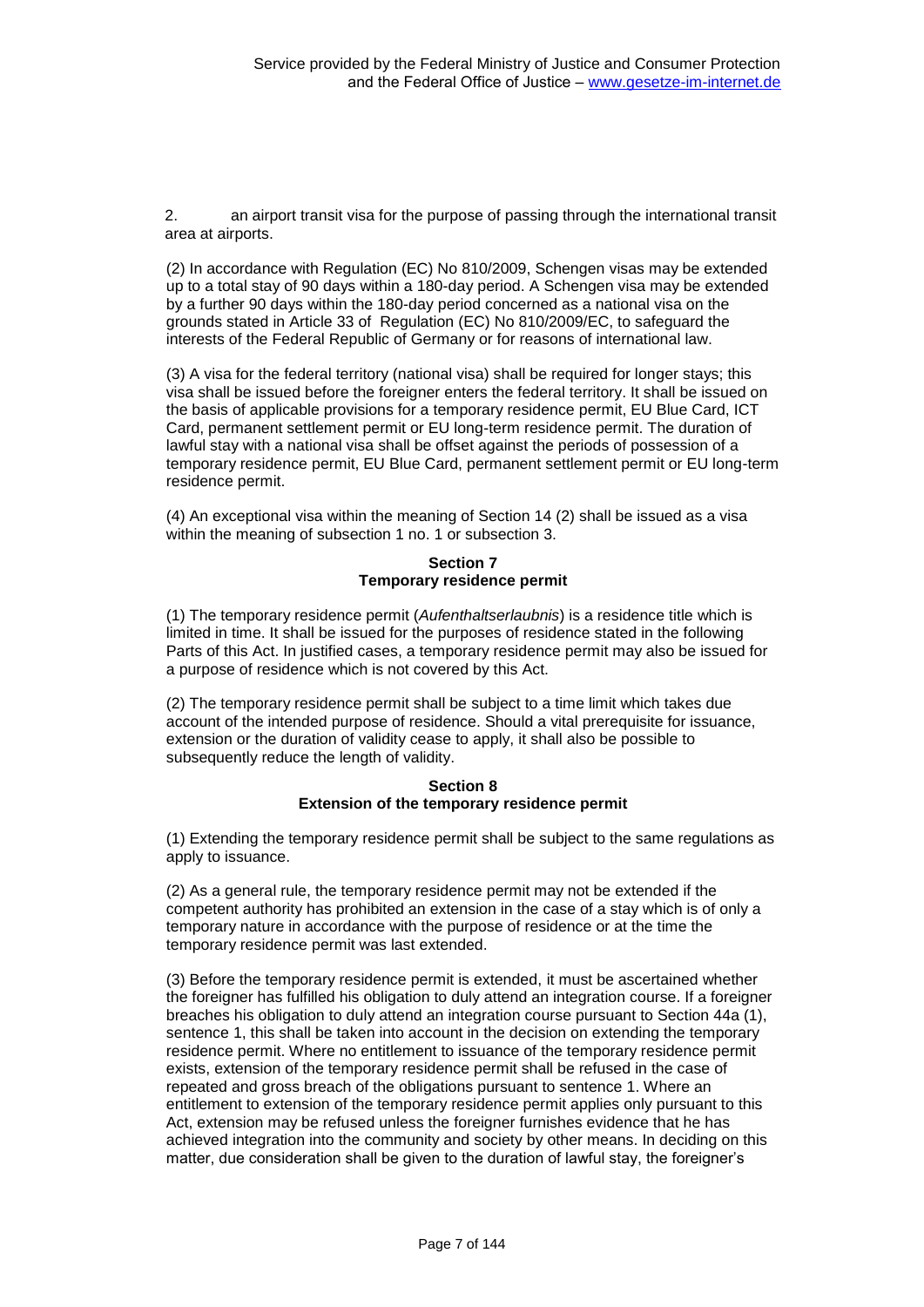legitimate ties to the federal territory and consequences of the termination of residence for dependants of the foreigner who are lawfully resident in the federal territory. If a foreigner was or is obliged to attend an integration course pursuant to Section 44a (1), sentence 1, the temporary residence permit should be extended for at most one year if he has not successfully completed the integration course or has not yet furnished evidence that that he has achieved integration into the community and society by other means.

(4) Subsection 3 shall not be applied to the extension of a temporary residence permit issued pursuant to Section 25 (1), (2) or (3).

### **Section 9 Permanent settlement permit**

(1) The permanent settlement permit (*Niederlassungserlaubnis*) is a residence title which is not limited in time. It shall entitle the holder to pursue an economic activity and may only be supplemented with a subsidiary provision in those cases which are expressly permitted by this Act. Section 47 shall remain unaffected.

(2) A foreigner shall be granted a permanent settlement permit if

1. he has held a temporary residence permit for five years,

2. his subsistence is secure,

3. he has paid compulsory or voluntary contributions into the statutory pension scheme for at least 60 months or furnishes evidence of an entitlement to comparable benefits from an insurance or pension scheme or from an insurance company; time off for the purposes of child care or nursing at home shall be duly taken into account,

4. granting such a temporary residence permit is not precluded by reasons of public safety or order, according due consideration to the severity or the nature of the breach of public safety or order or the danger emanating from the foreigner, with due regard to the duration of the foreigner's stay to date and the existence of ties in the federal territory,

5. he is permitted to be in employment, if he is in employment,

6. he possesses the other permits required for the purpose of the permanent pursuit of his economic activity,

7. he has sufficient command of the German language,

8. he possesses a basic knowledge of the legal and social system and the way of life in the federal territory and

9. he possesses sufficient living space for himself and the members of his family forming part of his household.

The requirements of sentence 1, nos. 7 and 8 shall be deemed to be fulfilled if the foreigner has successfully completed an integration course. These requirements shall be waived if the foreigner is unable to fulfil them on account of a physical or mental illness or disability. The requirements of sentence 1, nos. 7 and 8 may also be waived in order to avoid hardship. The aforesaid requirements shall further be waived if the foreigner is able to communicate verbally in the German language at a basic level and has not been entitled to participate in an integration course pursuant to Section 44 (3), no. 2 or has not been obliged to participate in an integration course pursuant to Section 44a (2), no. 3. The requirements of sentence 1, nos. 2 and 3 shall also be waived if the foreigner is unable to fulfil them due to the grounds stated in sentence 3.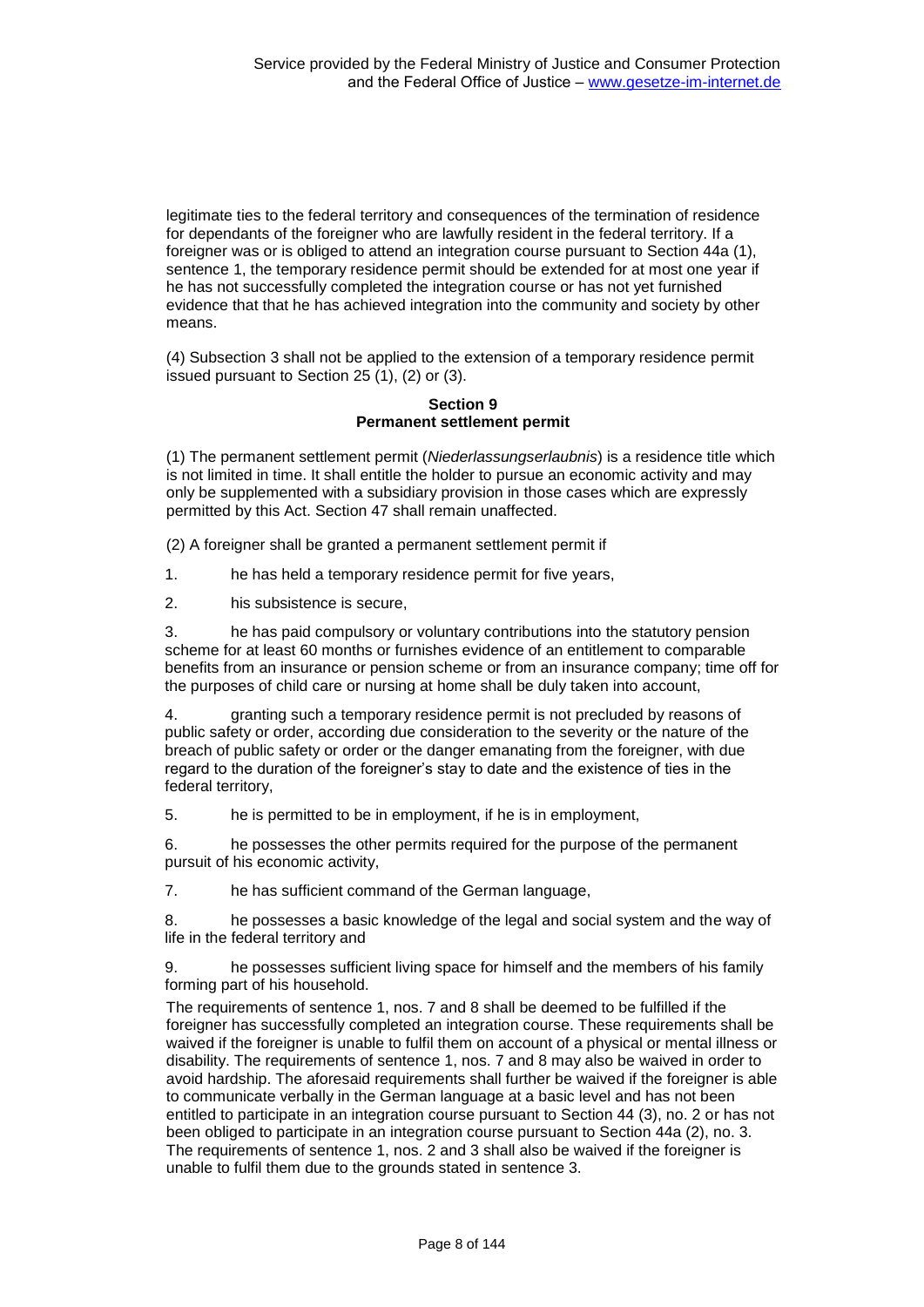(3) In the case of cohabiting spouses, it shall suffice if the requirements in accordance with subsection 2, sentence 1, nos. 3, 5 and 6 are fulfilled by one spouse. The requirement in accordance with subsection 2, sentence 1, no. 3 shall be waived if the foreigner is undergoing education or training which leads to a recognised school, vocational or higher education qualification. Sentence 1 shall apply accordingly in the cases covered by Section 26 (4).

(4) The following periods shall be taken into account with regard to the periods of possession of a temporary residence permit which are necessary in order to qualify for issuance of a permanent settlement permit:

1. the duration of former possession of a temporary residence permit or permanent settlement permit, if the foreigner was in possession of a permanent settlement permit at the time of leaving the federal territory, minus the duration of intermediate stays outside of the federal territory which led to expiry of the permanent settlement permit; a maximum of four years shall be taken into account,

2. a maximum of six months for each stay outside of the federal territory which did not lead to expiry of the temporary residence permit,

3. half of the period of lawful stay for the purposes of study or vocational training in the federal territory.

### **Section 9a EU long-term residence permit**

(1) The EU long-term residence permit is a permanent residence title. Section 9 (1), sentences 2 and 3 shall apply accordingly. In the absence of any provisions to the contrary in this Act, the EU long-term residence permit shall be equivalent to the permanent settlement permit.

(2) A foreigner shall be issued an EU long-term residence permit pursuant to Article 2 (b) of Directive 2003/109/EC if

1. he has resided in the federal territory with a residence title for five years,

2. his subsistence and the subsistence of his dependants whom he is required to support is ensured by a fixed and regular income,

3. he has sufficient command of the German language,

4. he possesses a basic knowledge of the legal and social system and the way of life in the federal territory,

5. the granting of such a residence permit is not precluded by reasons of public safety or order, according due consideration to the severity or the nature of the breach of public safety or order or the danger emanating from the foreigner, with due regard to the duration of the foreigner's stay to date and the existence of ties in the federal territory and

6. he possesses sufficient living space for himself and the members of his family forming part of his household.

Section 9 (2), sentences 2 to 5 shall apply accordingly to sentence 1, nos. 3 and 4.

(3) Subsection 2 shall not apply if the foreigner

1. possesses a residence title pursuant to Part 5 which was not issued on the basis of Section 23 (2) or holds a comparable legal status in another member state of the European Union and if he has not been recognised as eligible for international protection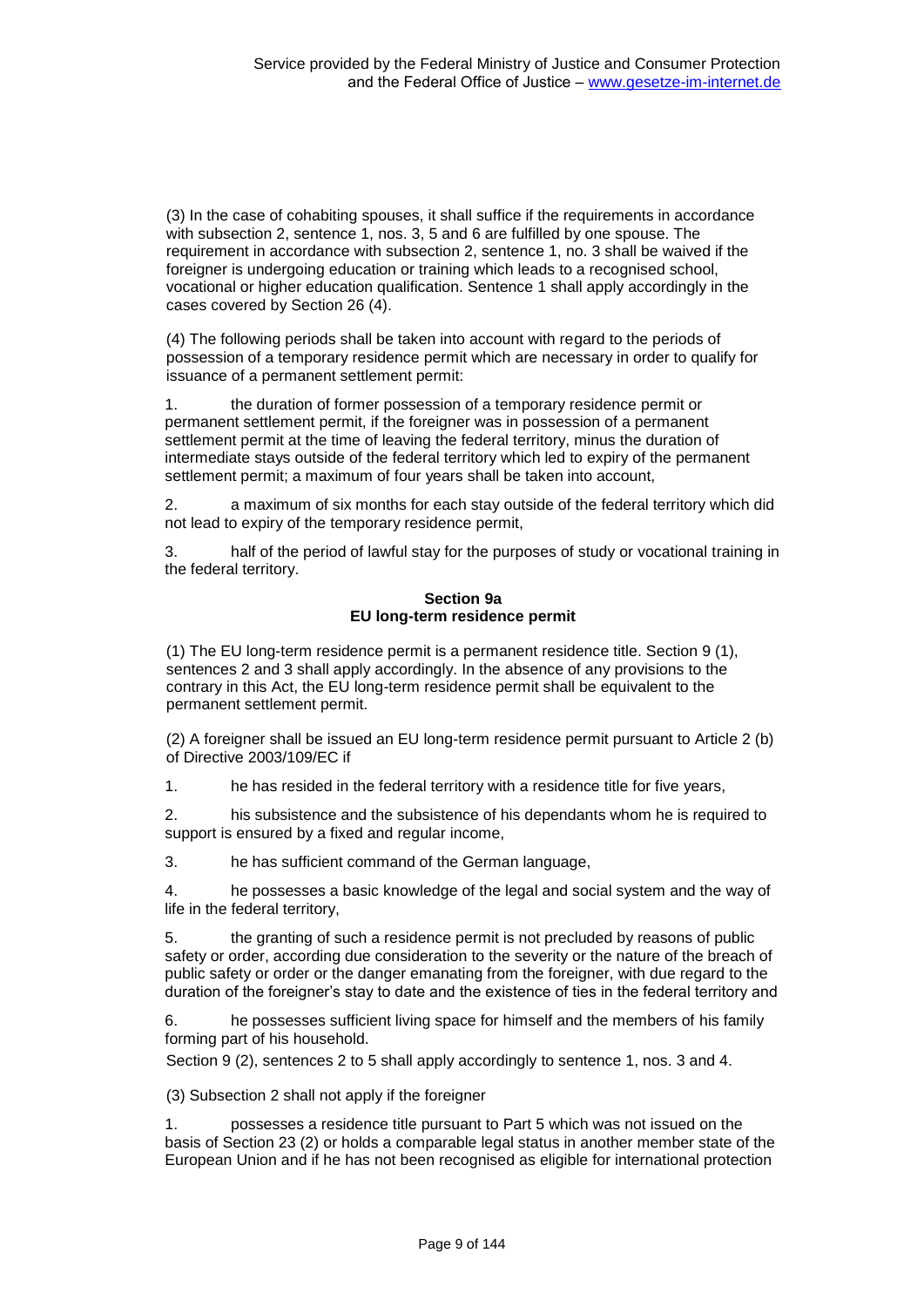in the Federal Republic of Germany or another member state of the European Union; the same shall apply if he has applied for such title or such legal status, and the decision on this application is pending,

2. has applied for recognition as being eligible for international protection or for temporary protection within the meaning of Section 24 and the decision on this application is pending,

3. possesses a legal status in another member state of the European Union which corresponds to that described in Section 1 (2), no. 2,

4. resides in the federal territory with a temporary residence permit pursuant to Section 16 or Section 17 or

5. is resident for another purpose of an inherently temporary nature, in particular

a) by virtue of a temporary residence permit pursuant to Section 18, where the time limit on the approval granted by the Federal Employment Agency is based on a maximum term of employment imposed pursuant to Section 42 (1),

b) if an extension to his temporary residence permit has been prohibited pursuant to Section 8 (2) or

c) if his temporary residence permit serves to enable the foreigner to live together or to continue to live together as a family with a foreigner who himself is only resident in the federal territory for a purpose of an inherently temporary nature, where no independent right of residence would arise if the family unity ends.

# **Section 9b Counting residence periods**

(1) The following periods shall be counted towards the necessary periods pursuant to Section 9a (2), sentence 1, no. 1:

1. periods of residence outside of the federal territory during which the foreigner possessed a residence title and

a) was resident abroad on account of having been sent to a foreign country in connection with his work, provided that such individual periods have not exceeded six months or a longer period stipulated by the foreigners authority pursuant to Section 51 (1), no. 7, or

b) the total periods do not exceed six consecutive months or, within the period stated in Section 9a (2), sentence 1, no. 1, a total of ten months,

2. previous periods of residence in the federal territory with a temporary residence permit, permanent settlement permit or EU long-term residence permit, where the foreigner was in possession of a permanent settlement permit or an EU long-term residence permit at the time of leaving the federal territory and the permanent settlement permit or the EU long-term residence permit has expired solely on account of residence outside of member states of the European Union or due to acquisition of the legal status of long-term residence in another member state of the European Union, up to a maximum of four years,

3. periods in which the foreigner was entitled to freedom of movement,

4. half of any periods of lawful stay for the purposes of study or vocational training in the federal territory,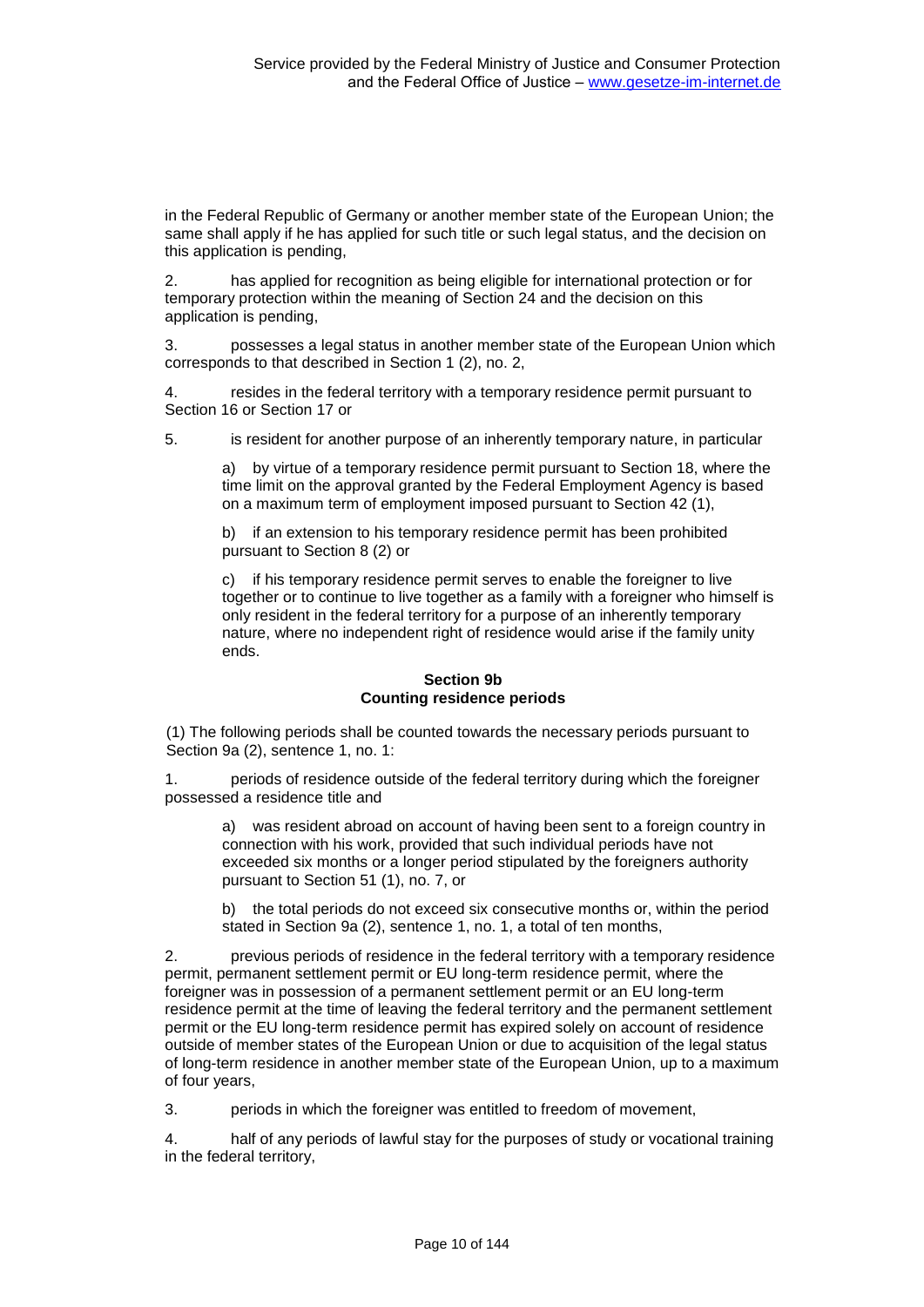5. in the case of foreigners eligible for international protection, the period between the date on which the application for international protection was filed and the date on which a residence title was issued on account of the fact that he was granted international protection.

Periods of residence pursuant to Section 9a (3), no. 5 and periods of residence in which the foreigner also met the conditions of Section 9a (3), no. 3 shall not be counted. Periods of residence outside of the federal territory shall not be deemed to interrupt the period of residence pursuant to Section 9a (2), sentence 1, no. 1 where the residence outside of the federal territory has not resulted in expiry of the residence title; such periods shall not be counted when determining the total duration of residence pursuant to Section 9a (2), sentence 1, no. 1. In all other cases, exit from the federal territory shall be deemed to interrupt the period of residence pursuant to Section 9a (2), sentence 1, no. 1.

(2) Periods during which the foreigner holds an EU Blue Card issued by another member state of the European Union shall be counted as periods required by Section 9a (2), sentence 1, no. 1, provided the foreigner

1. resided in said other member state of the European Union holding an EU Blue Card for at least 18 months and

2. has resided in the federal territory for at least two years holding an EU Blue Card when filing the application.

Periods of residence outside of the European Union shall not be counted. However, such periods shall not be deemed to interrupt the period of residence pursuant to Section 9a (2), sentence 1, no. 1 if they do not exceed twelve consecutive months and if they do not exceed a total of 18 months within the period laid down in Section 9a (2), sentence 1, no. 1. Sentences 1 to 3 shall apply accordingly to dependants of the foreigner who have been granted a temporary residence permit under Sections 30 or 32.

# **Section 9c Subsistence**

A foreigner shall be deemed to have a fixed and regular income within the meaning of Section 9a (2), sentence 1, no. 2 if

1. the foreigner has met his tax obligations,

2. the foreigner or his cohabiting spouse has paid contributions or made adequate provision for an old-age pension in Germany or abroad, if he has not been prevented from doing so by a physical or mental illness or disability,

3. the foreigner and his dependants living with him as a family unit are protected against the risk of illness and the need for nursing care by statutory health insurance or an essentially equivalent form of insurance coverage which applies for an indefinite period or is extended automatically and

the foreigner who obtains his regular income from an economic activity is entitled to perform the economic activity concerned and also possesses the other permits required to this end.

In the case of cohabiting spouses, it shall suffice if the requirements in accordance with sentence 1, no. 4 are fulfilled by one spouse. With regard to the contributions or provisions which are necessary pursuant to sentence 1, no. 2, no higher contributions or provisions shall be required than are provided for in Section 9 (2), sentence 1, no. 3.

### **Section 10 Residence titles and applications for asylum**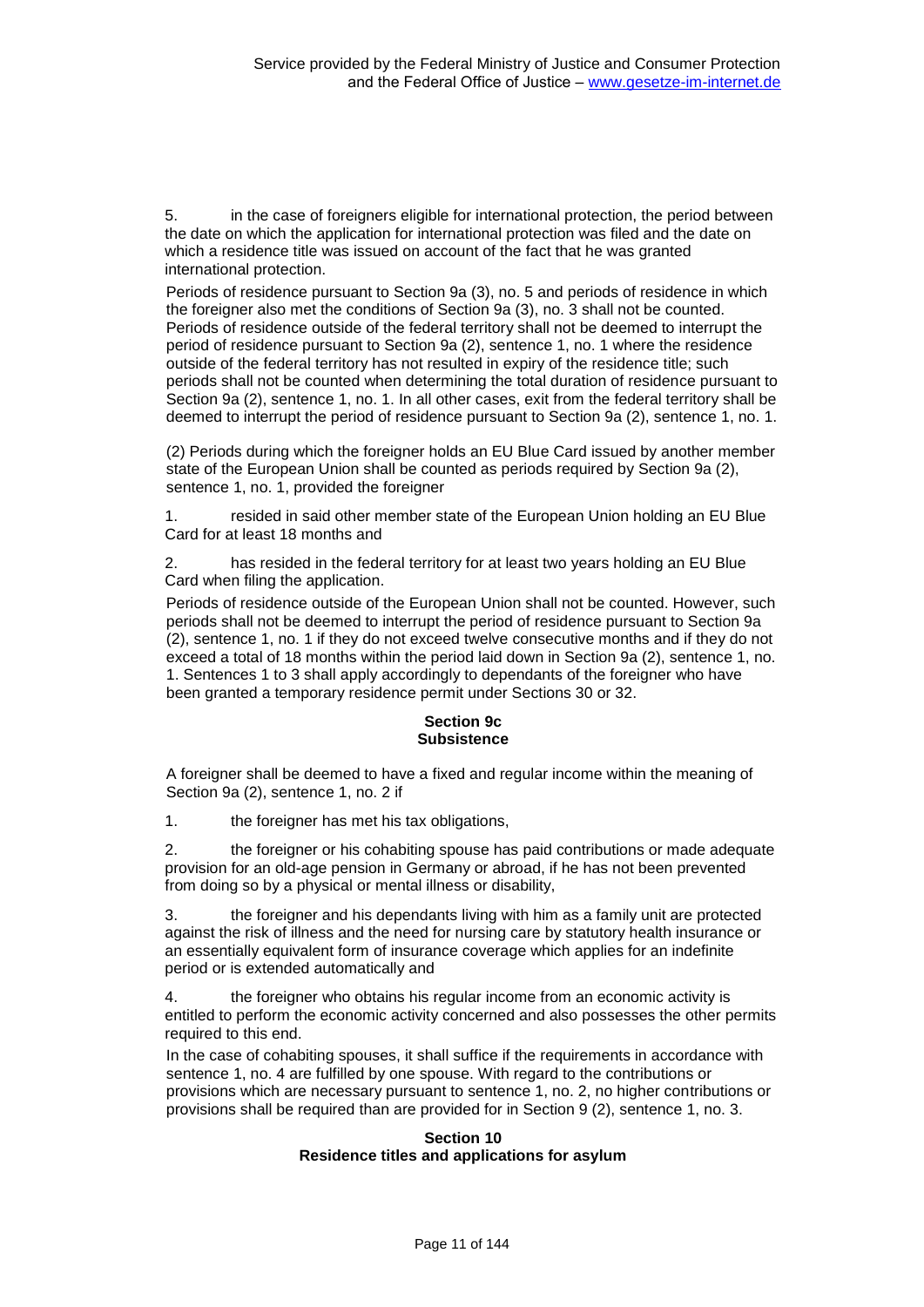(1) In the absence of a legal entitlement, a foreigner who has filed an application for asylum may be granted a residence title prior to the legally valid completion of the asylum procedure only with the approval of the supreme *Land* authority, and only when vital interests of the Federal Republic of Germany so require.

(2) A residence title issued or extended by the foreigners authority after the foreigner has entered the federal territory may be extended in accordance with the provisions of this Act, irrespective of whether the foreigner has filed an application for asylum.

(3) A foreigner whose asylum application has been incontestably rejected or who has withdrawn his asylum application may be granted a residence title prior to leaving the federal territory only in accordance with the provisions of Part 5. If the asylum application has been rejected in accordance with Section 30 (3), nos. 1 to 6 of the Asylum Act, no residence title may be issued before the foreigner leaves the federal territory. Sentences 1 and 2 shall not apply in cases of entitlement to issuance of a residence title; sentence 2 shall further not apply if the foreigner meets the requirements for issuance of a temporary residence permit pursuant to Section 25 (3).

# **Section 11 Ban on entry and residence**

(1) A foreigner who has been expelled, removed or deported shall be permitted neither to re-enter nor to stay in the federal territory, nor may he be granted a residence title, even if he is entitled thereto under this Act (ban on entry and residence).

(2) The ban on entry and residence shall be subject to a time limit imposed ex officio. The period shall begin to run when the foreigner leaves the country. In the event of expulsion, the period shall be set when the expulsion order is issued. In other cases, the period should be set upon when the deportation warning is issued, at the latest, however, when the foreigner is deported or removed. In addition to imposing a time limit, a condition may also be imposed in order to prevent a threat to public safety and order, in particular requiring the foreigner to provide proof that he is not subject to punishment or is not using illegal drugs. If the condition is not met before the time limit expires, a longer time limit issued ex officio when the time limit is imposed pursuant to sentence 5 shall apply.

(3) A discretionary decision shall be taken regarding the length of the time limit. It may exceed five years only if the foreigner was expelled on the ground of a criminal conviction or if he presents a serious threat to public safety and order. This period should not exceed ten years.

(4) If it is no longer required for the purpose of the ban on entry and residence, the ban on entry and residence may be revoked in order to uphold the legitimate interests of the foreigner,as or the period referred to in subsection 2 may be shortened. The ban on entry and residence should be revoked if the conditions for issuing a residence title pursuant to Chapter 2 Part 5 are met. The period referred to in subsection 2 may be extended on the grounds of public safety and order. Subsection 3 shall apply accordingly.

(5) No time limit shall be applied and the ban on entry and residence shall not be revoked if a foreigner has been deported from the federal territory on account of a crime against peace, a war crime or a crime against humanity, or on the basis of a deportation order pursuant to Section 58a. The supreme *Land* authority may permit exceptions to sentence 1 in individual cases.

(6) A ban on entry and residence may be imposed against a foreigner who has not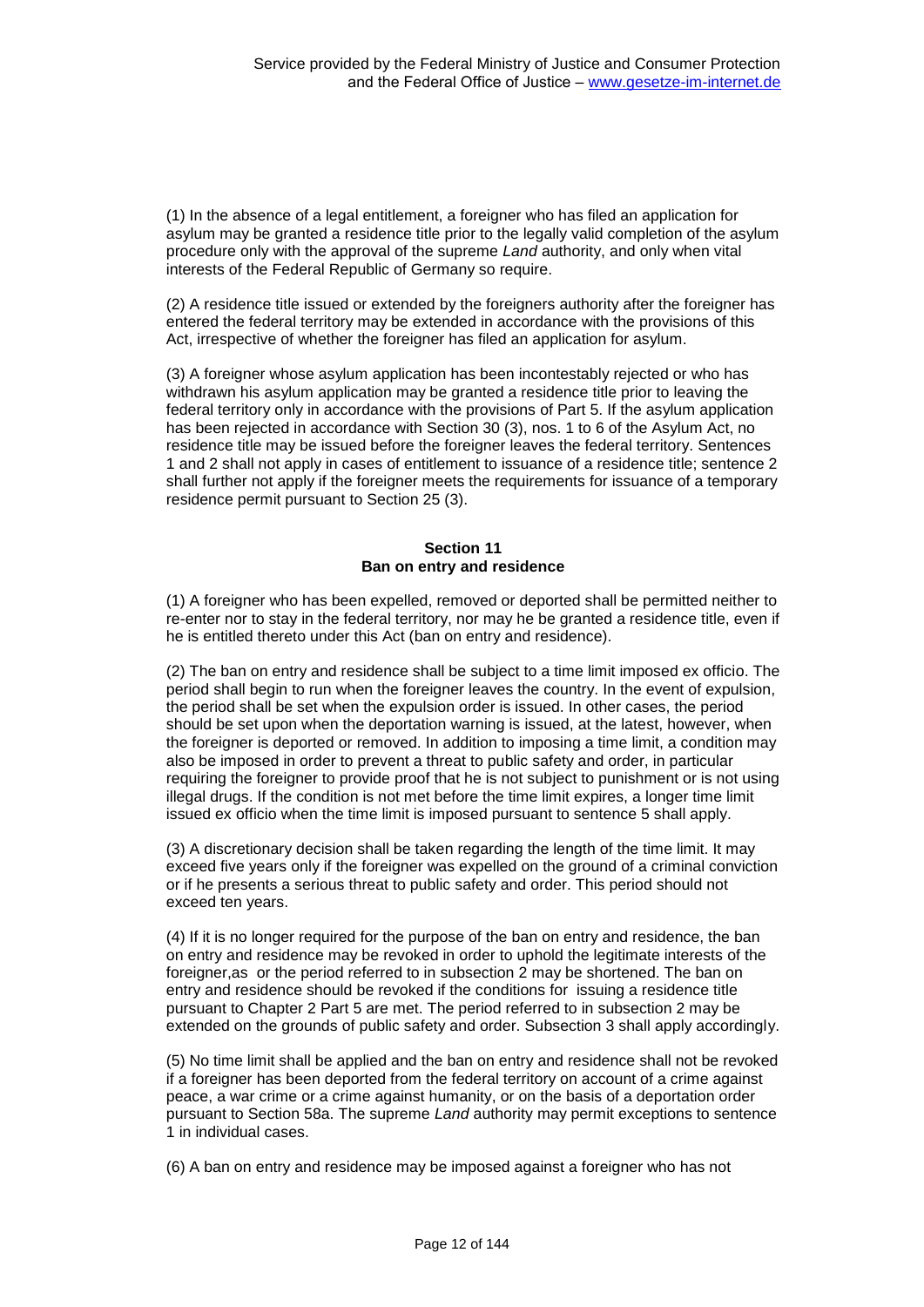fulfilled his obligation to leave the country within the period allowed for departure, unless the foreigner was prevented from leaving through no fault of his own or has exceeded the period allowed for departure by an insignificant amount of time. Subsections 1 to 5 shall apply accordingly. The ban on entry and residence must be subject to a time limit when it is ordered pursuant to sentence 1. The first time a ban on entry and residence is ordered pursuant to sentence 1, the period should not exceed one year. Otherwise, the period should not exceed three years. A ban on entry and residence shall not be ordered where there are grounds for temporarily suspending deportation pursuant to Section 60a for which the foreigner was not responsible.

(7) The Federal Office for Migration and Refugees may impose a ban on entry and residence against a foreigner

1. whose asylum application was rejected as manifestly unfounded pursuant to Section 29a (1) of the Asylum Act, who was not granted subsidiary protection, for whom the existence of the conditions for imposing a ban on deportation pursuant to Section 60 (5) or (7) was not established and who is possesses no residence title or

2. whose application, pursuant to Section 71 or Section 71a of the Asylum Act, repeatedly did not lead to a follow-up asylum procedure.

The ban on entry and residence shall take effect when the decision on the application for asylum assumes legal validity. Subsections 1 to 5 shall apply accordingly. The ban on entry and residence must be subject to a time limit when it is ordered pursuant to sentence 1. The first time a ban on entry and residence is ordered pursuant to sentence 1, the period should not exceed one year. Otherwise, the period should not exceed three years.

(8) Except in the cases referred to in subsection 5, sentence 1, the foreigner may, before the ban on entry and residence expires, by way of exception be allowed to enter the federal territory for a short period if his presence is required for compelling reasons or if the denial of permission would constitute undue hardship. Subsection 5, sentence 2, shall apply accordingly in cases pursuant to subsection 5, sentence 1.

(9) If a foreigner enters the federal territory in contravention of a ban on entry and residence, the running of a fixed period shall be suspended during his stay in in the federal territory. The period may be extended in such cases, at the most, however, by the length of the original time limit imposed. The foreigner must be informed of this possibility when a time limit is imposed for the first time. Subsections 3 and 4, sentence 1, shall apply accordingly to a time limit extended pursuant to sentence 2.

# **Section 12 Area of application; subsidiary provisions**

(1) The residence title shall be issued for the federal territory. Its validity in accordance with the provisions of the Convention Implementing the Schengen Agreement for residence in the territories of the contracting parties shall remain unaffected.

(2) The visa and the temporary residence permit may be issued and extended subject to conditions. Conditions, in particular geographic restrictions, may also be imposed subsequently on visa and temporary residence permits.

(3) A foreigner must shall immediately leave any part of the federal territory in which he may be staying without the permission of the foreigners authority in breach of a geographic restriction.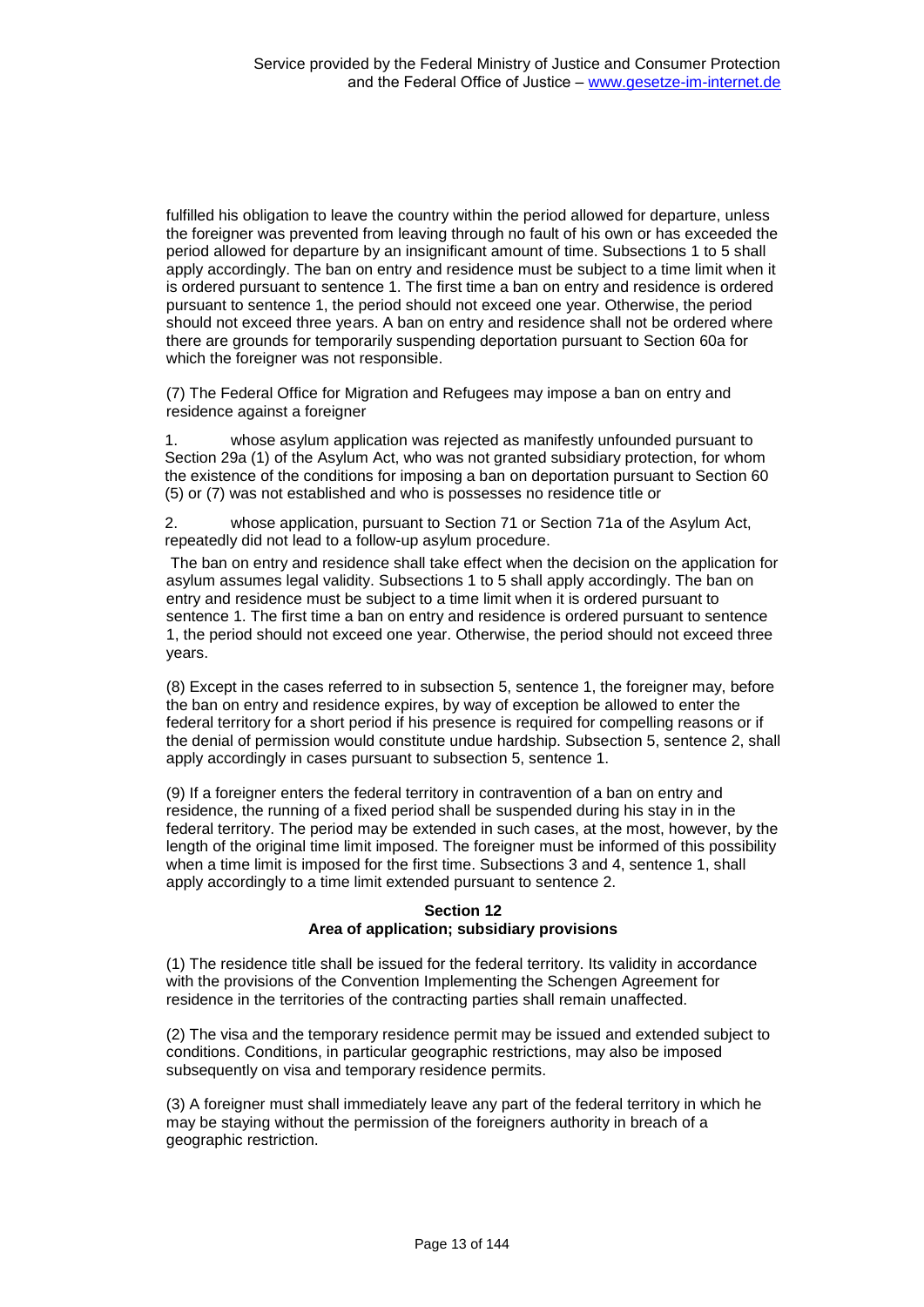(4) The stay of a foreigner who does not require a residence title may be made subject to time limits, geographic restrictions, conditions and requirements.

(5) The foreigners authority may permit the foreigner to leave the residence area to which he is restricted on the basis of this Act. This permission shall be granted if an urgent public interest applies, if it is necessary for compelling reasons or if denying permission would constitute undue hardship. The foreigner shall need no permission to attend appointments at authorities or court hearings where his personal appearance is necessary.

### **Section 12a Residence rule**

(1) In order to promote their lasting integration into the way of life in the Federal Republic of Germany, foreigners who have been recognised as being entitled to asylum, having refugee status within the meaning of Section 3 (1) of the Asylum Act, who have been granted subsidiary protection within the meaning of Section 4 (1) of the Asylum Act or who have been granted an initial temporary residence permit pursuant to Section 22, Section 23 or Section 25 (3) shall be obliged to take up their habitual residence (place of residence) for a period of three years as from recognition or issuance of the temporary residence permit in that *Land* to which they have been allocated for the purposes of their asylum procedure or in the context of their admission process. Sentence 1 shall not apply where a foreigner, his spouse, registered domestic partner or minor child takes up or has taken up employment of at least 15 hours per week with full social security coverage, on account of which that person has an income amounting to at least the average monthly needs for individual persons pursuant to Sections 20 and 22 of Book Two of the Social Code, or that person takes up or has taken up vocational training or is pursuing his studies or is in a training relationship.

(2) A foreigner who is subject to the obligation under subsection 1 and who is living in a reception centre or other temporary accommodation may, within six months of recognition or admission, but no later than the expiry of the period referred to in subsection 1, be obliged, for the purpose of providing him with suitable accommodation, to take up residence in a specific place if this would not interfere with his lasting integration into the way of life in the Federal Republic of Germany. Insofar as, in an individual case, it was not possible to allocate suitable accommodation within six months, such allocation pursuant to sentence 1 may be made once within a further six months.

(3) In order to promote their lasting integration into the way of life in the Federal Republic of Germany, foreigners who are subject to the obligation pursuant to subsection 1 shall be obliged, within six months of recognition or the first issuance of a temporary residence permit, but no later than the expiry of the period applicable in accordance with subsection 1, to take up residence in a specific place if this can help them

1. acquire suitable accommodation,

2. acquire sufficient oral command of the German language equivalent to Level A2 of the Common European Framework of Reference for Languages and

3. enter paid employment, taking account of the local conditions on the vocational training and labour market.

(4) Foreigners who are subject to the obligation under subsection 1 may, in order to prevent social exclusion, also be obliged until the expiry of the period applicable under subsection 1, not to take up residence in a specific place, in particular if it is to be expected that they will not use German as their main language of communication at that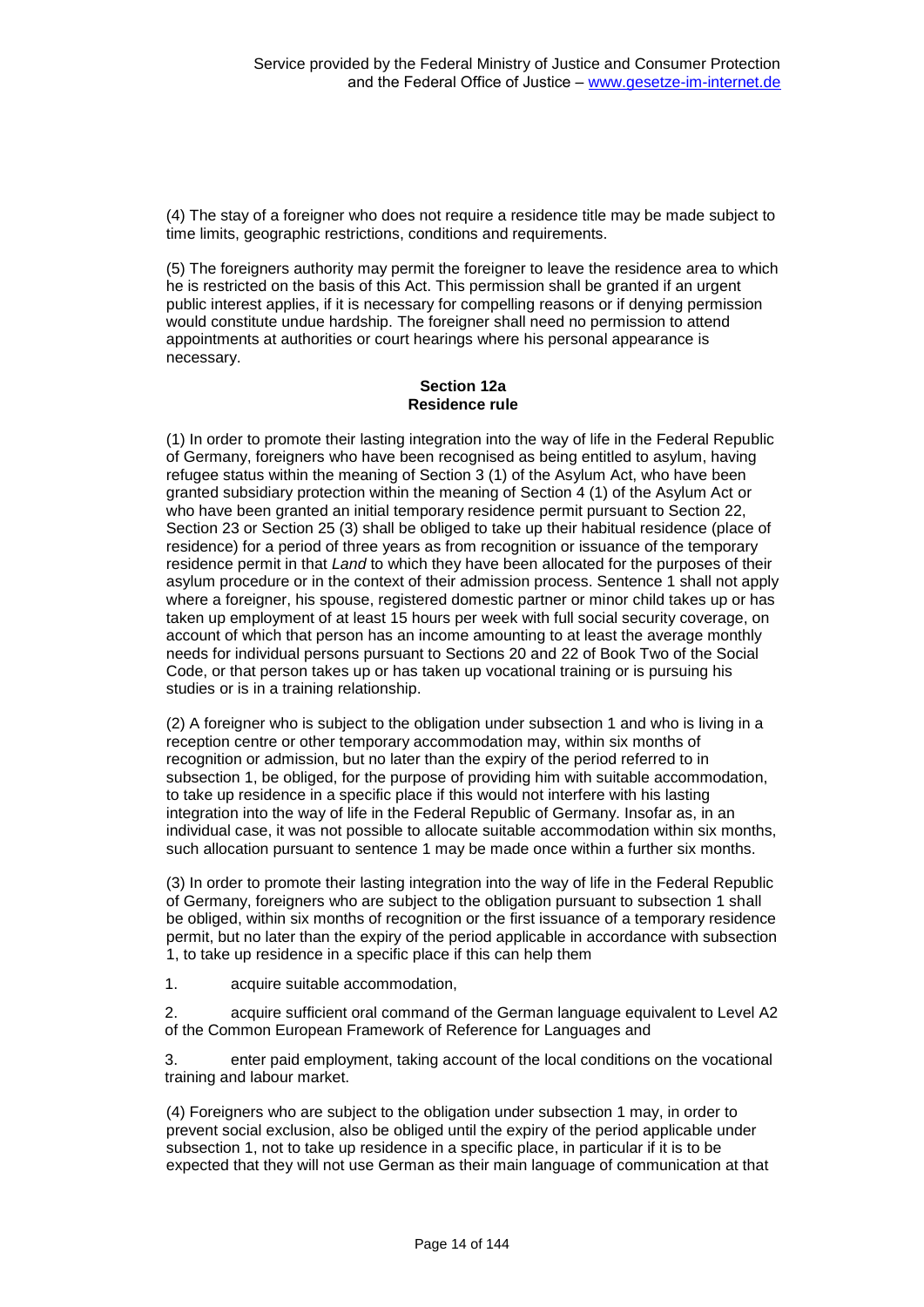place. This decision shall take into account the situation of the local vocational training and labour market.

(5) An obligation imposed or allocation made pursuant to subsections 1 to 4 must be revoked upon application by the foreigner

1. if the foreigner furnishes proof, in the event of an obligation or allocation pursuant to subsections 1 to 3 to take up residence at another place, or in the event of an obligation pursuant to subsection 4 not to reside at a place, that

a) he or his spouse, registered domestic partner or minor child is in employment with full social security coverage within the meaning of subsection 1, sentence 2, has an income which secures his subsistence or a vocational training place or has been accepted to a higher education institution; or

b) his spouse, registered domestic partner or minor, unmarried children reside elsewhere,

2. to prevent hardship; in particular, hardship shall exist where

a) the competent youth welfare office estimates that the local child and youth welfare benefits and measures pursuant to Book Eight of the Social Code would be negatively affected,

b) acceptance by another *Land* has been confirmed on other urgent, personal grounds or

c) comparable unreasonable restrictions would arise for the person concerned on other grounds.

In the event of revocation pursuant to sentence 1 no. 2, the foreigner must be subject to an obligation pursuant to subsection 3 or 4, at most until the period referred to in subsection 1 expires, account having been taken of his interests.

(6) Where dependants subsequently immigrate to rejoin a foreigner who is subject to an obligation or allocation pursuant to subsections 1 to 4, the obligation or allocation shall also apply to the dependants subsequently immigrating at most until the period applicable to the foreigner pursuant to subsection 1 expires, unless the competent authority has ordered otherwise. Subsection 5 shall apply accordingly to the subsequently immigrating dependants.

(7) Subsections 1 to 6 shall not apply to foreigners who were recognised or initially granted a temporary residence permit within the meaning of subsection 1 before 1 January 2016.

(8) Objections and actions filed against obligations pursuant to subsections 2 to 4 shall have no suspensory effect.

(9) With regard to foreigners who are subject to the obligation pursuant to subsection 1, the *Länder* may, by way of statutory instruments of the *Land* government or other *Land* regulations, issue regulations specifying the organisation, procedure and suitable accommodation relating to

- 1. their distribution within the *Land* pursuant to subsection 2,
- 2. the procedure for allocation and obligations pursuant to subsections 2 to 4,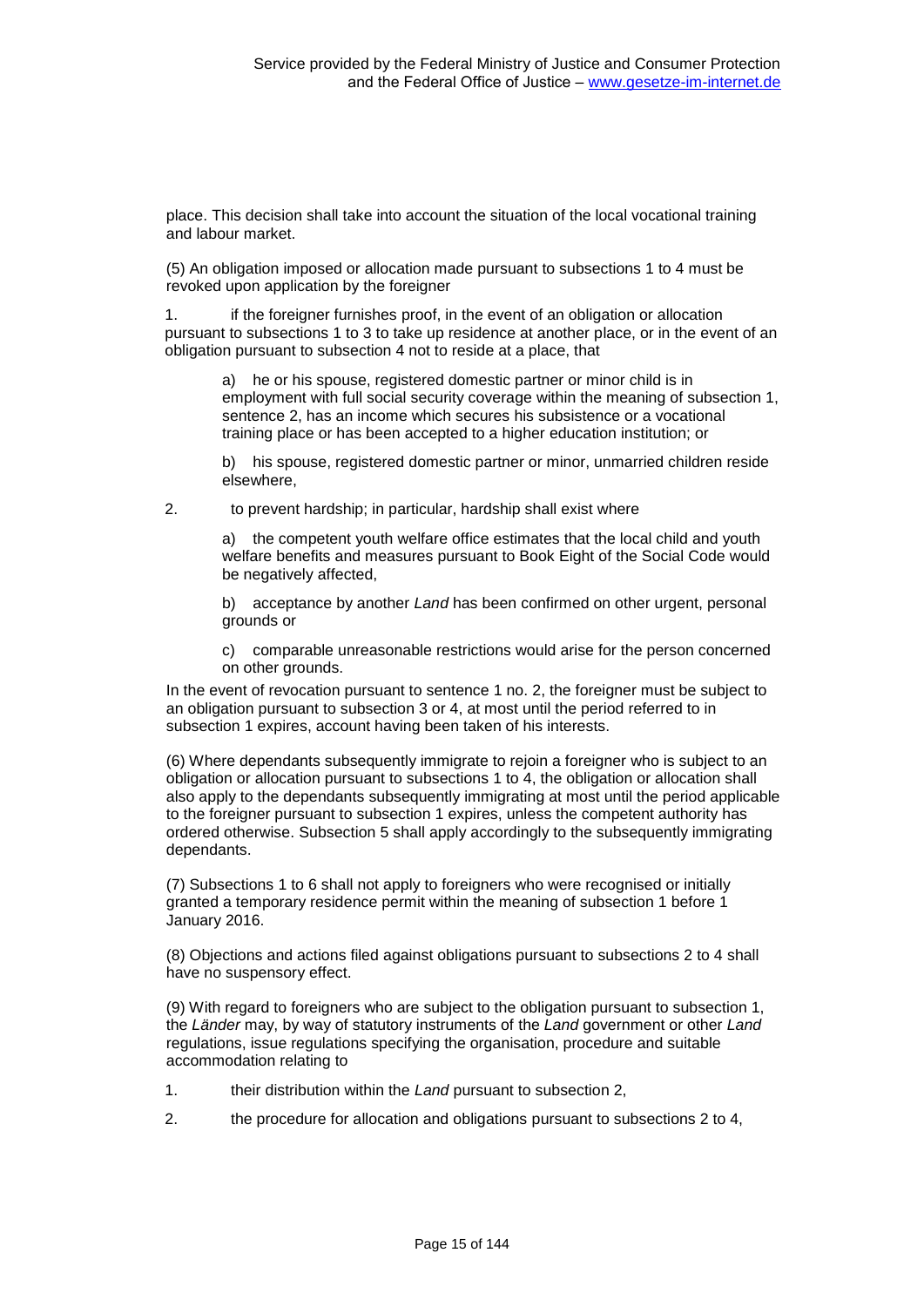3. the requirements as to suitable accommodation within the meaning of subsections 2, 3 no. 1 and subsection 5, sentence 1, no. 1 (a), as well as the form of its proof,

4. the manner of furnishing proof of employment with full social security coverage pursuant to subsection 1, sentence 2, income which secures subsistence, and of having a vocational training place or being accepted to a higher education institution within the meaning of subsections 1 and 5, sentence 1, no. 1, (a),

5. the obligation to be taken up by the municipality determined as his place of residence and the admission process.

# **Part 2 Entry**

### **Section 13 Border crossing**

(1) Entry into and exit from the federal territory shall be permitted only at the approved border crossing points and within the stipulated traffic hours, in the absence of any exceptions which may be permissible on the basis of other statutory provisions or intergovernmental agreements. Foreigners shall be obliged to carry a recognised and valid passport or passport substitute in accordance with Section 3 (1) when entering or leaving the federal territory and to submit to the police control of cross-border traffic.

(2) A foreigner shall be deemed to have entered the federal territory only after having crossed the border and passed through the border checkpoint. Should the authorities charged with policing cross-border traffic allow a foreigner to pass through the border checkpoint for a specific temporary purpose prior to a decision on the refusal of entry (Section 15 of this Act, Sections 18, 18a of the Asylum Act) or during preparation, safeguarding and implementation of this measure, this shall not constitute entry pursuant to sentence 1 as long as the said authorities remain able to monitor the foreigner's stay. The foreigner shall otherwise be deemed to have entered the federal territory when crossing the border.

# **Section 14 Unlawful entry; exceptional visa**

(1) The entry of a foreigner into the federal territory shall be unlawful if he

1. does not possess a required passport or passport substitute in accordance with Section 3 (1),

2. does not possess the residence title required in accordance with Section 4,

2a. does possess the necessary visa pursuant to Section 4 upon entry, but obtained it by threat, bribery or collusion or by furnishing incorrect or incomplete information, for which reason it is revoked or annulled retrospectively, or

3. is not permitted to enter the federal territory in accordance with Section 11 (1), (6) or (7) unless he possesses a temporary entry permit in accordance with Section 11 (8).

(2) The authorities charged with policing cross-border traffic may issue exceptional visa and passport substitutes.

# **Section 15 Refusal of entry**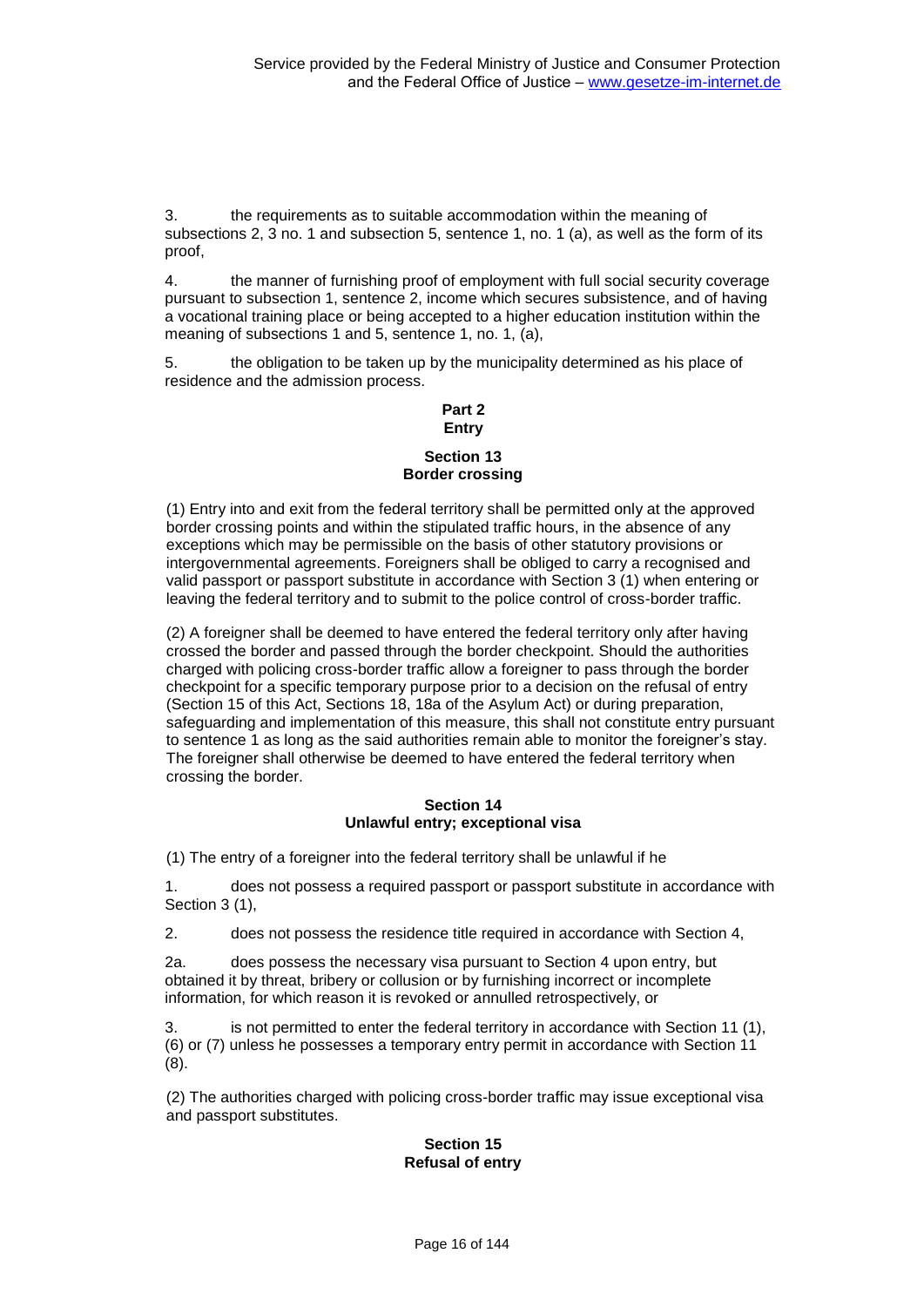(1) A foreigner wishing to enter the federal territory unlawfully shall be refused entry at the border.

(2) A foreigner may be refused entry at the border if

1. there is a public interest in expelling the foreigner,

2. there is a well-founded suspicion that the foreigner does not intend to stay in the country for the stated purpose,

2a. he only possesses a Schengen visa or is exempted from the visa requirement for a short-term stay and intends to pursue an economic activity counter to Section 4 (3), sentence 1 or

3. he does not fulfil the conditions for entry into the territory of the contracting parties in accordance with Article 5 of the Schengen Borders Code.

(3) A foreigner who is exempted from the requirement for a residence title for a temporary stay in the federal territory may be refused entry if he does not fulfil the requirements of Section 3 (1) and Section 5 (1).

(4) Section 60 (1) to (3), (5) and (7) to (9) shall apply accordingly. A foreigner who has filed an application for asylum may not be refused entry if he is permitted to stay in the federal territory in accordance with the provisions of the Asylum Act.

(5) In order to ensure that a refusal of entry is effective where a ruling to refuse entry has been issued and cannot be enforced immediately, the foreigner concerned should be taken into custody (detention pending exit from the federal territory) by virtue of a judicial order. Section 62 (4) shall otherwise apply accordingly. Subsection 1 shall not apply in cases in which the judge declines to issue a corresponding judicial order or to extend the period of detention.

(6) Where the foreigner has reached the federal territory by air and has not entered pursuant to Section 13 (2) but has been refused entry, he shall be taken to the transit area of an airport or to a place of accommodation from which his exit from the federal territory is possible if detention pending exit from the federal territory is not applied for. The foreigner's stay in the transit area of an airport or in accommodation pursuant to sentence 1 shall require a judicial order no later than 30 days after arrival at the airport or, should it be impossible to ascertain the time of arrival, after the competent authorities become aware of the foreigner's arrival. The judicial order shall be issued to ensure that the foreigner leaves the federal territory. It shall be permitted only where exit is to be expected within the term of the order. Subsection 5 shall apply accordingly.

### **Section 15a**

# **Allocation of foreigners who have entered the federal territory unlawfully**

(1) Foreigners who enter the country unlawfully without applying for asylum and who, when their unlawful entry has been detected, cannot be placed in custody pending deportation and deported or expelled directly from custody must be allocated to the *Länder* before deciding on the suspension of deportation or issuing a residence title. They shall not be entitled to be allocated to a specific *Land* or a specific town or location. Allocation to the *Länder* shall be carried out by a central allocation agency to be appointed by the Federal Ministry of the Interior. Unless another formula for allocation has been agreed among the *Länder*, the formula for the allocation of asylum applicants shall apply. Each *Land* shall appoint up to seven authorities to request allocation by the agency appointed in accordance with sentence 3 and to admit the allocated foreigners. If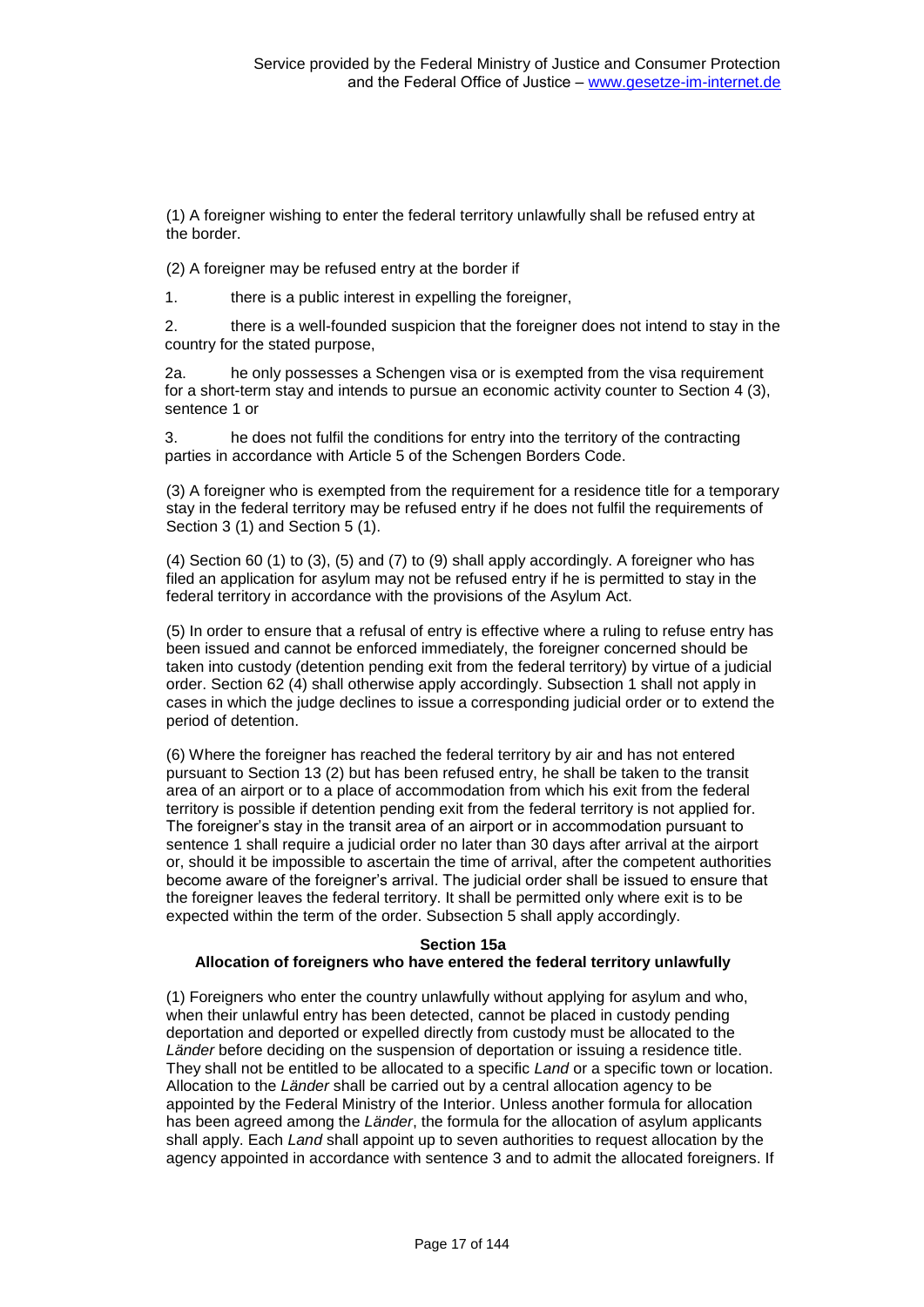the foreigner furnishes evidence prior to allocation that a household community exists between spouses or parents and their minor children or that other compelling reasons exist which conflict with allocation to a certain place, this shall receive due consideration in the allocation process.

(2) The foreigners authorities may require foreigners to present themselves to the authority requesting allocation. This shall not apply when due consideration is to be accorded to submissions in accordance with subsection 1, sentence 6. An obligation imposed in accordance with sentence 1 shall not be contestable. Any legal actions shall have no suspensory effect.

(3) The central allocation agency shall inform the authority which has requested allocation which reception centre is obliged to admit the foreigners concerned pursuant to sentences 2 and 3. If the *Land* whose authority has requested allocation has not filled its admission quota, the *Land's* reception centre located nearest to this authority with available admission capacity shall be obliged to admit the foreigners concerned. Otherwise, the reception centre designated by the central allocation agency on the basis of the allocation quota pursuant to Section 45 of the Asylum Act and the available accommodation capacities shall be obliged to admit the foreigners concerned. Section 46 (4) and (5) of the Asylum Act shall apply accordingly.

(4) In the cases covered by subsection 3, sentence 3, the authority which has requested allocation pursuant to subsection 3 shall order the foreigner to report to the reception centre designated as a result of the allocation process; in the cases covered by subsection 3, sentence 2, it may issue such an order. The foreigners authority shall forward the result of the interview to the authority requesting allocation, which shall notify the central allocation agency of the number of foreigners, stating the countries of origin and the results of the interview. Spouses and parents and their minor, unmarried children shall be registered and allocated as a group. The foreigner must stay at this reception centre until re-allocated to another location within the *Land*, but only until deportation has been suspended or a residence title has been issued; Sections 12 and 61 (1) shall remain unaffected. The *Land* governments shall be authorised to regulate allocation within the *Land* by statutory instrument, unless allocation is regulated by *Land* law on the basis of this Act; Section 50 (4) of the Asylum Act shall apply accordingly. The *Land* governments may assign the said authorisation to other bodies of the *Land*. Orders pursuant to sentence 1 shall not be contestable. Any legal actions shall have no suspensory effect. Sentences 7 and 8 shall apply accordingly, if an allocation order is issued on the basis of a *Land* law or a statutory instrument pursuant to sentence 5.

(5) Following allocation, the competent authorities may permit the foreigner to take up residence in another *Land*. Following a permitted change of residence, the foreigner shall be deducted from the quota for the *Land* from which he is released and added to the quota for the receiving *Land*.

(6) The provisions of subsections 1 to 5 shall not apply to persons who verifiably entered the federal territory prior to 1 January 2005.

# **Part 3 Residence for educational purposes**

### **Section 16 Further education**

(1) For the purpose of full-time studies at a state or state-recognised university or a comparable educational institution, a foreigner shall be granted a temporary residence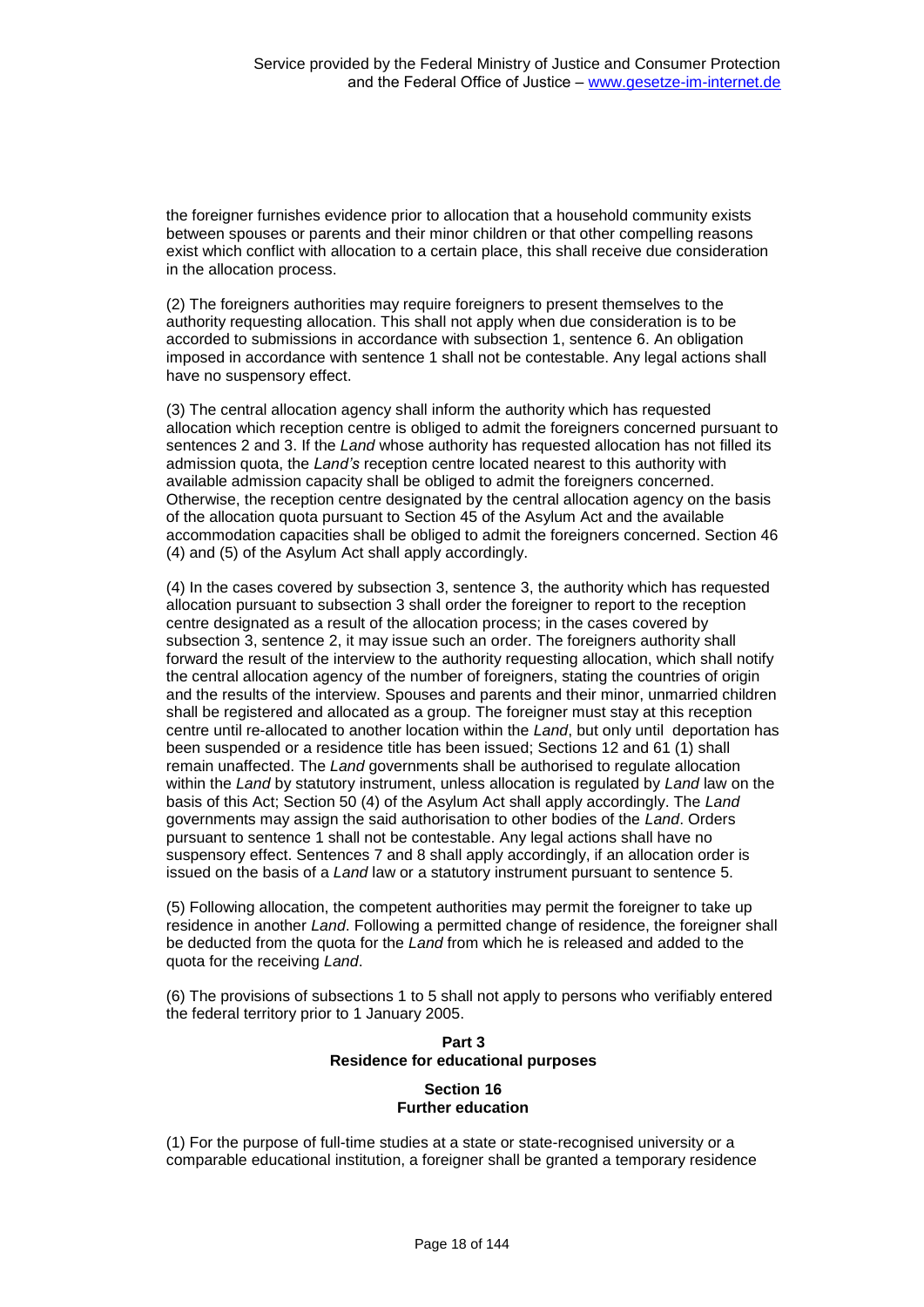permit in line with Directive (EU) 2016/801 of the European Parliament and the Council of 11 May 2016 on the conditions of entry and residence of third-country nationals for the purposes of research, studies, training, voluntary service, pupil exchange schemes or educational projects and au pairing (OJ L 132, 21.5.2016, p. 21), if he has been accepted by the educational institution. Residence for study purposes shall also extend to measures in preparation for studies and compulsory training. Measures in preparation for studies are

1. the attendance of a language course in preparation for studies, if the foreigner has been accepted for full-time studies and the acceptance depends on his attending the preparatory language course, and

2. the attendance of a preparatory or comparable course prior to studying, if the foreigner can prove that he has been accepted for the preparatory or comparable course. Proof of knowledge of the language in which the course of studies is to be conducted shall be required if the foreigner's knowledge of the language has not been tested in the decision on acceptance and language acquisition is not the aim of the preparatory measures for the course of study.

(2) The period of validity when the temporary residence permit for study purposes is issued for the first time and for each subsequent extension shall be at least one year and should not exceed two years. The period of validity shall be at least two years if the foreigner takes part in Union or multilateral programmes that comprise mobility measures or where he is covered by an agreement between two or more higher higher education institutions. Where the course of study takes less than two years, the temporary residence permit shall be granted only for the duration of the course of study. The temporary residence permit shall be extended if the purpose of residence has not yet been achieved and is achievable within a reasonable period of time. The host educational institution may be consulted to find out whether the purpose of residence is still achievable.

(3) The temporary residence permit shall entitle the holder to take up employment totalling no more than 120 days or 240 half-days per year, and to take up spare-time student employment. This shall not apply in the first year of residence during a stay for the purpose of preparatory measures for a course of study, except during holidays.

(4) The temporary residence permit may be granted or extended for a purpose other than the one referred to in subsection 1, if the foreigner has successfully completed his studies. Foreigners who have discontinued their studies may be granted a temporary residence permit or have one extended for a purpose other than the one referred to in subsection 1, if they meet the requirements for a temporary residence permit in the cases referred to in Section 16b (2) or pursuant to Section 17 and the vocational training is conducted in an occupation for which the Federal Employment Agency has made the determination pursuant to Section 39 (2) sentence 1 no. 2, or if a legal entitlement applies. During a course of studies a residence permit should as a general rule be granted or extended for a purpose of residence other than the one referred to in subsection 1 only if a legal entitlement applies. Section 9 shall not apply.

(5) After a foreigner has successfully completed his studies, his temporary residence permit shall be extended by up to 18 months for the purpose of seeking employment commensurate with this qualification, provided that foreigners are permitted to pursue this economic activity in accordance with the provisions contained in Sections 18, 19, 19a, 20 and 21. The temporary residence permit shall entitle the holder to pursue an economic activity in this period. Section 9 shall not apply.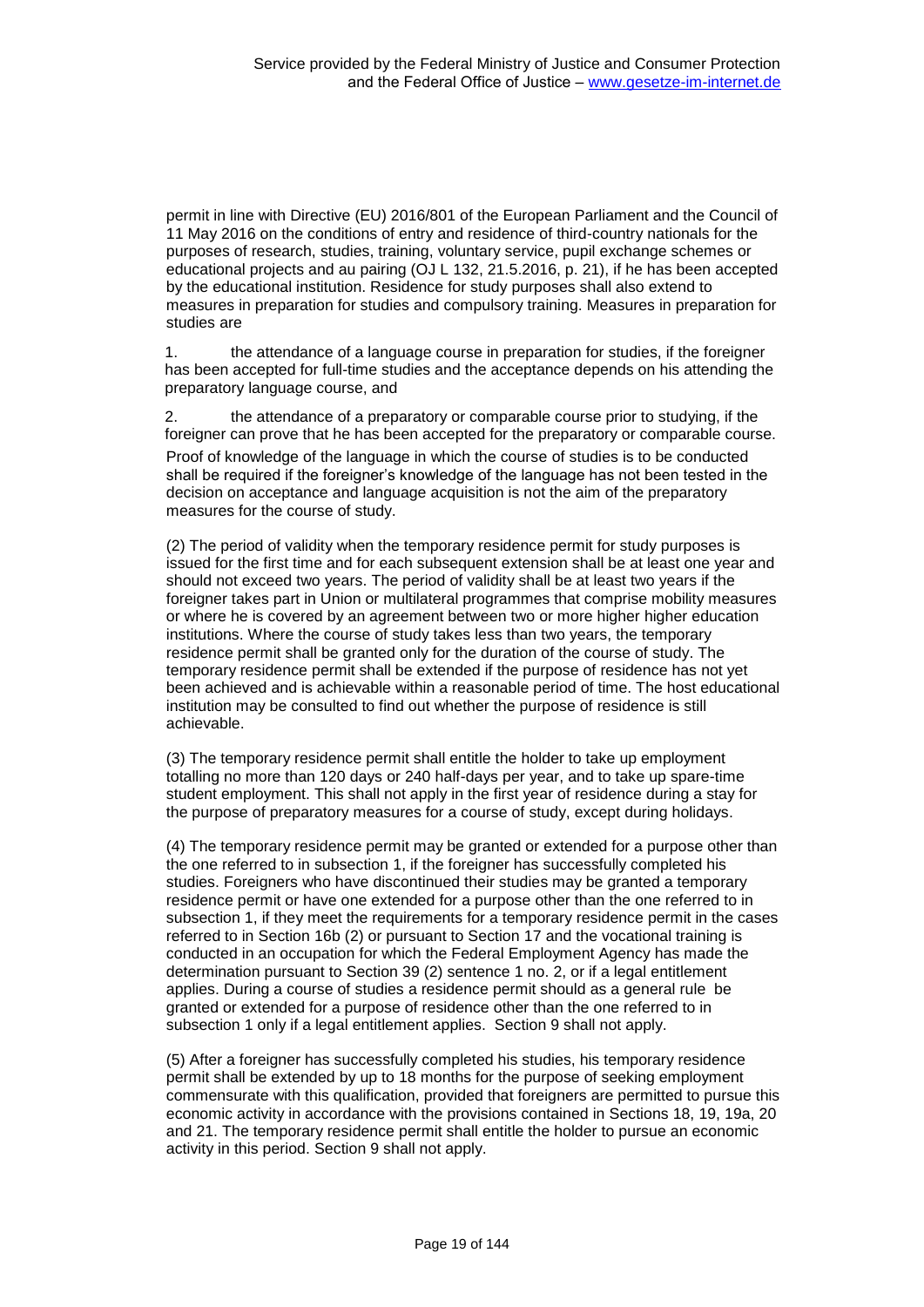(6) A foreigner may be granted a temporary residence permit, if

1. he has been accepted by a state or state-recognised or comparable educational institution

a) for full-time studies, with acceptance dependent on a condition which does not aim at the attendance of measures to prepare for studies,

b) for full-time studies, with acceptance dependent on attendance of a preparatory or comparable course, but the foreigner is unable to furnish proof of being accepted for a preparatory or comparable course pursuant to subsection 1, sentence 3, no. 2, or

c) for part-time studies,

2. he has been enrolled in a preparatory language course, without having been accepted for a course of study by a state or state-recognised university or a comparable educational institution, or

3. he has been accepted for a preparatory company traineeship.

In the cases covered by sentence 1 no. 1, subsection 1 sentences 2 to 4 and subsections 2 to 5 shall apply accordingly. In the cases covered by sentence 1 nos. 2 and 3, subsections 2, 4 and 5 must be applied accordingly; the temporary residence permit shall allow holders to work only during holidays or as a trainee.

(7) A foreigner may also be issued a temporary residence permit for the purpose of applying for a course of study. The maximum permissible duration of residence for a foreigner applying for a place to study shall be nine months. The temporary residence permit shall not entitle the holder to take up employment or spare-time student employment. Subsection 4, sentence 3, shall apply accordingly.

(8) Before the temporary residence permit pursuant to subsection 1 or 6 is withdrawn, revoked or limited retrospectively pursuant to Section 7 (2), sentence 2, for reasons which lie within the responsibility of the educational institution and which are beyond the foreigner's control, the foreigner must be given the opportunity to apply for admission to another educational institution.

(9) A foreigner who has been granted international protection within the meaning of Directive 2011/95/EU in another member state of the European Union may be granted a temporary residence permit for study purposes, if he

1. has begun studies in another member state of the European Union,

2. has been accepted by a state or state-recognised university or a comparable educational institution for study purposes in the federal territory, and

3. wishes to carry out part of his studies at an educational institution in the federal territory, and

a) is obliged under the terms of reference for the course of studies to carry out part of his studies at an educational institution of another member state of the European Union,

b) is participating in an exchange programme between the member states of the European Union or in an exchange programme of the European Union, or

c) followed the studies begun under number 1 in another member state of the European Union for at least two years before moving to the educational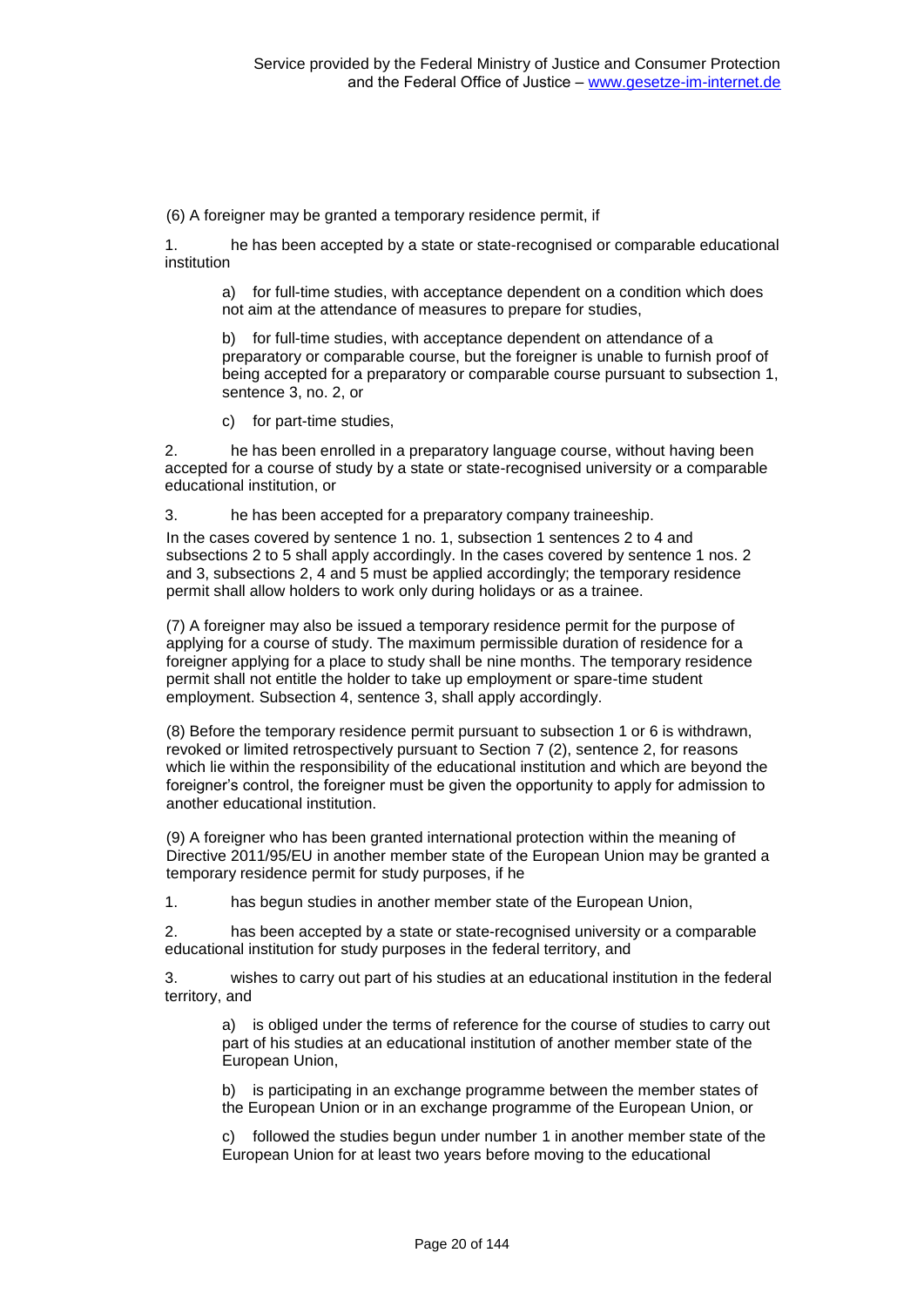institution in the federal territory, and the residence in the federal territory for study purposes will not exceed 360 days.

A foreigner who applies for a residence title pursuant to sentence 1, no. 2 must submit to the competent authority documentation on his academic education to date and on the intended course of studies in Germany which verifies that the studies in the federal territory constitute a continuation of the studies completed to date. The temporary residence permit shall be granted for the part of the studies to be carried out in Germany. Subsection 3 shall apply accordingly. Section 9 shall not apply.

(10) Where the foreigner is under 18 years of age, the persons entitled to care and custody of the foreigner must consent to the planned stay.

(11) A temporary residence permit for study purposes or for applying for a course of study pursuant to subsections 1, 6 and 7 shall not be granted if one of the conditions mentioned in Section 20 (6), nos. 1 to 3 and 6 to 8 is met.

### **Section 16a Mobility of students**

(1) By derogation from Section 4 (1), a foreigner shall not require a residence title for stays for study purposes not exceeding 360 days, if the host educational institution in the federal territory has notified the Federal Office for Migration and Refugees that the foreigner intends to carry out part of his studies in the federal territory, submitting the following at the same time:

1. evidence that the foreigner has a residence title for study purposes from another member state of the European Union which is valid for the duration of the planned stay and falls within the ambit of Directive 2016/801,

2. evidence that the foreigner wishes to carry out part of his studies at an educational institution in the federal territory, because he is taking part in a Union or multilateral programme that comprises mobility measures or because he is covered by an agreement between two or more higher education institutions.

3. evidence that the foreigner has been accepted by the host educational institution,

4. the copy of the foreigner's recognised and valid passport or passport substitute,

5. and evidence that the foreigner's subsistence is secure.

The host educational institution must make the notification when the foreigner applies for a residence title in the ambit of Directive (EU) 2016/801 in another member state of the European Union. If, at the time of application, the host educational institution is not yet aware of the foreigner's intention to carry out part of his studies in the federal territory, it must make the notification as soon as it becomes aware of this intention. If the residence title pursuant to sentence 1, no. 1, has been issued by a non-Schengen state, and if the foreigner enters the federal territory via a non-Schengen state, the foreigner must carry a copy of the notification and present it to the responsible authorities at their request.

(2) If the notification was made at the time referred to in subsection 1, sentence 2, and if the foreigner is not denied entry and residence in accordance with Section 20c (3), the foreigner may enter the federal territory at any time during the validity of the residence title issued by another member state as referred to in subsection 1, sentence 1, no. 1, and stay there to study. If the notification was made at the time referred to in subsection 1 sentence 3 and if the foreigner is not denied entry and residence in accordance with Section 20c (3), the foreigner may enter the federal territory and stay there to study. The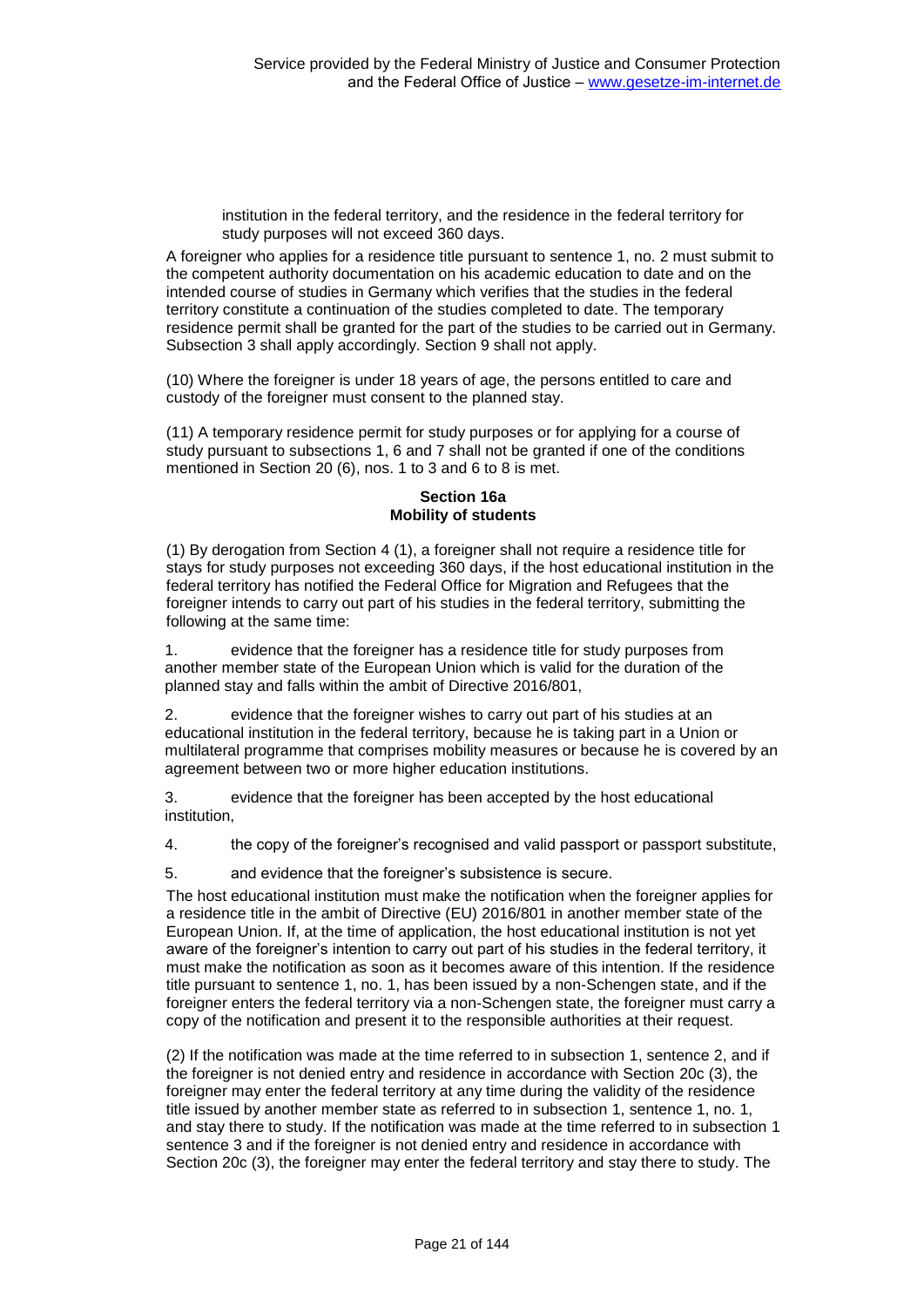foreigner shall be entitled to take up employment totalling no more than one-third of the period of residence, and to take up spare-time student employment.

(3) The foreigner and the host educational institution shall be required to inform the foreigners authority of any changes to the requirements stipulated in subsection 1.

(4) If a foreigner graduated from a German higher education institution as part of his stay pursuant to Section 16a, Section 16 (4), sentence 1 and subsection 5 shall apply accordingly to the granting of a temporary residence permit.

(5) If a foreigner is denied entry and residence pursuant to Section 20c (3), he must cease his studies immediately. The exemption from the obligation to hold a residence title, which previously applied pursuant to subsection 1, sentence 1, shall cease to exist.

(6) If, within 30 days of receipt of the notification referred to in subsection 1, sentence 1, the foreigner has not been denied entry and residence in line with Section 20c (3), the Federal Office for Migration and Refugees must issue the foreigner a certificate confirming his entitlement to enter and stay in the federal territory to study as part of short-term mobility.

### **Section 16b Attending language courses and schools**

(1) A foreigner may be granted a temporary residence permit to attend language courses not in preparation for a course of study, to take part in a pupil exchange scheme, and, in exceptional cases, to attend school. A temporary residence permit for participation in a pupil exchange scheme may also be granted in cases where there is no direct exchange. Where the foreigner is under 18 years of age, the persons entitled to his care and custody must consent to the planned stay.

(2) Where the school education pursuant to subsection 1, sentence 1, serves to acquire vocational qualification, the temporary residence permit shall authorise its holder to work up to 10 hours per week in jobs which need not be related to such vocational qualification.

(3) After successful completion of such vocational training, the temporary residence permit may be extended by up to twelve months for the purpose of seeking a job commensurate with this qualification, provided that foreigners are permitted to fill the vacancy in accordance with Sections 18 and 21. The temporary residence permit shall entitle the holder to pursue an economic activity in this period. Section 9 shall not apply.

(4) If the temporary residence permit was granted to enable the foreigner to attend a language course not in preparation for a course of study, or to attend school, Section 16 (4), sentences 1 and 3 shall apply accordingly. If the temporary residence permit was granted to enable the foreigner to take part in a pupil exchange scheme, Section 16 (4), sentence 3 shall apply accordingly.

### **Section 17 Other educational purposes**

(1) A foreigner may be issued a temporary residence permit for the purpose of basic and advanced vocational training if the Federal Employment Agency has granted approval in accordance with Section 39 or it has been determined by statutory instrument pursuant to Section 42 or by intergovernmental agreement that such basic and advanced vocational training is permissible without the approval of the Federal Employment Agency. Any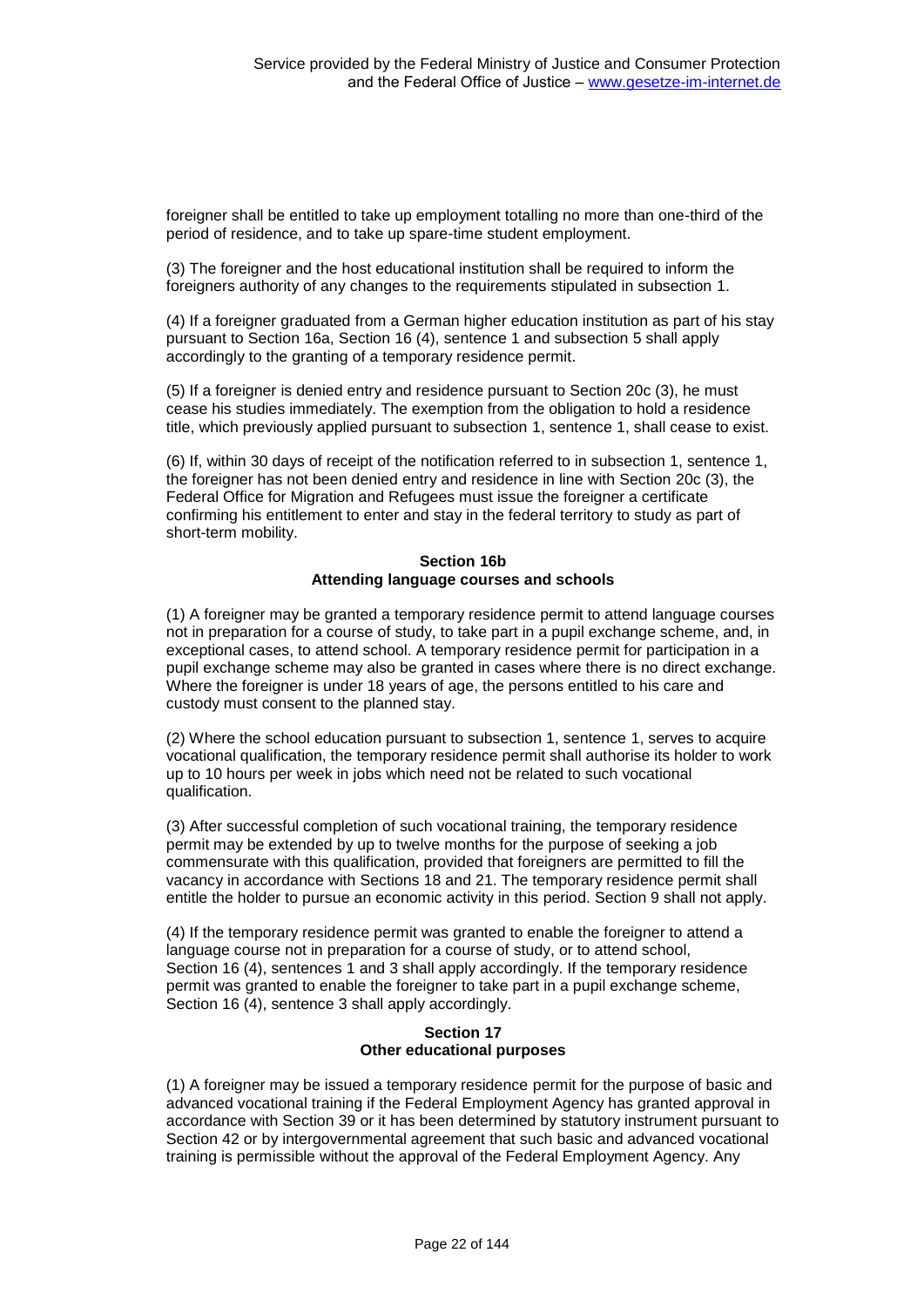restrictions imposed by the Federal Employment Agency in granting approval must be specified in the temporary residence permit. Section 16 (4), sentences 1 and 3 shall apply accordingly.

(2) Where such training serves to acquire vocational qualification, the temporary residence permit shall authorise its holder to work up to 10 hours per week in jobs which need not be related to such vocational training.

(3) After the foreigner has successfully completed such vocational training, the temporary residence permit may be extended by up to one year for the purpose of seeking a job commensurate with this qualification, provided that foreigners are permitted to fill the vacancy in accordance with Sections 18 and 21. The temporary residence permit shall entitle the holder to pursue an economic activity in this period. Section 9 shall not apply.

### **Section 17a Recognition of foreign professional qualifications**

(1) For the purpose of recognising professional qualifications which a foreigner has acquired abroad, he may be granted a temporary residence permit for up to 18 months to undertake a training measure and a subsequent examination, if a body responsible according to federal or *Länder* regulations regarding recognition of professional qualifications has determined that adaptation measures or further qualifications are necessary

1. to establish the equivalence of the professional qualification with a German professional qualification or

2. to grant authorisation to practise the profession or to issue permission to use the professional title in a regulated profession in Germany.

The training measure must be suited to enabling recognition of the foreigner's professional qualification or access to the profession. If the majority of the training measure is carried out in a business enterprise, issuance of the temporary residence permit presupposes that the Federal Employment Agency has granted approval in accordance with Section 39 or it has been determined by statutory instrument pursuant to Section 42 or by intergovernmental agreement that participation in the training measure is permissible without the approval of the Federal Employment Agency. Any restrictions imposed by the Federal Employment Agency in granting approval shall be specified in the temporary residence permit.

(2) The temporary residence permit shall authorise the holder to pursue an economic activity which is independent of the training measure for up to ten hours per week.

(3) The temporary residence permit shall entitle the holder to pursue an economic activity which is not restricted in terms of time and whose requirements are closely connected to the specialist skills needed in the later employment if there is a concrete offer of a job for later employment in the profession which is to be recognised or which is covered by the authorisation to practise the profession applied for or permission to use the professional title applied for, this vacancy may be filled by foreigners in accordance with Sections 18 to 20 and the Federal Employment Agency has granted approval in accordance with Section 39 or it has been determined by statutory instrument pursuant to Section 42 or by intergovernmental agreement that the employment is permissible without the approval of the Federal Employment Agency. Any restrictions imposed by the Federal Employment Agency in granting approval must be specified in the temporary residence permit.

(4) Once equivalence of the professional qualification has been established, the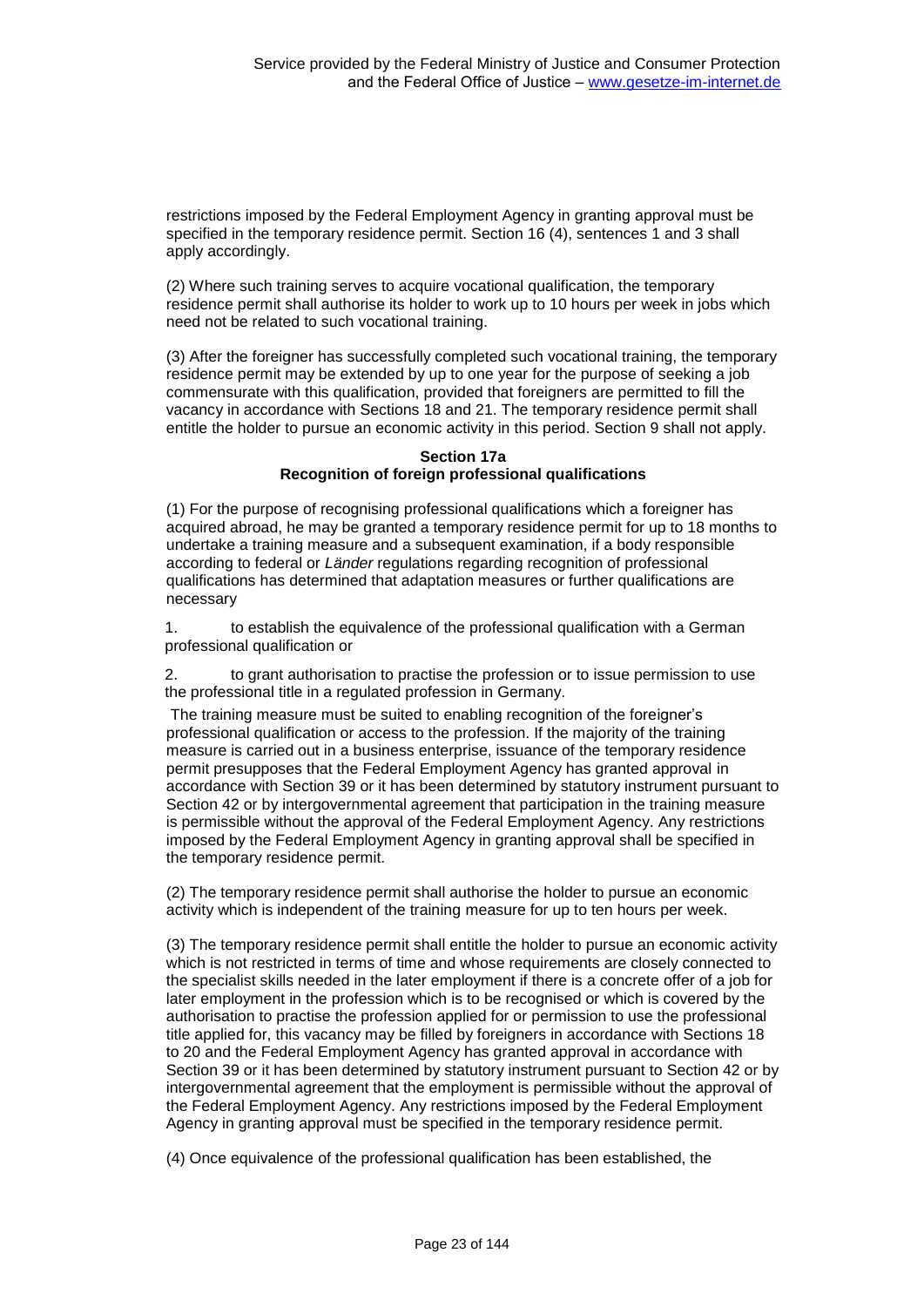authorisation to practise the profession has been granted or permission to use the professional title has been granted, the temporary residence permit may be extended for up to one year to allow the foreigner to seek employment commensurate with the recognised professional qualification, provided that foreigners are permitted to fill the vacancy pursuant to Sections 18 to 20. During this period the temporary residence permit shall authorise the holder to pursue an economic activity. Section 9 shall not apply.

(5) A foreigner may be granted a temporary residence permit in order to take an examination for the recognition of his foreign professional qualification if there is a concrete offer of a job for later employment in the profession which is to be recognised or which is covered by the authorisation to practise the profession applied for or by the permission to use the professional title applied for, foreigners are permitted to fill the vacancy in accordance with Sections 18 to 20 and the Federal Employment Agency has has granted approval in accordance with Section 39 or it has been determined by statutory instrument pursuant to Section 42 or by intergovernmental agreement that the employment is permissible without the consent of the Federal Employment Agency. Any restrictions imposed by the Federal Employment Agency in granting approval shall be specified in the temporary residence permit. Subsections 2 to 4 shall not apply.

### **Section 17b Study-related training programmes EU**

(1) A foreigner may be issued a temporary residence permit for training purposes in accordance with Directive (EU) 2016/801, if the Federal Employment Agency has granted approval in accordance with Section 39 or it has been determined by statutory instrument pursuant to Section 42 or by intergovernmental agreement that such training is permissible without approval from the Federal Employment Agency, and

1. if the training programme is designed to enable the foreigner to gain knowledge, practice and experience in a professional environment,

2. if the foreigner presents a training agreement which provides for theoretical and practical training with a host entity, containing the following:

a) a description of the training programme, including the educational objective or learning components,

- b) the duration of the training programme,
- c) the conditions under which the trainee will work and be supervised,
- d) the working hours and
- e) the legal relationship between the trainee and the host entity,

3. if the foreigner provides evidence of having obtained a higher education degree within the two years preceding the date of application or of pursuing a course of study that leads to a higher education degree,

4. if the training is equivalent to the higher education degree or studies referred to in no. 3, in terms of both content and level, and

5. if the host establishment has undertaken in writing to bear the costs incurred by public bodies up to six months after termination of the admission agreement for

a) the foreigner's subsistence during an unlawful stay in the federal territory, and

b) deportation of the foreigner.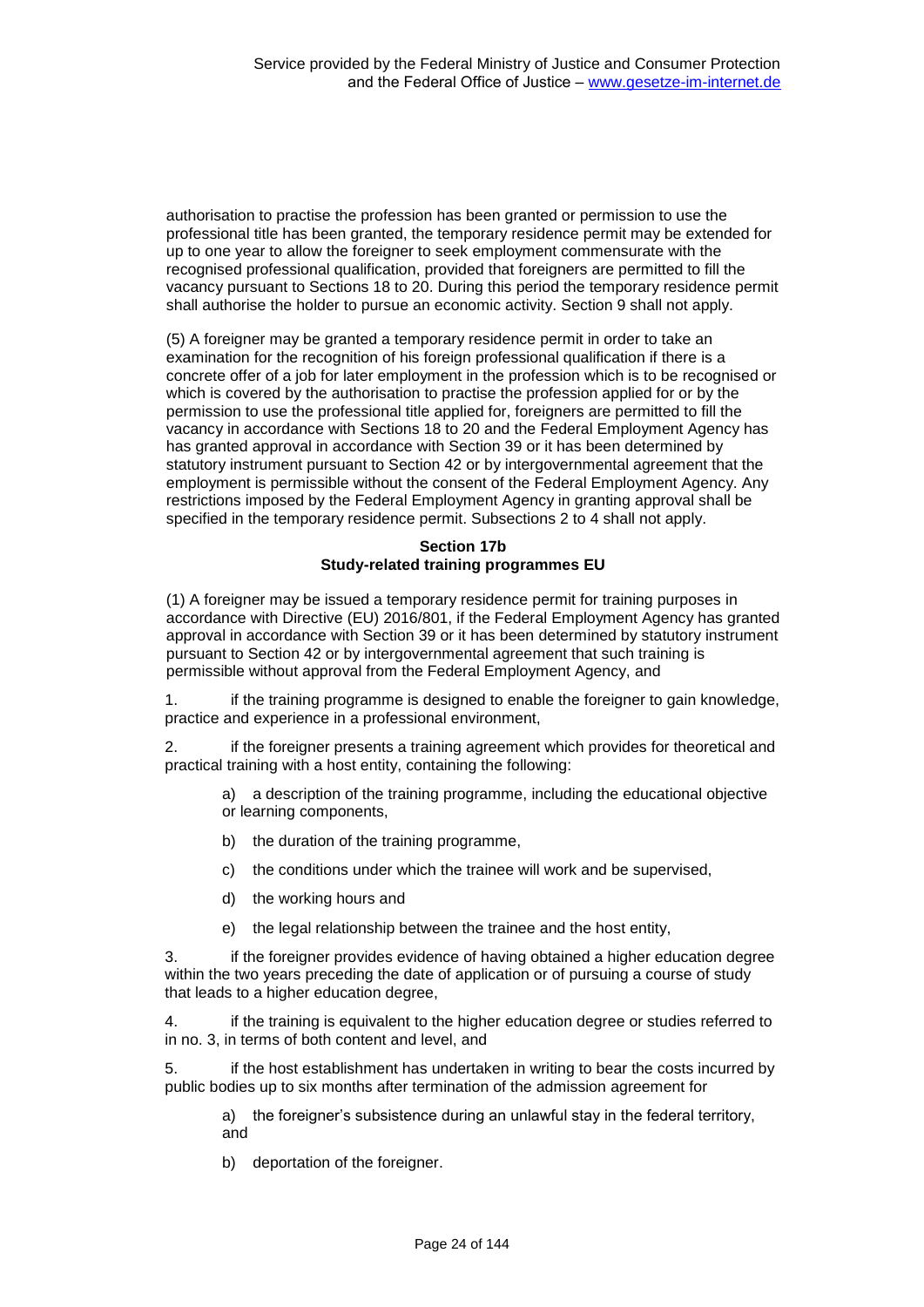(2) The temporary residence permit shall be issued for the agreed duration of training, but not to exceed six months.

(3) Where the foreigner is under 18 years of age, the persons entitled to his care and custody must consent to the planned stay.

(4) A temporary residence permit for training purposes purposes in accordance with Directive (EU) 2016/801 shall not be granted if one of the conditions mentioned in Section 20 (6), nos. 1 to 3 and 6 to 8 is met.

# **Part 4 Residence for the purpose of economic activity**

# **Section 18 Employment**

(1) The admission of foreign employees shall be geared to the requirements of the German economy, according due consideration to the labour market situation and the need to combat unemployment effectively. International treaties shall remain unaffected.

(2) A foreigner may be granted a residence title for the purpose of taking up employment if the Federal Employment Agency has granted approval in accordance with Section 39 or it has been determined by statutory instrument pursuant to Section 42 or by intergovernmental agreement that such employment may be taken up without approval from the Federal Employment Agency. Any restrictions imposed by the Federal Employment Agency in granting approval must be specified in the residence title.

(3) A temporary residence permit for the purpose of taking up employment pursuant to subsection 2 which does not require a vocational qualification may only be issued if regulated by an intergovernmental agreement or if issuance of approval for a temporary residence permit for the said employment is permissible by virtue of a statutory instrument in accordance with Section 42.

(4) A residence title for the purpose of taking up employment pursuant to subsection 2 which requires a vocational qualification may only be issued for employment in an occupation which has been approved by virtue of a statutory instrument in accordance with Section 42. In justified individual cases, a temporary residence permit may be issued for the purpose of taking up employment when there is a public interest, and in particular a regional, economic or labour market interest.

(4a) Foreigners in a civil servant relationship with a German employer shall be granted a temporary residence permit to discharge their official duties in the federal territory. The temporary residence permit shall be granted for three years, unless the employment is limited to a shorter period. After three years, a permanent settlement permit shall be granted, by derogation from Section 9 (2), sentence 1, nos. 1 and 3.

(5) A residence title pursuant to subsection 2 or Sections 19, 19a, 19b or 19d may only be granted if a concrete job offer exists and if any legally prescribed professional licence has been granted or promised.

(6) The granting or extension of a residence title pursuant to subsection 2, Sections 17b, 18d, 19, 19a, 19b, 19d, 20 or 20b, which does not require approval by the Federal Employment Agency owing to provisions in this Act, in a statutory instrument or an intergovernmental agreement, may be denied if there are grounds that would allow the authorities to deny the necessary approval pursuant to Section 40 (2) no. 3 or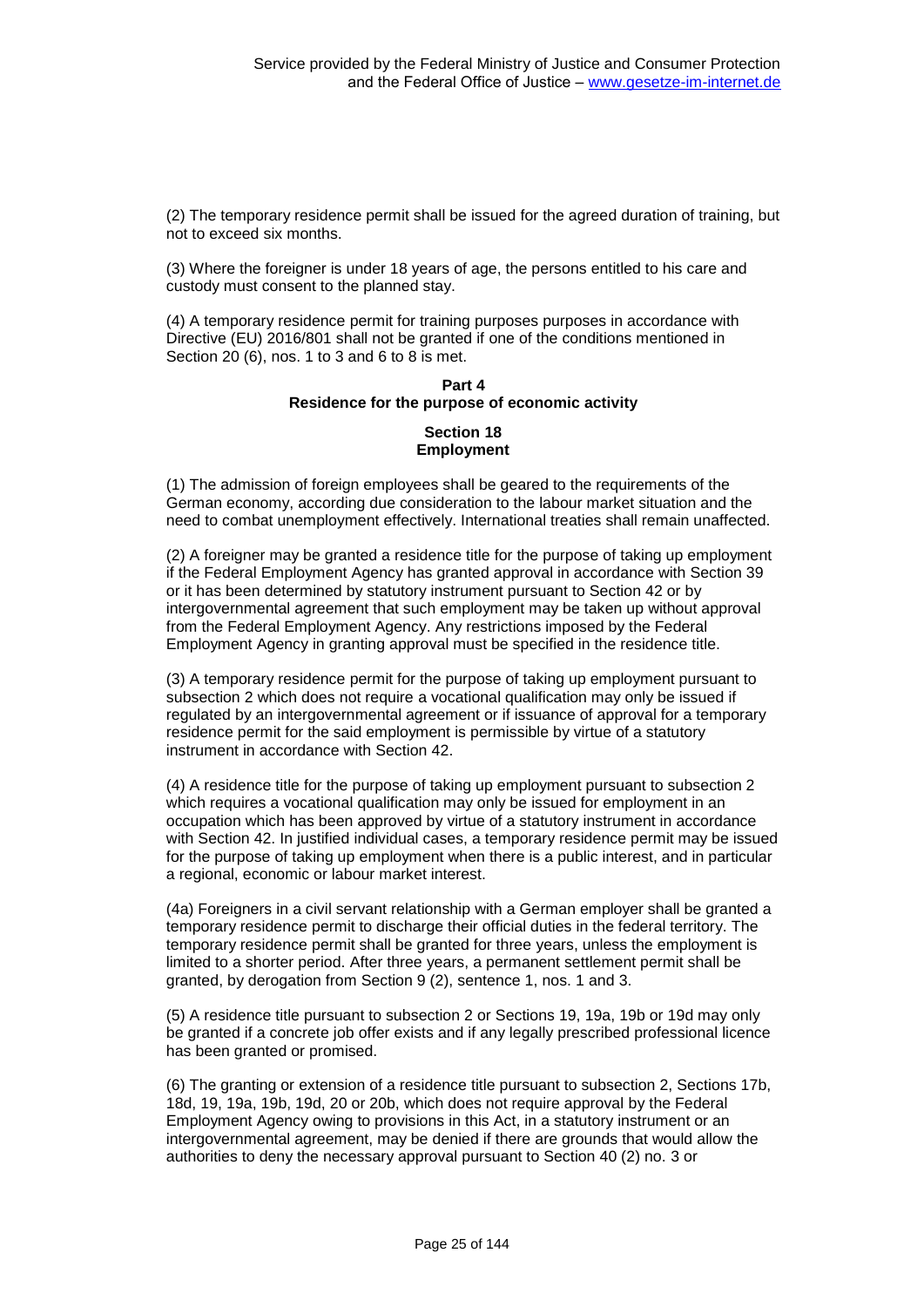subsection 3.

### **Section 18a**

# **Temporary residence permit for the purpose of employment for qualified foreigners whose deportation has been suspended**

(1) A foreigner whose deportation has been suspended may be granted a temporary residence permit for the purpose of taking up employment commensurate with his vocational qualification if the Federal Employment Agency has granted approval in accordance with Section 39, and the foreigner

1.

a) completed a vocational qualification in a state-recognised or similarly regulated occupation in the federal territory which requires formal training or a course of study at a higher education institution, or

b) held a position of employment continuously for two years in the federal territory with a foreign higher education qualification which is recognised or otherwise comparable to a German higher education qualification and which is appropriate to that employment, or

c) held a position of employment as a skilled worker continuously for three years in the federal territory which requires a vocational qualification and has not relied on public funds for his subsistence and that of his dependants or other members of his household within the year preceding the application for the temporary residence permit except for payments to cover the necessary costs for accommodation and heating, and

- 2. has sufficient living space at his disposal,
- 3. has sufficient command of the German language,

4. has not wilfully deceived the foreigners authority as to circumstances of relevance to his situation under residence law,

5. has not wilfully delayed or obstructed official measures to end his residence,

6. does not have any links to extremist or terrorist organisations and does not support such organisations and

7. has not been convicted of an offence wilfully committed in the federal territory; fines totalling up to 50 daily rates or up to 90 daily rates in the case of offences which, in accordance with the Residence Act or the Asylum Act, can only be committed by foreigners shall be ignored as a general principle.

(1a) Where deportation has been suspended pursuant to Section 60a (2), sentence 4, a temporary residence permit must be granted for a period of two years after the foreigner has successfully concluded this vocational training for employment commensurate with the professional qualifications acquired if the conditions referred to in subsection 1 nos. 2 to 7 are met and the Federal Employment Agency has granted approval in accordance with Section 39.

(1b) A temporary residence permit issued pursuant to subsection 1a shall be revoked if the employment relationship on which the issuance of the temporary residence permit was based is terminated for reasons relating to the person of the foreigner or if the foreigner has been convicted of an offence committed intentionally in the federal territory; fines totalling up to 50 daily rates or up to 90 daily rates in the case of offences which, in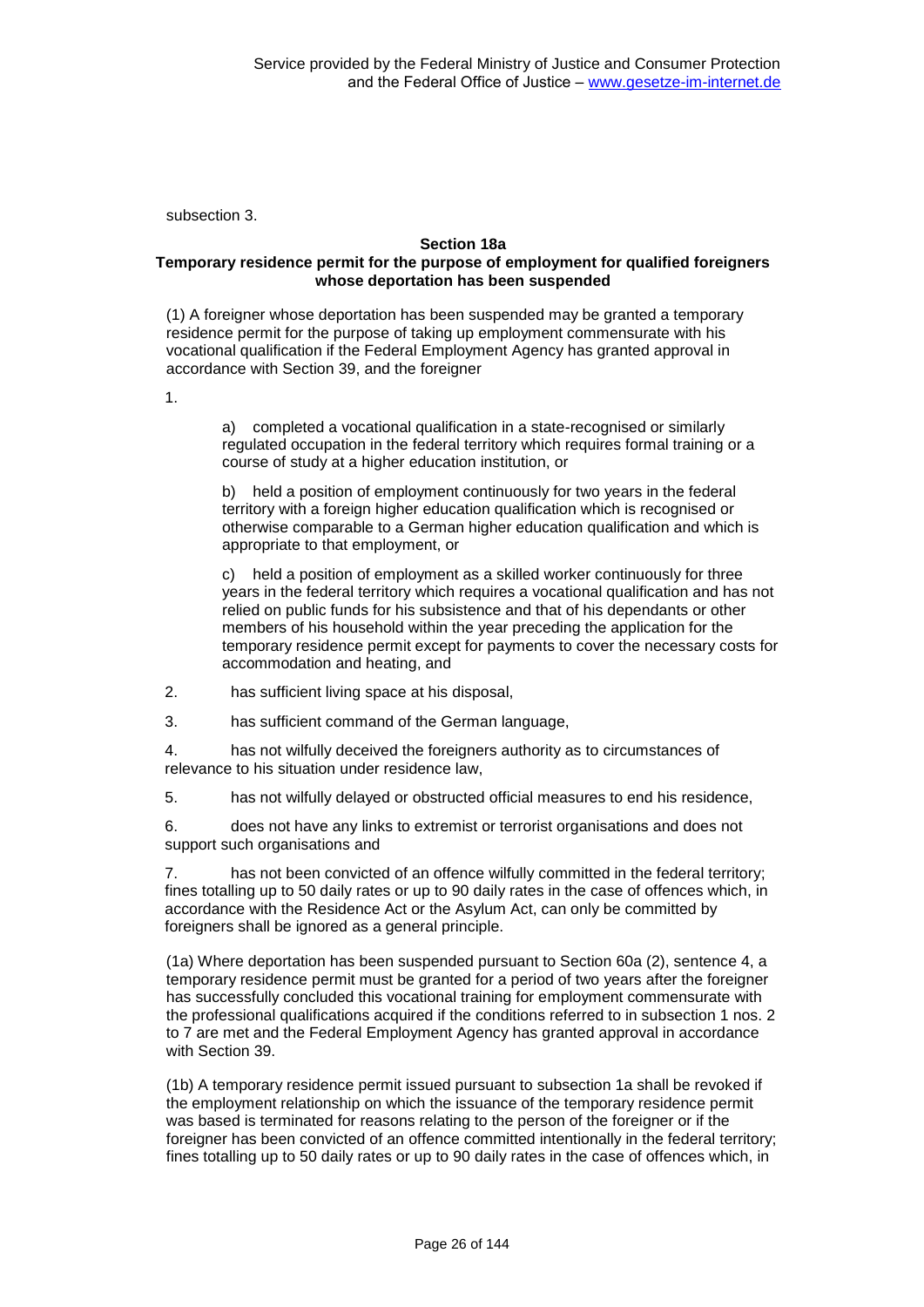accordance with the Residence Act or the Asylum Act, can only be committed by foreigners shall be ignored as a general principle.

(2) The approval of the Federal Employment Agency pursuant to subsections 1 and 1a shall be decided without an examination of priority pursuant to Section 39 (2), sentence 1, no. 1. Section 18 (2), sentence 2 and (5) shall apply accordingly. The temporary residence permit shall entitle the holder to take up any employment after he has been in an employed position commensurate with his vocational qualification for a period of two years.

(3) The temporary residence permit may be granted by derogation from Section 5 (2) and Section 10 (3), sentence 1.

#### **Section 18b Permanent settlement permit for graduates of German universities**

A foreigner who has successfully completed his studies at a state or state-recognised university or a comparable educational institution in the federal territory shall be granted a permanent settlement permit, if

1. he has held a residence title pursuant to Sections 18, 18a, 19a or 21 for two years,

2. he has a job commensurate with his degree,

3. he has paid compulsory or voluntary contributions into the statutory pension scheme for at least 24 months or furnishes evidence of an entitlement to comparable benefits from an insurance or pension scheme or from an insurance company, and

4. the requirements of Section 9 (2), sentence 1, nos. 2 and 4 to 9 are met; Section 9 (2), sentences 2 to 6 shall apply accordingly.

### **Section 18c**

### **Temporary residence permit for qualified skilled workers seeking employment**

(1) A foreigner with a German or a foreign higher education qualification which is recognised or otherwise comparable to a German higher education qualification and whose subsistence is secure may be granted a temporary residence permit for the purpose of seeking a job commensurate with this qualification for a period of up to six months. The residence permit shall not entitle the holder to pursue an economic activity.

(2) The temporary residence permit may not be extended beyond the maximum period mentioned in subsection 1. A temporary residence permit pursuant to subsection 1 may only be issued anew if the foreigner, after leaving Germany, stayed abroad for at least as long as he stayed in the federal territory on the basis of a residence title pursuant to subsection 1.

(3) Subsection 1 shall apply to foreigners already residing in the federal territory only if they possessed a residence title for the purpose of employment immediately before they were granted a temporary residence permit pursuant to subsection 1.

### **Section 18d Participation in European Voluntary Service**

(1) A foreigner shall be granted a temporary residence permit for the participation in a European voluntary service scheme pursuant to Directive (EU) 2016/801, if the Federal Employment Agency has granted approval in accordance with Section 39 or it has been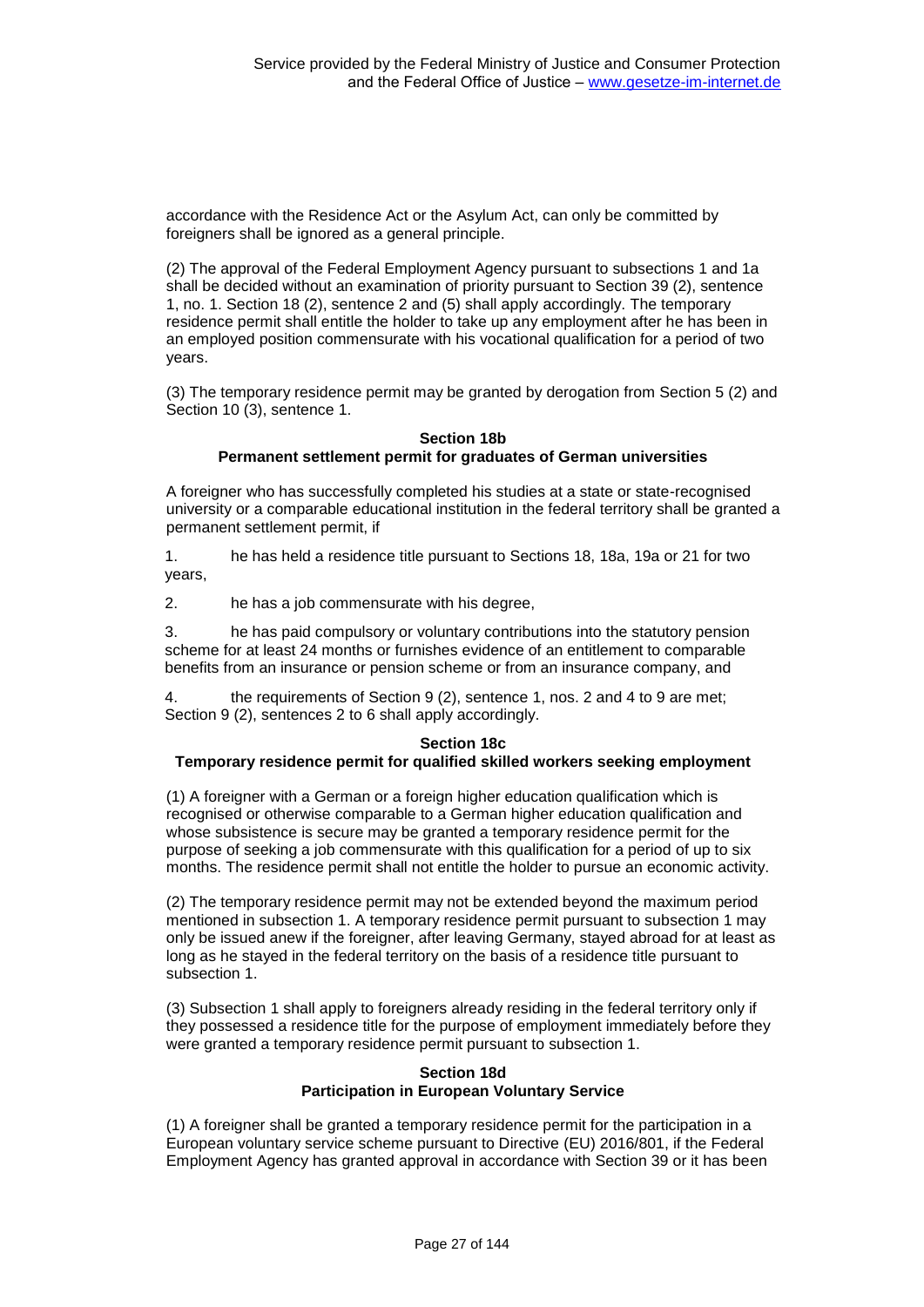determined by statutory instrument pursuant to Section 42 or by intergovernmental agreement that participation in the European voluntary service scheme is permissible without approval from the Federal Employment Agency and the foreigner provides an agreement with the host entity containing the following information:

- 1. a description of the voluntary service scheme,
- 2. the duration of the voluntary service scheme and the volunteering hours,
- 3. the placement and supervision conditions of the voluntary service,

4. the resources available to cover the foreigner's subsistence and accommodation costs and the minimum sum of pocket money he will have at his disposal throughout the stay, and

5. the training the third-country national will receive, where applicable, to help perform the voluntary service.

(2) The foreigner's residence title shall be granted for the agreed duration of participation in the European voluntary service scheme, but not to exceed one year.

(3) Where the foreigner is under 18 years of age, the persons entitled to his care and custody must consent to the planned stay.

(4) A temporary residence permit for the purpose of participating in a European voluntary service scheme in accordance with Directive (EU) 2016/801 shall not be granted if one of the conditions mentioned in Section 20 (6), nos. 1 to 3 and 6 to 8 is met.

#### **Section 19**

# **Permanent settlement permit for highly qualified foreigners**

(1) A highly qualified foreigner may be granted a permanent settlement permit in special cases if if the Federal Employment Agency has granted approval in accordance with Section 39 or it has been determined by statutory instrument pursuant to Section 42 or by intergovernmental agreement that the permanent settlement permit may be granted without approval from the Federal Employment Agency in line with Section 39 and there is reason to assume that integration into the way of life in the Federal Republic of Germany and the foreigner's subsistence without state assistance are assured. The *Land* government may stipulate that issuance of the permanent settlement permit pursuant to sentence 1 requires the approval of the supreme *Land* authority or a body designated by it.

(2) Highly qualified persons in accordance with subsection 1 are, in particular,

1. researchers with special technical knowledge or

2. teaching personnel in prominent positions or scientific personnel in prominent positions.

### **Section 19a EU Blue Card**

(1) A foreigner shall be granted an EU Blue Card pursuant to Council Directive 2009/50/EC of 25 May 2009 on the conditions of entry and residence of third-country nationals for the purpose of highly qualified employment (OJ L 155,18.6.2009, p. 17) for the purpose of employment commensurate with his qualification, if

1. he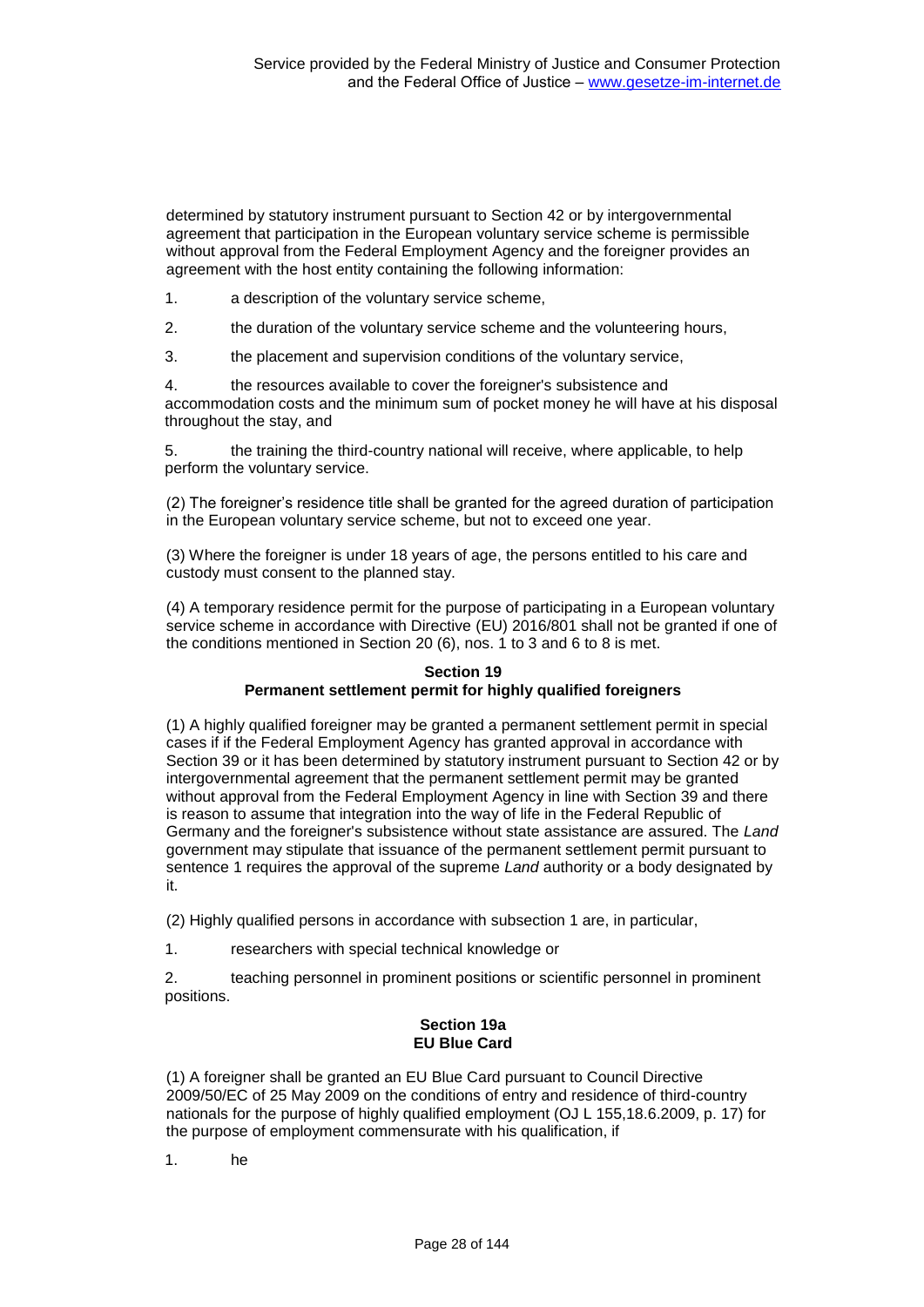a) holds a German or a foreign higher education qualification which is recognised or otherwise comparable to a German higher education qualification or

b) to the extent that this is stipulated by a statutory instrument pursuant to subsection 2 below, if he has a comparable qualification demonstrated by at least five years of professional experience,

2. the Federal Employment Agency has granted approval in accordance with Section 39 or it has been determined by statutory instrument pursuant to Section 42 or by intergovernmental agreement that the EU Blue Card may be issued without the approval of the Federal Employment Agency, and

3. if he receives a salary equal to or exceeding that stipulated by the statutory instrument under subsection 2.

(2) The Federal Ministry of Labour and Social Affairs may determine the following by means of statutory instruments:

1. the level of pay pursuant to subsection 1 no. 3,

2. professions in which five years of professional experience demonstrate a qualification comparable to a higher education degree, and

3. professions in which nationals of specific states shall be denied an EU Blue Card, because there is a lack of qualified workers in these professions in the country of origin.

Statutory instruments pursuant to nos. 1 and 2 shall require the approval of the Bundesrat.

(3)The EU Blue Card shall be issued for a maximum period of four years from the date of initial issue. Where the duration of the employment contract is less than four years, the EU Blue Card shall be issued or extended for the period covering the employment contract plus three months.

(4) Holders of the EU Blue Card wishing to change jobs within the first two years of employment shall require permission by the foreigners authority; such permission shall be granted if the conditions in subsection 1 are met.

(5) Foreigners

1. who meet the conditions in Section 9a (3) nos. 1 or 2,

2. who have applied for the determination of whether the conditions in Section 60 (5) or (7), sentence 1, or in Section 60a (2), sentence 1 are met,

3. whose entry into a member state of the European Union is subject to obligations arising from international treaties to facilitate the entry and temporary residence of specific categories of natural persons engaged in trade- or investment-related activities,

4. who have been admitted as seasonal workers in a member state of the European Union,

5. whose deportation has been temporarily suspended pursuant to Section 60a,

6. who come under Directive 96/71/EC of the European Parliament and of the Council of 16 December 1996 concerning the posting of workers in the framework of the provision of services (OJ L 18, 21.1. 1997, p.1), for the duration of posting to Germany, or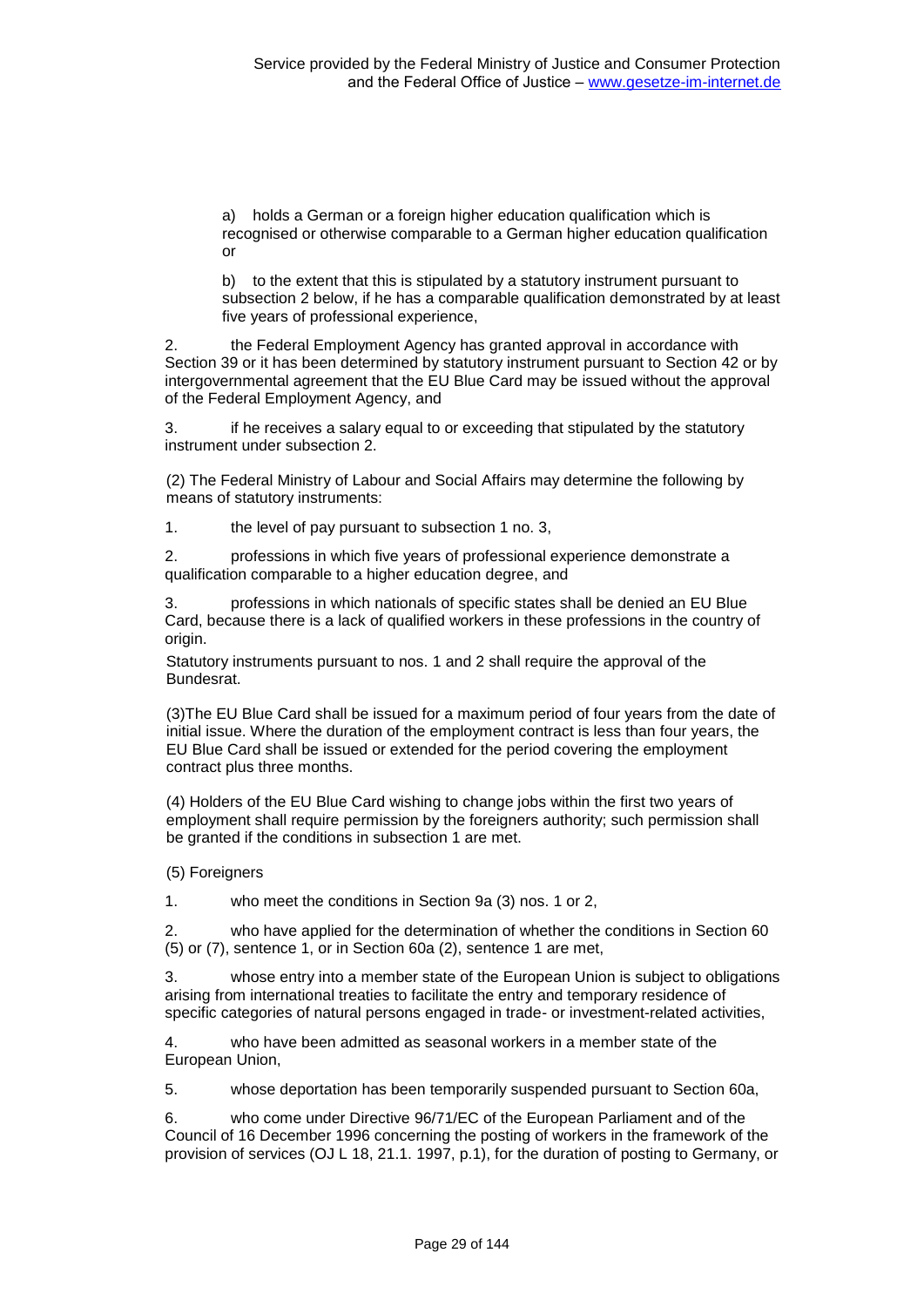7. who, owing to treaties between the European Union and its member states on the one hand and third countries on the other, enjoy rights of free movement equivalent to those of Union citizens

shall not be issued an EU Blue Card.

(6) Holders of an EU Blue Card must be issued a permanent settlement permit, if they have held a position of employment in line with subsection 1 for at least 33 months and have made mandatory or voluntary contributions to the statutory pension insurance scheme for that period, or if they furnish evidence of an entitlement to comparable benefits from an insurance or pension scheme or from an insurance company and if the requirements of Section 9 (2), sentence 1, nos. 2, 4 to 6, 8 and 9 are met and if they have basic German language skills. Section 9 (2) sentences 2 to 6 shall apply accordingly. The period referred to in sentence 1 shall be reduced to 21 months if the foreigner has a sufficient command of the German language.

### **Section 19b ICT Card for intra-corporate transferees**

(1) An ICT Card is a residence title pursuant to Directive 2014/66/EU of the European Parliament and of the Council of 15 May 2014 on the conditions of entry and residence of third-country nationals in the framework of an intra-corporate transfer (OJ L 157, 27.5.2014, p. 1) for the purpose of an intra-corporate transfer of a foreigner. An intracorporate transfer is the temporary secondment of a foreigner

1. to a national entity belonging to the undertaking by which the foreigner is employed, if the undertaking is located outside the European Union, or

2. to a national entity of another undertaking of the group of undertakings to which the undertaking located outside the European Union belongs and by which the foreigner is employed.

(2) A foreigner shall be granted an ICT Card if

1. he will work as a manager or specialist in the host entity,

2. he has been employed by the undertaking or group of undertakings for at least six months immediately prior to the transfer and will be employed without interruption by the undertaking or group of undertakings during the transfer period,

3. the intra-corporate transfer will exceed 90 days,

4. the Federal Employment Agency has granted approval in accordance with Section 39 or it has been determined by statutory instrument pursuant to Section 42 (1) no. 1 or by intergovernmental agreement that the ICT Card may be issued without the approval of the Federal Employment Agency,

5. the foreigner provides a work contract valid for the duration of the intracorporate transfer and, if necessary, an assignment letter stating

> a) specific information regarding the place and kind of work and remuneration as well as other terms and conditions of employment granted during the intracorporate transfer, as well as

> b) evidence that, after completion of the intra-corporate transfer, the foreigner will be able to return to an entity belonging to the same undertaking or group of undertakings established outside the European Union at the end of the assignment, and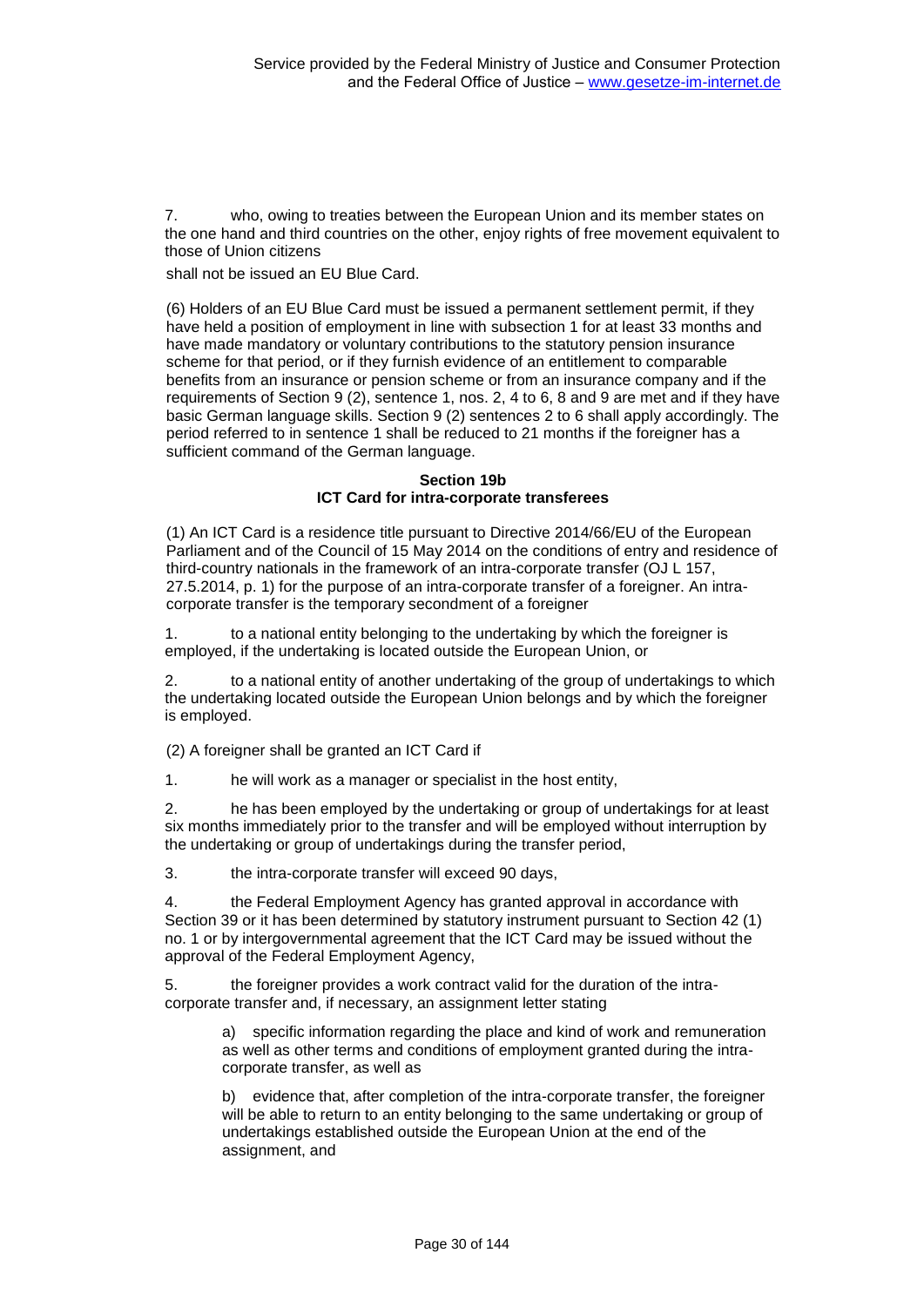6. he provides evidence of his professional qualifications.

A manager within the meaning of this Act is a person holding a senior position, who primarily directs the management of the host entity, receiving general supervision or guidance principally from the board of directors or shareholders of the business or equivalent. This position shall include directing the host entity or a department or subdivision of the host entity; supervising and controlling work of the other supervisory, professional or managerial employees; and having the authority to recommend hiring, dismissing or other personnel action. A specialist within the meaning of this Act is a person who possesses specialised knowledge essential to the host entity's areas of activity, techniques or management, a high level of qualification and adequate professional experience.

(3) A foreigner shall also be granted an ICT Card if

1. he will work as a trainee employee in the context of an intra-corporate transfer,

and

2. the conditions referred to in subsection 2, sentence 1, nos. 2 to 5 are met.

A trainee employee within the meaning of this Act is a person with a university degree completing a traineeship for career development purposes or in order to obtain training in business techniques or methods, and is paid during the transfer.

(4) The ICT Card shall be granted

1. for the duration of the transfer but no more than three years, for managers and specialists,

2. for the duration of the transfer but no more than one year, for trainee employees.

The maximum periods stipulated in sentence 1 must not be exceeded by an extension of the ICT Card.

(5) The ICT Card shall not be granted if the foreigner

1. owing to treaties between the European Union and its member states on the one hand and third countries on the other, enjoys rights of free movement equivalent to those of Union citizens,

2. is employed by an undertaking located in one of those third countries, or

3. is completing a training programme as part of his studies.

(6) Furthermore, the ICT Card shall not be granted if

1. the host entity was established for the main purpose of facilitating the entry of intra-corporate transferees,

2. the foreigner, in the context of the entry and stay in several member states of the European Union envisaged in Directive 2014/66/EU, will spend more time in another member state than in the federal territory in the context of the transfer, or

3. the application is filed within six months of the end of the foreigner's last stay in the federal territory for the purpose of an intra-corporate transfer.

# **Section 19c Short-term mobility for intra-corporate transferees**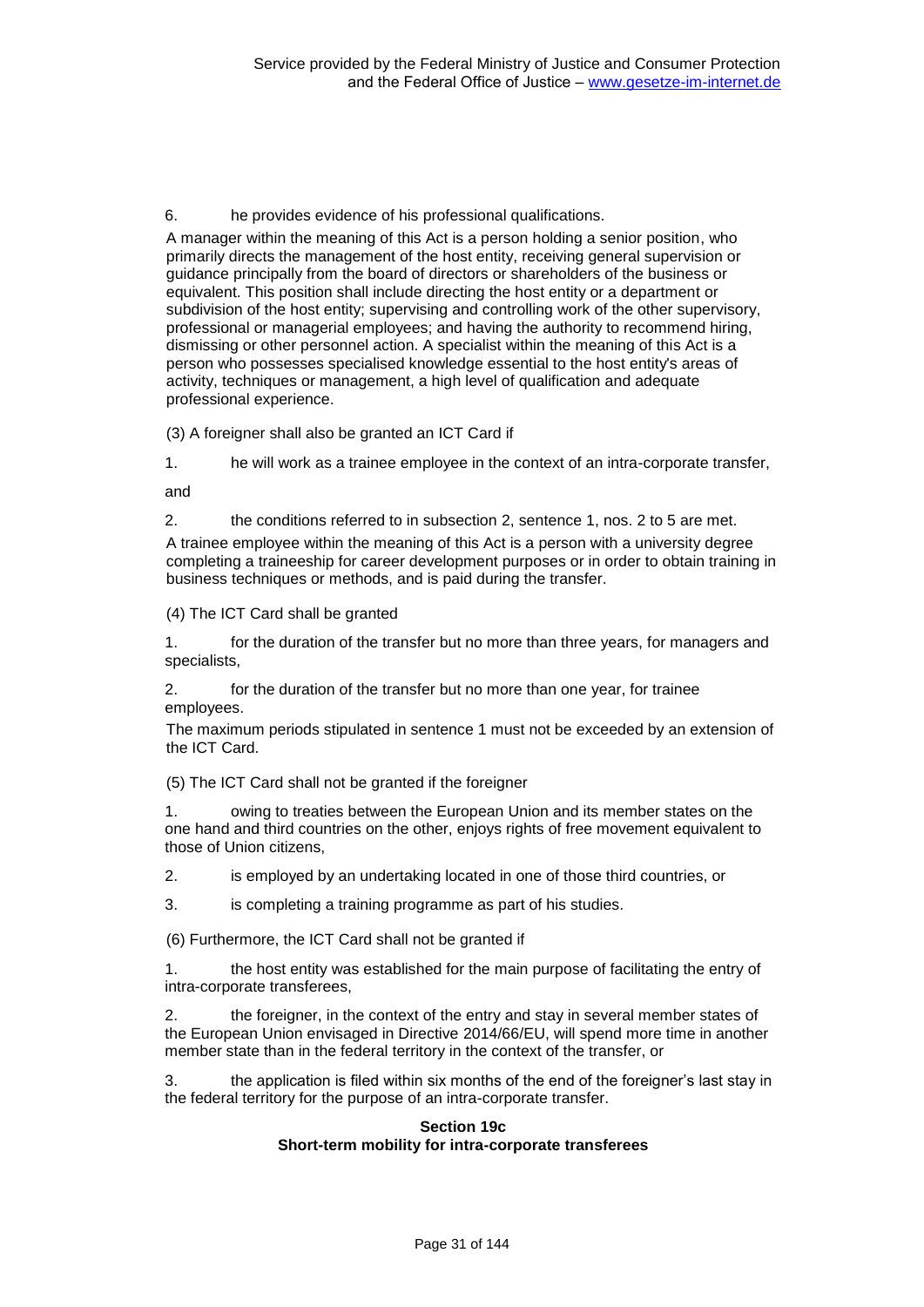(1) By derogation from Section 4 (1), a foreigner shall not be required to have a residence title for stays for intra-corporate transfers not exceeding 90 days within a 180-day period, provided the host entity in the other member state has notified the Federal Office for Migration and Refugees that the foreigner intends to take up employment in the federal territory, submitting the following at the same time:

1. evidence that the foreigner possesses a valid residence title issued by another member state of the European Union in accordance with Directive 2014/66/EU,

2. evidence that the national host entity belongs to the same undertaking or group of undertakings as the undertaking established outside the European Union by which the foreigner is employed,

3. a work contract or, if necessary, an assignment letter as stipulated in Section 19b (2), sentence 1, no. 5, which have already been presented to the competent authorities of the other member state, and

4. a copy of the foreigner's recognised and valid passport or passport substitute. The host entity must make the notification when the foreigner applies for a residence title in the ambit of Directive (EU) 2014/66/EU in another member state of the European Union. If, at the time of application, the host entity in the other member state is not yet aware of the foreigner's intention to be transferred to an entity in the federal territory, it must make the notification as soon as it becomes aware of this intention. If the residence title pursuant to sentence 1, no. 1, has been issued by a non-Schengen state, and if the foreigner enters the federal territory via a non-Schengen state, the foreigner must carry a copy of the notification and present it to the responsible authorities at their request.

(2) If the notification was made at the time referred to in subsection 1, sentence 2, and if the foreigner has not been denied entry and residence in line with subsection 4, the foreigner may enter the federal territory at any time during the validity of the residence title issued by the other member state as referred to in subsection 1, sentence 1, no. 1, and stay there for the purpose of the intra-corporate transfer. (2) If the notification was made at the time referred to in subsection 1, sentence 3, the foreigner may enter the federal territory at any time during the validity of the residence title issued by the other member state as referred to in subsection 1, sentence 1, no. 1, and stay there for the purpose of the intra-corporate transfer.

(3) The foreigner must inform the foreigners authority without delay if the other member state extends the residence title in accordance with subsection 1, sentence 1, no. 1.

(4) The foreigners authority shall deny the foreigner entry and residence if

1. the remuneration the foreigner will be granted during the intra-corporate transfer is less favourable than that granted to comparable German employees,

2. the conditions of subsection 1, sentence 1, nos. 1, 2 and 4 are not met,

3. the documents presented pursuant to subsection 1 were fraudulently acquired, or falsified, or tampered with,

4. the foreigner has been staying in the European Union for more than three years, or, in the case of a trainee employee, for more than a year, or

5. there is a pubic interest in expelling the foreigner; Section 73 (2) and (3) shall apply accordingly.

In the cases covered by sentence 1, nos. 1 to 4, a rejection must be made no later than 20 days after the Federal Office for Migration and Refugees receives the complete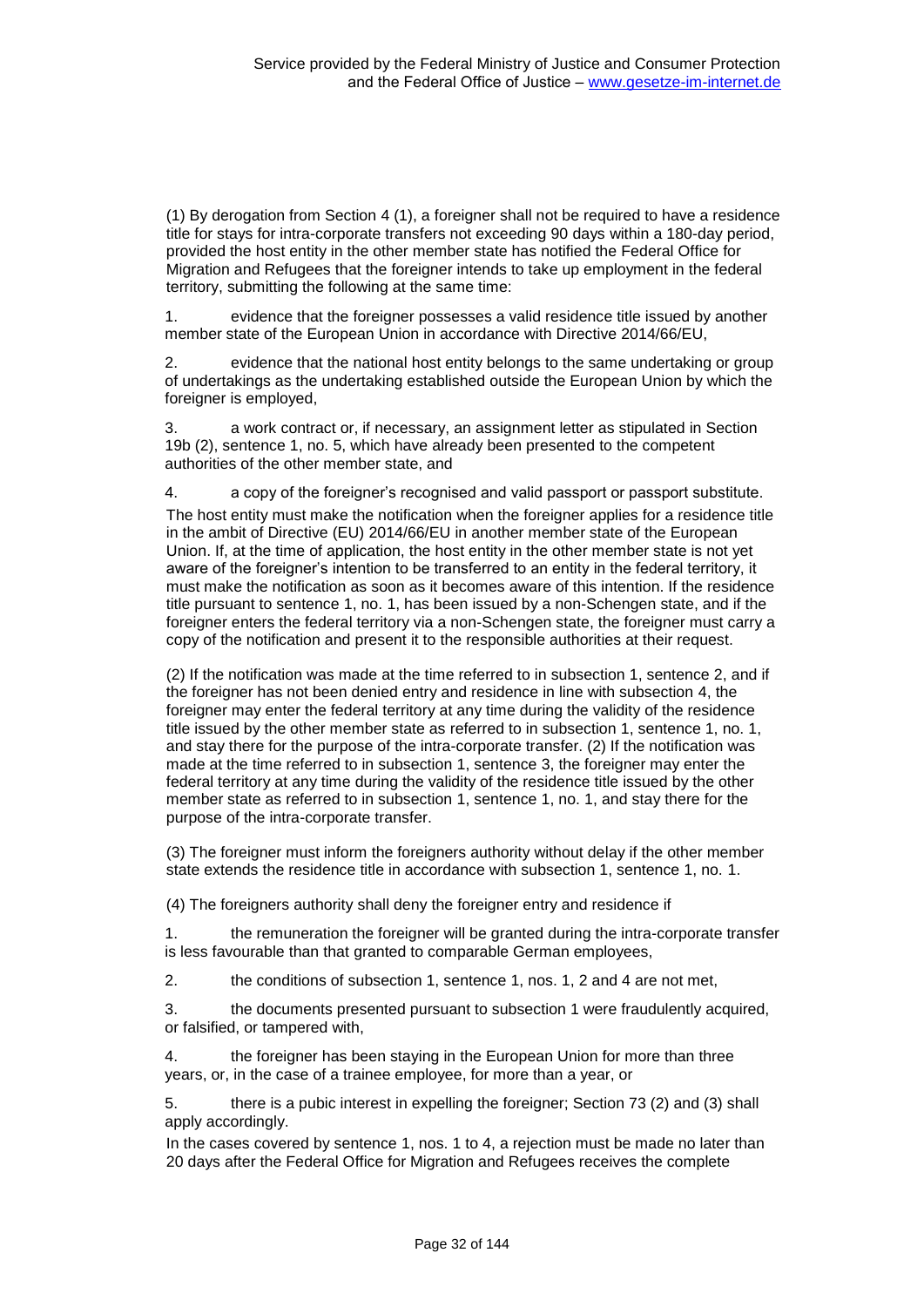information pursuant to subsection 1, sentence 1. In cases covered by no. 5, a rejection may be made any time during the foreigner's stay. The foreigner and the competent authority of the other member state as well as the host entity in the other member state must be informed of the rejection. Where rejections are made within the allotted time, the foreigner must cease his employment without delay; the exemption from the residence title requirement pursuant to subsection 1, sentence 1, shall cease to exist.

(5) If, within 20 days of receiving the notification referred to in subsection 1, sentence 1, the foreigner has not been denied entry and residence in accordance with subsection 4, the Federal Office for Migration and Refugees must issue the foreigner a certificate confirming his entitlement to enter and stay in the federal territory for the purpose of an intra-corporate transfer in the context of short-term mobility.

### **Section 19d Mobile ICT Card**

(1) A Mobile ICT Card is a residence title pursuant to Directive 2014/66/EU for the purpose of an intra-corporate transfer within the meaning of Section 19b (1) sentence 2, if the foreigner possesses a residence title which is valid for the duration of the application procedure and has been issued by another member state pursuant to Directive 2014/66/EU.

(2) A foreigner shall be granted a Mobile ICT Card if

- 1. he will work as manager, specialist or trainee employee in the host entity,
- 2. the intra-corporate transfer will exceed 90 days,

3. he provides a work contract valid for the duration of the transfer and, if necessary, an assignment letter stating

> a) specific information regarding the place and kind of work and remuneration as well as other terms and conditions of employment granted during the transfer, and

> b) evidence that, after completing the transfer, the foreigner will be able to return to an entity belonging to the same undertaking or group of undertakings established outside the European Union at the end of the assignment, and

4. the Federal Employment Agency has granted approval in accordance with Section 39 or it has been determined by statutory instrument pursuant to Section 42 (1) no. 1 or by intergovernmental agreement that the Mobile ICT Card may be issued without the approval of the Federal Employment Agency.

(3) If the application for a Mobile ICT Card is filed at least 20 days prior to the beginning of the stay in the federal territory and if the residence title issued by the other member state continues to be valid, the foreigner's residence and employment shall be permitted for up to 90 days in a 180-day period until the foreigners authority decides on the application.

(4) The application shall be rejected if it was filed at the same time as a notification in line with Section 19c (1), sentence 1. Applications which were filed during the stay pursuant to Section 19c, but not in their entirety at least 20 days prior to the end of this stay, shall also be rejected.

(5) The Mobile ICT Card shall not be granted if, in the context of the intra-corporate transfer, the foreigner will stay longer in the federal territory than in other member states.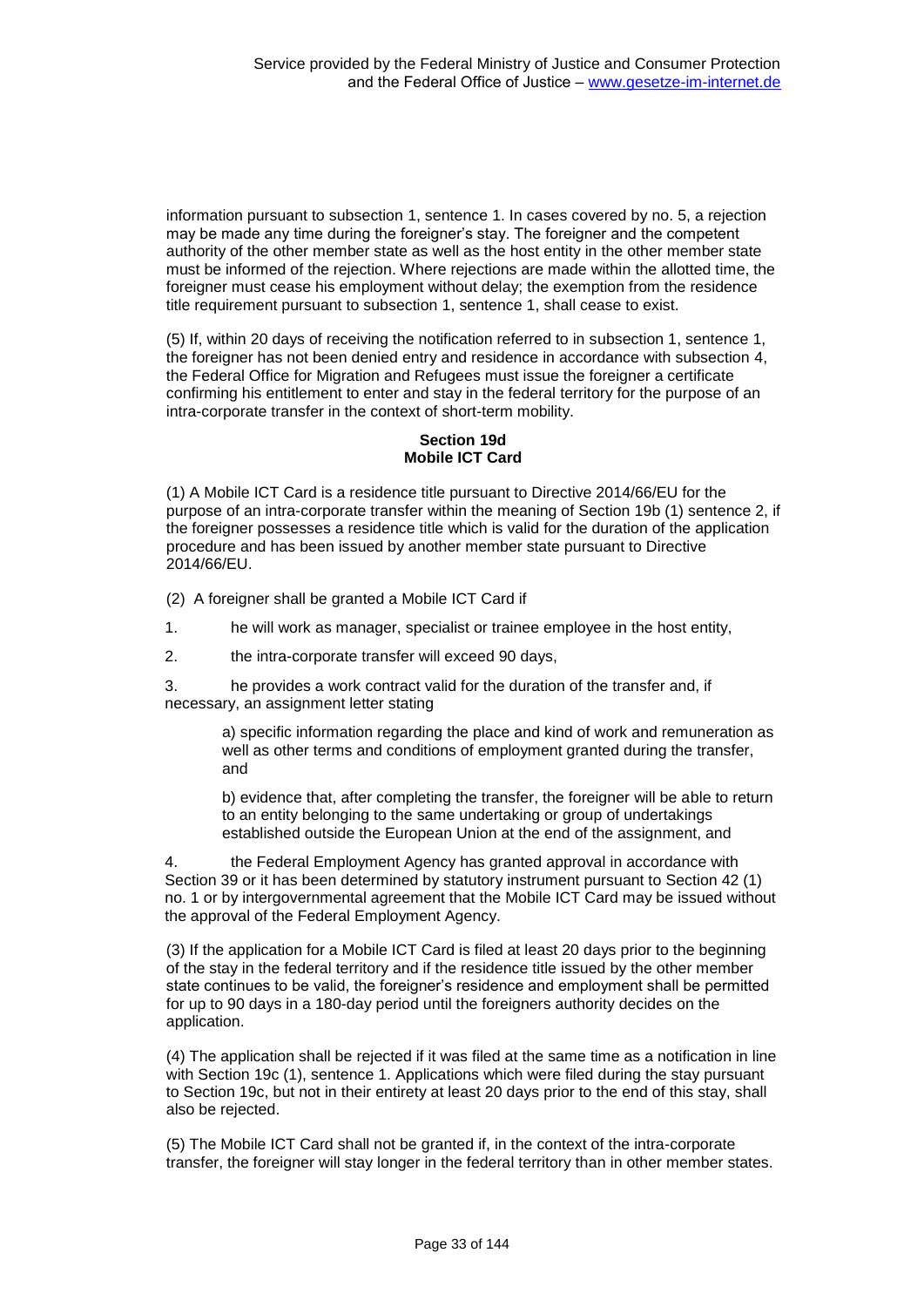(6) The application may be rejected if

1. the maximum duration of the intra-corporate transfer pursuant to Section 19b (4) has been reached, or

2. the ground for rejection referred to in Section 19b (6) no. 3 applies.

(7) The national host entity shall be required to inform the competent foreigners authority without delay, as a rule within one week, of any changes to the conditions referred to in subsection 2.

# **Section 20 Research**

(1) A foreigner shall be granted a temporary residence permit for research purposes in line with Directive (EU) 2016/801 if

1. he

a) has concluded an effective admission agreement or a corresponding contract to carry out a research project with a research establishment which is recognised for the implementation of the special admission procedure for researchers in the federal territory, or

b) has concluded an effective admission agreement or a corresponding contract with a research establishment which conducts research, and

2. the research establishment has undertaken in writing to bear the costs incurred by public bodies up to six months after termination of the admission agreement for

a) the foreigner's subsistence during an unlawful stay in a member state of the European Union, and

b) deporting the foreigner.

In the cases covered by sentence 1, no. 1 (a), the temporary residence permit must be granted within 60 days of the application being made.

(2) The requirement pursuant to subsection 1, no. 2 should be waived where the activities of the research establishment are financed primarily from public funds. The requirement may be waived where there is a special public interest in the research project. Section 66 (5), Section 67 (3) and Section 68 (2), sentences 2 and 3 and (4) shall apply accordingly to the declarations furnished pursuant to subsection 1, no. 2.

(3) The research establishment may also submit the declaration pursuant to subsection 1, no. 2, to the body responsible for its recognition as a general declaration for all foreigners to whom a temporary residence permit is issued on the basis of an admission agreement concluded with it.

(4) The temporary residence permit shall be issued for at least one year. If the foreigner takes part in a Union or multilateral programme that comprises mobility measures, the temporary residence permit shall be granted for at least two years. By way of derogation from sentences 1 and 2, where the research project is completed in a shorter period, the term of the temporary residence permit shall be limited to the duration of the research project; in the cases covered by sentence 2, the period shall be at least one year.

(5) A temporary residence permit pursuant to subsection 1 shall entitle the holder to take up research at the research establishment specified in the admission agreement and to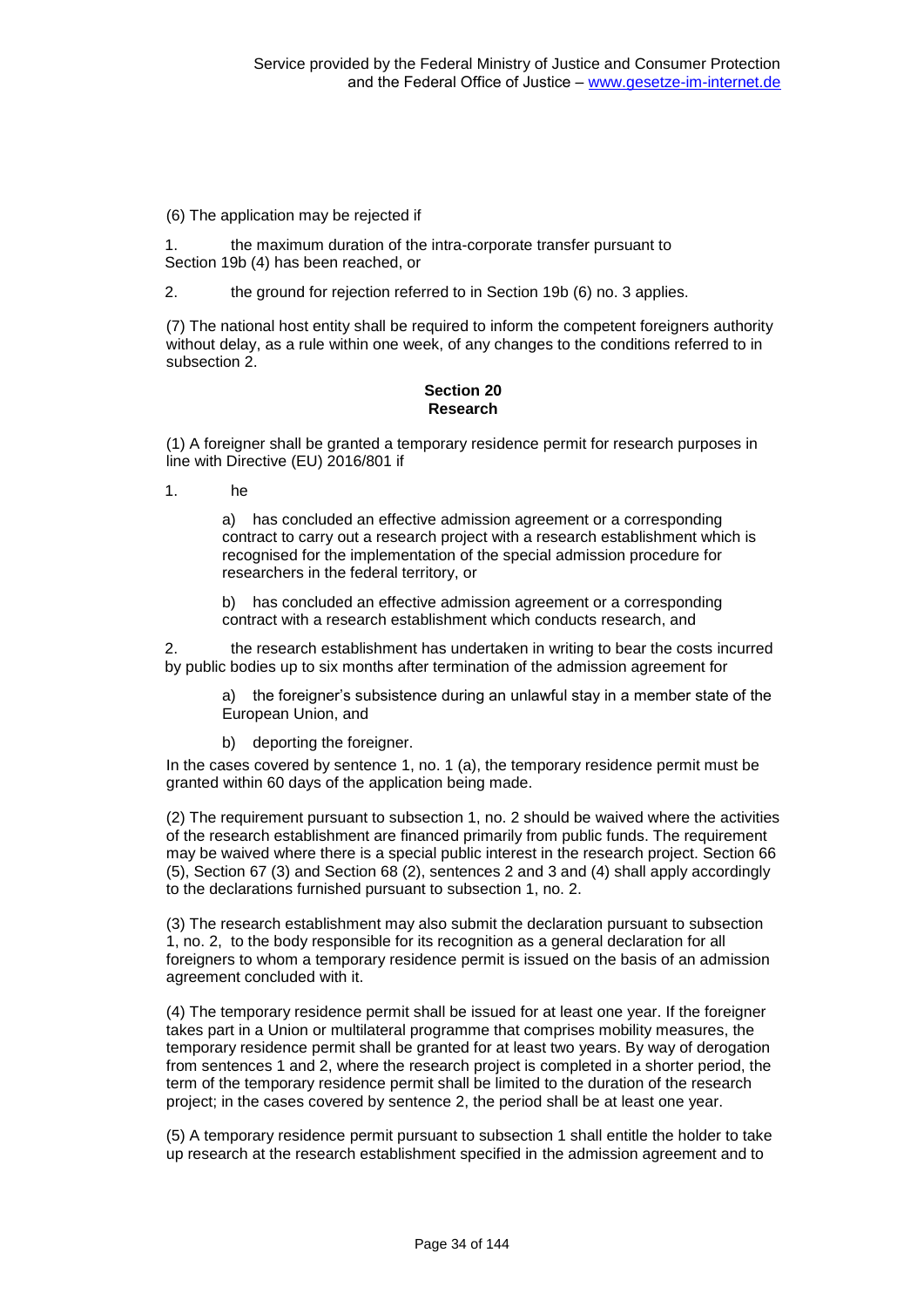take up teaching activities. Changes to the research project during the stay shall not cause this entitlement to expire.

(6) Subsection 1 shall not apply to foreigners

1. who are resident in a member state of the European Union because they have filed an application for recognition of refugee status or subsidiary protection within the meaning of Directive 2004/83/EC or for recognition of international protection status within the meaning of Directive 2011/95/EU, or who enjoy international protection within the meaning of Directive 2011/95/EU in a member state,

2. who reside in a member state of the European Union under the terms of an arrangement to provide temporary protection,

3. whose deportation has been suspended in a member state of the European Union on grounds of fact or law,

4. whose research activities constitute part of doctoral studies,

5. who are transferred by a research establishment in another member state of the European Union to a German research establishment as an employee,

6. who hold an EU long-term residence permit or a residence title issued by another member state of the European Union on the basis of Directive 2003/109/EC,

7. who, owing to treaties between the European Union and its member states on the one hand and third countries on the other, enjoy rights of free movement equivalent to those of Union citizens, or

8. who hold an EU Blue Card pursuant to Section 19a or a residence title issued by another member state of the European Union on the basis of Directive 2009/50/EC.

(7) After completing the research activities, the temporary residence permit shall be extended by up to nine months for the purpose of seeking employment commensurate with the researcher's qualification, provided that the host establishment has confirmed the completion and that foreigners are permitted to pursue this economic activity in accordance with Sections 18, 19, 19a, 20 and 21. The temporary residence permit shall entitle the holder to pursue an economic activity in this period.

(8) A foreigner who enjoys international protection within the meaning of Directive 2011/95/EU in a member state of the European Union may be granted a temporary residence permit for research purposes, if the requirements of subsection 1 are met and he has stayed in this member state for at least two years after being granted protection. Subsection 5 shall apply accordingly.

# **Section 20a Short-term mobility for researchers**

(1) By derogation from Section 4 (1), a foreigner shall not be required to have a residence title for stays for research purposes not exceeding 180 days within a 360-day period, if the host research establishment in the federal territory has notified the Federal Office for Migration and Refugees that the foreigner intends to carry out part of his research activities in the federal territory, submitting the following at the same time:

1. evidence that the foreigner possesses a valid residence title for research purposes issued by another member state in accordance with Directive (EU) 2016/801,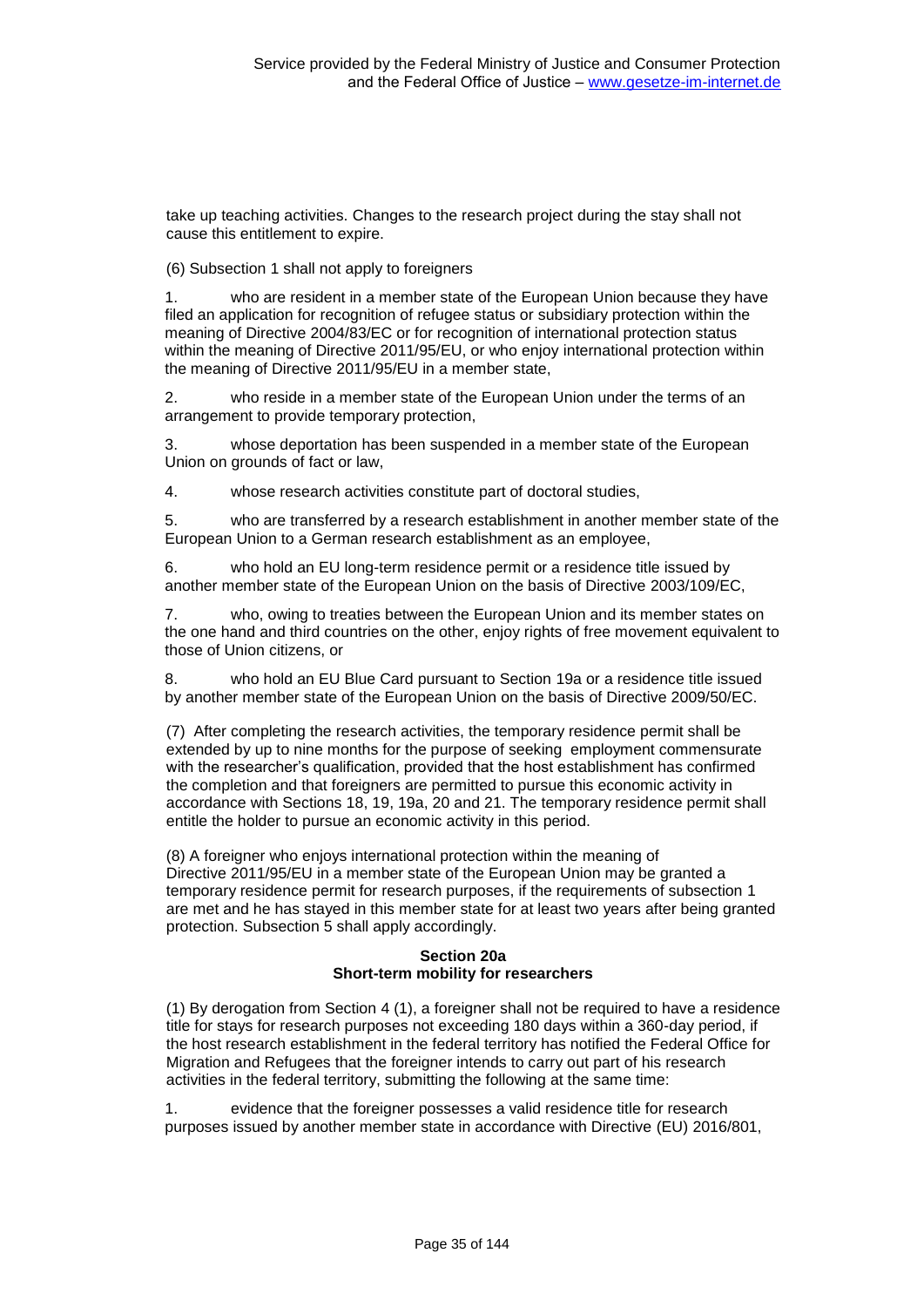2. the admission agreement or a corresponding contract concluded with the host research establishment in the federal territory,

3. a copy of the foreigner's recognised and valid passport or passport substitute,

and

4. evidence of the fact that the foreigner's subsistence is secure.

The host research establishment must make the notification when the foreigner applies for a residence title in the ambit of Directive (EU) 2016/801 in another member state of the European Union. If, at the time of application, the host research establishment is not yet aware of the foreigner's intention to carry out part of his research activities in the federal territory, it must make the notification as soon as it becomes aware of this intention. If the residence title pursuant to sentence 1, no. 1, has been issued by a non-Schengen state, and if the foreigner enters the federal territory via a non-Schengen state, the foreigner must carry a copy of the notification and present it to the responsible authorities at their request.

(2) If the notification was made at the time referred to in subsection 1, sentence 2, and if the foreigner has not been denied entry and residence in line with Section 20c (3), the foreigner may enter the federal territory at any time during the validity of the residence title and stay there for research purposes. If the notification was made at the time referred to in subsection 1, sentence 3, the foreigner may enter the federal territory at any time during the validity of the residence title issued by the other member state as referred to in subsection 1, sentence 1, no. 1, and stay there for research purposes.

(3) Foreigners who fulfil the requirements stipulated in subsection 1 shall be entitled to take up research in the host research establishment and to take up teaching activities.

(4) The foreigner and the host research establishment shall be required to inform the competent foreigners authority of any changes to the requirements stipulated in subsection 1.

(5) If a foreigner is denied entry and residence pursuant to Section 20c (3), he must cease his research activities immediately. The exemption from the obligation to hold a residence title, which applied pursuant to subsection 1, sentence 1, shall cease to exist.

(6) If the foreigner is not denied entry and residence in line with Section 20c (3), the Federal Office for Migration and Refugees shall issue the foreigner a certificate confirming his entitlement to enter and stay in the federal territory for research purposes as part of short-term mobility.

### **Section 20b Temporary residence permit for mobile researchers**

(1) A foreigner shall be granted a temporary residence permit for for stays for research purposes which last more than 180 days but no more than one year, if

1. he holds a residence title issued by another member state in line with Directive 2016/801 for the duration of the procedure,

2. a copy of the foreigner's recognised and valid passport or passport substitute is submitted, and

3. the admission agreement or a corresponding contract concluded with the host research establishment in the federal territory is submitted.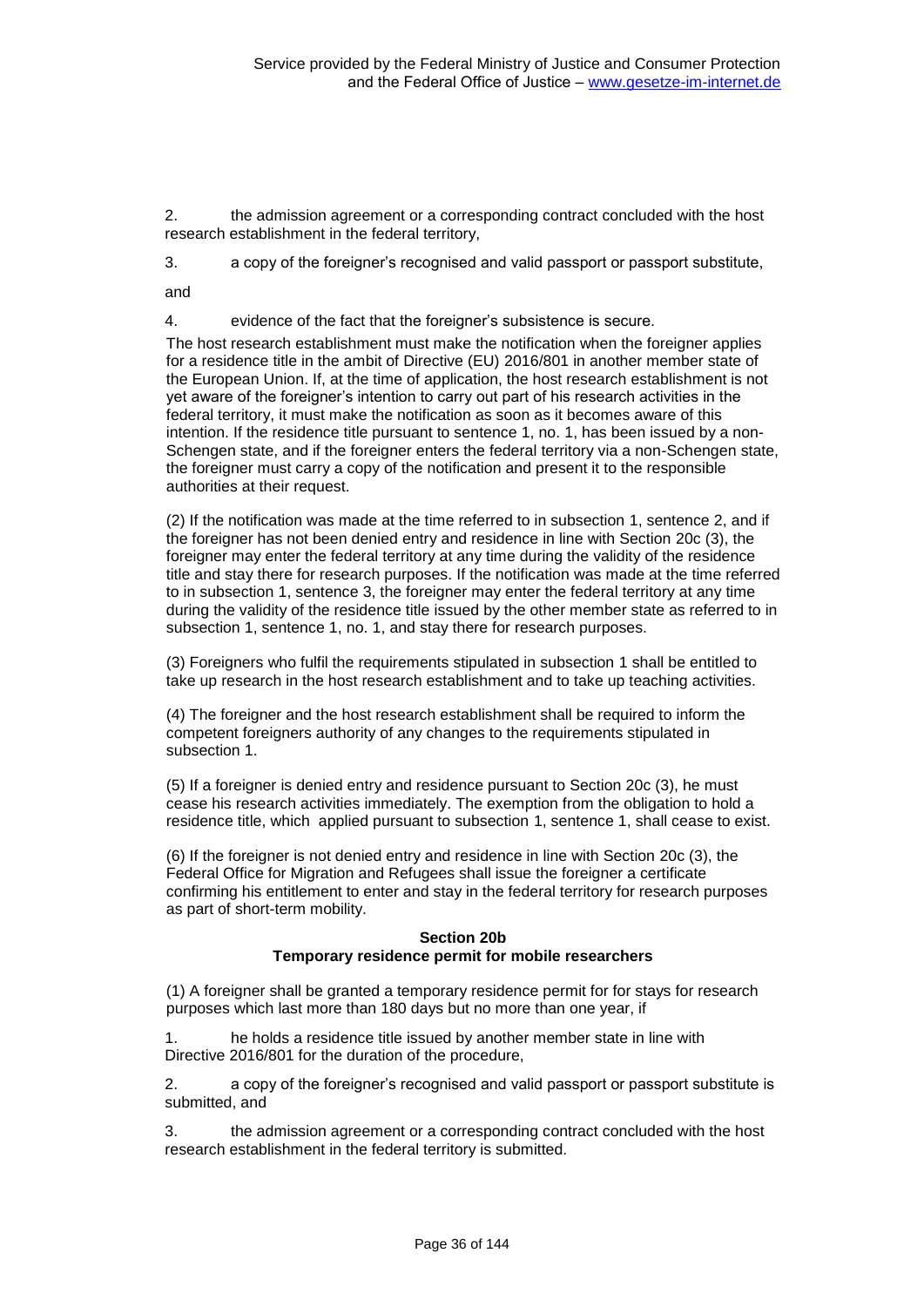(2) If the application for a temporary residence permit is filed at least 30 days prior to the beginning of the stay in the federal territory and if the residence title issued by the other member state continues to be valid, the foreigner's residence and employment shall be permitted for up to 180 days in a 360-day period until the foreigners authority decides on the application.

(3) Section 20 (5) shall apply accordingly to the entitlement to take up research and teaching activities.

(4) The foreigner and the host research establishment shall be required to inform the foreigners authority of any changes to the requirements stipulated in subsection 1.

(5) Section 20 (7) shall govern the extension of the temporary residence permit following the completion of the research activities.

(6) The application shall be rejected if it was filed at the same time as a notification in line with Section 20a (1), sentence 1. Applications which were filed during the stay pursuant to Section 20a (1), but not in their entirety at least 30 days prior to the end of this stay, shall also be rejected.

#### **Section 20c**

### **Grounds for rejection in the case of researchers, students, pupils, trainees, participants in language courses and European Voluntary Service**

(1) A temporary residence permit pursuant to Sections 16, 16b, 17b, 18d, 20 or 20b shall not be granted if the the host entity was established for the main purpose of facilitating the entry and residence of foreigners for the purposes mentioned in the individual provisions.

(2) A temporary residence permit pursuant to Sections 16, 16b, 17b, 18d, 20 or 20b may be denied if

1. insolvency proceedings have been instituted against the host entity's assets aiming to wind up the entity and its business,

2. the host entity and its business have been wound up in insolvency proceedings,

3. the institution of insolvency proceedings against the entity's assets has been refused for lack of assets, and its business has been wound up,

4. the host entity does not pursue any economic activity, or

5. there is proof or concrete indications that the foreigner would reside for purposes other than those for which he applies for the temporary residence permit.

(3) The foreigners authority shall deny the foreigner entry and residence if

1. the requirements stipulated in Section 16a (1) or Section 20a (1) are not met,

2. insolvency proceedings have been instituted against the host entity's assets aiming to wind up the entity and its business,

3. the host entity and its business have been wound up in insolvency proceedings,

4. the institution of insolvency proceedings against the entity's assets has been refused for lack of assets, and its business has been wound up,

5. the host entity does not pursue any economic activity,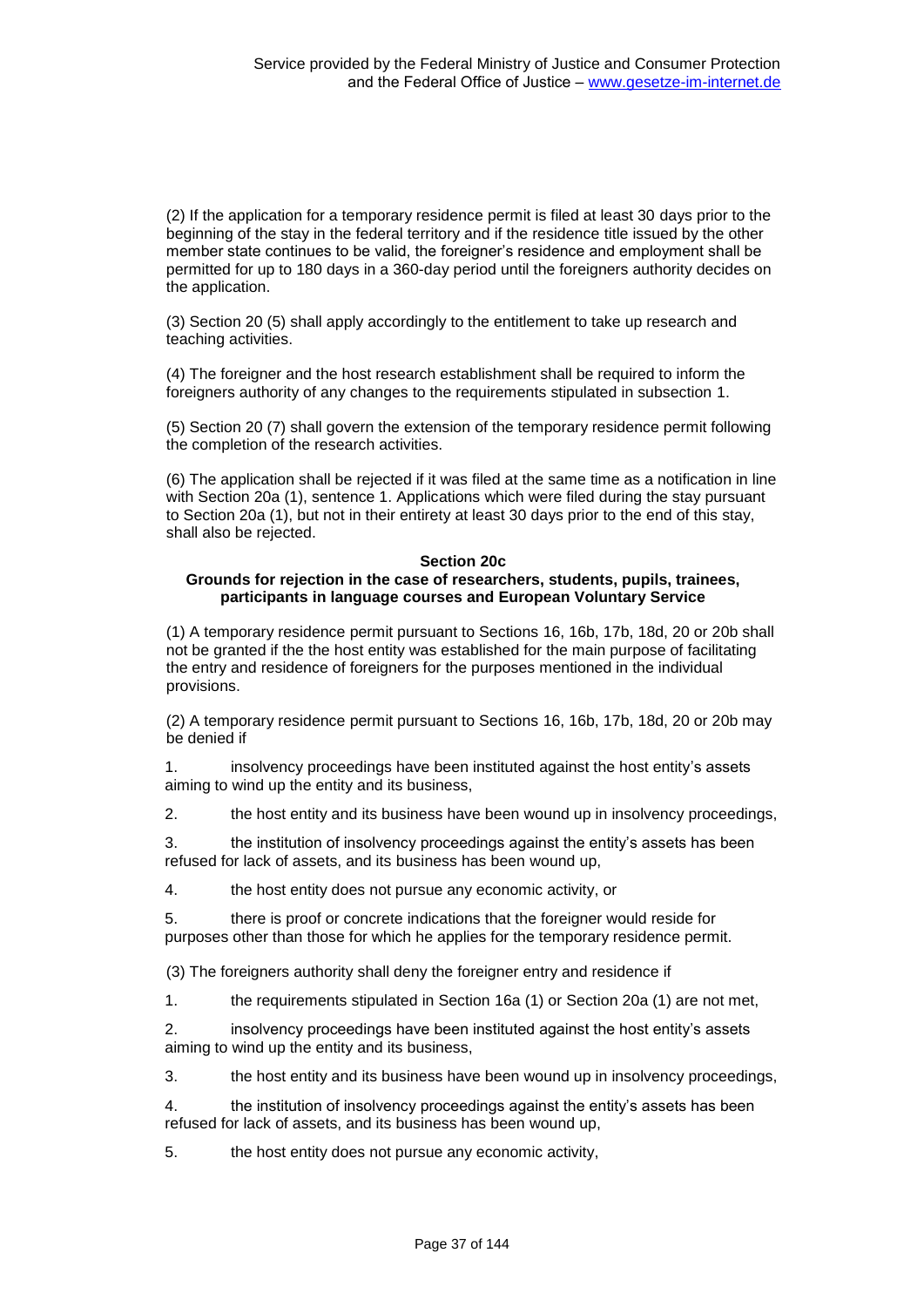6. the documents presented pursuant to Section 16a (1) or Section 20a (1) were fraudulently acquired, or falsified, or tampered with,

7. the host entity was established or operates for the main purpose of facilitating the entry and stay of foreigners for purposes referred to in Section 16a or Section 20a,

8. there is proof or concrete indications that the foreigner uses or will use the stay for purposes other than those stated in the notification pursuant to Section 16a (1) or Section 20a (1),

9. there is a pubic interest in expelling the foreigner; Section 73 (2) and (3) shall apply accordingly.

Denial pursuant to sentence 1, nos. 1 to 8shall be made no later than 30 days after the the Federal Office for Migration and Refugees has received the complete notification pursuant to Section 16a (1), sentence 1, or Section 20a (1), sentence 1.. In cases covered by sentence 1, no. 9, denial may be made at any time during the foreigner's stay. The foreigner and the competent authority of the other member state as well as the notifying entity must be informed of the denial in writing.

#### **Section 21 Self-employment**

(1) A foreigner may be granted a temporary residence permit for the purpose of selfemployment if

1. an economic interest or a regional need applies,

2. the activity is expected to have positive effects on the economy and

3. the foreigner has personal capital or an approved loan to realise the business idea.

Assessment of the prerequisites in accordance with sentence 1 shall focus in particular on the viability of the business idea on which the application is based, the foreigner's entrepreneurial experience, the level of capital investment, the effects on the employment and training situation and the contribution to innovation and research. The competent bodies for the planned business location, the competent trade and industry authorities, the representative bodies for public-sector professional groups and the competent authorities regulating admission to the profession concerned must be involved in examining the application.

(2) A temporary residence permit for the purpose of self-employment may also be granted if special privileges apply according to agreements under international law on the basis of reciprocity.

(2a) A foreigner who has successfully completed his studies at a state or staterecognised university or a comparable educational institution in the federal territory or who holds a temporary residence permit as a researcher or scientist in accordance with Sections 18 or 20 may be issued a temporary residence permit for self-employment purposes by way of derogation from subsection 1. The envisaged self-employment must demonstrate a connection to the knowledge acquired during the higher education studies or the research or scientific activities.

(3) Foreigners older than 45 should be issued a temporary residence permit only if they possess adequate provision for old age.

(4) The period of validity of the temporary residence permit shall be limited to a maximum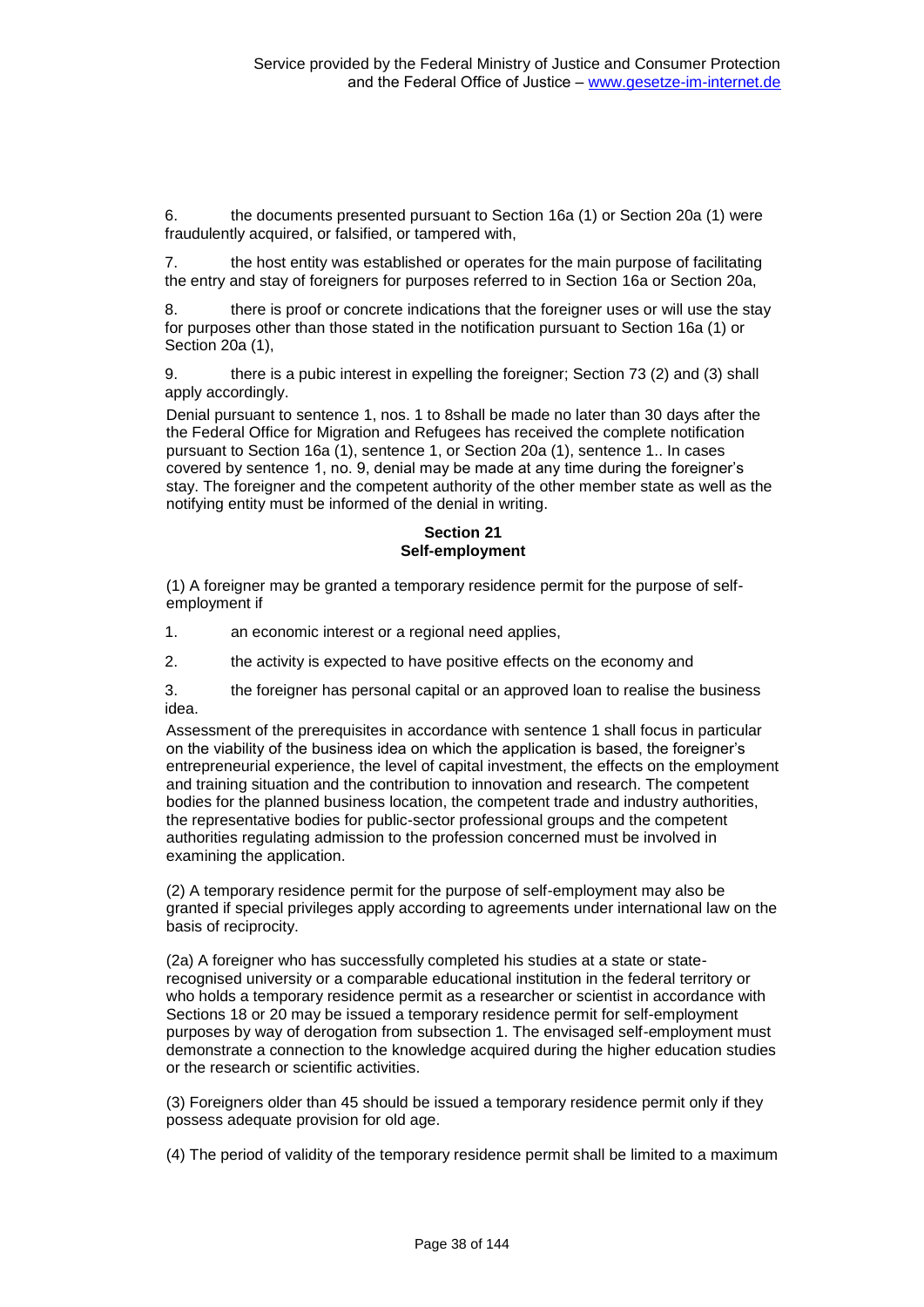of three years. By way of derogation from Section 9 (2), a permanent settlement permit may be issued after a period of three years, if the foreigner has successfully carried out the planned activity and adequate income ensures the subsistence of the foreigner and the dependants living with him as a family unit and whom he is required to support.

(5) By way of derogation from subsection 1, a foreigner may be granted a temporary residence permit for the purpose of self-employment. A required permit to practice the profession must have been issued or confirmation must have been provided that such permit will be issued. Subsection 1, sentence 3, shall apply accordingly. Subsection 4 shall not apply.

(6) A foreigner who will be or has been granted a temporary residence permit for another purpose may be permitted to pursue self-employment while retaining the aforesaid purpose of residence, if the permits required pursuant to other provisions have been issued or the authorities have indicated that such permits will be issued.

# **Part 5 Residence under international law or on humanitarian or political grounds**

#### **Section 22 Admission from abroad**

A foreigner may be granted a temporary residence permit for the purpose of admission from abroad in accordance with international law or on urgent humanitarian grounds. A temporary residence permit must be granted if the Federal Ministry of the Interior or the body designated by it has declared, so as to uphold the political interests of the Federal Republic of Germany, that the foreigner is to be admitted. In the case of sentence 2, the temporary residence permit shall entitle the holder to pursue an economic activity.

# **Section 23 Granting of residence by the supreme** *Land* **authorities; admission when special political interests apply; resettling persons seeking protection**

(1) The supreme *Land* authority may order a temporary residence permit to be granted to foreigners from specific states or to certain groups of foreigners defined by other means, in accordance with international law, on humanitarian grounds or in order to uphold the political interests of the Federal Republic of Germany. The order may be issued subject to the proviso that a declaration of commitment be submitted in accordance with Section 68. In order to ensure a nationwide uniform approach, the order shall require the approval of the Federal Ministry of the Interior.

(2) In order to safeguard special political interests of the Federal Republic of Germany, the Federal Ministry of the Interior may, in consultation with the supreme *Land* authorities, order foreigners from specific states or certain categories of foreigners defined by other means to be granted approval for admission by the Federal Office for Migration and Refugees. No preliminary proceedings shall take place pursuant to Section 68 of the Code of Administrative Court Procedure. The foreigners concerned shall be issued a temporary residence permit or permanent settlement permit, in accordance with the approval for admission. The permanent settlement permit may be issued subject to a condition restricting the permissible place of residence. The temporary residence permit shall entitle the holder to pursue an economic activity.

(3) The order may provide for Section 24 to be applied accordingly, either in part or in full.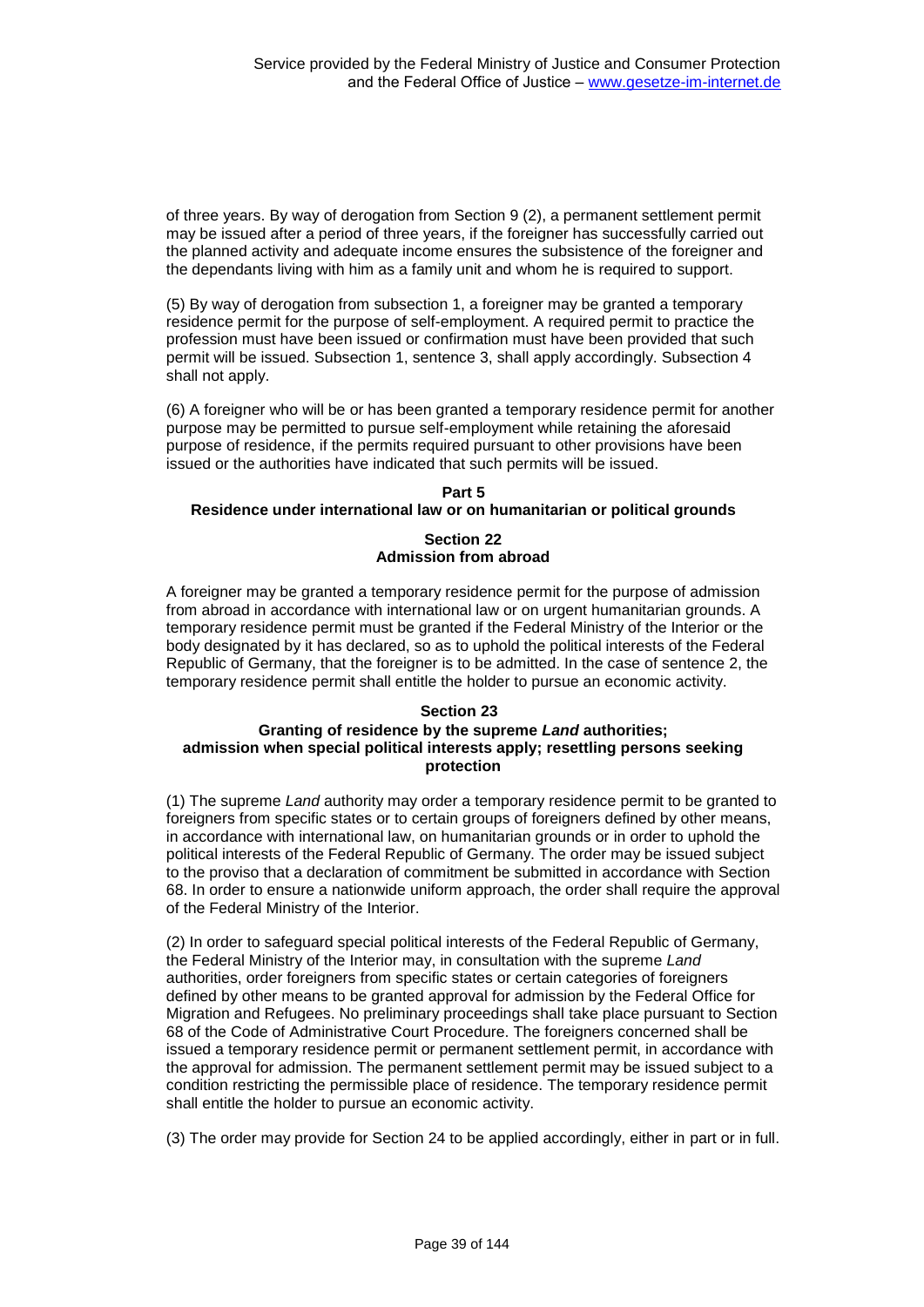(4) In consultation with the supreme *Land* authorities, the Federal Ministry of the Interior may, within the context of resettling persons seeking protection, order that the Federal Office for Migration and Refugees grant approval for admission to certain persons seeking protection who have been selected for resettlement (resettlement refugees). Subsection 2, sentence 2 to 5 and Section 24 (3) to (5) shall apply accordingly.

# **Section 23a Granting of residence in cases of hardship**

(1) By way of derogation from the prerequisites for issuing and extending residence titles as stipulated in this Act as well as in Sections 10 and 11, the supreme *Land* authority may, on petition from a Hardship Commission to be established by the *Land* government by virtue of a statutory instrument, order a temporary residence permit to be issued to a foreigner who is enforceably required to leave the federal territory (hardship petition). According to the individual case concerned, the said order may be issued with due consideration as to whether the foreigner's subsistence is assured or a declaration of commitment is submitted in accordance with Section 68. A case of hardship will not generally be considered if the foreigner has committed an offence of considerable severity or if a concrete date has already been set for the foreigner's return. The authority to grant residence represents the public interest only and does not constitute any rights on the part of the foreigner.

(2) The *Land* governments shall be authorised to establish a Hardship Commission in accordance with subsection 1 by virtue of a statutory instrument, to specify the procedure, grounds for exclusion and qualified requirements pertaining to a declaration of commitment pursuant to subsection 1, sentence 2, including conditions to be met by the party submitting such a declaration, and to assign the authority to issue orders pursuant to subsection 1, sentence 1 to other bodies. The Hardship Commissions shall take action solely on their own initiative. No third parties may require a Hardship Commission to take up a specific individual case or to make a specific decision. A Hardship Commission may decide to file a hardship petition only after establishing that urgent humanitarian or personal grounds justify the foreigner's continued presence in the federal territory.

(3) If a foreigner who is dependent on social welfare and who has been issued a temporary residence permit in accordance with subsection 1 relocates to the area of responsibility of another institution, the social welfare institution in whose area of responsibility a foreigners authority has issued the temporary residence permit shall be required to reimburse the costs incurred by the local social welfare institution which now bears responsibility for the foreigner concerned for a maximum of three years from the date of issue of the temporary residence permit. The same shall apply accordingly to the subsistence payments stipulated in Section 6 (1), sentence 1, no. 2 of Book Two of the Social Code.

# **Section 24 Granting of residence for temporary protection**

(1) A foreigner who is granted temporary protection on the basis of a decision by the Council of the European Union pursuant to Directive 2001/55/EC and who declares his willingness to be admitted into the federal territory shall be granted a temporary residence permit for the duration of his temporary protection as assessed in accordance with Articles 4 and 6 of said directive.

(2) No temporary protection shall be granted if the conditions stipulated in Section 3 (2) of the Asylum Act or Section 60 (8), sentence 1 apply; the temporary residence permit shall be denied.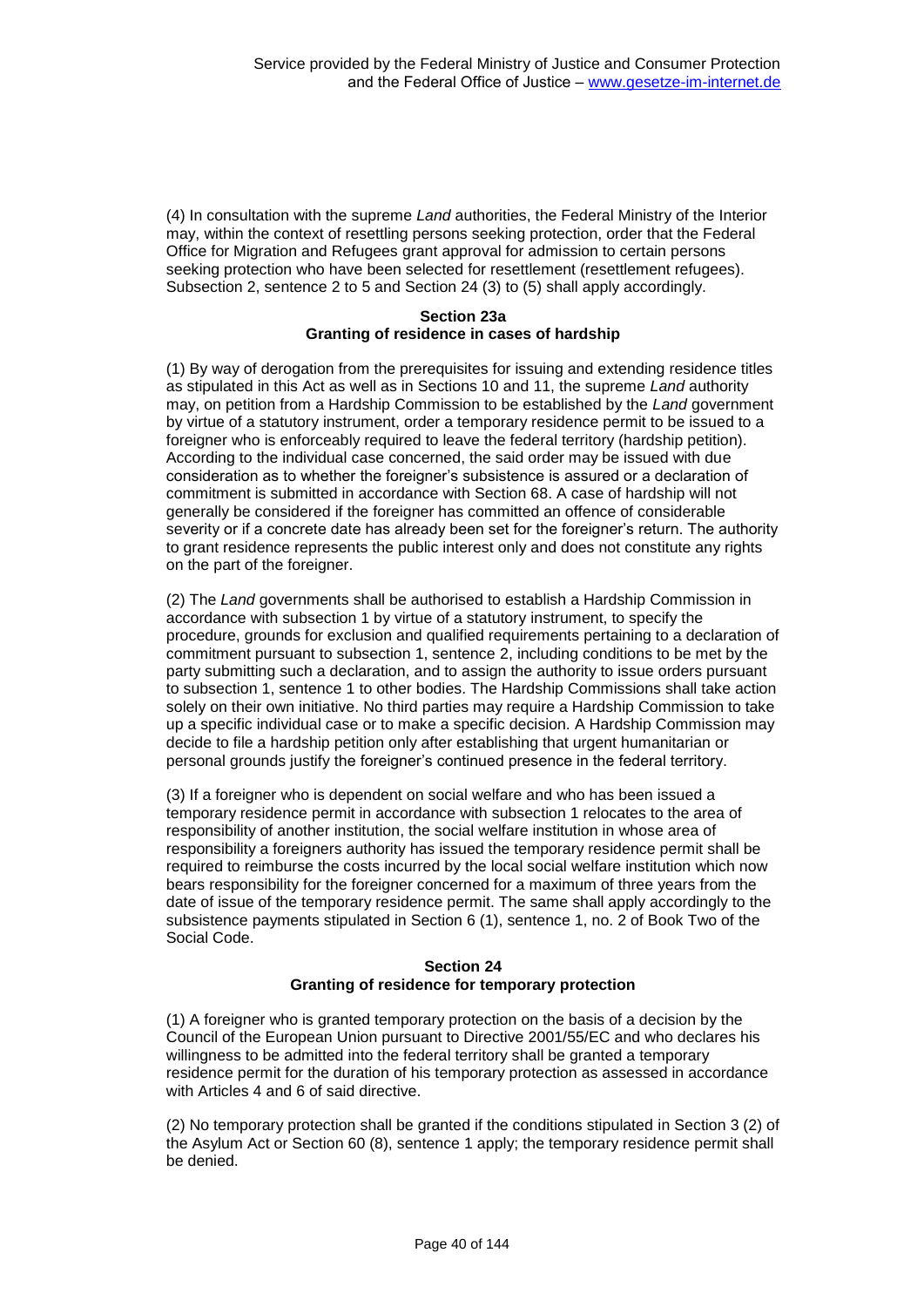(3) The foreigners pursuant to subsection 1 shall be allocated to the various *Länder*. The *Länder* may agree quotas for admission to grant temporary protection and for allocation. Allocation to the various *Länder* shall be carried out by the Federal Office for Migration and Refugees. Unless another formula for allocation has been agreed among the *Länder*, the formula for the allocation of asylum applicants shall apply.

(4) The supreme *Land* authority or the body appointed by it shall pass an allocation ruling. The *Land* governments shall be authorised to regulate allocation within the *Länder* via statutory instruments, and may assign this authorisation to other bodies via statutory instruments; Section 50 (4) of the Asylum Act shall apply accordingly. The allocation ruling shall not be contestable. Any legal actions shall have no suspensory effect.

(5) The foreigner shall have no entitlement to stay in a specific *Land* or a specific place. He shall take up his accommodation and habitual residence at the place to which he is allocated in accordance with subsections 3 and 4.

(6) Self-employment must not be excluded. Section 4 (2) shall apply to taking up employment.

(7) The foreigner shall be provided with written notification of the rights and obligations pertaining to the temporary protection in a language which he is able to understand.

### **Section 25 Residence on humanitarian grounds**

(1) A foreigner shall be granted a temporary residence permit if he is recognised as being entitled to asylum. This provision shall not apply if the foreigner has been expelled on serious grounds relating to public safety and order. Residence shall be deemed to be permitted up to the time the temporary residence permit is issued. The temporary residence permit shall entitle the holder to pursue an economic activity.

(2) A foreigner shall be granted a temporary residence permit if the Federal Office for Migration and Refugees has granted him refugee status within the meaning of Section 3 (1) of the Asylum Act or subsidiary protection status within the meaning of Section 4 (1) of the Asylum Act. Subsection 1, sentences 2 to 4 shall apply accordingly.

(3) A foreigner should be granted a temporary residence permit if a deportation ban applies pursuant to Section 60 (5) or (7). The temporary residence permit shall not be granted if departure for subsequent admission to another state is possible and reasonable or the foreigner has repeatedly or grossly breached duties to cooperate. It shall, further, not be granted where there is serious reason to believe that the foreigner

1. has committed a crime against peace, a war crime or a crime against humanity within the meaning of the international instruments which have been drawn up for the purpose of establishing provisions regarding such crimes,

2. has committed an offence of considerable severity,

3. is guilty of acts contrary to the objectives and principles of the United Nations, as enshrined in the Preamble and Articles 1 and 2 of the Charter of the United Nations, or

4. represents a risk to the general public or a risk to the security of the Federal Republic of Germany.

(4) A foreigner who is not enforceably required to leave the federal territory may be granted a temporary residence permit for a temporary stay if his continued presence in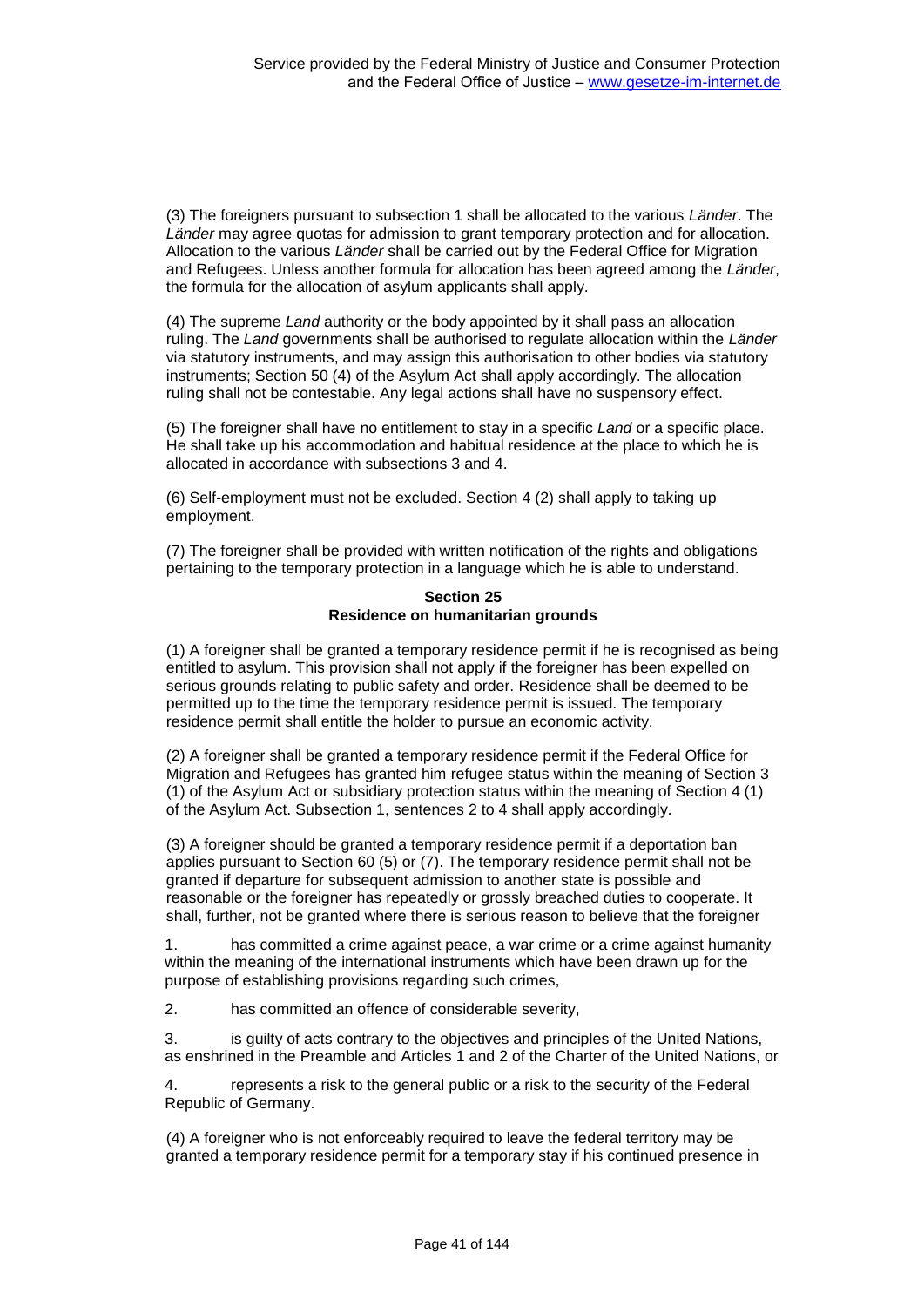the federal territory is necessary on urgent humanitarian or personal grounds or due to substantial public interests. By way of derogation from Section 8 (1) and (2), a temporary residence permit may be extended if departure from the federal territory would constitute exceptional hardship for the foreigner due to special circumstances pertaining to the individual case concerned.

(4a) A foreigner who has been the victim of a criminal offence pursuant to Sections 232 to 233a of the Criminal Code should also be granted a temporary residence permit for a temporary stay, even if he is enforceably required to leave the federal territory. The temporary residence permit may only be issued if

1. the public prosecutor's office or the criminal court considers his presence in the federal territory to be appropriate in connection with criminal proceedings relating to the said criminal offence, because it would be more difficult to investigate the facts of the case without his information,

2. he has broken off contact to the persons accused of having committed the criminal offence and

3. he has declared his willingness to testify as a witness in the criminal proceedings relating to the offence.

After conclusion of the criminal proceedings, the temporary residence permit should be extended if humanitarian or personal reasons or public interests require the foreigner's further presence in the federal territory.

(4b) A foreigner who has been the victim of a criminal offence pursuant to Sections 10 (1) or 11 (1), no. 3 of the Act to Combat Clandestine Employment or pursuant to Section 15a of the Act on Temporary Employment Businesses may also be granted a temporary residence permit for a temporary stay, even if he is enforceably required to leave the federal territory. The temporary residence permit may only be issued if

1. the public prosecutor's office or the criminal court considers the temporary presence of the foreigner in the federal territory to be appropriate in connection with criminal proceedings relating to the said criminal offence, because it would be more difficult to investigate the facts of the case without his information and

2. the foreigner has declared his willingness to testify as a witness in the criminal proceedings relating to the offence.

The temporary residence permit may be extended if the remuneration owed to the foreigner by the employer has not yet been paid in full, and it would represent particular hardship for the foreigner to pursue his entitlement from abroad.

(5) A foreigner who is enforceably required to leave the federal territory may be granted a temporary residence permit if his departure is impossible in fact or in law and the obstacle to deportation is not likely to be removed in the foreseeable future. The temporary residence permit should be issued if deportation has been suspended for 18 months. A temporary residence permit may only be granted if the foreigner is prevented from leaving the federal territory through no fault of his own. Fault on the part of the foreigner shall apply in particular if he furnishes false information, deceives the authorities with regard to his identity or nationality or fails to meet reasonable demands to eliminate the obstacles to departure.

### **Section 25a**

**Granting of residence in the case of well integrated juveniles and young adults**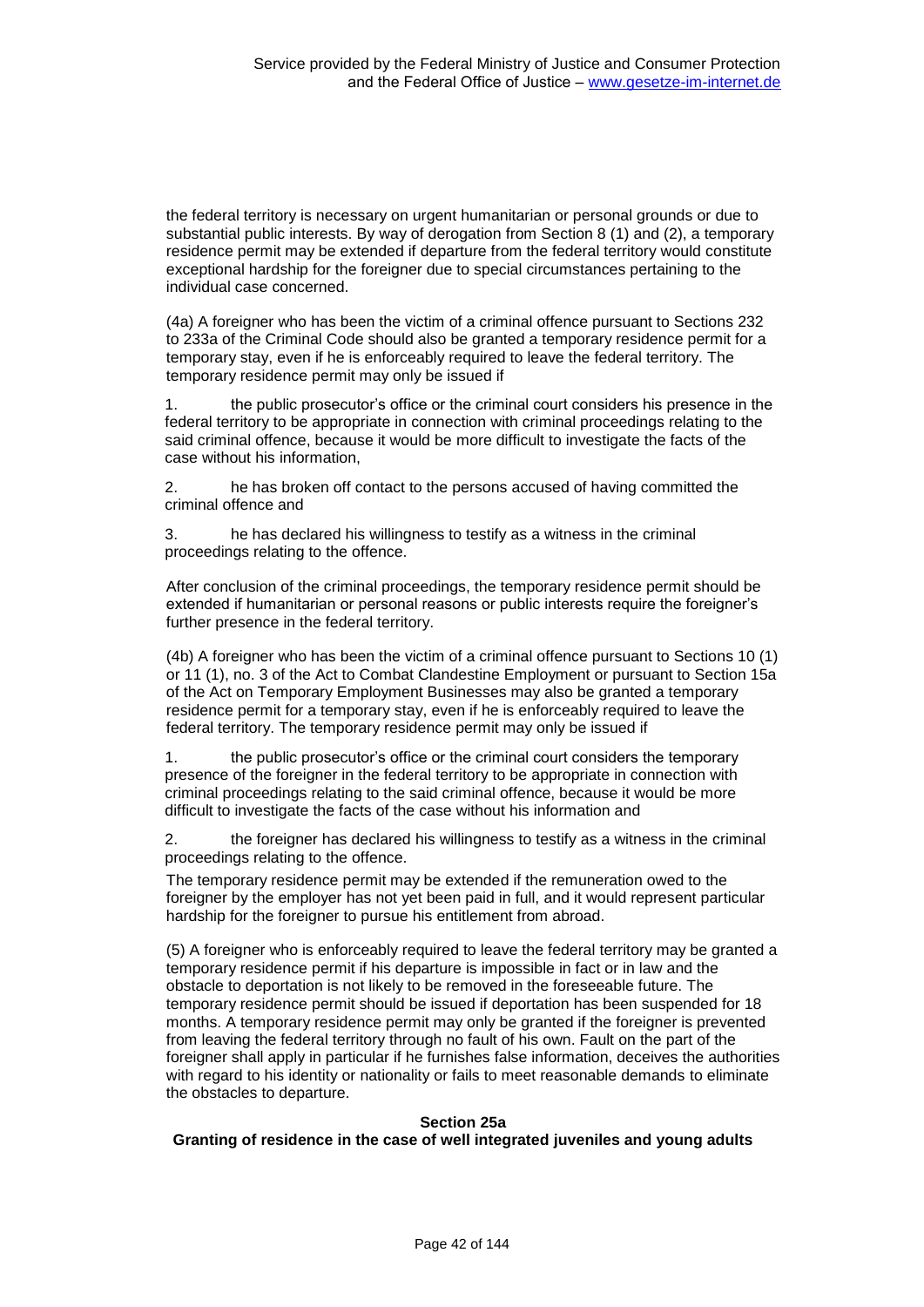(1) A juvenile or adolescent foreigner whose deportation has been suspended should be granted a temporary residence permit if

1. he has resided in the federal territory for four years without interruption either by virtue of holding a temporary residence or permanent settlement permit, by virtue of his deportation having been suspended or by holding permission to remain pending the asylum decision,

2. he has successfully attended a school in the federal territory for, as a rule, four years or has acquired a recognised vocational or school-leaving qualification,

3. the application for the temporary residence permit is filed before he reaches the age of 21,

4. it appears, on the basis of the his education and way of life to date, that he will be able to become integrated into the way of life in the Federal Republic of Germany and

5. there is no concrete evidence to suggest that the foreigner is not committed to the free democratic basic order of the Federal Republic of Germany.

For as long as the juvenile or young adult attends school, vocational training or higher education, claiming public benefits for the purpose of ensuring his subsistence shall not preclude the granting of the temporary residence permit. A temporary residence permit shall be denied if deportation has been suspended on the basis of false information furnished by the foreigner or on the grounds of deception by the foreigner about his identity or nationality.

(2) The parents or parent possessing the right of care and custody of a foreign minor who holds a temporary residence permit pursuant to subsection 1 may be granted a temporary residence permit if

1. deportation has not been prevented or delayed on the grounds of false information or deceit with regard to identity or nationality or due to a failure to meet reasonable demands to eliminate obstacles to departure and

2. subsistence is ensured independently by means of an economic activity.

The minor children of a foreigner who holds a temporary residence permit pursuant to sentence 1 may be granted temporary residence permits if they live with him as a family unit. A spouse or domestic partner who is living with the beneficiary referred to in subsection 1 as a family unit should be granted a temporary residence permit if the conditions of sentence 1 are met. Section 31 shall apply accordingly. A minor, unmarried child who is living with the beneficiary referred to in subsection 1 as a family unit should be granted a temporary residence permit.

(3) A temporary residence permit pursuant to subsection 2 shall not be granted if the foreigner has been convicted of an offence wilfully committed in the federal territory; fines totalling up to 50 daily rates or up to 90 daily rates in the case of offences which, pursuant to this Act or the Asylum Act, can only be committed by foreigners, shall be ignored as a general principle.

(4) The temporary residence permit may be granted by way of derogation from Section 10 (3), sentence 2, and shall entitle the holder to pursue an economic activity.

### **Section 25b Granting of residence in the case of lasting integration**

(1) By way of derogation from Section 5 (1) no. 1 and (2), a foreigner whose deportation has been suspended should be granted a temporary residence permit if he has become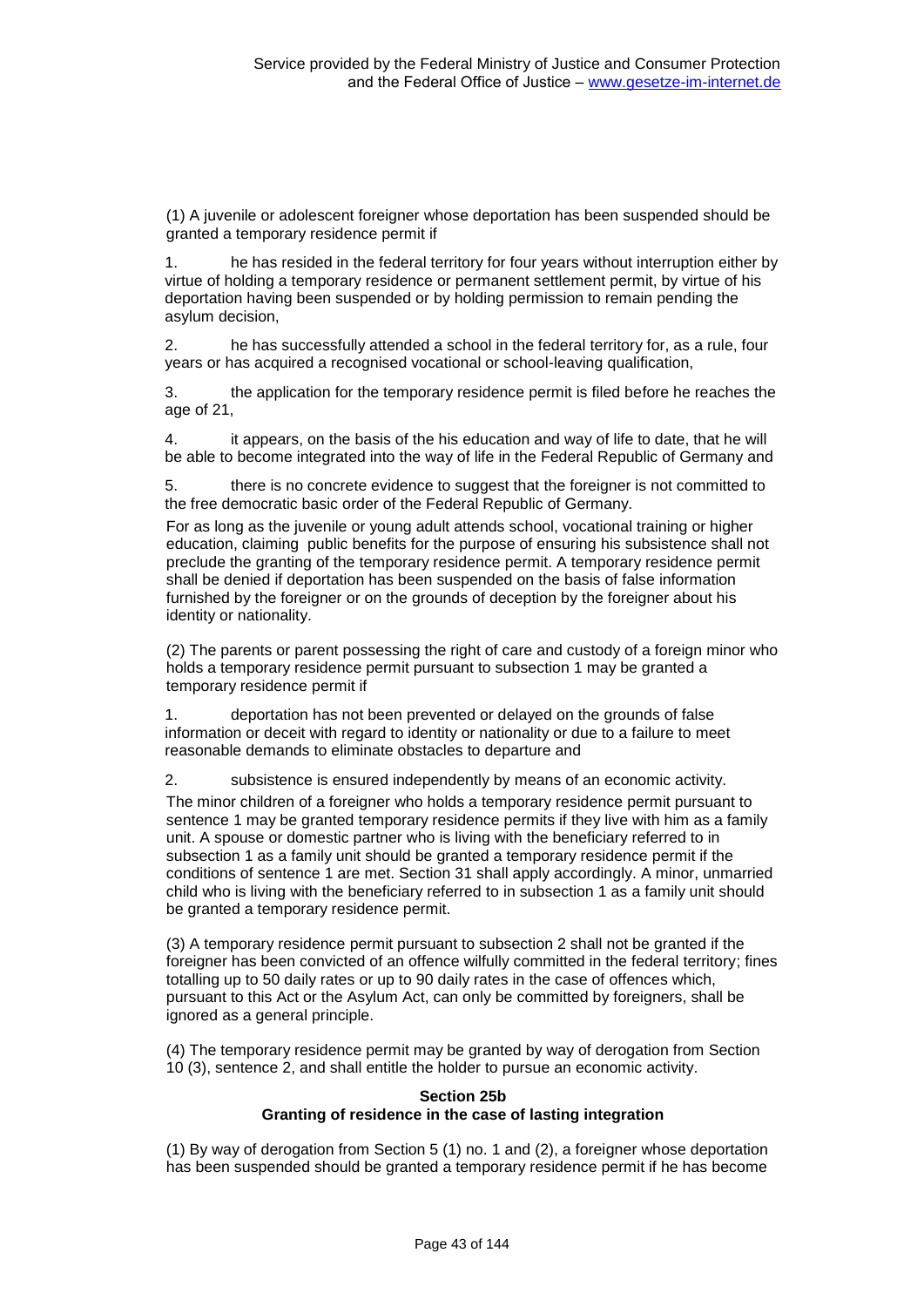lastingly integrated into the way of life in the Federal Republic of Germany. This shall generally presuppose that the foreigner

1. has resided in the federal territory for at least eight years or, in the event that he is living with a minor, unmarried child as a family unit, for at least six years without interruption by virtue of his deportation having been suspended, on the basis of permission to remain pending the asylum decision or by holding a temporary residence or permanent settlement permit,

2. is committed to the free democratic basic order of the Federal Republic of Germany and possesses a basic knowledge of the legal and social system and the way of life in the federal territory,

3. ensures his subsistence primarily by means of pursuing an economic activity or it is to be expected, when considering his previous education, training, income and family situation, that he will be able to ensure his subsistence within the meaning of Section 2 (3); drawing housing benefits shall not be detrimental thereto,

4. possesses sufficient oral command of the German language equivalent to Level A2 of the Common European Framework of Reference for Languages and

5. can furnish proof that his school-age children are actually attending school. Temporarily drawing social benefits shall not generally be detrimental to securing subsistence in the case of

1. students attending a state or state-recognised higher education institution as well as apprentices undergoing training in a recognised trade or in a governmentsponsored pre-vocational training measure,

2. families with minor children who temporarily rely on supplementary social benefits,

3. single parents of minor children who, pursuant to Section 10 (1) no. 3 of Book Two of the Social Code, cannot reasonably be expected to take up employment or

4. foreigners caring for close relatives in need of long-term care.

(2) A temporary residence permit pursuant to subsection 1 must be denied where

1. the foreigner prevents or delays the termination of his residence by wilfully providing false information, by deceit regarding his identity or nationality, or noncompliance with reasonable requirements to cooperate in eliminating any obstacles to his departure or

2. there is a public interest in expelling the foreigner within the meaning of Section 54 (1) or (2) nos.1 and 2.

(3) The conditions of subsection 1, sentence 2, nos. 3 and 4 shall be waived if the foreigner is unable to fulfil them on account of a physical or mental illness or disability or on grounds of old age.

(4) A spouse, domestic partner and minor, unmarried children living with the beneficiary referred to in subsection 1 as a family unit should be granted a temporary residence permit under the conditions set out in subsection 1, sentence 2, nos. 2 to 5. Subsections 2, 3 and 5 shall apply. Section 31 shall apply accordingly.

(5) By way of derogation from Section 26 (1), sentence 1, the temporary residence permit shall be granted and extended for no more than two years. It may be granted by way of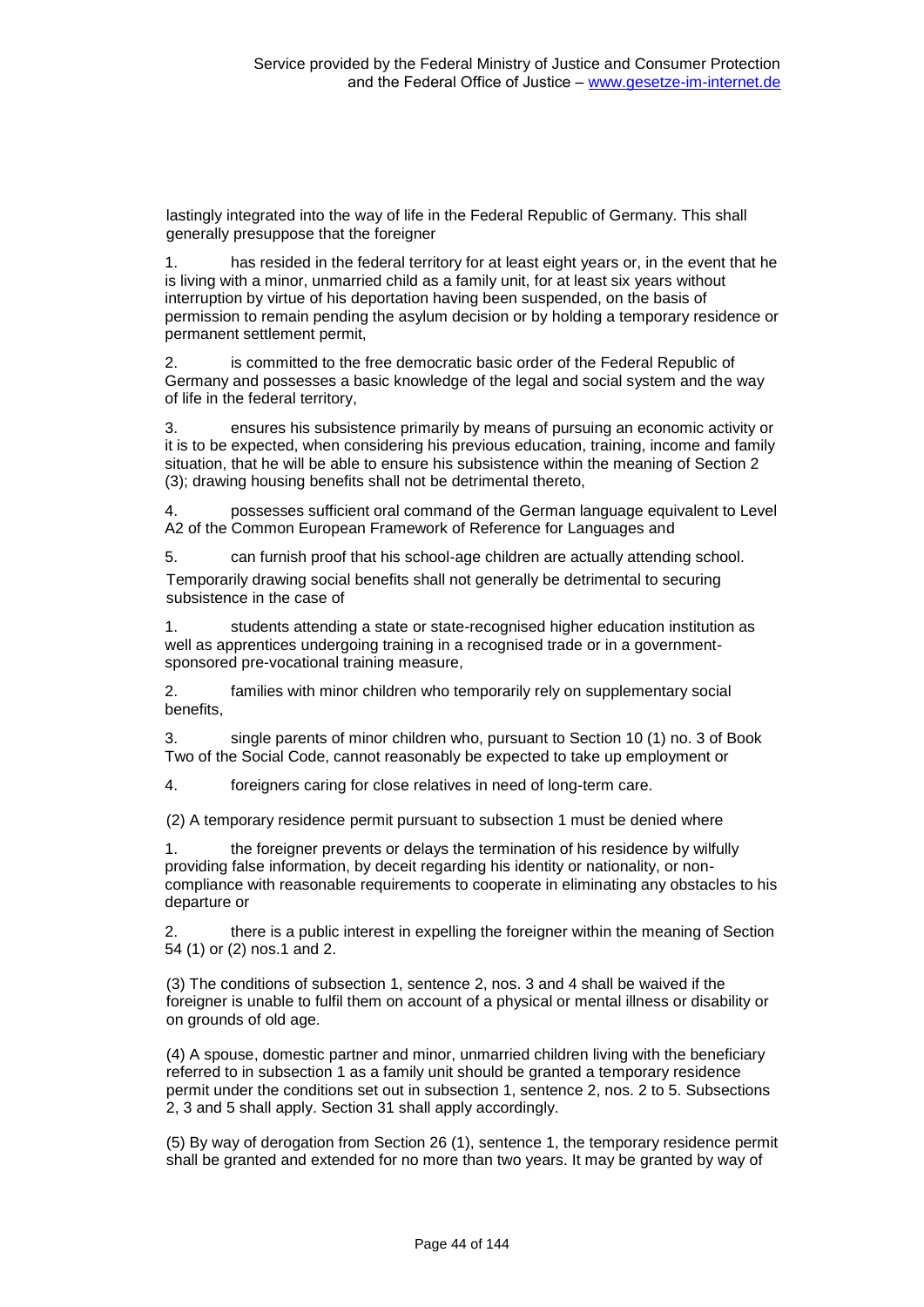derogation from Section 10 (3), sentence 2, and shall authorise the holder to pursue an economic activity. Section 25a shall remain unaffected.

# **Section 26 Duration of residence**

(1) The temporary residence permit in accordance with this Part may be issued and extended in each instance for a maximum of three years, but for no longer than six months in cases covered by Section 25 (4), sentence 1 and (5) when the foreigner has not been legally resident in the federal territory for at least 18 months. The temporary residence permit shall be issued for three years to persons granted asylum status and foreigners granted refugee status within the meaning of Section 3 (1) of the Asylum Act. The temporary residence permit shall be issued for one year to persons granted subsidiary protection status within the meaning of Section 4 (1) of the Asylum Act; it may be extended for an additional two years. Foreigners who meet the requirements in Section 25 (3) shall be issued a temporary residence permit for at least one year. The temporary residence permits pursuant to Section 25 (4a), sentence 1, and (4b) shall be issued and extended for one year in each instance, temporary residence permits pursuant to Section 25 (4a), sentence 3, for two years in each instance; a longer period of validity shall be permissible in substantiated individual cases.

(2) The temporary residence permit must not be extended if the obstacle to departure or the other grounds precluding a termination of residence have ceased to apply.

(3) A foreigner who possesses of a temporary residence permit in accordance with Section 25 (1) or (2), sentence 1, first alternative, shall be granted a permanent settlement permit if

1. he has possessed a temporary residence permit for five years; by way of derogation from Section 55 (3) of the Asylum Act, the period of residence during the asylum procedure which preceded the issuance of the temporary residence permit shall be counted towards the period in which the foreigner is required to possess a temporary residence permit in order to be issued a permanent settlement permit,

2. the Federal Office for Migration and Refugees has not given notification in accordance with Section 73 (2a) of the Asylum Act that the conditions for revocation or withdrawal apply,

3. his subsistence is for the most part ensured,

4. he possesses sufficient command of the German language and

5. the conditions of Section 9 (2), sentence 1, nos. 4 to 6, 8 and 9 are met.

Section 9 (2), sentences 2 to 6, Section 9 (3), sentence 1, and Section 9 (4) shall apply accordingly; the condition set out in sentence 1, no. 3 shall also be waived if the foreigner has reached the statutory retirement age under Section 35, sentence 2, or Section 235 (2) of Book Six of the Social Code. By way of derogation from sentences 1 and 2, a foreigner in possession of a temporary residence permit pursuant to Section 25 (1) or (2), sentence 1, first alternative, must be granted a permanent settlement permit if

1. he has possessed a temporary residence permit for three years; by way of derogation from Section 55 (3) of the Asylum Act, the period of residence during the asylum procedure which preceded the issuance of the temporary residence permit shall be counted towards the period in which the foreigner is required to possess a temporary residence permit in order to be issued a permanent settlement permit,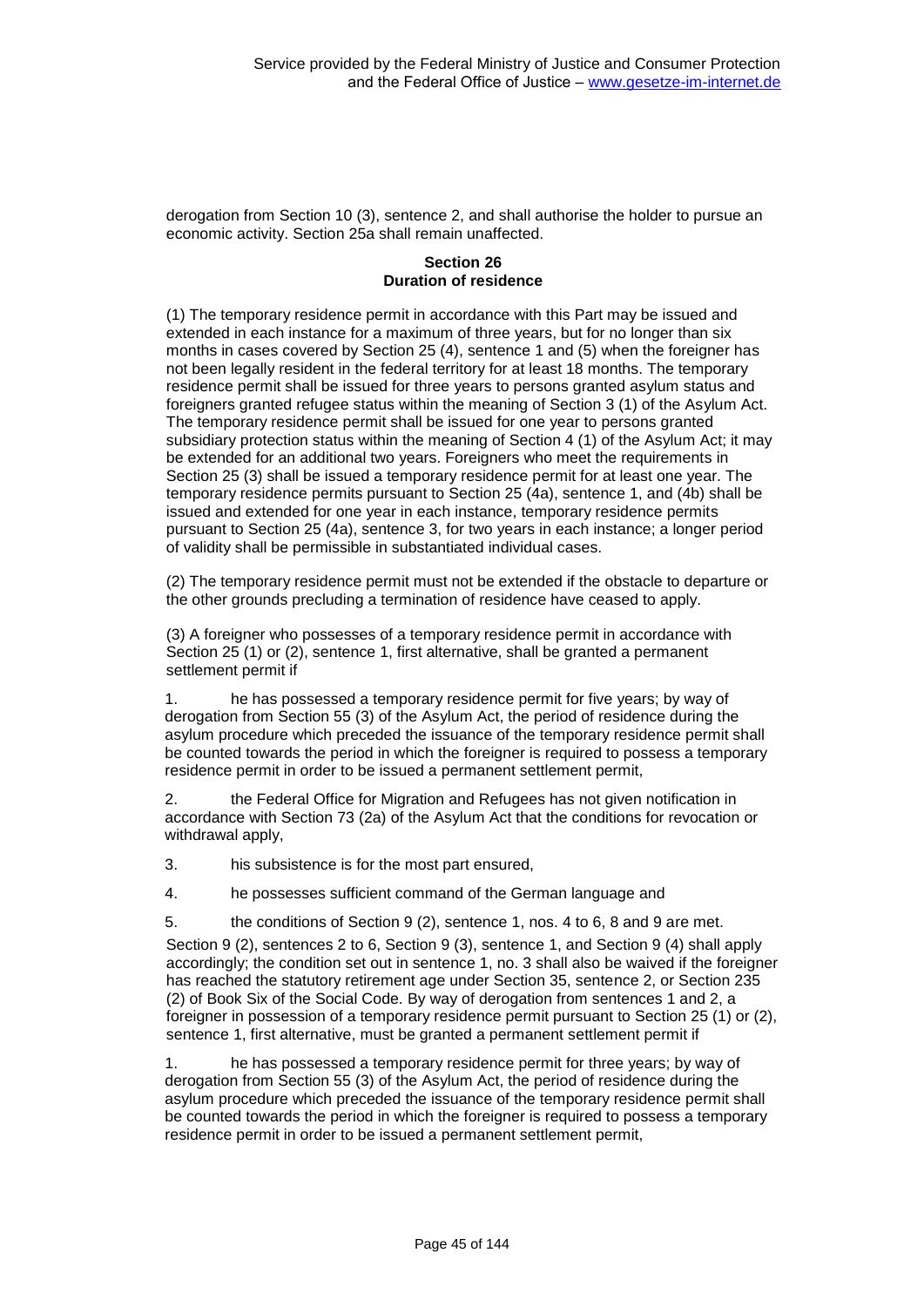2. the Federal Office for Migration and Refugees has not given notification in accordance with Section 73 (2a) of the Asylum Act that the conditions for revocation or withdrawal apply,

3. he possesses a good command of the German language,

4. his subsistence is for the most part ensured and

5. the conditions of Section 9 (2), sentence 1, nos. 4 to 6, 8 and 9 are met.

Section 9 (3), sentence 1, and Section 9 (4) shall apply accordingly in the cases referred to in sentence 3. Section 35 may be applied accordingly to children who entered Germany before reaching the age of 18. Sentences 1 to 5 shall also apply to foreigners who possess a temporary residence permit issued pursuant to Section 23 (4), unless the conditions for its withdrawal are met.

(4) A foreigner who possesses a temporary residence permit in accordance with this Part may otherwise be granted a permanent settlement permit if the conditions stipulated in Section 9 (2), sentence 1, are met. Section 9 (2), sentences 2 to 6 shall apply accordingly. By way of derogation from Section 55 (3) of the Asylum Act, the duration of residence pertaining to the asylum procedure preceding granting of the temporary residence permit shall count towards this qualifying period. Section 35 may be applied accordingly to children who entered Germany before reaching the age of 18.

# **Part 6 Residence for family reasons**

# **Section 27 Principles pertaining to the subsequent immigration of dependants**

(1) The temporary residence permit to enable foreigners to be joined by foreign dependants so that they can live together as a family (subsequent immigration of dependants) shall be granted and extended to protect marriage and the family in accordance with Article 6 of the Basic Law.

(1a) The subsequent immigration of dependants shall not be permitted

1. if it is established that the marriage has been entered into or kinship established solely for the purpose of enabling the persons immigrating subsequently to enter and stay in the federal territory or

2. if there are concrete indications that one of the spouses has been forced into marriage.

(2) Subsections 1a and 3, Section 9 (3), Section 9c, sentence 2, Sections 28 to 31, Section 51 (2) and (10), sentence 2, shall apply accordingly to enable the establishment and maintenance of a registered partnership in the federal territory.

(3) The temporary residence permit for the subsequent immigration of dependants may be denied if the person to be joined by his dependants relies on benefits in accordance with Book Two or Book Twelve of the Social Code for the maintenance of other dependants or other members of his household. Section 5 (1), no. 2 may be waived.

(4) The period of validity of a temporary residence permit for the purpose of the subsequent immigration of dependants must not exceed the period of validity of the temporary residence permit held by the foreigner whom the dependants concerned are joining in the federal territory. It must be issued for this period if the foreigner who is to be joined in the federal territory by the dependants immigrating subsequently holds a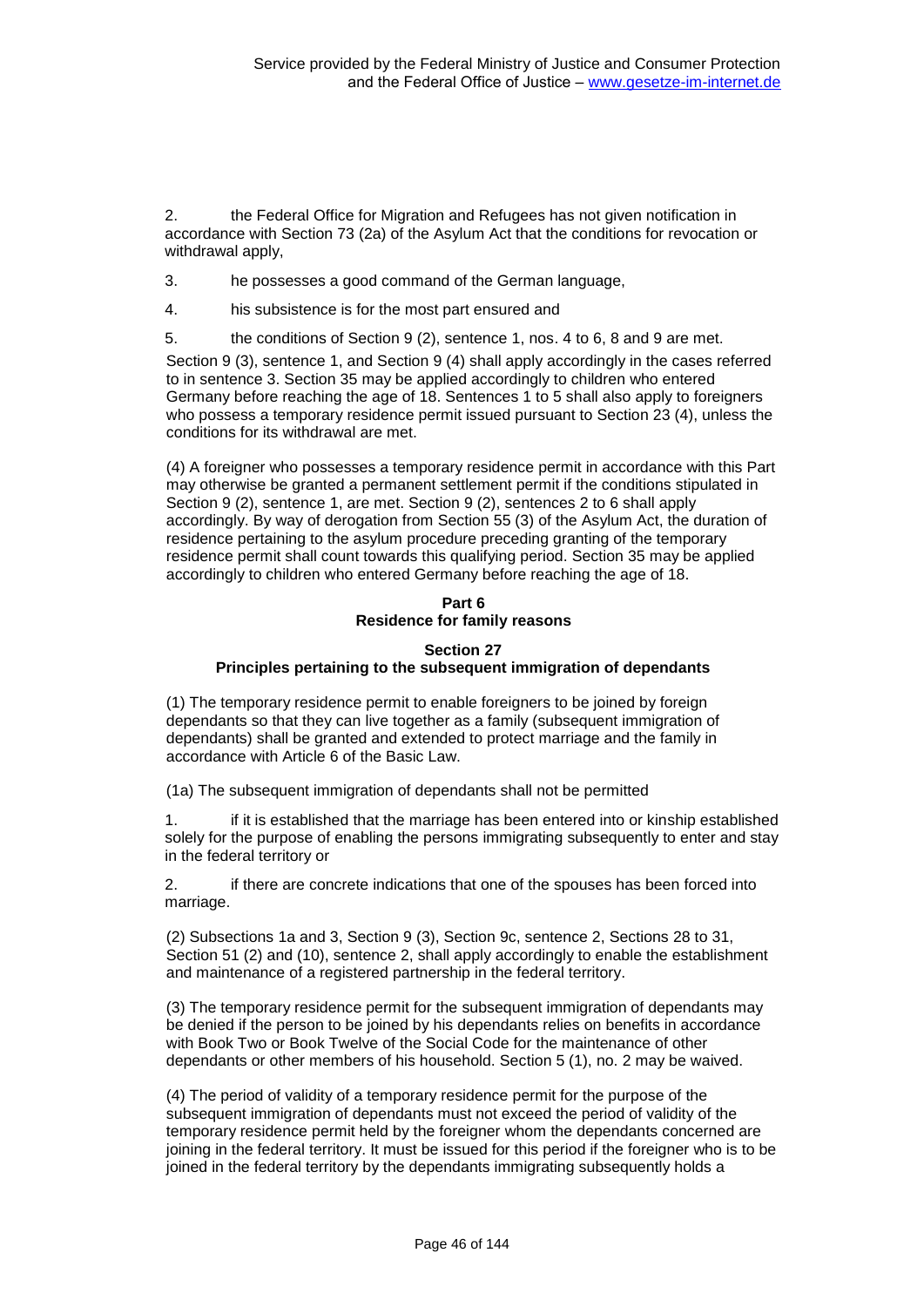temporary residence permit pursuant to Sections 20, 20b or 38a, an EU Blue Card, an ICT Card or a Mobile ICT Card, or is entitled to stay in the federal territory in accordance with Section 20a. The period of validity of the temporary residence permit must not exceed that of the dependant's passport or passport substitute, however. The temporary residence permit must otherwise be issued for an initial period of at least one year.

(5) Residence titles issued pursuant to this Part shall entitle their holders to pursue an economic activity.

### **Section 28 Subsequent immigration of dependants to join a German national**

(1) The temporary residence permit shall be granted to the foreign

- 1. spouse of a German,
- 2. minor, unmarried child of a German,

3. parent of a minor, unmarried German for the purpose of care and custody

if the German's habitual residence is in the federal territory. By way of derogation from Section 5 (1), no. 1, it must be granted in the cases covered by sentence 1, nos. 2 and 3. By way of derogation from Section 5 (1), no. 1, it should be granted as a general rule in the cases covered by sentence 1, no. 1. By way of derogation from Section 5 (1), no. 1, the temporary residence permit may be granted to the parent of a minor, unmarried German who does not possess the right of care and custody of said child, if the family unit already exists in the federal territory. Section 30 (1), sentence 1, nos. 1 and 2, sentence 3 and subsection 2, sentence 1 shall apply accordingly in the cases covered by sentence 1, no. 1.

(2) As a rule, the foreigner must be granted a permanent settlement permit if he has possessed a temporary residence permit for three years, the family unit with the German continues to exist in the federal territory, there is no public interest in expelling the foreigner and the foreigner has a sufficient command of the German language. Section 9 (2) sentences 2 to 5 shall apply accordingly. The temporary residence permit shall otherwise be extended as long as the family unit continues to exist.

(3) Sections 31 and 34 shall apply subject to the proviso that the foreigner's residence title shall be replaced by the ordinary residence of the German in the federal territory. The temporary residence permit granted to a parent of a minor and unmarried German national for the purpose of care and custody must be extended after the child has come of age as long as the child lives with him in a family household and is in education or training which leads to a recognised school, vocational or higher education qualification.

(4) Section 36 shall apply accordingly to other dependants.

(5) (repealed)

# **Section 29 Subsequent immigration of dependants to join a foreigner**

(1) For the purpose of subsequent immigration to join a foreigner,

the foreigner must hold a permanent settlement permit, an EU long-term residence permit, a temporary residence permit, an EU Blue Card, an ICT Card or a Mobile ICT Card, or he must be entitled to stay in the federal territory in accordance with Section 20a and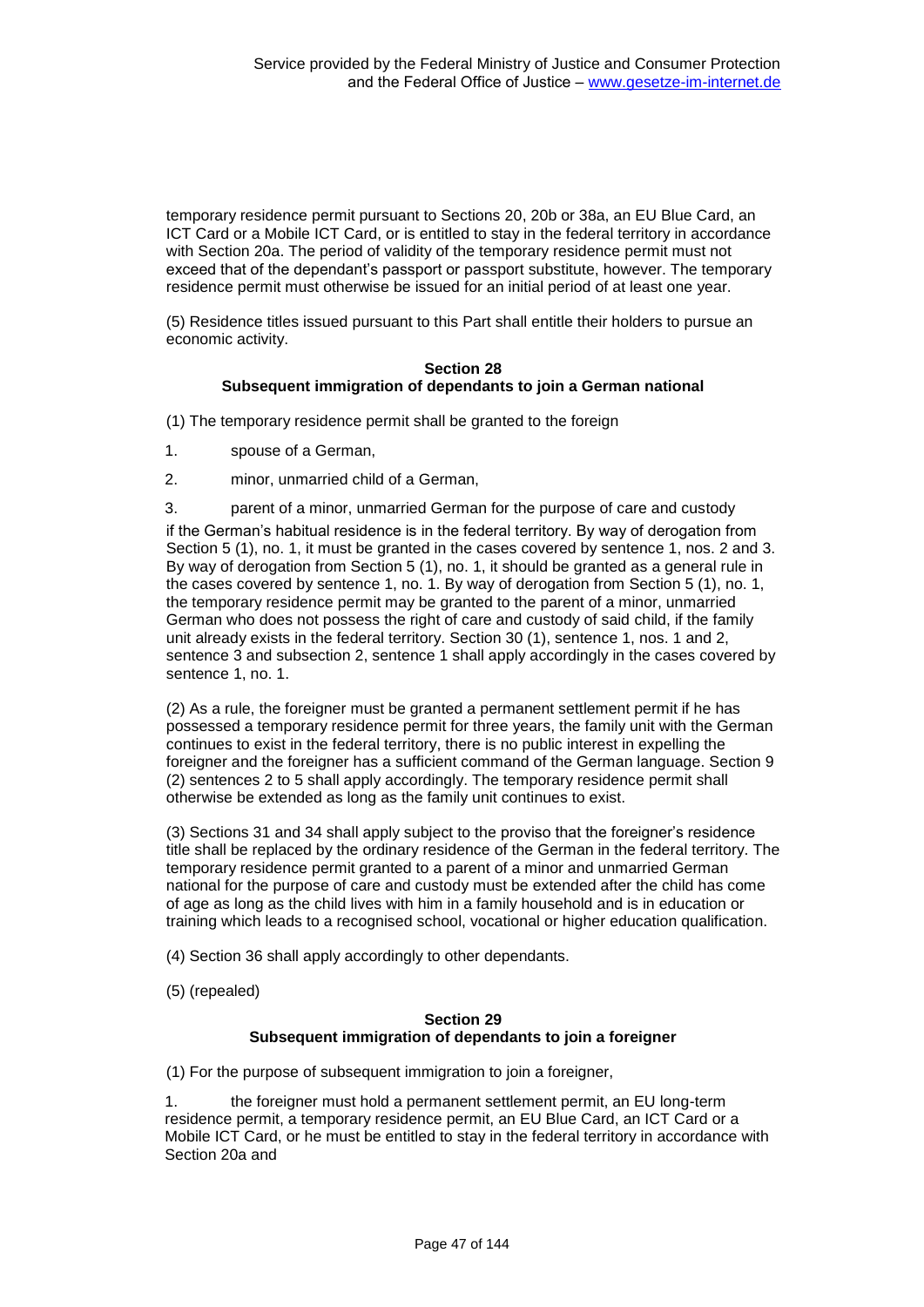2. sufficient living space must be available.

(2) The requirements of Section 5 (1), no. 1 and subsection 1, no. 2 may be waived in the case of the spouse and the minor, unmarried child of a foreigner who possesses a temporary residence permit in accordance with Section 23 (4), Section 25 (1) or (2), a permanent settlement permit in accordance with Section 26 (3) or a permanent settlement permit in accordance with Section 26 (4) after being granted a temporary residence permit in accordance with Section 25 (2) sentence 1, second alternative. In the cases covered by sentence 1, these conditions must be waived where

1. the application for issuance of a residence title which is required in connection with the subsequent immigration of dependants is filed within three months of final recognition as a person entitled to asylum or final granting of refugee status or subsidiary protection or after a temporary residence permit has been issued in accordance with Section 23 (4) and

2. it is not possible for a foreigner and his dependants to live together as a family unit in a state which is not a member state of the European Union and to which the foreigner or his dependants have special ties.

The deadline stated in sentence 2, no. 1 shall also be deemed to be met if the foreigner files the application on time.

(3) The temporary residence permit may only be granted to the spouse and the minor child of a foreigner who possesses a temporary residence permit in accordance with Sections 22, 23 (1) or (2) or Section 25 (3) or (4a), sentence 1, Section 25a (1) or Section 25b (1) for reasons of international law, on humanitarian grounds or in order to safeguard political interests of the Federal Republic of Germany. Section 26 (4) shall apply accordingly. The subsequent immigration of dependants shall not be granted in the cases covered by Section 25 (4), (4b) and (5), Section 25a (2), Section 25b (4), Section 104a (1), sentence 1, and Section 104b.

(4) By way of derogation from Section 5 (1) and Section 27 (3), the temporary residence permit shall be granted to the spouse and the minor child of a foreigner or the minor child of the foreigner's spouse if the foreigner has been granted temporary protection in accordance with Section 24 (1) and

1. the family unit in the country of origin has been broken up as a result of the foreigner having fled the country of origin and

2. the dependant is admitted from another member state of the European Union or is located outside of the European Union and is in need of protection.

The granting of a temporary residence permit to other dependants of a foreigner who has been granted temporary protection pursuant to Section 24 (1) shall be subject to Section 36. Section 24 shall apply to dependants who are admitted pursuant to this subsection.

(5) (repealed)

### **Section 30 Subsequent immigration of spouses**

(1) A foreigner's spouse shall be granted a temporary residence permit if

1. both spouses are at least 18 years of age,

2. the spouse is able to communicate in the German language at least on a basic level and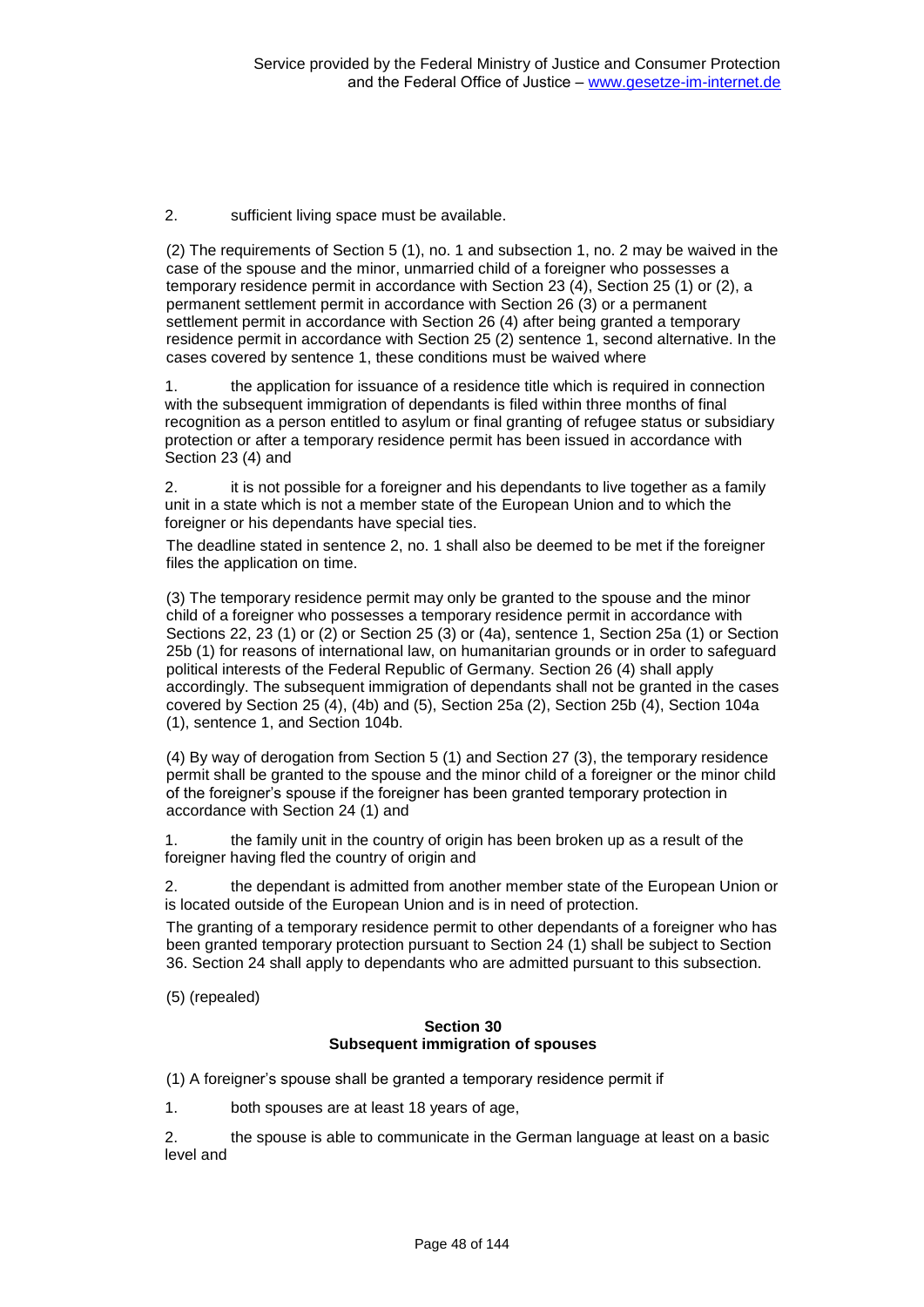- 3. the foreigner
	- a) possesses a permanent settlement permit,
	- b) possesses an EU long-term residence permit,

c) possesses a temporary residence permit pursuant to Sections 20, 20 b or Section 25 (1) or (2),

d) has held a temporary residence permit for two years and the temporary residence permit is not subject to a subsidiary provision pursuant to Section 8 (2) or the subsequent issuance of a permanent settlement permit has not been ruled out by virtue of a rule of law,

e) possesses a temporary residence permit, if the marriage existed at the time said permit was granted and the duration of the foreigner's stay in the federal territory is expected to exceed one year,

f) possesses a temporary residence permit pursuant to Section 38a and the marriage already existed in the member state of the European Union in which the foreigner has the status of a long-term resident, or

g) possesses an EU Blue Card, an ICT Card or a Mobile ICT Card.

Sentence 1, nos. 1 and 2 shall have no bearing on issuance of the temporary residence permit if the requirements of sentence 1, no.  $3(1)$  are met. Sentence 1, no. 2 shall have no bearing on issuance of the temporary residence permit where

the foreigner holds a residence title pursuant to Section 23 (4), Section 25 (1) or (2), Section 26 (3) or possesses a permanent settlement permit pursuant to Section 26 (4) after being granted a temporary residence permit pursuant to Section 25 (2), sentence 1, second alternative, and the marriage already existed at the time when the foreigner established his main ordinary residence in the federal territory,

2. the spouse is unable to provide evidence of a basic German language skills on account of a physical or mental illness or disability,

3. the spouse's need for integration is discernibly minimal within the meaning of a statutory instrument issued pursuant to Section 43 (4) or the spouse would, for other reasons, not be eligible for an integration course pursuant to Section 44 after entering the federal territory,

4. by virtue of his nationality, the foreigner may enter and stay in the federal territory without requiring a visa for a period of residence which does not constitute a short stay,

5. the foreigner possesses an EU Blue Card, an ICT Card or a Mobile ICT Card or a temporary residence permit pursuant to Sections 20 or 20b,

6. the particular circumstances of the case mean that the spouse is unable to or it is unreasonable to expect the spouse to undertake efforts before entering the country to acquire basic German language skills,

7. the foreigner possesses a residence title pursuant to Sections 19 to 21 and the marriage already existed at the time when he established his main ordinary residence in the federal territory, or

8. the foreigner held a temporary residence permit pursuant to Section 20 immediately before a permanent settlement permit or an EU long-term residence permit was issued.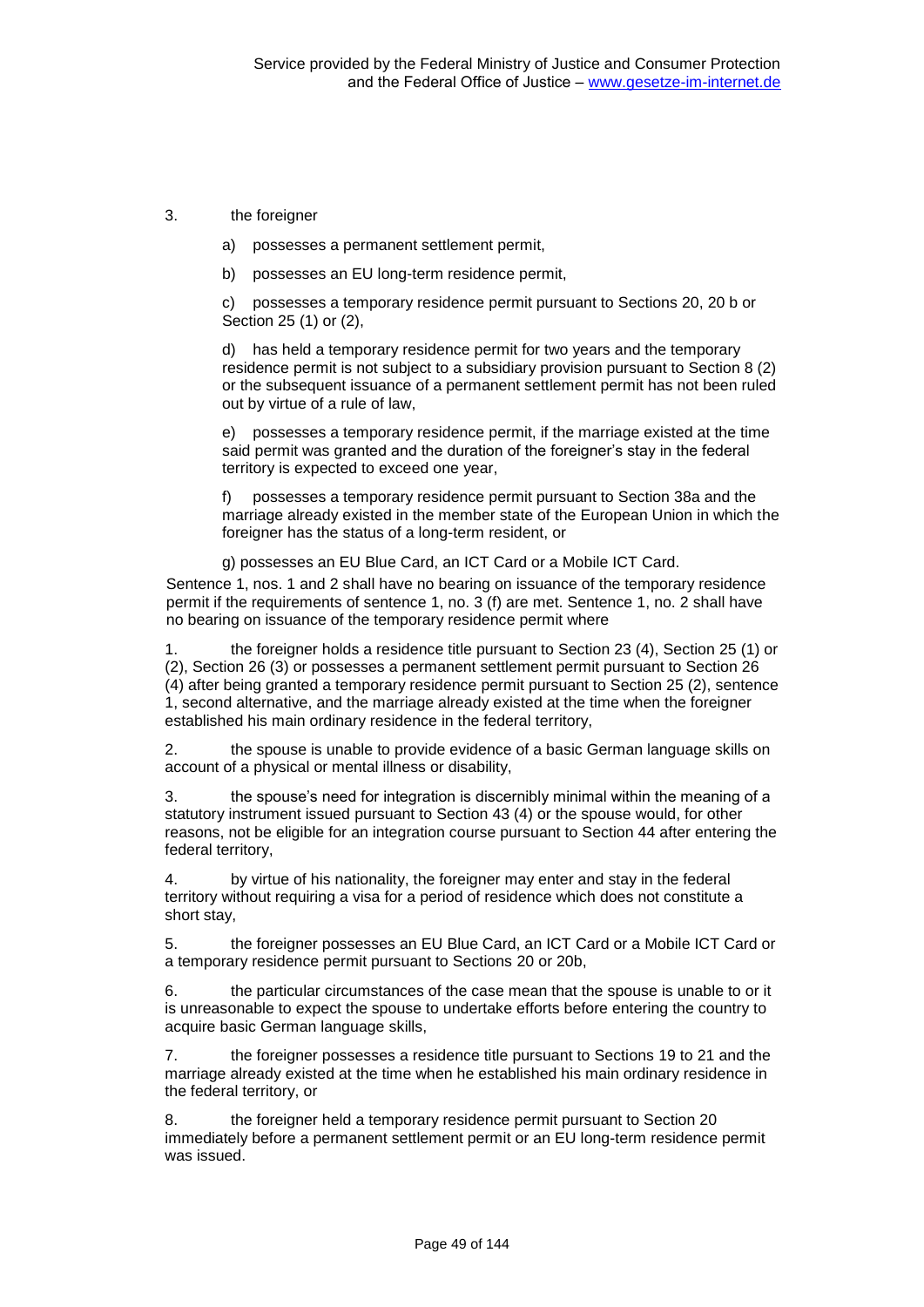(2) By way of derogation from subsection 1, sentence 1, no. 1, the temporary residence permit may be issued to avoid particular hardship. Where the foreigner holds a temporary residence permit, the other conditions stipulated in subsection 1, sentence 1, no. 3 (e) may be waived.

(3) By way of derogation from Section 5 (1), no. 1 and Section 29 (1), no. 2, the temporary residence permit may be extended for as long as the marital cohabitation continues.

(4) Where a foreigner is simultaneously married to several spouses and lives together with one spouse in the federal territory, no other spouse shall be granted a temporary residence permit pursuant to subsection 1 or subsection 3.

(5) If the foreigner is entitled to stay in the federal territory pursuant to Section 20a, the spouse shall not need a residence title if it has been established that the spouse stayed in the other member state of the European Union lawfully as the foreigner's dependant. The requirements stipulated in Section 20a (1), sentence 1, nos. 1, 3 and 4, and the grounds for rejection pursuant to Section 20c shall apply accordingly to the spouse.

# **Section 31 Independent right of residence of spouses**

(1) In the event of termination of marital cohabitation, the spouse's temporary residence permit shall be extended by one year as an independent right of residence unrelated to the purpose of the subsequent immigration of dependants if

1. marital cohabitation has lawfully existed in the federal territory for at least three years or

2. the foreigner has died while marital cohabitation existed in the federal territory and the foreigner possessed a temporary residence permit, permanent settlement permit or EU long-term residence permit up to this point in time, unless he was unable to apply for an extension in time for reasons beyond his control. Sentence 1 shall not apply if no extension of the foreigner's temporary residence permit is permissible or if it is not permissible to issue the foreigner a temporary residence permit or EU long-term residence permit because this is precluded by a rule of law on account of the purpose of residence or by a subsidiary provision attaching to the temporary residence permit pursuant to Section 8 (2).

(2) The requirement stipulated in subsection 1, sentence 1, no. 1 for marital cohabitation to have existed lawfully for three years in the federal territory shall be waived if necessary to enable the spouse to continue his residence in order to avoid particular hardship, unless an extension of the foreigner's temporary residence permit is not permitted. Particular hardship shall be deemed to apply especially if the marriage is not valid or has been suspended under German law owing to the spouse's minority, if the obligation to return to the country of origin resulting from the termination of marital cohabitation threatens to substantially harm the foreigner's legitimate interests, or if the continuation of marital cohabitation is unreasonable due to the harm to the foreigner's legitimate interests; in particular this is to be assumed where the spouse is the victim of domestic violence. Such legitimate interests shall also include the well-being of a child living with the spouse as part of a family unit. In order to avoid abuse, extension of the temporary residence permit may be denied if the spouse relies on benefits in accordance with Book Two or Book Twelve of the Social Code for reasons for which he is responsible.

(3) By way of derogation from Section 9 (2), sentence 1, nos. 3, 5 and 6, the spouse shall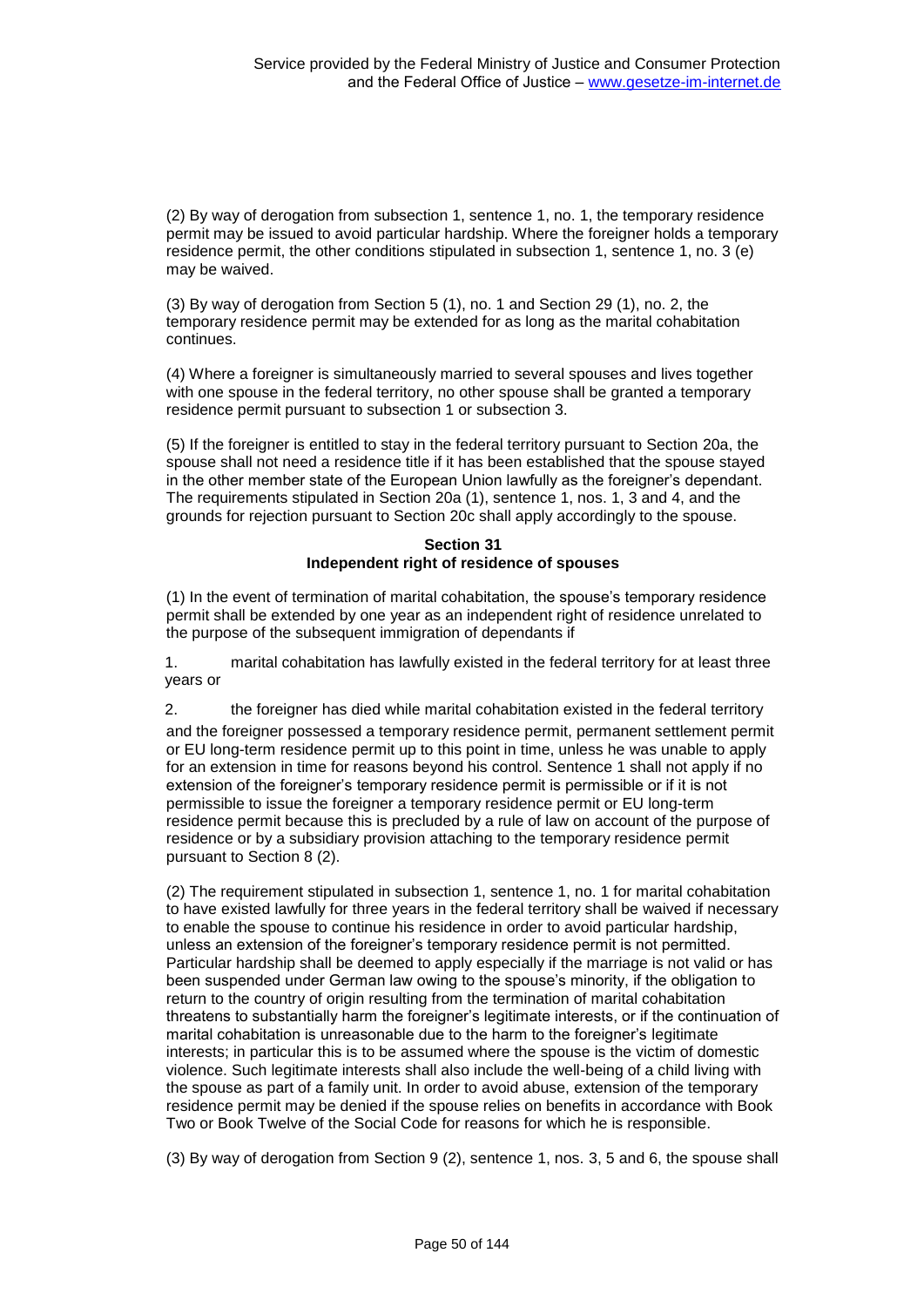also be granted a permanent settlement permit if the spouse's subsistence is ensured after the termination of marital cohabitation by maintenance payments from the foreigner's own funds and the foreigner possesses a permanent settlement permit or an EU long-term residence permit.

(4) Without prejudice to subsection 2, sentence 4, claiming benefits in accordance with Book Two or Book Twelve of the Social Code shall not preclude extension of the temporary residence permit. The temporary residence permit may thus be extended as long as the conditions for granting the permanent settlement permit or EU long-term residence permit have not been met.

#### **Section 32 Subsequent immigration of children**

(1) The minor, unmarried child of a foreigner shall be granted a temporary residence permit if the parents or the parent having the sole right of care and custody hold a temporary residence permit, an EU Blue Card, an ICT Card, a Mobile ICT Card, a permanent settlement permit or an EU long-term residence permit.

(2) If the minor, unmarried child is aged 16 or over and if he does not relocate his main ordinary residence to Germany together with his parents or the parent possessing the sole right of care and custody, subsection 1 shall only apply if the child speaks German and appears, on the basis of his education and way of life to date, that he will be able to integrate into the way of life in the Federal Republic of Germany. The first sentence above shall not apply if

1. the foreigner possesses a temporary residence permit pursuant to Section 23 (4), Section 25 (1) or (2), a permanent settlement permit pursuant to Section 26 (3) or a permanent settlement permit pursuant to Section 26 (4) after being granted a temporary residence permit pursuant to Section 25 (2), sentence 1, second alternative, or

2. the foreigner or his spouse living together as a family possesses a permanent settlement permit pursuant to Section 19, an EU Blue Card, an ICT Card or a Mobile ICT Card or a temporary residence permit pursuant to Sections 20 or 20b.

(3) Where parents share the right of care and custody, a temporary residence permit pursuant to subsections 1 or 2 should also be granted for the purpose of joining just one parent, if the other parent has given his consent to the child's stay in Germany or if the relevant legally binding decision has been supplied by a competent authority.

(4) A minor, unmarried child of a foreigner may otherwise be granted a temporary residence permit if necessary to prevent special hardship on account of the circumstances pertaining to the individual case concerned. The child's well-being and the family situation must be taken into consideration in this connection.

(5) If the foreigner is entitled to stay in the federal territory pursuant to Section 20a, the minor unmarried child shall not need a residence title if it has been established that the child stayed in the other member state of the European Union lawfully as the foreigner's dependant. The requirements stipulated in Section 20a (1), sentence 1, nos. 1, 3 and 4, and the grounds for rejection pursuant to Section 20c shall apply accordingly to the minor child.

### **Section 33 Birth of a child in the federal territory**

By way of derogation from Sections 5 and 29 (1), no. 2, a child who is born in the federal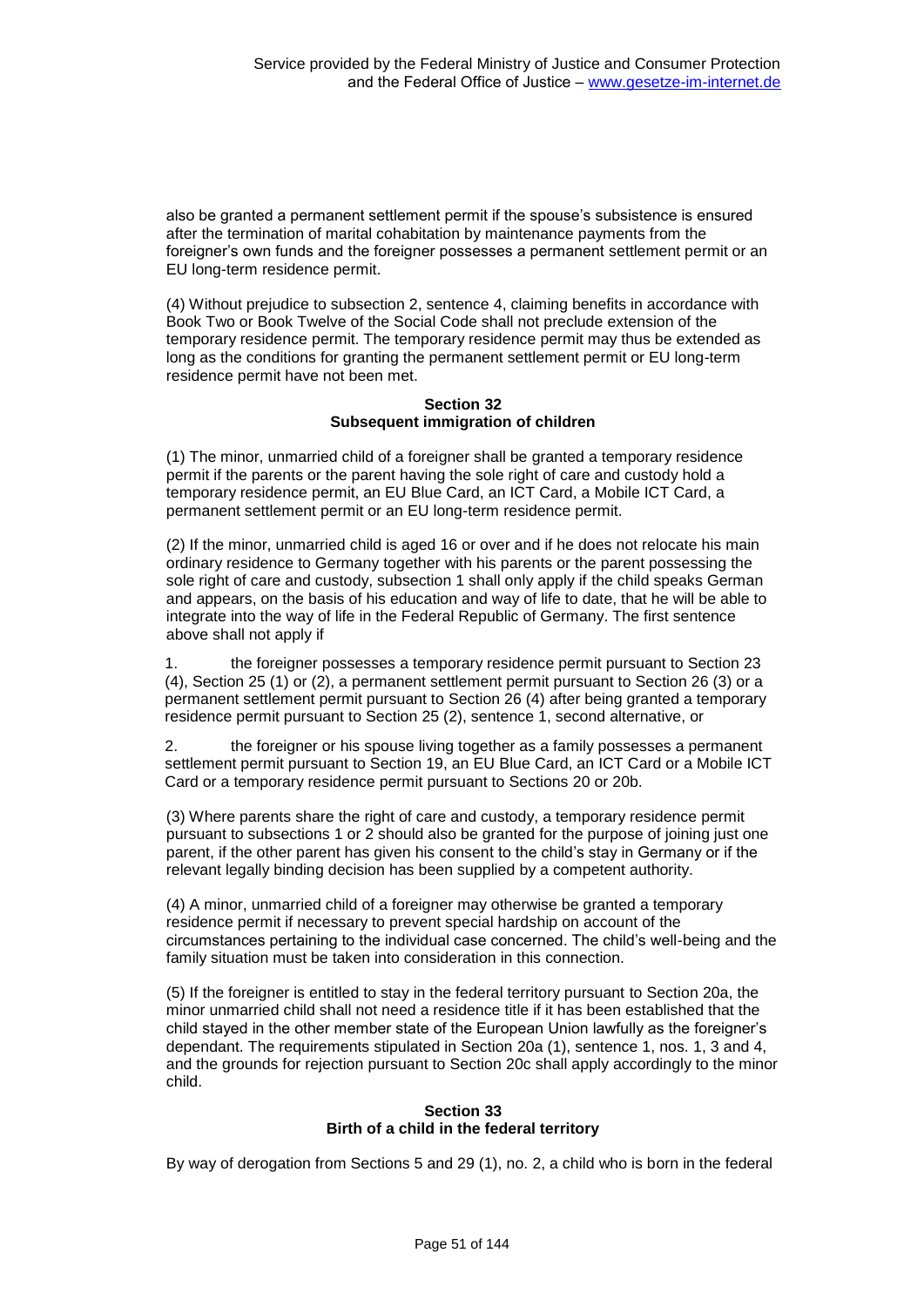territory may be granted a temporary residence permit ex officio if one parent possesses a temporary residence permit, permanent settlement permit or EU long-term residence permit. Where both parents or the parent possessing sole right of care and custody hold a temporary residence permit, a permanent settlement permit or an EU long-term residence permit at the time of birth, the child born in the federal territory shall be granted a temporary residence permit ex officio. A child born in the federal territory whose mother or father possesses a visa or is permitted to stay in the federal territory without a visa at the time of the birth shall be permitted to stay in the federal territory until the visa or the lawful period of stay without a visa expires.

#### **Section 34 Children's right of residence**

(1) By way of derogation from Section 5 (1), no. 1 and Section 29 (1), no. 2, the temporary residence permit granted to a child shall be extended as long as a parent possessing the right of care and custody holds a temporary residence permit, permanent settlement permit or EU long-term residence permit and the child lives together with the said parent as part of a family unit, or if the child would have a right of return pursuant to Section 37 if he left the federal territory.

(2) When a child comes of age, the temporary residence permit granted to the child shall become an independent right of residence which is unrelated to the purpose of the subsequent immigration of dependants. The same shall apply to the granting of a permanent settlement permit and an EU long-term residence permit or if the temporary residence permit is extended accordingly pursuant to Section 37.

(3) The temporary residence permit may be extended as long as the conditions for granting the permanent settlement permit and the EU long-term residence permit have not yet been met.

# **Section 35 Children's independent, permanent right of residence**

(1) By way of derogation from Section 9 (2), a minor foreigner who possesses a temporary residence permit in accordance with this Part shall be granted a permanent settlement permit if he has been in possession of the temporary residence permit for five years on reaching the age of 16. The same shall apply if

1. the foreigner is of age and has possessed a temporary residence permit for five years,

2. he has a sufficient command of the German language, and

3. his subsistence is ensured or he is in education or training which leads to a recognised school, vocational or higher education qualification.

(2) Periods in which the foreigner has attended school outside of the federal territory shall not normally be counted towards the required duration of possession of a temporary residence permit as stipulated in subsection 1.

(3) No entitlement to the granting of a permanent settlement permit pursuant to subsection 1 shall apply if

1. there is a public interest in expelling the foreigner which is based on the foreigner's personal conduct.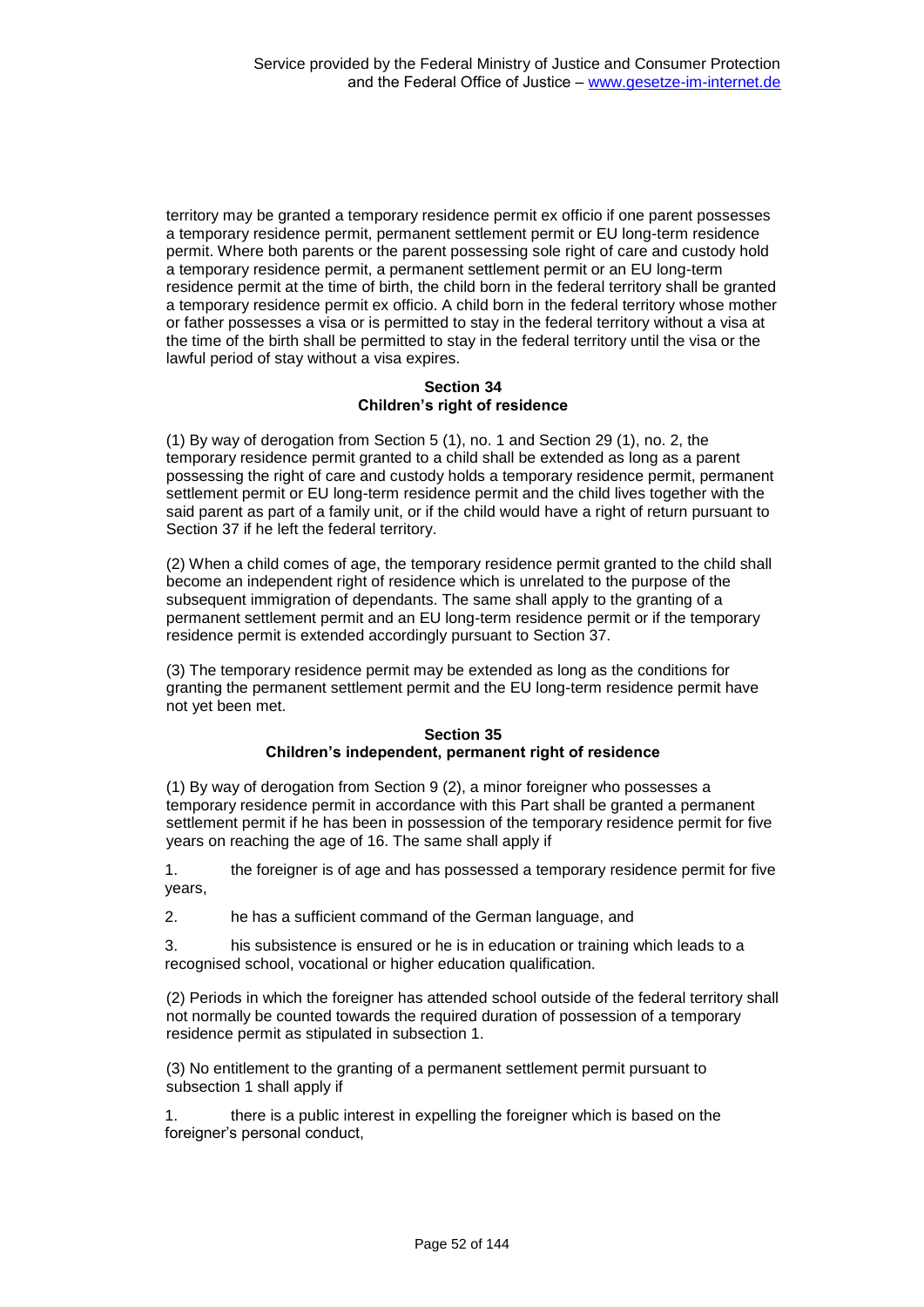2. the foreigner has been sentenced to a term of youth custody of at least six months or a prison term of at least three months or a fine of at least 90 daily rates in the past three years due to an intentionally committed offence, or if a youth prison sentence has been suspended or

3. the foreigner's subsistence cannot be assured without claiming benefits in accordance with Book Two or Book Twelve of the Social Code or youth welfare pursuant to Book Eight of the Social Code, unless the foreigner is in education or training which leads to a recognised school or vocational qualification.

The permanent settlement permit may be granted or the temporary residence permit extended in the cases covered by sentence 1. If, in cases covered by sentence 1, no. 2, the foreigner is placed on probation or the term of youth custody is suspended, the temporary residence permit shall generally be extended until the end of the probationary period.

(4) The requirements stipulated in subsection 1, sentence 2, nos. 2 and 3 and subsection 3, sentence 1, no. 3 shall be waived if the foreigner is unable to fulfil them on account of a physical or mental illness or disability.

# **Section 36 Subsequent immigration of parents and other dependants**

(1) By way of derogation from Section 5 (1), no. 1 and Section 29 (1) no. 2, a temporary residence permit shall be issued to the parents of a minor foreigner who possesses a temporary residence permit pursuant to Section 23 (4), Section 25 (1) or (2), a permanent settlement permit pursuant to Section 26 (3) or a permanent settlement permit after being granted a temporary residence permit pursuant to Section 25 (2), sentence 1, second alternative, if no parent possessing the right of care and custody is resident in the federal territory.

(2) Other dependants of a foreigner may be granted a temporary residence permit for the purpose of subsequent immigration to join the foreigner, if necessary in order to avoid particular hardship. Section 30 (3) and Section 31 shall apply accordingly to adult dependants and Section 34 shall apply accordingly to minor dependants.

# **Part 7 Special rights of residence**

# **Section 37 Right of return**

(1) A foreigner whose habitual residence as a minor was in the federal territory shall be granted a temporary residence permit if

1. the foreigner lawfully resided in the federal territory for eight years prior to his departure and attended a school in the federal territory for six years,

2. the foreigner's subsistence is ensured by his own economic activity or by a maintenance commitment into which a third party has entered for a period of five years and

the application for the temporary residence permit is filed after the foreigner reaches the age of 15 and before he reaches the age of 21, and within five years of departure.

The temporary residence permit shall entitle the holder to pursue an economic activity.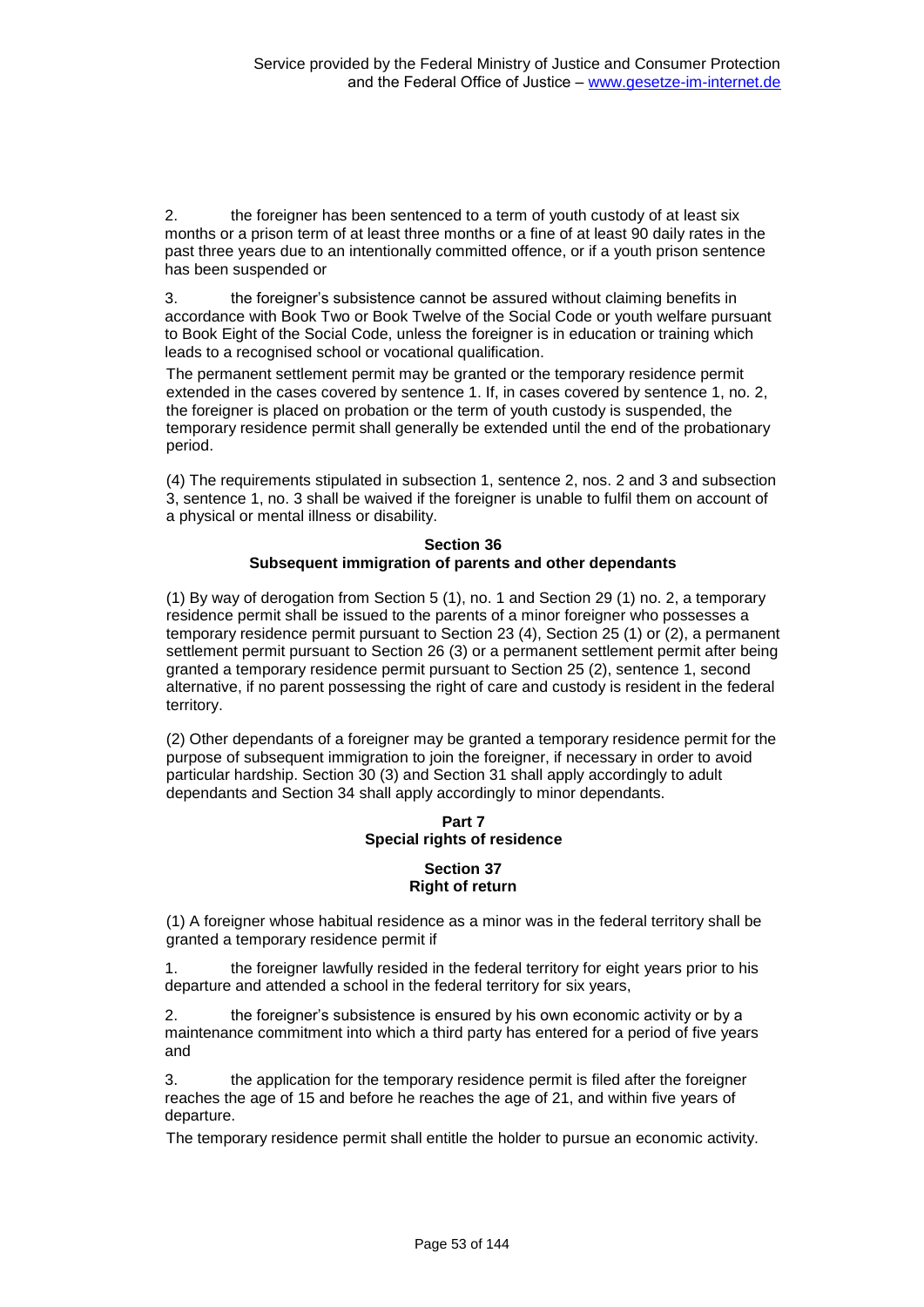(2) Derogation from the requirements stipulated in subsection 1, sentence 1, nos. 1 and 3 shall be possible in order to prevent particular hardship. The requirements stipulated in subsection 1, sentence 1, no. 1 may be waived if the foreigner has acquired a recognised school-leaving qualification in the federal territory.

(2a) Derogation from the requirements stipulated in subsection 1, sentence 1, nos. 1 to 3 shall be possible if the foreigner has been unlawfully forced into marriage by means of violence or threat of serious harm and has been prevented from returning to Germany, and he files the application for a temporary residence permit no more than three months after the coercive situation has ended and within five years of departure, and it appears, on the basis of the foreigner's education and way of life to date, that he will be able to become integrated into the way of life in the Federal Republic of Germany. Where the foreigner fulfils the requirements of subsection 1, sentence 1, no. 1, he shall be granted a temporary residence permit if he has been unlawfully forced into marriage by means of violence or threat of serious harm and has been prevented from returning to Germany, and he files the application for a temporary residence permit no more than three months after the coercive situation has ended and within ten years of departure. Subsection 2 shall remain unaffected.

(3) The temporary residence permit may be denied

1. if the foreigner was expelled or could have been expelled when he left the federal territory,

2. if there is a public interest in expelling the foreigner or

3. as long as the foreigner is a minor and his personal care in the federal territory is not assured.

(4) The fact that the foreigner's subsistence is no longer ensured on the basis of his own economic activity or that the maintenance commitment no longer applies due to expiry of the five-year period shall not preclude extension of the temporary residence permit.

(5) A foreigner who receives a pension from an institution in the federal territory shall generally be granted a temporary residence permit if he lawfully resided in the federal territory for at least eight years prior to his departure.

### **Section 38 Residence title for former Germans**

(1) A former German

1. shall be granted a permanent settlement permit if he had been habitually resident as a German in the federal territory for five years when he lost his German nationality,

2. shall be granted a temporary residence permit if he had been habitually resident in the federal territory for at least one year when he lost his German nationality.

The application for a residence title pursuant to sentence 1 shall be filed within six months of obtaining knowledge of the loss of German nationality. Section 81 (3) shall apply accordingly.

(2) A former German who is habitually resident abroad may be granted a temporary residence permit if he possesses a sufficient command of the German language.

(3) In special cases, the residence title pursuant to subsection 1 or 2 may be granted by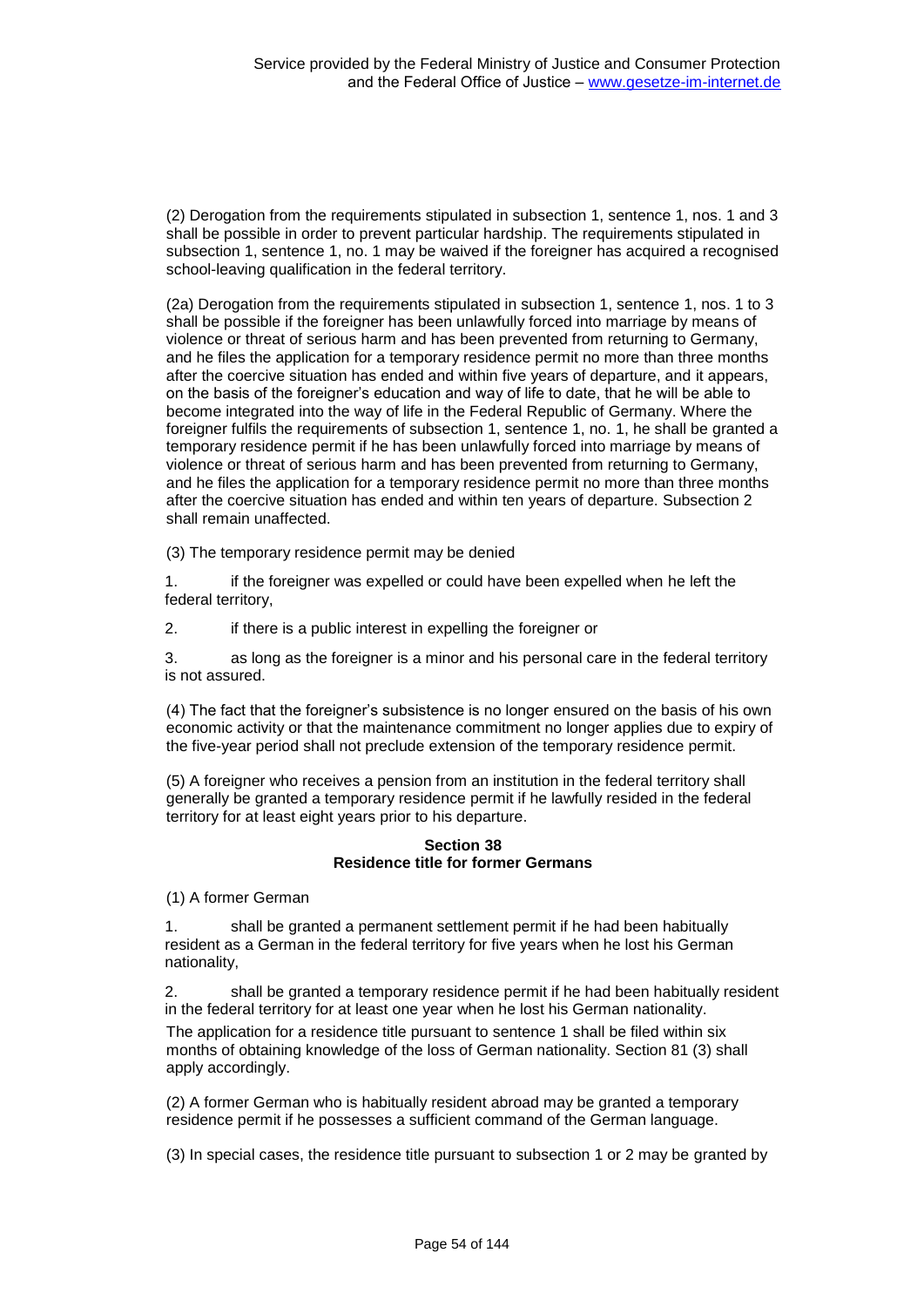way of derogation from Section 5.

(4) The temporary residence permit in accordance with subsection 1 or 2 shall entitle the holder to pursue an economic activity. The pursuit of an economic activity shall be permitted within the period for filing an application specified in subsection 1, sentence 2 and, if an application is filed, until the foreigners authority's makes a decision on the application.

(5) Subsections 1 to 4 shall apply accordingly to a foreigner who, for reasons beyond his control, has been treated as a German by German bodies to date.

#### **Section 38a**

# **Temporary residence permit for persons having the status of long-term residents in other member states of the European Union**

(1) A foreigner who has the status of a long-term resident in another member state of the European Union shall be granted a temporary residence permit if he wishes to stay in the federal territory for a period in excess of 90 days. Section 8 (2) shall not apply.

(2) Subsection 1 shall not apply to foreigners who

1. are dispatched by a service provider in connection with the cross-border provision of services

2. intend to provide any other form of cross-border services or

3. wish to work in the federal territory as seasonal workers or to take up employment as cross-frontier workers.

(3) The temporary residence permit shall entitle its holder to take up employment if the Federal Employment Agency has granted approval in accordance with Section 39 (2) or it has been determined by statutory instrument pursuant to Section 42 or by intergovernmental agreement that such employment may be taken up without approval from the Federal Employment Agency. The temporary residence permit shall entitle its holder to take up self-employment, provided the requirements referred to in Section 21 are met. Where the residence title pursuant to subsection 1 is issued for study purposes or for other educational purposes, Sections 16 and 17 shall apply accordingly. In the cases covered by Section 17, the residence title shall be issued without the approval of the Federal Employment Agency.

(4) A temporary residence permit issued pursuant to subsection 1 may be provided with a subsidiary provision pursuant to Section 39 (4) for no longer than twelve months. If the temporary residence permit is issued pursuant to subsection 1, the period referred to in sentence 1 shall begin when the holder is permitted to take up employment for the first time. After this period has elapsed, the temporary residence permit shall entitle the holder to pursue an economic activity.

# **Part 8 Involvement of the Federal Employment Agency**

# **Section 39 Approval of employment for a foreigner**

(1) A residence title which permits a foreigner to take up employment may only be granted with the approval of the Federal Employment Agency, in the absence of any provisions to the contrary in statutory instruments. Such approval may be granted if laid down in intergovernmental agreements, an act or a statutory instrument.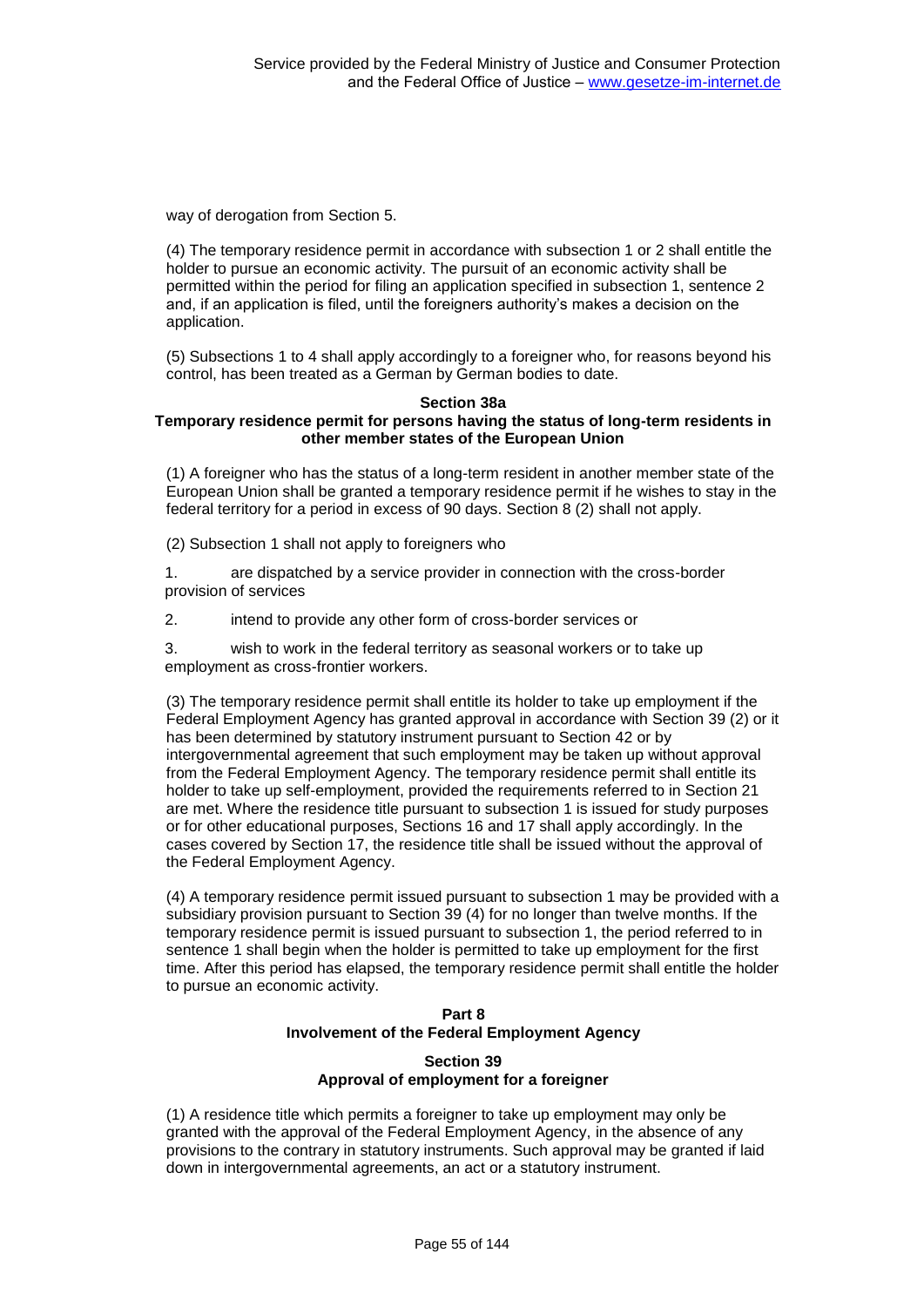(2) The Federal Employment Agency may approve the granting of a temporary residence permit to take up employment pursuant to Section 18 or of an EU Blue Card pursuant to Section 19a if

1.

a) the employment of foreigners does not result in any adverse consequences for the labour market, in particular with regard to the employment structure, the regions and the branches of the economy, and

b) no German workers, foreigners having the same legal status as German workers with regard to the right to take up employment or other foreigners who are entitled to preferential access to the labour market under the law of the European Union are available for the type of employment concerned or

2. it has established, via investigations for individual occupations or for individual industries in accordance with sentence 1, no. 1 (a) and (b), that filling the vacancies with foreign applicants is justifiable in terms of labour market policy and integration aspects and the foreigner is not employed on terms less favourable than apply to comparable German workers. German workers and foreigners of equal status shall also be deemed to be available if they can only be placed with assistance from the Federal Employment Agency. The future or present employer of a foreigner who requires or has obtained approval for such employment must furnish the Federal Employment Agency with information on pay, working hours and other terms and conditions of employment.

(3) Subsection 2 shall also apply if approval from the Federal Employment Agency is required in order to take up employment in cases of residence for other purposes covered in Parts 3, 5 or 7.

(4) The approval may stipulate the duration and form of occupational activity and restrict the employment to specific plants or regions.

(5) The Federal Employment Agency may approve the granting of a permanent settlement permit pursuant to Section 19 if employment of the foreigner does not result in any adverse consequences for the labour market.

(6) Subsections 2 and 4 shall apply accordingly to the granting of a seasonal work permit. As for the rest, the legal provisions governing the approval by the Federal Employment Agency shall be applied to the work permit in the absence of any law or statutory instrument to the contrary. The Federal Employment Agency may determine demandoriented admission figures with regard to approving the granting of a residence title for seasonal work and a seasonal work permit.

#### **Section 40 Grounds for denial**

(1) Approval pursuant to Section 39 must be denied if

1. the employment has come about on the basis of unlawful placement or recruitment or

the foreigner intends to take up employment as a temporary worker (Section 1 (1) of the Act on Temporary Employment Businesses).

(2) Approval may be denied if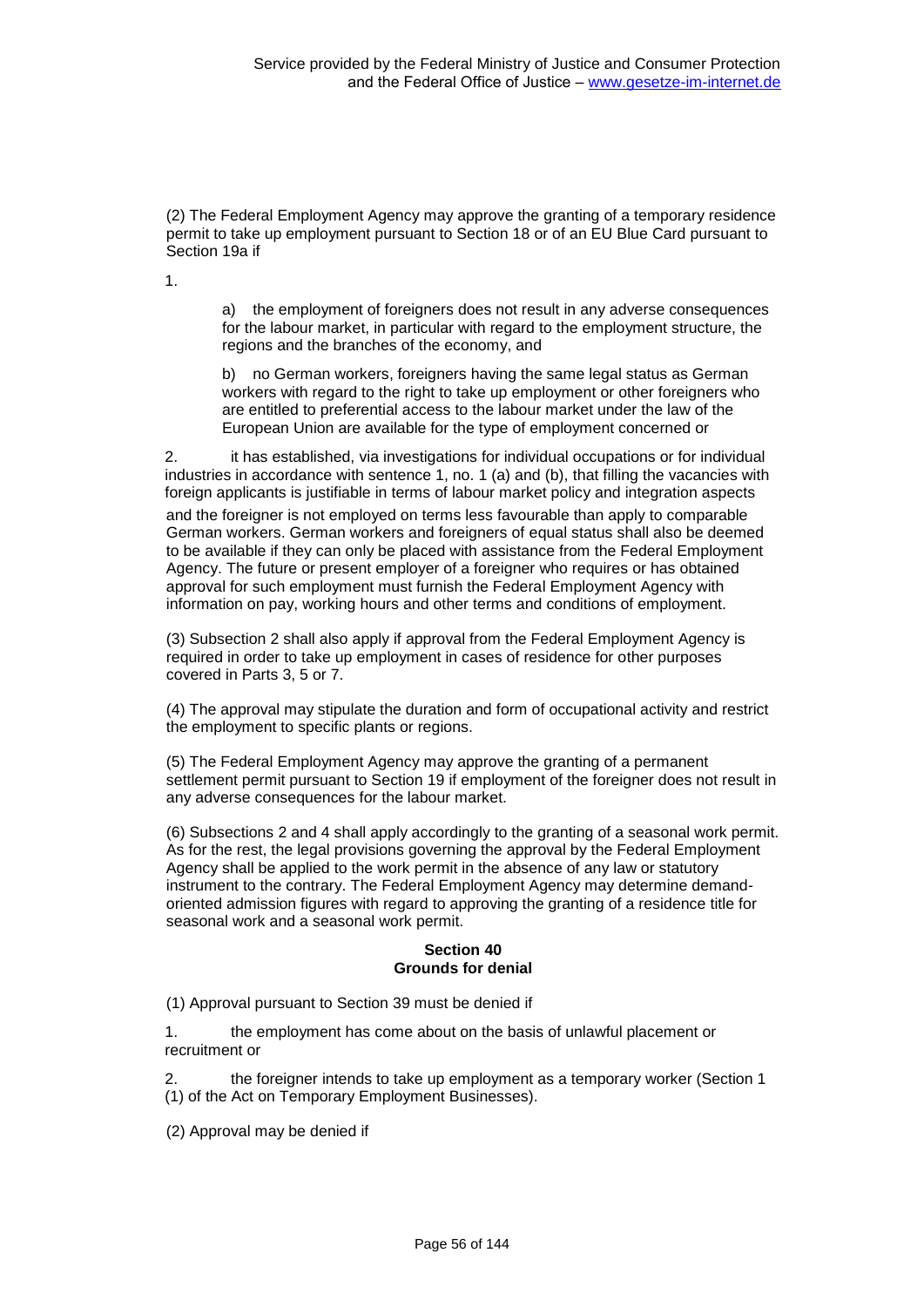1. the foreigner has culpably violated Section 404 (1) or (2) nos. 2 to 13 of Book Three of the Social Code, Sections 10, 10a or 11 of the Act to Combat Clandestine Employment or Sections 15, 15a or Section 16 (1), no. 2 of the Act on Temporary Employment Businesses,

2. important personal grounds relating to the foreigner exist, or

3. if the future employer or his representative as authorised by statutes or law has been subject to an incontestable fine within the past five years for a breach of Section 404 (1) or (2) no. 3 of Book Three of the Social Code, or if they have been subject to an incontestable fine or convicted to a term of imprisonment for a breach of Sections 10, 10a or 11 of the Act to Combat Clandestine Employment or of Sections 15, 15a or Section 16 (1), no. 2 of the Act on Temporary Employment Businesses; this shall apply accordingly to the host entity in the case of an intra-corporate transfer pursuant to Section 19b or 19d.

(3) Approval to issue an ICT Card pursuant to Section 19b or a Mobile ICT Card pursuant to Section 19d may be denied if

1. the employer or the host entity has failed to meet its legal obligations regarding social security, taxation, labour rights or working conditions,

2. insolvency proceedings have been instituted against the assets of the undertaking by which the foreigner is employed or against the host entity's assets aiming to wind up the undertaking or the entity and its business,

3. the undertaking by which the foreigner is employed or the host entity and its business have been wound up in insolvency proceedings,

4. the institution of insolvency proceedings against the assets of the undertaking by which the foreigner is employed or against the host entity's assets has been refused for lack of assets, and its business has been wound up,

5. the undertaking by which the foreigner is employed or the host entity does not pursue any economic activity,

6. the presence of the intra-corporate transferee is aimed at or results in affecting labour management disputes or negotiations.

# **Section 41 Revocation of approval and withdrawal of the work permit**

The approval may be revoked and the seasonal work permit withdrawn if the foreigner is employed on less favourable terms than comparable German workers or the conditions stipulated in Section 40 are met.

# **Section 42 Authorisation to issue regulations and instructions**

(1) The Federal Ministry of Labour and Social Affairs may determine the following by means of statutory instruments, with the approval of the Bundesrat:

1. types of employment for which no approval is necessary from the Federal Employment Agency (Section 17, sentence 1, Section 17a (1), sentence 3, Section 17b (1), Section 18 (2), sentence 1, Section 18d (1), Section 19 (1), Section 19a (1), no. 2, Section 19b (2), Section 19d (2),

2. occupational groups for which the employment of foreign labour can be approved in accordance with Section 18 and, where necessary, further conditions pertaining to the admission of such employees to the German labour market,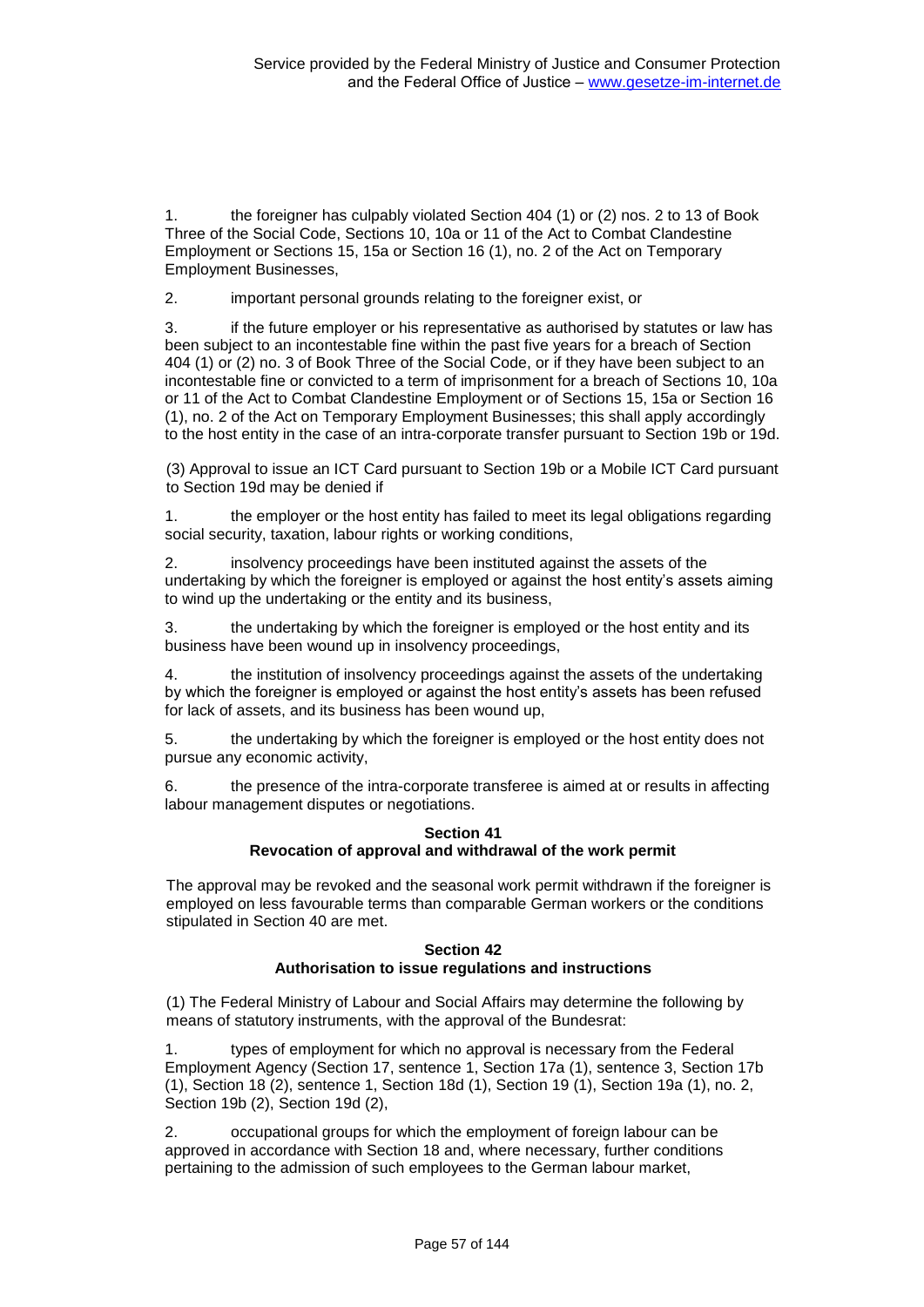3. exceptions for nationals of certain states,

4. activities which for the purposes of enforcement of this Act are never, or only under certain conditions, to be regarded as employment.

(2) The Federal Ministry of Labour and Social Affairs may determine the following by means of statutory instruments, without the approval of the Bundesrat:

1. the conditions and the procedure for the Federal Employment Agency to grant approval; an alternative procedure for establishing priorities may be regulated as well,

2. details concerning restriction of the approval based on time, enterprise, occupation or region, in accordance with Section 39 (4),

3. exceptional cases in which approval may be granted by way of derogation from Section 39 (2),

4. types of employment for which no approval is required from the Federal Employment Agency in accordance with Section 4 (2), sentence 3,

5. cases in which foreigners whose deportation has been suspended may be permitted to take up employment by way of derogation from Section 4 (3), sentence 1,

the requirements and procedure for granting a seasonal work permit to nationals of states listed in Annex II to Regulation (EC) No 539/2001.

(3) The Federal Ministry of Labour and Social Affairs may issue instructions to the Federal Employment Agency on the implementation of the provisions of this Act and the statutory instruments issued in connection with it, of the provisions enacted by the European Union on access to the labour market and of the intergovernmental agreements on the employment of workers.

# **Chapter 3 Integration**

### **Section 43 Integration course**

(1) Foreigners living lawfully in the federal territory on a permanent basis shall be provided with support in integrating into the economic, cultural and social life of the Federal Republic of Germany and are expected to undertake commensurate integration efforts in return.

(2) Integration efforts by foreigners shall be supported by a basic package of measures to promote integration (integration course). The aim of the integration course shall be to successfully impart the German language, legal system, culture and history to foreigners. In this way, foreigners are supposed to become acquainted with the way of life in the federal territory to such an extent as to enable them to act independently in all aspects of daily life, without the assistance or mediation of third parties.

(3) The integration course shall comprise a basic and advanced language course of identical duration to provide sufficient command of the language and an orientation course to impart knowledge of the legal system, culture and history in Germany. The integration course shall be coordinated and carried out by the Federal Office for Migration and Refugees, which may enlist the services of private or public organisations to this end. Reasonable fees should be charged for attending the integration course, according due consideration to the ability to pay. The person who is obliged to ensure the foreigner's subsistence shall also be obliged to pay such a charge.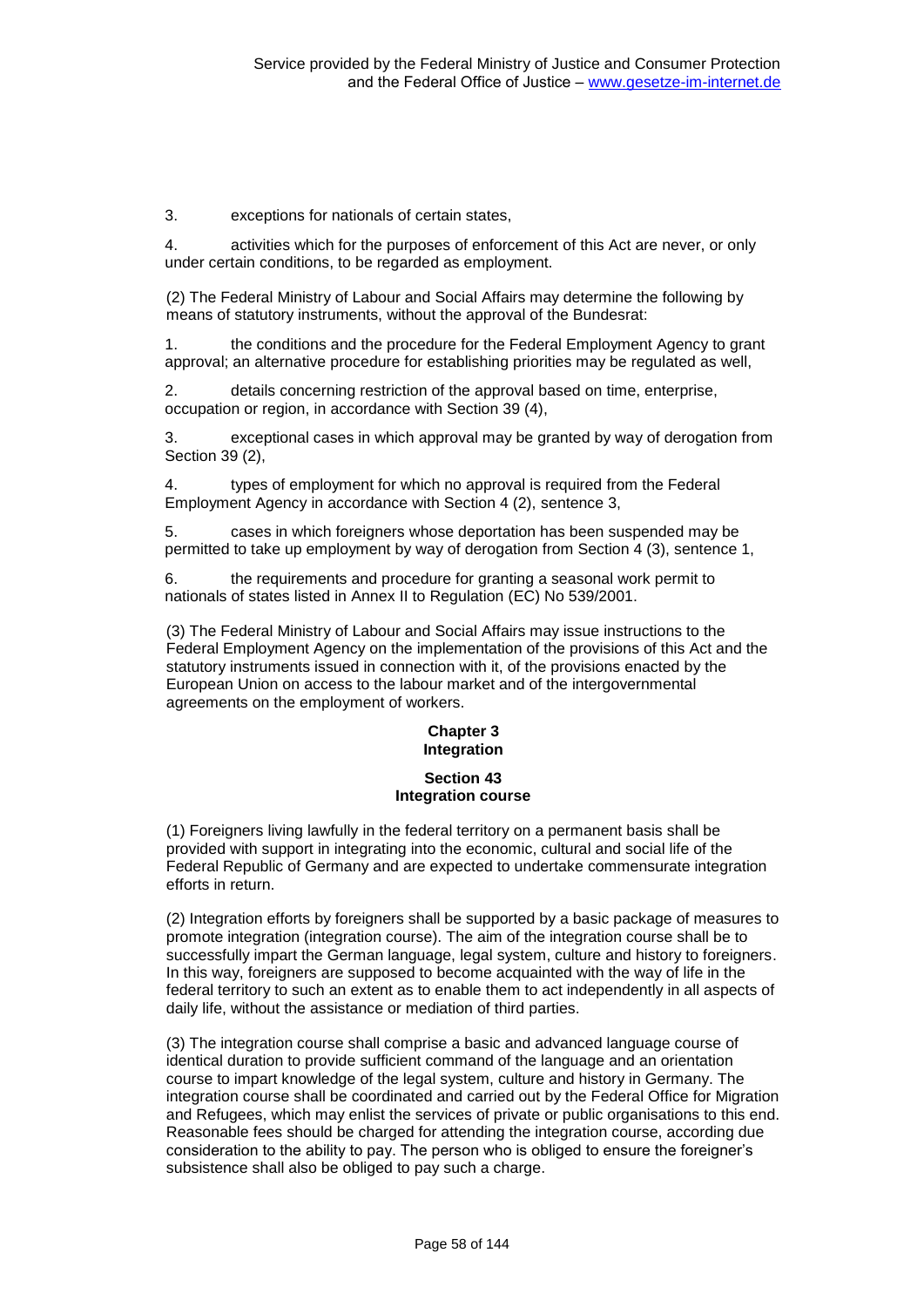(4) The Federal Government shall be authorised to regulate further details of the integration course, in particular the basic structure, the duration, the content and implementation of the courses, the criteria relating to the selection and approval of organisations carrying out the courses and the requirements and general conditions pertaining to proper and successful participation in the courses and the appurtenant certification, including arrangement for the payment of costs, the necessary transmission of data between the bodies involved and the processing of data by the Federal Office for Migration and Refugees in accordance with Section 88a (1) and (1a), via a statutory instrument without the approval of the Bundesrat. This shall not include the examination and certification requirements of the final integration course tests, which shall be defined by statutory instruments issued by the Federal Ministry of the Interior without Bundesrat approval.

(5) (repealed)

### **Section 44 Entitlement to take an integration course**

(1) A foreigner residing in the federal territory on a permanent basis shall be entitled to one-time enrolment in an integration course

1. upon receiving a temporary residence permit for the first time

- a) for employment purposes (Sections 18, 21),
- b) for the purpose of subsequent immigration by dependants (Sections 28, 29, 30, 32, 36),

c) on humanitarian grounds pursuant to Section 25 (1), (2), (4a), sentence 3, or Section 25b,

- d) as a long-term resident pursuant to Section 38a or
- 2. upon receiving a residence title pursuant to Section 23 (2) or (4).

Permanent residence shall generally be assumed if the foreigner is issued a temporary residence permit valid for at least one year or has held a temporary residence permit for more than 18 months, unless the stay is of a temporary nature.

(2) The entitlement pursuant to subsection 1 shall lapse one year after the residence title establishing the entitlement has been issued or when said title expires. This shall not apply if the foreigner was unable to register for an integration course within that period for reasons beyond his control.

(3) The entitlement to take an integration course shall not apply

1. to children, juveniles and young adults who take up school education or continue their previous school education in the Federal Republic of Germany,

2. if the need for integration is discernibly minimal or

3. if the foreigner already has a sufficient command of the German language.

In cases covered by sentence 1, no. 3, the entitlement to take an orientation course shall remain unaffected by this proviso.

(4) A foreigner who is not, or is no longer, entitled to take an integration course may be allowed to do so if space is available in the course concerned. This provision shall apply accordingly to German nationals who do not have a sufficient command of the German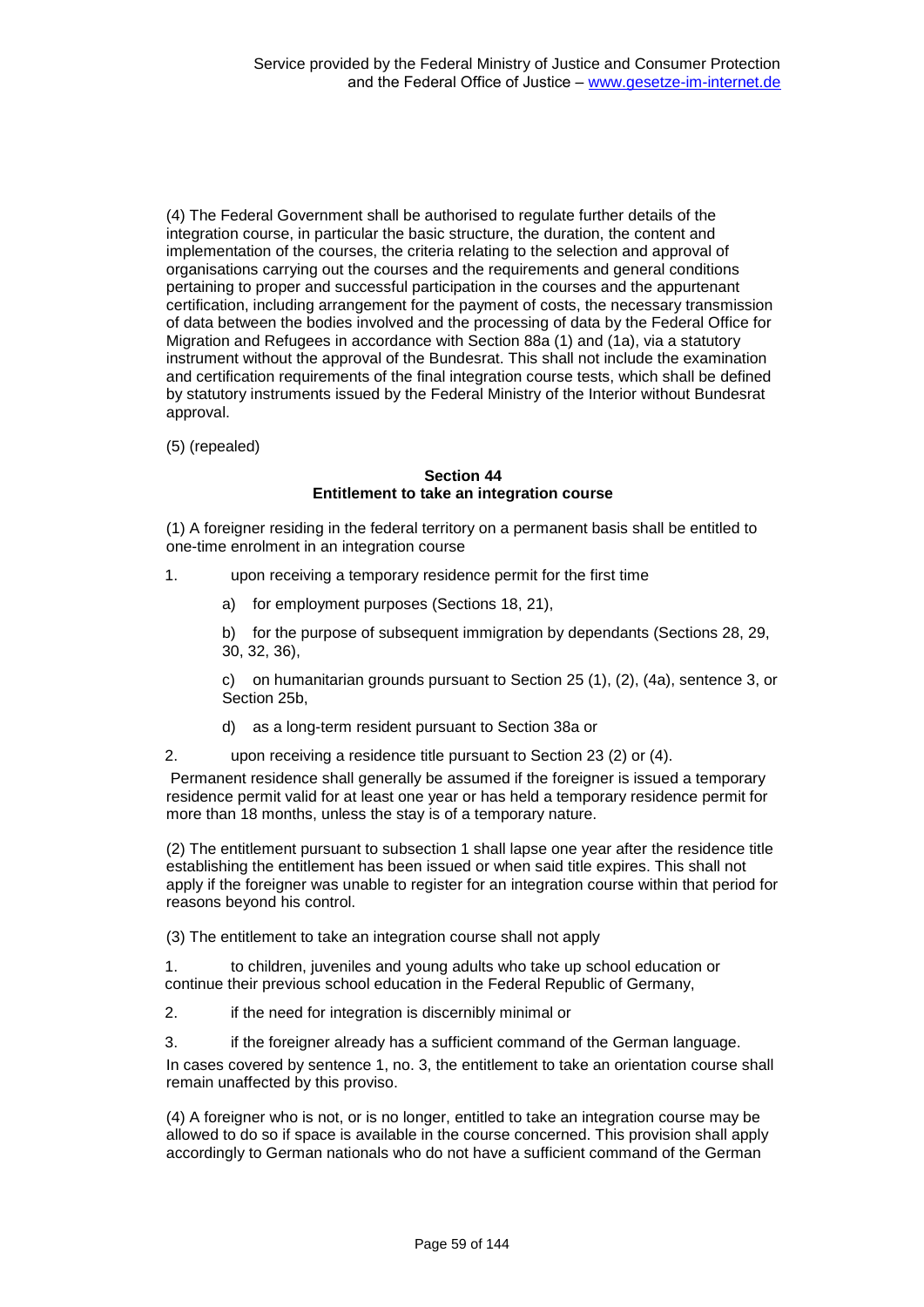language and have special integration needs, as well as to foreigners

1. who have permission to remain pending the asylum decision and who are expected to be permitted to remain lawfully and permanently,

2. whose deportation has been suspended pursuant to Section 60a (2), sentence 3, or

3. who possess a temporary residence permit pursuant to Section 25 (5).

It shall be assumed that asylum applicants from a safe country of origin pursuant to Section 29a of the Asylum Act will not be permitted to remain lawfully and permanently.

# **Section 44a Obligation to take an integration course**

(1) A foreigner shall be obliged to take an integration course if

1. he is entitled to take such a course in accordance with Section 44 and

a) is unable to communicate at least at a basic level in the German language or

b) does not have a sufficient command of the German language at the time a residence title is issued pursuant to Section 23 (2), Section 28 (1), sentence 1, no. 1 or Section 30 or

2. he receives benefits in accordance with Book Two of the Social Code and an integration agreement pursuant to Book Two of the Social Code provides for participation in an integration course or

3. he has special integration needs and the foreigners authority requires him to participate in an integration course, or

4. he belongs to the group of persons referred to in Section 44 (4), sentence 2, nos. 1 to 3, receives benefits under the Asylum Seekers Benefits Act and the competent benefit authority asks him to participate in an integration course

In cases covered by sentence 1, no. 1, the foreigners authority shall ascertain when issuing the residence title whether the foreigner is obliged to participate. In the cases covered by sentence 1, no. 2 the foreigner shall also be obliged to participate if the institution providing basic security for job seekers requires him to do so. In the cases covered by sentence 1, nos. 1 and 3, where benefits are received in accordance with Book Two of the Social Code for the measures pursuant to Section 15 of Book Two of the Social Code, the institution providing basic security for job seekers should, as a general rule, follow the obligation imposed by the foreigners authority. Where, in individual cases, the institution providing basic security for job seekers decides otherwise, it must notify the foreigners authority accordingly, which shall then revoke the obligation. The obligation shall be revoked where it is unreasonable to expect a foreigner to attend a part-time course in addition to pursuing an economic activity. Further, when issuing a residence title pursuant to Section 25 (1) or (2), the foreigners authorities may oblige a foreigner to take an integration course if he only has a basic command of the German language.

(1a) Except where the obligation is withdrawn or revoked, the obligation to duly participate in an integration course pursuant to subsection 1, sentence 1, no. 1 shall expire only if the foreigner has duly participated in the integration course.

(2) The obligation to take an integration course shall not apply to foreigners

1. who are in vocational training or any other form of training or education in the federal territory,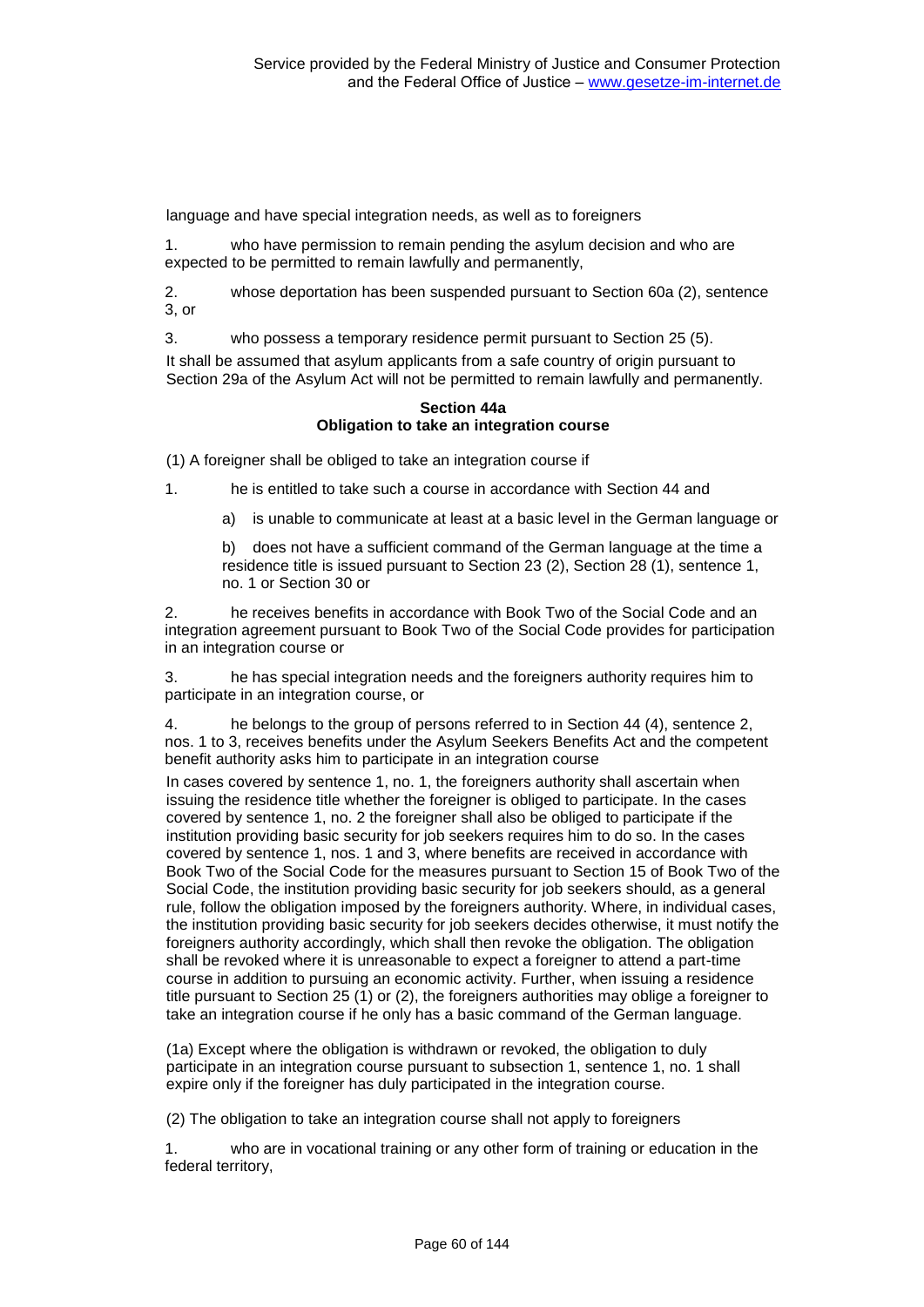2. who furnish evidence of participation in comparable education measures in the federal territory or

3. for whom attendance on a sustained basis is infeasible or unreasonable.

(2a) Foreigners having a temporary residence permit pursuant to Section 38a shall be exempted from the obligation to take an orientation course if they prove that they have already participated in integration measures in another member state of the European Union in order to attain their legal status as a long-term resident.

(3) If a foreigner fails to meet his obligation for reasons for which he is responsible or fails to pass the final test, before extending his temporary residence permit the competent foreigners authority shall inform the foreigner of the possible consequences of his actions (Section 8 (3), Section 9 (2), sentence 1, nos. 7 and 8, Section 9a (2), sentence1 , nos. 3 and 4 of this Act, Section 10 (3) of the Nationality Act). The foreigners authority may take administrative enforcement measures in order to enjoin the foreigner to meet his obligation to take an integration course. In case of non-compliance with the obligation to take an integration course, the prospective charge to cover costs may also be levied in advance in a single sum by issuing an official notice of fees.

# **Section 45 Integration programme**

The integration course should be flanked by additional integration measures organised by the Federation and the *Länder*, in particular social education and migration-specific advising services. The Federal Ministry of the Interior or the body appointed by it shall develop a nationwide integration programme which, in particular, shall identify the existing integration measures for foreigners and ethnic German resettlers which are available from the Federation, *Länder*, local authorities and private organisations, and make recommendations on the further development of the integration measures. The *Länder*, local authorities, the federal, *Land* and local government commissioners for issues relating to foreigners and the Federal Government Commissioner for Matters Related to Ethnic German Resettlers shall be involved in developing the nationwide integration programme and in compiling informational materials on existing integration measures. Religious communities, trade unions, employers' associations, voluntary welfare organisations and other social interest groups should also be involved.

#### **Section 45a Job-related language training; authorisation to issue statutory instruments**

(1) Integration into the labour market may be promoted by means of job-related German language training courses. As a rule these courses shall build on the general language training provided in the integration courses. Job-related language training shall be coordinated and conducted by the Federal Office for Migration and Refugees. The Federal Office for Migration and Refugees shall commission private or public institutions to run the job-related language training courses.

(2) Foreigners shall be obliged to take a job-related language training course if they are drawing benefits pursuant to Book Two of the Social Code and participation in the course is included in an integration agreement pursuant to Book Two of the Social Code. Labour market integration benefits pursuant to Book Two of the Social Code and active job promotion benefits pursuant to Book Three of the Social Code shall remain unaffected. Participation in job-related language training shall not be open to foreigners who have permission to remain pending the asylum decision pursuant to the Asylum Act and who are not expected to be given permission to remain lawfully and permanently. It shall be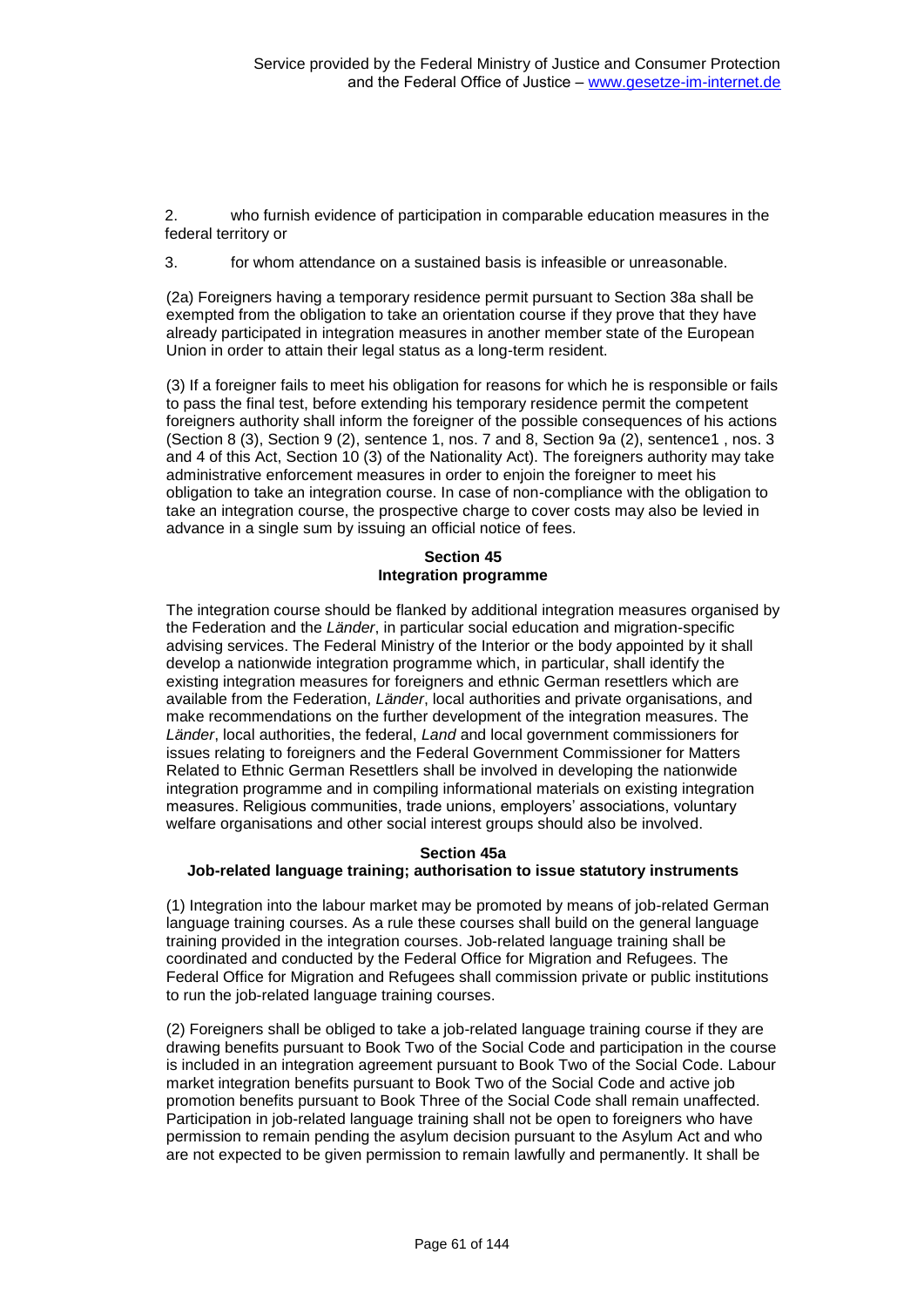assumed that asylum applicants from a safe country of origin pursuant to Section 29a of the Asylum Act will not be permitted to remain lawfully and permanently.

(3) The Federal Ministry of Labour and Social Affairs shall be authorised, by way of a statutory instrument not requiring the consent of the Bundesrat, and in agreement with the Federal Ministry of the Interior, to regulate further details of the job-related language training, in particular the basic structure, the target groups, the duration, the content and implementation of the courses, the criteria for selecting and approving institutions running the courses, and the requirements and general conditions pertaining to access to and proper and successful participation in the courses, including the final certificates and arrangements for the payment of costs, the necessary transmission of data between the bodies involved and the processing of data by the Federal Office for Migration and Refugees in accordance with Section 88a (3).

# **Chapter 4 Administrative provisions**

# **Section 46 Administrative orders**

(1) The foreigners authority may undertake measures to facilitate the departure of a foreigner who is enforceably required to leave the federal territory; in particular, it may oblige the foreigner to take up his residence at a place of its designation.

(2) A foreigner may be prohibited from leaving the federal territory in appropriate application of Section 10 (1) and (2) of the Passport Act. A foreigner may otherwise be prohibited from leaving the federal territory only if he intends to enter another state without possessing the necessary documents and permits. The departure ban shall be lifted as soon as the reason for its imposition ceases to apply.

### **Section 47 Prohibition and restriction of political activities**

(1) Foreigners may pursue political activities within the bounds of the general statutory provisions. A foreigner's political activities may be restricted or prohibited if they

1. impair or endanger the development of informed political opinion in the Federal Republic of Germany, the peaceful co-existence of Germans and foreigners or of different groups of foreigners in the federal territory, public safety and order or any other substantial interests of the Federal Republic of Germany,

may be counter to the foreign policy interests of the Federal Republic of Germany or to the obligations of the Federal Republic of Germany under international law,

3. contravene the laws of the Federal Republic of Germany, particularly in connection with the use of violence,

4. are intended to promote parties, other organisations, establishments or activities outside of the federal territory whose aims or means are incompatible with the fundamental values of a system of government which respects human dignity.

(2) A foreigner's political activities shall be prohibited if they

1. endanger the free and democratic constitutional system or the security of the Federal Republic of Germany or contravene the codified standards of international law,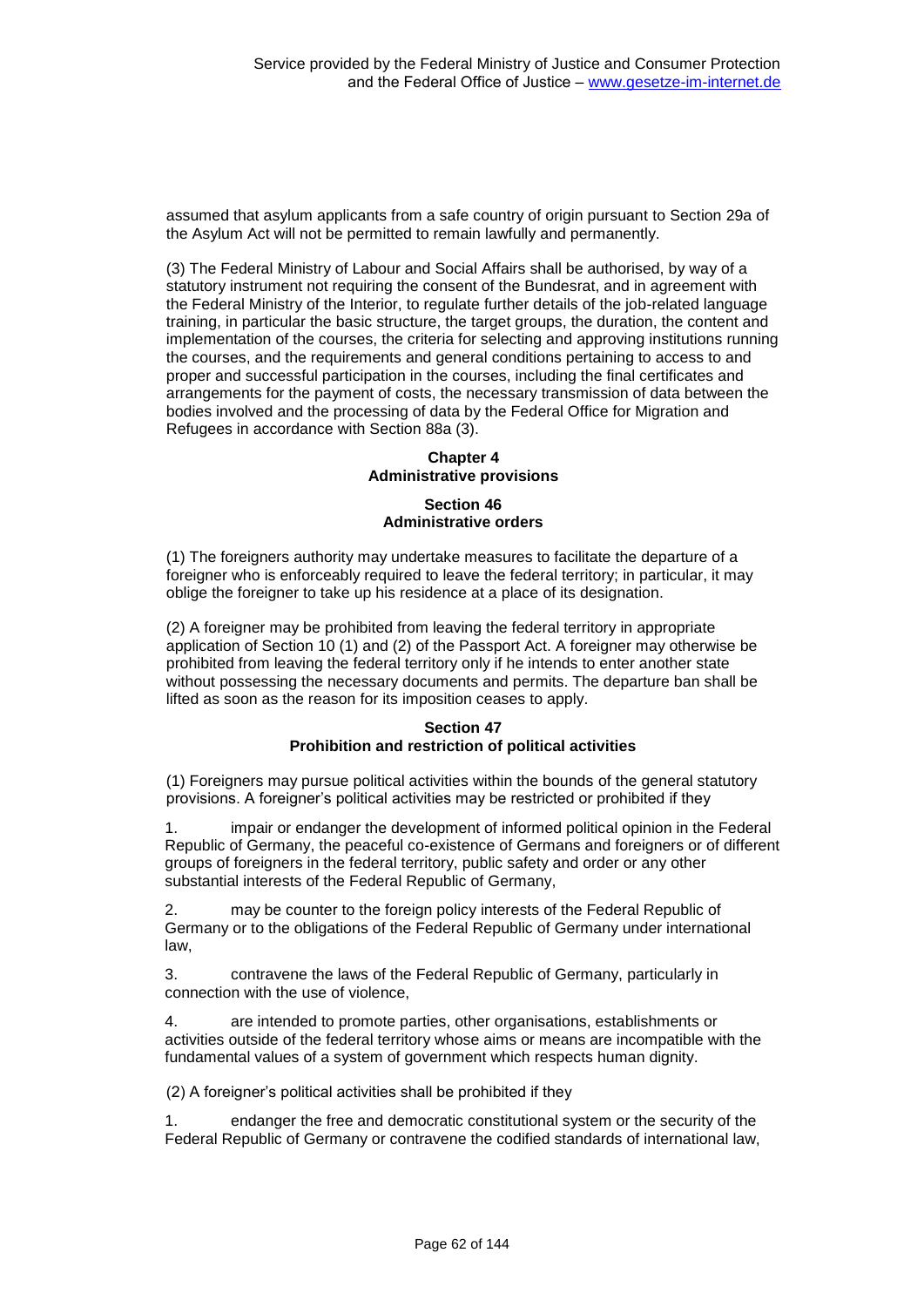2. publicly support, advocate or incite the use of violence as a means of enforcing political, religious or other interests or are capable of inciting such violence or

3. support organisations, political movements or groups within or outside of the federal territory which have initiated, advocated or threatened attacks on persons or objects in the federal territory or attacks on Germans or German establishments outside of the federal territory.

#### **Section 47a Duties to cooperate; checking photographs**

Foreigners shall be required, when requested by the authority entrusted with checking persons' identity, to present their passport, passport substitute or substitute identity document and enable the authority to check their faces against the photograph in the document. The same shall apply to the certificate confirming permission to remain pending the asylum decision pursuant to Section 63 (1), sentence 1, of the Asylum Act. Foreigners holding an arrival certificate pursuant to Section 63a (1), sentence 1, of the Asylum Act or one of the documents referred to in Section 48 (1), no. 2, shall be required to present, upon request, the arrival certificate or document to the authority entrusted with checking the information stated therein and enable the authority to check their faces against the photograph in the document.

# **Section 48 Obligations relating to identification papers**

- (1) On request, a foreigner shall be obliged to present and surrender
- 1. his passport, passport substitute or substitute identity document and
- 2. his residence title or a document confirming suspension of deportation

to the authorities entrusted with enforcing the law on foreigners and to leave such documents with the said authorities for a temporary period, where necessary in order to implement or ensure measures in accordance with this Act. The obligation pursuant to sentence 1, no. 1, shall also apply if a German national also holds a foreign nationality, has been prohibited from leaving the country pursuant to Section 10 (1) of the Passport Act, and presenting, handing over and temporarily leaving the foreign passport or passport substitute is necessary to carry out or ensure the departure ban.

(2) In the case of a foreigner who neither possesses a passport or passport substitute nor can reasonably be expected to obtain one, it shall be sufficient for the purposes of the obligation to have and present identification papers to carry the certificate confirming a residence title or the suspension of deportation, provided that such document contains the foreigner's personal details and a photograph and is marked to indicate that it is a substitute identity document.

(3) If the foreigner does not possess a valid passport or passport substitute, he shall be obliged to cooperate in efforts to obtain the identity paper and to present, surrender to and leave with the authorities entrusted with enforcing this Act all such documents, other papers and data carriers as may be of importance in establishing his identity and nationality and in establishing and enforcing a possibility of returning him to another state. If the foreigner fails to meet his obligation and if there is reason to believe that he is in possession of such documents or data carriers, he and the objects on his person may be searched. The foreigner shall be required to tolerate this measure.

(3a) Analysis of the data carriers shall be permissible only as far as necessary to establish the foreigner's identity and nationality and to establish and enforce the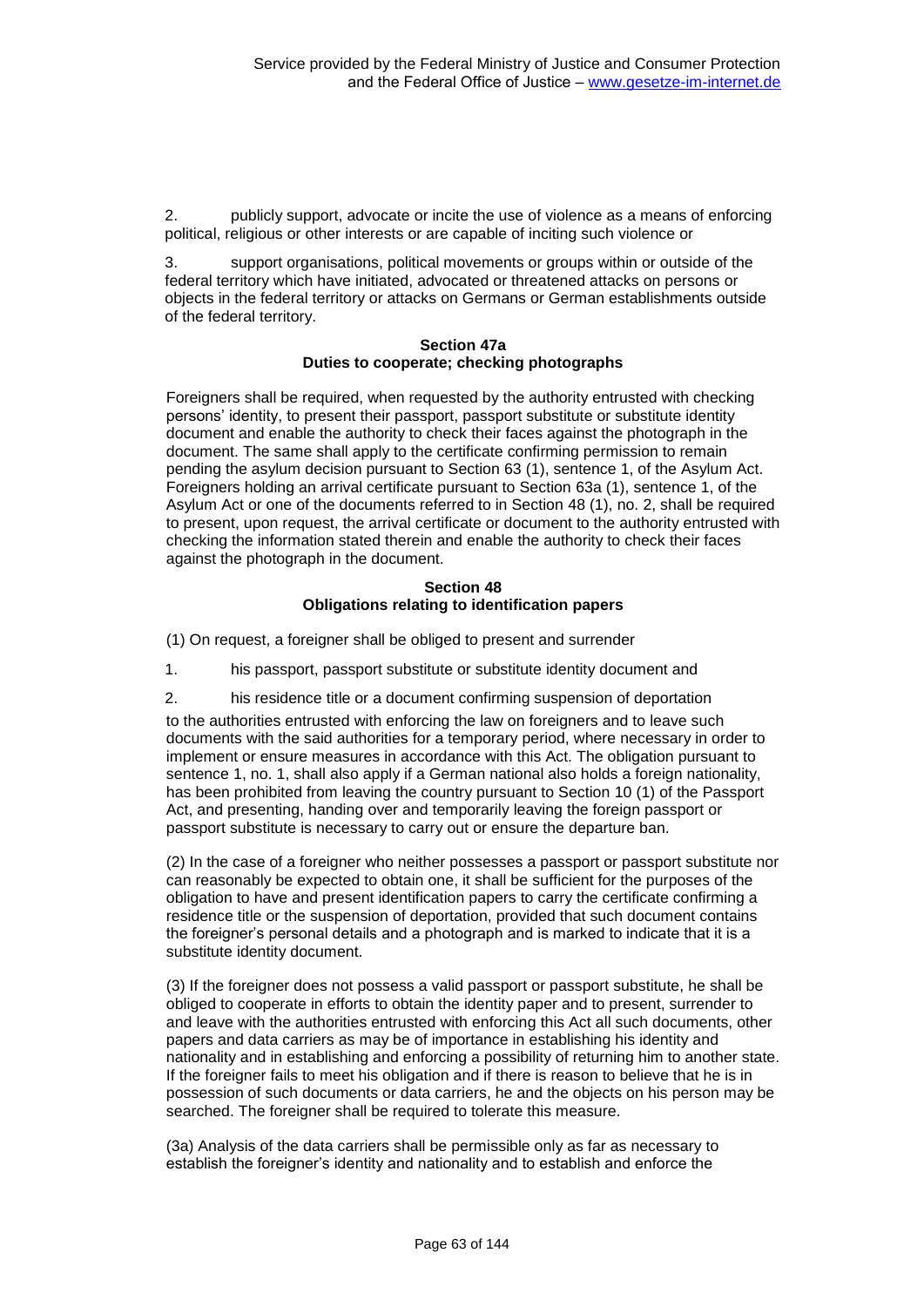possibility of his return to another state in accordance with the provisions of subsection 3 and the purpose of the measure cannot be achieved by more lenient means. Where there is reason to believe that analysing data carriers would provide only insights into the core area of private life, the measure shall not be permissible. The foreigner must provide the access data required for the permissible analysis of data carriers. The data carriers may be analysed only by employees who are qualified to hold judicial office. Insights into the core area of private life which are acquired in the course of analysing data carriers may not be utilised. Records thereof shall be deleted immediately. A written record shall be made of the fact of their acquisition and deletion. Where personal data acquired in the course of analysing data carriers are no longer necessary for the purposes set out in sentence 1, they shall be deleted immediately.

(4) Where the passport requirement (Section 3 (1)) is waived pursuant to Section 5 (3) or Section 33, a substitute identity document shall be issued. Subsection 3 shall remain unaffected.

# **Section 48a Collection of access data**

(1) Where the foreigner does not provide the access data needed to analyse devices used for telecommunications purposes, the commercial providers of telecommunication services or those involved in the provision of such services may be required, where the statutory conditions for the use of the data are met, to provide information about the data used to protect access to devices or to storage devices located in these devices or separate from them (Section 113 (1), sentence 2, of the Telecommunications Act).

(2) The foreigner must first be informed about the request for information.

(3) On the basis of a request for information pursuant to subsection 1, the commercial providers of telecommunication services or those involved in the provision of such services must immediately transmit the data necessary to provide the information. Section 23 (1) of the Judicial Remuneration and Compensation Act shall apply accordingly to compensation paid to service providers.

# **Section 49 Verifying, establishing and documenting identity**

(1) Subject to the conditions stipulated in Section 48 (1), the authorities entrusted with enforcing this Act may read out the biometric and other data stored on the electronic storage and processing medium of a document pursuant to Section 48 (1), nos. 1 and 2, obtain the required biometric data from the holder of the document and compare the biometric data. All other authorities to which data are transmitted from the Central Register of Foreigners pursuant to Sections 15 to 20 of the Act on the Central Register of Foreigners and the registration authorities shall also be authorised to take measures pursuant to sentence 1, insofar as they are permitted to verify the authenticity of the document or the holder's identity. Biometric data within the meaning of sentence 1 shall comprise only the fingerprints and the photograph.

(2) On request, every foreigner shall be obliged to furnish the authorities entrusted with enforcing the law on foreigners with information on his age, identity and nationality and to submit such declarations in connection with the procurement of return travel documents as are required by the diplomatic mission of the state whose nationality he possesses or putatively possesses and are in line with German law.

(3) In case of doubt regarding the foreigner's identity, age or nationality, the measures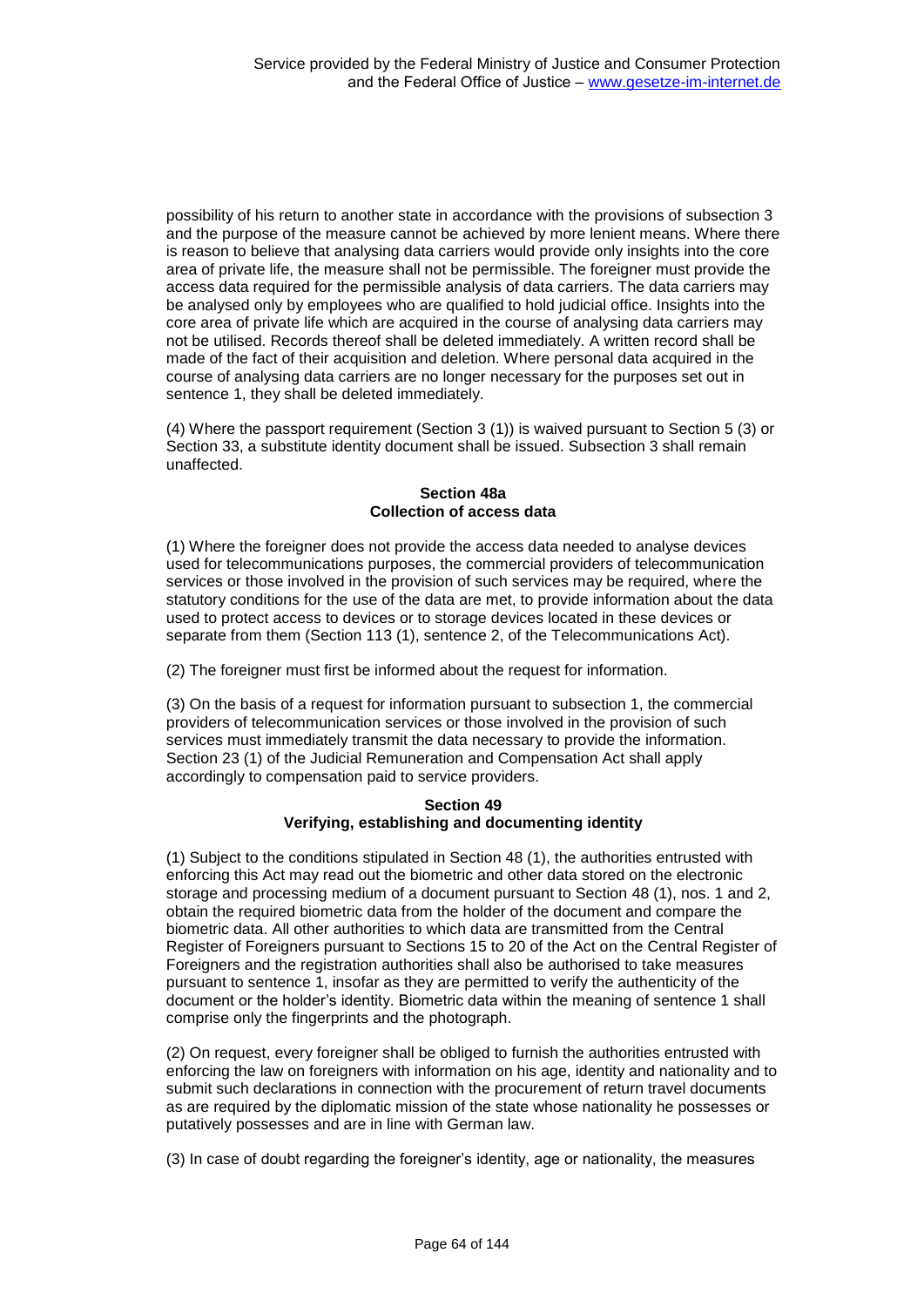necessary in order to establish his identity, age or nationality shall be taken

1. if the foreigner is to be granted entry or a residence title or his deportation is to be suspended or

2. if necessary in order to implement other measures in accordance with this Act.

(4) The foreigner's identity shall be verified by means of identification measures when allocation is carried out in accordance with Section 15a.

(5) The necessary measures should be taken in order to establish and document the foreigner's identity

1. if the foreigner intends to enter or has entered the federal territory with a forged or falsified passport or passport substitute;

2. if there are other reasons to believe that the foreigner is intending to re-enter the federal territory unlawfully, following refusal of entry or the termination of a stay in the federal territory;

3. in the case of foreigners who are enforceably required to leave the federal territory, insofar as removal or deportation come into consideration;

4. if the foreigner is refused entry and returned to a safe third country as specified in Section 26a (2) of the Asylum Act;

5. when he applies for a national visa;

6. when temporary protection is granted in accordance with Section 24 and in the cases covered by Sections 23 and 29 (3);

7. if a reason for denial pursuant to Section 5 (4) has been established.

(6) Measures within the meaning of subsections 3 to 5, with the exception of subsection 5, no. 5, are the taking of photographs and fingerprints, the taking of measurements and similar measures, including bodily intrusions undertaken by a physician in accordance with prevailing medical standards in order to establish the foreigner's age, provided that no ill effect on the latter's health is to be feared. The measures shall be permissible on foreigners aged 14 or over; any doubts as to whether the foreigner has reached 14 years of age shall be to the detriment of the foreigner. These measures shall only be permissible for the purpose of establishing the foreigner's identity if the identity cannot be established by other means, in particular via inquiries to other authorities, or if the identity cannot be established in time by such other means or if such other means would involve substantial difficulties.

(6a) Measures within the meaning of subsection 5, no. 5 are the taking of photographs and fingerprints.

(7) In order to determine the foreigner's country or region of origin, the foreigner's spoken word may be recorded on audio and data media. Such recordings may only be made if the foreigner is informed beforehand.

(8) The identity of a foreigner who is apprehended in conjunction with unlawful entry and is not refused entry, must be documented by means of identification measures. In accordance with sentence 1, only photographs and prints of all ten fingers may be taken. The identity of a foreigner below the age of 14 shall be documented under the conditions of sentence 1 only by taking a photograph.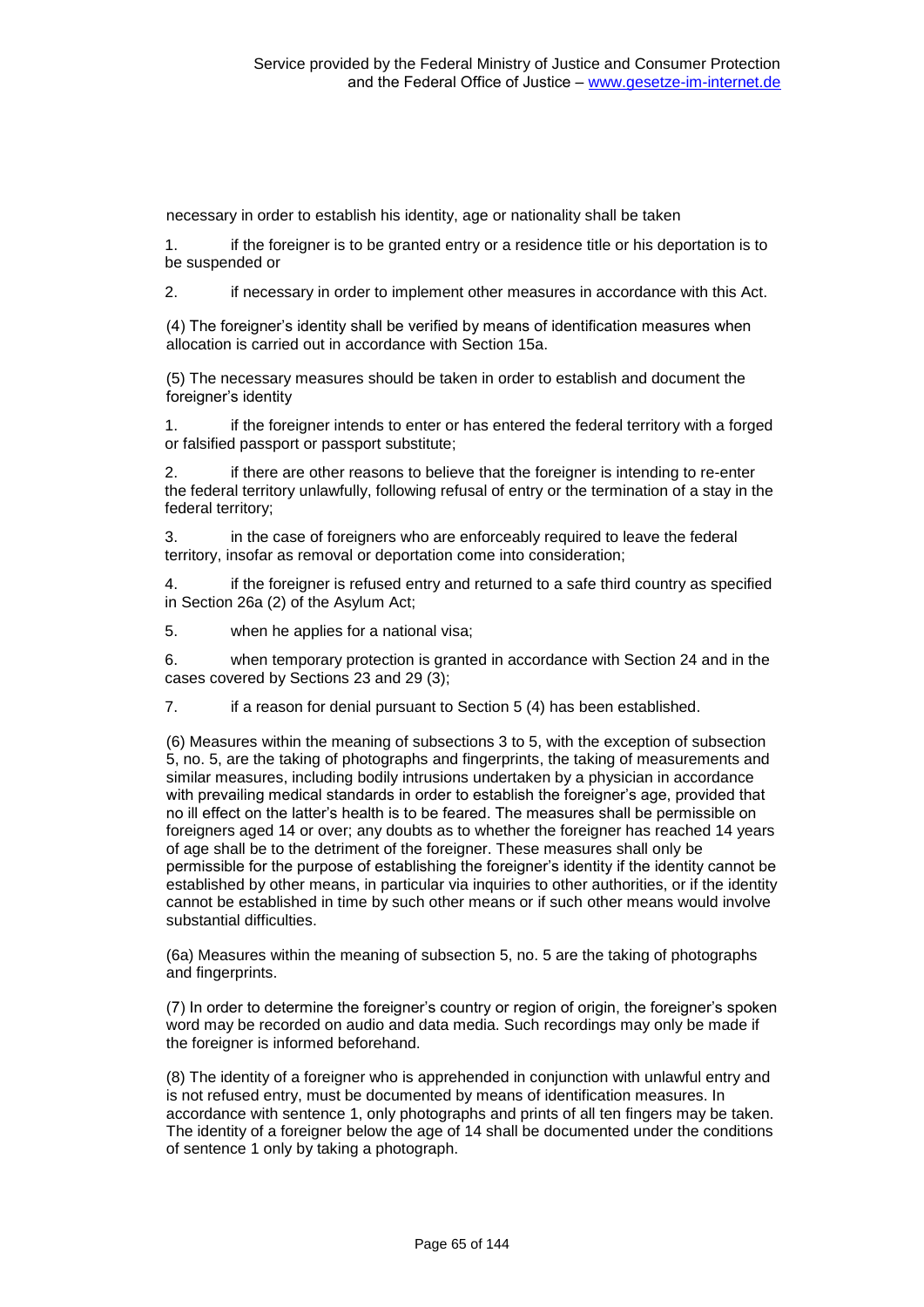(9) The identity of a foreigner who is residing in the federal territory without the required residence title must be documented by means of identification measures. In accordance with sentence 1, only photographs and prints of all ten fingers may be taken. The identity of a foreigner below the age of 14 shall be documented under the conditions of sentence 1 only by taking a photograph.

(10) The foreigner shall tolerate the measures pursuant to subsections 1 and 3 to 9.

# **Section 49a Database for found documents**

(1) The Federal Office of Administration shall keep a database in which information shall be stored on identity documents issued by foreign public bodies and belonging to nationals of the states specified in Enclosure I to Regulation (EC) No 539/2001 (OJ L 81, 21.3.2001, p. 1) which are found in Germany (database for found documents). Such storage shall serve to establish a foreigner's identity or nationality and to enable the subsequent return of foreigners.

(2) When a public body comes into possession of a found document pursuant to subsection 1, said body shall forward the document to the Federal Office of Administration immediately after a period of seven days has elapsed, unless

- 1. it obtains knowledge of a notice of loss submitted by the holder or
- 2. it determines beyond doubt the holder's place of residence in Germany or

3. the found document is required for the purposes of criminal proceedings or as evidence in other proceedings.

In cases covered by sentence 1, no. 3 the public body shall transfer the information stipulated in Section 49b, nos. 1 to 3 which are contained in the found document to the Federal Office of Administration for entry in the database for found documents.

### **Section 49b Contents of the database for found documents**

Only the following data shall be stored in the file pursuant to Section 49a (1):

1. information on the holder of the found document:

a) surname, name at birth, given names, spelling of the names according to German law,

- b) date and place of birth,
- c) sex,
- d) nationality,
- e) height,
- f) eye colour,
- g) photograph,
- h) fingerprints,
- 2. information on the found document:
	- a) type and number,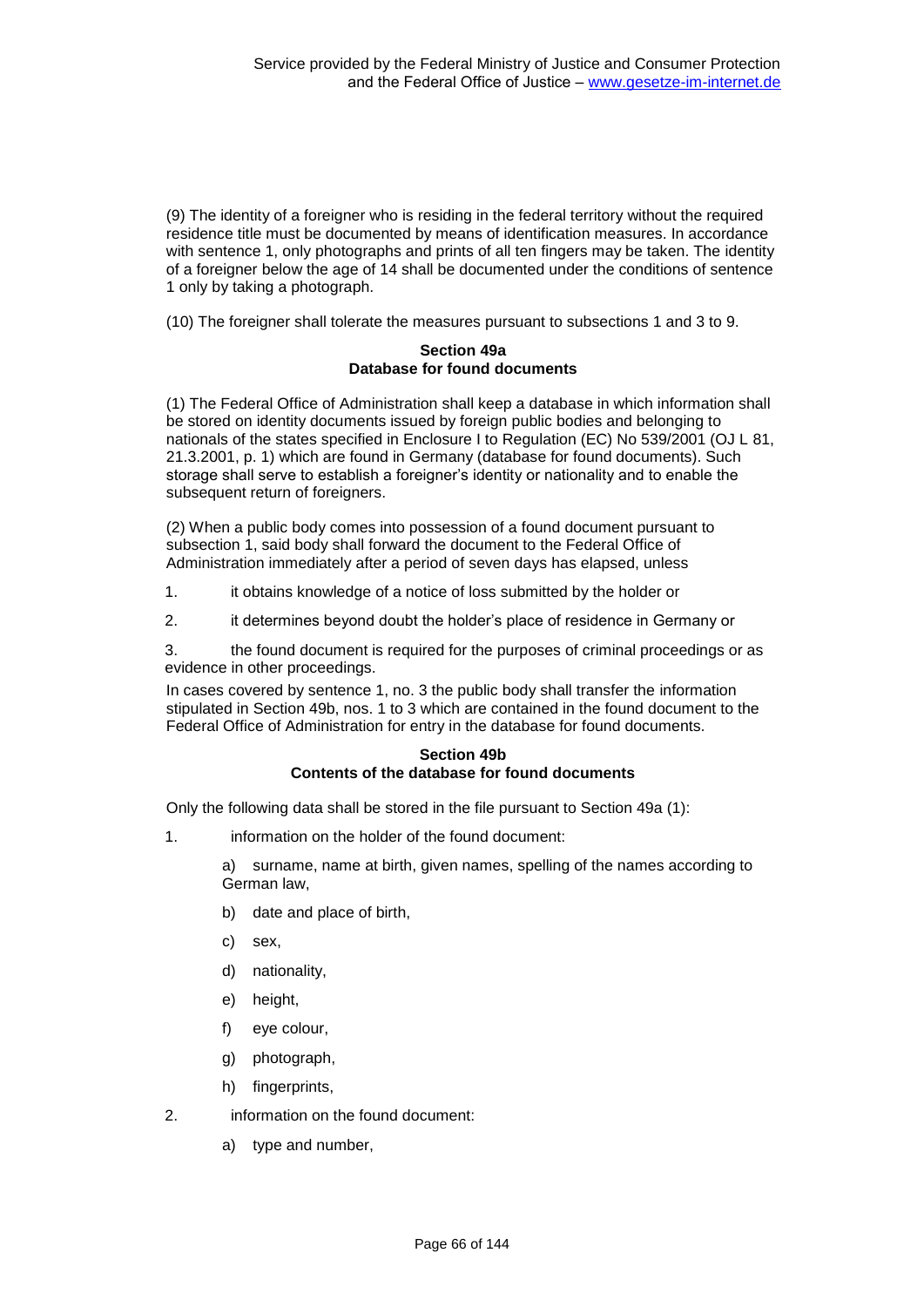- b) issuing state,
- c) place and date of issue,
- d) duration of validity,
- 3. other information:
	- a) name of the body submitting the document,
	- b) information on retention or return
- 4. a photocopy of all pages of the found document,
- 5. photocopies of documents verifying return of the document to the issuing state.

# **Chapter 5 Termination of stay**

# **Part 1 Grounds establishing the requirement to leave the federal territory**

# **Section 50 Requirement to leave the federal territory**

(1) A foreigner shall be obliged to leave the federal territory if he does not possess or no longer possesses the necessary residence title and a right of residence does not exist or no longer exists under the EEC/Turkey Association Agreement.

(2) The foreigner shall leave the federal territory without delay or, if a period has been allowed for departure, by the end of this period.

(2a) (repealed)

(3) The foreigner may meet his obligation to leave the federal territory by entering another member state of the European Union or another Schengen state only if his entry into and residence in such state is permitted. If this is the case, the foreigner who is obliged to leave the federal territory must be required to proceed to the territory of such state without delay.

(4) A foreigner who is obliged to leave the federal territory and who intends to change his address or to leave the district covered by the foreigners authority for more than three days shall be required to notify the foreigners authority accordingly beforehand.

(5) The passport or passport substitute of a foreigner who is required to leave the federal territory should be taken into custody until his departure.

(6) For the purpose of terminating residence of a foreigner, the police may use their search tools for wanted persons in order to determine the foreigner's whereabouts and to apprehend him, if his whereabouts are not known. A foreigner subject to a ban on entry and residence pursuant to Section 11 may be reported for the purposes of refusal of entry and, in the event of his being found in the federal territory, for the purposes of his apprehension. Section 66 of the Asylum Act shall apply accordingly to foreigners who have been allocated in accordance with Section 15a.

### **Section 51**

### **Termination of lawful residence; continued validity of restrictions**

(1) The residence title shall expire in the following cases: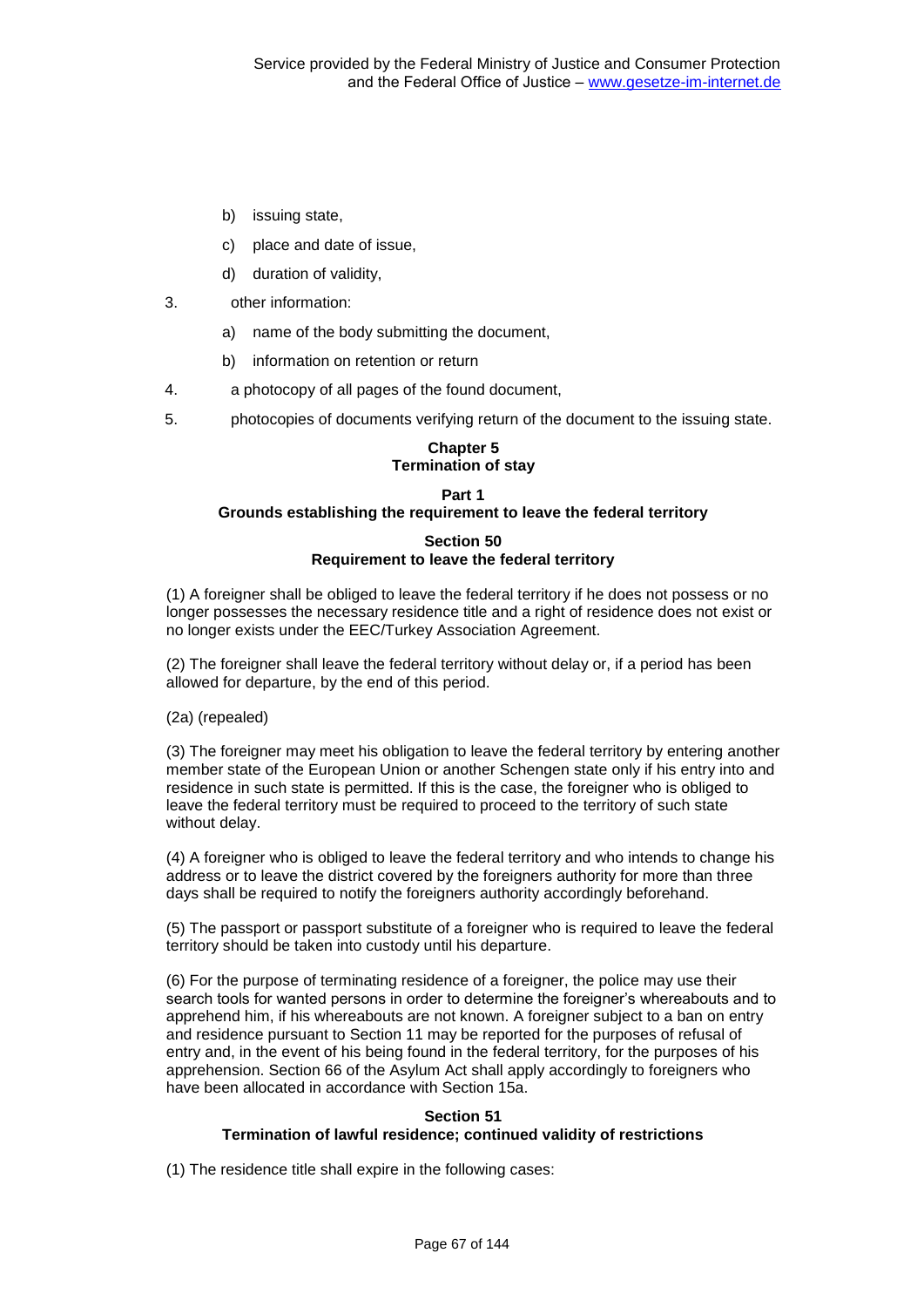- 1. upon expiry of its period of validity,
- 2. upon the occurrence of an invalidating condition,
- 3. upon withdrawal of the residence title,
- 4. upon revocation of the residence title,
- 5. upon expulsion of the foreigner,
- 5a. upon announcement of a deportation order pursuant to Section 58a,

6. if the foreigner leaves the federal territory for a reason which is not of a temporary nature,

7. if the foreigner leaves the federal territory and fails to re-enter it within six months or within a longer period set by the foreigners authority,

8. if a foreigner files an application for asylum after being granted a residence title pursuant to Sections 22, 23 or 25 (3) to (5);

a visa issued for several entries or with a period of validity in excess of 90 days shall not expire in accordance with numbers 6 and 7 above.

(1a) The validity of an ICT Card issued pursuant to Section 19b shall not expire pursuant to subsection 1, nos. 6 and 7, if the foreigner makes use of the possibility envisaged in Directive 2014/66/EU to carry out part of the intra-corporate transfer in another member state of the European Union. The validity of an ICT Card issued pursuant to Section 16 or 20 shall not expire pursuant to subsection 1, nos. 6 and 7, if the foreigner makes use of the possibility envisaged in Directive (EU) 2016/801 to carry out part of the studies or research project in another member state of the European Union.

(2) The permanent settlement permit of a foreigner who has lawfully resided in the federal territory for at least 15 years and the permanent settlement permit of his cohabiting spouse shall not expire in accordance with subsection 1, nos. 6 and 7, if the aforementioned person's subsistence is secure and there is no public interest in expelling the foreigner pursuant to Section 54 (1), nos. 2 to 5 or (2), nos. 5 to 7. The permanent settlement permit of a foreigner cohabiting with a German as his spouse shall not expire pursuant to subsection 1, nos. 6 and 7 if there is no public interest in expelling the foreigner pursuant to Section 54 (1) nos. 2 to 5 or (2) nos. 5 to 7. On request, the foreigners authority at the place of the foreigner's last habitual residence shall issue a certificate confirming the continued validity of the permanent settlement permit.

(3) The residence title shall not expire pursuant to subsection 1, no. 7, if the specified period is exceeded solely because the foreigner is in compulsory military service in his native country and re-enters the federal territory within three months of discharge from said military service.

(4) A longer period shall generally be granted pursuant to subsection 1, no. 7 if the foreigner intends to leave the federal territory for reasons of a temporary nature and is in possession of a permanent settlement permit, or if the stay outside of the federal territory serves the interests of the Federal Republic of Germany. By derogation from subsection 1, nos. 6 and 7, the residence title of a foreigner shall not expire if he meets the requirements stipulated in Section 37 (1) sentence 1, no. 1, if the foreigner has been unlawfully forced into marriage by means of violence or threat of serious harm and has been prevented from returning to Germany, and he re-enters the federal territory within three months after the coercive situation has ended and at the latest within ten years of departure.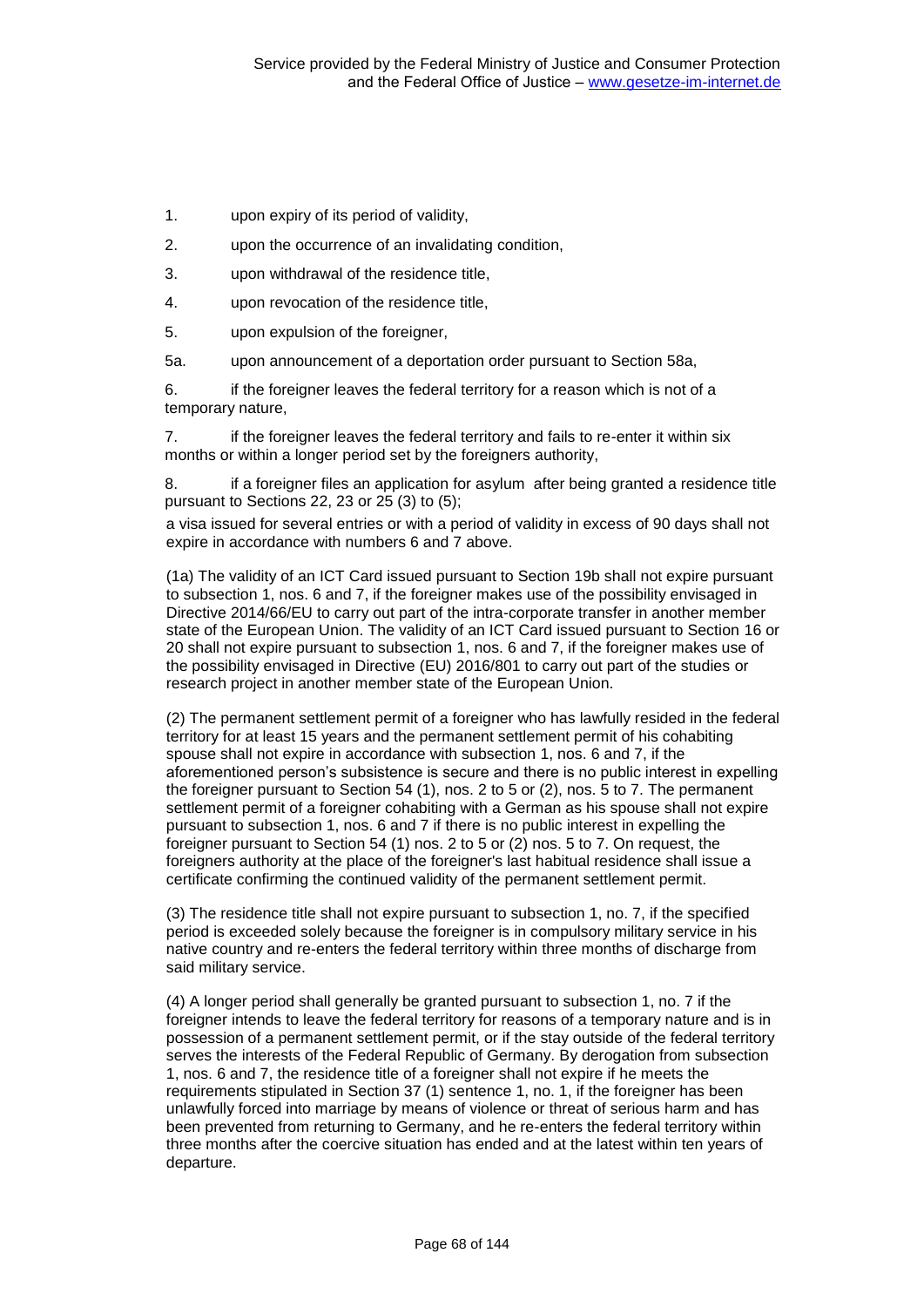(5) The exemption from the requirement for the residence title shall not apply if the foreigner is expelled, removed or deported; Section 11 (2) to (5) shall apply accordingly.

(6) Geographic and other restrictions and conditions under this Act and other acts shall remain in force after the residence title expires or deportation is suspended until they are lifted or the foreigner meets his obligation to leave the federal territory.

(7) If a person entitled to asylum or a foreigner whom the Federal Office for Migration and Refugees has incontestably granted refugee status leaves the federal territory, the residence title shall not expire as long as he possesses a valid travel document for refugees issued by a German authority. The foreigner shall have no entitlement to the renewed issuance of a residence title on the basis of his recognition as a person entitled to asylum or by virtue of having been incontestably granted refugee status by the Federal Office for Migration and Refugees if he has left the federal territory and the competence for issuing a travel document has passed to another state.

(8) Prior to revocation of a temporary residence permit pursuant to Section 38a (1), prior to the expulsion of a foreigner who holds such a temporary residence permit and prior to issuing a deportation order against a foreigner pursuant to Section 58a, the competent authority in the proceedings pursuant to Section 91c (2) shall, through the Federal Office for Migration and Refugees, give the member state of the European Union in which the foreigner holds the legal status of a long-term resident an opportunity to submit an opinion, if deportation to an area in which this legal status cannot be acquired is under consideration. The opinion shall be considered by the competent authority if it is received from the other member state in sufficient time.

(8a) Insofar as the authorities of other Schengen states must be notified about decisions pursuant to Article 34 of Regulation (EC) No 810/2009 taken by the foreigners authorities, this shall be done via the Federal Office for Migration and Refugees. The authorities charged with policing cross-border traffic shall notify the authorities of other Schengen states immediately of their decisions pursuant to Article 34 of Regulation (EC) No 810/2009.

(9) The EU long-term residence permit shall expire only if

1. revoked on account of fraudulent misrepresentation, threats or bribery,

2. the foreigner is expelled or is served with a deportation order pursuant to Section 58a,

3. the foreigner is resident for a period of twelve consecutive months outside of the area in which the legal status of a long-term resident can be acquired; the period shall be 24 consecutive months for a foreigner who previously held an EU Blue Card and for his dependants who previously held a temporary residence permit pursuant to Sections 30, 32, 33 or 36,

4. the foreigner remains outside of the federal territory for a period of six years or

5. the foreigner acquires the legal status of a long-term resident in another member state of the European Union.

Subsections 2 to 4 shall apply accordingly to the cases specified in sentence 1, nos. 3 and 4.

(10) By way of derogation from subsection 1, no. 7, the period for the EU Blue Card and the temporary residence permits pursuant to Sections 30, 32, 33 or 36 issued to dependants of EU Blue Card holders shall be twelve months. The same shall apply to the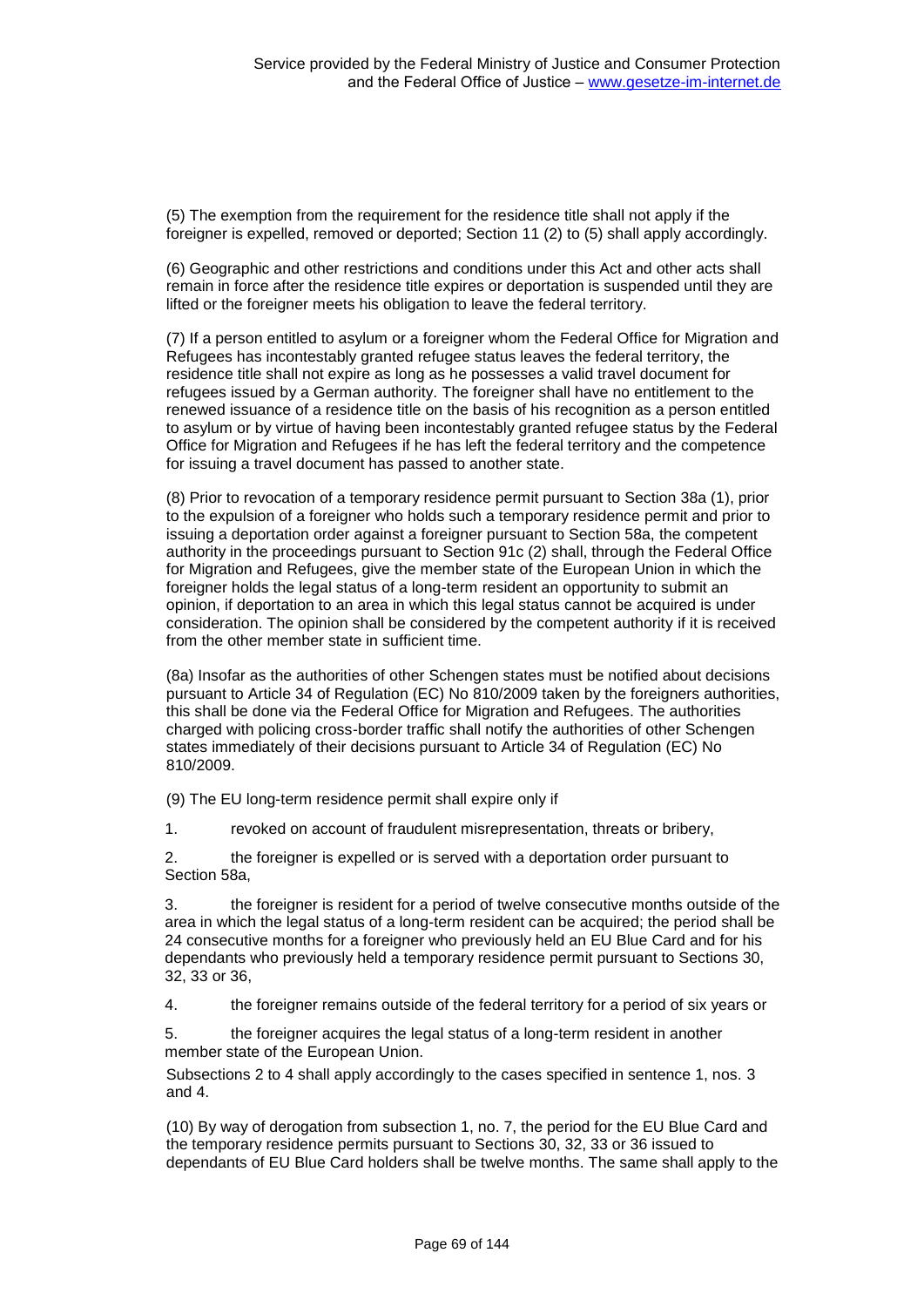permanent settlement permit of a foreigner who has resided lawfully in the federal territory for at least 15 years and to the permanent settlement permit of a spouse cohabiting with the foreigner if he is 60 years of age or older.

# **Section 52 Revocation**

(1) Except in the cases covered by subsections 2 to 6, a foreigner's residence title pursuant to Section 4 (1), sentence 2, no. 1, second alternative, nos. 2, 2a, 2b, 2c, 3 and 4 can only be revoked if

1. he no longer possesses a valid passport or passport substitute,

2. he changes or loses his nationality,

3. he has not yet entered the federal territory,

4. his recognition as a person entitled to asylum or his status as a refugee or as a person entitled to subsidiary protection lapses or becomes null and void, or

5. the foreigners authority establishes, after issuing a temporary residence permit pursuant to Section 25 (3), sentence 1, that

a) the conditions pursuant to Section 60 (5) or (7) are not or no longer met,

b) the foreigner fulfils one of the grounds for exclusion pursuant to Section 25 (3), sentence 2, nos. 1 to 4, or,

c) in the cases covered by Section 42, sentence 1 of the Asylum Act, the assessment is revoked or becomes null and void.

In the cases covered by sentence 1, nos. 4 and 5, the residence title of the dependants living together with the foreigner as a family unit may also be revoked, if these have no independent entitlement to the residence title.

(2) A national visa, a temporary residence permit or an EU Blue Card which have been granted for the purpose of employment shall be revoked if the Federal Employment Agency revokes the approval of employment pursuant to Section 41. In the case of sentence 1, a national visa or a temporary residence permit which have not been granted for the purpose of employment must be revoked to the extent to which they permit employment.

(2a) An ICT Card issued pursuant to Section 19b, a Mobile ICT Card issued pursuant to Section 19d or a residence title allowing the subsequent immigration of dependants joining holders of an ICT Card or a Mobile ICT Card may be revoked if the foreigner

1. no longer meets the conditions for issuance, or

2. has violated the provisions of another member state of the European Union on the mobility of intra-corporate transferees in the scope of Directive 2014/66/EU.

If the ICT Card or the Mobile ICT card is revoked, the residence title granted to the dependant must be revoked at the same time, unless the dependent has an independent entitlement to a residence title.

(3) A temporary residence permit issued for study purposes pursuant to Section 16 (1), (6) or (9) may be revoked, if

1. the foreigner pursues an economic activity without the necessary permit,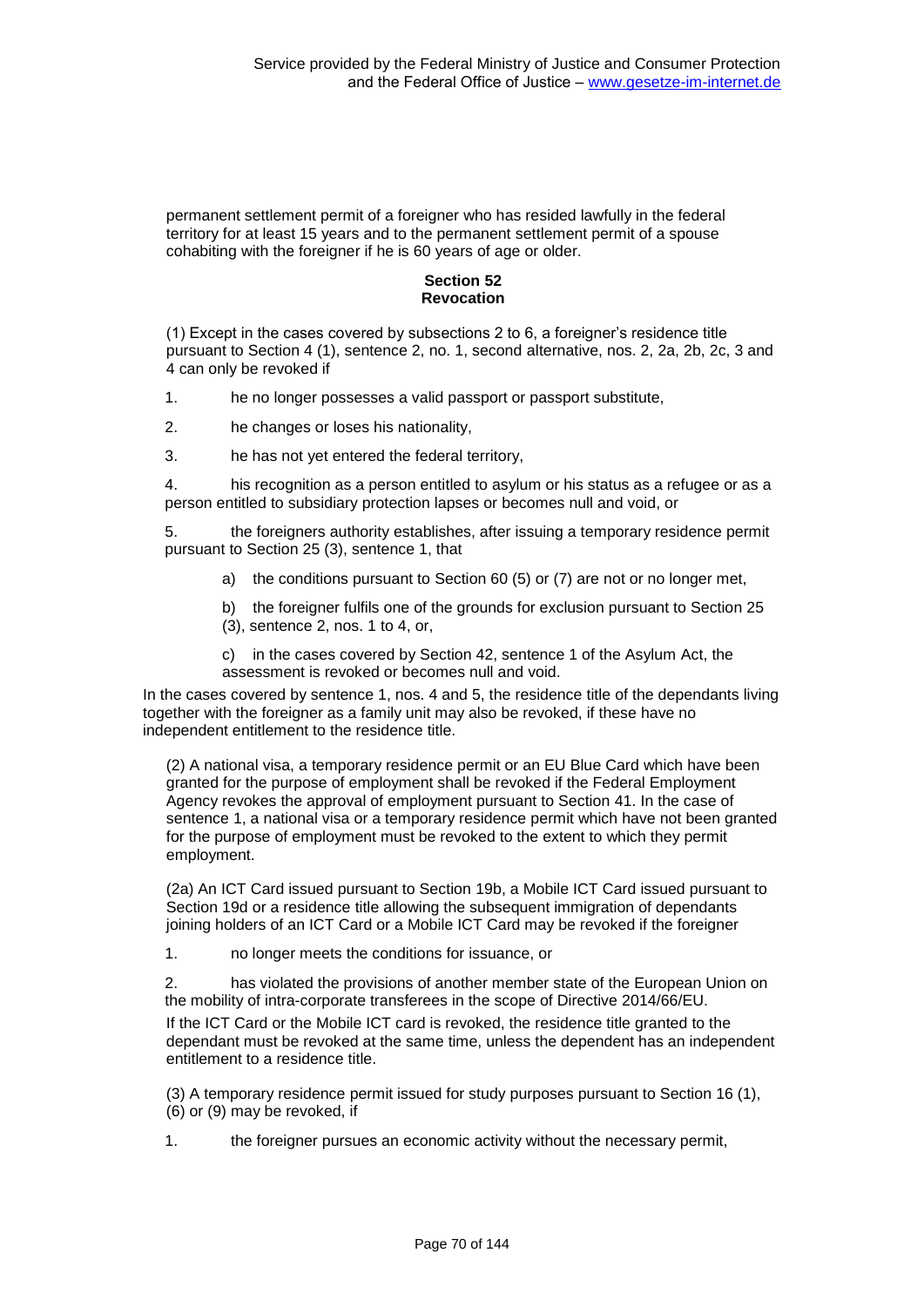2. the foreigner fails to make adequate progress with his studies, taking into account the average length of study for the course of study at the higher education institution concerned and his individual situation, or

3. the foreigner no longer meets the conditions under which he could be granted a temporary residence permit pursuant to Section 16 (1), (6) or (9).

The educational institution may be consulted to verify the requirements stipulated in sentence 1, no. 2.

(4) A temporary residence permit issued pursuant to Section 20 or Section 20b may be revoked, if

1. the research establishment with which the foreigner has concluded an admission agreement loses its recognised status, if the foreigner was involved in an action which has led to the loss of such status,

2. the foreigner no longer conducts or is no longer permitted to conduct research at the research establishment or

3. the foreigner no longer meets the conditions under which he could be granted a temporary residence permit pursuant to Section 20 or under which it would be permissible to conclude an admission agreement with him.

(4a) A temporary residence permit issued pursuant to Section 17b or 18d may be revoked if the foreigner no longer meets the conditions under which he could be granted a temporary residence permit.

(5) A temporary residence permit pursuant to Section 25 (4a), sentence 1, or (4b), sentence 1, should be revoked if

1. the foreigner was not or is no longer prepared to testify in the criminal proceedings,

2. the information provided by the foreigner referred to in Section 25 (4a), sentence 2, no. 1 or (4b), sentence 2, no.1 is considered by the public prosecutor's office or the criminal court to be in all reasonable probability false or

3. the foreigner no longer meets the conditions for issuing a residence title pursuant to Section 25 (4a) or (4b) on account of other circumstances.

A temporary residence permit pursuant to Section 25 (4a), sentence 1 should also be revoked if the foreigner has voluntarily re-established contact with the persons pursuant to Section 25 (4a), sentence 2, no. 2.

(6) A temporary residence permit pursuant to Section 38a should be revoked if the foreigner loses his legal status as a long-term resident in another member state of the European Union.

(7) (repealed)

### **Section 53 Expulsion**

(1) A foreigner whose stay endangers public safety and order, the free democratic basic order or other significant interests of the Federal Republic of Germany shall be expelled if, after weighing the interests in the foreigner's departure against the foreigner's individual interests in remaining in the federal territory, which is to be conducted taking account of all the circumstances of the particular case, there is an overriding public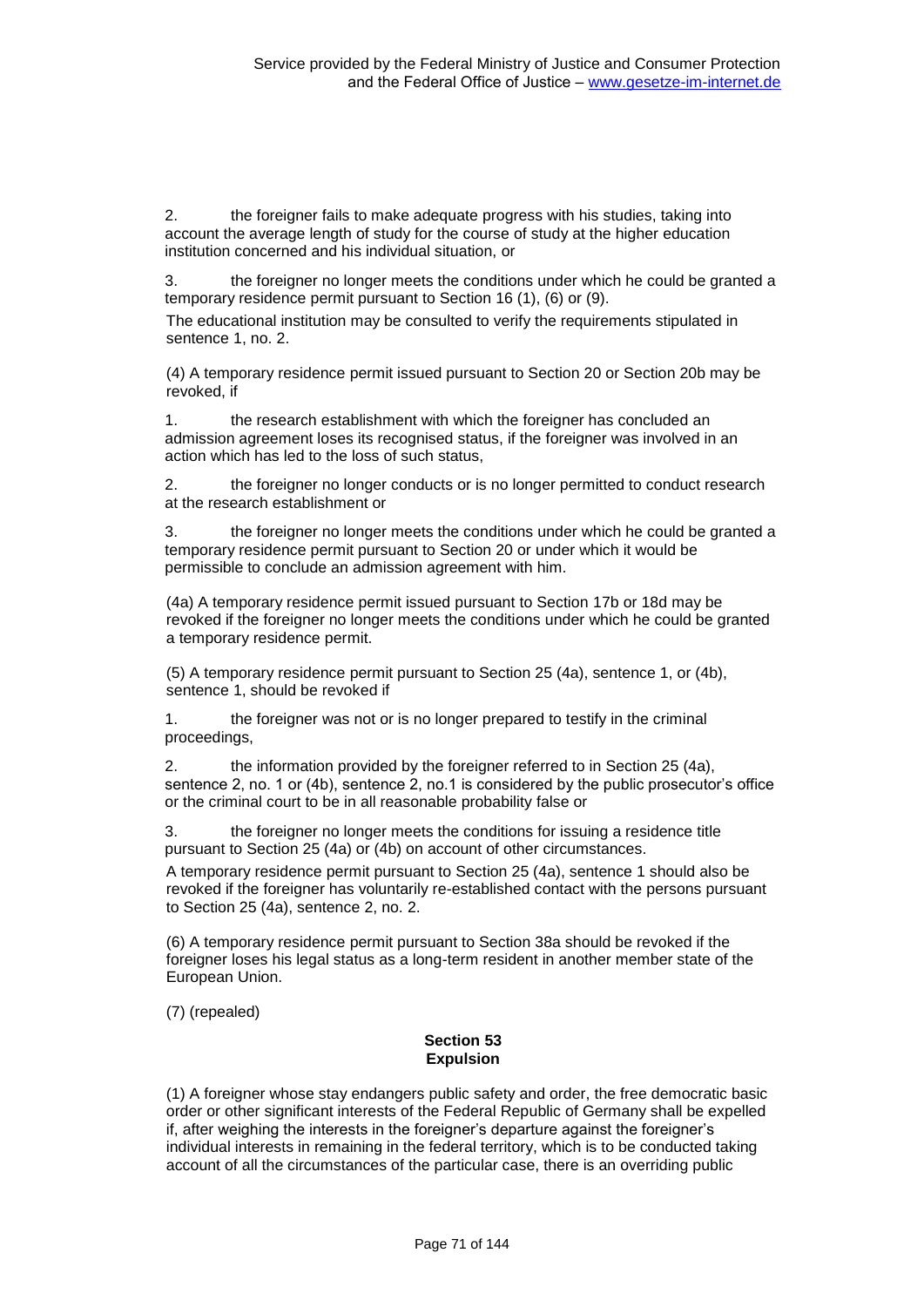interest in the foreigner leaving.

(2) When weighing the interests pursuant to subsection 1 in accordance with the circumstances of particular case, consideration shall in particular be given to the length of the foreigner's stay, his personal, economic and other ties in the federal territory and in the country of origin or in another state prepared to receive him, the consequences of expulsion for his dependants and domestic partner, as well as whether the foreigner has abided by the law.

(3) A foreigner who has been recognised as entitled to asylum, who enjoys the legal status of a foreign refugee, who possesses a travel document issued by an authority in the Federal Republic of Germany in accordance with the Agreement of 28 July 1951 on the Legal Status of Refugees (Federal Law Gazette 1953 II, p. 559), who is entitled to a right of residence in accordance with the EEC/Turkey Association Agreement or who possesses an EU long-term residence permit may be expelled only if the personal conduct of the person concerned currently represents a serious threat to public safety and order which affects a fundamental interest of society and the expulsion is essential to protect that interest.

(4) A foreigner who has filed an application for asylum may be expelled only under the condition that the asylum procedure has been concluded by incontestable decision without granting the foreigner recognition as a person entitled to asylum or without recognising his entitlement to international protection (Section 1 (1) no. 2 of the Asylum Act). The condition shall be waived if

1. there are facts justifying expulsion pursuant to subsection 3 or

2. a deportation warning issued in accordance with the provisions of the Asylum Act has become enforceable.

### **Section 54 Interest in expulsion**

(1) There shall be a particularly serious public interest in expelling the foreigner (*Ausweisungsinteresse*) within the meaning of Section 53 (1) where the foreigner

1. has been incontestably sentenced to a prison term or a term of youth custody of at least two years for one or more intentionally committed offences or preventive detention has been ordered in connection with the most recent incontestable conviction,

1a. has been incontestably sentenced to a prison term or a term of youth custody of at least one year for one or more intentionally committed offences against life, physical integrity, sexual self-determination or property or for resisting enforcement officers if the criminal offence was committed using violence, using a threat of danger to life or limb, or with guile, or if it constitutes an offence stipulated in Section 177 of the Criminal Code; there shall be a particularly serious interest in expulsion if the foreigner has committed serial offences against property even if the perpetrator did not use violence, threats or guile,

2. threatens the free democratic basic order or the security of the Federal Republic of Germany; this shall be assumed to be the case if there is reason to believe that the foreigner is or has been a member of an organisation which supports terrorism or he supports or has supported such an organisation or he is, in accordance with Section 89a (2) of the Criminal Code, preparing or has prepared a serious violent offence endangering the state described in Section 89a (1) of the Criminal Code, unless the foreigner recognisably and credibly distances himself from the activity which endangers the state,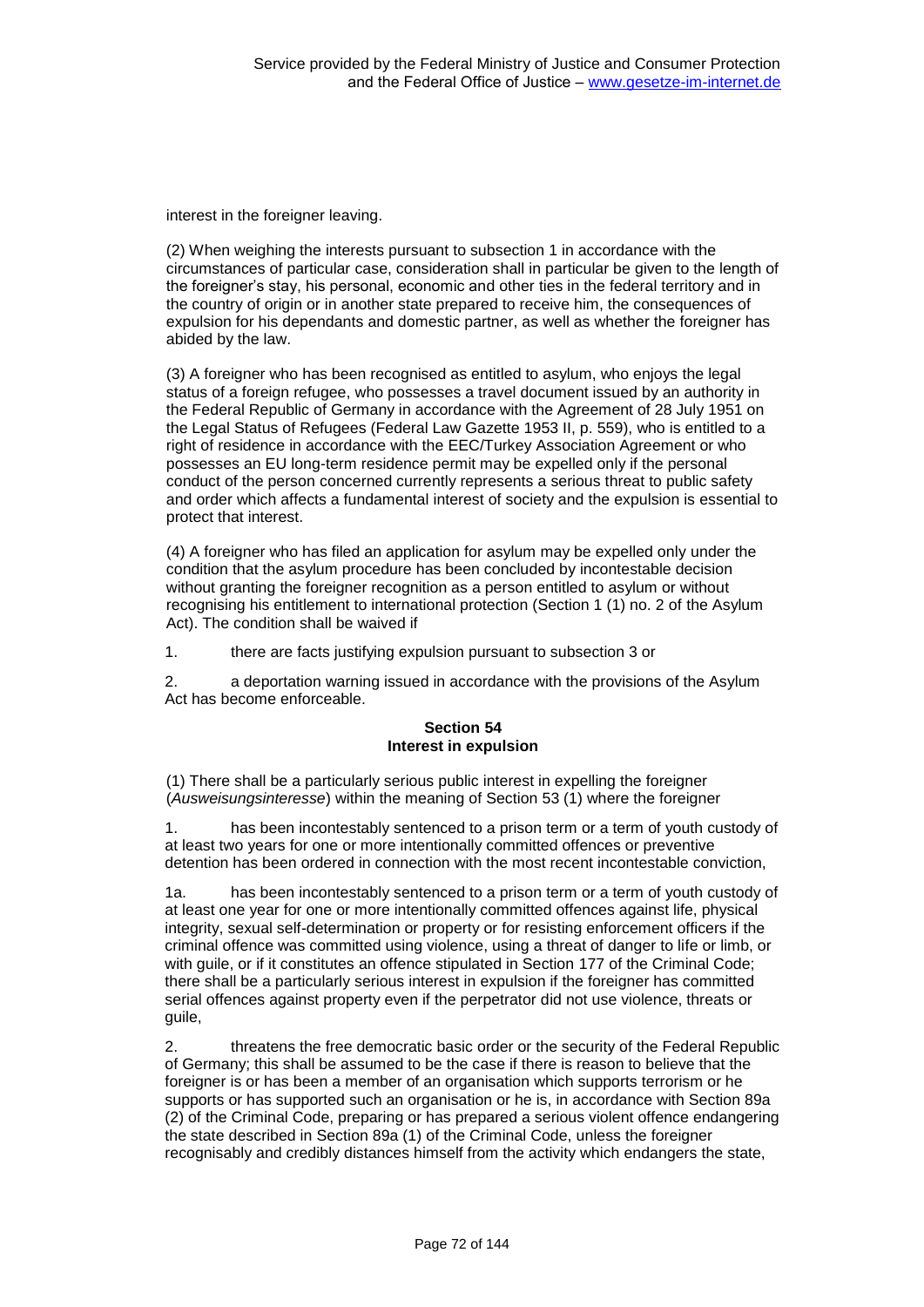3. was one of the leaders of an organisation which was incontestably banned because its purposes or its activity contravenes criminal law or it is directed against the constitutional order or the concept of international understanding,

4. is involved in violent activities in the pursuit of political or religious objectives or calls publicly for the use of violence or threatens the use of violence or

5. incites others to hatred against segments of the population; this shall be assumed to be the case where he exerts a targeted and permanent influence on other persons in order to incite or increase hatred against members of certain ethnic groups or religions, or he publicly, in a meeting or by disseminating writings in a manner which is suited to disturbing public safety and law and order,

a) incites others to undertake arbitrary measures against segments of the population,

b) maliciously disparages segments of the population and thus attacks the human dignity of others or

c) endorses or promotes crimes against peace, against humanity, war crimes or acts of terrorism of comparable severity,

unless the foreigner recognisably and credibly distances himself from his actions.

(2) There shall be a serious interest in expelling the foreigner within the meaning of Section 53 (1) where the foreigner

1. has been incontestably sentenced to a prison term of at least one year for one or more intentionally committed offences,

1a. has been incontestably sentenced to a prison term or a term of youth custody for one or more intentionally committed offences against life, physical integrity, sexual self-determination or property or for resisting enforcement officers if the criminal offence was committed using violence, using a threat of danger to life or limb, or with guile, or if it constitutes an offence stipulated in Section 177 of the Criminal Code; the interest in expulsion shall be serious if the foreigner has committed serial offences against property even if the perpetrator did not use violence, threats or guile,

2. has been incontestably sentenced to youth custody for at least one year for one or more intentionally committed offences and enforcement of the penalty has not been suspended on probation,

3. has committed or attempted to commit, as a perpetrator or participant, the offence under Section 29 (1), sentence 1, no. 1 of the Narcotics Act,

4. uses heroin, cocaine or a comparably dangerous narcotic drug and is not prepared to undergo the necessary treatment which serves his rehabilitation or he evades such treatment,

5. prevents another person from participating in life in the Federal Republic of Germany on an economic, cultural or social level by reprehensible means, in particular through the use or threat of violence,

6. forces or attempts to force another person into entering into marriage, or repeatedly commits acts which violate Section 11 (2), sentences 1 and 2 of the Civil Status Act and constitute a severe contravention of this provision; such acts shall constitute a severe contravention if they involving a person under the age of 16,

7. he, in the course of an interview to clarify reservations concerning entry or continued residence, fails to inform the German diplomatic mission abroad or the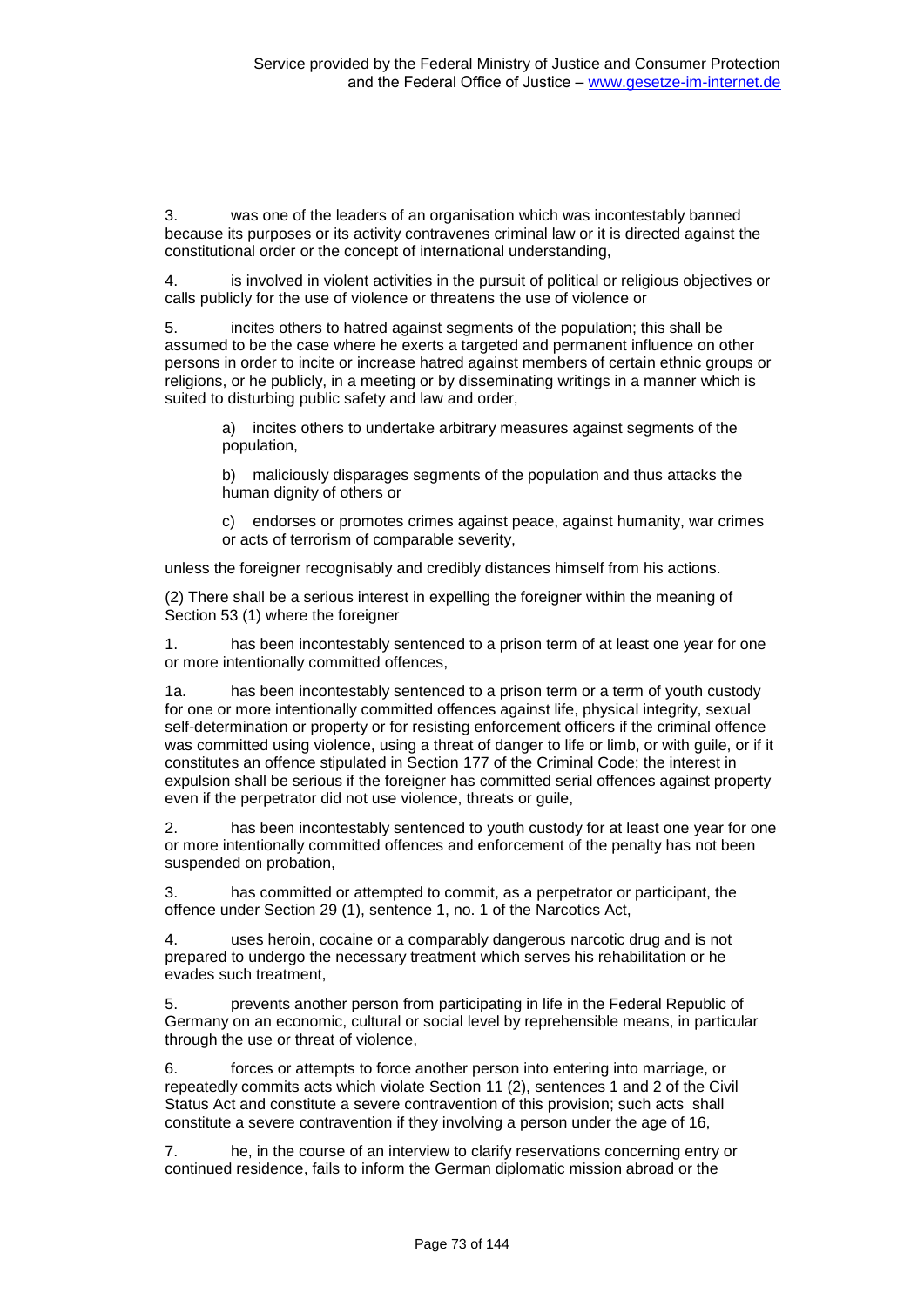foreigners authority of previous stays in Germany or other states, or intentionally furnishes no, false or incomplete information on key points regarding links to persons or organisations suspected of supporting terrorism or threatening the free, democratic order or security of the Federal Republic of Germany; expulsion on this basis shall be permissible only if the foreigner is expressly informed prior to the interview of the securityrelated purpose of the interview and the legal consequences of refusing to furnish information or of furnishing false or incomplete information,

8. in the course of an administrative procedure conducted by the authorities of a Schengen state in Germany or abroad

a) has furnished false or incomplete information in order to obtain a German residence title, a Schengen visa, an airport transit visa, a passport substitute, eligibility for exemption from the passport requirement or the suspension of deportation or

b) notwithstanding a legal obligation, has failed to cooperate in measures taken by the authorities responsible for implementing this Act or the Convention Implementing the Schengen Agreement, provided that the foreigner was informed beforehand of the legal consequences of such action or

9. has committed a breach of legal provisions, court rulings or orders which is not only isolated or minor, or has committed an offence outside of the federal territory which is to be regarded as an intentionally committed serious offence in the federal territory.

# **Section 55 Interest in remaining**

(1) There shall be a particularly serious individual interest in remaining in the federal territory (*Bleibeinteresse*) within the meaning of Section 53 (1) where the foreigner

1. possesses a permanent settlement permit and has lawfully resided in the federal territory for at least five years,

2. possesses a temporary residence permit and was born in the federal territory or entered the federal territory as a minor and has lawfully resided in the federal territory for at least five years,

3. possesses a temporary residence permit, has lawfully resided in the federal territory for at least five years and cohabits with a foreigner as designated in nos. 1 and 2 as a spouse or in a registered partnership,

cohabits with a German dependant or domestic partner in a family unit or a registered partnership, exercises his rights of care and custody for a minor, unmarried German or exercises his right of access to that minor,

5. enjoys the legal status of foreigner entitled to subsidiary protection within the meaning of Section 4 (1) of the Asylum Act or

6. possesses a temporary residence permit pursuant to Section 23 (4), Sections 24, 25 (4a), sentence 3, or pursuant to Section 29 (2) or (4).

(2) There shall be a serious individual interest in remaining within the meaning of Section 53 (1) in particular where

1. the foreigner is a minor and possesses a temporary residence permit,

2. the foreigner possesses a temporary residence permit and has resided in the federal territory for at least five years,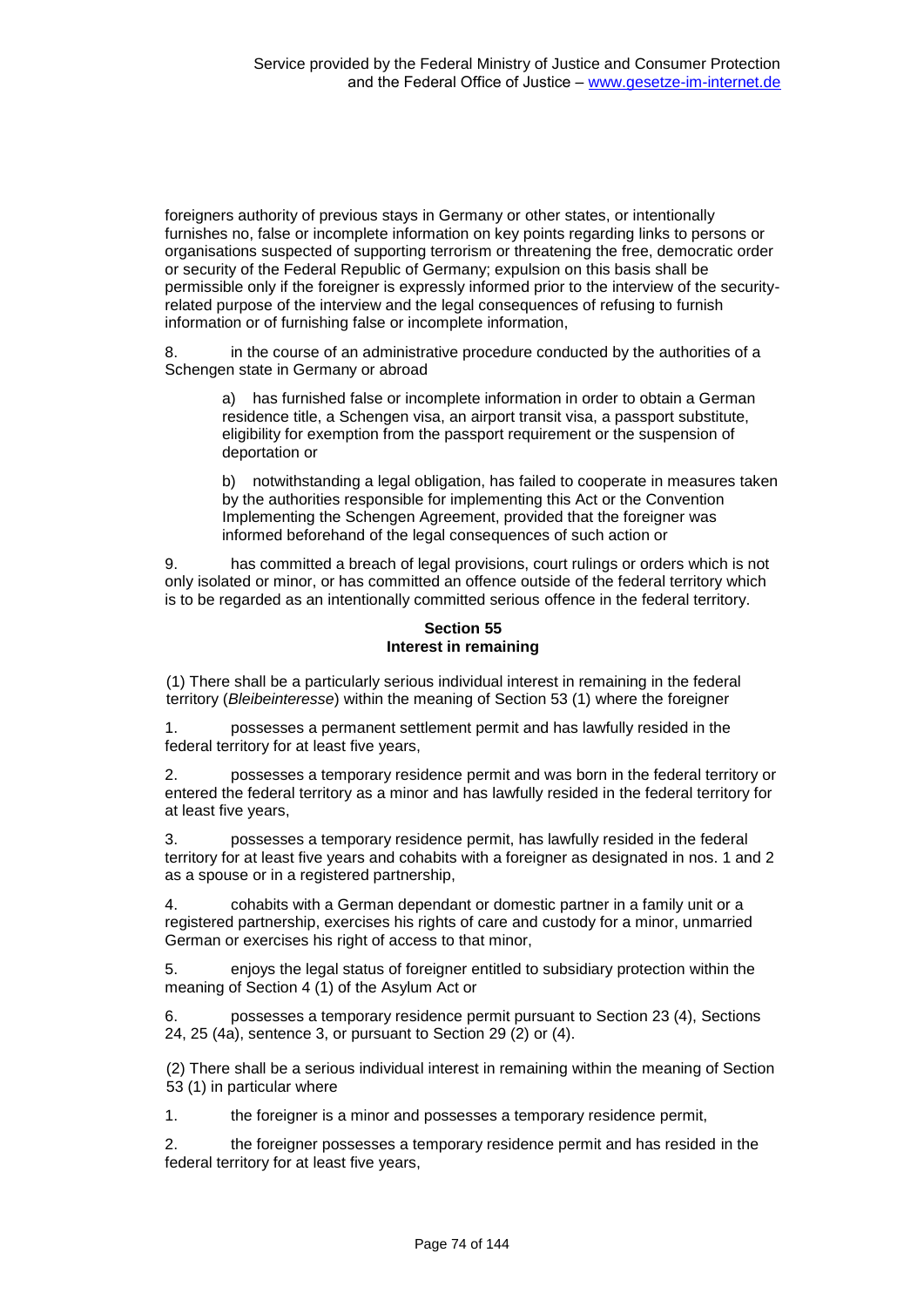3. the foreigner exercises his rights of care and custody for an unmarried minor residing lawfully in the federal territory or exercises his right of access to that minor,

4. the foreigner is a minor and his parents or parent holding rights of care and custody reside or resides lawfully in the federal territory,

5. consideration is to be given to the interests or the well-being of a child or

6. the foreigner possesses a temporary residence permit pursuant to Section 25 (4a), sentence 1.

(3) Residence on the basis of Section 81 (3), sentence 1, and (4), sentence 1, shall be considered lawful residence within the meaning of subsections 1 and 2 only if the application for issuance or extension of the residence title was granted.

#### **Section 56**

#### **Monitoring for internal security reasons of foreigners required to leave the country**

(1) A foreigner subject to an expulsion order on the ground of an interest in expulsion pursuant to Section 54 (1) nos. 2 to 5 or a deportation order pursuant to Section 58a shall be obliged to report to the police office which is responsible for his place of residence at least once a week, unless the foreigners authority stipulates otherwise. An obligation to report to the police authorities in line with sentence 1 may be imposed if the foreigner

1. is enforceably required to leave the country and there is a public interest in expelling him as referred to in sentence 1, or

2. is enforceably required to leave the federal territory for reasons other than the interests in expulsion referred to in sentence 1, and if the order to report to the police authorities is necessary to avert a danger to public safety and order.

(2) His residence shall be restricted to the district of the foreigners authority concerned, unless the foreigners authority stipulates otherwise.

(3) He may be obliged to live in a different place of residence or in certain accommodation outside of the district of the foreigners authority concerned, if this appears expedient in order to hinder or prevent activities which have led to the expulsion order and to facilitate monitoring of compliance with provisions under the law governing organisations and associations or other statutory conditions and obligations.

(4) In order to hinder or prevent activities which have led to the expulsion order pursuant to Section 54 (1) nos. 2 to 5, to an order pursuant to subsection 1, sentence 2, no. 1 or to a deportation order pursuant to Section 58a, the foreigner may also be obliged not to contact specific persons or persons in a specific group, not to keep company with them, not to employ them, train or house them and to refrain from using certain means of communication or communication services, insofar as means of communication remain at his disposal and the restrictions are necessary in order to avert a significant risk to internal security or to the life and limb of others.

(5) The obligations pursuant to subsections 1 to 4 shall be suspended if the foreigner is in custody. An order pursuant to subsections 3 and 4 shall be immediately enforceable.

#### **Section 56a Electronic location monitoring; authorisation to issue statutory instruments**

(1) To prevent serious threats to internal security or to life and limb of others, foreigners who are subject to geographic restrictions pursuant to Section 56 (2) and (3) or to contact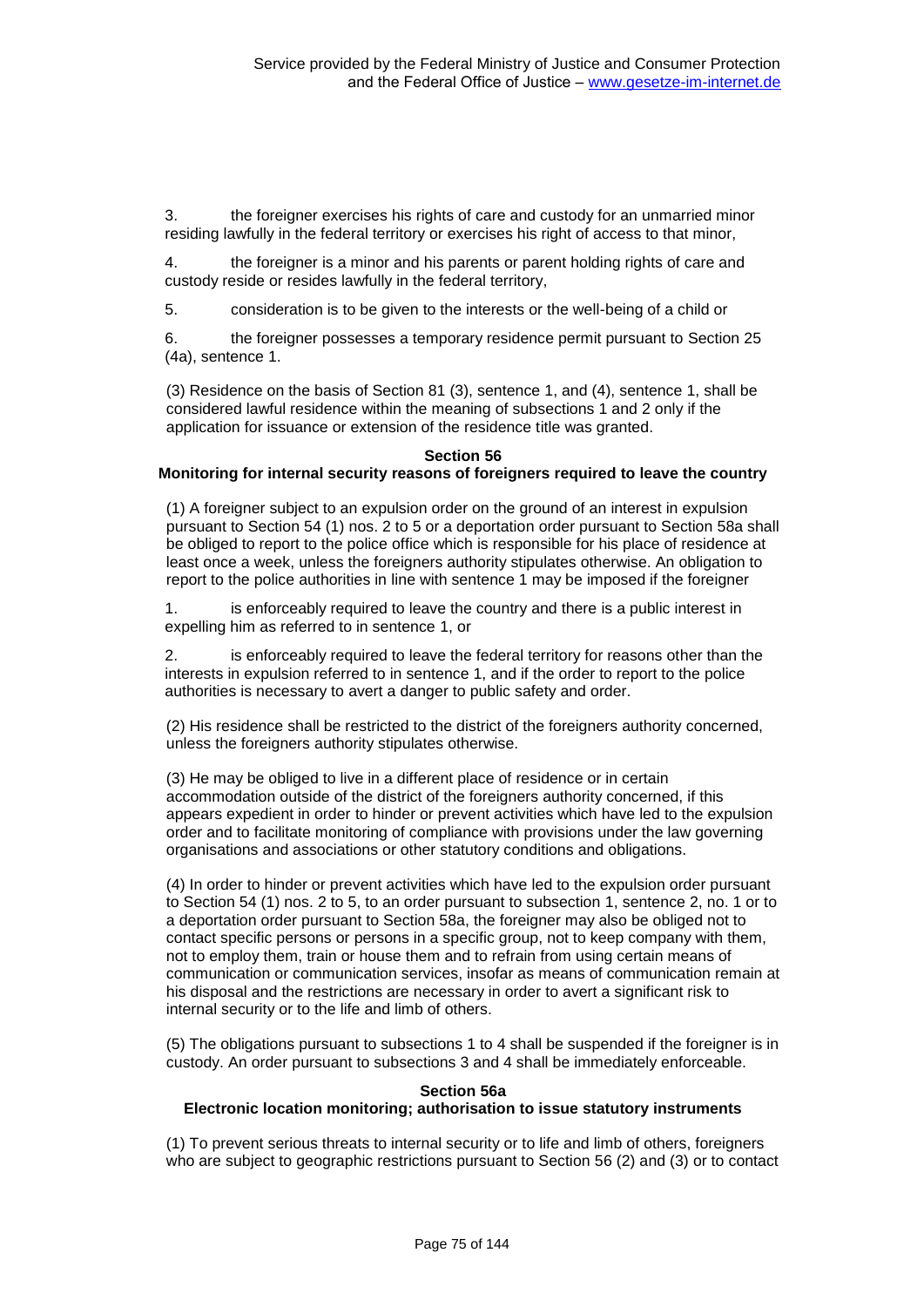bans pursuant to Section 56 (4) may be required, by a court order,

1. to carry the technical devices necessary to permanently monitor their location at all times, keep the devices ready for service, and

2. not to impair their functionality.

(2) This order shall be issued for no longer than three months. It may be extended by three-month periods at most, provided the requirements continue to be met. If the prerequisites for the order cease to exist, the measure is to be stopped immediately.

(3) The foreigners authority shall collect and store, with the help of the technical devices the foreigner carries and in an automated manner, data on

1. his location and

2. on any impairments of the data collection.

To the extent that this is technically possible, it must be ensured that no location data are collected in the foreigner's home which go beyond the fact that he is or is not present. The *Land* governments may determine by a statutory instrument that a body other than the foreigners authority shall collect and store the data referred to in sentence 1. The authorisation stipulated in sentence 3 may be transferred, by a statutory instrument, from the *Land* governments to the supreme *Land* authorities responsible for enforcing this Act.

(4) Without the consent of the person concerned, the data may only be used to the extent necessary to

1. establish violations of geographic restrictions pursuant to Section 56 (2) and (3) or of contact bans pursuant to Section 56 (4),

2. prosecute an administrative offence pursuant to Section 98 (3), no. 5a or a criminal offence pursuant to Section 95 (1), no. 6a,

3. establish violations of an enforceable court order pursuant to subsection 1 and to prosecute a criminal offence pursuant to Section 95 (2), no. 1a,

4. avert a current threat to the life, limb or liberty of a third person,

5. prosecute serious crimes against the life and limb of a third person or of crimes pursuant to Sections 89a or 129a of the Criminal Code, or

6. to maintain the functionality of the technical devices.

(5) To comply with the purpose limitation pursuant to subsection 4, data must be processed automatically and are to be protected especially against unauthorised disclosure. The data stored pursuant to subsection 3, sentence 1 must be deleted no later than two months after their collection, insofar as they are not used for the purposes stated in subsection 4. Any retrieval of data must be logged. The log data must be deleted after twelve months. If location data are collected in the home of the person concerned which go beyond the fact that he is present or not, they may not be used and must be deleted immediately after having been noticed. A written record shall be made of the fact that such data have been noticed and deleted. This record may be used exclusively for the purpose of data protection monitoring. It must be deleted when the data protection monitoring is completed.

(6) To carry out the measure stipulated in subsection 1, the competent authority within the meaning of subsection 3 must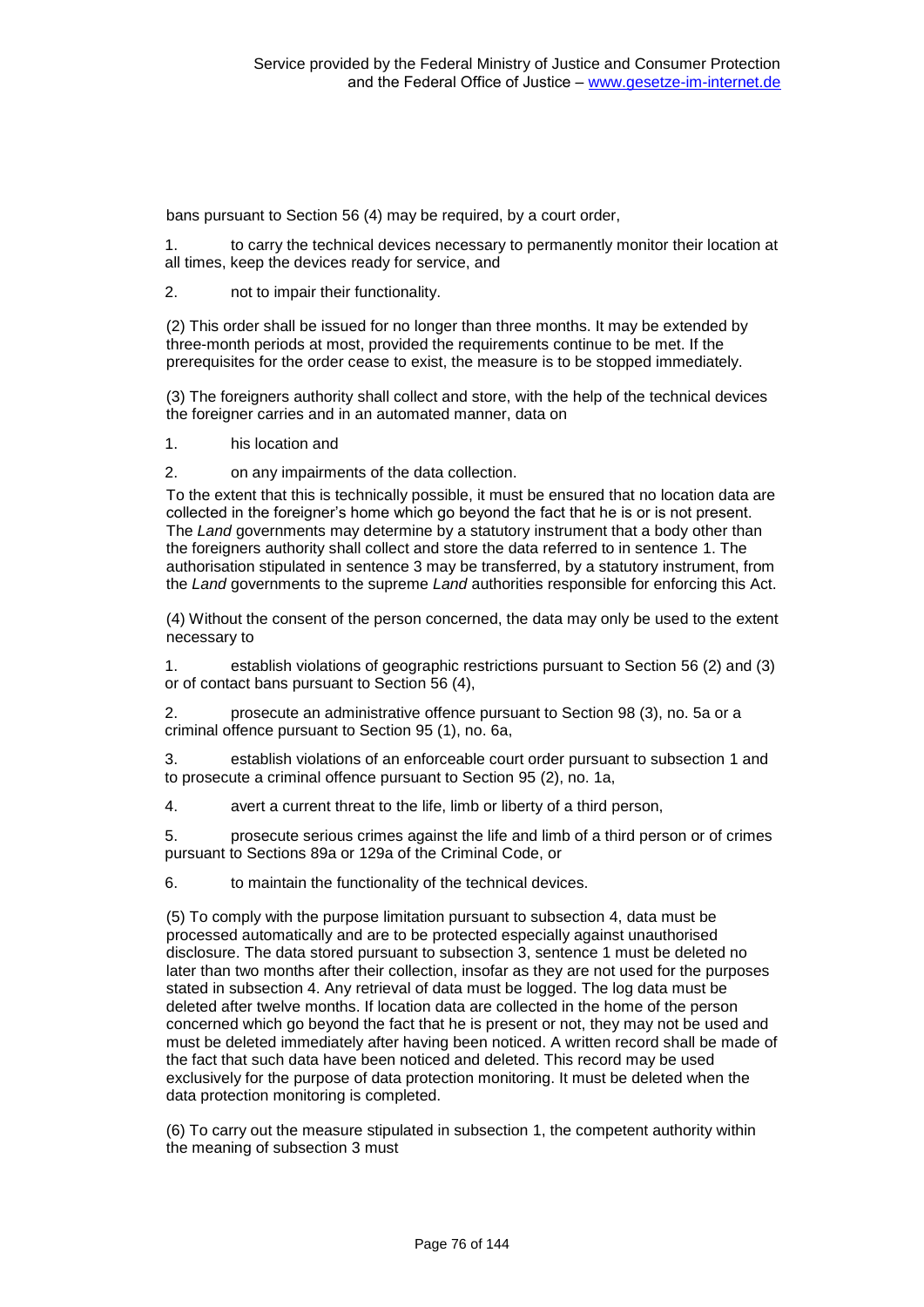1. receive and assess incoming system alerts concerning violations as defined in subsection 4, no. 1,

2. transmit data concerning the location of the person concerned to the competent authorities, insofar as this is necessary to enforce measures pursuant to subsection 4, no. 1,

3. transmit data concerning the location of the person concerned to the competent regulatory fine authority to prosecute administrative offences pursuant to Section 98 (3), no. 5a, or to the competent criminal prosecution authority to prosecute offences pursuant to Section 95 (1), no. 6a, or (2), no. 1a,

4. transmit data concerning the location of the person concerned to the competent police authority provided this is necessary to avert a serious current threat within the meaning of subsection 4, no. 4,

5. transmit data concerning the location of the person concerned to the competent police or criminal prosecution authorities provided this is necessary to prevent or prosecute a criminal offence referred to in subsection 4, no. 5,

6. find out the cause of an alert; to this end, the competent body may contact and interview the person concerned, make him aware of the violation and inform him how to stop it,

7. initiate an inspection of the technical devices kept by the person concerned as to whether they are working or have been tampered with, and the measures to address any functional impairments, in particular the exchange of technical devices or parts thereof,

8. respond to enquiries by the person concerned regarding the handling of the technical devices.

(7) The application for ordering a measure pursuant to subsection 1 must state

- 1. the target person of the measure, with name and address,
- 2. type, scope and duration of the measure,

3. information as to whether the target person of the measure is subject to a geographic restriction pursuant to Section 56 (2) and (3) or a contact ban pursuant to Section 56 (4),

4. the facts of the case, and

5. the reasons for the measure.

(8) The order shall be issued in writing It shall include

- 1. the target person of the measure, with name and address,
- 2. type, scope and duration of the measure, and
- 3. the essential reasons for it.

(9) The local court in whose district the competent authority within the meaning of subsection 3 is located shall be responsible for court orders pursuant to subsection 1. The provisions of the Act on Proceedings in Family Matters and in Matters of Non-Contentious Jurisdiction shall apply to the procedure accordingly.

(10) Section 56 (5) sentence 1 shall apply accordingly.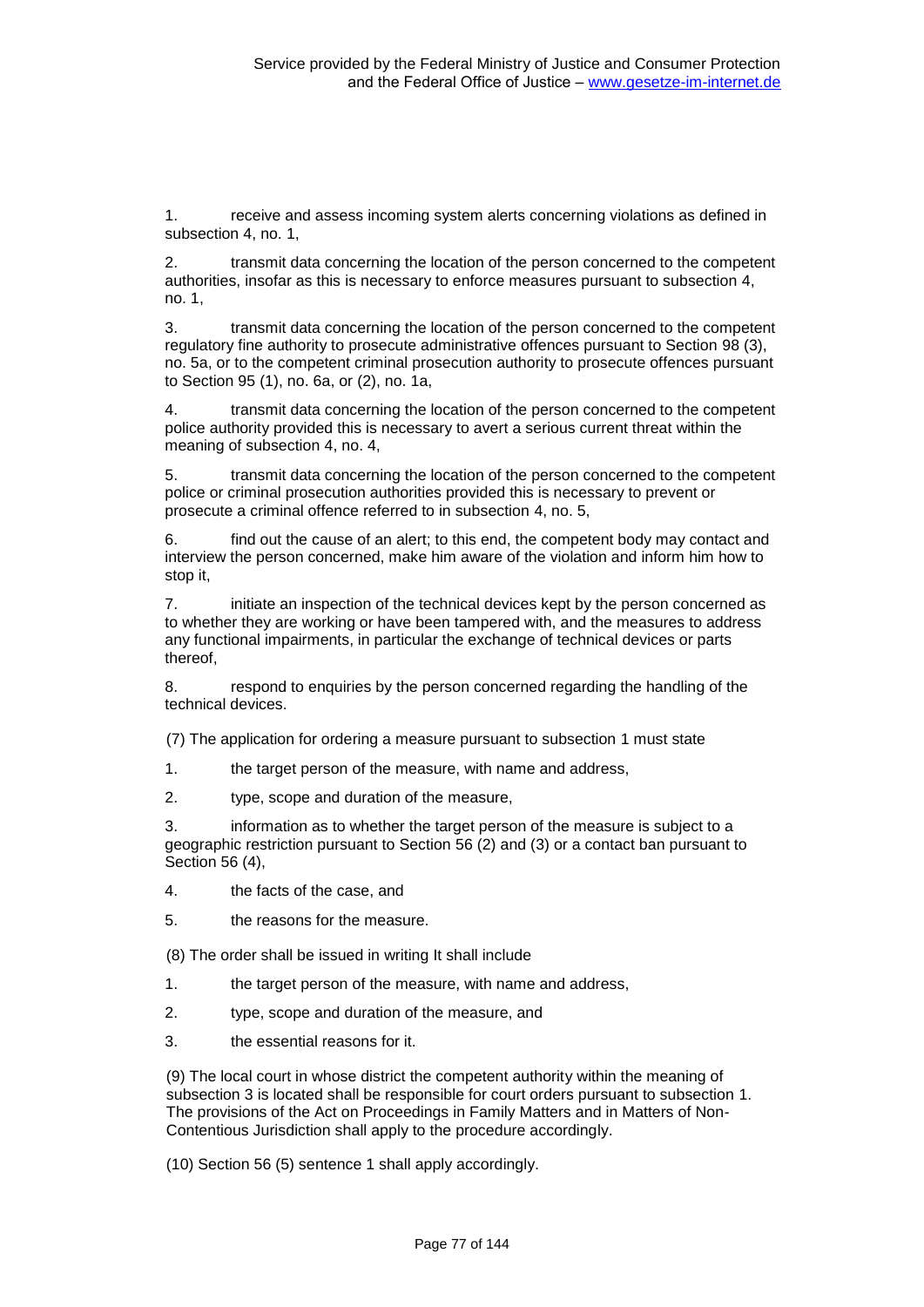# **Part 2 Enforcement of the obligation to leave the federal territory**

# **Section 57 Removal**

(1) A foreigner who is apprehended in conjunction with unlawful entry into the federal territory across a border within the meaning of Article 2 no. 2 of Regulation (EC) No 562/2006 (external border) shall be removed from the federal territory.

(2) A foreigner who is enforceably required to leave the federal territory, who will be readmitted by another member state of the European Union or Norway or Switzerland under the terms of an intergovernmental admission agreement applicable on 13 January 2009 should be removed to that state; the same shall apply if the foreigner is apprehended by the border authority in the vicinity of the border in close chronological proximity to unlawful entry into the federal territory and there are indications that another state is responsible for conducting an asylum procedure by virtue of legislation of the European Union or of an international treaty, and an admission or readmission process is initiated.

(3) Section (58) (1b), Section 59 (8), Section 60 (1) to (5) and (7) to (9) and Sections 62 and 62a shall apply accordingly.

## **Section 58 Deportation**

(1) The foreigner shall be deported if the requirement to leave the federal territory is enforceable, no period has been allowed for departure or such a period has expired, and voluntary fulfilment of the obligation to leave is not assured or supervision of departure appears necessary on grounds of public security and order. If one of the conditions stipulated in Section 59 (1), sentence 2 becomes applicable within the period allowed for departure, the foreigner shall be deported before its expiry.

(1a) Before deporting an unaccompanied foreign minor, the authority must ensure that in the state to which he is to be returned he will be handed over to a member of his family, to a person possessing the right of care and custody or to an appropriate reception centre.

(1b) Foreigners holding an EU long-term residence permit or a corresponding legal status in another member state of the European Union and who are eligible for international protection in another member state of the European Union may only be deported to the state granting protection, except in the cases covered by Section 60 (8), sentence 1. Section 60 (2), (3), (5) and (7) shall remain unaffected.

(2) The requirement to leave the federal territory shall be enforceable if the foreigner

1. has entered the federal territory unlawfully,

2. has not yet applied for initial granting of the necessary residence title or has not yet applied for its extension or, despite an application having been submitted, the residence is not deemed to be permitted pursuant to Section 81 (3) or the residence title is not deemed to remain in force pursuant to Section 81 (4) or

3. becomes obliged to leave the federal territory by virtue of a ruling on his return reached by another member state of the European Union pursuant to Article 3 of Council Directive 2001/40/EC of 28 May 2001 on the mutual recognition of decisions on the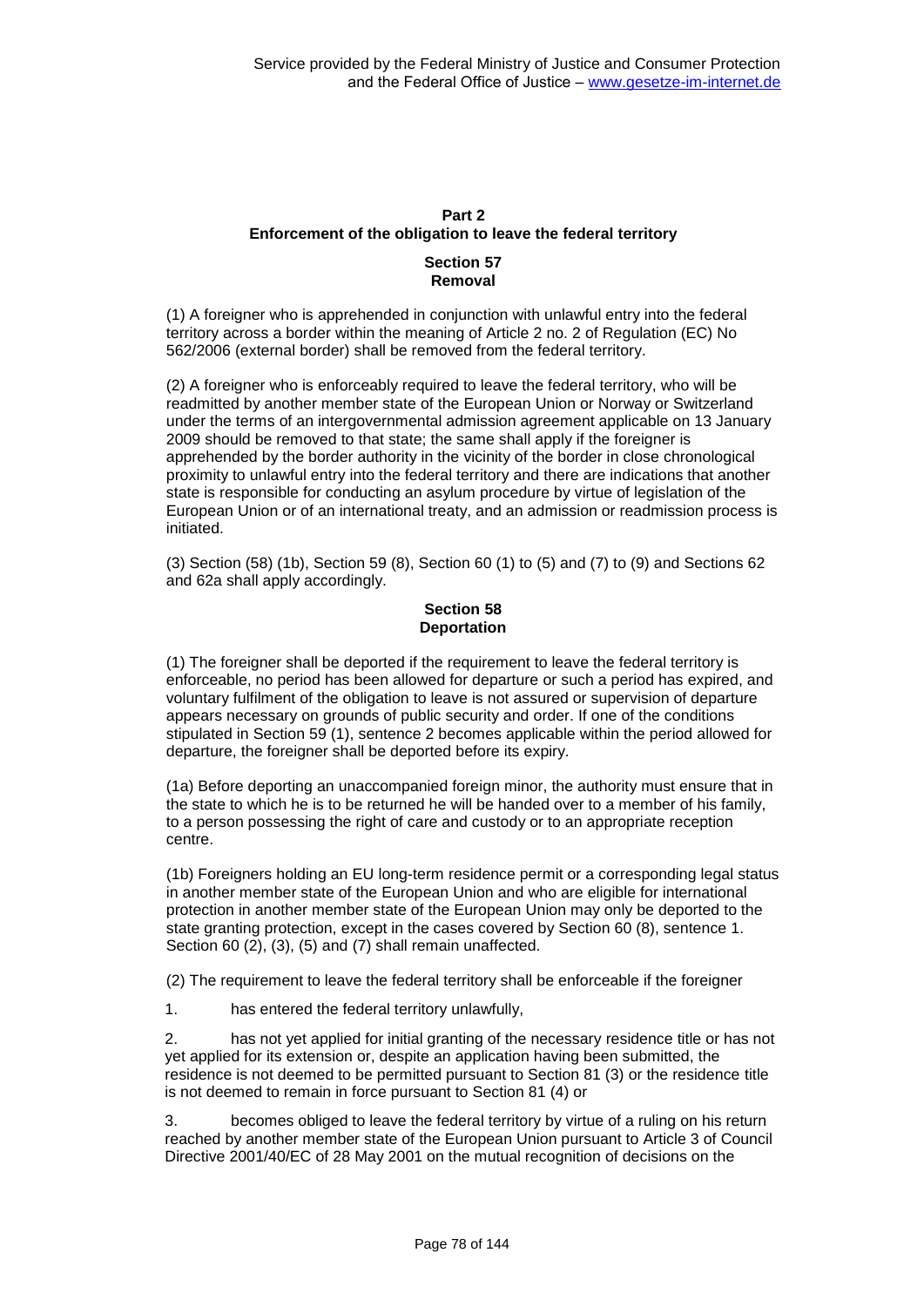expulsion of third country nationals (OJ L 149, 2.6.2001, p. 34), provided that the ruling concerned is recognised by the competent authority.

The obligation to leave the federal territory shall otherwise become enforceable only when the denial of the residence title or another administrative act requiring the foreigner to leave pursuant to Section 50 (1) takes effect.

(3) Supervision of deportation shall be necessary in particular if the foreigner

1. is, by virtue of a judicial order, in detention or another form of public custody,

2. has failed to leave the federal territory within the period allowed for departure,

3. has been expelled on the ground of a particularly serious interest in expulsion pursuant to Section 54 (1) in conjunction with Section 53,

- 4. is destitute,
- 5. does not possess a passport or passport substitute,

6. has furnished the foreigners authority with incorrect information with the intent to deceive or has refused to furnish information, or

7. has indicated that he will not meet his obligation to leave the federal territory.

### **Section 58a Deportation order**

(1) The supreme *Land* authority may issue a deportation order for a foreigner without a prior expulsion order based on the assessment of facts, in order to avert a special danger to the security of the Federal Republic of Germany or a terrorist threat. The deportation order shall be immediately enforceable; no notice of intention to deport shall be necessary.

(2) The Federal Ministry of the Interior may assume responsibility if a special interest on the part of the Federation applies. The supreme *Land* authority must be notified accordingly. Deportation orders issued by the Federation shall be enforced by the Federal Police.

(3) A deportation order may not be enforced if the conditions pertaining to a deportation ban pursuant to Section 60 (1) to (8) apply. Section 59 (2) and (3) shall apply accordingly. Assessment in this context shall be carried out by the authority deciding on the deportation order; this authority shall not be bound by findings reached in this connection in other proceedings.

(4) Following announcement of the deportation order, the foreigner must be given an opportunity to contact a legal adviser of his choice without delay, unless he has secured the services of a lawyer beforehand; the foreigner must be informed of this entitlement, of the legal consequences of the deportation order and the available legal remedies. An application for temporary relief pursuant to the Code of Administrative Courts Procedure shall be filed within seven days of announcement of the deportation order. Deportation may not be enforced until the period in accordance with sentence 2 has expired and, if an application for temporary relief is filed in time, until the court has decided on said application.

#### **Section 59 Deportation warning**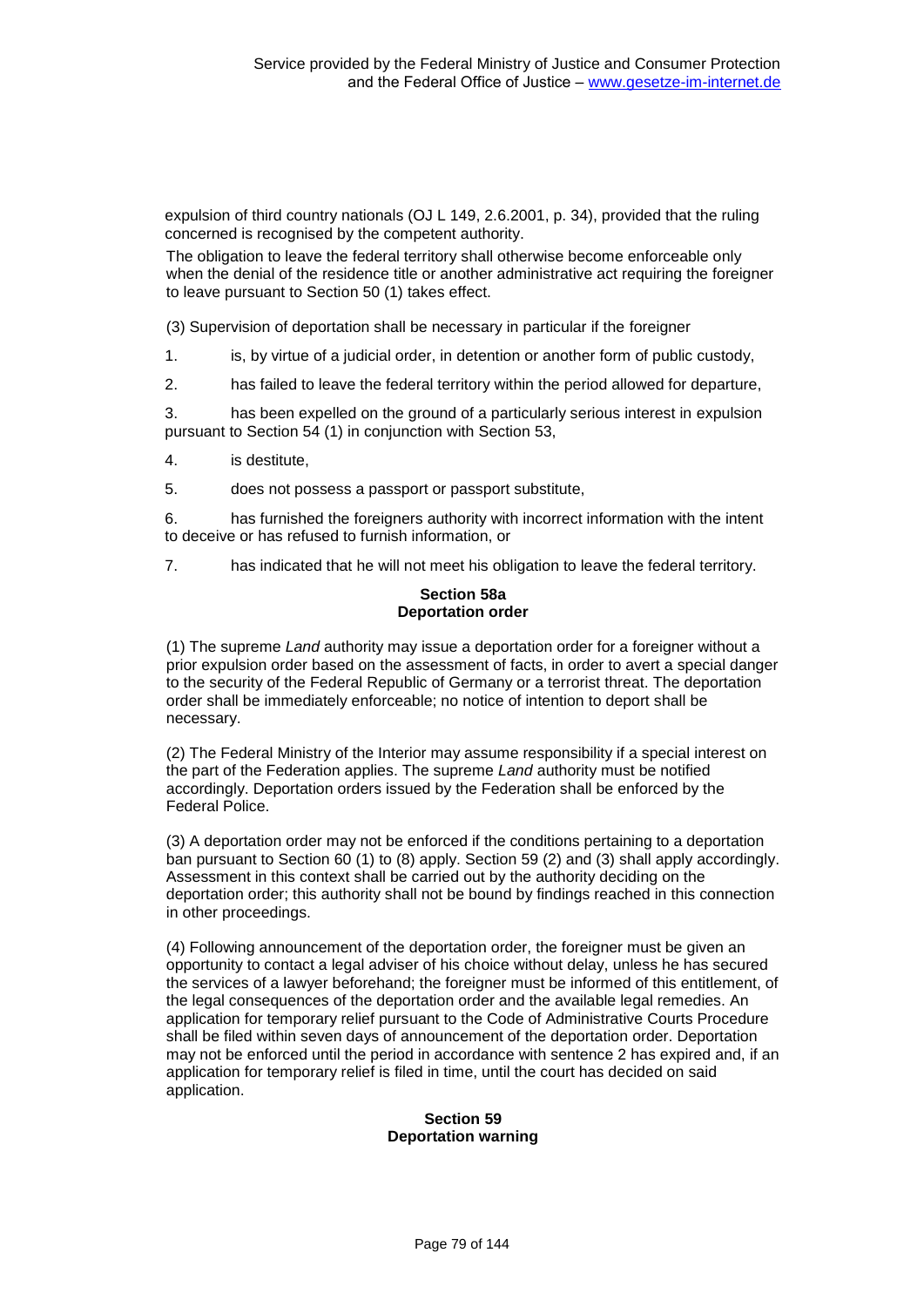(1) Notice of intention to deport a foreigner shall be served specifying a reasonable period of between seven and 30 days for voluntary departure. By way of exception, a shorter period may be set or such a period may be waived altogether if, in individual cases, it is vital to safeguard overriding public interests, in particular where

1. a well-founded suspicion exists that the foreigner intends to evade deportation, or

2. the foreigner poses a serious danger to public safety or order.

Under the conditions stipulated in sentence 2, serving notice of intention to deport may also be waived if

1. the residence title pursuant to Section 51 (1), nos. 3 to 5 has expired or

2. the foreigner has already been informed in accordance with the requirements of Section 77 of his obligation to leave the federal territory.

Taking account of the particular circumstances of each case, the period allowed for departure may be extended as appropriate or a longer period may be set. Section 60a (2) shall remain unaffected. If the obligation to leave or the notice of intention to deport ceases to be enforceable, the period allowed for departure shall be interrupted and shall begin to run again when the obligation or notice becomes enforceable once more. No renewed setting of a period shall be required. When the period allowed for voluntary departure expires, the foreigner shall not be informed of the date of the deportation.

(2) The notice of intention to deport should specify the state to which the foreigner is to be deported and should inform the foreigner that he may also be deported to another state which he is permitted to enter or which is obliged to admit him.

(3) The existence of deportation bans and grounds for the temporary suspension of deportation shall not preclude issuing the notice of intention to deport. The state to which the foreigner must not be deported shall be specified in the notice of intention to deport. If the administrative court establishes the existence of a deportation ban, the validity of the notice of intention to deport shall otherwise remain unaffected.

(4) Once the notice of intention to deport is no longer subject to appeal, the foreigners authority shall, for the purpose of further decisions on deportation or the suspension of deportation, ignore any circumstances which represent an obstacle to deportation to the state specified in the notice of intention to deport and which occurred before the notice of intention to deport was no longer subject to appeal; any other circumstances cited by the foreigner which represent an obstacle to deportation, or to deportation to the specified state, may be ignored. The provisions enabling the foreigner to assert the validity of the circumstances referred to in sentence 1 through a court of law by means of a legal action or the temporary relief procedure pursuant to the Code of Administrative Procedure shall remain unaffected.

(5) It shall not be necessary to set a deadline in cases covered by Section 58 (3), no. 1; the foreigner shall be deported directly from detention or public custody. An impending deportation should be announced at least one week beforehand.

(6) The foreigner shall be issued a certificate confirming that a period for departure has been set pursuant to subsection 1.

(7) If the foreigners authority has concrete grounds to suspect that the foreigner has been the victim of a criminal offence as specified in Section 25 (4a), sentence 1 or Section 25 (4b), sentence 1, it shall, by derogation from subsection 1, sentence 1, set a period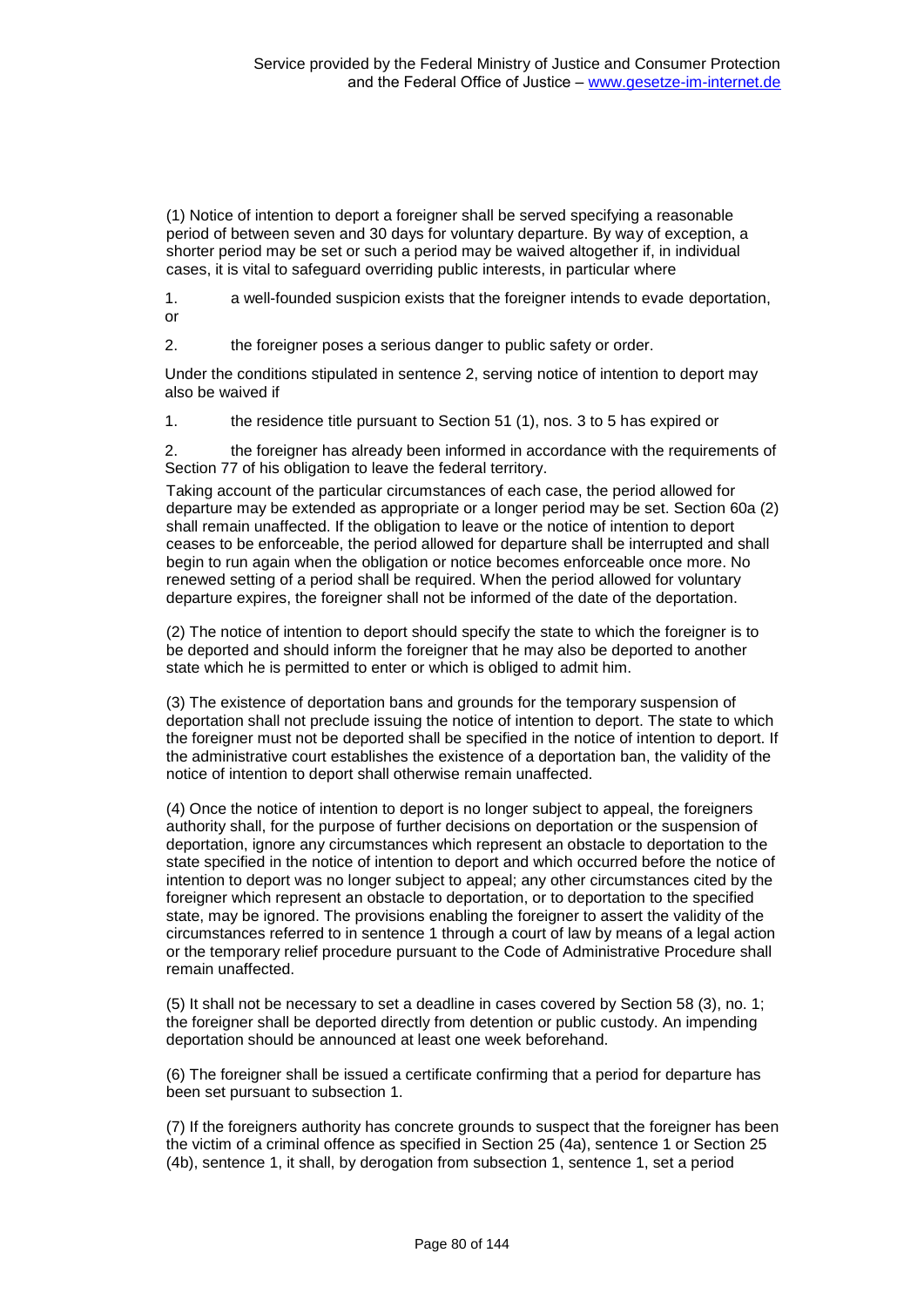allowed for leaving the country which will allow the foreigner sufficient time to decide whether he is prepared to testify pursuant to Section 25 (4a), sentence 2, no. 3 or Section 25 (4b), sentence 2, no. 2. A period of at least three months shall be allowed for departure. The foreigners authority may refrain from setting a period allowed for leaving the country pursuant to sentence 1 or may annul or reduce the period allowed for departure, if

1. the foreigner's stay is detrimental to public safety and order or other substantial interests of the Federal Republic of Germany or

2. the foreigner has voluntarily re-established contact with the persons pursuant to Section 25 (4a), sentence 2, no. 2 after being duly informed pursuant to sentence 4.

The foreigners authority or a body authorised by it shall inform the foreigner of the prevailing arrangements, programmes and measures for victims of criminal offences stated in Section 25 (4a), sentence 1.

(8) Prior to deportation, foreigners who were employed without the entitlement to pursue an economic activity required pursuant to Section 4 (3) shall be notified of their rights pursuant to Article 6 (2) and Article 13 of Directive 2009/52/EC of the European Parliament and of the Council of 18 June 2009 providing for minimum standards on sanctions and measures against employers of illegally staying third-country nationals (OJ L 168, 30.6.2009, p. 24).

#### **Section 60 Prohibition of deportation**

(1) In application of the Convention of 28 July 1951 relating to the Status of Refugees (Federal Law Gazette 1953 II, p. 559), a foreigner may not be deported to a state in which his life or liberty is under threat on account of his race, religion, nationality, membership of a certain social group or political convictions. This shall also apply to persons who are entitled to asylum and to foreigners who have been incontestably granted refugee status or who enjoy the legal status of foreign refugees on other grounds in the federal territory or who have been granted foreign refugee status outside of the federal territory in accordance with the Convention relating to the Status of Refugees. Where the foreigner cites the ban on deportation pursuant to this subsection, the Federal Office for Migration and Refugees shall establish in an asylum procedure whether the conditions stated in sentence 1 apply and the foreigner must be granted refugee status, except in cases covered by sentence 2. The decision by the Federal Office shall only be contestable subject to the provisions of the Asylum Act.

(2) Foreigners may not be deported to a state where they face serious harm as referred to in Section 4 (1) of the Asylum Act. Subsection (1), sentences 3 and 4 shall apply accordingly.

(3) If a foreigner may not be deported to a state in which he is wanted for a criminal offence and a danger of imposition or enforcement of the death penalty exists, the provisions on extradition shall apply accordingly.

(4) If a formal request for extradition or a request for arrest combined with a notification of intent to file a request for extradition has been received from another state, deportation of the foreigner to this state prior to the decision on extradition shall be permissible only with the approval of the authority which is responsible for approving extradition pursuant to Section 74 of the Act on International Mutual Assistance in Criminal Matters.

(5) A foreigner may not be deported if deportation is inadmissible under the terms of the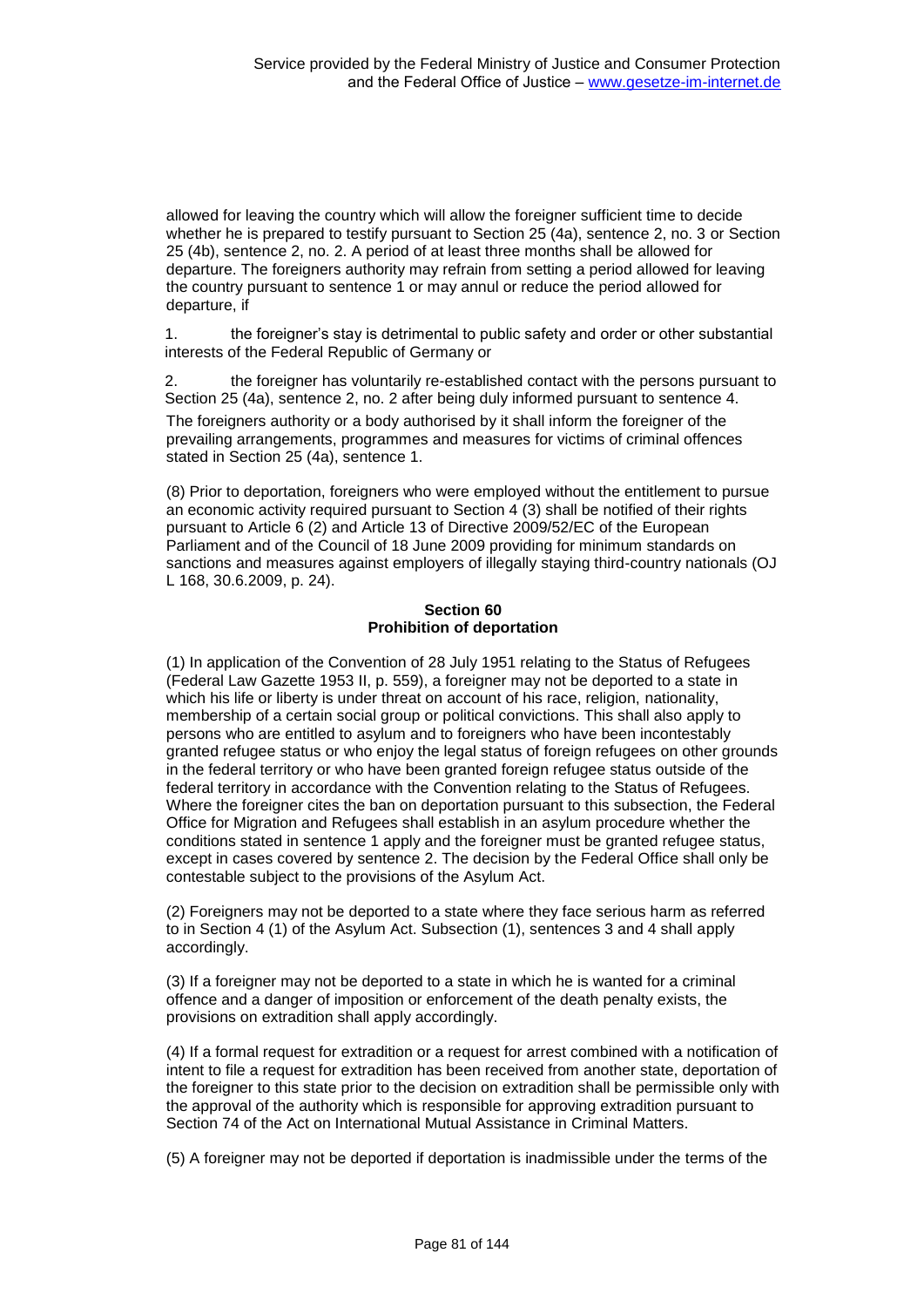Convention of 4 November 1950 for the Protection of Human Rights and Fundamental Freedoms (Federal Law Gazette 1952 II, p. 685).

(6) The general danger that a foreigner may face prosecution and punishment in another state and, in the absence of any provisions to the contrary in subsection 2 to 5, the concrete danger of lawful punishment under the legal system of another state shall not preclude deportation.

(7) A foreigner should not be deported to another state in which he faces a substantial concrete danger to his life and limb or liberty. A substantial concrete danger for health reasons shall only exist in the case of life-threatening or serious illness which would significantly worsen if the foreigner is deported. It is not necessary for medical care in the destination state to be comparable to medical care in the Federal Republic of Germany. Sufficient medical care shall generally also exist where this is guaranteed only in parts of the state of destination. Dangers pursuant to sentence 1 to which the population or the segment of the population to which the foreigner belongs are generally exposed shall receive due consideration in decisions pursuant to Section 60a (1), sentence 1.

(8) Subsection 1 shall not apply if, for serious reasons, the foreigner is to be regarded as a threat to the security of the Federal Republic of Germany or constitutes a threat to the general public because he has been incontestably sentenced to a prison term of at least three years for a crime or a particularly serious offence. The same shall apply if the foreigner meets the conditions stipulated in Section 3 (2) of the Asylum Act. Application of subsection 1 may be waived if the foreigner represents a danger to the general public because he has been incontestably sentenced to a prison term or a term of youth custody of at least one year for one or more intentionally committed offences against life, physical integrity, sexual self-determination or property or for resisting enforcement officers if the criminal offence was committed using violence, using a threat of danger to life or limb, or with guile, or if it constitutes an offence pursuant to Section 177 of the Criminal Code.

(9) In the cases covered by subsection 8, a foreigner who has filed an application for asylum may, by way of derogation from the provisions of the Asylum Act, be served notice of intention to deport and duly deported. Subsections 2 through 7 shall remain unaffected.

(10) If a foreigner to whom the conditions stipulated in subsection 1 apply is to be deported, notice of intention to deport must be served and a reasonable period must be allowed for departure. Those states to which the foreigner must not be deported shall be specified in the notice of intention to deport.

(11) (repealed)

#### **Section 60a Temporary suspension of deportation (***Duldung***)**

(1) For reasons of international law or on humanitarian grounds or to safeguard the political interests of the Federal Republic of Germany, the supreme *Land* authority may order the deportation of foreigners from specific states or of categories of foreigners defined by any other means to be suspended in general or with regard to deportation to specific states for a maximum of three months. Section 23 (1) shall apply to a period in excess of six months.

(2) The deportation of a foreigner shall be suspended for as long as deportation is impossible in fact or in law and no temporary residence permit is granted. The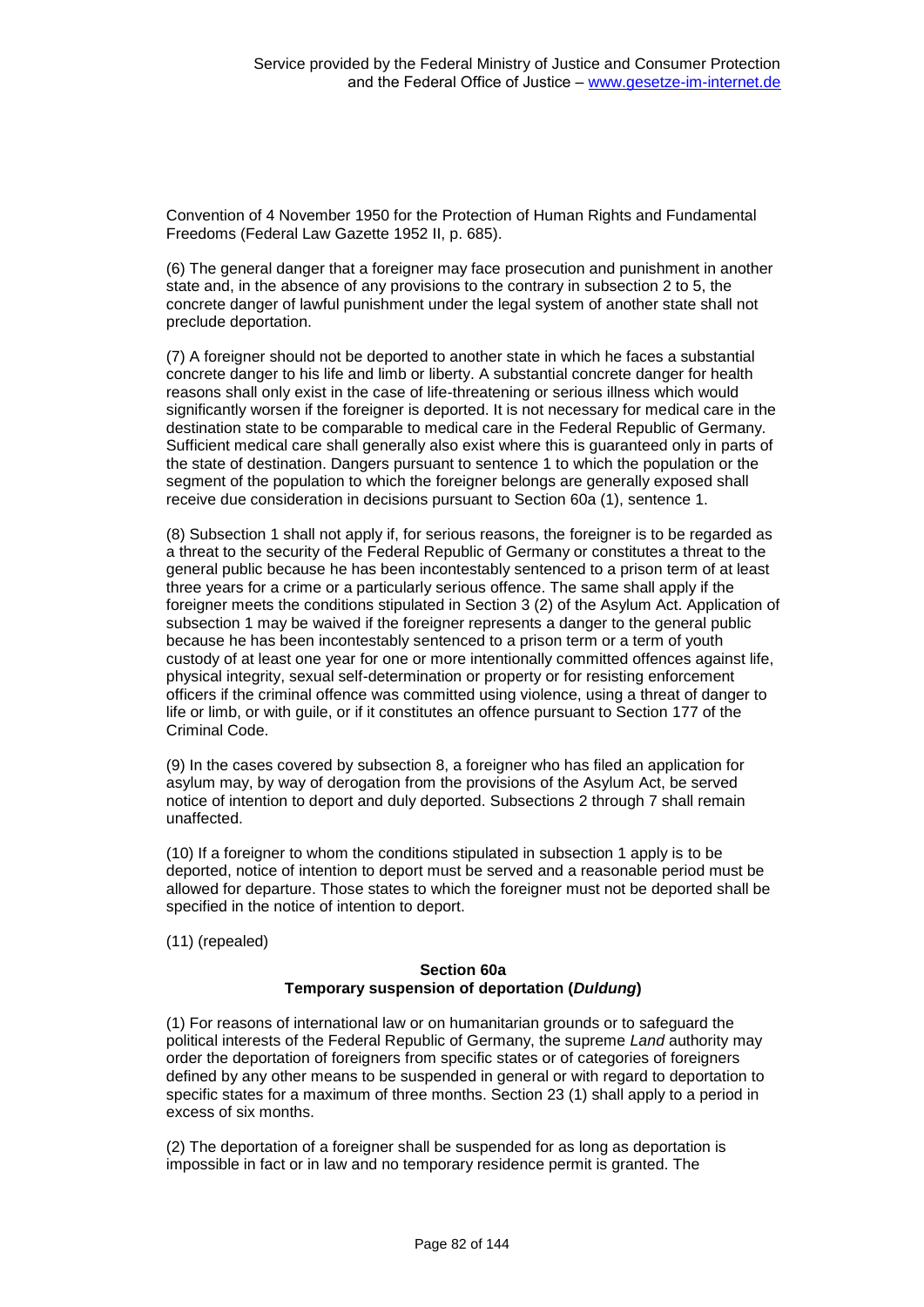deportation of a foreigner shall also be suspended if the public prosecutor's office or the criminal court considers his temporary presence in the federal territory to be appropriate in connection with criminal proceedings relating to a criminal offence, because it would be more difficult to investigate the facts of the case without his information. A foreigner may be granted a temporary suspension of deportation if his continued presence in the federal territory is necessary on urgent humanitarian or personal grounds or due to substantial public interests. Suspension of deportation on urgent personal grounds within the meaning of sentence 3 must be granted if the foreigner begins or has begun a vocational qualification in a state-recognised or similarly regulated occupation which requires formal training in Germany, the conditions of subsection 6 are not met and no concrete measures to terminate the foreigner's residence are imminent. In the cases referred to in sentence 4, the suspension of deportation shall be granted for the duration of the vocational training specified in the training contract. Suspension of deportation pursuant to sentence 4 shall not be granted and suspension of deportation granted in accordance with sentence 4 shall expire if the foreigner has been convicted of an offence intentionally committed in the federal territory; no account shall generally be taken of fines of a total of up to 50 daily rates or of up to 90 daily rates in the case of criminal offences which can, under the Residence Act or the Asylum Act, only be committed by foreigners. If the foreigner does not undertake or discontinues the training, the training enterprise shall be obliged to notify the competent foreigners authority in writing immediately, generally within one week. The notification shall include the facts to be notified and when they arose, as well as the surnames, given names and the nationality of the foreigner. The suspension of deportation granted pursuant to sentence 4 shall expire if the foreigner no longer undertakes or discontinues the training. If the training relationship is terminated before completion or is discontinued, the foreigner shall be granted a one-time suspension of deportation for six months for the purpose of seeking another training place in order to begin vocational training in accordance with sentence 4. Suspension of deportation granted in accordance with sentence 4 shall be extended by six months for the purpose of seeking employment which is commensurate with the acquired professional qualification if, after successfully completing the vocational training for which the suspension of deportation was granted, the foreigner is not kept on in the training enterprise; the suspension of deportation granted to enable the foreigner to look for employment may not be extended for this purpose. Section 60a shall otherwise remain unaffected. Where the recording of the acknowledgement of paternity or the mother's consent to carry out a procedure pursuant to Section 85a is suspended, the deportation of the foreigner acknowledging paternity, of the foreign mother or the foreign child shall be suspended until the procedure pursuant to Section 85a has been concluded by means of an enforceable decision.

(2a) The deportation of a foreigner shall be suspended for one week where his removal or deportation has failed, custody pending deportation is not ordered and the Federal Republic of Germany is obliged to readmit the foreigner by virtue of a legal provision, in particular Article 6 (1) of Council Directive 2003/110/EC of 25 November 2003 on assistance in cases of transit for the purposes of removal by air (OJ L 321, 6.12.2003, p. 26). Suspension pursuant to sentence 1 shall not be extendible. Entry of the foreigner into the federal territory must be permitted.

(2b) For as long as a foreigner who holds a temporary residence permit pursuant to Section 25a (1) is a minor, the deportation of his parents or of one parent possessing the sole right of care and custody as well as of those minor children who live as a family unit with the parents or the parent possessing sole right of care and custody should be suspended.

(2c) It shall be assumed that the deportation is not precluded on health grounds. The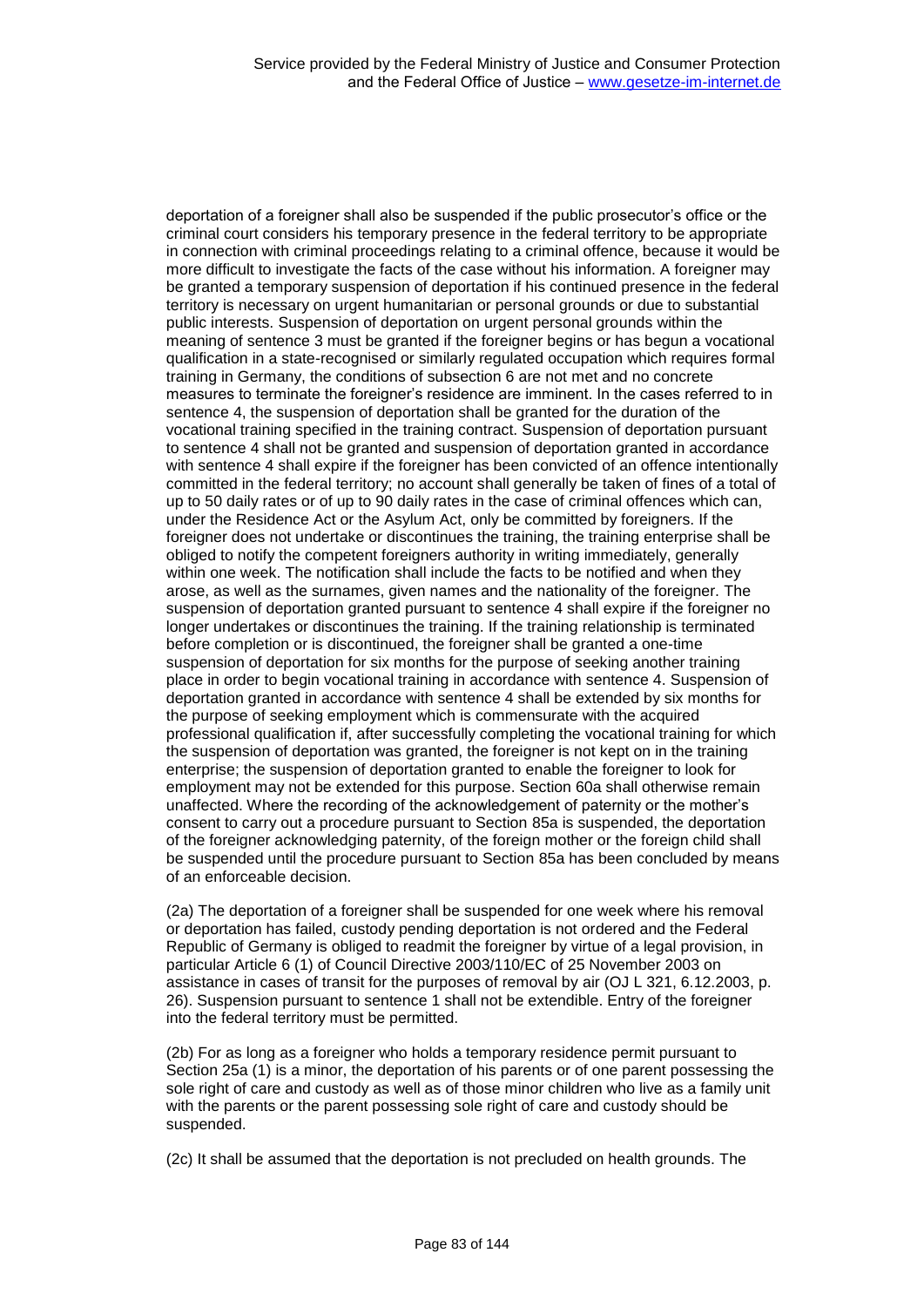foreigner must substantiate an illness which might impede the deportation by submitting a qualified medical certificate. This medical certificate should in particular document the factual circumstances on the basis of which the professional assessment was made, the method of establishing the facts, the specialist medical assessment of the disease pattern (diagnosis), the severity of the illness and the consequences which will, based on the medical assessment, presumably result from the situation which arose on account of the illness.

(2d) The foreigner shall be obliged to submit the medical certificate referred to in subsection 2c immediately to the competent authority. If the foreigner fails to submit such a medical certificate immediately, the competent authority may not take account of the foreigner's submissions regarding his illness, unless the foreigner was prevented, through no fault of his own, from obtaining such a certificate or there is other factual evidence for the existence of a life-threatening or serious illness which would be significantly worsened by deportation. If the foreigner submits a certificate and the authority then orders a medical examination, the authority shall be entitled not to give consideration to the illness as submitted if the foreigner does not comply with the order without sufficient reason. The foreigner shall be informed of the obligations and of the legal consequences of any breach of these obligations pursuant to this subsection.

(3) Suspension of deportation shall not affect the foreigner's obligation to leave the federal territory.

(4) The foreigner must be issued a certificate confirming the suspension of deportation.

(5) The suspension of deportation shall lapse when the foreigner leaves the federal territory. The suspension shall be revoked when the circumstances preventing deportation cease to apply. The foreigner shall be deported without delay when the suspension lapses, without any renewed notice of intention to deport specifying a deadline, unless the suspension is renewed. If deportation has been suspended for more than one year, prior notice of at least one month shall be served in case of intended deportation by way of revocation; such notice shall be repeated, if the suspension has been renewed for more than one year. Sentence 4 shall not apply if the foreigner brought about the obstacle to deportation by intentionally furnishing false particulars or by his own deceit concerning his identity or nationality or if he fails to meet reasonable requirements for his cooperation in removing obstacles to deportation.

(6) A foreigner whose deportation has been suspended may not be permitted to pursue an economic activity if

1. he has entered the country to obtain benefits under the Asylum Seekers Benefits Act,

2. measures to terminate his stay cannot be carried out for reasons for which he is responsible or

3. he is a national of a safe country of origin according to Section 29a of the Asylum Act and an asylum application which he filed after 31 August 2015 has been denied.

Foreigners shall in particular be responsible for reasons in accordance with sentence 1 no. 2 if they themselves brought about the obstacle to deportation by their own deceit concerning their identity or nationality or by furnishing false particulars.

#### **Section 61**

#### **Geographic restrictions; residence restriction, departure facilities**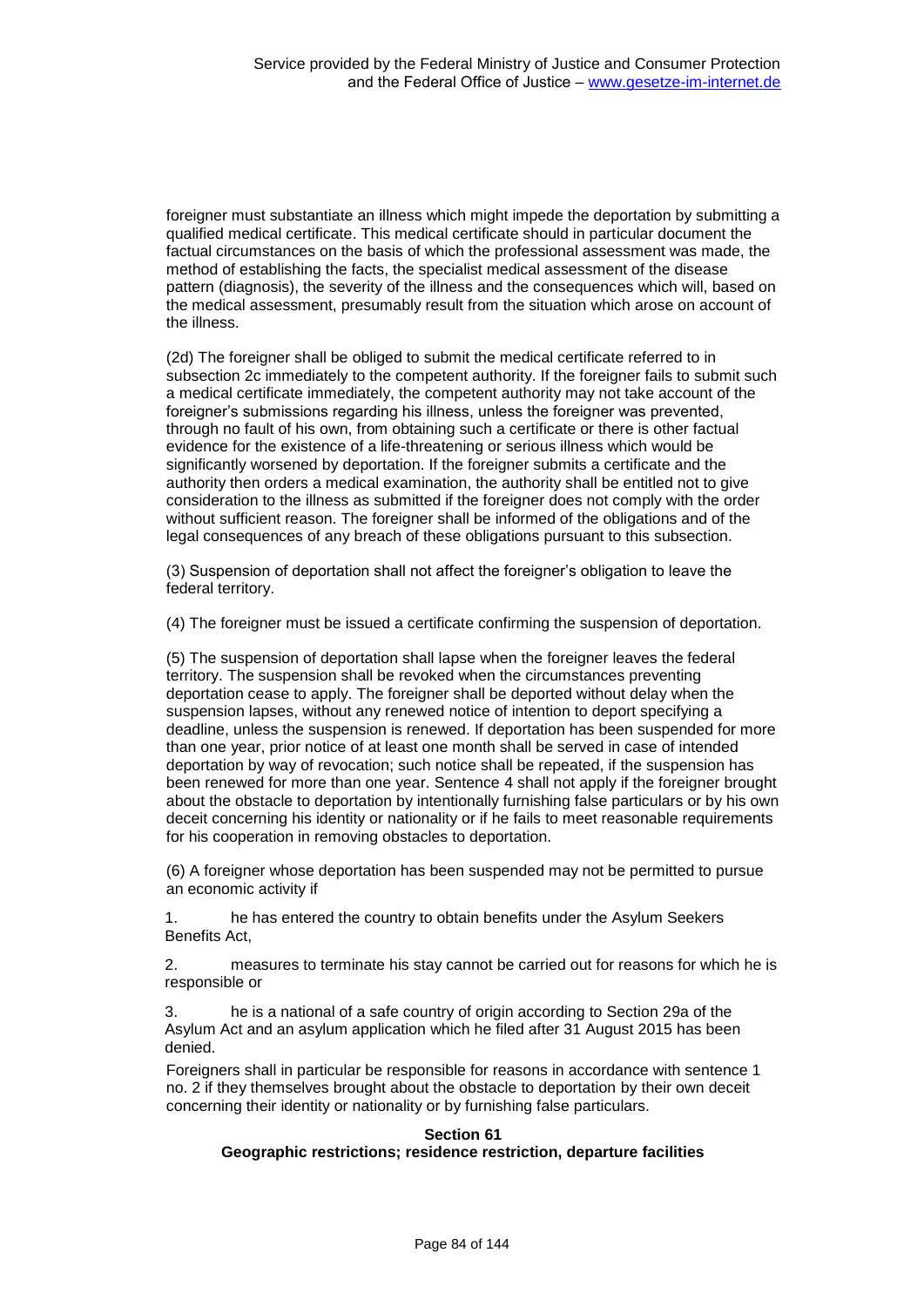(1) The stay of a foreigner who is enforceably required to leave the federal territory shall be restricted in geographic terms to the territory of the *Land* concerned. The geographic restriction pursuant to sentence 1 may be waived if the foreigner is entitled to take up employment without screening pursuant to Section 39 (2), sentence 1, no. 1 or if it is necessary for the purposes of attending school, of participating in basic and advanced vocational training or of studying at a state or state-recognised university or a comparable educational institution. The same shall apply if this serves to preserve the family unit.

(1a) In cases covered by Section 60a (2a), residence shall be restricted to the administrative district of the most recently responsible foreigners authority. The foreigner must proceed to such location without delay after entering the federal territory. Where it is impossible to determine which foreigners authority is responsible, Section 15a shall apply accordingly.

(1b) A geographic restriction in accordance with subsections 1 and 1a shall expire if the foreigner has resided in the federal territory for three months without interruption either by virtue of holding a temporary residence or permanent settlement permit or by virtue of his deportation having been suspended or having permission to remain pending the asylum decision.

(1c) Notwithstanding subsections 1 to 1b, a geographic restriction of the stay of a foreigner who is enforceably required to leave the federal territory may be ordered if

1. the foreigner has been incontestably convicted of a criminal offence, with the exception of those offences which can only be committed by foreigners,

2. facts justify the conclusion that the foreigner has violated the provisions of the Narcotics Act or

3. concrete measures to terminate the stay are imminent against the foreigner. An order restricting the foreigner's geographic location to the district of the foreigners authority should be imposed if he brought about the obstacle to deportation by intentionally furnishing false particulars or by his own deceit concerning his identity or nationality or if he fails to meet reasonable requirements for his cooperation in removing obstacles to deportation.

(1d) A foreigner who is enforceably required to leave the federal territory and whose subsistence is not ensured shall be obliged to take up his habitual residence at a specific place (residence restriction). If the foreigners authority does not order any other measure, this shall be the place of residence at which the foreigner was residing when the decision to temporarily suspend deportation was taken. The foreigners authority may amend the residence restriction ex officio or at the foreigner's request; account shall be taken of the household community of family members or of other humanitarian grounds of comparable importance. The foreigner may temporarily leave the place determined in the residence restriction without obtaining permission.

(1e) Further conditions and requirements may be imposed.

(2) The *Länder* may establish departure facilities for foreigners who are enforceably required to leave the federal territory. At such departure facilities, the willingness to leave the federal territory voluntarily should be promoted through support and counselling and accessibility for authorities and courts and implementation of the departure procedure should be ensured.

#### **Section 62 Custody awaiting deportation**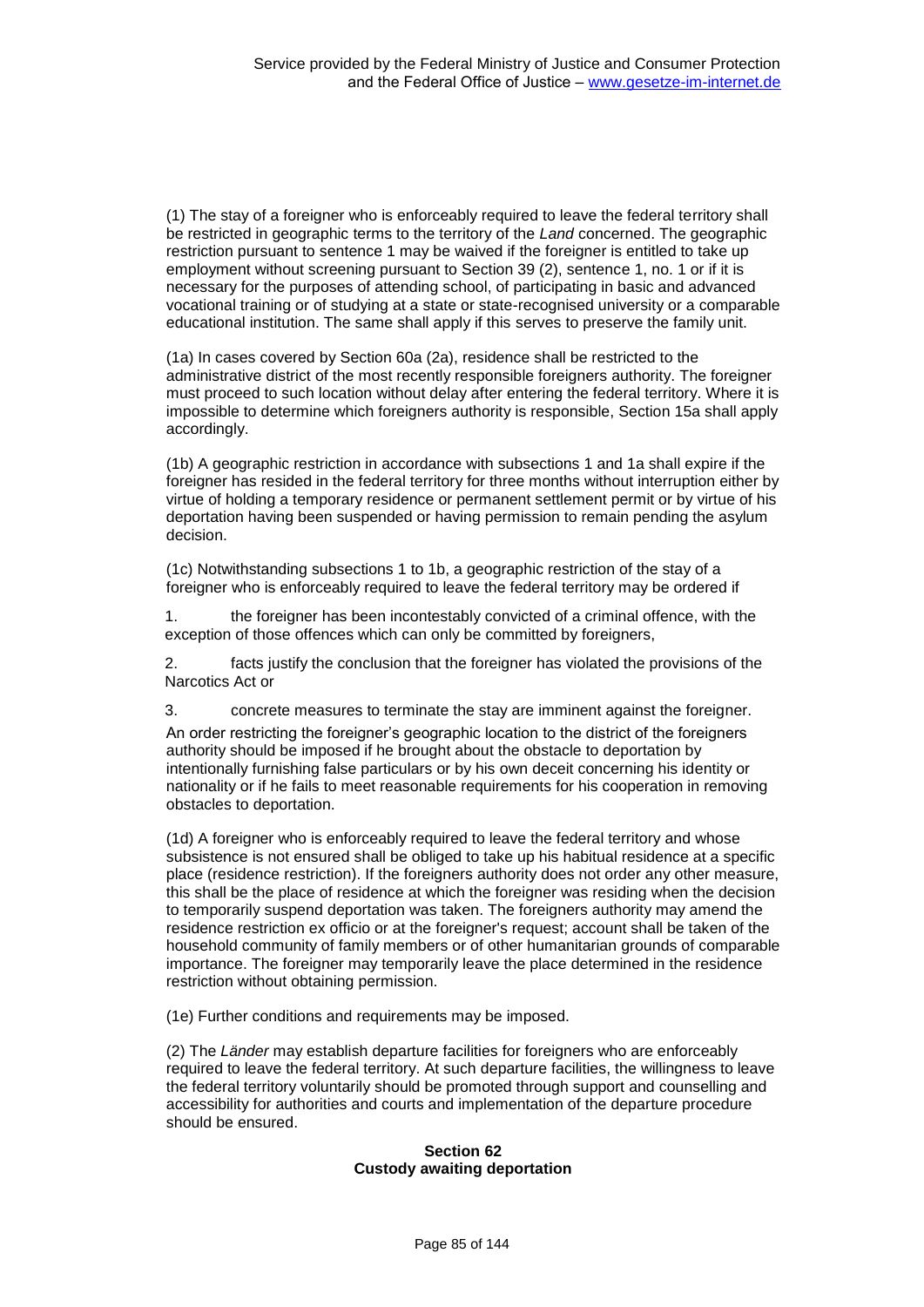(1) Custody awaiting deportation shall not be permissible if the purpose of the custody can be achieved by other, less severe means which are also sufficient. The detention shall be limited to the shortest possible duration. Minors and families with minors may be taken into custody awaiting deportation only in exceptional cases and only for as long as is reasonable taking into account the well-being of the child.

(2) A foreigner shall be placed in custody by judicial order to enable the preparation of deportation, if a decision on deportation cannot be reached immediately and deportation would be much more difficult or impossible without such detention (custody to prepare deportation). The duration of custody to prepare deportation should not exceed six weeks. In case of expulsion, no new judicial order shall be required for the continuation of custody up to expiry of the ordered term of custody.

(3) A foreigner shall be placed in custody by judicial order for the purpose of safeguarding deportation (custody to secure deportation) if

1. the foreigner is enforceably required to leave the federal territory on account of his having entered the territory unlawfully,

1a. a deportation order has been issued pursuant to Section 58a but is not immediately enforceable,

2. the period allowed for departure has expired and the foreigner has changed his place of residence without notifying the foreigners authority of an address at which he can be reached,

3. he has failed to appear at the location stipulated by the foreigners authority on a date fixed for deportation, for reasons for which he is responsible,

4. he has evaded deportation by any other means or

5. there are, in the individual case, reasons based on evidence as defined in Section 2 (14) and thus a well-founded suspicion that he intends to evade deportation by absconding (risk of absconding).

By way of exception, the order for custody to secure deportation pursuant to sentence 1, no. 1 may be waived if the foreigner credibly asserts that he does not intend to evade deportation. Custody to secure deportation shall not be permissible if it is established that it will not be possible to carry out deportation within the next three months for reasons beyond the foreigner's control. By way of derogation from sentence 3, a foreigner posing a significant threat to the life and limb of others or to significant legally protected internal security interests may be taken into custody to secure deportation even if he cannot be deported within the next three months.

(4) Custody to secure deportation may be ordered for up to six months. In cases in which the foreigner hinders his deportation, it may be extended by a maximum of twelve months. It may also be extended by a maximum of twelve months where custody has been ordered on the basis of subsection 3, sentence 1, no. 1a, and where the transmission of the documents required for deportation by the third country obligated or willing to the admit the foreigner is delayed. A period of custody to prepare deportation shall count towards the overall duration of custody to secure deportation.

(4a) Where deportation has failed, the order shall remain unaffected until the period allowed for deportation has expired, insofar as the conditions for the detention order remain unchanged.

(5) The authority responsible for the detention application may detain a foreigner without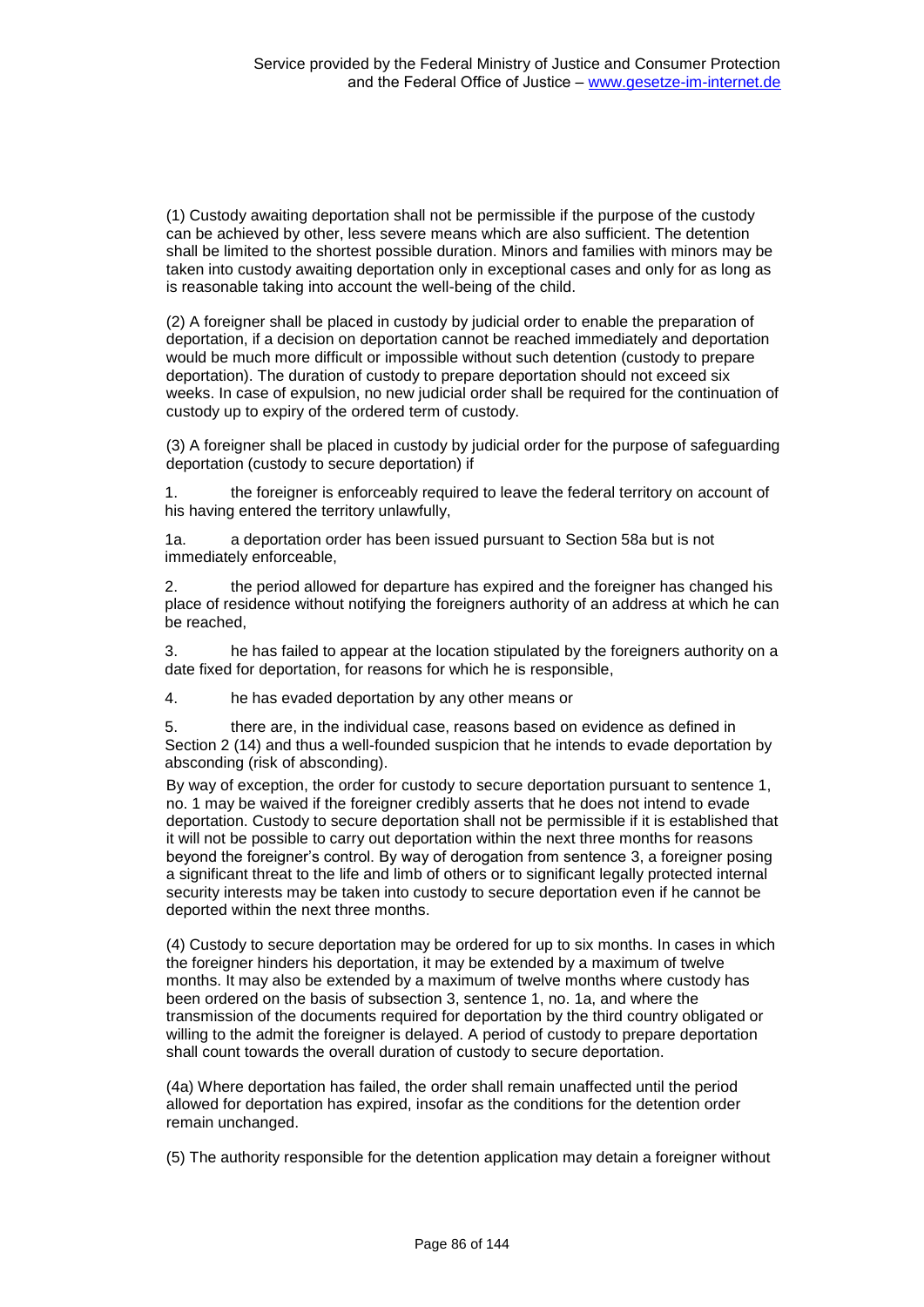a prior judicial order and place such foreigner in temporary custody where

1. there is a strong suspicion that the conditions pursuant to subsection 3, sentence 1 apply,

2. it is not possible to obtain the judicial decision on the order for custody to secure deportation beforehand and

3. there is a well-founded suspicion that the foreigner intends to evade the order for custody to secure deportation.

The foreigner shall be brought before the court without delay for a decision on the order for custody to secure deportation.

## **Section 62a Enforcement of custody awaiting deportation**

(1) As a general principle, custody awaiting deportation shall be enforced in specialised detention facilities. If there are no specialised detention facilities in the federal territory or if the foreigner poses a significant threat to the life and limb of others or to significant legally protected internal security interests, custody awaiting deportation may be enforced in other custodial institutions; in such cases the persons in detention awaiting deportation shall be accommodated separately from prisoners serving criminal sentences. If several members of a family are detained, they shall be accommodated separately from other detainees awaiting deportation. They shall be guaranteed adequate privacy.

(2) Detainees awaiting deportation shall be permitted to contact legal representatives, family members, the competent consular authorities and the relevant aid and support organisations.

(3) In the case of minors in detention awaiting deportation, the needs of persons their age shall be taken into account in accordance with the provisions of Article 17 of Directive 2008/115/EC of the European Parliament and of the Council of 16 December 2008 on common standards and procedures in member states for returning illegally staying thirdcountry nationals (OJ L 348, 24.12.2008, p. 98). Particular attention must be paid to the situation of vulnerable persons.

(4) Upon application, staff of relevant aid and assistance organisations should be permitted to visit detainees awaiting deportation.

(5) Detainees awaiting deportation shall be informed of their rights and obligations and the rules applied in the facility.

## **Section 62b Custody to secure departure**

(1) Notwithstanding the conditions applicable to custody to secure deportation pursuant to Section 62 (3), a foreigner may be placed in custody for no more than ten days by judicial order for the purpose of ensuring that the deportation can be carried out if

1. the period allowed for departure has expired, unless the foreigner was prevented through no fault of his own from leaving or the period allowed for departure has been exceeded by an insignificant amount of time and

2. the foreigner has displayed behaviour which leads one to expect that he will make the deportation more difficult or impossible by continually violating his statutory obligation to cooperate or he has deceived the authorities regarding his identity or nationality (custody to secure departure).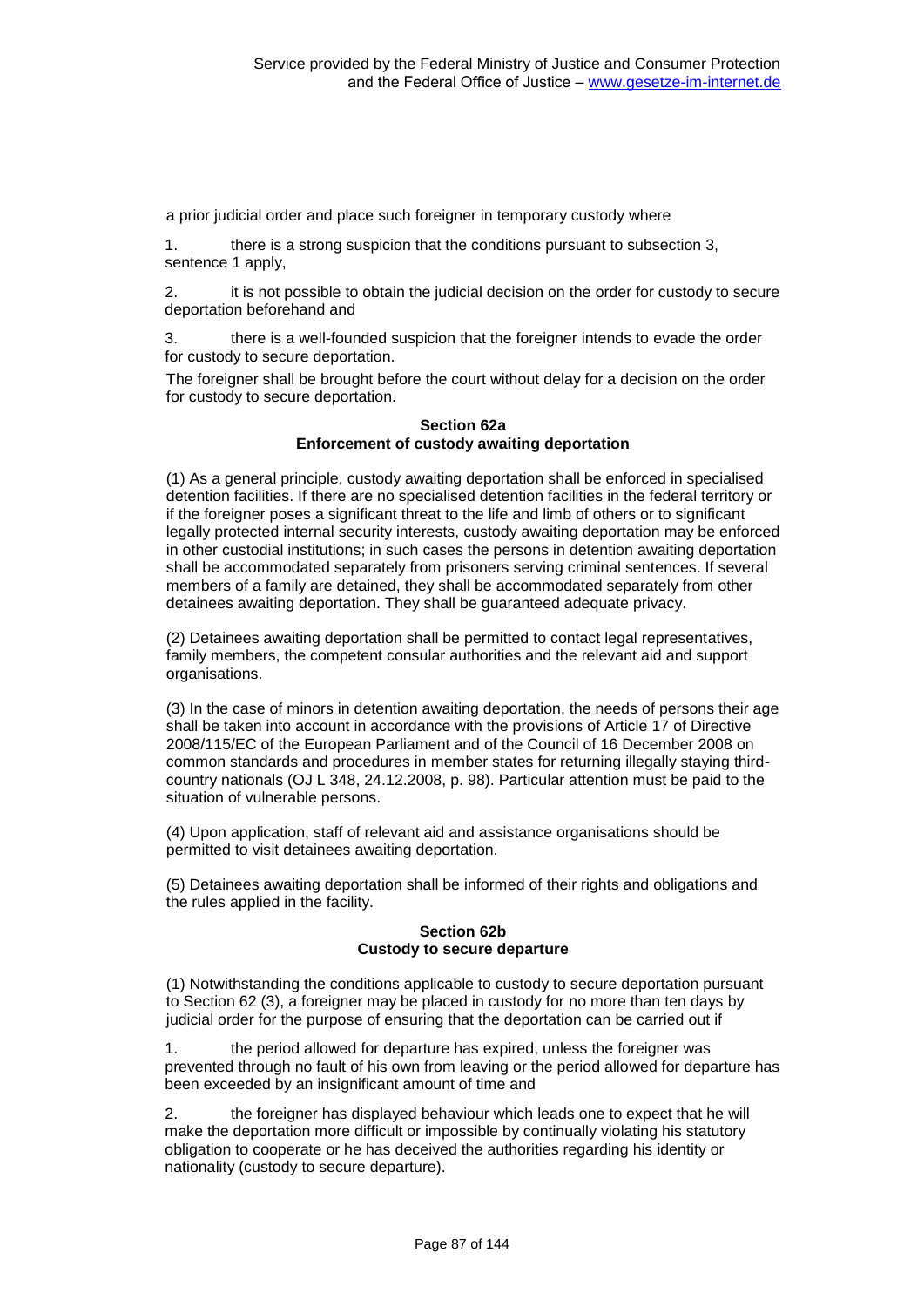The ordering of custody to secure departure shall be waived if the foreigner credibly asserts or it is obvious that he does not intend to evade deportation. Custody to secure departure shall not be permissible if it has been established that the deportation cannot be carried out within the period stipulated in the order referred to in sentence 1.

(2) Custody to secure departure shall be enforced in the transit area of an airport or in accommodation from which the foreigner's subsequent departure is possible.

(3) Section 62 (1) and (4a) and Section 62a shall apply accordingly.

## **Chapter 6 Liability and fees**

#### **Section 63 Obligations of transport carriers**

(1) A transport carrier may only transport foreigners into the federal territory if they are in possession of a required passport and a required residence title.

(2) The Federal Ministry of the Interior or a body designated by it may, in agreement with the Federal Ministry of Transport and Digital Infrastructure, prohibit a transport carrier from transporting foreigners into the federal territory in contravention of subsection 1 and threaten a fine in case of violation. Any objections or legal actions shall have no suspensory effect; this shall also apply with regard to the imposition of a fine.

(3) The fine against the transport carrier shall be no less than 1,000 euros and no more than 5,000 euros for each foreigner whom he transports in contravention of an order pursuant to subsection 2. The fine may be set and enforced by the Federal Ministry of the Interior or a body designated by it.

(4) The Federal Ministry of the Interior or a body designated by it may agree arrangements for implementation of the obligation specified in subsection 1 with transport carriers.

#### **Section 64 Return transport obligation on the part of transport carriers**

(1) If a foreigner is refused entry, the carrier who transported him to the border shall be required to remove him from the federal territory without delay.

(2) The obligation pursuant to subsection 1 shall apply for a period of three years with regard to foreigners who are transported into the federal territory without a required passport, passport substitute or a required residence title and who are not refused entry because they cite political persecution, persecution within the meaning of Section 3 (1) of the Asylum Act or the risk of suffering serious harm within the meaning of Section 4 (1) of the Asylum Act, or the circumstances referred to in Section 60 (2), (3), (5) or (7). The obligation shall expire if the foreigner is granted a residence title under the terms of this act.

(3) On request from the authorities charged with policing cross-border traffic, the carrier shall be required to transport the foreigner to the state which issued the travel document or from which he was transported, or to another state in which his admission is ensured.

#### **Section 65 Obligations of airport operators**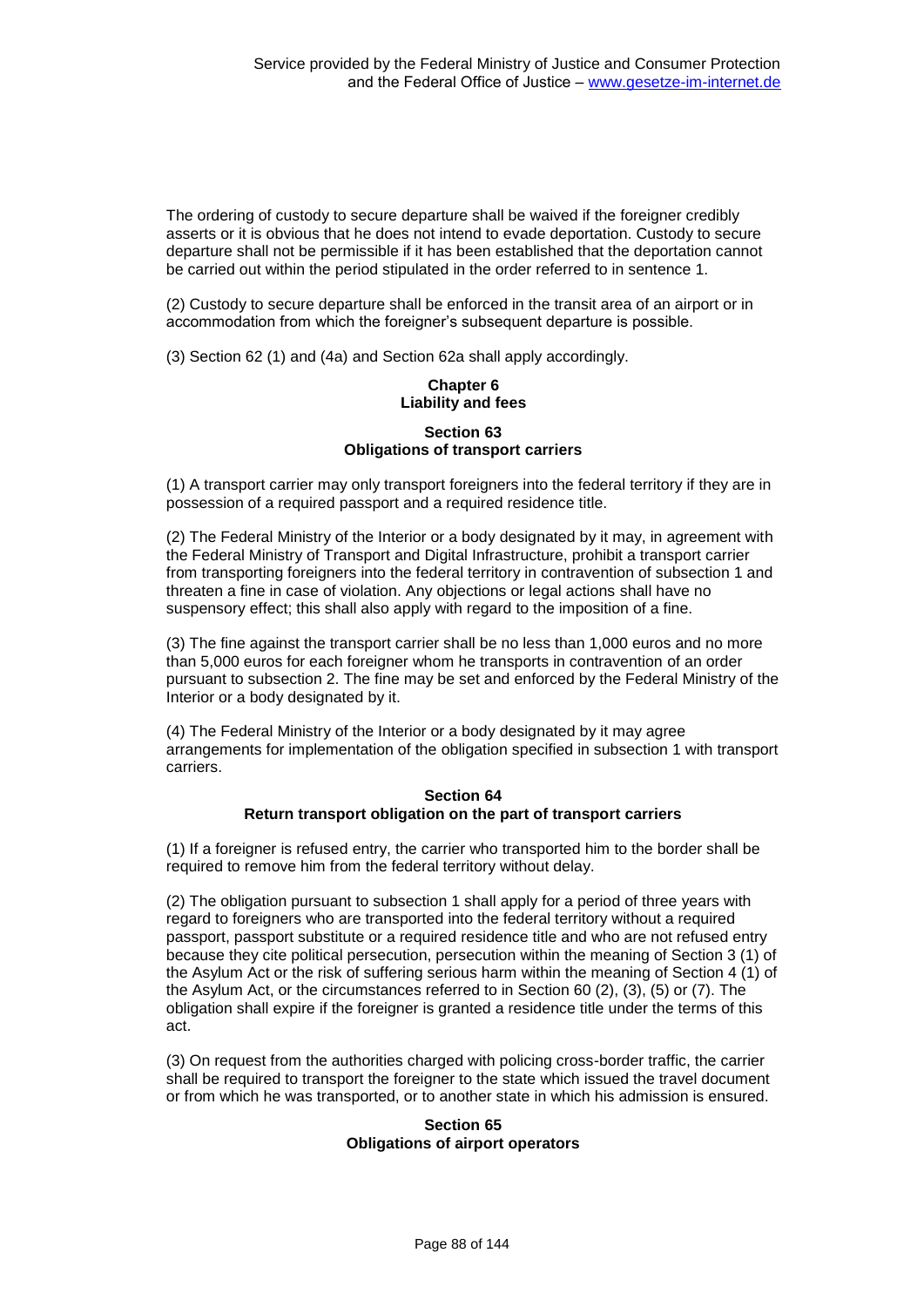The operator of a commercial airport shall be obliged to provide suitable accommodation on the airport premises for foreigners who do not possess a required passport or a required visa until the decision on admission is enforced by the border police.

#### **Section 66 Parties liable for costs; security**

(1) Costs arising in connection with the enforcement of a geographic restriction, refusal of entry, removal or deportation shall be borne by the foreigner.

(2) In addition to the foreigner, parties who have provided the foreigners authority or the diplomatic mission abroad with an undertaking that they will bear the costs of the foreigner's departure shall also be liable for the costs specified in subsection 1.

(3) In the cases covered by Section 64 (1) and (2), the transport carrier shall, in addition to the foreigner, be liable for the costs for return transportation of the foreigner and for the costs which arise from the time of the foreigner's arrival at the border crossing point to enforcement of the decision on admission. A carrier who culpably contravenes an order pursuant to Section 63 (2) shall, in addition to the foreigner, be liable for any other costs arising from refused entry in cases covered by Section 64 (1) or from deportation in cases covered by Section 64 (2).

(4) The following shall be liable for the costs of deportation or removal:

1. anyone who has employed a foreigner who was not permitted to pursue the economic activity under the provisions of this Act,

2. a contractor for whom an employer has performed services as a direct subcontractor, if the contractor was aware or should have been aware, if he had exercised due diligence, that the employer hired a foreigner as an employee to perform the service who was not permitted to pursue the economic activity under the provisions of this Act,

3. a prime contractor or intermediate contractor without a direct contractual relationship to the employer who is aware of the employment of a foreigner who was not permitted to pursue the economic activity under the provisions of this Act,

4. anyone who commits a punishable offence pursuant to Section 96, or

5. the foreigner in question, to the extent that such costs cannot be recovered from the other liable parties.

The persons listed in sentence 1, nos. 1 to 4 shall be liable as joint and several debtors within the meaning of Section 421 of the Civil Code.

(4a) Liability pursuant to subsection 4, no. 1 shall be waived if the employer has fulfilled his obligations pursuant to Section 4 (3), sentences 4 and 5 and his notification obligation pursuant to Section 28a of Book Four of the Social Code in conjunction with Sections 6, 7 and 13 of the Data Collection and Transfer Ordinance or pursuant to Section 18 of the Posted Workers Act, unless he was aware that the foreigner's residence title or the certificate confirming permission to remain pending the asylum decision or confirming suspension of deportation was forged.

(5) The party liable for costs may be required to furnish security. The order for security to be furnished by the foreigner or the party liable for costs pursuant to subsection 4, sentences 1 and 2 may be enforced by the authority which has issued the order without a prior writ of execution and without allowing a period for payment, if recovery of the costs would otherwise be at risk. By way of security for the costs relating to the foreigner's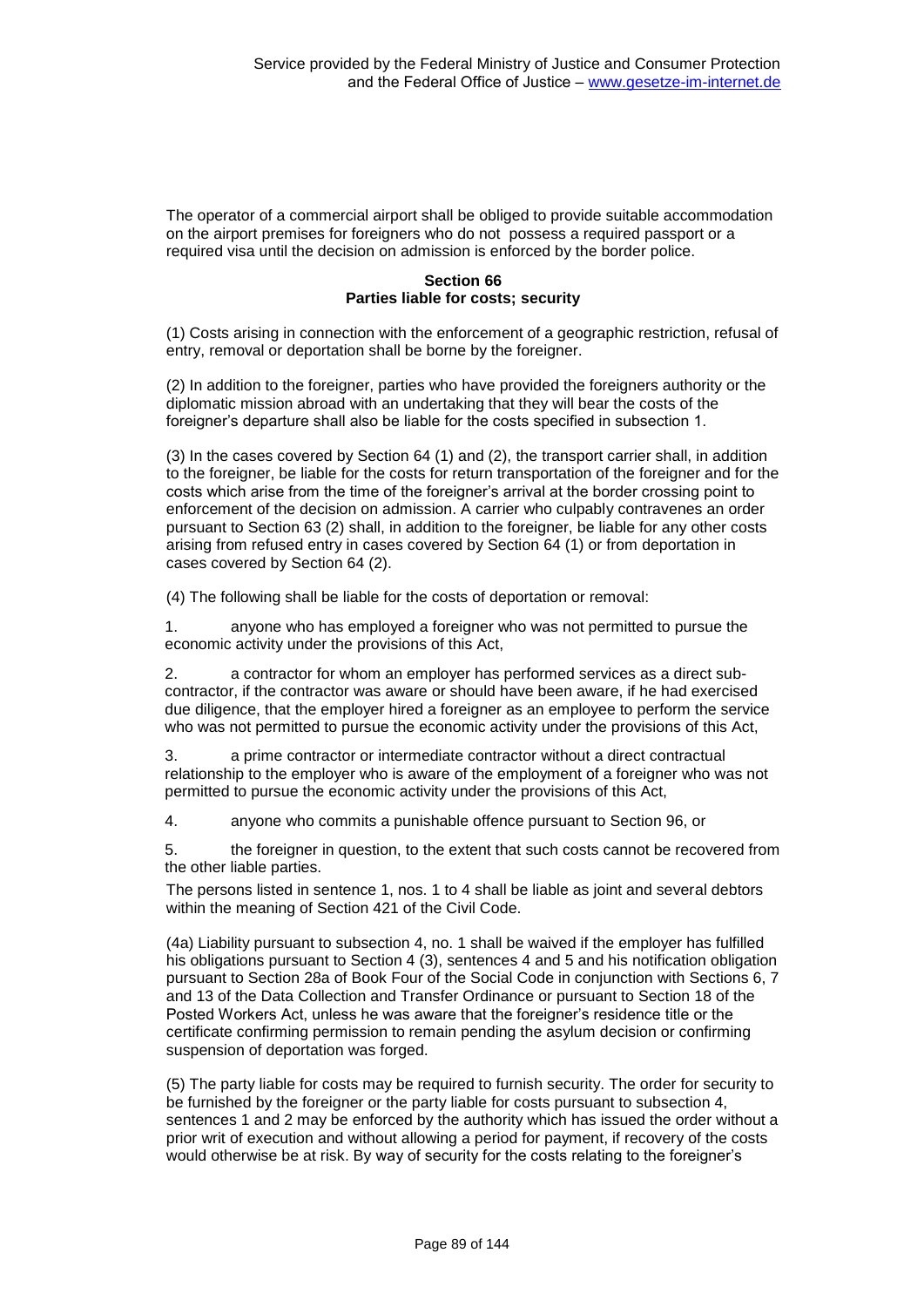departure from the federal territory, return air tickets and other travel vouchers in the possession of a foreigner who is to be refused entry, removed, expelled or deported or who is permitted to enter and stay in the federal territory solely for the purpose of filing an application for asylum may be confiscated.

### **Section 67 Scope of liability for costs**

(1) The costs relating to deportation, removal, refusal of entry and the enforcement of a geographic restriction shall include

1. transport costs and other travel costs for the foreigner within the federal territory and up to the destination outside of the federal territory,

2. the administrative costs arising in connection with preparing and enforcing the measure, including the costs of custody awaiting deportation, translation and interpreting costs and the expenditure on accommodation, food and other provisions for the foreigner, and

3. all costs arising from necessary official escorts for the foreigner, including personnel costs.

(2) The costs for which the transport carrier shall be liable pursuant to Section 66 (3), sentence 1 shall include

1. the costs specified in subsection 1, no. 1,

2. the administrative costs and expenditure on accommodation, food and other provisions for the foreigner and translation and interpreting costs which arise up to the time the decision on admission is enforced, and

3. the costs specified in subsection 1, no. 3, unless the transport carrier provides the necessary escort for the foreigner.

(3) The costs specified in subsections 1 and 2 shall be charged by the competent authority pursuant to Section 71 by means of a payment order in the amount of the costs actually incurred. The general principles for calculating public-sector personnel costs shall apply with regard to calculation of the personnel costs.

## **Section 68 Liability for living expenses**

(1) Anyone who has provided the foreigners authority or a diplomatic mission abroad with a declaration of commitment to bear a foreigner's living expenses shall be required for a period of five years to reimburse all public funds expended to cover the foreigner's living expenses, including the provision of living space, medical care in case of illness and any required nursing care, and including any such expenditure which is based on a legal entitlement of the foreigner. Expenses which are based on the payment of contributions shall not require reimbursement. The period referred to in sentence 1 shall begin with the foreigner's entry which was enabled by the declaration of commitment. The declaration of commitment shall not expire before the period of five years from the foreigner's entry has elapsed if a residence title is granted pursuant to Part 5 of Chapter 2 or if recognition is given pursuant to Section 3 or Section 4 of the Asylum Act.

(2) The declaration of commitment pursuant to subsection 1, sentence 1 must be furnished in writing. It shall be enforceable in accordance with the Administrative Enforcement Act. The public body which has expended the public funds shall be entitled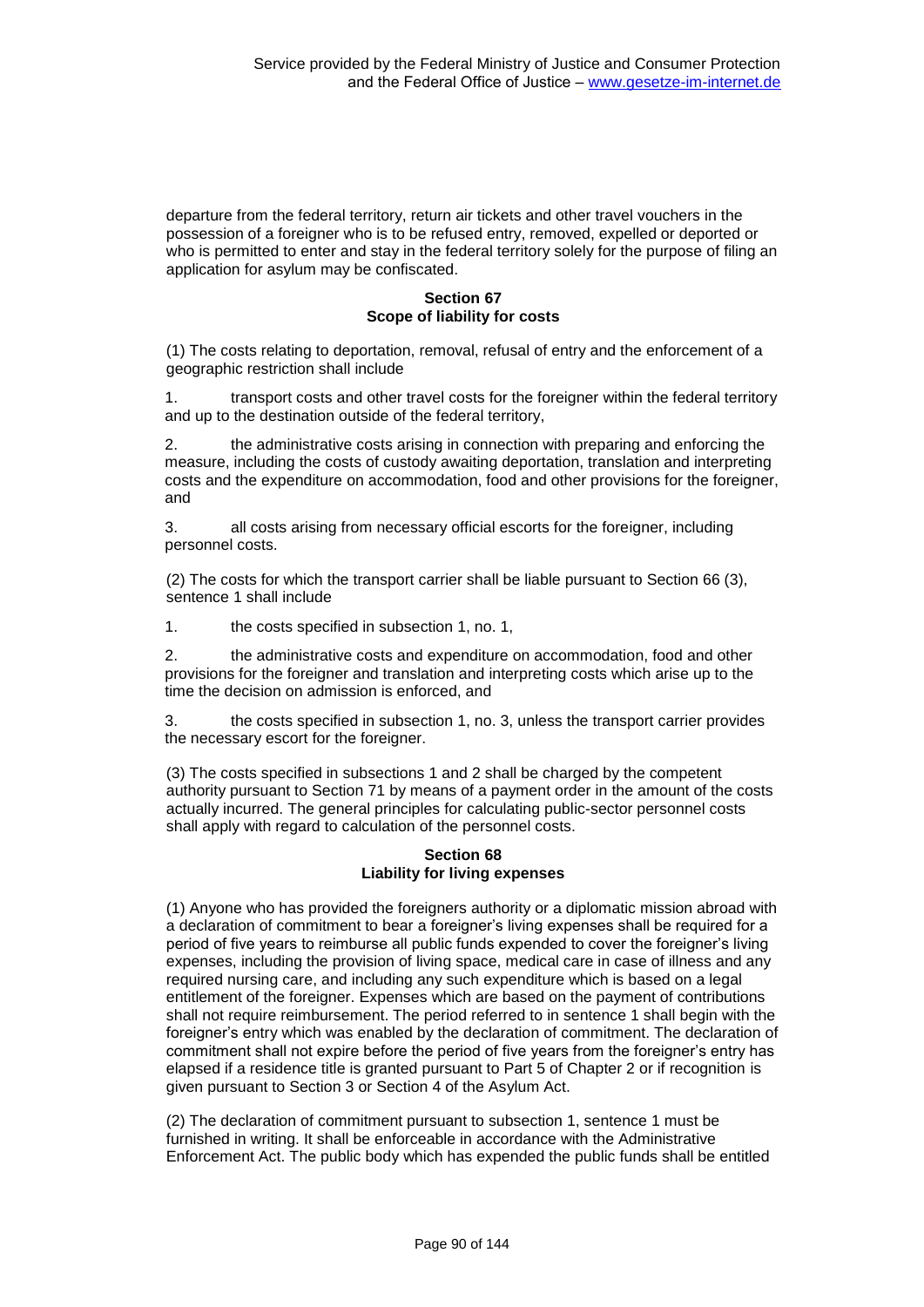to the reimbursement.

(3) The diplomatic mission abroad shall immediately notify the foreigners authority of a declaration of commitment pursuant to subsection 1, sentence 1.

(4) When it becomes aware of the expenditure of public funds to be reimbursed pursuant to subsection 1, the foreigners authority shall immediately notify the public body which is entitled to the reimbursement as to the declaration of commitment pursuant to subsection 1, sentence 1, and shall furnish said body with all the information necessary to assert and enforce the reimbursement claim. The recipient may only use the data for the purpose of reimbursing the public funds expended for the foreigner and refusing further benefits.

#### **Section 68a Transitional provision regarding declarations of commitment**

Section 68 (1), sentences 1 to 3, shall also apply to declarations of commitment made before 6 August 2016, though with the proviso that a period of three years shall take the place of the period of five years. If the period referred to in sentence 1 has already expired on 6 August 2016, the commitment to reimburse public funds shall end on 31 August 2016.

#### **Section 69 Fees**

(1) Fees and expenses shall be charged for individually attributable public services rendered under this Act and the statutory instruments issued in enforcement of this Act. Fees may also be set orally. Sentence 1 shall not apply to individually attributable public services rendered by the Federal Employment Agency pursuant to Sections 39 to 42. Section 287 of Book Three of the Social Code shall remain unaffected. Furthermore, sentence 1 shall not apply to the notification procedure in connection with the short-term mobility of students pursuant to Section 16a, intra-corporate transferees pursuant to Section 19c and of researchers pursuant to Section 20a.

(2) The fee should cover the costs related to the individually attributable public service of all those involved in the service. The fee must include the expenses regularly related to the service. The calculation of the fees is to be based on the costs which are eligible, according to business principles, for inclusion in the accounts as indirect and overhead costs, especially personnel and material costs and imputed costs. Overhead costs shall also include the costs of legal and technical supervision. The costs arising for the *Länder* and the Federation in the context of the service in question shall form the basis for determining the fees pursuant to sentences 1 to 4.

(3) The Federal Government shall, with the approval of the Bundesrat, determine by statutory instrument the cases which are subject to a fee, the scales of fees, and exemptions and reduced fees, particularly in cases of need. Section 3 (1), nos. 1 and 4, (2) and (4) to (6), Sections 4 to 7, nos. 1 to 10, Sections 8, 9 (3), Sections 10 to 12 (1), sentence 1, and (3) as well as Sections 13 to 21 of the Act on Fees and Expenses for Federal Services of 7 August 2013 (Federal Law Gazette I, p. 3154) shall apply in the applicable version, unless this Act provides otherwise.

(4) By way of derogation from Section 4 (1) of the Act on Fees and Expenses for Federal Services, the fees to be charged by the diplomatic missions abroad may already be charged at the time of application. With regard to the fees to be charged by the diplomatic missions abroad, the Federal Foreign Office shall determine whether the fees will be charged in euros, in local currency or in a third currency. The fee may be rounded to the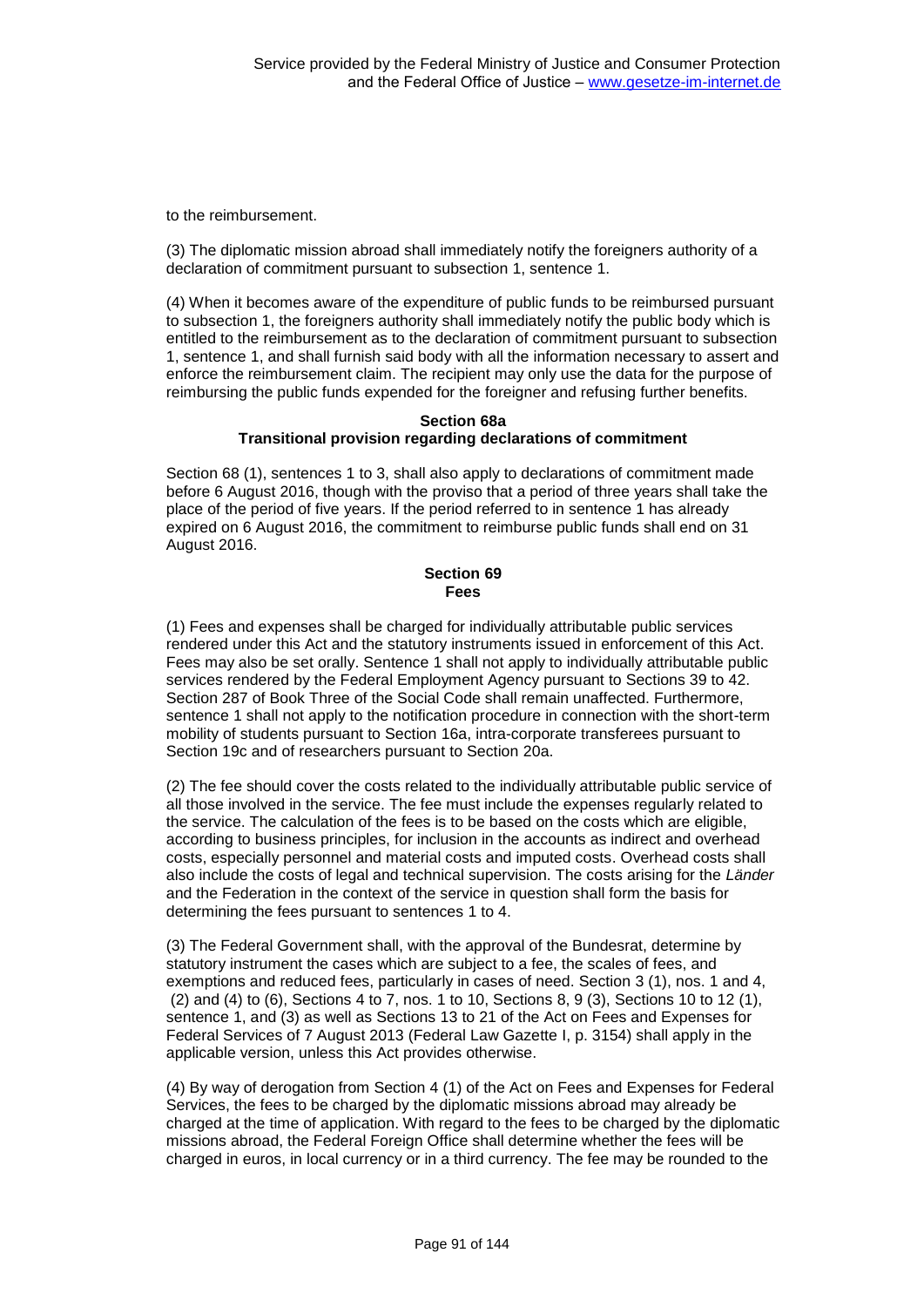next highest unit, depending on the general availability of units in the selected currency.

(5) The fees which are fixed in the statutory instrument must not exceed the following maximum rates:

1. for issuing a temporary residence permit: 140 euros,

1a. for issuing an EU Blue Card: 140 euros,

1b. for issuing an ICT Card 140 euros,

1c. for issuing a Mobile ICT Card 100 euros,

2. for issuing a permanent settlement permit: 200 euros,

2a. for issuing an EU long-term residence permit: 200 euros,

3. for extending a temporary residence permit, an EU Blue Card or an ICT Card: 100 euros,

3a. for extending a Mobile ICT Card 80 euros,

4. for issuing a national visa and a passport substitute and substitute identity document: 100 euros,

5. for recognising a research establishment for the purpose of concluding admission agreements pursuant to Section 20: 220 euros,

6. for other individually attributable public services: 80 euros,

7. for other individually attributable public services rendered for the benefit of minors: half the fee determined for the public service,

8. for issuing a new document pursuant to Section 78 (1) which has become necessary due to a change in the information pursuant to Section 78 (1), sentence 3, or due to the expiry of the technical period of validity for the use of the card, the loss of the document or the loss of the technical functionality of the document: 70 euros,

9. for suspending, shortening or extending time limits attached to a ban on entry and residence: 200 euros.

(6) A surcharge of no more than 25 euros may be imposed to issue a national visa and a passport substitute at the border. A surcharge of no more than 30 euros may be imposed for an individually attributable public service rendered outside of normal office hours at the request of the applicant. Surcharges may also be imposed for individually attributable public services rendered for a national whose home country imposes fees in excess of those stipulated in subsection 3 on Germans for equivalent services. Sentences 2 and 3 shall not apply to issuing or extending a Schengen visa. In setting surcharges, the maximum rates stipulated in subsection 5 may be exceeded.

(7) The statutory instrument pursuant to subsection 3 may provide for a processing fee to be charged for applications for individually attributable public services which are subject to fees. The processing fee to apply for a permanent settlement permit or an EU longterm residence permit must not exceed half the fee charged to issue the respective permit. This fee shall be offset against the fee for the individually attributable public service. The fee shall not be refunded if the application is withdrawn or if the individually attributable public service which is applied for is denied.

(8) The statutory instrument pursuant to subsection 3 may provide for fees to be charged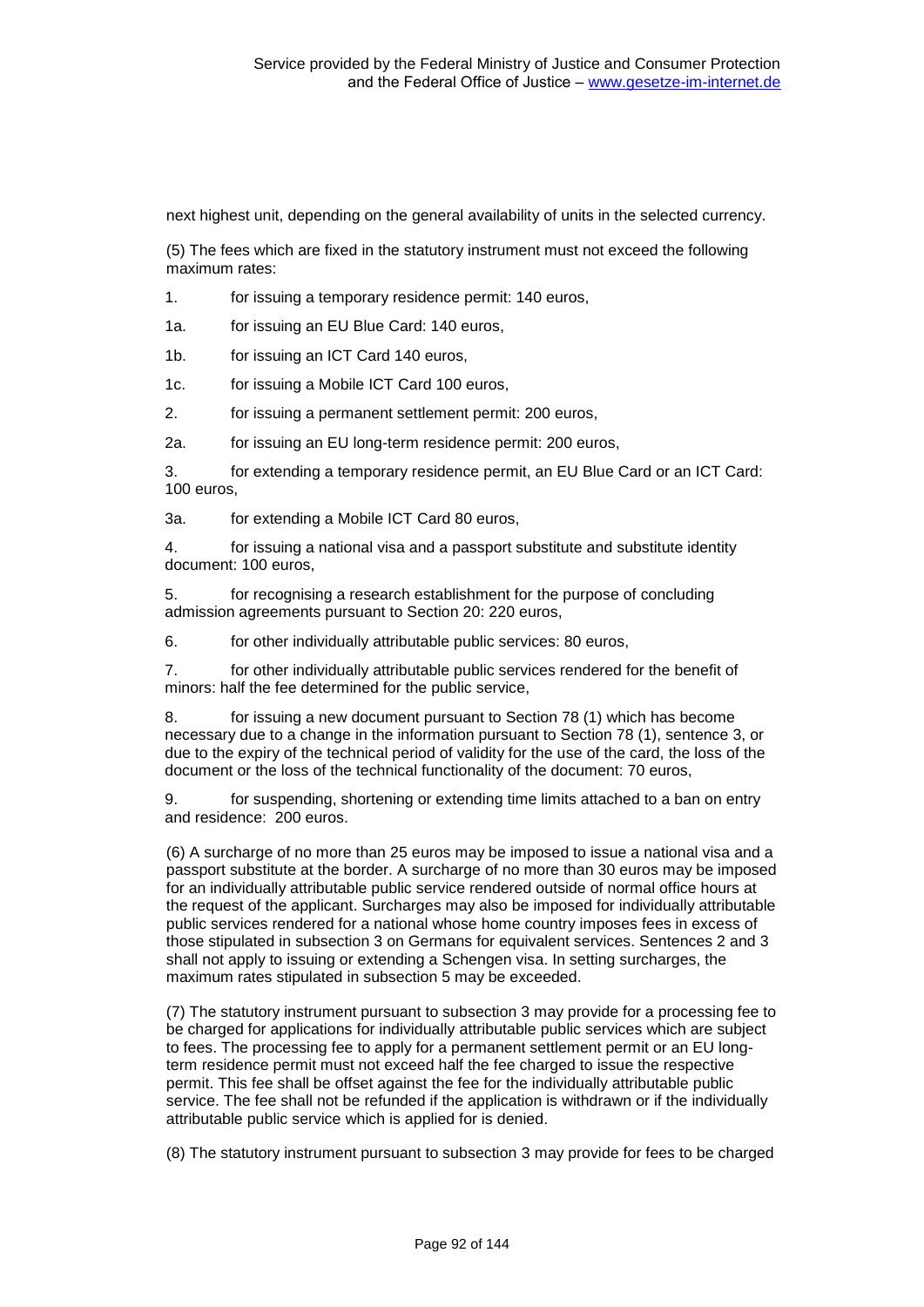to file an objection; the following maximum rates shall apply to such fees:

1. to object to the denial of an application for an individually attributable public service which is subject to a fee: half the fee set for the service,

2. to object to another individually attributable public service: 55 euros.

If the objection is successful, the fee shall be deducted from the fee for the individually attributable public service to be performed and the remainder shall be refunded.

#### **Section 70 Limitation of actions in respect of claims**

(1) The claims for the costs specified in Section 67 (1) and (2) shall become statutebarred six years after they become due for payment.

(2) The limitation period for claims pursuant to Sections 66 and 69 shall also be interrupted for as long as the party liable for costs is not resident in the federal territory or for as long as his residence in the federal territory cannot be ascertained because he has failed to meet a statutory registration or notification obligation.

# **Chapter 7 Procedural provisions**

#### **Part 1 Areas of competence**

### **Section 71 Competence**

(1) The foreigners authorities shall be competent for residence- and passport-related measures and rulings in accordance with this Act and in accordance with provisions relating to foreigners in other acts. The *Land* government or the body appointed by it may determine that only one or several specific foreigners authorities are competent.

(2) Outside of Germany, the diplomatic missions authorised by the Federal Foreign Office shall be responsible for matters relating to passports and visas.

(3) The authorities charged with policing cross-border traffic shall be responsible for

1. removal and refusal of entry at the border, including the transfer of third-country nationals on the basis of Regulation (EU) No 604/2013 if the foreigner is apprehended by the border authority in the vicinity of the border and in close chronological proximity to an unlawful entry into the federal territory,

1a. deportations at the border, insofar as the foreigner has been apprehended during or following unlawful entry into the federal territory across a border within the meaning of Article 2 no. 1 of Regulation (EC) No 562/2006 (internal border),

1b. deportations at the border, insofar as the foreigner has already entered the federal territory unlawfully, has subsequently proceeded to another border area or to an airport, airfield, landing site or maritime or inland port, whether approved or not as a border crossing point, where he has then been apprehended,

1c. imposition of time limits on the effects of deportations and removals which they carry out pursuant to Section 11 (2), (4) and (8),

1d. the return of foreigners from and to other states and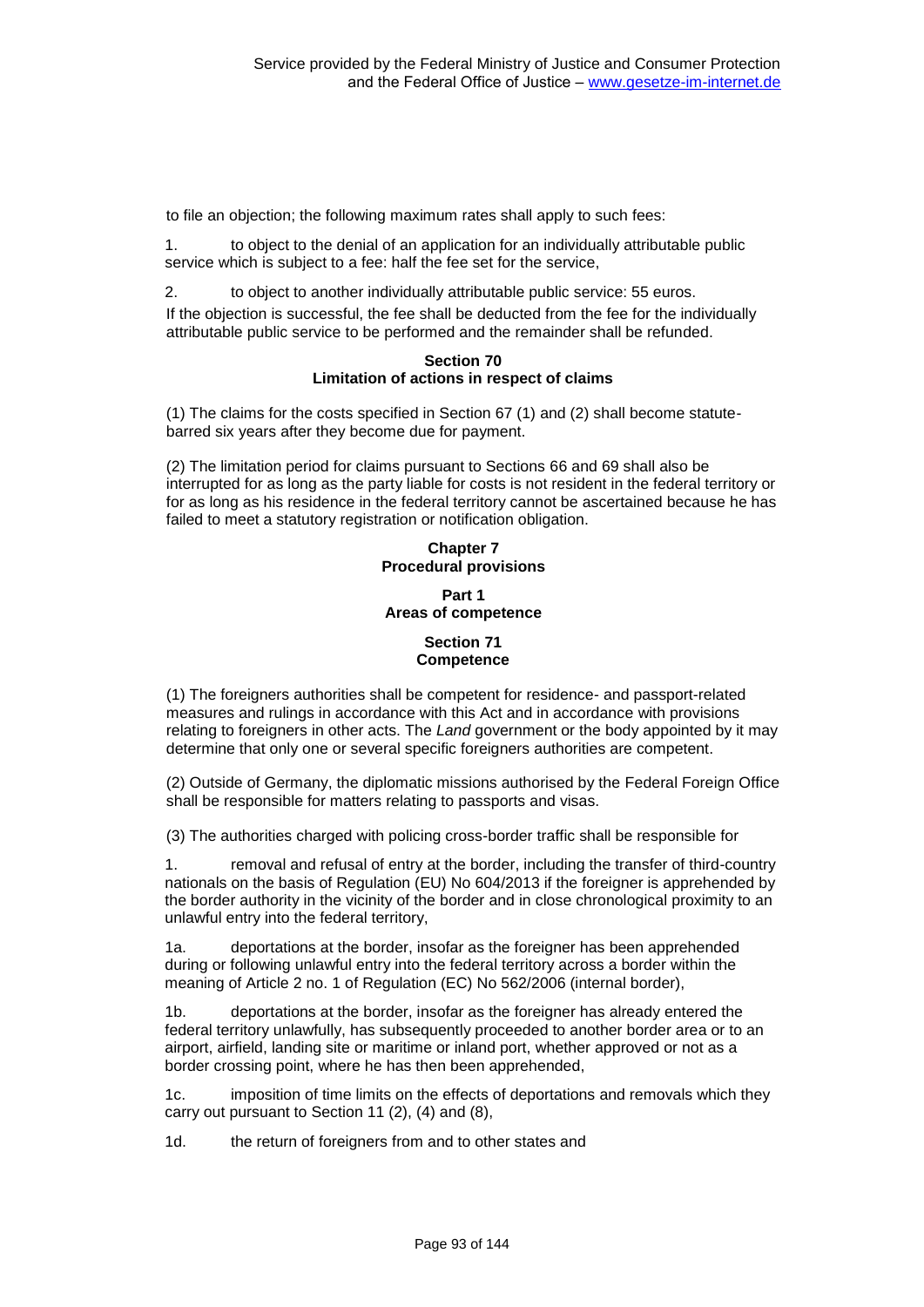1e. applying for custody and effecting arrest where necessary to prepare and take the measures listed in nos. 1 to 1d,

2. granting a visa and issuing a passport substitute pursuant to Section 14 (2), and suspending deportation pursuant to Section 60a (2a),

3. withdrawal and revocation of a national visa, as well as decisions pursuant to Article 34 of Regulation (EC) No 810/2009

a) in case of refusal of entry, removal or deportation, provided that the requirements of nos. 1a or 1b are met,

b) at the request of the diplomatic mission abroad which has issued the visa or

c) at the request of the foreigners authority which has approved issuing the visa, insofar as this approval was required for said issuance,

4. departure bans and the measures pursuant to Section 66 (5) at the border,

5. verifying at the border whether transport carriers and other third parties have observed the provisions of this Act and the ordinances and orders enacted on the basis of this Act,

6. other measures and rulings under the law on foreigners which prove necessary at the border and for which the authorities possess authorisation from the Federal Ministry of the Interior or for which they are authorised by the said Ministry in the individual case concerned,

7. procuring return travel documents for foreigners by way of official assistance,

8. issuing notes and certificates for which legislation of the European Union provides confirming the date and place of entry via the external border of a member state which applies the Schengen acquis in full; this shall not preclude the competence of the foreigners authorities of other bodies designated by the *Länder*.

(4) The foreigners authorities, the authorities charged with policing cross-border traffic and the police forces of the *Länder* shall be responsible for the necessary measures pursuant to Sections 48, 48a and 49 (2) to (9). In cases covered by Section 49 (4), the authorities initiating allocation pursuant to Section 15a shall also be responsible. The diplomatic missions abroad authorised by the Federal Foreign Office shall be competent in the cases covered by Section 49 (5) no. 5.

(5) The police forces of the *Länder* shall also be responsible for removal, for enforcing the obligation to leave the federal territory pursuant to Section 12 (3), for deportation and, where necessary to prepare and safeguard these measures, for arrests and for applying for custody.

(6) The Federal Ministry of the Interior or the body appointed by it shall decide in consultation with the Federal Foreign Office on the recognition of passports and passport substitutes (Section 3 (1)); the decisions shall take the form of general orders and may be announced in the Federal Gazette.

#### **Section 71a Jurisdiction and notification**

(1) In the cases covered by Section 98 (2a) and (3), no. 1, the administrative authorities within the meaning of Section 36 (1), no. 1 of the Administrative Offences Act shall be the customs administration authorities. These shall cooperate with the authorities stated in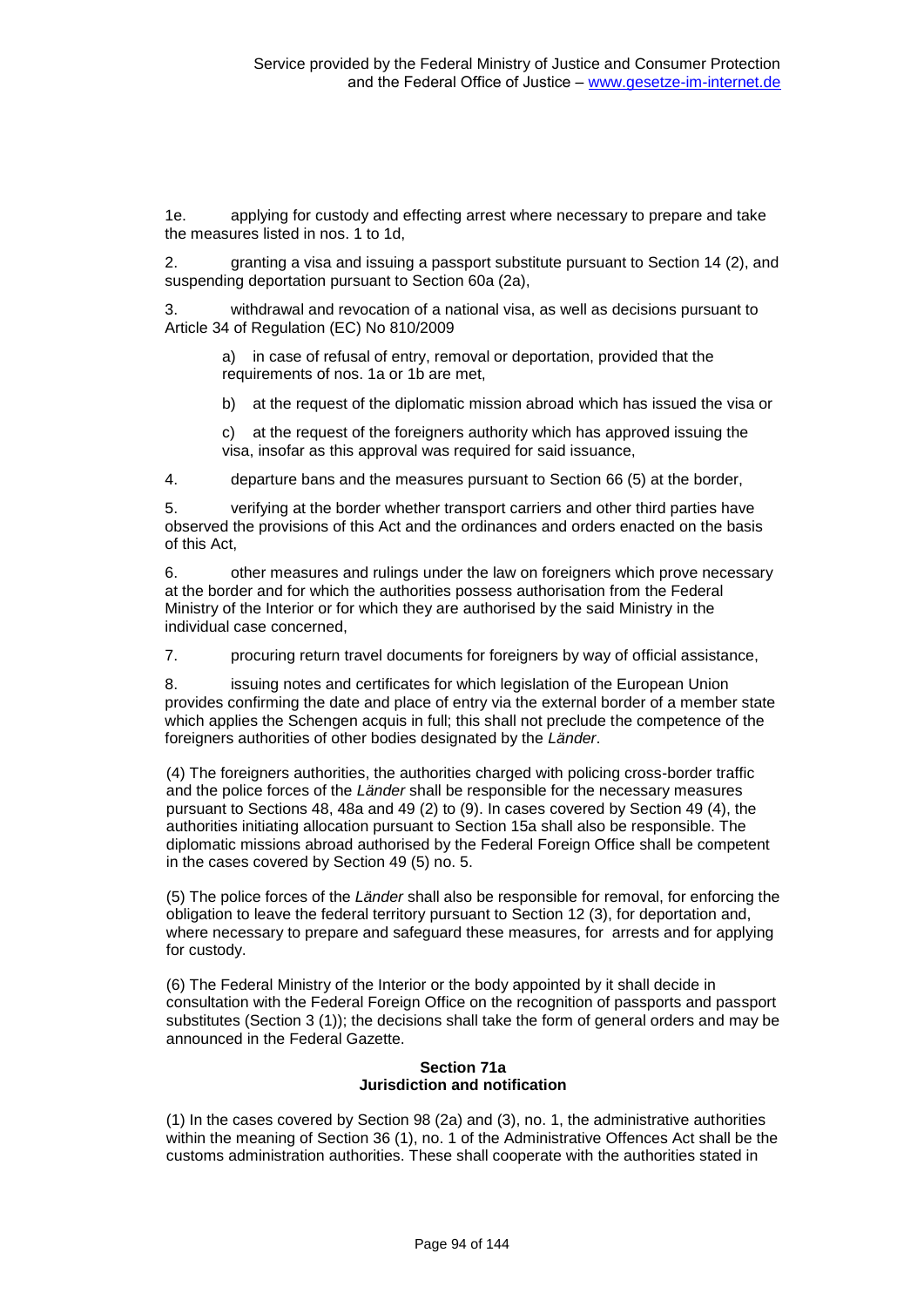Section 2 (2) of the Act to Combat Clandestine Employment in prosecuting offences and imposing punishments.

(2) The customs administration authorities shall notify the Central Trade and Industry Register as to incontestable orders imposing administrative fines pursuant to Section 98 (2a) and (3), no. 1 which are to be entered in the register. This shall apply only to fines in excess of 200 euros.

(3) Courts of law, prosecuting authorities and penal authorities should furnish the customs administration authorities with findings from other proceedings which they consider necessary in prosecuting administrative offences pursuant to Section 98 (2a) and (3), no. 1, except where it is apparent to the body furnishing such information that the legitimate interests of the data subject or other parties involved in the proceedings in the exclusion of such information prevail. Due consideration must be accorded to how well substantiated the findings to be communicated are.

## **Section 72 Consultation requirements**

(1) Permission to enter the federal territory (Section 11 (8)) may only be granted with the consent of the foreigners authority which is competent for the intended place of residence. The authority which has expelled, removed or deported the foreigner must generally be consulted.

(2) The foreigners authority shall decide whether deportation to a specific state is prohibited pursuant to Section 60 (5) or (7) and whether grounds for exclusion exist pursuant to Section 25 (3), sentence 3, nos. 1 to 4 only after consulting the Federal Office for Migration and Refugees.

(3) Geographic restrictions, requirements and conditions, time limits pursuant to Section 11 (2), sentence 1, orders pursuant to Section 47 and other measures against a foreigner who does not possess a required residence title may be amended or lifted by a different authority only in agreement with the authority which ordered the measures. Sentence 1 shall not apply if the foreigner's residence is restricted to the region for which the other foreigners authority is competent in accordance with the provisions of the Asylum Act.

(4) A foreigner against whom legal proceedings are instituted by a public authority or preliminary investigations are instituted under criminal law may be expelled or deported only in agreement with the competent public prosecutor's office. A foreigner who qualifies as requiring protection within the meaning of the Act to Harmonise Protection for Witnesses may be expelled or deported only in agreement with the Office for the Protection of Witnesses. The consent of the public prosecutor's office pursuant to sentence 1 shall not be required if there is only minimal interest in the prosecution. This shall be the case where public charges were preferred or preliminary investigations instituted for a criminal offence pursuant to Section 95 of this Act or pursuant to Section 9 of the Act on the General Freedom of Movement of EU Citizens and accompanying offences pursuant to the Criminal Code if the injustice done is minimal. Thus, accompanying offences whose injustice was minimal shall be criminal offences pursuant to Section 113 (1), Sections 123, 185, 223, 242, 263 (1), (2) and (4), Sections 265a, 267 (1) and (2), Section 271 (1), (2) and (4) and Sections 273, 274, 281, 303 of the Criminal Code, unless these criminal provisions are violated several times on account of various acts or an application for prosecution has been filed.

(5) Section 45 of Book Eight of the Social Code shall not apply to departure facilities and facilities which serve as temporary accommodation for foreigners who are granted a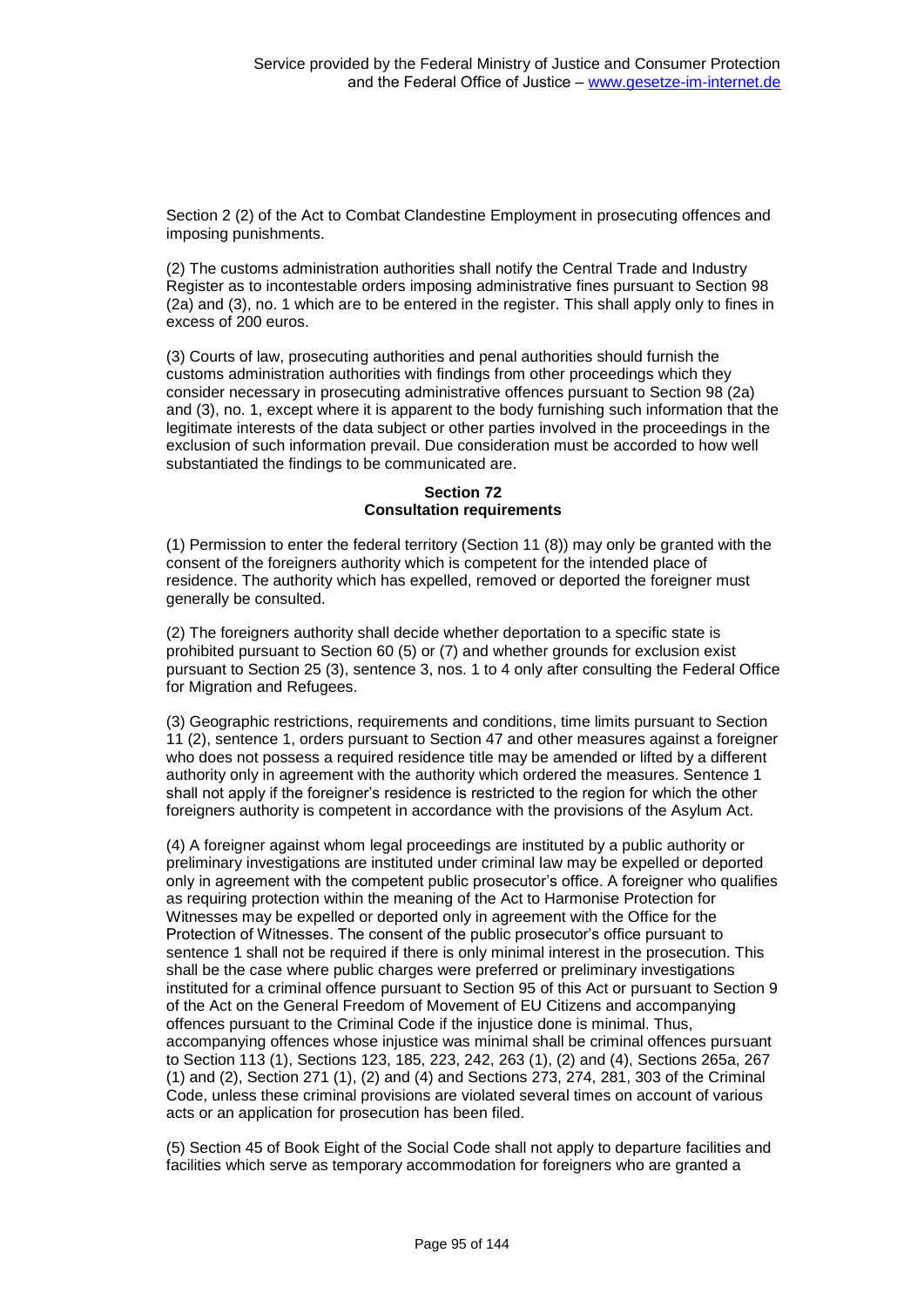temporary residence permit for reasons of international law or on humanitarian or political grounds or whose deportation is suspended.

(6) The competent public prosecutor's office for the criminal proceedings referred to in Section 25 (4a) or (4b) or the criminal court concerned with such proceedings shall be consulted prior to reaching a decision on issuing, extending or revoking a residence title pursuant to Section 25 (4a) or (4b) and prior to setting, annulling or reducing a period allowed for leaving the country pursuant to Section 59 (7), except in cases covered by Section 87 (5), no. 1. Where the competent public prosecutor's office is not yet known to the foreigners authority, it shall consult the police authority responsible for the place of residence prior to reaching a decision on setting, annulling or reducing a period allowed for leaving the country pursuant to Section 59 (7).

(7) The foreigners authority may also consult the Federal Employment Agency to establish whether the requirements of Sections 17a, 17b, 18, 18b, 19, 19a, 19b, 19c and 19d are met in cases where its approval is not necessary.

#### **Section 72a Security check of visa application data**

(1) Data collected by a German diplomatic mission abroad in the course of the visa procedure on the person applying for a visa, the inviting party, persons guaranteeing that the foreigner's subsistence will be ensured by way of a declaration of commitment or by other means, or on other reference persons in Germany shall be transmitted to the Federal Office of Administration for a security check. The same shall apply to data pursuant to sentence 1 which the diplomatic mission abroad of another Schengen state responsible under Article 8 para. 2 of Regulation (EC) no. 810/2009 of the European Parliament and of the Council of 13 July 2009 establishing a Community Code on Visas (Visa Code) (OJ L 243, 15.9.2009, p. 1) has transmitted to a German diplomatic mission abroad for a decision on a visa application. Data shall not be transmitted pursuant to sentence 1 or sentence 2 where the data are transmitted pursuant to Section 73 (1) sentence 1.

(2) The data referred to in subsection 1, sentences 1 and 2, shall be checked in a special organisational unit of the Federal Office of Administration in an automated procedure against data stored in the file referred to in Section1 (1) of the Act on Setting up a Counter-Terrorism Database (Counter-Terrorism Database) regarding persons when there is reason to believe that they

1. are members or supporters of a terrorist organisation pursuant to Section 129a of the Criminal Code with an international dimension or of a terrorist organisation pursuant to Section 129a in conjunction with Section 129b (1), sentence 1, of the Criminal Code acting in the Federal Republic of Germany or

2. are members of a group which supports such an organisation or wilfully supports such a group in the knowledge of the activities of the group which support terrorism or

3. unlawfully use violence as a means to achieve international political or religious aims or support or prepare such use of violence or intentionally incite others to use violence by means of their activities, in particular through advocating such use of violence or

4. are in contact with the persons referred to in no. 1 or no. 3 not only fleetingly or by chance and can be expected to provide further information which may help investigate or combat international terrorism insofar as there is reason to believe that they are aware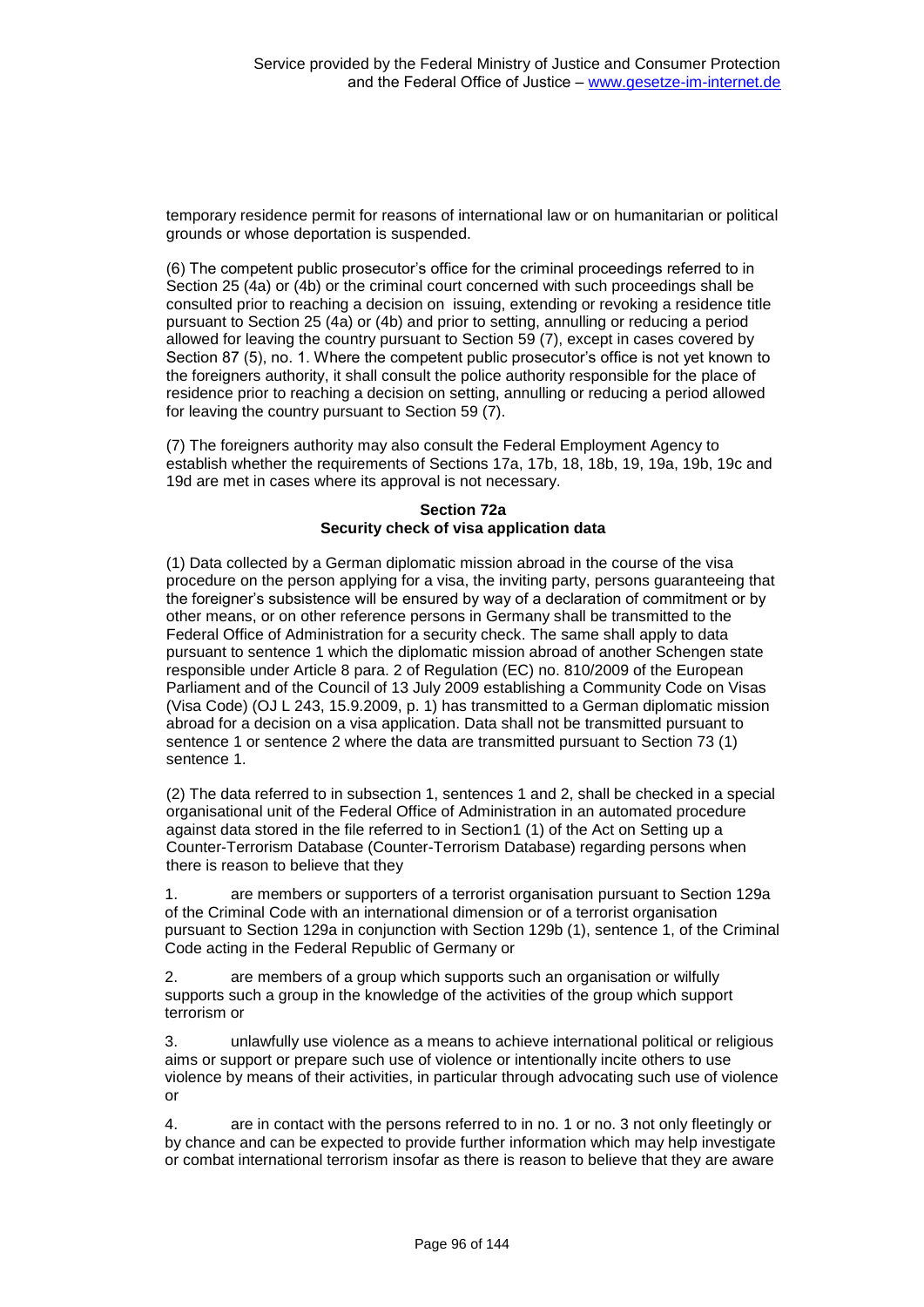of the planning or commission of one of the criminal offences referred to in no. 1 or the use, support for or preparation of unlawful violence within the meaning of no. 3.

After the authority which stored the data on persons referred to in sentence 1 in the Counter-Terrorism Database has labelled these data, the Federal Criminal Police Office shall transfer the data to the special organisational unit at the Federal Office of Administration for the check against data referred to in subsection 1, sentences 1 and 2, and they shall be stored there. Suitable technical and organisational measures must be put in place to prevent unauthorised access to the content of the data sets.

(3) In the event of a hit, in order to ascertain the grounds for denial pursuant to Section 5 (4) or to investigate other security reservations against issuing a visa, the data referred to in subsection 1, sentences 1 and 2, shall be transmitted to the authority which stored the data on this person in the Counter-Terrorism Database. This authority shall immediately send a note to the competent German diplomatic mission abroad via the Federal Office of Administration if there are grounds to deny the visa pursuant to Section 5 (4) or there are other security reservations against issuing a visa.

(4) The data referred to in subsection 1, sentences 1 and 2, which have been stored with the special organisational unit in the Federal Office of Administration, shall be deleted immediately after carrying out the check pursuant to subsection 2, sentence 1; if the check produced a hit, only the visa file reference shall be stored. This shall be deleted as soon as the special organisational unit in the Federal Office of Administration has established that the German diplomatic mission abroad shall not be notified pursuant to subsection 3, sentence 2 , otherwise it shall be deleted when the notification has been made.

(5) The authorities referred to in subsection 3, sentence 1, may store and use the data transmitted to them as far as necessary to discharge their statutory duties. Provisions regulating the transmission of data pursuant to other acts shall remain unaffected.

(6) The Federal Office of Administration shall ensure that, in the event of a hit, the time of the security check, the particulars which enable the determination of the checked data sets, the result of the check, the forwarding of the data set and the processing of the data set for the purpose of data protection monitoring shall be logged in writing. The log data shall be secured by means of suitable measures to prevent unauthorised access and shall be destroyed at the end of the calendar year which follows the year of their generation, unless they are needed for a monitoring procedure which has already been initiated.

(7) The Federal Office of Administration shall undertake state-of-the-art technical and organisational measures to ensure data protection and data security which shall, in particular, guarantee the confidentiality and integrity of the data stored in the special organisational unit and of the transmitted data.

(8) Responsibility in compliance with data protection law for the existence of the conditions under subsection 2, sentence 1, shall lie with the authority which entered the data in the Counter-Terrorism Database. Responsibility in compliance with data protection law for the security check shall lie with the Federal Office of Administration. The Federal Criminal Police Office shall be responsible in compliance with data protection law for ensuring that the transmitted data reflect the current status of the Counter-Terrorism Database.

(9) The data referred to in subsection 2, sentence 2, shall be corrected if they are corrected in the Counter-Terrorism Database. They shall be deleted if the conditions for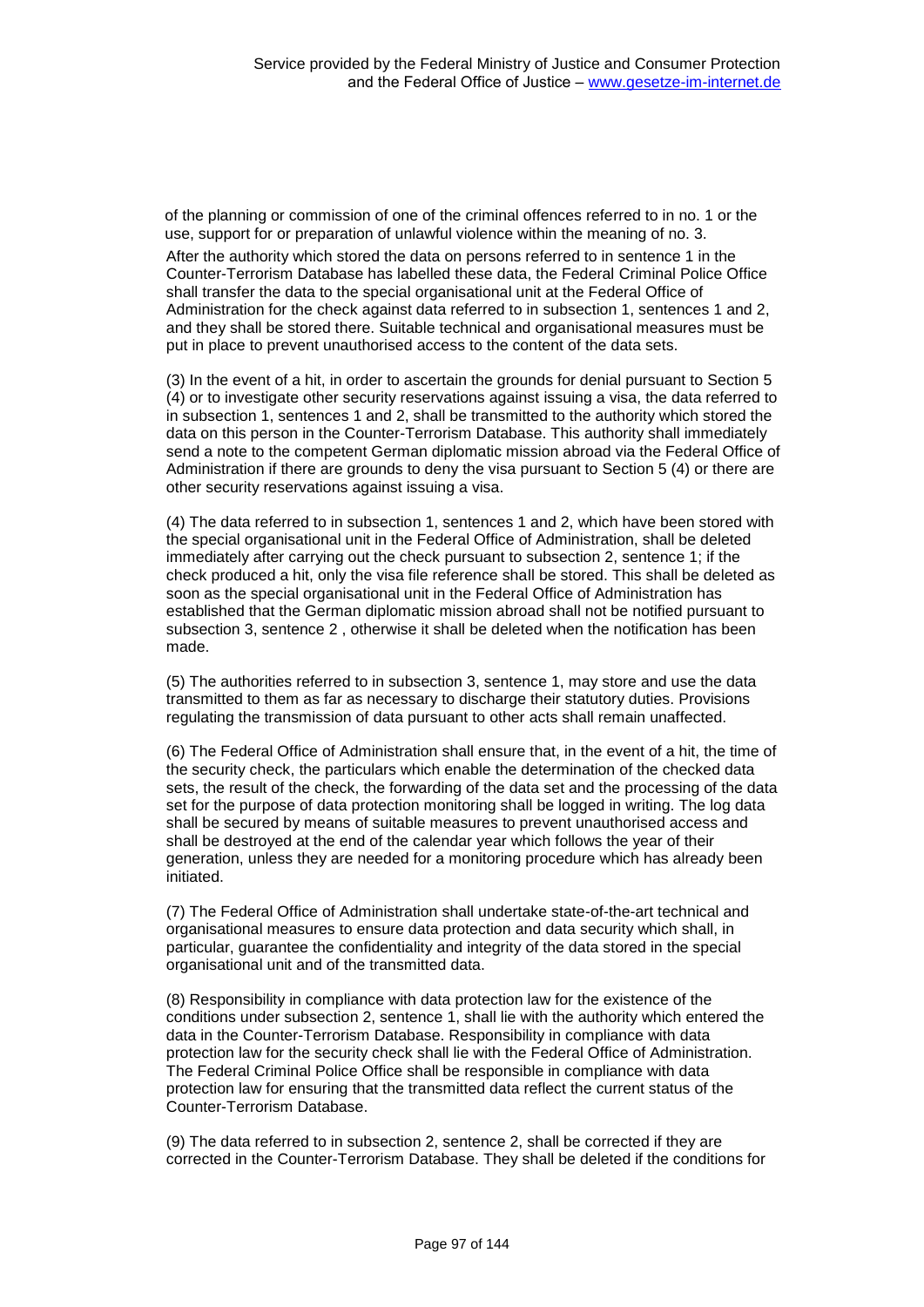their storage pursuant to subsection 2, sentence 1, are no longer met or the data are deleted in the Counter-Terrorism Database. Section 11 (4) of the Act on Setting up a Counter-Terrorism Database shall apply accordingly to the examination of the continued existence of the conditions permitting storage of the data pursuant to subsection 2, sentence 2.

#### **Section 73**

### **Other consultation requirements in visa procedures, in public register and asylum procedures and in issuing residence titles**

(1) Data on the inviting party and on persons guaranteeing that the foreigner's subsistence will be ensured by way of a declaration of commitment or by other means or on other reference persons in Germany which is collected during the visa procedure by a German diplomatic mission abroad or by the diplomatic mission abroad of another Schengen state which is responsible for taking receipt of the visa application on the person applying for a visa, may be transmitted via the Federal Office of Administration to the Federal Intelligence Service, the Federal Office for the Protection of the Constitution, the Military Counter-Intelligence Service, the Federal Criminal Police Office and the Customs Criminological Office in order to ascertain any grounds for denial pursuant to Section 5 (4) or in order to investigate any other security reservations. The procedure pursuant to Section 21 of the Act on the Central Register of Foreigners shall remain unaffected. In cases covered by Section 14 (2), the respective authorities charged with policing cross-border traffic may transmit the data collected in the visa application procedure to the authorities referred to in sentence 1.

(1a) Data collected to document, establish and verify a person's identity pursuant to Section 16 (1), sentence 1, of the Asylum Act and Section 49 concerning persons within the meaning of Section 2 (1a) of the Act on the Central Register of Foreigners may be transmitted via the Federal Office of Administration to the Federal Intelligence Service, the Federal Office for the Protection of the Constitution, the Military Counter-Intelligence Service, the Federal Criminal Police Office and the Customs Criminological Office in order to ascertain any grounds for denying a visa pursuant to Section  $3(2)$ , Section 4 (2) of the Asylum Act, Section 60 (8), sentence 1, and Section 5 (4) or or in order to investigate any other security reservations. A check against other data sets shall also be permissible at the Federal Office of Administration for these purposes.

(2) Prior to issuing or extending a residence title, temporarily suspending deportation or permitting residence pending the asylum decision, the foreigners authorities may transmit the personal data stored at their facilities on the persons concerned via the Federal Office of Administration to the Federal Intelligence Service, the Federal Office for the Protection of the Constitution, the Military Counter-Intelligence Service, the Federal Criminal Police Office, the Customs Criminological Office, the *Land* Office for the Protection of the Constitution, the *Land* Office of Criminal Police or the competent police authorities in order to ascertain any grounds for denial pursuant to Section 5 (4) or in order to investigate any other security reservations. The Federal Office for the Protection of the Constitution may provide technical support for the transmission of data to the *Land* Offices for the Protection of the Constitution.

(3) The security authorities and intelligence services referred to in subsections 1 and 2 shall immediately notify the Federal Office of Administration as to whether grounds for denial pursuant to Section 5 (4) or any other security reservations apply; the Federal Office for the Protection of the Constitution may provide technical support for the transmission of communications from the *Land* Offices for the Protection of the Constitution regarding enquiries from the foreigners authorities pursuant to subsection 2. The German diplomatic missions abroad and foreigners authorities shall immediately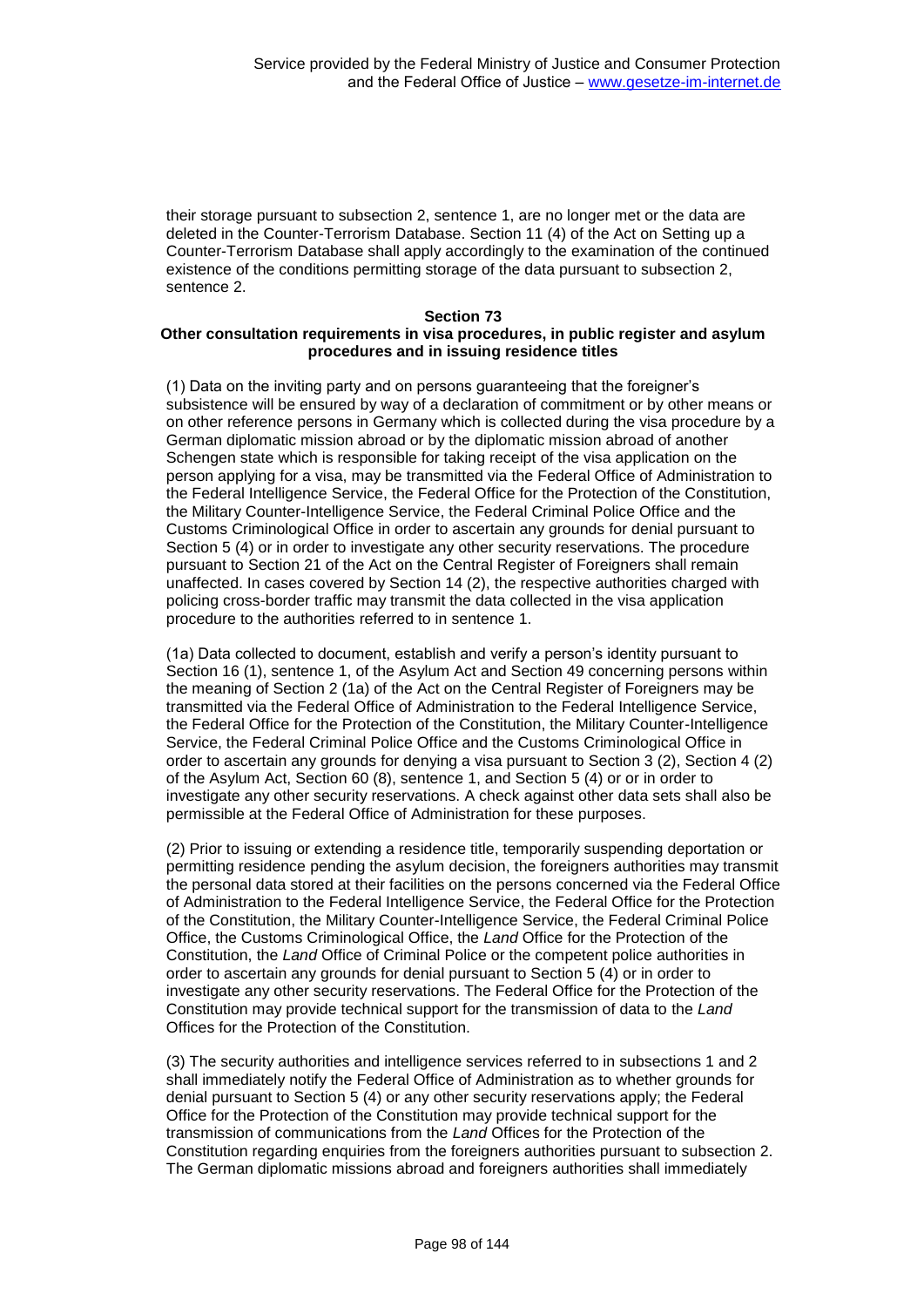inform the security authorities and intelligence services referred to in sentence 1 of the length of validity of the residence titles which have been issued or extended; should the authorities referred to in sentence 1 become aware of grounds for denial pursuant to Section 5 (4) or other security reservations during the period of validity of the residence title, they shall immediately notify the competent foreigners authority or the competent diplomatic mission abroad. The authorities referred to in sentence 1 may store and use the data transmitted if necessary to discharge their statutory duties. Provisions regulating the transmission of data pursuant to other acts shall remain unaffected.

(3a) The security authorities and intelligence services referred to in subsection 1a shall immediately notify the Federal Office of Administration of any grounds for denial pursuant to Section 3 (2), Section 4 (2) of the Asylum Act, Section 60 (8), sentence 1, and Section 5 (4) or of other security reservations. The Federal Office of Administration shall promptly make this information available to the authorities responsible for the asylum procedure and for decisions on residence matters. The further transmission of data between the authorities referred to in sentence 1 and the authorities responsible for the asylum procedure and for decisions on residence matters which is required as a result of the transmission pursuant to subsection 1a and sentences 1 and 2 may be effected via the Federal Office of Administration. The authorities referred to in sentence 1 may store and use the data transmitted to them as far as necessary to discharge their statutory duties. The Federal Office of Administration shall store the transmitted data for as long as necessary for the purposes of the security check. Provisions regulating the transmission of data pursuant to other acts shall remain unaffected.

(4) The Federal Ministry of the Interior shall determine via general administrative provisions in agreement with the Federal Foreign Office and with due regard to the prevailing security situation in which cases the authorisation pursuant to subsections 1 and 1a shall be used with regard to nationals of particular states and persons belonging to groups defined by any other means.

## **Section 73a Notification of the issuance of visas**

(1) Notifications of visas issued which are submitted by other Schengen states pursuant to Article 31 of Regulation (EC) No 810/2009 may be transmitted via the competent body to the Federal Intelligence Service, the Federal Office for the Protection of the Constitution, the Military Counter-Intelligence Service, the Federal Criminal Police Office and the Customs Criminological Office to check whether the grounds stated in Section 5 (4) or any other security reservations preclude the entry into and residence in the federal territory of a visa holder. Notifications from German diplomatic missions abroad concerning visas issued without prior transmission of data pursuant to Section 73 (1) may be transmitted via the competent body to the authorities listed in sentence 1 for the purpose stated in sentence 1; data on persons other than the holder of the visa shall not be transmitted. Section 73 (3), sentences 3 and 4 shall apply accordingly.

(2) The Federal Ministry of the Interior shall determine via a general administrative provision in consultation with the Federal Foreign Office and with due regard to the prevailing security situation in which cases the authorisation pursuant to subsection 1 shall be used with regard to nationals of particular states and persons belonging to groups defined by any other means.

#### **Section 73b**

# **Background check of persons and organisations involved in visa procedures**

(1) The Federal Foreign Office shall carry out background checks to determine any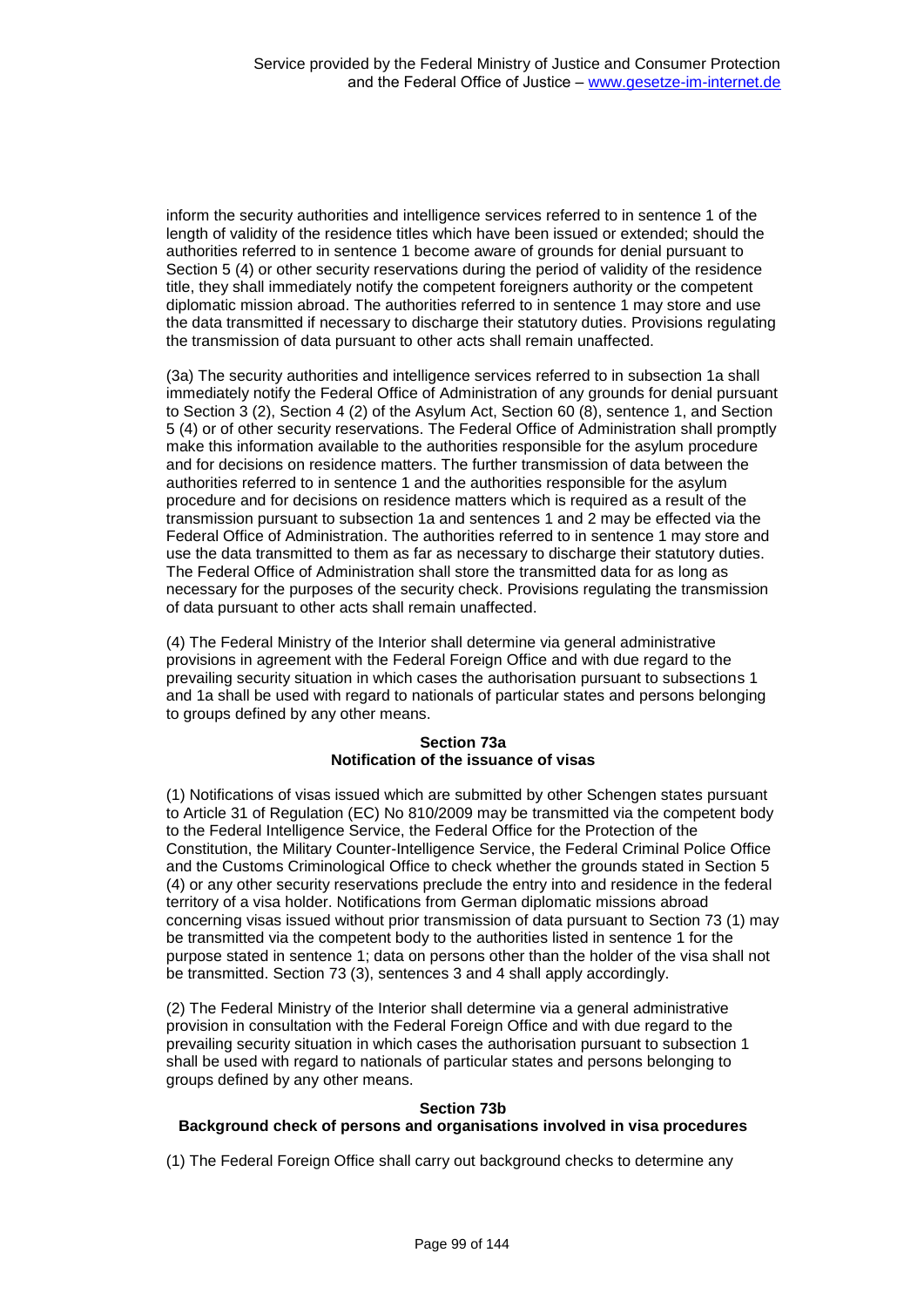security reservations against persons who are or are to be entrusted with discharging one or more tasks in the visa procedure, in particular recording biometric identifiers, and who are not seconded members of the Foreign Service (persons concerned). At regular intervals and as occasion demands, the Federal Foreign Office shall conduct repeat background checks of the persons referred to in sentence 1. The background check shall be carried out after the person concerned has provided written consent.

(2) To conduct the background check, the German diplomatic mission abroad shall collect the surname, given names, name at birth and other names, sex, date and place of birth, nationality, place of residence and particulars of their identity document (in particular type of document and document number) of the person concerned and shall transmit these data for a background check via the Federal Foreign Office to the federal law enforcement agencies and offices for the protection of the constitution, to the Federal Intelligence Service, the Military Counter-Intelligence Service, the Federal Criminal Police Office and the Customs Criminological Service to ascertain any security reservations. The security authorities and intelligence services referred to in sentence 1 shall immediately notify the Federal Foreign Office of any security reservations.

(3) The security authorities and intelligence services referred to in subsection 2 may process the transmitted data for other purposes in accordance with legislation applicable to them as far as necessary to discharge their statutory duties. Provisions regulating the transmission of data pursuant to other acts shall remain unaffected.

(4) The person concerned may not begin his activity in the visa procedure before the background check has been completed and no insights have been revealed concerning his possible unreliability.

(5) If the person concerned is a legal entity, in particular an external service provider, the Federal Foreign Office shall also conduct a background check of the legal entity on the basis of the company name, designation, the legal entity's entry in the Commercial Register and full address (local branch and main office). The Federal Foreign Office shall also conduct a background check on the owner and the managing director of the legal entity in the country in which the cooperation is planned. Subsection 1, sentence 2 and 3, and subsections 2 to 4 shall apply accordingly.

#### **Section 73c Cooperation with external service providers**

In national visa application procedures under Chapter 2 Part 3 and 4, the German diplomatic missions abroad may cooperate with an external service provider in accordance with Article 43 of Regulation (EC) No 810/2009.

#### **Section 74 Consulting the Federation; authority to issue instructions**

(1) A visa may be granted to safeguard political interests of the Federation subject to the proviso that extending the visa and issuing another residence title after the visa expires and lifting and amending requirements, conditions and other restrictions pertaining to the visa may only be undertaken in consultation or agreement with the Federal Ministry of the Interior or the body appointed by it.

(2) The Federal Government may issue individual instructions on implementing this Act and the statutory instruments enacted on the basis of this Act if

1. the security of the Federal Republic of Germany or any other substantial interests of the Federal Republic of Germany so require,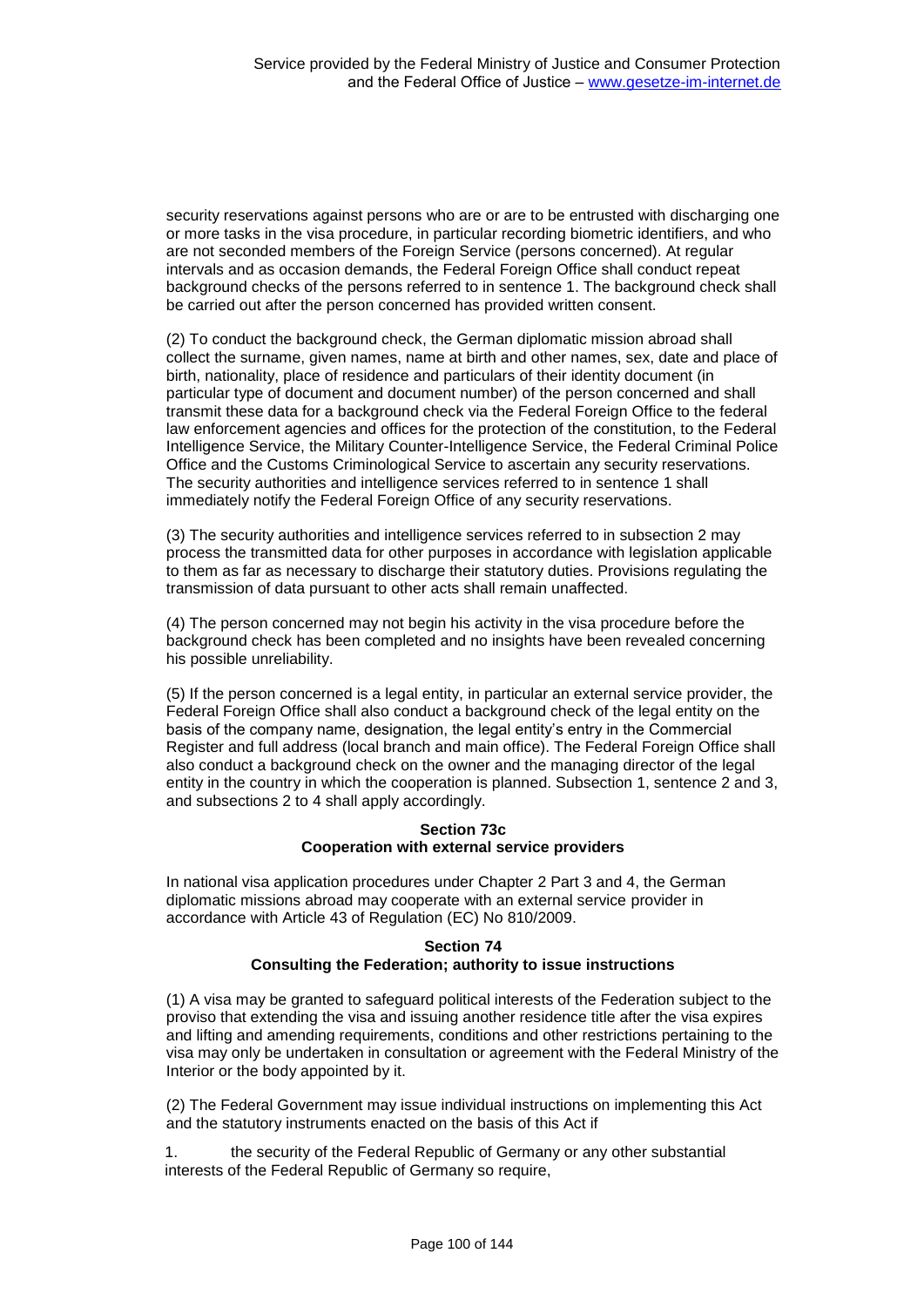2. measures undertaken by one *Land* in connection with the law on foreigners harm substantial interests of another *Land*,

3. a foreigners authority intends to expel a foreigner who is exempted from the requirement for a temporary residence permit by virtue of his belonging to a consular or diplomatic mission abroad.

#### **Part 1a Transit**

#### **Section 74a Transit of foreigners**

Foreign states may return foreigners to another state from their territory via the federal territory or readmit foreigners into their territory from another state via the federal territory, subject to the permission of the competent authorities (transit operations). Transit operations shall be carried out on the basis of intergovernmental agreements and legislation of the European Union. The central authority pursuant to Article 4 (5) of Directive 2003/110/EC shall be the federal police authority specified in the statutory instrument pursuant to Section 58 (1) of the Act on the Federal Police. The foreigner in transit must tolerate the necessary measures in connection with his transit journey.

# **Part 2 Federal Office for Migration and Refugees**

#### **Section 75 Duties**

Notwithstanding its duties in accordance with other acts, the Federal Office for Migration and Refugees shall have the following duties:

1. coordinating the information on residence for the purpose of pursuing an economic activity between the foreigners authorities, the Federal Employment Agency and the German diplomatic missions abroad authorised by the Federal Foreign Office to deal with matters pertaining to passports and visas;

2.

a) developing the basic structure and content of the integration course pursuant to Section 43 (3) and job-related language training pursuant to Section 45a,

- b) implementing the same and
- c) measures pursuant to Section 9 (5) of the Federal Expellees Act;

3. providing expert support for the Federal Government in the field of promoting integration and producing informational materials on integration measures offered by the Federal Government, *Land* governments and local government authorities for foreigners and ethnic German resettlers;

4. conducting scientific research on migration issues (accompanying research) with the aim of obtaining analytical conclusions for use in controlling immigration;

4a. conducting scientific research on integration issues;

5. cooperating with the administrative authorities of the member states of the European Union as the National Contact Point and competent authority pursuant to Article 27 of Directive 2001/55/EC, Article 25 of Directive 2003/109/EC, Article 22 (1) of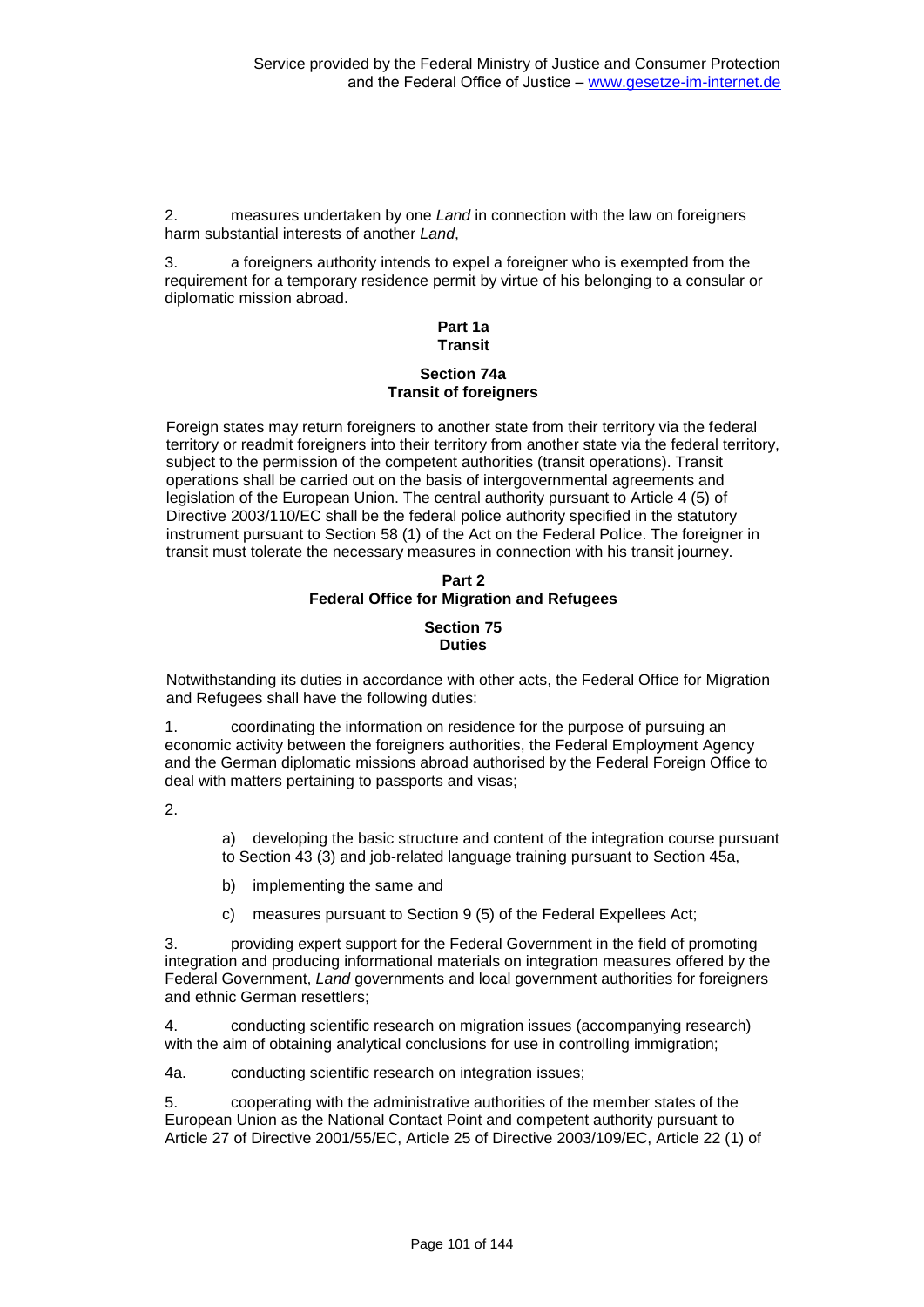Directive 2009/50/EC, Article 26 of Directive 2014/66/EU and Article 37 of Directive (EU) 2016/801, and for communications pursuant to Section 51 (8a);

6. keeping the register pursuant to Section 91a;

7. coordinating the programmes and taking part in projects to promote voluntary returns, and paying out funds approved under those schemes;

carrying out the admission process pursuant to Section 23 (2) and (4) and the allocation of foreigners admitted pursuant to Section 23 and Section 22, sentence 2 to the *Länder*;

9. providing migration advisory services pursuant to Section 45, sentence 1, unless such services are provided by other bodies; it may enlist the services of private or public institutions to this end;

10. recognising research establishments in order to conclude admission agreements pursuant to Section 20; in this connection, the Federal Office for Migration and Refugees shall be supported by a consultative council on research migration;

11. coordinating the transfer of information and evaluating findings of the federal authorities, in particular of the Federal Criminal Police Office and the Federal Office for the Protection of the Constitution, on foreigners for whom measures under the law on foreigners, asylum or nationality must be considered owing to a risk to public security;

12. imposing a time limit on a ban on entry and residence pursuant to Section 11 (2) in the case of a deportation warning issued pursuant to Sections 34, 35 of the Asylum Act, a deportation order issued pursuant to Section 34a of the Asylum Act or on the order and imposition of a time limit on a ban on entry and residence pursuant to Section 11 (7).

#### **Section 76 (repealed)**

# **Part 3 Administrative procedures**

# **Section 77 Written form; exemption from formal requirements**

(1) The following administrative acts must be made in writing and (excepting no. 5) shall require the statement of reasons:

1. the administrative act

a) denying a passport substitute, a substitute identity document or a residence title or subjecting the same to geographic or time restrictions or to conditions and requirements, or

b) denying the amendment or rescission of a subsidiary provision attaching to the residence title, and

- 2. expulsion orders,
- 3. deportation orders pursuant to Section 58a (1), sentence 1,
- 4. deportation warnings,
- 5. suspensions of deportation,
- 6. geographic residence restrictions pursuant to Section 12 (4),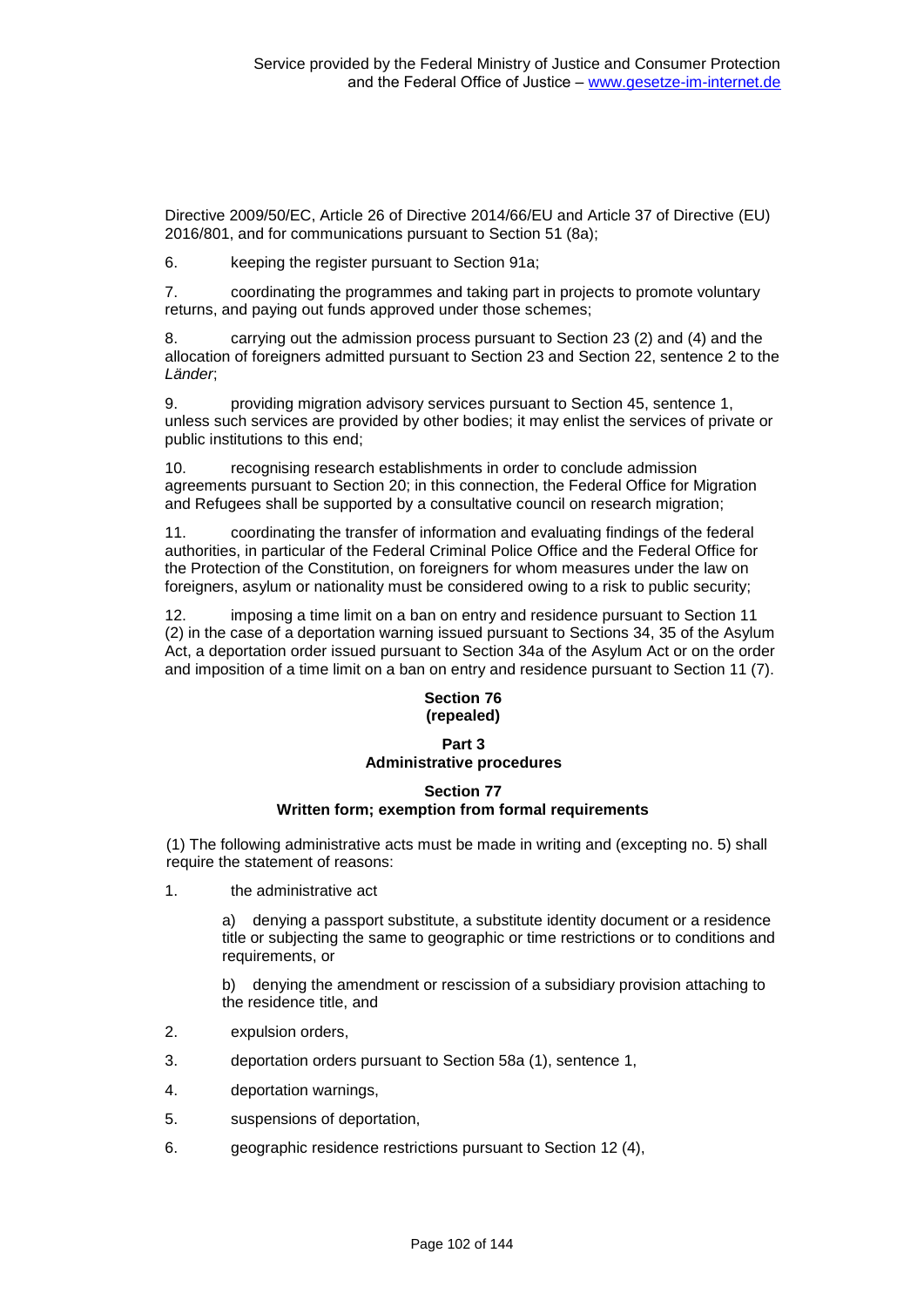7. orders pursuant to Sections 47 and 56,

8. the withdrawal and the revocation of administrative acts in accordance with this Act and

9. decisions to order a ban on entry and residence pursuant to Section 11 (6) or (7) and to impose time limits on a ban on entry and residence pursuant to Section 11. An administrative act denying a residence title or invalidating a residence title shall be accompanied by an explanation, as shall decisions on applications for time limits to be applied pursuant to Section 11 (1) sentence 3. The explanation shall inform the foreigner as to the legal remedy available in order to challenge the administrative act, the body with which the corresponding appeal is to be lodged and the deadline to be observed; in other cases the deportation warning shall be included with the aforementioned explanation.

(1a) In connection with the issuance of an ICT Card or a Mobile ICT Card, the host entity or host undertaking must be notified of the following in writing:

1. the refusal to extend an ICT Card or a Mobile ICT Card,

2. the revocation or withdrawal of an ICT Card or a Mobile ICT Card,

3. the refusal to extend a residence title allowing the subsequent immigration of dependants to join holders of an ICT Card or a Mobile ICT Card, or

4. the revocation or withdrawal of a residence title allowing the subsequent immigration of dependants to join holders of an ICT Card or a Mobile ICT Card.

The notification pursuant to sentence 1, nos. 1 and 2, must include the reasons for the decision.

(2) Denial and restriction of a visa and passport substitute before the foreigner enters the federal territory shall not require any statement of grounds or information on available legal remedies; refusal at the border shall not require written form. Formal requirements for the denial of Schengen visas shall be determined by Regulation (EC) No 810/2009.

(3) Upon application, foreigners must be provided with a translation of the operative part of the administrative act denying or invalidating the residence title or by means of which a decision is taken to impose a time limit pursuant to Section 11 and of the information on available legal remedies, free of charge and in a language which the foreigner understands or which it can be reasonably assumed he understands. If another reason exists for the obligation to leave the federal territory, sentence 1 shall apply accordingly to the deportation warning and the information on available legal remedies which shall be included with this pursuant to subsection 1, sentence 3. The translation may be provided in oral or written form. The foreigner shall not be entitled to a translation if he has entered the federal territory unlawfully or has been expelled on the grounds of a criminal conviction. In the cases referred to in sentence 4, the foreigner shall be given a standard form containing explanations, which shall be made available in at least five of the most commonly spoken or understood languages. Sentences 1 to 3 shall not apply if the foreigner has not yet entered or has already left the federal territory.

#### **Section 78**

### **Documents with an electronic storage and processing medium**

(1) Residence titles pursuant to Section 4 (1) sentence 2 , nos. 2 to 4 shall be issued as stand-alone documents with an electronic storage and processing medium. Temporary residence permits to be issued in accordance with the Agreement between the European Community and its member states, of the one part, and the Swiss Confederation, of the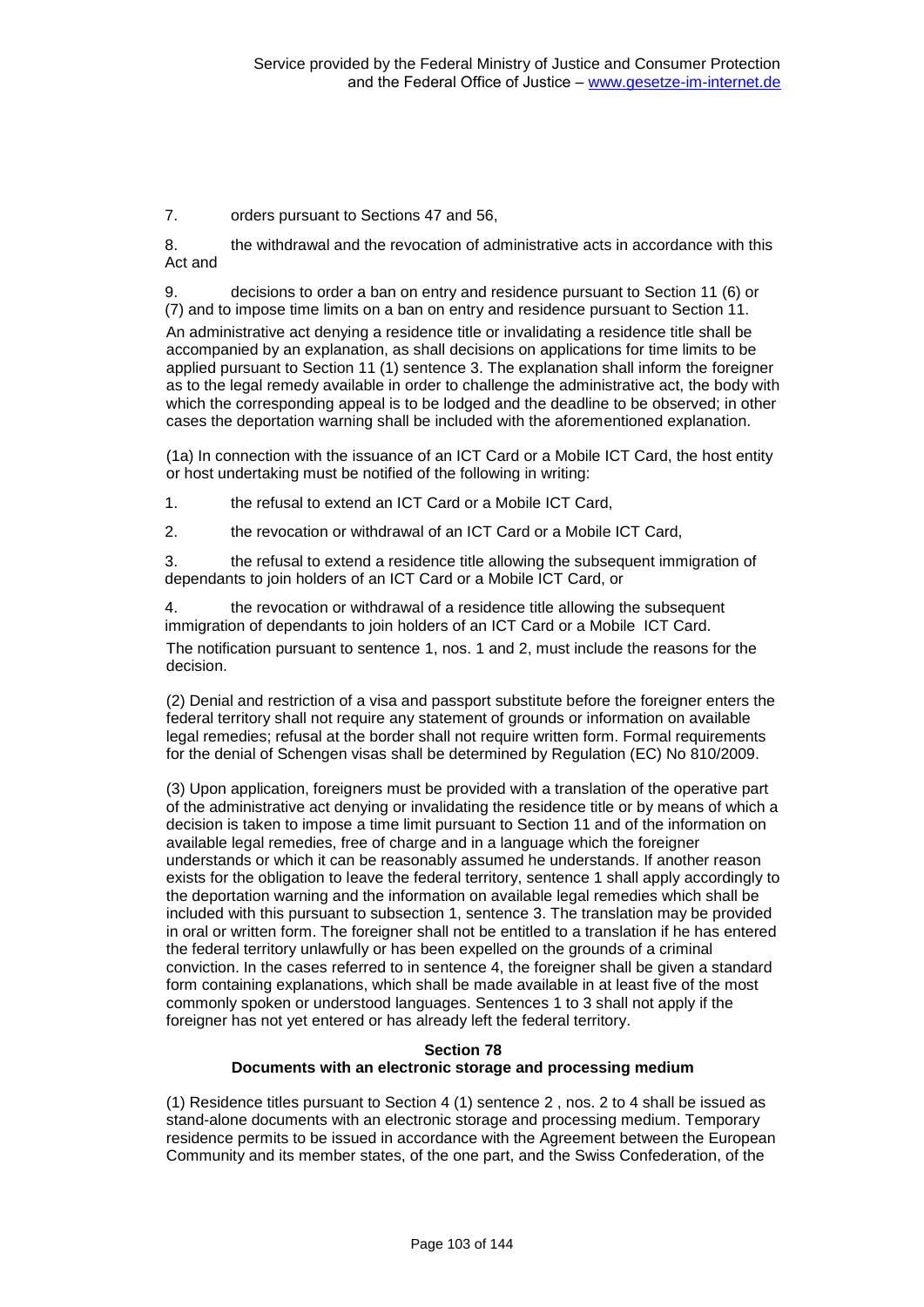other, on the free movement of persons of 21 June 1999 (OJ L 114, 30.4.2002, p. 6) shall, on application, be issued as documents with an electronic storage and processing medium. Documents pursuant to sentences 1 and 2 shall contain the following visibly displayed items of information:

- 1. surname and given names,
- 2. doctoral degree,
- 3. photograph,
- 4. date and place of birth;
- 5. address,
- 6. start and duration of validity,
- 7. place of issue,
- 8. type of residence title or right of residence and its legal basis,
- 9. issuing authority,
- 10. serial number of the appurtenant passport or passport substitute,
- 11. duration of validity of the appurtenant passport or passport substitute,
- 12. comments,
- 13. signature,
- 14. serial number,
- 15. nationality,
- 16. sex,
- 17. height and eye colour,
- 18. card access number.

Subject to the conditions stipulated in Section 48 (2) or (4), a document pursuant to sentence 1 may be marked to indicate that it is a substitute identity document and that the personal details contained therein are based on the information furnished by the holder. The signature of the applicant as required pursuant to sentence 3, no. 13 must be submitted if he is ten years of age or older at the time of applying for the document.

(2) A document with an electronic storage and processing medium pursuant to subsection (1) shall contain a machine-readable zone. It may contain only the following visibly displayed information:

- 1. the abbreviations
	- a) "AR" for residence titles of the type pursuant to Section 4 (1), nos. 2 to 4,

b) "AS" for residence titles of the type pursuant to Section 28, sentence 2 of the Ordinance Governing Residence,

2. the abbreviation "D" for the Federal Republic of Germany,

3. the serial number of the residence title, which shall consist of the code number of the foreigners authority and a randomly assigned residence title number and which may contain both numerals and letters,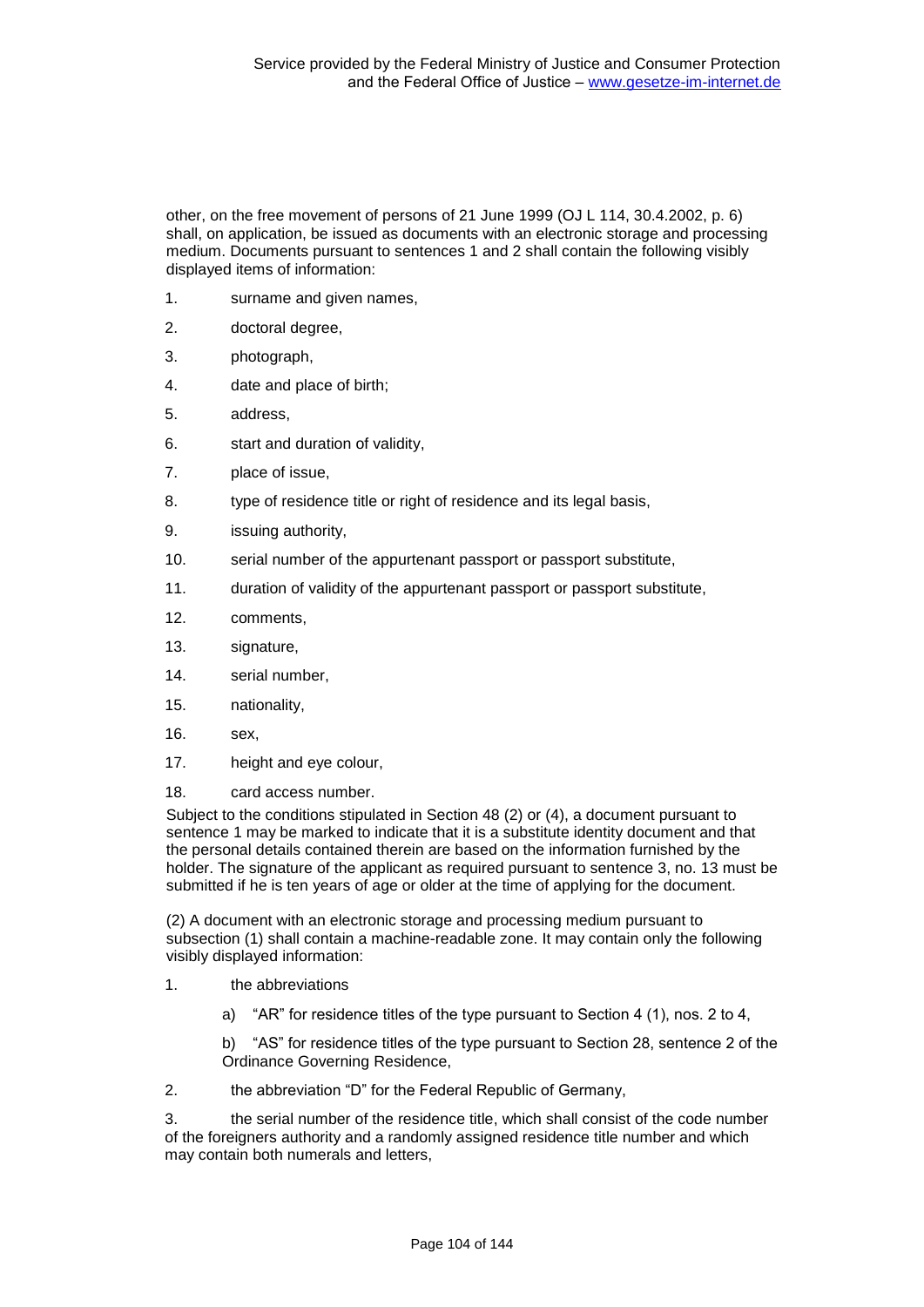- 4. the date of birth,
- 5. the abbreviation "F" for females and "M" for males,

6. the duration of validity of the residence title or, in the case of a permanent right of residence, the technical period of validity for the use of the card,

- 7. the abbreviation of the nationality,
- 8. the surname,
- 9. the given name or names,
- 10. the check digits and
- 11. empty spaces.

The serial number and the check digits may not include any information about the holder or indications of such information. Each document shall be assigned a new serial number.

(3) The electronic storage and processing medium included in the document pursuant to subsection 1 shall contain the following data:

1. the data stipulated in subsection 1, sentence 3, nos. 1 to 5 and the unique municipality code used in the official list of municipalities,

- 2. the data of the machine-readable zone pursuant to subsection 2, sentence 2,
- 3. subsidiary provisions,

4. two fingerprints, the designation of the fingers used and information on the quality of the prints and

5. name at birth.

The stored data shall be secured against unauthorised modification, deletion and retrieval. Fingerprints shall be taken of persons who are six years of age and older.

(4) The electronic storage and processing medium of a document pursuant to subsection 1 may be designed as a qualified electronic signature creation device pursuant to Article 3, no. 23, of Regulation (EU) No 910/2014 of the European Parliament and of the Council on electronic identification and trust services for electronic transactions in the internal market and repealing Directive 1999/93/EC (OJ L 257, 28.8.2014, p. 73). Certification in accordance with Article 30 of Regulation (EU) No 910/2014 shall be carried out by the Federal Office for Information Security. The provisions of the Trusted Services Act shall remain unaffected.

(5) The electronic storage and processing medium of a document pursuant to subsection 1 may also be used for the additional function of an electronic proof of identity. In this respect, Section 2 (3) to (7), (10) and (12), Section 4 (3), Section 7 (4) and (5), Section 10 (1), (2) sentence 1, (3) to (5), (6) sentence 1, (7), (8) sentence 1, and (9), Section 11 (1) to (5) and (7), Section 12 (2) sentence 2, Sections 13, 16, 18, 18a, 19 (1), (3) to (6), Sections 19a, 20 (2) and (3), Sections 21, 21a, 21b, 27 (2) and (3), Section 32 (1) nos. 5 and 6 with the exception of Section 19 (2) stated there, nos. 6a to 8, (2) and (3) and Section 33 nos. 1, 2 and 4 of the Act on Identity Cards shall apply accordingly with the proviso that the foreigners authority takes the place of the identity card authority. In addition to the data listed in Section 18 (3) sentence 2 of the Act on Identity Cards, the subsidiary provisions stored in accordance with subsection 3 no. 3 and the abbreviation for the holder's nationality may also be transmitted within the scope of the electronic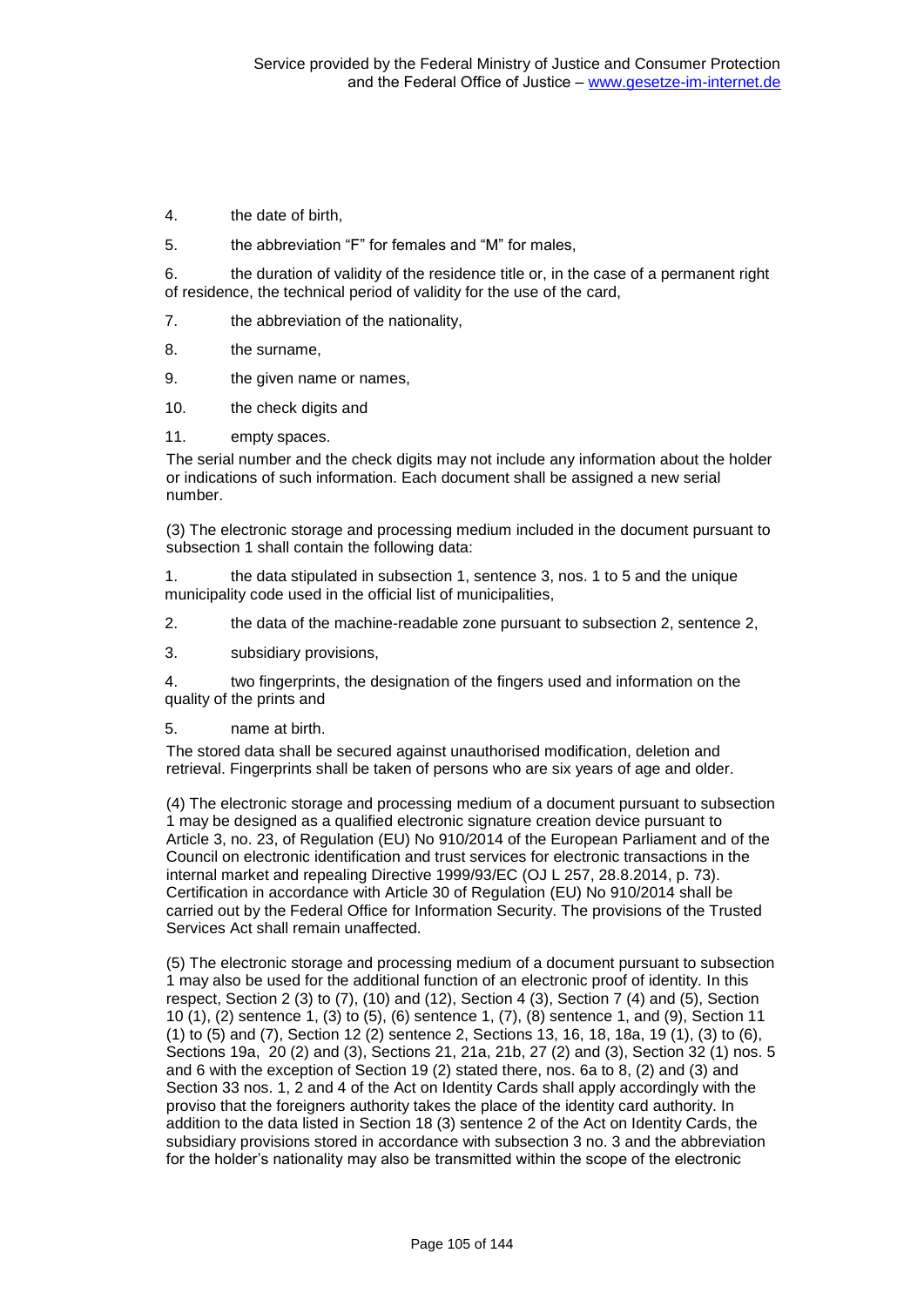proof of identity function subject to the requirements of Section 18 (4) of the Act on Identity Cards. Subsection 2 sentence 3 shall apply accordingly with regard to the blocking code and to the blocking characteristics.

(6) The authorities charged with implementing this Act or entrusted with sovereign powers to check identities may collect, process and use the data contained in the machine-readable zone to discharge their statutory duties.

(7) Public bodies may collect, process and use the data stored in the electronic storage and processing medium of a document pursuant to subsection 1 with the exception of biometric data, as far as necessary to discharge their respective statutory duties. Both the address stored in the electronic storage and processing medium and the address to be displayed pursuant to subsection 1, sentence 3, no. 5 may be changed by the foreigners authorities and other authorities designated by *Land* law.

(8) In the absence of any legal provisions to the contrary, personal data may be collected from documents pursuant to subsection 1 and used with the help of technical means only by way of the electronic proof of identity pursuant to subsection 5. The same shall apply to the collection and use of personal data with the help of a document pursuant to subsection 1.

### **Section 78a Forms for residence titles in exceptional cases, identity card substitute and certificates**

(1) In derogation from Section 78, residence titles pursuant to Section 4 (1) sentence 2, nos. 2 to 4 may be issued according to a standard form if

1. the residence title is to be granted for the purpose of extending the duration of stay by one month or

2. issuing a residence title is necessary to avert exceptional hardship.

The standard form shall contain the following items of information:

- 1. surname and given names of the holder,
- 2. duration of validity,
- 3. place and date of issue,
- 4. type of residence title or right of residence,
- 5. issuing authority,
- 6. serial number of the appurtenant passport or passport substitute,
- 7. comments,
- 8. a photograph.

The standard form shall indicate that the document has been issued in exceptional circumstances.

(2) Forms pursuant to subsection 1 sentence 1 shall contain a machine-readable zone with the following information:

- 1. surname and given names,
- 2. date of birth;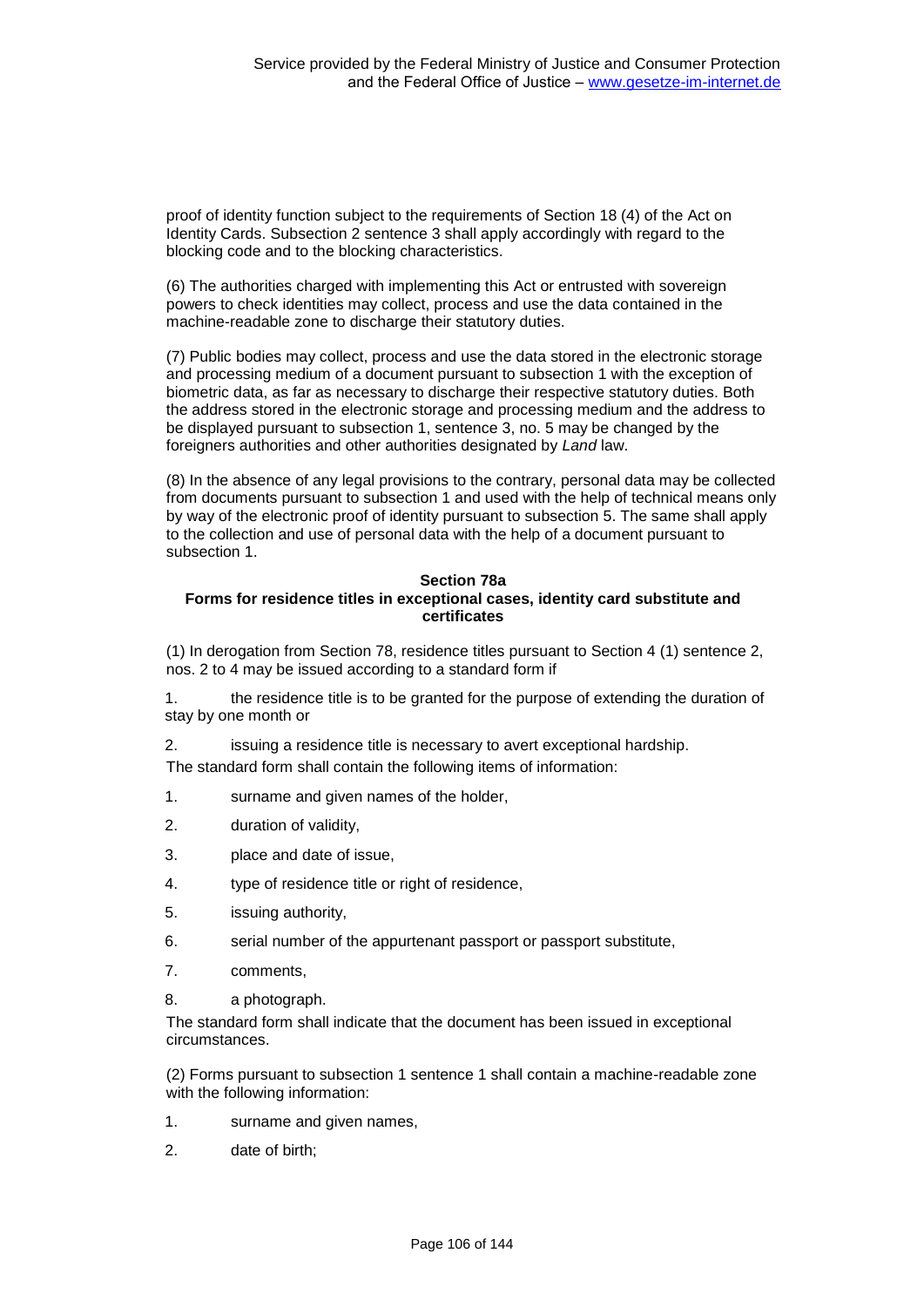- 3. sex,
- 4. nationality,
- 5. type of residence title,
- 6. serial number of the form,
- 7. issuing state,
- 8. duration of validity,
- 9. check digits,
- 10. empty spaces.

(3) Public bodies may store, transmit and use the data contained in the machine-readable zone pursuant to subsection 2 to discharge their statutory duties.

(4) The standard form for the substitute identity document shall contain a serial number and a machine-readable zone. In addition to the name of the issuing authority, the place and date of issue, the period or duration of validity, the given names and surname of the holder, residence status and subsidiary provisions, the standard form may also provide the following items of information on the holder's identity:

- 1. date and place of birth;
- 2. nationality,
- 3. sex,
- 4. height,
- 5. eye colour,
- 6. address,
- 7. photograph,
- 8. personal signature,
- 9. two fingerprints,

10. note to the effect that the personal details are based on information furnished by the foreigner.

If fingerprints are recorded pursuant to sentence 2, no. 9, they must be incorporated into the substitute identity document on the electronic storage and processing medium following encoding by means of security processes. The same shall apply where photographs are incorporated in electronic form. Subsections 2 and 3 shall apply accordingly. Section 78 (1) sentence 4 shall remain unaffected.

(5) The certificates pursuant to Section 60a (4) and Section 81 (5) shall be issued according to a standard form which contains a serial number and may be provided with a machine-readable zone. The certificate may otherwise contain only those data items specified in subsection 4 and a note to the effect that the certificate alone does not satisfy the foreigner's passport requirement. Subsections 2 and 3 shall apply accordingly.

## **Section 79 Decision on residence**

(1) A decision shall be reached on the residence of foreigners on the basis of the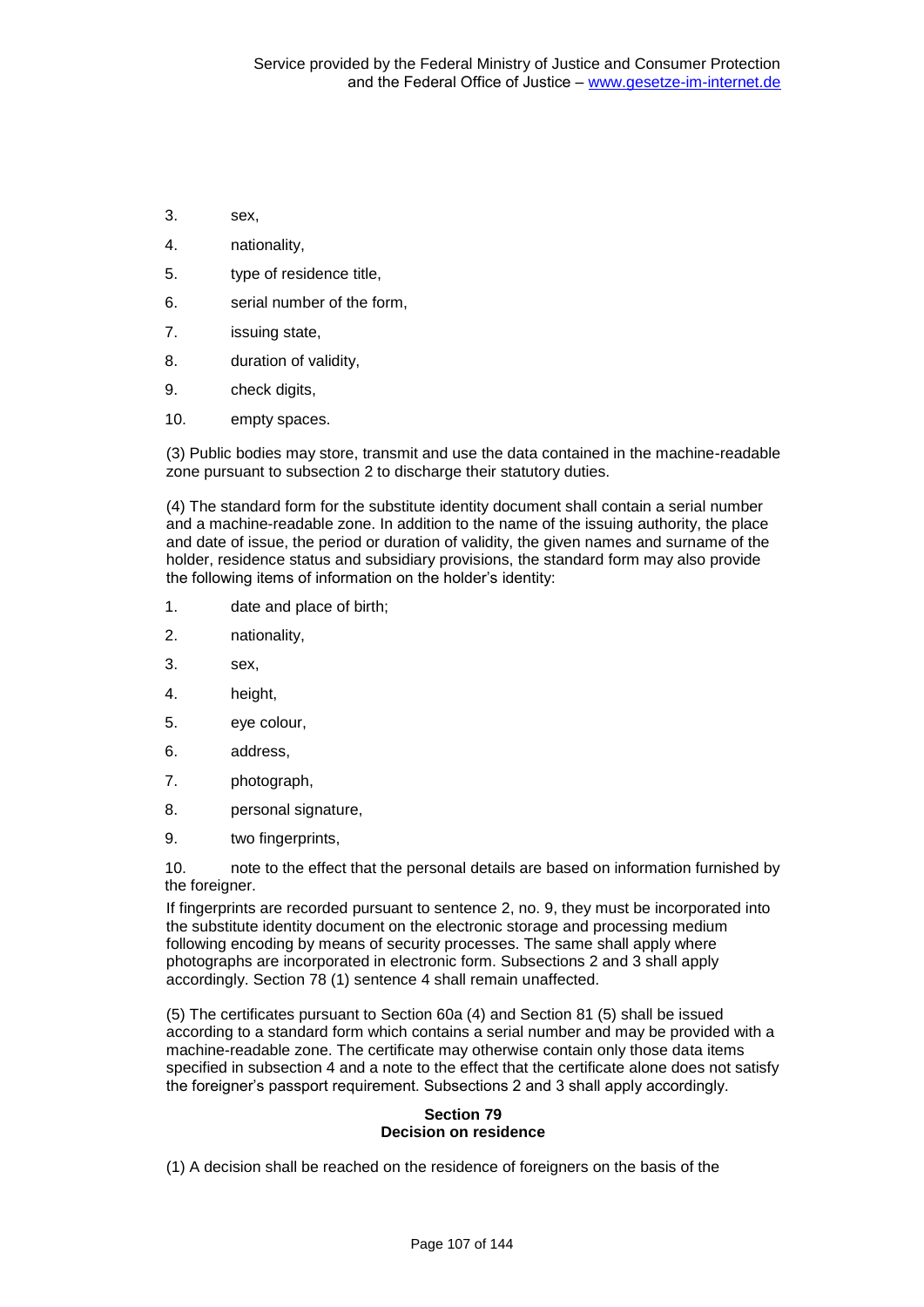circumstances which are known in the federal territory and accessible information. The foreigners authority shall decide whether the conditions specified in Section 60 (5) and (7) apply on the basis of the knowledge in its possession and the knowledge accessible in the federal territory and, where necessary in individual cases, the knowledge accessible to the authorities of the Federation outside of the federal territory.

(2) If a foreigner who is under investigation on suspicion of having committed a criminal or administrative offence applies for issuance or extension of a residence title, the decision on the residence title shall be suspended until the attendant proceedings are completed and, in the case of a court ruling, until it is no longer subject to appeal, unless it is possible to reach a decision on the residence title without considering the outcome of the proceedings.

## **Section 80 Legal capacity**

(1) A foreigner who is of age shall be capable of performing procedural actions pursuant to this Act, provided that he would not be legally incapacitated according to the Civil Code or would not require supervision and prior approval in this matter.

(2) A minor's lack of legal capacity shall not keep him from being refused entry or removed. The same shall apply to the notice of intention to deport and subsequent deportation to the country of origin, if his legal representative is not resident in the federal territory or the latter's whereabouts in the federal territory are unknown.

(3) In applying this Act, the provisions of the Civil Code shall determine whether a foreigner shall be regarded as a minor or an adult. If a foreigner is of age under the law of his home country, his legal capacity and capacity to contract shall remain unaffected.

(4) The legal representatives of a minor foreigner and any other persons attending to the foreigner in the federal territory in place of the legal representatives shall be obliged to file the necessary applications on behalf of the foreigner for issuing and extending the residence title and issuing and extending the passport, passport substitute and substitute identity document.

#### **Section 81 Applying for the residence title**

(1) In the absence of any provisions to the contrary, a residence title shall be issued to a foreigner only upon application by said foreigner.

(2) A residence title which may be obtained after entering the federal territory in accordance with the statutory instrument pursuant to Section 99 (1), no. 2 shall be applied for immediately after entry or within the period stipulated in the statutory instrument. The application for a child born in the federal territory who is not to be granted a residence title ex officio shall be filed within six months of birth.

(3) If a foreigner who is legally resident in the federal territory and does not possess a residence title applies for a residence title, his residence shall be deemed to be permitted up to the time of the decision by the foreigners authority. If the application is filed too late, deportation shall be deemed to be suspended from the time of application up to the time of the decision by the foreigners authority.

(4) If a foreigner applies for an extension of his residence title or for a different residence title before his current residence title expires, the current residence title shall be deemed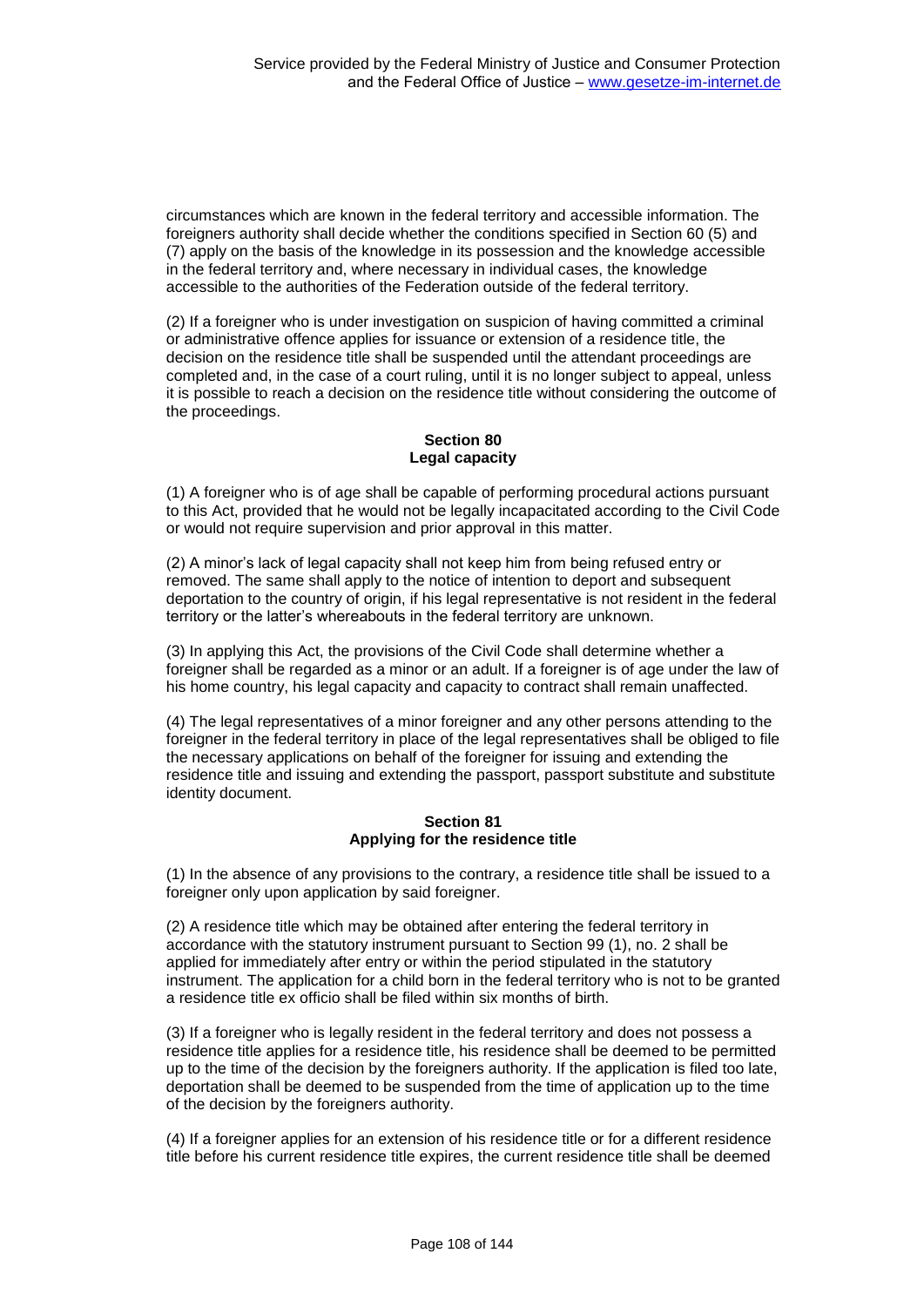to remain in force from the time its expires until the time of the decision by the foreigners authority. This shall not apply to visas pursuant to Section 6 (1). If the application to issue or extend a residence title was filed too late, the foreigners authority may order that the previous residence title remains valid in order to avoid undue hardship.

(5) The foreigner shall be issued a certificate confirming the effect of his application (provisional residence document).

(6) If the application for a temporary residence permit allowing the subsequent immigration of dependants wishing to join the holder of an ICT Card or a Mobile ICT Card is filed at the same time as the application for an ICT Card or a Mobile ICT Card, the application for the temporary residence permit allowing the subsequent immigration of dependants shall be decided upon at the same time as the application for an ICT Card or Mobile ICT Card.

#### **Section 82 Cooperation by the foreigner**

(1) The foreigner shall be obliged to put forward his interests and any circumstances in his favour which are not evident or known, specifying verifiable circumstances, and to produce forthwith the necessary evidence relating to his personal situation, other required certificates and permits and other required documents which he is able to furnish. The foreigners authority may set him a reasonable deadline for this purpose. It shall set him such a deadline when postponing the processing of an application for a residence title on account of lacking or incomplete information and shall specify the information to be furnished subsequently. Circumstances put forward and documents furnished after said deadline has expired may be ignored. Foreigners who have applied for an ICT Card pursuant to Section 19b shall be obliged to inform the competent foreigners authority of any changes that occur during the application procedure and affect the conditions for granting an ICT Card.

(2) Subsection 1 shall be applied accordingly in an objection procedure.

(3) The foreigner should be notified of his obligations pursuant to subsection 1 and of his essential rights and duties under this Act, in particular the obligations arising from Sections 44a, 48, 49 and 81 and the possibility of filing an application pursuant to Section 11 (1), sentence 3. If a time limit is set, he shall be informed of the consequences of failure to observe the set deadline.

(4) Where necessary to prepare and implement measures under this Act and in accordance with provisions relating to foreigners in other acts, an order may be issued requiring a foreigner to report personally to the competent authority and to the diplomatic missions or authorised officials of the state whose nationality he putatively possesses and requiring a medical examination to determine whether the foreigner is fit to travel. If a foreigner fails to comply with an order pursuant to sentence 1, the order may be enforced using direct force. Section 40 (1) and (2), Sections 41, 42 (1), sentences 1 and 3 of the Act on the Federal Police shall apply accordingly.

(5) On request, the foreigner for whom a document shall be issued in accordance with this Act, the Asylum Act or the provisions enacted to implement this Act shall

submit a current photograph in accordance with a statutory instrument enacted pursuant to Section 99 (1), nos. 13 and 13a or to cooperate in the taking of such a photograph and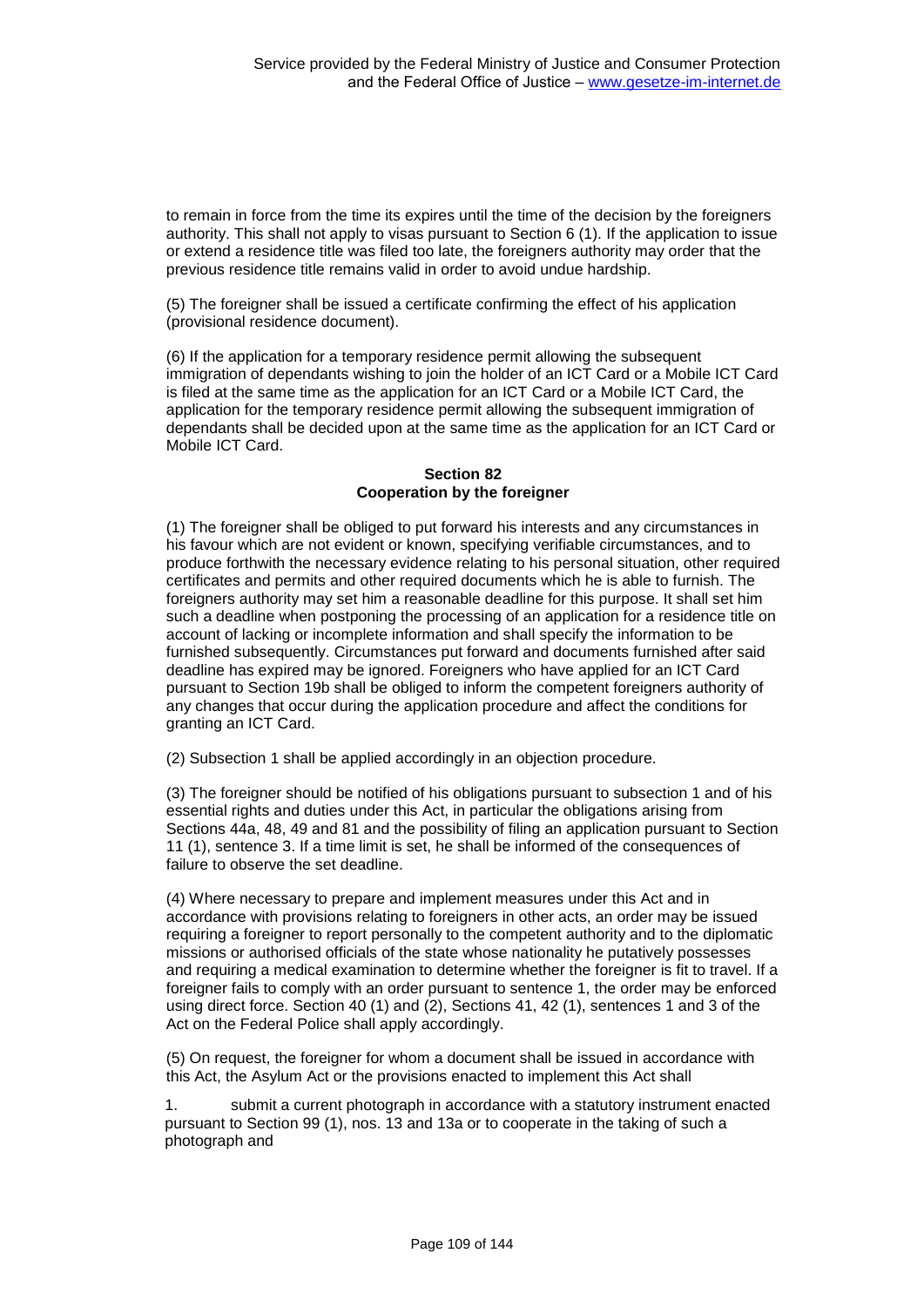2. cooperate in the taking of his fingerprints in accordance with a statutory instrument enacted pursuant to Section 99 (1), nos. 13 and 13a.

The photograph and the fingerprints may be incorporated into documents pursuant to sentence 1 and processed and used by the competent authorities to document and subsequently establish the foreigner's identity.

(6) Foreigners holding a temporary residence permit pursuant to Sections 18 or 18a or an EU Blue Card or an ICT Card must notify the competent foreigners authority should the employment for which the residence title was granted be terminated earlier than envisaged. This shall not apply if the foreigner may take up employment without permission which can only be granted with an approval pursuant to Section 39 (2). The foreigner shall be informed of his obligation pursuant to sentence 1 when the residence title is issued.

**Section 83 Limits on the right of appeal**

(1) The denial of a national visa and a passport substitute at the border shall not be subject to appeal. Upon being denied a national visa and a passport substitute at the border, the foreigner shall be informed of the possibility of filing an application with the competent diplomatic mission abroad.

(2) The refusal to suspend deportation shall not be contestable.

(3) The ordering of and imposition of a time limit on a ban on entry and residence by the Federal Office for Migration and Refugees shall not be contestable.

# **Section 84 Effects of an objection and a legal action**

(1) An objection or legal action against

1. the denial of an application to issue or extend a residence title,

1a. measures pursuant to Section 49,

2. a condition imposed pursuant to Section 61 (1e) requiring the foreigner to take up residence at a departure facility,

3. the amendment or rescission of a subsidiary provision concerning the pursuit of an economic activity,

4. revocation of the foreigner's residence title pursuant to Section 52 (1), sentence 1, no. 4 in the cases covered by Section 75 (2), sentence 1, of the Asylum Act,

5. revocation or withdrawal of the recognition of research establishments for the purpose of concluding admission agreements pursuant to Section 20,

6. departure bans pursuant to Section 46 (2), sentence 1,

7. the imposition of a time limit on a ban on entry and residence pursuant to Section 11,

8. the ordering of a ban on entry and residence pursuant to Section 11 (6), and

9. the determination pursuant to Section 85a (1), sentence 2,

shall have no suspensory effect.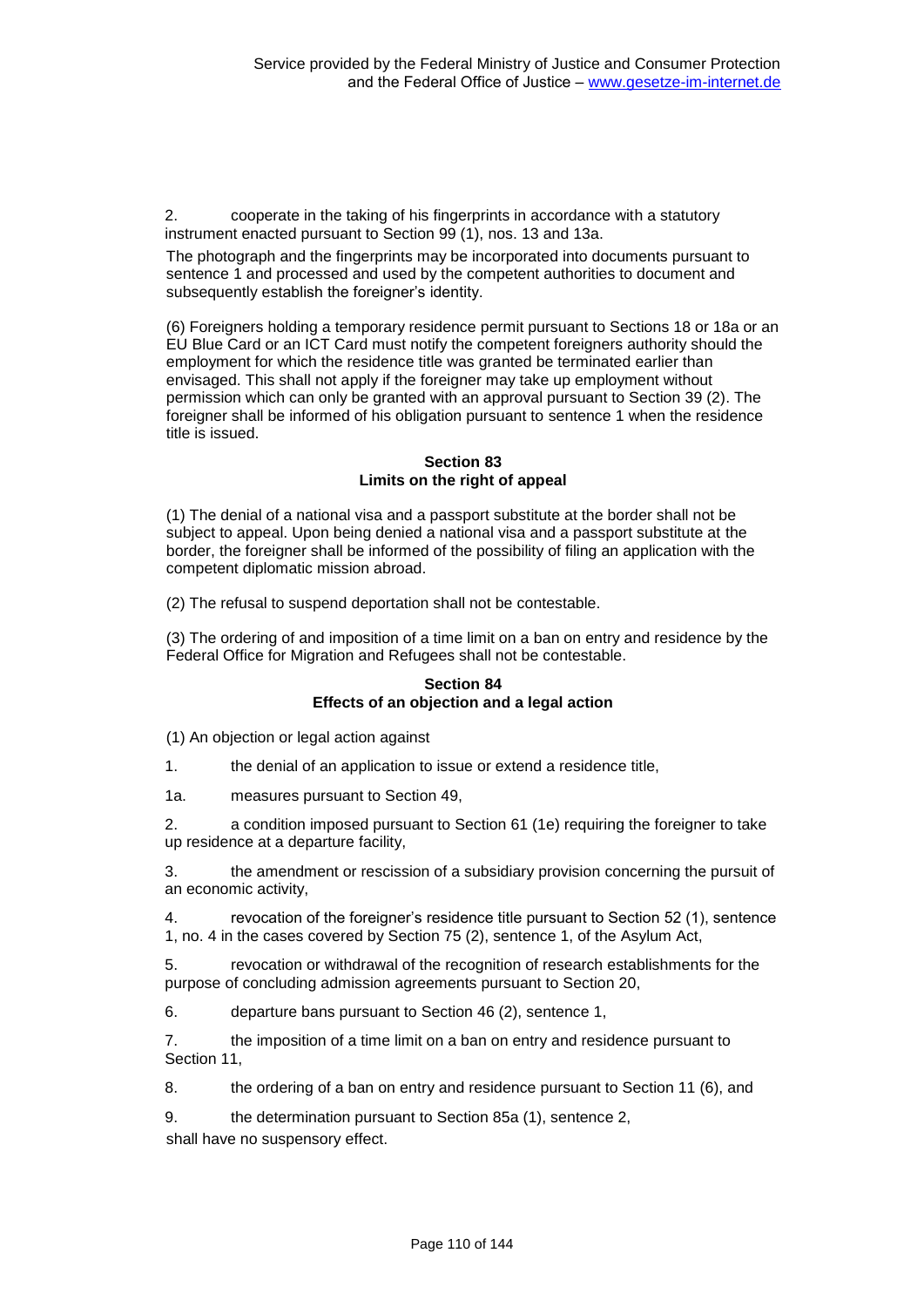An action filed against the ordering of a ban on entry and residence pursuant to Section 11 (7) shall have no suspensory effect.

(2) Notwithstanding their suspensory effect, an objection or legal action shall not affect the operative effect of an expulsion or any other administrative act terminating lawful residence. For purposes pertaining to admission or the pursuit of an economic activity, the residence title shall be deemed to remain in force until expiry of the deadline for raising an objection or instituting legal action, during judicial proceedings concerning a permissible application for the institution or restoration of suspensory effect or for as long as the submitted legal remedy has a suspensory effect. The lawfulness of residence shall not be interrupted if the administrative act is revoked by an official decision or by an incontestable court ruling.

#### **Section 85 Calculation of residence periods**

Interruptions of lawful residence of up to one year may be ignored.

#### **Section 85a**

## **Proceedings in case of specific indications of wrongful acknowledgement of paternity**

(1) If an administrative authority recording the acknowledgement or a registry clerk informs the foreigners authority that there are specific indications that paternity has been wrongfully acknowledged within the meaning of Section 1597a (1) of the Civil Code, the foreigners authority shall examine whether such wrongful acknowledgement exists. If it is established that paternity was wrongfully acknowledged, the foreigners shall determine this through a written or electronic administrative act. If it is established that paternity was not wrongfully acknowledged, the foreigners authority shall discontinue the proceedings.

(2) As a rule, persons shall be assumed to have wrongfully acknowledged paternity if

1. the acknowledging party declares that the acknowledgement serves a specific purpose within the meaning of Section 1597a (1) of the Civil Code,

2. the mother declares that the acknowledgement serves a specific purpose within the meaning of Section 1597a (1) of the Civil Code,

3. the party acknowledging paternity has acknowledged paternity, in several instances, of children from different foreign mothers and in each case has created the legal prerequisites for the permitted entry or the permitted residence of the child or of the mother by so acknowledging paternity, also in those cases in which the child has acquired German nationality by the acknowledgement,

4. the party acknowledging paternity or the mother has been granted or promised a material benefit in return for acknowledging paternity or for approving the acknowledgement,

and it is not to be expected that the legal prerequisites for the permitted entry or the permitted residence of the child, the acknowledging party or the mother will be obtained without the acknowledgement of paternity or the mother's approval of the acknowledgement. This shall also apply if the aim is to obtain the legal prerequisites for the permitted entry or the permitted residence of the child by the child's acquisition of German nationality pursuant to Section 4 (1) or (3), sentence 1, of the Nationality Act.

(3) If the determination pursuant to subsection 1, sentence 2, is incontestable, the foreigners authority shall furnish the administrative authority recording acknowledgements or the registry clerk and the registry office with a certified copy for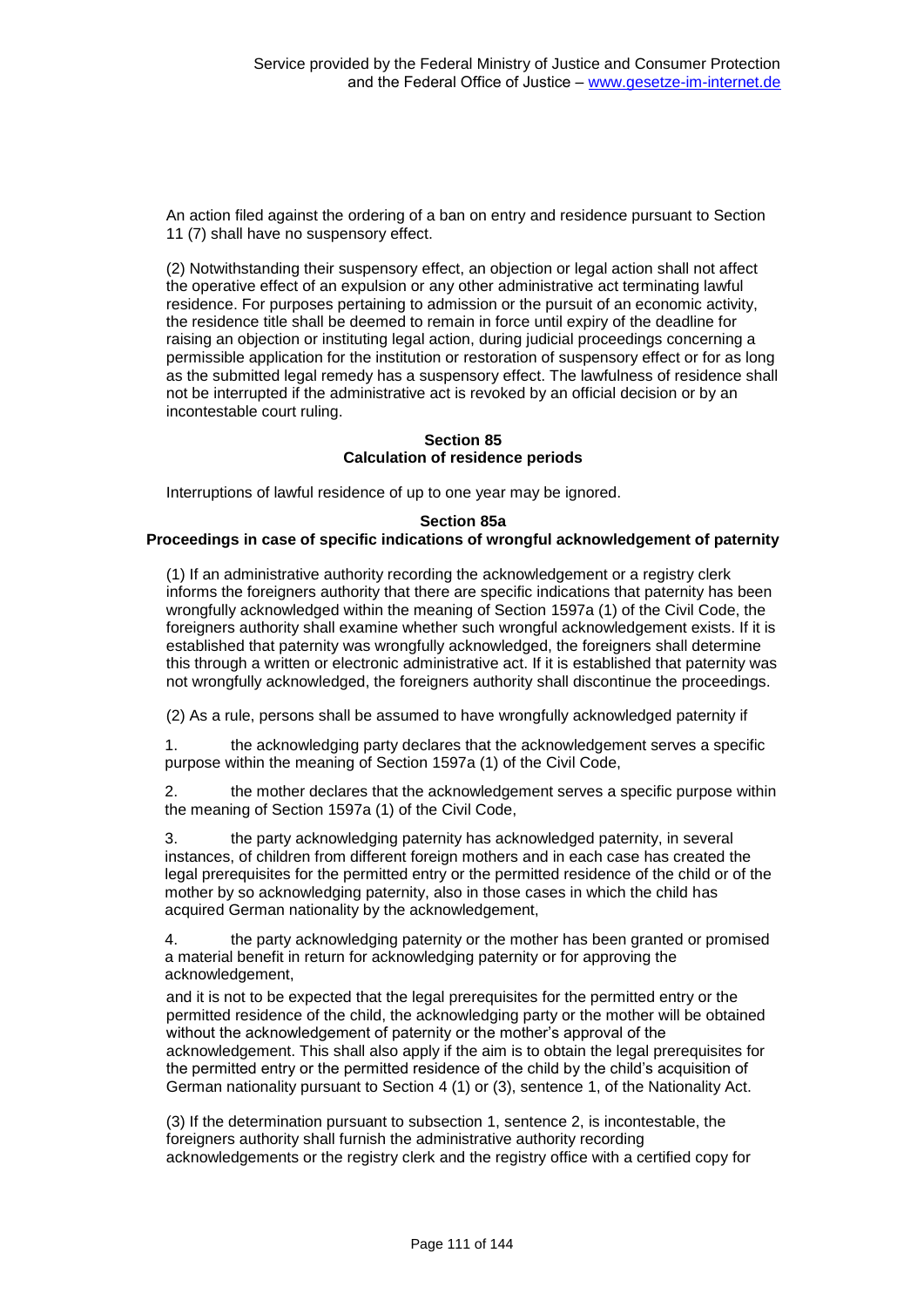their information, indicating that the determination has become incontestable. If the authority discontinues the proceedings, it shall inform the administrative authority recording acknowledgements, the parties concerned and the registry office in written or electronic form.

(4) The German diplomatic missions abroad shall be responsible for measures and determinations taken or made pursuant to subsections 1 and 3 abroad.

## **Part 4 Data protection**

## **Section 86 Collection of personal data**

The authorities charged with implementing this Act may collect personal data for the purpose of implementing this Act and provisions relating to foreigners contained in other acts, where this is necessary to discharge their duties under this Act and in accordance with provisions relating to foreigners in other acts. Data within the meaning of Section 3 (9) of the Federal Data Protection Act and corresponding provisions in the data protection acts of the *Länder* may be collected where this is necessary in individual cases to discharge assigned duties.

#### **Section 87 Transfer of data and information to foreigners authorities**

(1) On request, public bodies with the exception of schools and other educational and care establishments for young people shall inform the bodies specified in Section 86, sentence 1 of circumstances of which they become aware, as far as necessary for the purposes referred to in that section.

(2) Public bodies within the meaning of subsection 1 shall immediately notify the competent foreigners authority if, in discharging their duties, they become aware of

1. the stay of a foreigner who does not possess a required residence title and whose deportation has not been suspended,

2. a breach of a geographic restriction,

2a. foreigners drawing or applying for social benefits for themselves, their family members or other household members in the cases covered by Section 7 (1), sentence 2, no. 2 or sentence 4 of Book Two of the Social Code or in the cases covered by Section 23 (3), sentence 1, nos. 2, 3 or 4, sentences 3, 6 or 7 of Book Twelve of the Social Code, or

3. any other grounds for expulsion;

4. (repealed)

in the cases covered by numbers 1 and 2 and in case of any other actions punishable under this Act, the competent police authority may be notified instead of the foreigners authority, if one of the measures specified in Section 71 (5) is possible; the police authority shall immediately notify the foreigners authority. Public bodies should notify the competent foreigners authority immediately if, in discharging their duties, they become aware of special integration needs within the meaning of a statutory instrument enacted pursuant to Section 43 (4). The diplomatic missions abroad shall transmit to the competent foreigners authority personal data on a foreigner which is suitable for establishing the latter's identity or nationality, should they become aware that such data may be of current significance in enforcing the foreigner's enforceable obligation to leave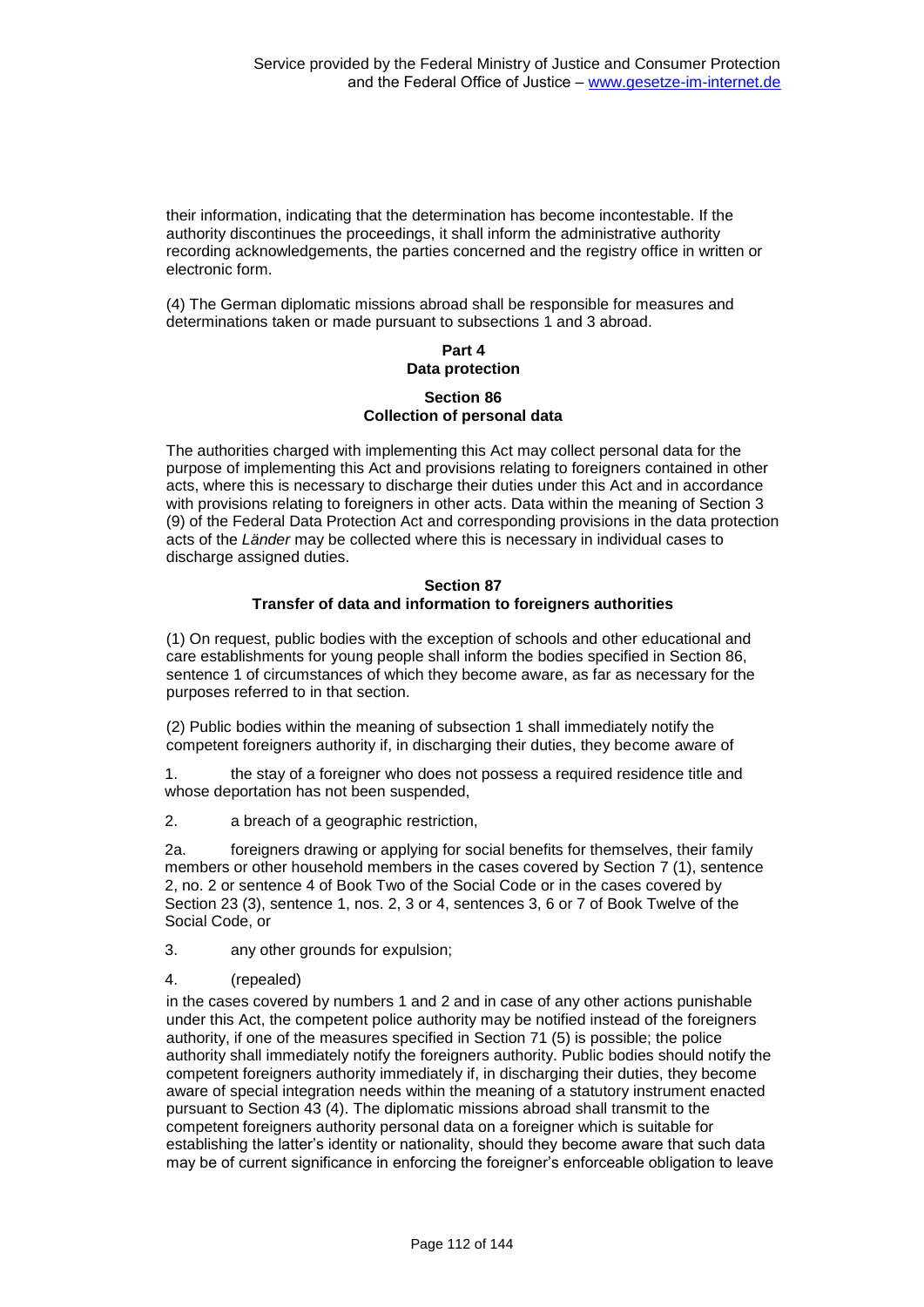the federal territory.

(3) The Federal Government Commissioner for Migration, Refugees and Integration shall be obliged to provide notifications pursuant to subsections 1 and 2 regarding a foreigner belonging to this category of persons only if such notification does not threaten the Commissioner's ability to discharge her own duties. The *Land* governments may determine by statutory instrument that Foreigners' Commissioners of the respective *Länder* and of local government authorities are obliged to provide notifications pursuant to subsections 1 and 2 relating to a foreigner who is lawfully resident in the *Land* or local government district concerned or who resided lawfully in the *Land* or local government district up to the time an administrative act was issued terminating the lawfulness of the residence subject to sentence 1 only.

(4) The bodies responsible for instituting and implementing criminal or administrative fine proceedings shall notify the competent foreigners authority immediately that such criminal proceedings have been initiated and that the criminal or fine proceedings have been settled at the public prosecutor's office, in court or at the administrative authority competent for prosecuting the administrative offence and imposing due punishment, stating the relevant statutory provisions. Sentence 1 shall apply accordingly to initiating extradition proceedings against a foreigner. Sentence 1 shall not apply to proceedings for an administrative offence which is punishable by a fine of up to 1,000 euros, nor to proceedings for an offence within the meaning of Section 24 of the Road Traffic Act or for an offence committed negligently within the meaning of Section 24a of the Road Traffic Act. The Office for the Protection of Witnesses shall notify the competent foreigners authority immediately of the beginning and end of witness protection for a foreigner.

(5) The bodies to be consulted pursuant to Section 72 (6) must notify the foreigners authorities

1. ex officio of any circumstances justifying the revocation of a residence title issued pursuant to Section 25 (4a) or (4b) or the reduction or annulment of a period allowed for departure pursuant to Section 59 (7) and

ex officio of the competent body or of any transfer of competence, where involvement in criminal proceedings pursuant to Section 72 (6) has taken place or notification has been effected pursuant to no. 1.

(6) (repealed)

#### **Section 88**

## **Transmission of data and information in the case of special statutory regulations on the use of data**

(1) Personal data and other information shall not be transmitted pursuant to Section 87, if such transmission conflicts with special statutory regulations.

(2) Personal data made accessible to a public body by a doctor or by other persons referred to in Section 203 (1), nos. 1, 2, 4 to 7 and subsection 4 of the Criminal Code may be transmitted by said public body,

1. if necessary to avert serious threats to the life and limb of the foreigner or of others, or if the foreigner constitutes a risk to public health, and special protective measures to eliminate the risk are not possible or fail to be observed by the foreigner, or

2. if the data are required in order to ascertain whether the conditions specified in Section 54 (2) no. 4 apply.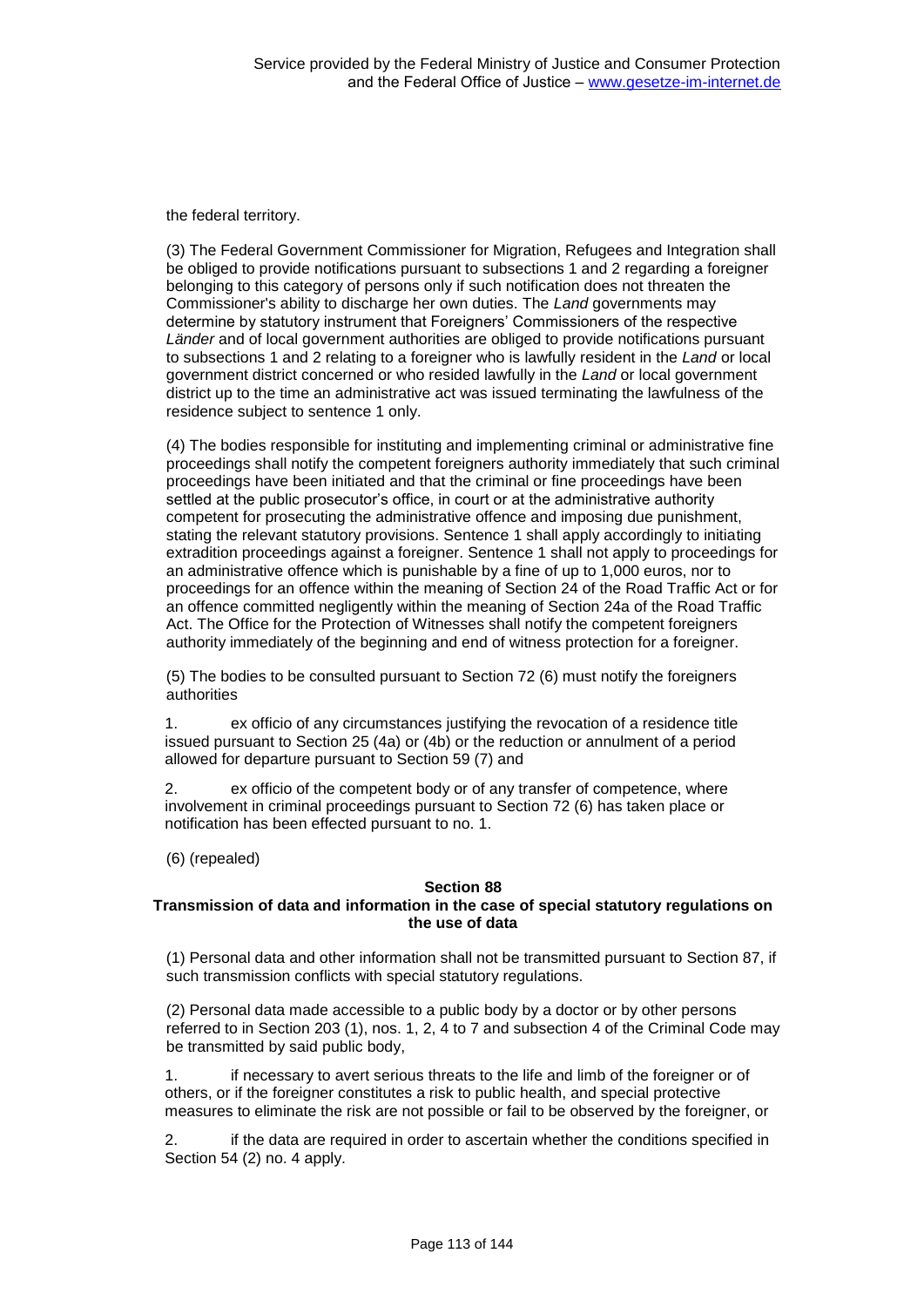(3) Personal data subject to tax secrecy under Section 30 of the German Fiscal Code may be transmitted if the foreigner has violated a provision of tax law, including customs law and monopolies law or a provision of foreign trade and payments law, or has violated import, export or transit bans or bans on the introduction of goods into customs territory, and criminal investigations have been initiated or a fine of at least 500 euros has been imposed for such violation. In cases covered by sentence 1, the authorities charged with policing cross-border traffic may also be notified if a departure ban is to be issued pursuant to Section 46 (2).

(4) Subsections 1 to 3 shall apply accordingly to transmission by the authorities charged with implementing this Act and by private bodies.

#### **Section 88a Processing data in connection with integration measures**

(1) In conducting integration courses, the foreigners authority, the Federal Employment Agency, the institution providing basic security for job seekers, institutions providing services under the Asylum Seekers Benefits Act, the Federal Office of Administration and private and public institutions authorised to conduct integration courses shall be permitted to transmit data relating to participants to the Federal Office for Migration and Refugees, in particular data confirming entitlement to attend, permission to attend pursuant to Section 44 (4) and registration for and attendance of an integration course as far as necessary to grant permission or entitlement to attend the integration course, to verify proper participation, to verify the fulfilment of the obligation to attend pursuant to Section 44a (1) sentence 1, to certify successful participation or to invoice and conduct integration courses. The private and public institutions authorised to conduct integration courses may inform the competent foreigners authority, the Federal Employment Agency, the competent institution providing basic security for job seekers or the competent institution providing services under the Asylum Seekers Benefits Act of the failure by a foreigner obliged to participate in an integration course pursuant to Section 44a (1) sentence 1 to duly attend an integration course. On request, the Federal Office for Migration and Refugees may forward the data transmitted pursuant to sentence 1 to foreigners authorities, the Federal Employment Agency, institutions providing basic security for job seekers or institutions providing services under the Asylum Seekers Benefits Act and nationality authorities as far as necessary to grant permission or entitlement to attend an integration course, to verify the fulfilment of the obligation to attend, to extend a temporary residence permit, to grant a permanent settlement permit or an EU long-term residence permit, to supervise the integration agreement or conduct the naturalisation procedure. In other respects, the processing and use of personal data by the Federal Office for Migration and Refugees shall be permissible only to conduct and invoice integration courses and to conduct a scientific research project pursuant to Section 75 no. 4a under the conditions set out in Section 8 (7) and (8) of the Ordinance on Integration Courses.

(1a) Subsection 1 shall apply accordingly to the use of data resulting from the asylum procedure conducted at the Federal Office for Migration and Refugees as far as necessary to take a decision on whether to admit a foreigner to an integration course. This shall also apply accordingly to the use of data taken from the Central Register of Foreigners in order to ascertain the conditions under Section 44 (4), sentence 2, in the context of deciding whether to admit a foreigner to an integration course.

(2) If the Federal Office for Migration and Refugees enlists the services of private or public institutions to provide migration advisory services pursuant to Section 75, no. 9, these institutions shall be permitted to transmit to the Federal Office for Migration and Refugees aggregated data on the advisory services provided.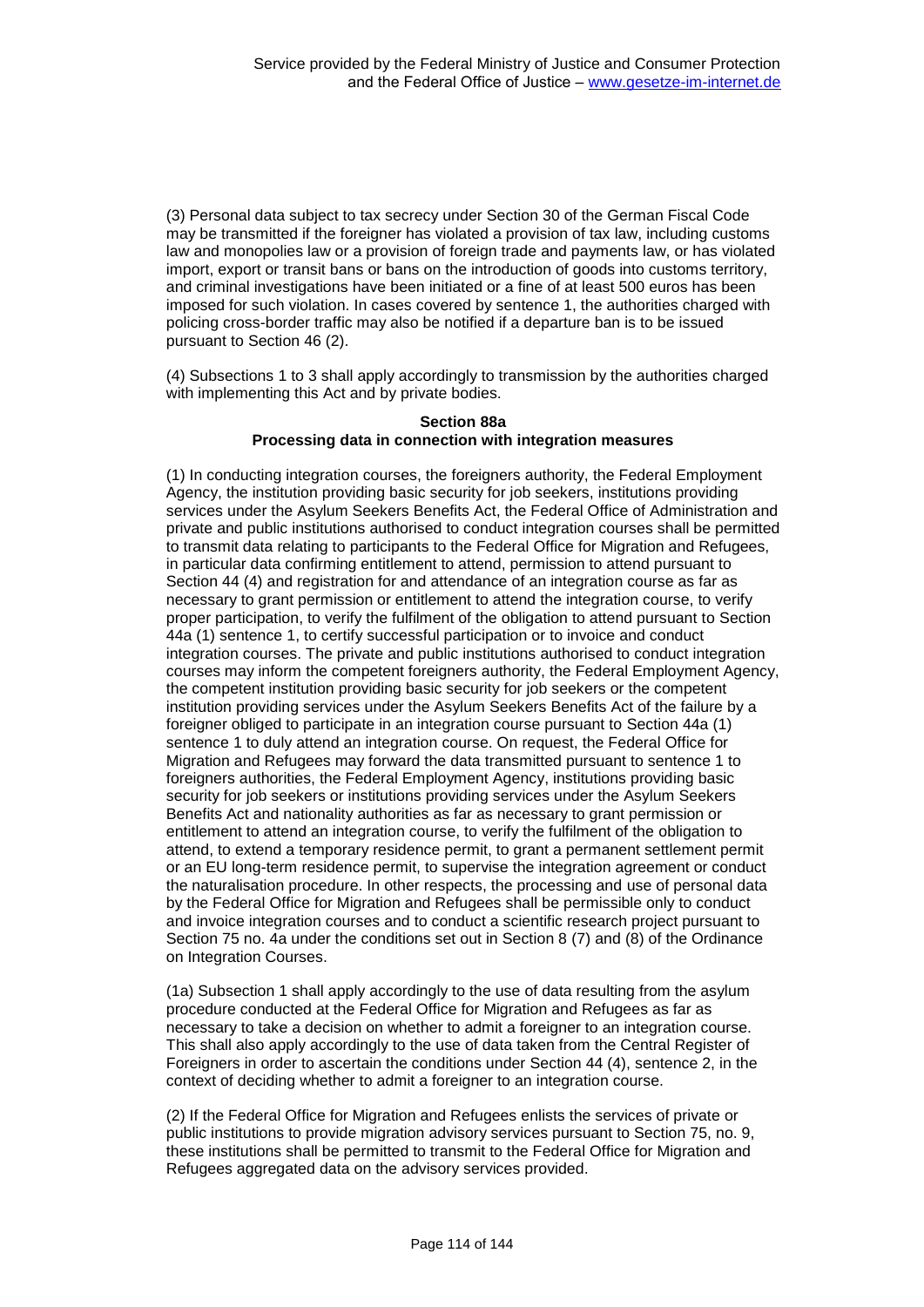(3) When conducting job-related language training courses pursuant to Section 45a, the foreigners authority, the Federal Employment Agency, the institution providing basic security for job-seekers, the Federal Office of Administration and the private and public institutions conducting the courses shall be permitted to transmit to the Federal Office for Migration and Refugees data relating to course participants concerning registration, length of attendance and the manner in which the course was concluded as far as necessary to grant admission to the course, ascertain and verify fulfilment of the obligation to duly attend, and to conduct and invoice the course. On request, the Federal Office for Migration and Refugees may forward the data transferred pursuant to sentence 1 to foreigners authorities, the Federal Employment Agency, institutions providing basic security for job-seekers and nationality authorities as far as necessary to grant permission or entitlement to attend an integration course, verify fulfilment of the obligation to duly attend, grant a permanent settlement permit or an EU long-term residence permit, supervise the integration agreement or conduct the naturalisation procedure. The private and public institutions authorised to conduct the job-related language training may inform the competent foreigners authority, the Federal Employment Agency or the competent institution providing basic security for job-seekers of a foreigner's failure to duly attend.

## **Section 89**

## **Procedures to investigate, establish and document a foreigner's identity**

(1) The Federal Criminal Police Office shall provide official assistance in assessing the data which are collected pursuant to Section 49 by the authorities entrusted with implementing this Act and which are transferred pursuant to Section 73. It may also use the identification data it has stored in the discharge of its duties. The data collected pursuant to Section 49 (3) to (5) and (8) and (9) shall be stored separately from other identification data. The data pursuant to Section 49 (7) shall be kept by the authority creating the records.

(1a) When providing official assistance pursuant to subsection 1, sentence 1, the Federal Criminal Police Office may, in order to establish the identity of the person concerned, also transmit the identification data referred to in subsection 1, sentence 1, to the public bodies of third countries which are responsible for examining the identity of persons, excepting the public bodies of the person's country of origin and those of third states where he has reason to fear persecution or serious harm. The Federal Criminal Police Office shall bear the responsibility for the lawfulness of the transmission. The Federal Criminal Police Office shall record the transmission and the reason for it. The body receiving personal data shall be notified that the data may be used only for the purpose for which they were transmitted. Furthermore, the receiving body must be informed of the date on which the data are to be deleted at the Federal Criminal Police Office. Personal data shall not be transmitted if there is reason to believe that,

1. taking into account the type of data and the way they were collected, the legitimate interests of the person concerned, above all his interest in receiving protection from persecution, override the general interest in the transmission, or

2. the transmission of the data would conflict with the person's basic rights, the Convention Relating to the Status of Refugees of 28 July 1951 or the Convention on the Protection of Human Rights and Fundamental Freedoms, particularly because the use of the transmitted data in the receiving state threatens to violate fundamental principles of the rule of law or human rights.

(2) Use of the data obtained pursuant to Section 49 (3) to (5) or (7) to (9) shall also be permissible in order to establish the foreigner's identity or attribute evidence in the course of criminal prosecution or measures undertaken by the police to avert dangers. These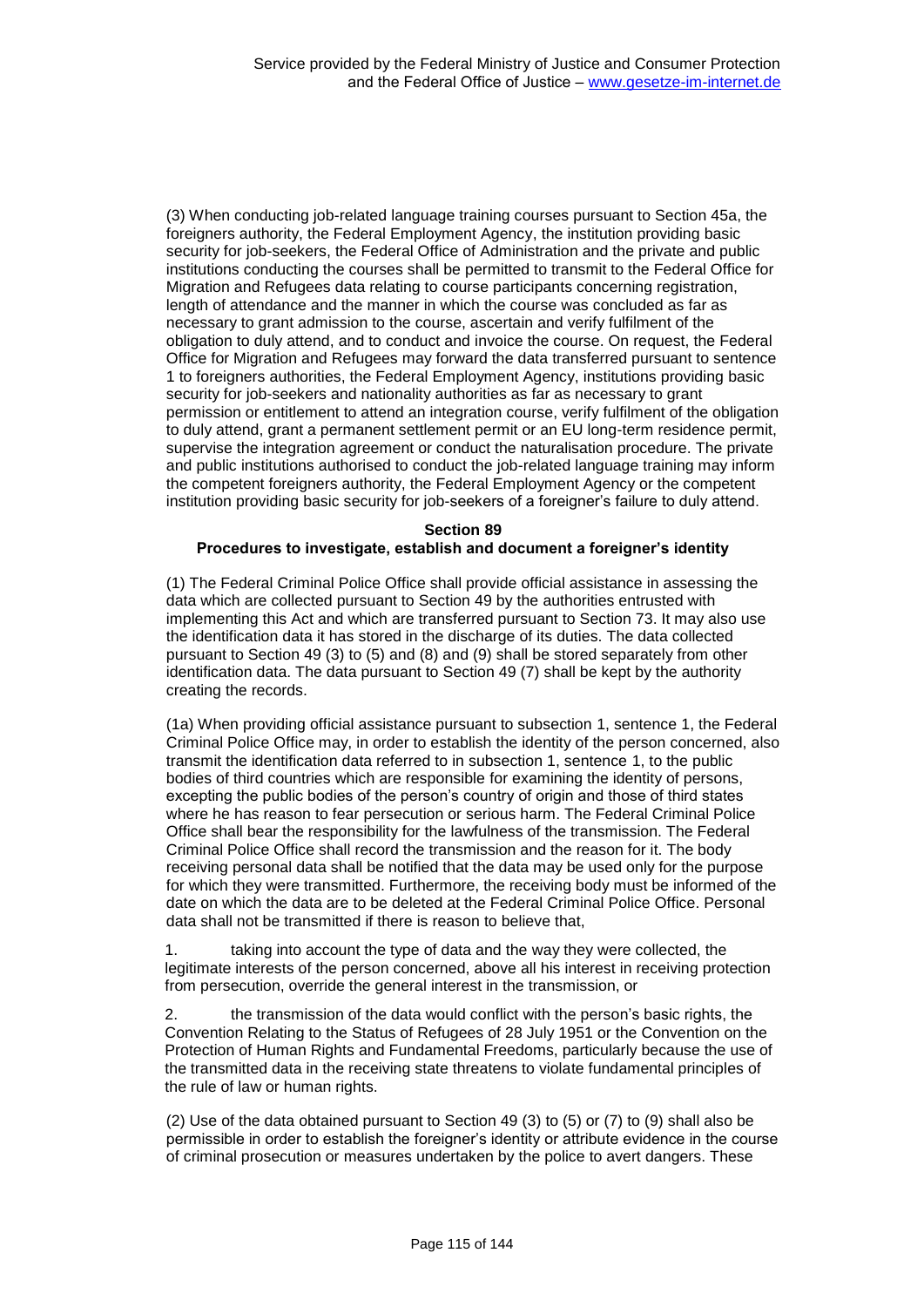data may be transmitted or furnished to the authorities responsible for these measures, to the extent and for the duration necessary.

(3) The data collected pursuant to Section 49 (1) shall be erased by all authorities immediately after completing the authenticity of the document or the identity of the holder has been checked. The data collected pursuant to Section 49 (3) to (5), (7), (8) or (9) shall be erased by all authorities storing such data if

1. the foreigner has been issued a valid passport or passport substitute and granted a residence title by the foreigners authority,

2. ten years have elapsed since the foreigner's last departure from the federal territory, the attempted unlawful entry or the termination of an unlawful stay,

3. three years have elapsed since refusal of entry or removal in cases covered by Section 49 (5), nos. 3 and 4, or

4. ten years have elapsed since application for the visa in cases covered by Section 49 (5), no. 5 and since the voice recording in the case of Section 49 (7). Erasure of the data shall be documented.

(4) Subsection 3 shall not apply if and for as long as the data are required in connection with criminal proceedings or to avert a danger to public safety or law and order.

#### **Section 89a Procedural provisions for the database for found documents**

(1) At the request of the authority collecting the data concerned, the Federal Office of Administration shall check the data on a foreigner collected pursuant to Section 49 against the data contained in the database for found documents, in order to establish a foreigner's identity or nationality by reference to a found document, should doubts exist in this respect.

(2) In order to check the data in this manner, the body requesting the check shall transmit the photograph or fingerprints and other information stipulated in Section 49b, no. 1 to the Federal Office of Administration.

(3) If the transmitted data on the foreigner match the stored data on the holder of a found document, the data shall be transmitted to the requesting body in accordance with Section 49b.

(4) Where the Federal Office of Administration is unable to clearly establish a foreigner's identity, it shall transmit the information stored on similar persons in the database for found documents to the requesting body, if it is to be expected that the latter's knowledge will enable the foreigner's identity to be established by reference to one of the found documents. The requesting body must immediately erase all information which cannot be attributed to the foreigner and destroy appurtenant records.

(5) The information shall be transmitted via remote data transmission. Automated retrieval of the data shall be permitted in accordance with Section 10 (2) to (4) of the Federal Data Protection Act.

(6) The Federal Office of Administration shall check the data stored in the database for found documents against the data transmitted by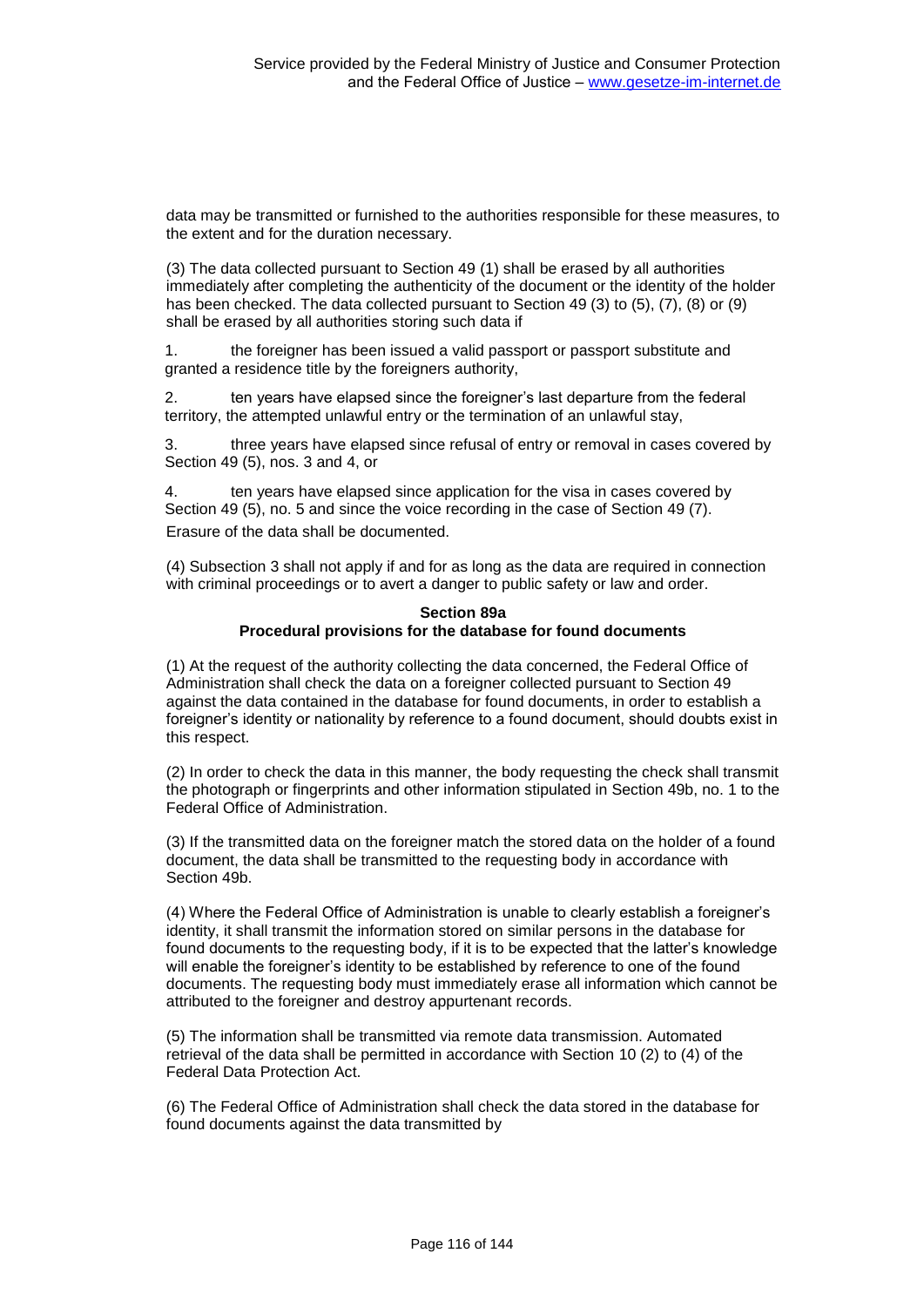1. an authority responsible for establishing the identity or nationality of a foreigner pursuant to Section 16 (2) of the Asylum Act and

2. an authority responsible for criminal prosecution or police measures to avert dangers to establish a foreigner's identity or attribute evidence

at the request of the said authorities. Subsections 2 to 5 shall apply accordingly.

(7) The data pursuant to Section 49b shall be erased ten years after the initial storage of data pertaining to the document concerned. If the purpose of storage ceases to apply before this period has elapsed, the data shall be erased immediately.

(8) The bodies concerned must take state-of-the-art measures to ensure data protection and data security which, in particular, guarantee the confidentiality and integrity of the data; when generally accessible networks are used, state-of-the-art encryption methods shall be applied.

#### **Section 90 Transmission of information by foreigners authorities**

(1) In individual cases in which there are concrete indications of

1. foreigners taking up employment or pursuing an economic activity without the necessary residence title pursuant to Section 4,

2. violations of the obligation to cooperate pursuant to Section 60 (1), sentence 1, no. 2 of Book One of the Social Code with regard to a department of the Federal Employment Agency, a statutory health insurance, long-term care insurance, accident insurance or pension insurance agency, an institution providing basic security for job seekers or a social welfare agency, or violations of the obligation to report pursuant to Section 8a of the Asylum Seekers Benefits Act,

3. the violations specified in Section 6 (3), nos. 1 to 4 of the Act to Combat Clandestine Employment,

the authorities charged with implementing this Act shall notify the authorities responsible for prosecuting and punishing the violations according to numbers 1 to 3, the institutions providing basic security for job seekers or the social welfare agencies and the competent authorities pursuant to Section 10 of the Asylum Seekers Benefits Act.

(2) In prosecuting and punishing violations of this Act, the authorities charged with implementing this Act shall cooperate in particular with the other authorities specified in Section 2 (2) of the Act to Combat Clandestine Employment.

(3) The authorities charged with implementing this Act shall notify the competent authorities under Section 10 of the Asylum Seekers Benefits Act of circumstances and measures under this Act, a knowledge of which is necessary for the purposes of benefits under the Asylum Seekers Benefits Act, the information they receive when approval for employment is issued to persons eligible for benefits under the Asylum Seekers Benefits Act and information relating to the expiry, revocation or withdrawal of issued approvals.

(4) The foreigners authorities shall immediately notify the bodies to be involved pursuant to Section 72 (6) when

1. a residence title pursuant to Section 25 (4a) or (4b) is issued or denied,

2. a period allowed for departure pursuant to Section 59 (7) is set, reduced or annulled, and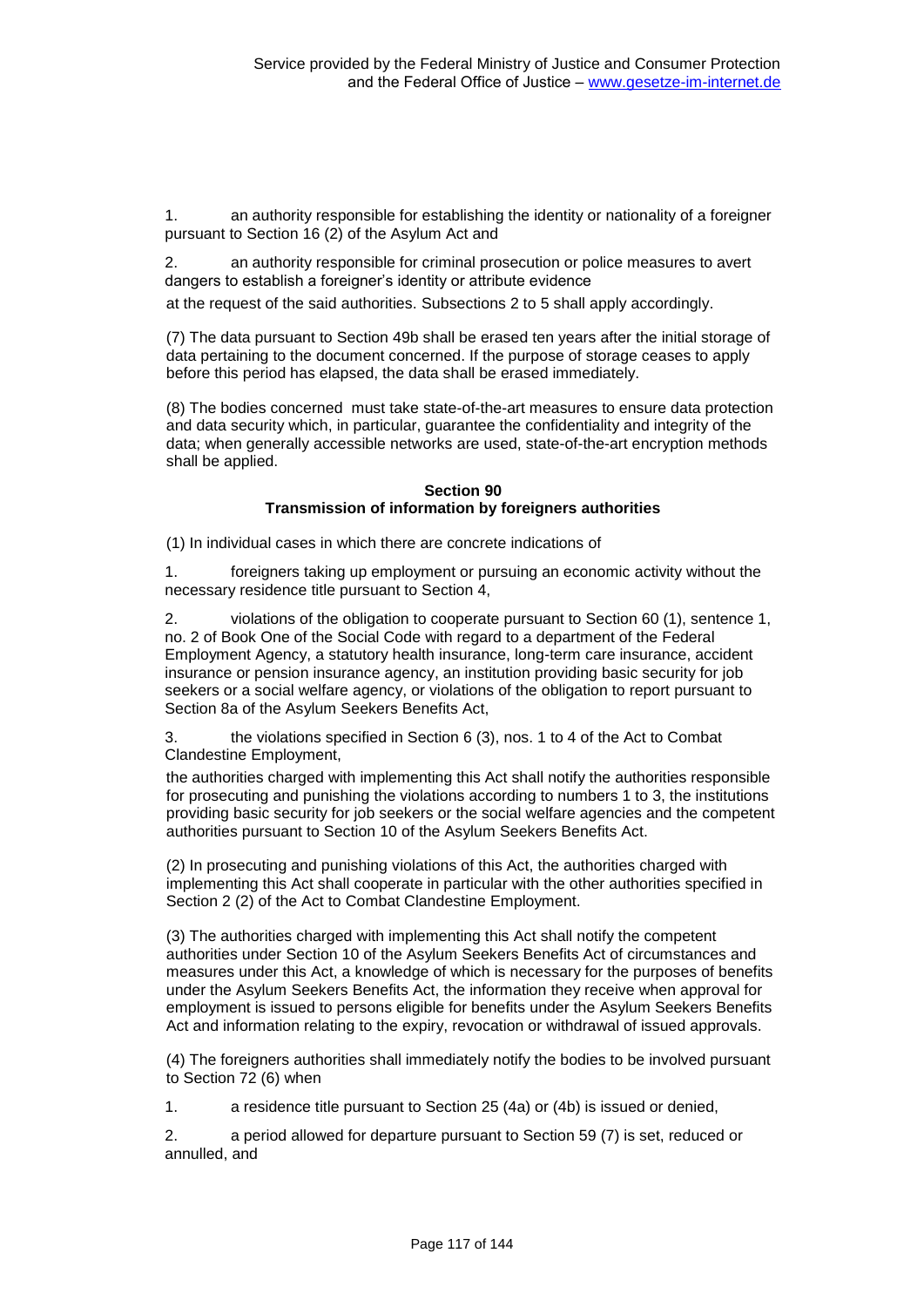3. competence is transferred from the foreigners authority to another foreigners authority; this obligation shall apply to the foreigners authority to which competence has been transferred.

(5) Upon request, the foreigners authority shall inform the court bailiff of a person's place of residence for the purposes referred to in Section 755 of the Code of Civil Procedure.

(7) In order to carry out enforcement proceedings, the foreigners authority shall inform the executing authority at its request of the judgment debtor's place of residence. The foreigners authority may communicate the place of residence only if the executing authority is unable to obtain the information from the registration office and indicates this in its request filed with the foreigners authority.

#### **Section 90a Notifications by the foreigners authorities to the registration authorities**

(1) The foreigners authorities shall immediately notify the competent registration authorities when they obtain information indicating that the data stored in the register on foreigners who are obliged to register with the authorities are incorrect or incomplete. They shall notify the registration authorities in particular when a foreigner who is obliged to register with the authorities

- 1. is resident in the federal territory and has not registered with the authorities,
- 2. has permanently left the federal territory.

(2) Notifications pursuant to subsection 1 should contain the following information on the foreigner who is obliged to register with the authorities:

- 1. surname, name at birth and given name(s),
- 2. date, place and country of birth,
- 3. nationalities,
- 4. most recent address in Germany and
- 5. date of departure from the federal territory.

# **Section 90b**

# **Comparing data between foreigners authorities and registration authorities**

Foreigners authorities and registration authorities which share the same geographic area of competence shall exchange the data specified in Section 90a (2) annually for the purpose of data maintenance. The receiving authority shall check the transmitted data against its own stored data; automated checking shall be permissible. The transmitted data may only be used for data checking and data maintenance, after which it shall be erased immediately; furnished data carriers shall be returned or destroyed immediately.

#### **Section 90c Data transmission in visa procedures via the Federal Foreign Office**

(1) Data shall be transmitted in the course of visa procedures from German diplomatic missions abroad to the authorities involved in the visa procedures and then back again to the German diplomatic missions abroad by means of an automated process via a technical device for supporting the visa procedure operated by the Federal Foreign Office. The technical device shall ensure the complete, correct and punctual transmission of data pursuant to sentence 1. To this end the data pursuant to sentence 1 shall be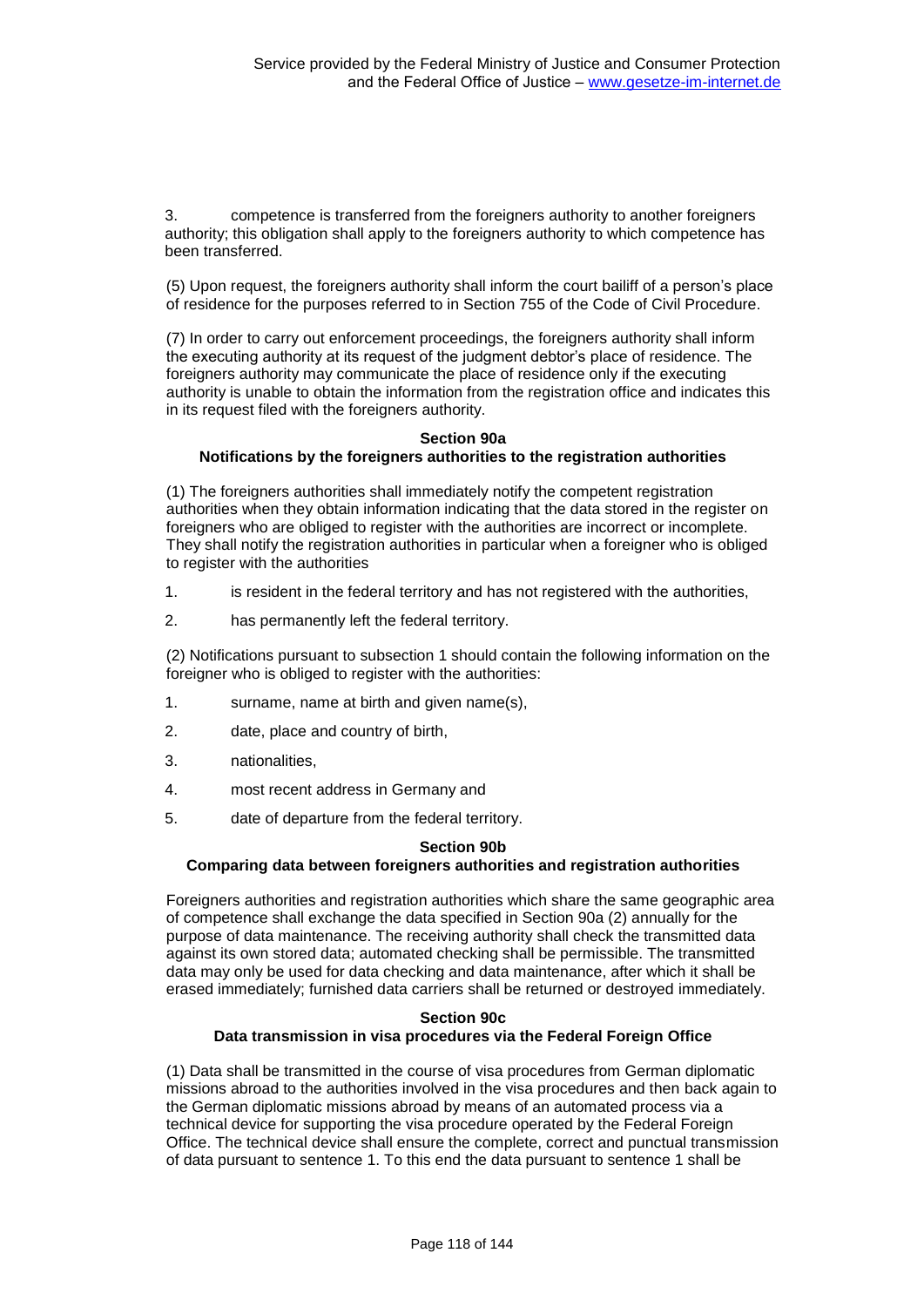stored in the technical device.

(2) Personal data may be collected, processed or used in the technical device only as far as necessary for the purpose stated in subsection 1, sentences 1 and 2.

(3) The data stored pursuant to subsection 1, sentence 3 must be erased immediately when the data are no longer needed for the purpose stated in subsection 1, sentences 1 and 2, and at the latest following issuance or denial of a visa or withdrawal of the visa application.

#### **Section 91 Storage and erasure of personal data**

(1) The data relating to expulsion, removal and deportation shall be erased ten years after the time limit specified in Section 11 (1), sentence 3 expires. They must be erased prior to this if they contain information which may no longer be used against the foreigner in accordance with other statutory provisions.

(2) Notifications pursuant to Section 87 (1) which are immaterial to an impending decision under the law on foreigners and which are unlikely to be of relevance to a later decision under the law on foreigners shall be destroyed immediately.

(3) Section 20 (5) of the Federal Data Protection Act and corresponding provisions in the data protection acts of the *Länder* shall not apply.

# **Section 91a Temporary protection register**

(1) The Federal Office for Migration and Refugees shall keep a register of foreigners in accordance with Section 24 (1) who have applied for a visa or a temporary residence permit and of their dependants within the meaning of Article 15 (1) of Directive 2001/55/EC for the purposes of granting residence, allocating admitted foreigners to places of residence in the federal territory, relocating admitted foreigners to other member states of the European Union, reunifying families and promoting voluntary return.

(2) The following information shall be stored in the register:

1. on the foreigner:

a) the personal details (with the exception of former names and the home address in Germany), the last place of residence in the country of origin, the region of origin and information furnished voluntarily on the foreigner's religion,

b) information on occupation and vocational training,

c) date of receipt of the foreigner's application for a visa or a temporary residence permit, the authority responsible for processing the application, and information regarding the decision on the application or the status of the application procedure,

- d) details of the identity and travel document,
- e) the Central Foreigners Register number and the visa file number,
- f) country of destination and date of leaving the country of origin,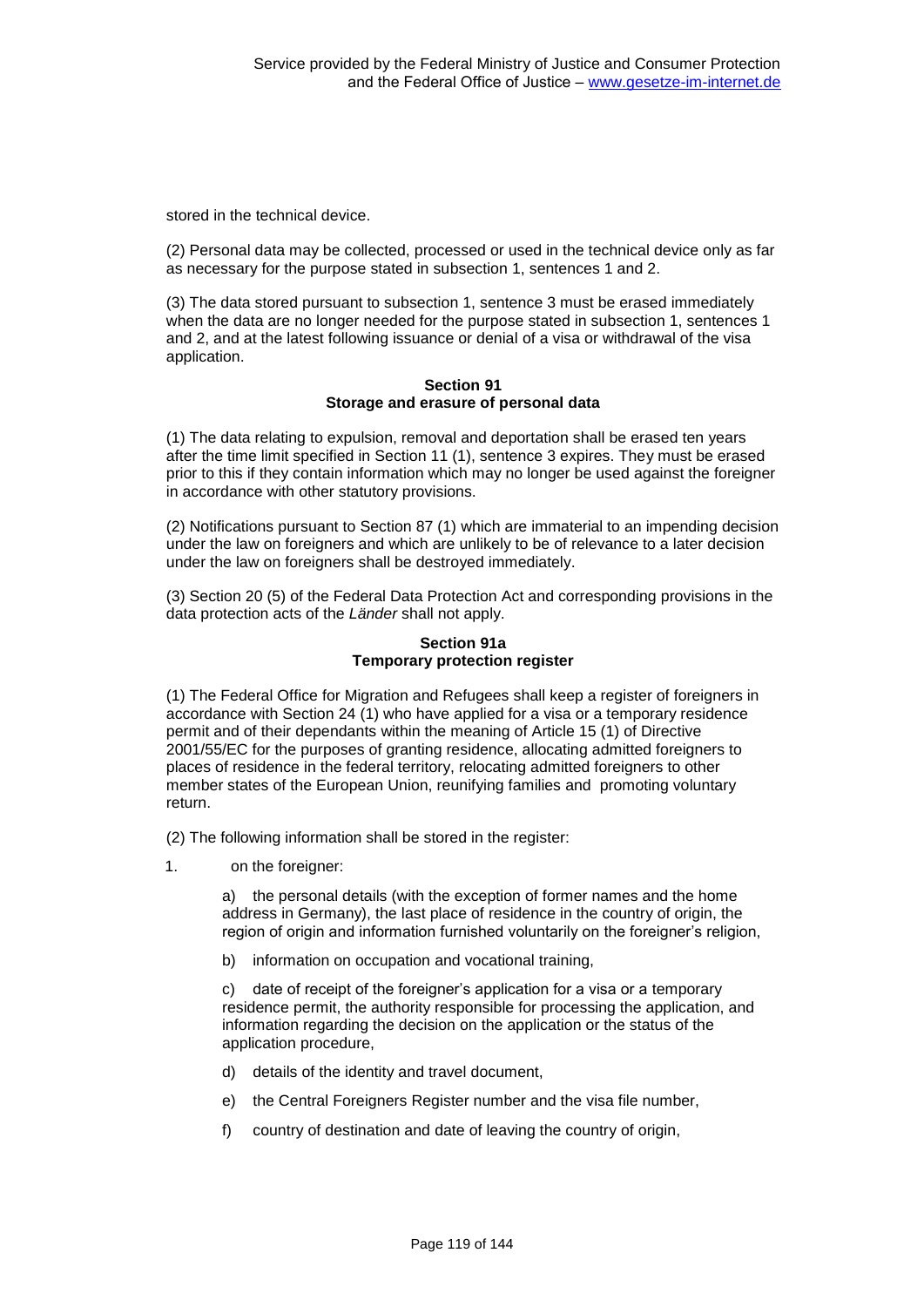2. the personal details in accordance with number 1 (a), with the exception of voluntary information on the religion of the foreigner's dependants in accordance with subsection 1,

3. details of documents confirming marriage, unmarried partnership or kinship.

(3) The foreigners authorities and the diplomatic missions abroad shall be obliged to transfer the data stated in subsection 2 to the registration authority immediately when an application has been filed

- 1. for a temporary residence permit pursuant to Section 24 (1) or
- 2. for a visa to secure temporary protection in the federal territory.

(4) Sections 8 and 9 of the Act on the Central Register of Foreigners shall apply accordingly.

(5) On request, the data may be transmitted to the foreigners authorities, diplomatic missions abroad and other organisational units of the Federal Office for Migration and Refugees, including the National Contact Point established at the Federal Office for Migration and Refugees in accordance with Article 27 (1) of Directive 2001/55/EC for the purpose of discharging their duties under the law on foreigners and asylum in connection with granting residence, allocating admitted foreigners to places of residence in the federal territory, relocating admitted foreigners to other member states of the European Union, reunifying families and promoting voluntary return.

(6) The registration authority must produce records of data transmissions in accordance with subsection 5. Section 13 of the Act on the Central Register of Foreigners shall apply accordingly.

(7) Data transmission pursuant to subsections 3 and 5 shall be effected in writing, in electronic form or via automated procedures. Section 22 (2) to (4) of the Act on the Central Register of Foreigners shall apply accordingly.

(8) The data shall be erased no later than two years after the termination of temporary protection for the foreigner. Sections 34 (1) and (2) and Section 37 of the Act on the Central Register of Foreigners shall apply accordingly with regard to notification of the data subject and blocking of access to the data.

# **Section 91b**

## **Data transmission by the Federal Office for Migration and Refugees as the National Contact Point**

In its capacity as the National Contact Point in accordance with Article 27 (1) of Directive 2001/55/EC, the Federal Office for Migration and Refugees may transmit the data contained in the register pursuant to Section 91a to the following bodies for the purpose of relocating admitted foreigners to other member states of the European Union or reunifying families:

- 1. National Contact Points of other member states of the European Union,
- 2. bodies and institutions of the European Union,

3. other foreign, supranational or intergovernmental bodies, provided that an appropriate level of data security pursuant to Section 4b (3) of the Federal Data Protection Act is ensured at such bodies.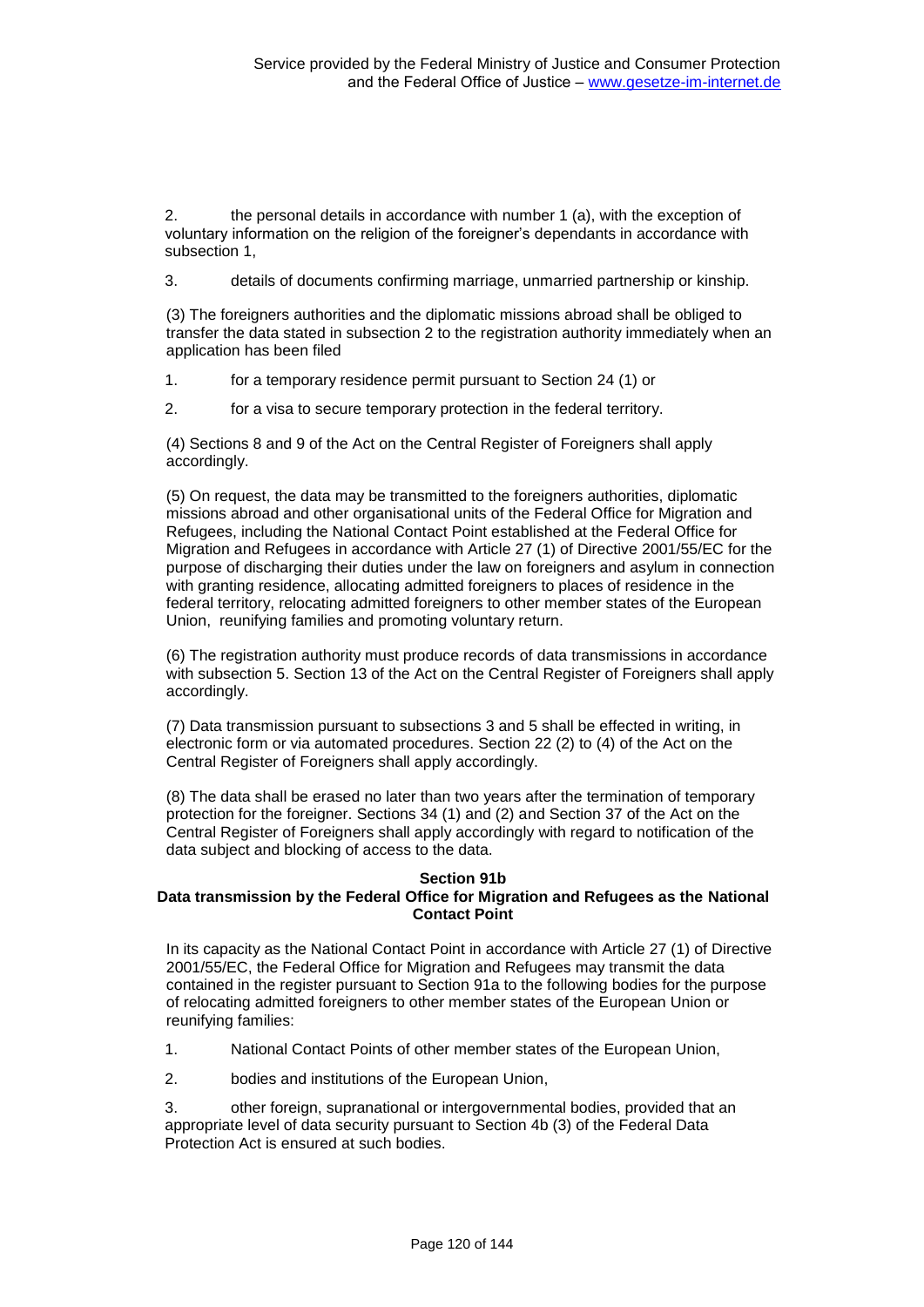#### **Section 91c Intra-Community information to implement Directive 2003/109/EC**

(1) In its capacity as the National Contact Point pursuant to Article 25 of Directive 2003/109/EC, the Federal Office for Migration and Refugees shall notify the competent authority of another member state of the European Union in which the foreigner concerned possesses the status of a long-term resident as to the content and date of a decision on issuing or extending a temporary residence permit pursuant to Section 38a (1) or on issuing an EU long-term residence permit. The authority which has reached the decision shall transmit the necessary data to the Federal Office for Migration and Refugees without delay. The data required for notifications pursuant to sentence 1 may be transmitted to the National Contact Point by means of an automated process, using the Central Foreigners Register number.

(1a) Requests from the foreigners authorities for information as to whether a foreigner continues to have international protection status within the meaning of Section 2 (13) in another member state shall be forwarded by the Federal Office for Migration and Refugees ex officio to the competent bodies of the EU member state concerned. To do so, the competent foreigners authority shall transmit the necessary information to the Federal Office for Migration and Refugees. The Federal Office for Migration and Refugees shall forward the replies to the competent foreigners authority.

(2) In the procedure pursuant to Section 51 (8), the Federal Office for Migration and Refugees shall forward inquiries ex officio to the competent bodies of the member state of the European Union concerned, stating the intended measure and the key factual and legal grounds for the intended measure as stated by the foreigners authority. To do so, the foreigners authority shall transmit the necessary information to the Federal Office for Migration and Refugees. The Federal Office for Migration and Refugees shall forward to the competent foreigners authority the answers received from bodies of other member states of the European Union in this connection.

(3) The Federal Office for Migration and Refugees shall notify the competent authority of another member state of the European Union ex officio that a foreigner who possesses long-term resident status in said member state has been served notice of intention to deport or remove him

1. to the member state of the European Union in which the foreigner holds longterm resident status or

#### 2. to a territory outside of the European Union

or that such a measure has been carried out, or a corresponding deportation order pursuant to Section 58a has been issued or carried out. The notification shall state the primary reason for terminating the foreigner's stay. The notification shall take place as soon as the German authority ordering the measure concerned pursuant to Section 71 informs the Federal Office for Migration and Refugees of the intended or effected measure. To this end, the authorities referred to in sentence 3 shall furnish the necessary information to the Federal Office for Migration and Refugees without delay.

(4) In the case of notifications pursuant to subsections 1 to 3, the foreigner's personal details shall be transmitted for identification purposes. Where dependants who are living with the long-term resident as a family unit on a long-term basis are also involved in cases covered by subsection 3, their personal details shall also be transmitted.

(5) The Federal Office for Migration and Refugees shall forward inquiries from bodies of other member states of the European Union in connection with the consultation pursuant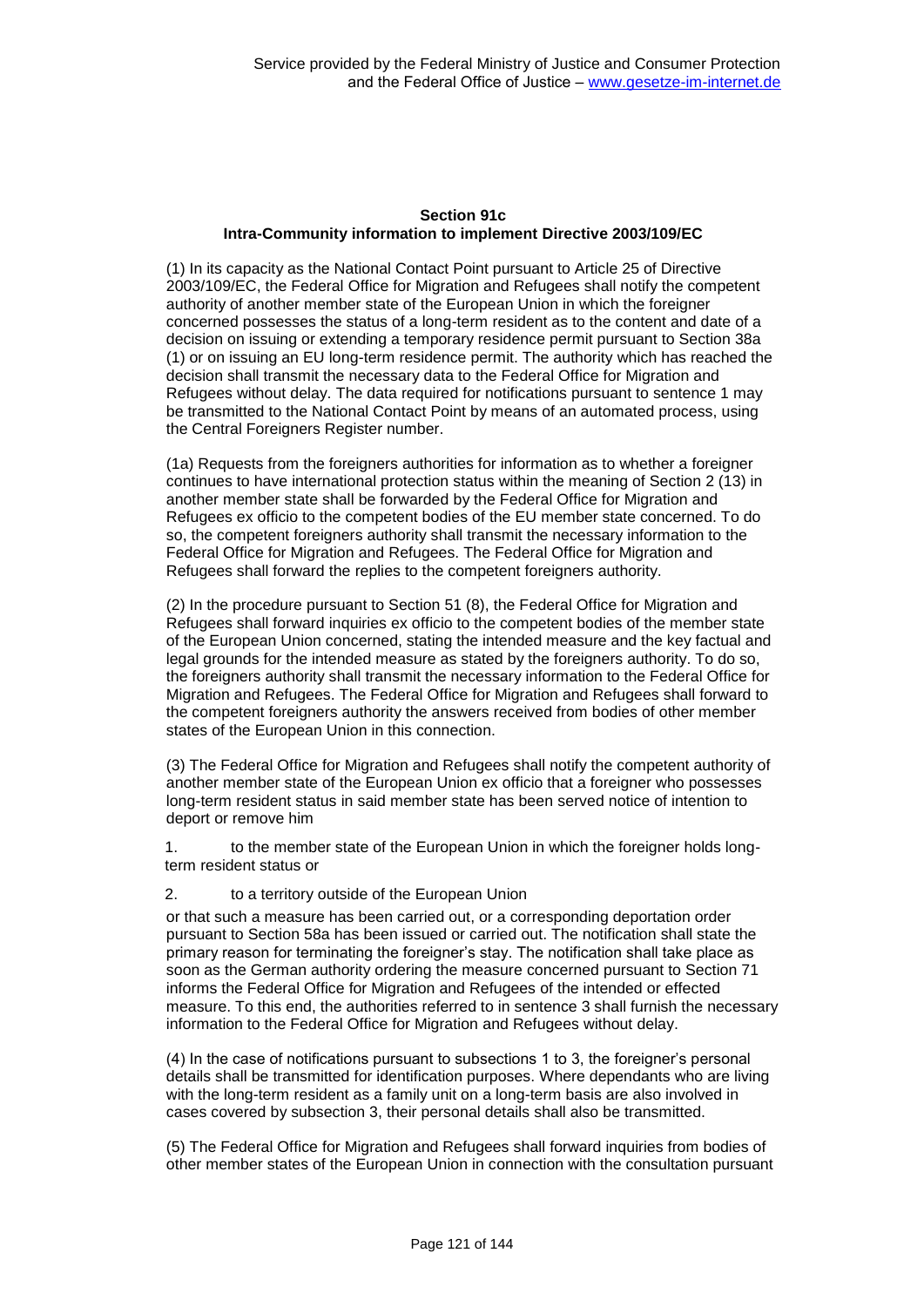to Article 22 (3) (2) of Directive 2003/109/EC to the competent foreigners authorities. The competent foreigners authority shall furnish the Federal Office for Migration and Refugees with the following information of which it is aware:

1. personal details of the foreigner with long-term resident status concerned,

2. residence- and asylum-related decisions which have been reached for or against the said foreigner,

3. interests in favour of or opposed to the foreigner's return to the federal territory or a third country or

4. any other circumstances which it is to be assumed may be of relevance to the inquiring member state's decision on residence matters.

The competent foreigners authority shall otherwise provide notification that it is not aware of any pertinent information. The Federal Office for Migration and Refugees shall forward this information ex officio to the competent body of the inquiring member state of the European Union.

(5a) The Federal Office for Migration and Refugees shall inform the competent authorities of the other EU member state within one month of receiving the inquiry whether a foreigner continues to have international protection status in the Federal Republic of Germany.

(5b) If the long-term resident's EU residence permit issued by another member state of the European Union to a beneficiary of international protection indicates that the person concerned has been granted international protection by said state, and if the responsibility for such international protection within the meaning of Section 2 (13) has been transferred to Germany in line with the relevant legal provisions before the beneficiary of international protection was granted an EU long-term residence permit pursuant to Section 9a, the Federal Office for Migration and Refugees shall ask the competent authority of the other member state to change the indication in the long-term resident's residence permit accordingly.

(5c) If a person with long-term resident status in another EU member state is granted international protection in Germany within the meaning of Section 2 (13) before he is issued an EU long-term residence permit pursuant to Section 9a, the Federal Office for Migration and Refugees shall ask the competent authority of the other member state to indicate in the EU long-term residence permit that Germany has granted this person international protection.

(6) The Federal Office for Migration and Refugees shall notify the competent foreigners authority ex officio of the content of notifications from other member states of the European Union

1. stating that the other member state of the European Union intends to carry out or is carrying out measures to terminate the residence of a foreigner who holds an EU long-term residence permit,

2. stating that a foreigner who holds an EU long-term residence permit has acquired long-term resident status in another member state of the European Union or has been issued a residence title or had his residence title extended in another member state of the European Union.

#### **Section 91d Information to implement Directive (EU) 2016/801**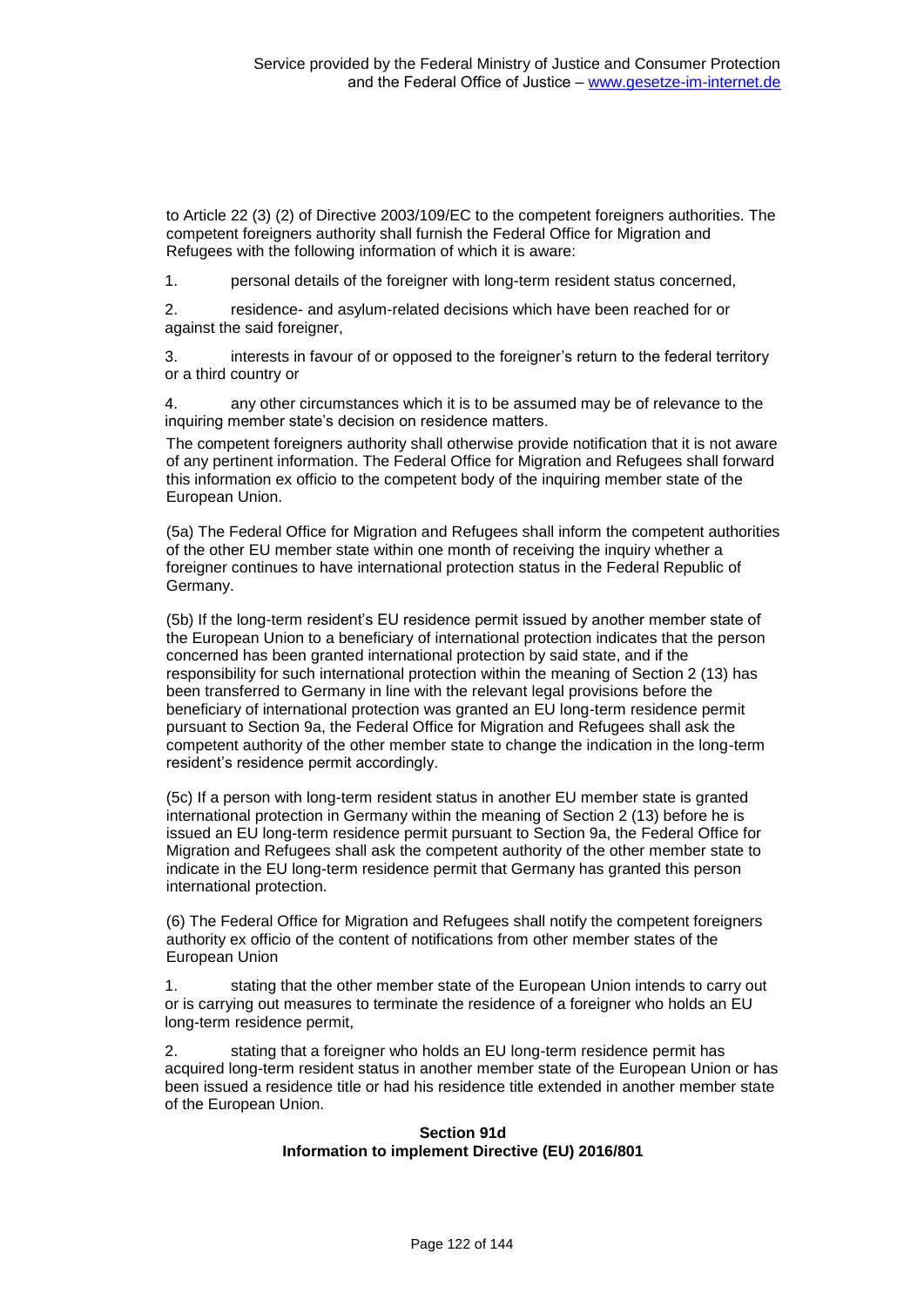The Federal Office for Migration and Refugees, in its capacity as National Contact Point pursuant to Article 37 (1) of Directive (EU) 2016/801, shall receive notifications pursuant to Section 16a (1) and Section 20a (1). The Federal Office for Migration and Refugees

1. shall examine the notifications as to the completeness of the evidence to be supplied pursuant to Section 16a (1) or Section 20a (1),

2. shall forward the notification to the competent foreigners authority without delay, indicating the date of receipt of the complete notification, and

shall inform the host educational institution or the host research establishment of the competent foreigners authority.

The competence of the foreigners authority shall remain unaffected.

(2) The Federal Office for Migration and Refugees shall receive applications pursuant to Section 20b and shall forward them to the competent foreigners authority. It shall inform the applicant of the competent foreigners authority.

(3) On request, the Federal Office for Migration and Refugees shall furnish the competent authority of another member state of the European Union with the necessary information in order to enable the competent authorities of the other member state of the European Union to verify whether the requirements for the foreigner's mobility pursuant to Articles 28 to 31 of Directive (EU) 2016/801 are met. This information shall comprise

1. the foreigner's personal details and information on his identity and travel documents,

2. information on the foreigner's present and former residence status in Germany,

3. information on completed criminal investigations or such investigations which are known to the foreigners authority,

4. other data concerning the foreigner which are stored in the Central Register of Foreigners or which originate from the foreigner's file or the visa file and which have been requested by the other member state of the European Union.

To this end, at the request of the Federal Office for Migration and Refugees, the foreigners authorities and the diplomatic missions abroad shall transmit to the Federal Office the data required to provide the information.

(4) The diplomatic missions abroad and the foreigners authorities may address requests for information to competent bodies of other member states of the European Union through the Federal Office for Migration and Refugees, where this is necessary to verify compliance with the requirements for mobility pursuant to Sections 16a and 20a or to issue a temporary residence permit pursuant to Section 20b or a corresponding visa. To this end, they may transmit

1. the foreigner's personal details,

2. information on his identity and travel documents and on his residence title issued in another member state of the European Union, and

3. information on the subject of the application for the residence title and on where such application was filed

and, where pertinent, specify the desired information in precise terms. The Federal Office for Migration and Refugees shall forward information which it receives to the competent foreigners authorities and diplomatic missions abroad. The data transmitted in the information furnished by the competent bodies of other member states of the European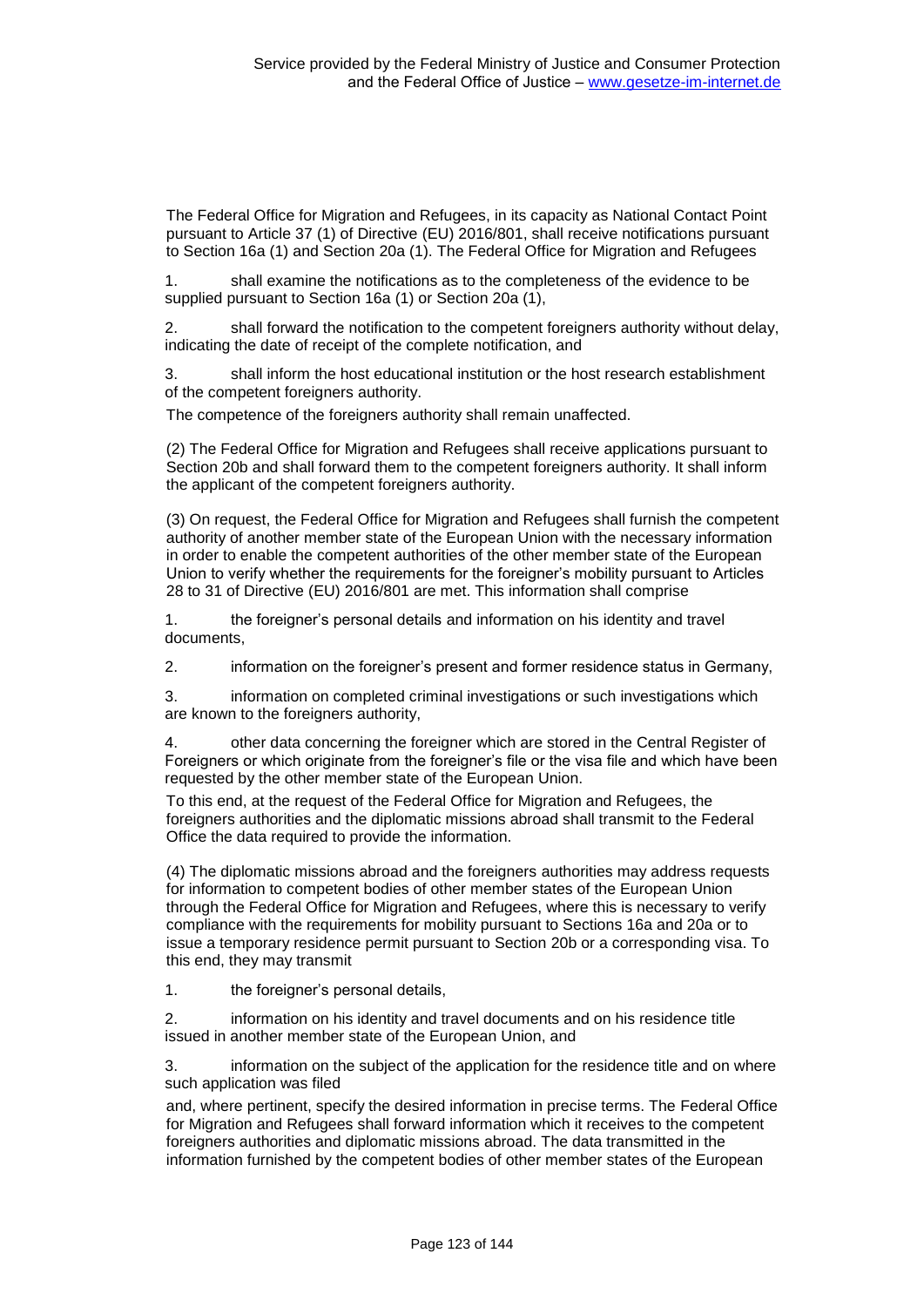Union may be used by the foreigners authorities and diplomatic missions abroad for this purpose.

(5) The Federal Office for Migration and Refugees shall notify the competent authority of another member state of the European Union in which the foreigner concerned possesses a residence title pursuant to Directive (EU) 2016/801 as to the contents and date of a decision on

1. denying, in accordance with Section 20c (3), mobility notified pursuant to Section 16a (1) and 20a (1), and

2. granting a temporary residence permit pursuant to Section 20b.

The foreigners authority which has reached the decision shall transmit the necessary data to the Federal Office for Migration and Refugees without delay. The foreigners authorities may transmit the data from the Central Register of Foreigners required for notifications pursuant to sentence 1 to the National Contact Point by means of an automated process, using the Central Foreigners Register number.

(6) Where a residence title is revoked or withdrawn or not extended pursuant to Section 16 (1), Sections 17b, 18d or 20, or if it expires after the period pursuant to Section 7 (2), sentence 2 has been reduced, the Federal Office for Migration and Refugees shall inform the competent authorities of the other member state without delay, provided the foreigner is staying there under the scope of Directive (EU) 2016/801 and the Federal Office for Migration and Refugees is aware of this fact. The foreigners authority which has reached the decision shall transmit the necessary data to the Federal Office for Migration and Refugees without delay. The foreigners authorities may transmit the data from the Central Register of Foreigners required for notifications pursuant to sentence 1 to the National Contact Point by means of an automated process, using the Central Foreigners Register number.

# **Section 91e**

#### **Common provisions for the temporary protection register and for intra-Community data transmissions**

For the purposes of Sections 91a to 91d,

1. personal details shall be defined as names, in particular surname, name at birth, given names and former names, date of birth, place of birth, sex, nationalities and home address in Germany;

2. details of the identity and travel document shall be defined as the type, number, issuing authority, date of issue and period of validity.

#### **Section 91f Information to implement Directive 2009/50/EC within the European Union**

(1) In its capacity as the National Contact Point pursuant to Article 22 (1) of Directive 2009/50/EC, the Federal Office for Migration and Refugees shall notify the competent authority of another member state of the European Union in which the foreigner concerned possesses an EU Blue Card of the content and date of any decision taken with regard to issuing an EU Blue Card. The authority which has reached the decision shall transmit the necessary data to the National Contact Point. The foreigners authority may transfer the data from the Central Register of Foreigners required for notifications pursuant to sentence 1 to the National Contact Point by means of an automated process, using the Central Foreigners Register number.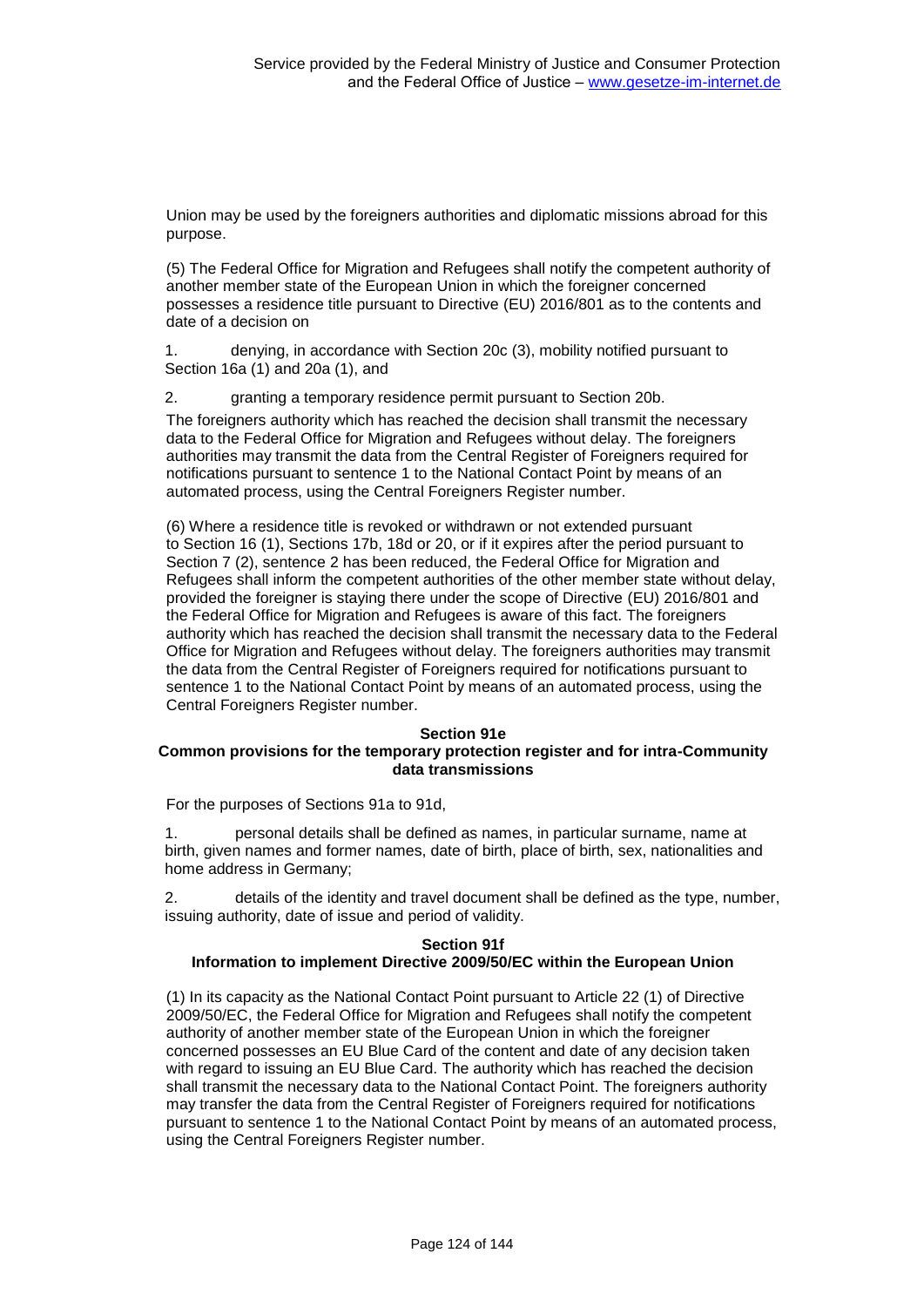(2) The Federal Office for Migration and Refugees shall annually transmit to the competent bodies of the European Union

1. the data to be communicated pursuant to Regulation (EC) No 862/2007 of the European Parliament and of the Council of 11 July 2007 on Community statistics on migration and international protection and repealing Council Regulation (EEC) No 311/76 on the compilation of statistics on foreign workers (OJ L 199, of 31.7.2007, p. 23) with regard to the issuing of EU Blue Cards, and

2. a list of occupations for which a level of pay has been determined in a statutory instrument in implementation of Article 5 (5) of Directive 2009/50/EC.

#### **Section 91g Information to implement Directive 2014/66/EU**

(1) The Federal Office for Migration and Refugees, in its capacity as National Contact Point pursuant to Article 26 (1) of Directive (EU) 2014/66, shall receive notifications made in accordance with Section 19c. The Federal Office for Migration and Refugees

1. shall examine the notifications as to the completeness of the evidence to be supplied pursuant to Section 19c (1),

2. shall forward the notification to the competent foreigners authority without delay, indicating the date of receipt of the complete notification, and

3. shall inform the host entity in the other member state of the competent foreigners authority.

The competence of the foreigners authority shall remain unaffected.

(2) The Federal Office for Migration and Refugees shall receive applications pursuant to Section 19d and shall forward them to the competent foreigners authority. It shall inform the applicant of the competent foreigners authority.

(3) On request, the Federal Office for Migration and Refugees shall furnish the competent authority of another member state of the European Union with the necessary information in order to enable the competent authorities of the other member state of the European Union to verify whether the requirements for the foreigner's mobility pursuant to Directive 2014/66/EU are met. This information shall comprise

1. the foreigner's personal details and information on his identity and travel documents,

2. information on the foreigner's present and former residence status in Germany,

3. information on completed criminal investigations or such investigations which are known to the foreigners authority,

4. other data concerning the foreigner provided they are stored in the Central Register of Foreigners, originate from the foreigner's file or the visa file and have been requested by the other member state of the European Union.

To this end, at the request of the Federal Office for Migration and Refugees, the foreigners authorities and the diplomatic missions abroad shall transmit to the Federal Office the data required to provide the information.

(4) The diplomatic missions abroad and the foreigners authorities may address requests for information to competent bodies of other member states of the European Union through the Federal Office for Migration and Refugees, where this is necessary in order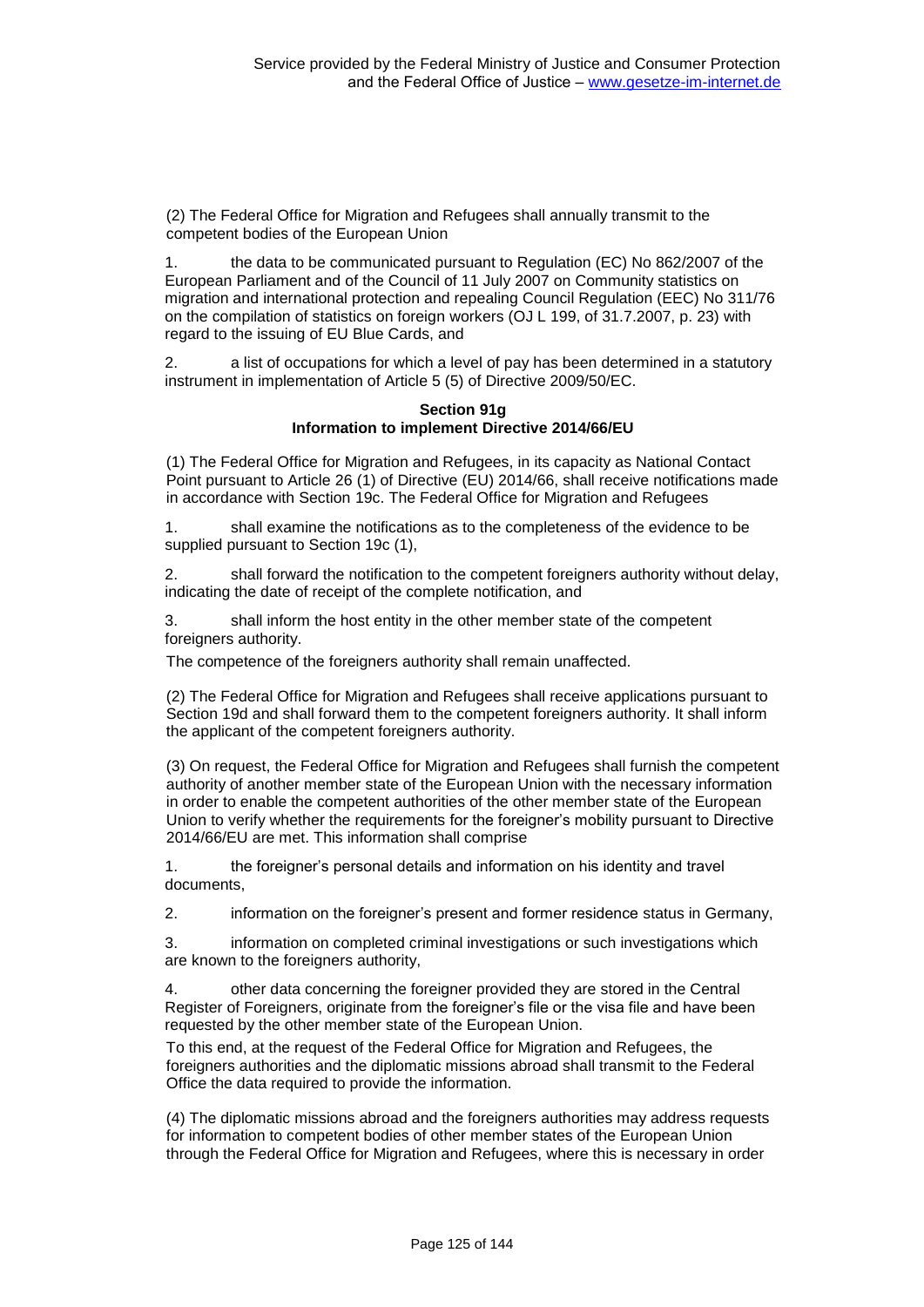to verify compliance with the mobility requirements pursuant to Section 19c or to issue a Mobile ICT Card. To this end, they may transmit

1. the foreigner's personal details,

2. information on his identity and travel documents and on his residence title issued in another member state of the European Union and

3. information on the subject of the application for a residence title and on where such application was filed

and, where pertinent, specify the desired information in precise terms. The Federal Office for Migration and Refugees shall forward information it receives to the competent foreigners authorities and diplomatic missions abroad. The data transmitted in the information furnished by the competent bodies of other member states of the European Union may be used by the foreigners authorities and diplomatic missions abroad for this purpose.

(5) The Federal Office for Migration and Refugees shall notify the competent authority of another member state of the European Union in which the foreigner concerned possesses an ICT Card as to the content and date of a decision on

1. denying, in line with Section 19c (4), mobility notified pursuant to Section 19c (1), and

2. issuing a Mobile ICT Card pursuant to Section 19d.

6) Where an ICT Card pursuant to Section 19b is revoked or withdrawn or not extended or if it expires after the period pursuant to Section 7 (2), sentence 2 is reduced, the Federal Office for Migration and Refugees shall immediately inform the competent authority of the other member state where the foreigner has made use of the possibility envisaged in Directive 2014/66/EU to carry out part of the intra-corporate transfer in another member state of the European Union, provided the foreigners authority is aware of this. The authority which has reached the decision shall transmit the necessary data necessary to the Federal Office for Migration and Refugees without delay. The foreigners authorities may transfer the data from the Central Register of Foreigners required for notifications pursuant to sentence 1 to the National Contact Point by means of an automated process, using the Central Foreigners Register number.

(6) The Federal Office for Migration and Refugees shall annually transmit to the competent bodies of the European Union

- 1. the number
	- a) of ICT Cards issued for the first time,
	- b) of Mobile-ICT Cards issued for the first time, and
	- c) of notifications pursuant to Section 19c (1),
- 2. the nationality of the foreigner in every individual case,
- 3. the period of validity or the duration of the planned stay in every individual case.

# **Chapter 8 Commissioner for Migration, Refugees and Integration**

## **Section 92 Office of the Commissioner**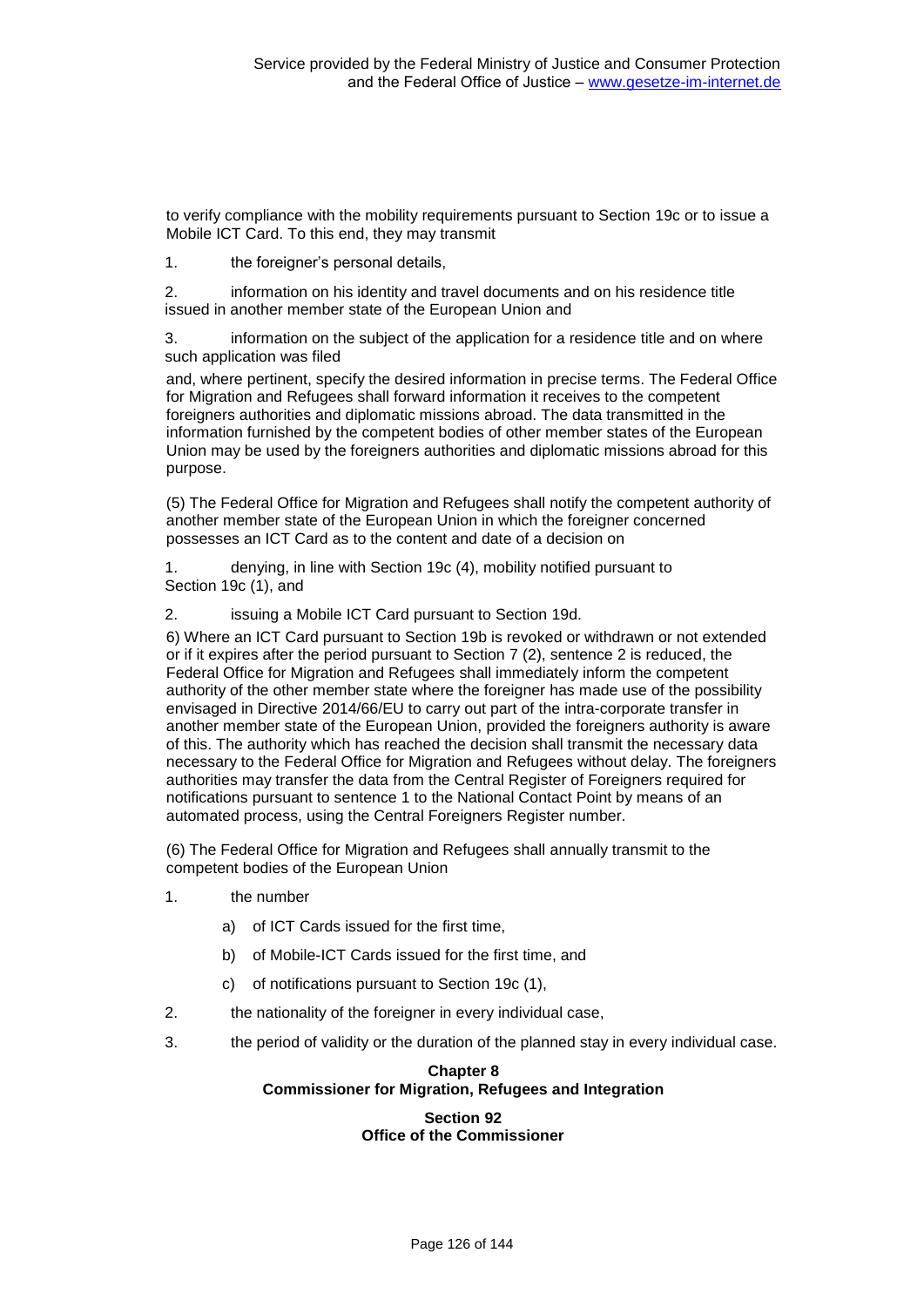(1) The Federal Government shall appoint a Commissioner for Migration, Refugees and Integration.

(2) The Commissioner's office shall be established at one of the supreme federal authorities and may be held by a Member of the German Bundestag. The Commissioner may also hold an office under the Act governing the Legal Status of Parliamentary State Secretaries, without requiring special approval (Section 5 (2), sentence 2 of the Act governing Federal Ministers, Section 7 of the Act governing the Legal Status of Parliamentary State Secretaries). In this case, discharge of the Commissioner's duties shall remain unaffected by the legal status in accordance with the Act governing the Legal Status of Parliamentary State Secretaries.

(3) The personnel and material resources required to perform the duties of the office shall be provided. The budget allocation shall be shown in a separate section of the individual plan of the supreme federal authority pursuant to subsection 2, sentence 1.

(4) Except in the case of dismissal, the office tenure shall end when a new Bundestag is convened.

# **Section 93 Duties**

The Commissioner shall have the following duties:

1. to promote the integration of migrants who are permanently resident in the federal territory and, in particular, to support the Federal Government in developing its integration policy, also with regard to aspects of employment policy and social policy, and to provide ideas for the further development of integration policy in the European context;

2. to develop the necessary conditions for the most harmonious co-existence possible between foreigners and Germans and between different groups of foreigners, to promote mutual understanding and to counteract xenophobia;

3. to counteract unequal treatment of foreigners;

4. to help ensure that the interests of the foreigners resident in the federal territory receive due consideration;

5. to provide information on the legal possibilities for naturalisation;

6. to safeguard the rights of freedom of movement of EU citizens and to submit proposals on further arrangements to safeguard such rights;

7. to encourage and support initiatives to integrate migrants who are permanently resident in the federal territory, including such initiatives at the level of the *Länder* and local authorities and among social groups;

8. to monitor immigration to the federal territory and to the European Union and the development of immigration to other states;

9. to cooperate in the areas of the duties specified in numbers 1 to 8 with the bodies of the local authorities, *Länder*, other member states of the European Union and the European Union itself which have the same or similar duties as the Commissioner;

10. to inform the public in the areas of duties specified in numbers 1 to 9.

# **Section 94 Scope of authority**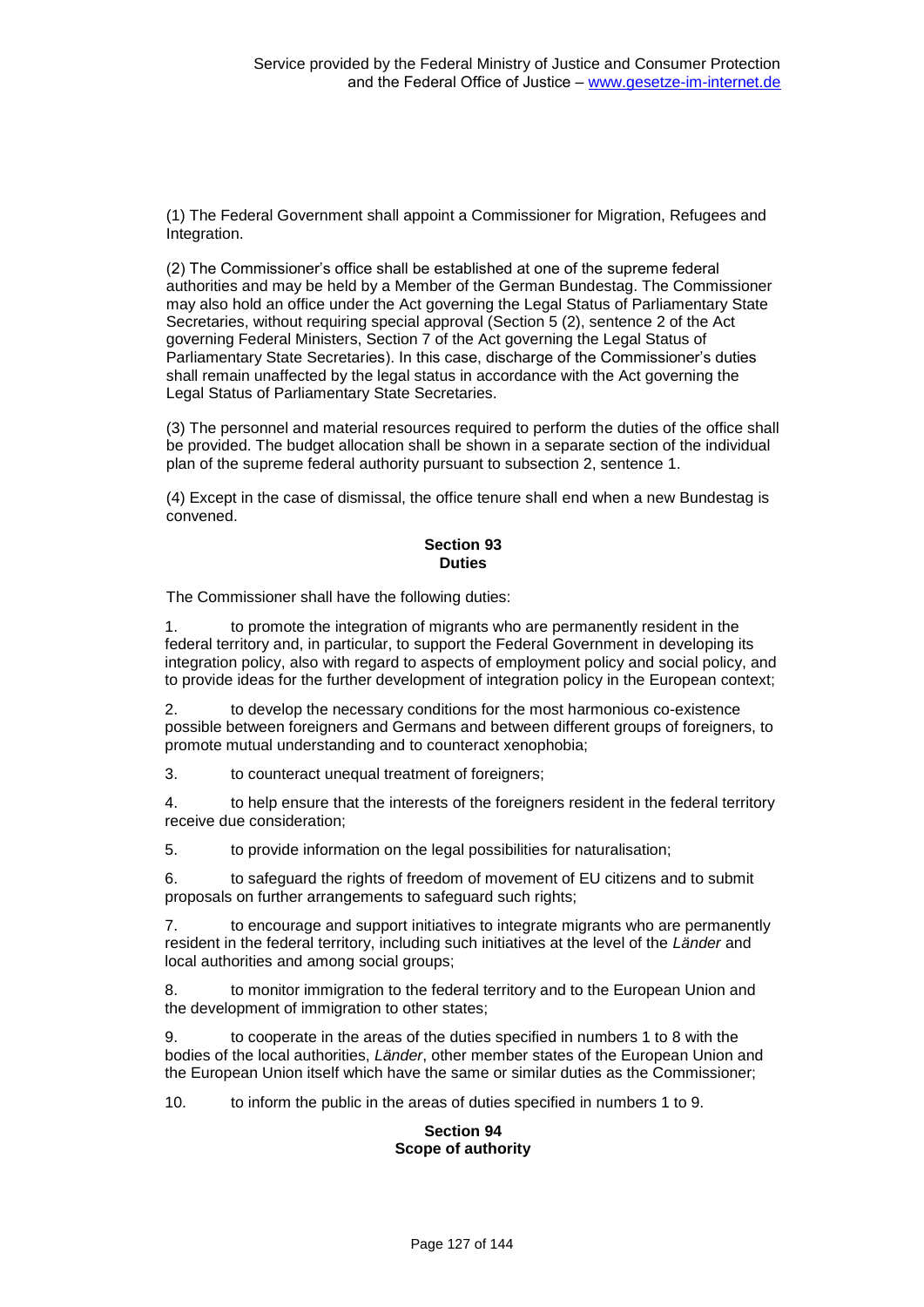(1) The Commissioner shall be involved at the earliest possible juncture in law-making projects of the Federal Government or individual federal ministries and in other matters relating to her remit. The Commissioner may submit proposals and forward opinions to the Federal Government. The federal ministries shall support the Commissioner in discharging her duties.

(2) The Commissioner for Migration, Refugees and Integration shall submit a report to the German Bundestag at least every two years.

(3) If the Commissioner possesses adequate information indicating that federal public bodies are committing breaches within the meaning of Section 93, no. 3 or are failing to protect the rights of foreigners in any other way, she may require a statement. The Commissioner may attach her own assessment to this statement and forward the statement to the public body and the latter's superior authority. The federal bodies shall be obliged to furnish information and to answer questions. The public bodies shall transfer personal data only if the data subject himself has approached the Commissioner to request that she take action in relation to the public body on the data subject's behalf, or if the foreigner's consent is proven by any other means.

#### **Chapter 9 Provisions as to punishments for criminal offences and fines**

#### **Section 95 Penal provisions**

(1) The following persons shall be punishable with up to one year's imprisonment or a fine: anyone who

1. resides in the federal territory in contravention of Section 3 (1) in conjunction with Section 48 (2),

2. resides in the federal territory without a necessary residence title pursuant to Section 4 (1), sentence 1, if

- a) he is enforceably required to leave the federal territory,
- b) he has not been granted a period for departure or this has expired and
- c) his deportation has not been suspended,
- 3. enters the federal territory in contravention of Section 14 (1), nos. 1 or 2,

4. contravenes an enforceable order pursuant to Section 46 (2), sentence 1 or 2 or Section 47 (1), sentence 2 or subsection 2.

5. fails to furnish an item of information or furnishes incorrect or incomplete information in contravention of Section 49 (2), where the offence is not punishable pursuant to subsection 2, no. 2,

6. fails to tolerate a measure specified in Section 49 (10) in contravention of said Section,

6a. fails repeatedly to meet an obligation to report to the authorities in contravention of Section 56, repeatedly contravenes geographic restrictions or other conditions imposed on their stay, fails to meet the obligation to take up residence in a designated facility despite having been notified repeatedly as to the legal consequences or uses certain means of communication or does not abide by specific contact bans in contravention of Section 56 (4),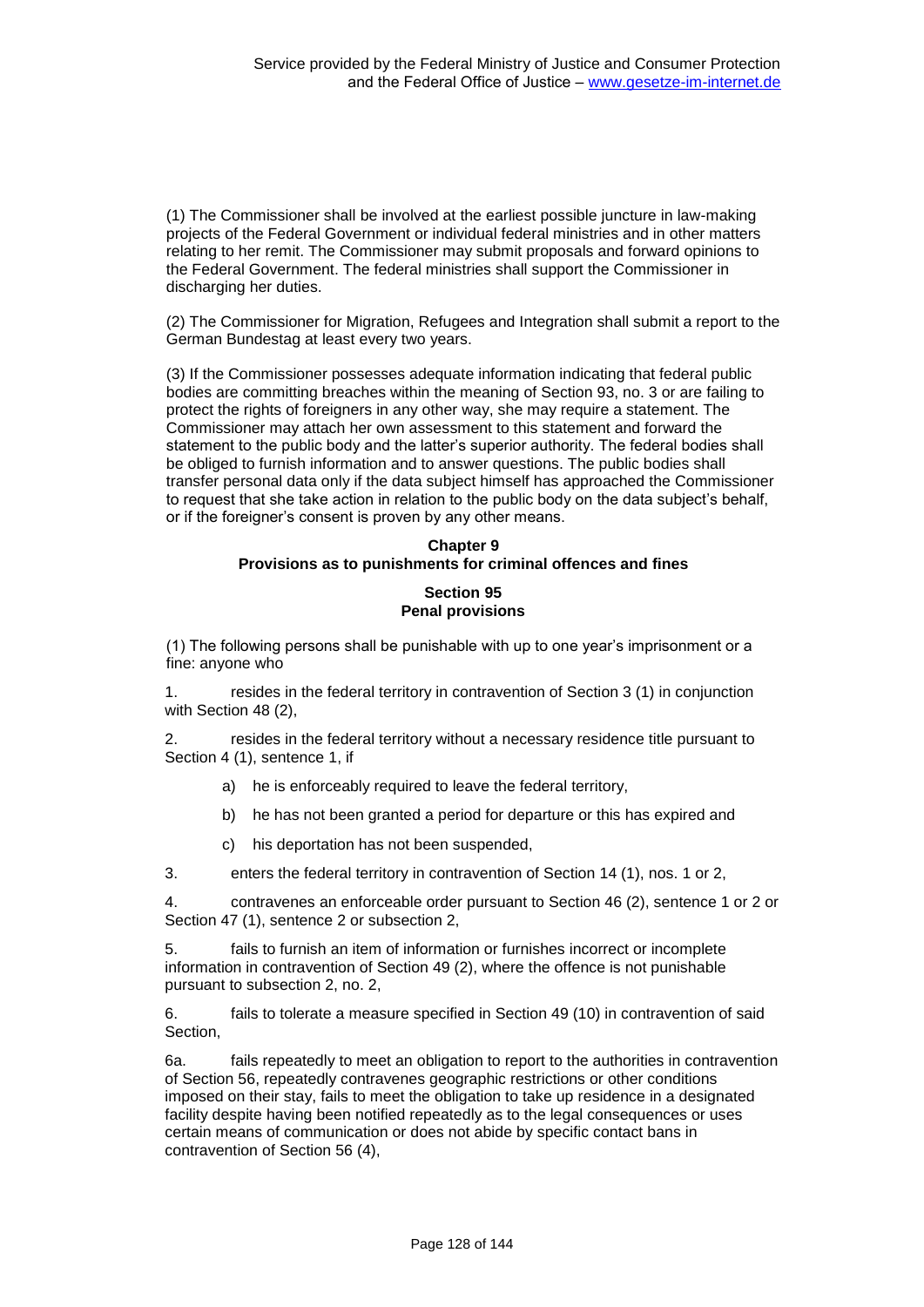7. repeatedly breaches a geographic restriction pursuant to Section 61 (1) or (1c) or

8. belongs to an organisation or group in the federal territory which consists primarily of foreigners and whose existence, aims or activities are concealed from the authorities in order to avert the prohibition of said organisation or group

(1a) The same punishment shall be applicable to anyone who wilfully commits an act specified in Section 404 (2), no. 4 of Book Three of the Social Code or in Section 98 (3), no. 1, who requires a residence title pursuant to Section 4 (1), sentence 1 in order to reside in the federal territory and only possesses a residence title in the form of a Schengen visa pursuant to Section 6 (1), no. 1.

(2) The following persons shall be punishable with up to three years' imprisonment or a fine: anyone who

1. in contravention of Section 11 (1) or of an enforceable order pursuant to Section 11 (6), sentence 1, or (7), sentence 1,

a) enters the federal territory or

b) resides in said territory or

1a. contravenes an enforceable court order pursuant to Section 56a (1), thereby preventing the competent authority referred to in Section 56a (3) from constantly locating him, or

2. furnishes or uses false or incomplete information in order to procure a residence title or a suspension of deportation for themselves or for another or to prevent the expiry or subsequent restriction of a residence title or the suspension of deportation or who knowingly uses a document procured in this manner for the purpose of deceit in legal matters.

(3) An attempt to commit an offence shall be punishable in the cases covered by subsection 1, no. 3 and subsections 1a and 2, no. 1 (a).

(4) Objects related to an offence pursuant to subsection 2, no. 2 may be confiscated.

(5) Article 31 (1) of the Convention relating to the Status of Refugees shall remain unaffected.

(6) In the cases covered by subsection 1, nos. 2 and 3, an act carried out without the necessary residence title shall be deemed equivalent to an act carried out on the basis of a residence title obtained by threat, bribery or collusion or by furnishing incorrect or incomplete information.

(7) In the cases covered by subsection (2), no. 1a, the offence shall only be prosecuted upon an application made by the competent body referred to therein.

## **Section 96 Smuggling foreigners into the federal territory**

(1) The following shall be punishable with a prison sentence of three months to five years, in less serious cases with a prison sentence of up to five years or a fine: anyone who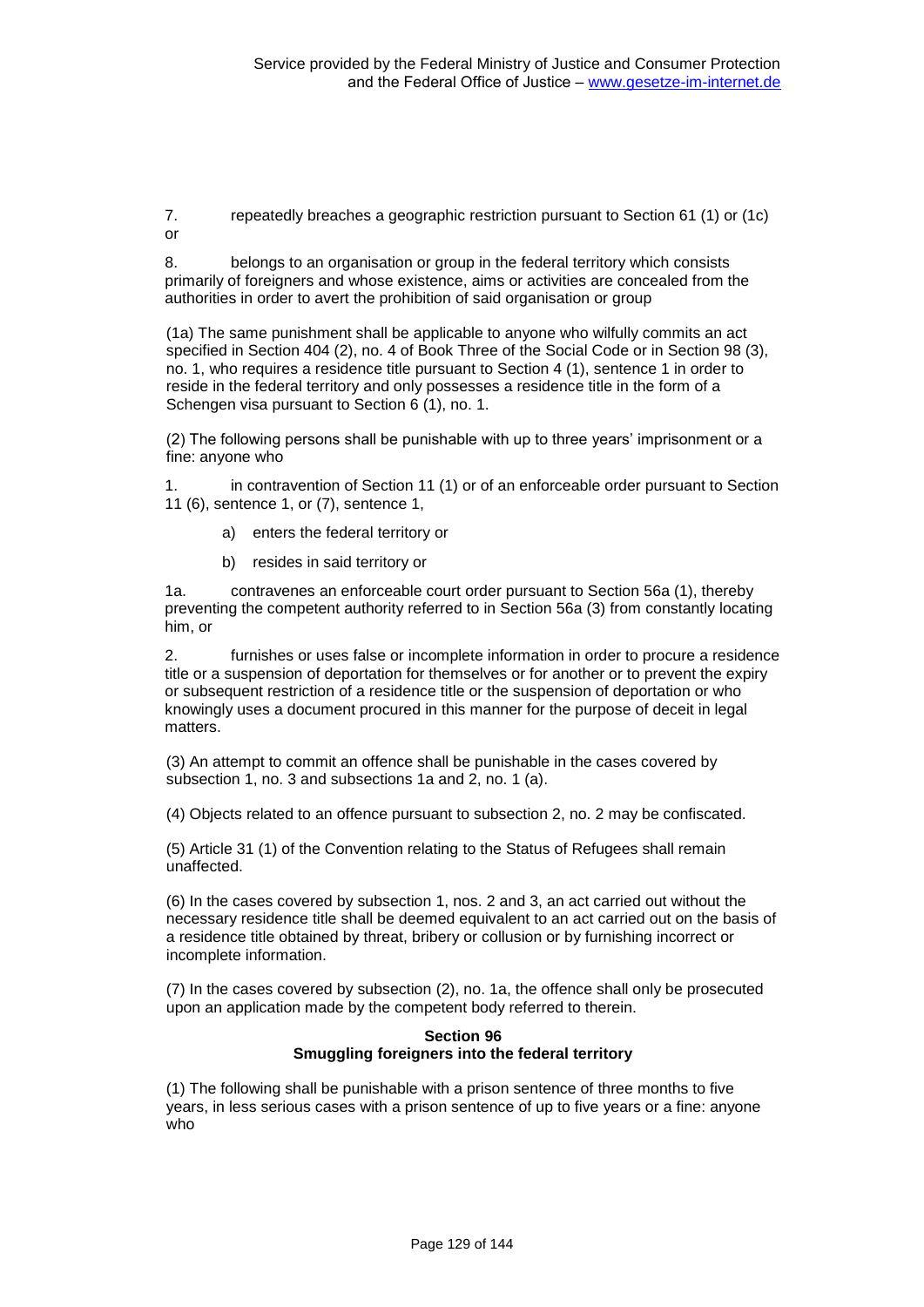1. incites another person to commit or assists that person in the commission of an act pursuant to Section 95 (1), no. 3 or (2), no. 1 (a) and

a) receives a pecuniary advantage or the promise of a pecuniary advantage in return or

b) acts in such a manner repeatedly or for the benefit of several foreigners or

2. incites another person to commit or assists that person in committing an act pursuant to Section 95 (1), no. 1 or no. 2, (1a) or (2), no. 1 (b) or no. 2 and receives a pecuniary advantage or the promise of a pecuniary advantage in return.

(2) In the cases covered by subsection 1, the following shall be punishable with a prison sentence of between six months and ten years: anyone who

1. acts for gain,

2. acts as a member of a gang which has come together for the purpose of committing such offences on a continuing basis,

3. carries a firearm, if the offence concerns an act pursuant to Section 95 (1), no. 3 or (2) no. 1 (a),

4. carries another type of weapon in order to use said weapon in connection with the offence, if the offence concerns an act pursuant to Section 95 (1), no. 3 or (2) no. 1 (a), or

5. subjects the smuggled persons to potentially fatal, inhumane or humiliating treatment or a risk of sustaining severe damage to their health.

(3) The attempt shall be punishable.

(4) Subsection 1, no. 1 (a), no. 2, subsection 2, nos. 1, 2 and 5 and subsection 3 shall be applicable to contraventions of statutory provisions on the entry of foreigners into the territory of the member states of the European Union or of a Schengen state and on the residence of foreigners in such territories, where

1. such contraventions correspond to the acts specified in Section 95 (1), nos. 2 or 3 or Section 2, no. 1 and

2. the offender supports a foreigner who is not a national of a member state of the European Union or of another state party to the Convention on the European Economic Area.

(5) Section 74a of the Criminal Code shall apply.

# **Section 97**

# **Smuggling foreigners into the federal territory resulting in death; smuggling for gain and as organised gangs**

(1) Anyone causing the death of the smuggled person in the cases covered by Section 96 (1), also in conjunction with Section 96 (4), shall be punishable with a prison sentence of no less than three years.

(2) Anyone acting for gain as a member of a gang which has come together for the purpose of committing such offences on a continuing basis in the cases covered by Section 96 (1), also in conjunction with Section 96 (4), shall be punishable with a prison sentence of between one and ten years.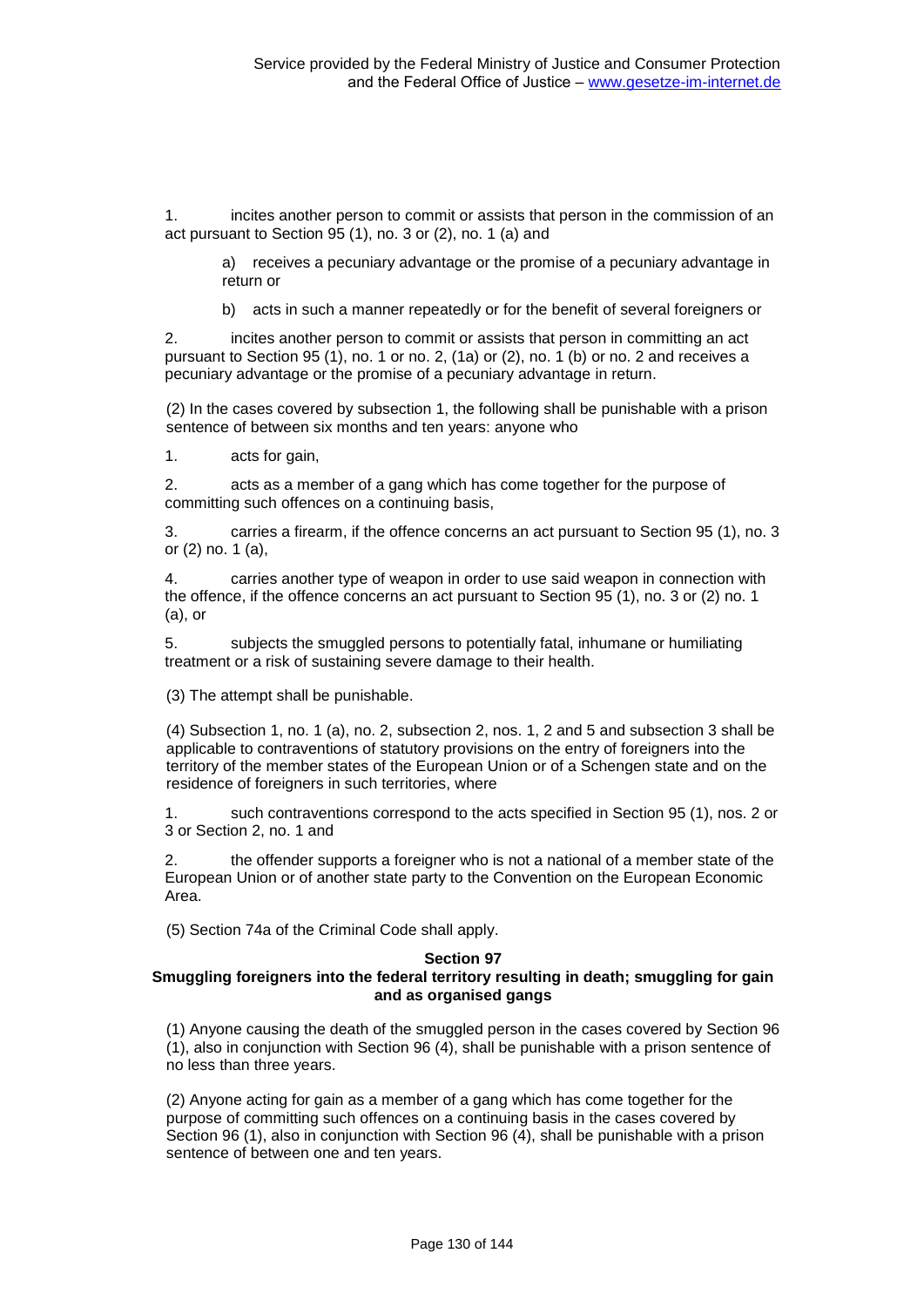(3) Less serious cases pursuant to subsection 1 shall be punishable with a prison sentence of between one year and ten years, less serious cases pursuant to subsection 2 shall be punishable with a prison sentence of between six months and ten years.

(4) Section 74a of the Criminal Code shall apply.

#### **Section 98 Provisions as to fines**

(1) Anyone who negligently commits an act specified in Section 95 (1), no. 1 or 2 or (2), no. 1 (b) shall be deemed to have committed an administrative offence.

(2) Anyone shall be deemed to have committed an administrative offence who

1. fails to furnish evidence in contravention of Section 4 (5), sentence 1,

2. fails to submit to the policing of cross-border traffic in contravention of Section 13 (1), sentence 2,

2a. in contravention of Section 47a, sentence 1, also in conjunction with sentence 2, or in contravention of Section 47a, sentence 3, fails to submit, on time or at all, a document referred to therein, or to allow, on time or at all, his face to be checked against the photograph,

3. in contravention of Section 48 (1) or (3), sentence 1, fails to submit, on time or at all, a document or paper or a data carrier referred to therein, or fails to surrender the same, or fails to do so in good time, or fails to leave, or leave in good time, the same with the competent authorities, or

4. acts in contravention of an enforceable order pursuant to Section 44a (1), sentence 1, no. 3, sentence 2 or 3.

(2a) Anyone shall be deemed to have committed an administrative offence who wilfully or recklessly

1. in contravention of Section 4 (3), sentence 2, commissions a foreigner on a sustained basis to perform paid work or services for gain,

2. fails to provide notification, provides incorrect notification or fails to provide notification in good time in contravention of Section 19c (1), sentences 2 or 3,

3. fails to provide notification or provides incorrect or incomplete notification or fails to provide notification in good time in contravention of Section 19d (7), or

4. in contravention of Section 60a (2), sentence 7, does not give notification, or does not do so correctly, completely, in the prescribed manner or in good time.

(2b) (repealed)

(3) Anyone shall be deemed to have committed an administrative offence who wilfully or negligently

1. pursues a self-employed activity in contravention of Section 4 (3), sentence 1,

2. contravenes an enforceable condition pursuant to Section 12 (2), sentence 2 or  $(4)$ .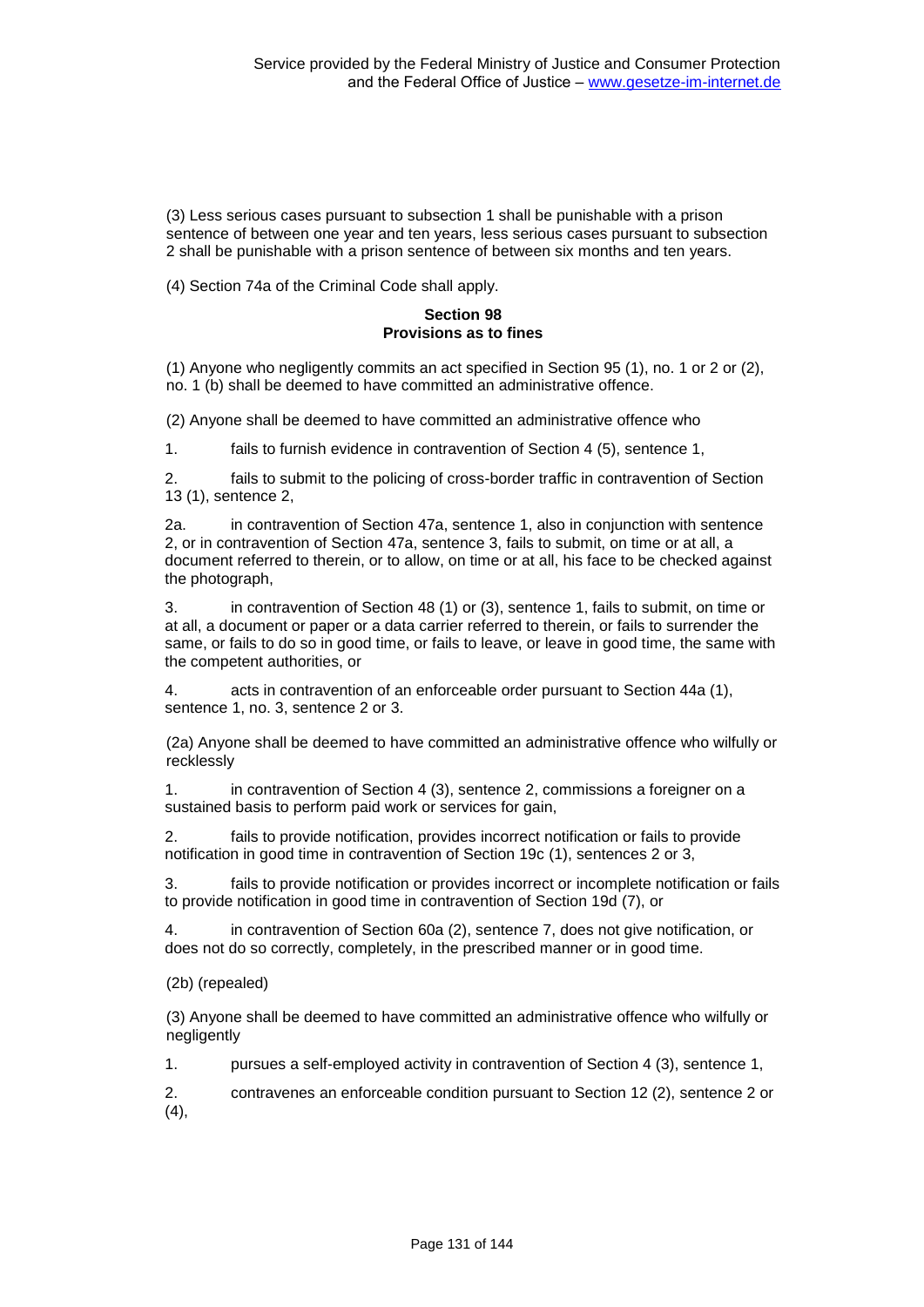2a. in contravention of Section 12a (1), sentence 1, does not take up residence in the *Land* in which he is obliged to take up residence or does not do so for the prescribed length of time,

2b. contravenes an enforceable order pursuant to Section 12a (2), (3) or (4), sentence 1, or Section 61 (1c),

3. enters or leaves the federal territory outside of an approved border crossing point or outside of the stipulated traffic hours or fails to carry a passport or passport substitute in contravention of Section 13 (1),

4. contravenes an enforceable order pursuant to Section 46 (1), Section 56 (1), sentence 2 or (3) or Section 61 (1e),

5. fails to provide notification, provides incorrect notification or fails to provide notification in good time in contravention of Section 56 (1), sentence 1,

5a. contravenes a geographic restriction pursuant to Section 56 (2) or Section 61 (1), sentence 1,

6. fails to file one of the applications stipulated in Section 80 (4) in contravention of the said Section or

7. contravenes a statutory instrument pursuant to Section 99 (1), no. 3a, letter d, nos. 7, 10 or 13a, sentence 1, (j), insofar as such statutory instrument refers to this provision as to fines for a specific offence.

(4) An attempt to commit an administrative offence may be punishable in the cases covered by subsection 2, no. 2 and subsection 3, no. 3.

(5) The administrative offence may be punishable in the cases covered by subsection 2a, no. 1, by a fine of up to 500,000 euros, in the cases covered by subsection 2a, nos. 2, 3 and 4 by a fine of up to 30,000 euros, in the cases covered by subsection 2 no. 2 and subsection 3, no. 1 by a fine of up to 5,000 euros, in the cases covered by subsections 1 and 2, no. 1, 2a and 3 and subsection 3, no. 3 by a fine of up to 3,000 euros and in the other cases by a fine of up to 1,000 euros.

(6) Article 31 (1) of the Convention relating to the Status of Refugees shall remain unaffected.

# **Chapter 9a Legal consequences of unlawful employment**

#### **Section 98a Remuneration**

(1) An employer shall be obliged to pay the agreed remuneration to a foreigner whom he has employed who lacks the authorisation for employment required pursuant to Section 284 (1) of Book Three of the Social Code or the authorisation to pursue an economic activity required pursuant to Section 4 (3). For the purpose of remuneration, it shall be assumed that the foreigner has been employed by the employer for three months.

(2) The agreed remuneration shall be considered to be the usual remuneration unless the employer agreed a lower or higher remuneration with the foreigner on a permissible basis.

(3) A contractor who has commissioned another contractor to perform work or render services shall be liable for fulfilling the obligation of the latter contractor pursuant to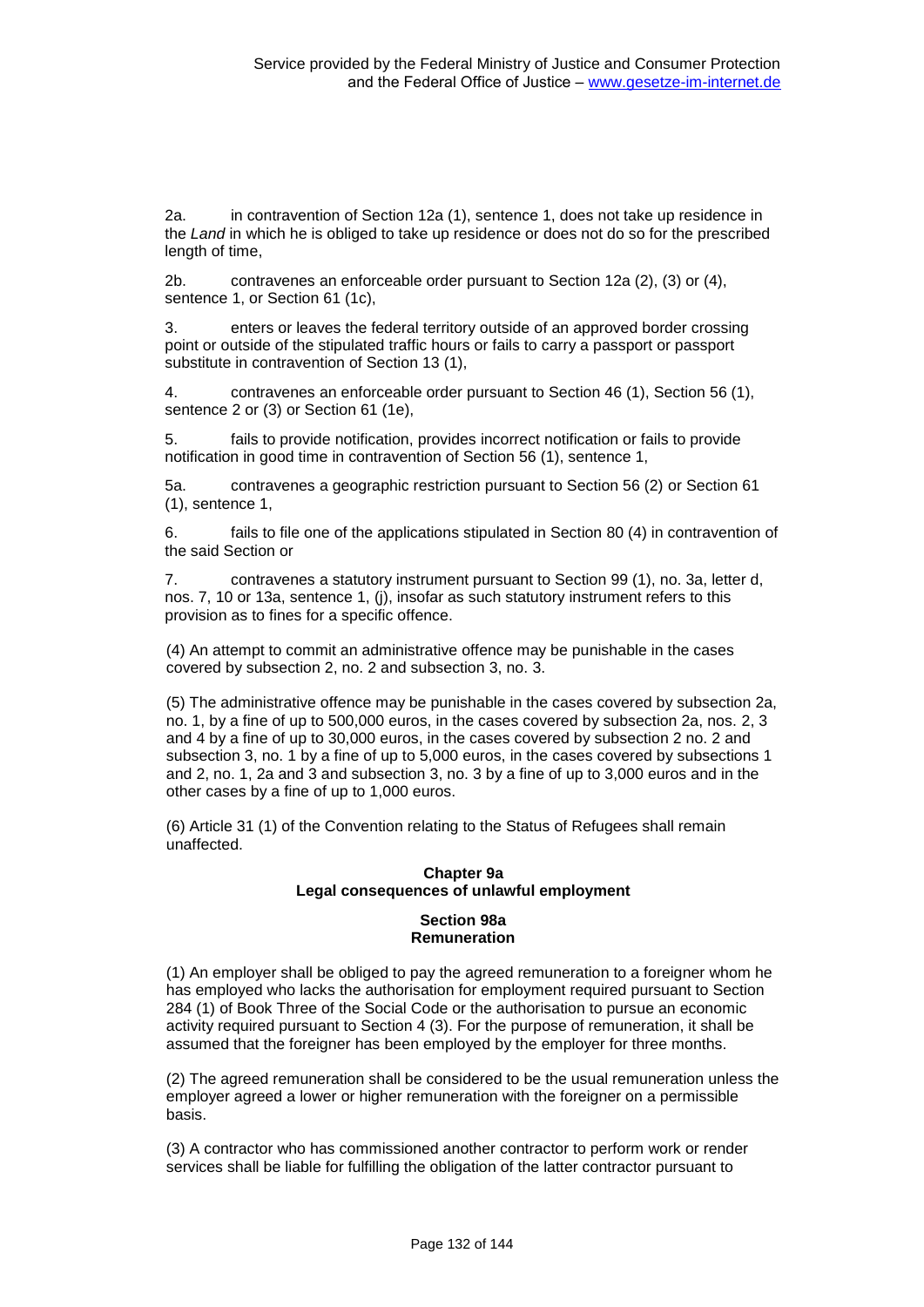subsection 1 in the same way as a surety which has waived the defence of unexhausted remedies.

(4) Subsection 3 shall apply accordingly to the prime contractor and all intermediate contractors without a direct contractual relationship to the employer unless the prime contractor or the intermediate contractor was not aware that the employer has employed foreigners who lack the authorisation for employment required pursuant to Section 284 (1) of Book Three of the Social Code or the authorisation to pursue an economic activity required pursuant to Section 4 (3).

(5) The liability pursuant to subsections 3 and 4 shall not apply if the contractor provides evidence that he was able to assume on the basis of due diligence that the employer has not employed any foreigner who lacks the authorisation for employment required pursuant to Section 284 (1) of Book Three of the Social Code or the authorisation to pursue an economic activity required pursuant to Section 4 (3).

(6) A foreigner who has been employed within the scope of application of this Act without the authorisation for employment required pursuant to Section 284 (1) of Book Three of the Social Code or the authorisation to pursue an economic activity required pursuant to Section 4 (3) may institute legal proceedings for fulfilment of payment obligations pursuant to subsections 3 and 4 also before a German court for labour matters.

(7) The provisions of the Posted Workers Act shall remain unaffected.

#### **Section 98b Exclusion from subsidies**

(1) The competent authority may reject applications for subsidies in full or in part in line with Section 264 of the Criminal Code if the applicant or his representative authorised by statutes or law

- 1. has been subject to an incontestable fine of at least 2,500 euros under Section 404 (2), no.3 of Book Three of the Social Code or
- 2. has been sentenced to an incontestable prison term of more than three months or a fine in excess of 90 daily rates under Sections 10, 10a or 11 of the Act to Combat Clandestine Employment.

Rejections pursuant to sentence 1 may be issued within a period of up to five years after the incontestable imposition of the fine or prison sentence depending on the severity of the offence for which the fine or prison sentence was imposed.

- (2) Subsection 1 shall not apply if
- 1. a legal entitlement to the subsidy which is applied for exists,

2. the applicant is a natural person and the employment which caused the offence pursuant to subsection 1, sentence 1, was for his private purposes or

3. the offence pursuant to subsection 1, sentence 1 consisted in the unlawful employment of an EU citizen.

#### **Section 98c Exclusion from the award of public contracts**

(1) Public contracting entities pursuant to Section 99 of the Act Against Restraints of Competition may exclude a candidate or tenderer from competing for a supply,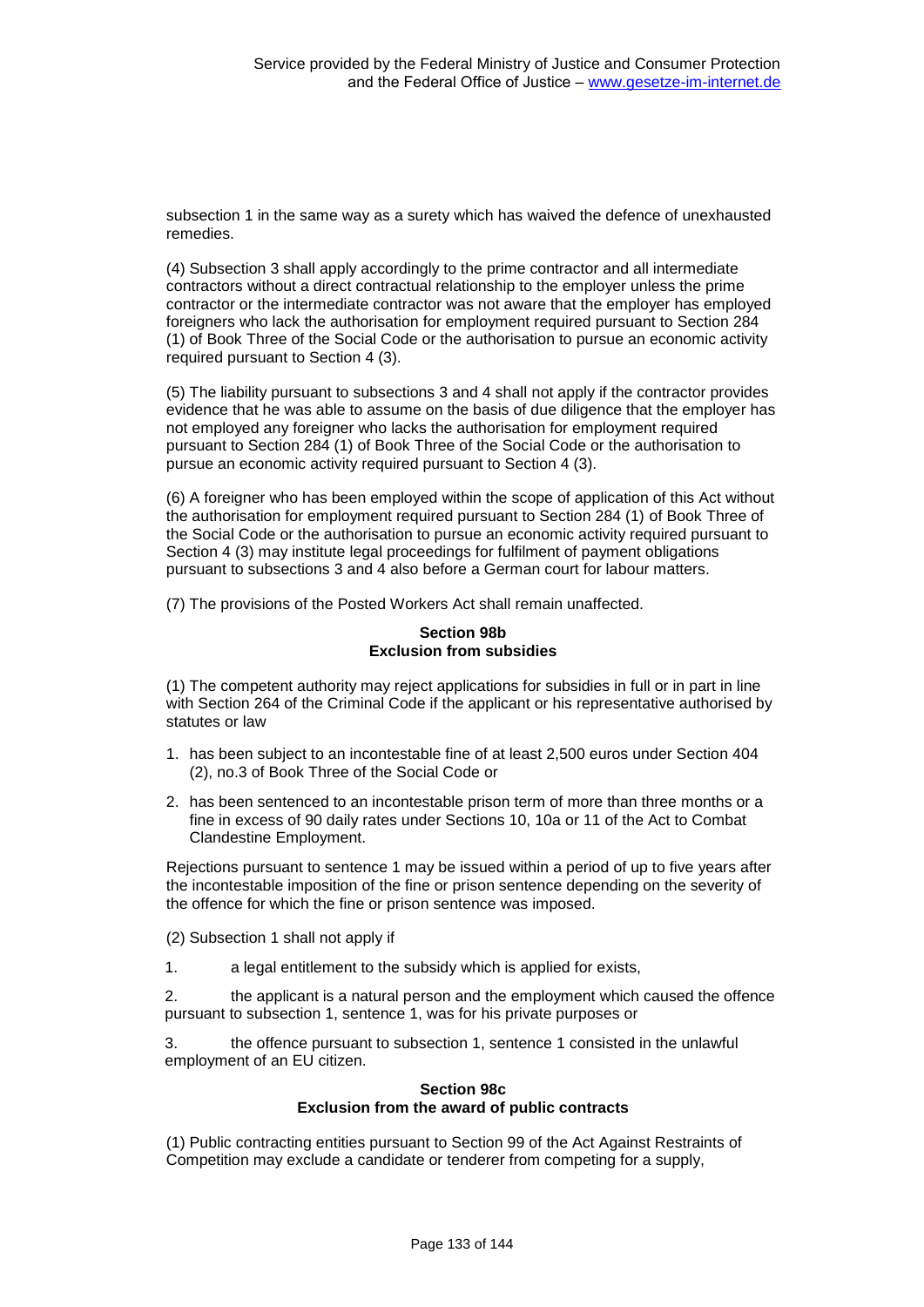construction or service contract if the candidate or tenderer or its representative authorised by statutes or law

1. has been subject to an incontestable fine of at least 2,500 euros under Section 404 (2), no.3 of Book Three of the Social Code or

2. has been sentenced to an incontestable prison term of more than three months or a fine in excess of 90 daily rates under Sections 10, 10a or 11 of the Act to Combat Clandestine Employment.

Until there is proof of restoration of reliability, the candidate or tenderer may be excluded pursuant to sentence 1 within a period of up to five years after the incontestable imposition of the fine or prison sentence depending on the severity of the offence for which the fine or prison sentence was imposed.

(2) Subsection 1 shall not apply if the offence pursuant to subsection 1, sentence 1 consisted in the unlawful employment of an EU citizen.

(3) Section 21 (2) to (5) of the Posted Workers Act shall apply accordingly where a public contracting entity makes use of the possibility pursuant to subsection 1.

# **Chapter 10 Authorisation to issue statutory instruments; transitional and final provisions**

#### **Section 99 Authorisation to issue statutory instruments**

(1) The Federal Ministry of the Interior shall be authorised, via statutory instruments with the approval of the Bundesrat,

1. to provide for exemptions to the requirements for a residence title in order to facilitate the stay of foreigners, to regulate the procedure for granting exemptions and for the continued validity and further granting of residence titles under this Act if a ground for exemption arises and to restrict exemptions for the purpose of controlling economic activity by foreigners in the federal territory,

2. to determine that the residence title may be obtained prior to entry into the federal territory from the foreigners authority or after entry,

3. to determine in which cases the approval of the foreigners authority shall be required to granting a visa, in order to ensure that other authorities concerned are consulted,

3a. to define detailed aspects of the procedure relating to the issuance of residence titles to researchers pursuant to Section 20, in particular

a) to regulate the procedure relating to the recognition of research establishments, the attendant conditions and the duration of recognition, the revocation of recognition of a research establishment and the content of and conditions pertaining to the conclusion of admission agreements pursuant to Section 20 (1), no. 1,

b) to provide for the authority which is responsible for granting recognition to publish the addresses of the recognised research establishments, referring in such publications to declarations pursuant to Section 20 (3),

c) to oblige foreigners authorities and diplomatic missions abroad to notify the authority responsible for granting recognition as to any findings on recognised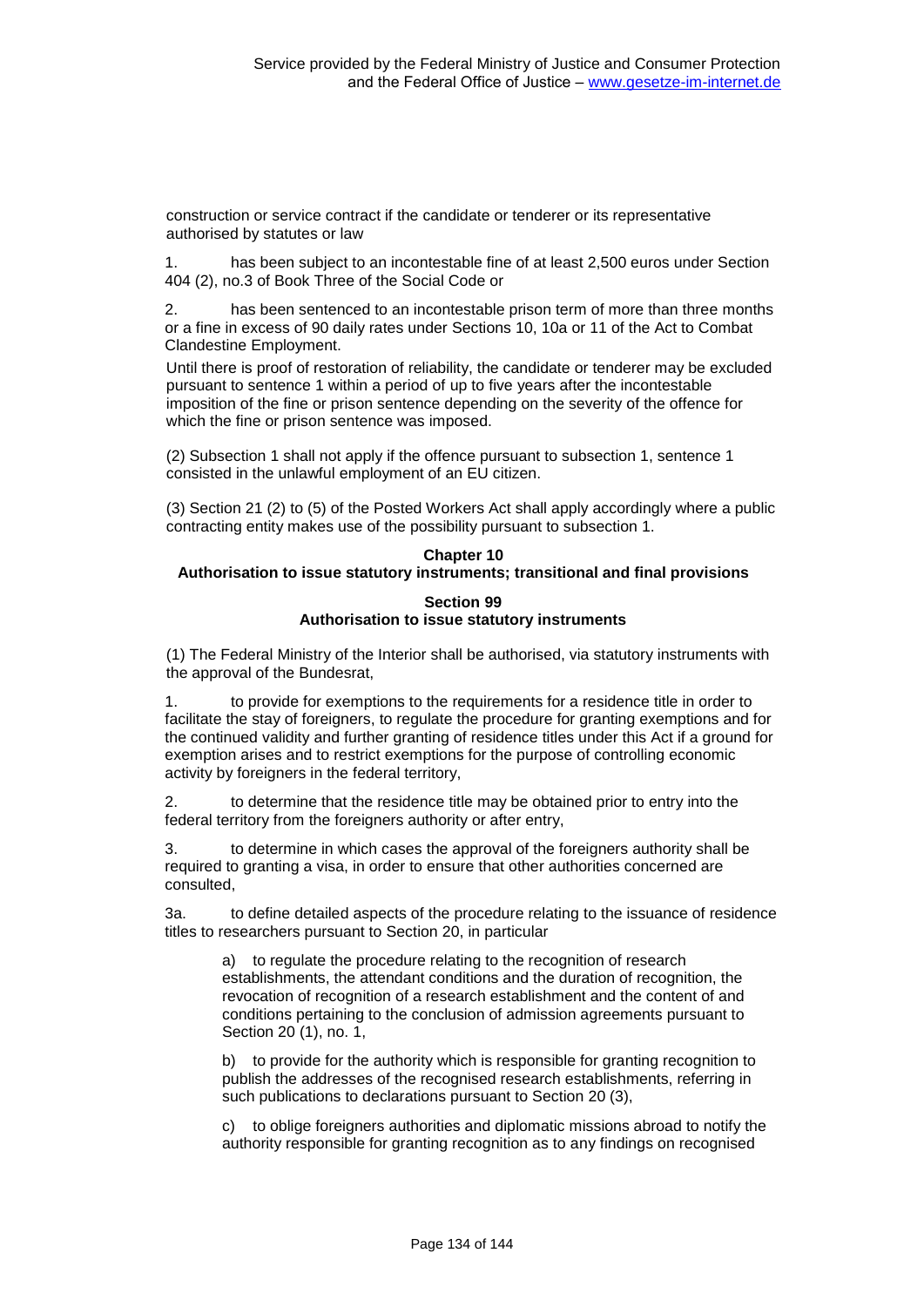research establishments which might provide grounds for revoking the said establishments' recognition,

d) to oblige recognised research establishments to provide due notification, should the conditions pertaining to recognition or conditions pertaining to concluded admission agreements cease to apply or in the event of changes to any other significant circumstances.

e) to establish a consultative council on research migration at the Federal Office for Migration and Refugees which will support that office in connection with the recognition of research establishments and monitor and evaluate the application of Section 20,

f) to set the dates on which the processing of applications for the recognition of research establishments is to begin,

3b. to define self-employed activities for which a permit pursuant to Section 4 (3), sentence 1 is never required or is not required under certain conditions,

to exempt those foreigners from the passport requirement who enter the federal territory in connection with rescue operations and the provision of assistance in case of disasters,

5. to introduce or approve other official German identification papers as passport substitutes,

6. to issue general approval for official identification papers which have not been issued by German authorities to be used as passport substitutes,

7. to determine that foreigners who are exempted from the requirement for a residence title and foreigners who enter the federal territory with a visa shall inform the foreigners authority or another authority of their residence when entering the federal territory or after entering, in order to safeguard the interests of the Federal Republic of Germany,

8. to stipulate, in the interests of enabling or facilitating travel, that foreigners' existing entitlement to re-enter the federal territory can be confirmed in a passport substitute,

9. to stipulate the conditions under which an identity card substitute may be issued and for how long such an identity card substitute shall be valid,

10. to regulate the obligations concerning identification papers of foreigners residing in the federal territory with regard to the issuance and extension, loss and recovery, presentation and surrender of a passport, passport substitute and substitute identity document, the entries concerning entry into, exit from and apprehension in the federal territory and decisions by the competent authorities in such documents,

11. to stipulate details pertaining to the register pursuant to Section 91a and to the conditions and the procedure for data transmission,

12. to stipulate how foreigners who have been granted temporary protection in accordance with Section 24 (1) can be relocated to another member state of the European Union,

13. to define details regarding the requirements pertaining to photographs and fingerprints and to the design of and issuance arrangements for the forms to be used in implementation of this Act and the recording and incorporation of features in encoded form pursuant to Section 78a (4) and (5),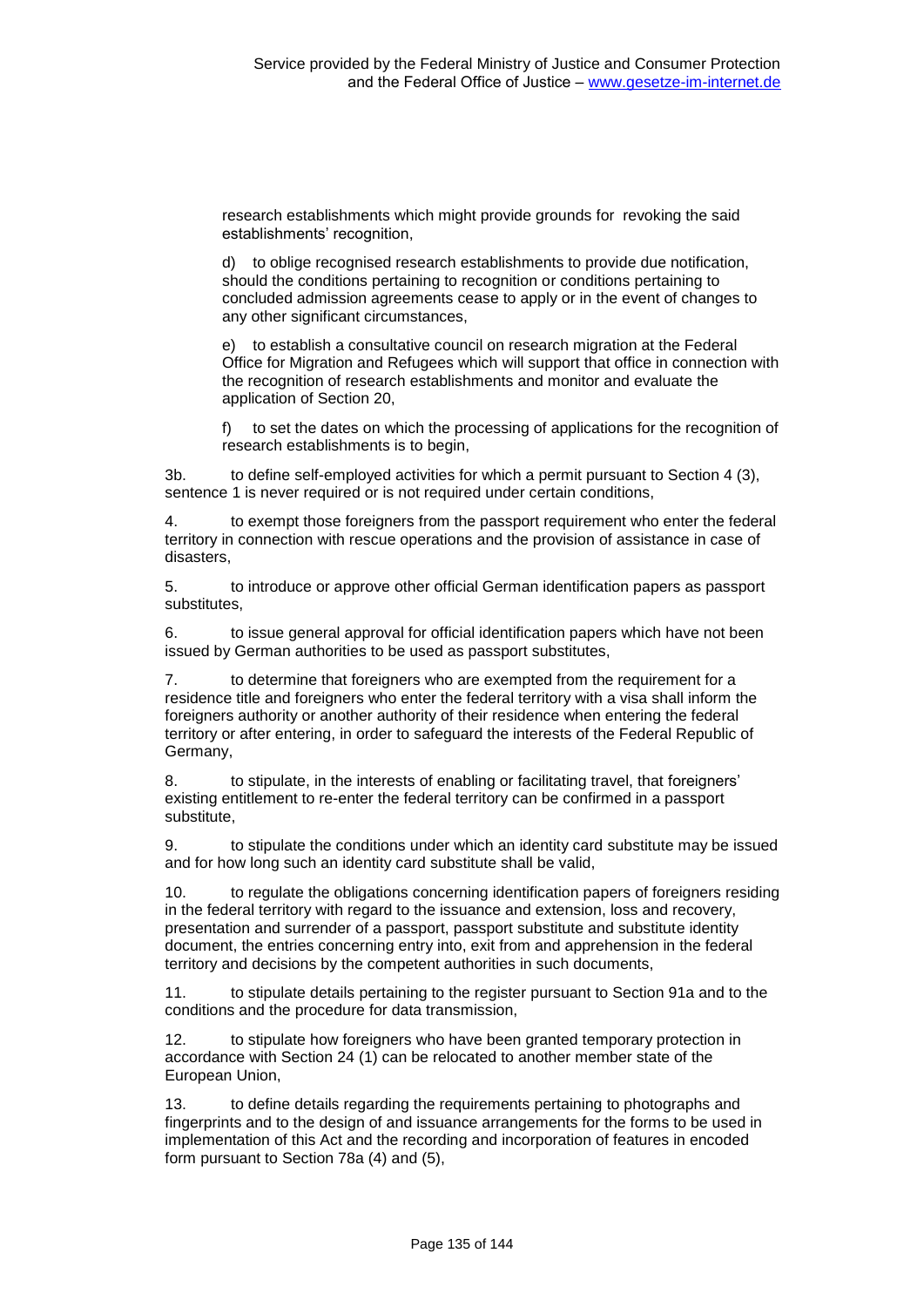13a. to set out rules pertaining to travel documents for foreigners, travel documents for refugees and travel documents for stateless persons with an electronic storage and processing medium in accordance with Council Regulation (EC) No 2252/2004 of 13 December 2004 on standards for security features and biometrics in passports and travel documents issued by member states (OJ L 385, 29.12.2004, p. 1) and Regulation (EC) No 444/2009 of the European Parliament and of the Council of 28 May 2009 amending Council Regulation (EC) No 2252/2004 on standards for security features and biometrics in passports and travel documents issued by member states (OJ L 142, 6.6.2009, p. 1) and to define details regarding the preparation of documents with an electronic storage and processing medium pursuant to Section 78 in accordance with Council Regulation (EC) No 1030/2002 of 13.6.2002 laying down a uniform format for temporary residence permits for third-country nationals (OJ L 157, 15.6.2002, p. 1) and Council Regulation (EC) No 380/2008 of 18 April 2008 amending Regulation (EC) No 1030/2002 laying down a uniform format for temporary residence permits for third-country nationals (OJ L 115, 29.4.2008, p. 1) and, in this respect, to stipulate the following pertaining to travel documents and documents pursuant to Section 78:

a) the procedure and the technical requirements for the recording and quality assurance of the photograph and of the fingerprints and protection against unauthorised access to the data stored in the electronic storage and processing medium,

b) age limits for the collection of fingerprints and exemptions from the obligation to submit fingerprints and photographs,

c) the order in which the fingerprints shall be stored in cases where an index finger is missing, the quality of the fingerprint is inadequate, or where the fingertip is damaged,

d) the form and the details of the procedure relating to the transfer of all application data from the foreigners authorities to the producer of the documents and to the temporary storage of the application data at the foreigners authority and the producer's facilities,

e) the storage of the fingerprints and the photograph at the foreigners authority until the document is handed out,

f) the right of the holder of the document to inspect the data stored in the electronic storage medium,

g) the requirements pertaining to the technical systems and components to be employed in order to record the photograph and fingerprints electronically, to ensure the quality thereof and to transfer the application data from the foreigners authority to the producer of the documents, as well as the procedure to check adherence to these requirements,

h) details regarding the processing of the fingerprint data and of the digital photograph,

i) details regarding the serial number and the machine-readable personal data page,

j) the obligations of foreigners residing in the federal territory with regard to the issuance and extension, loss and recovery, presentation and surrender of documents pursuant to Section 78 and applications for new documents pursuant to Section 78.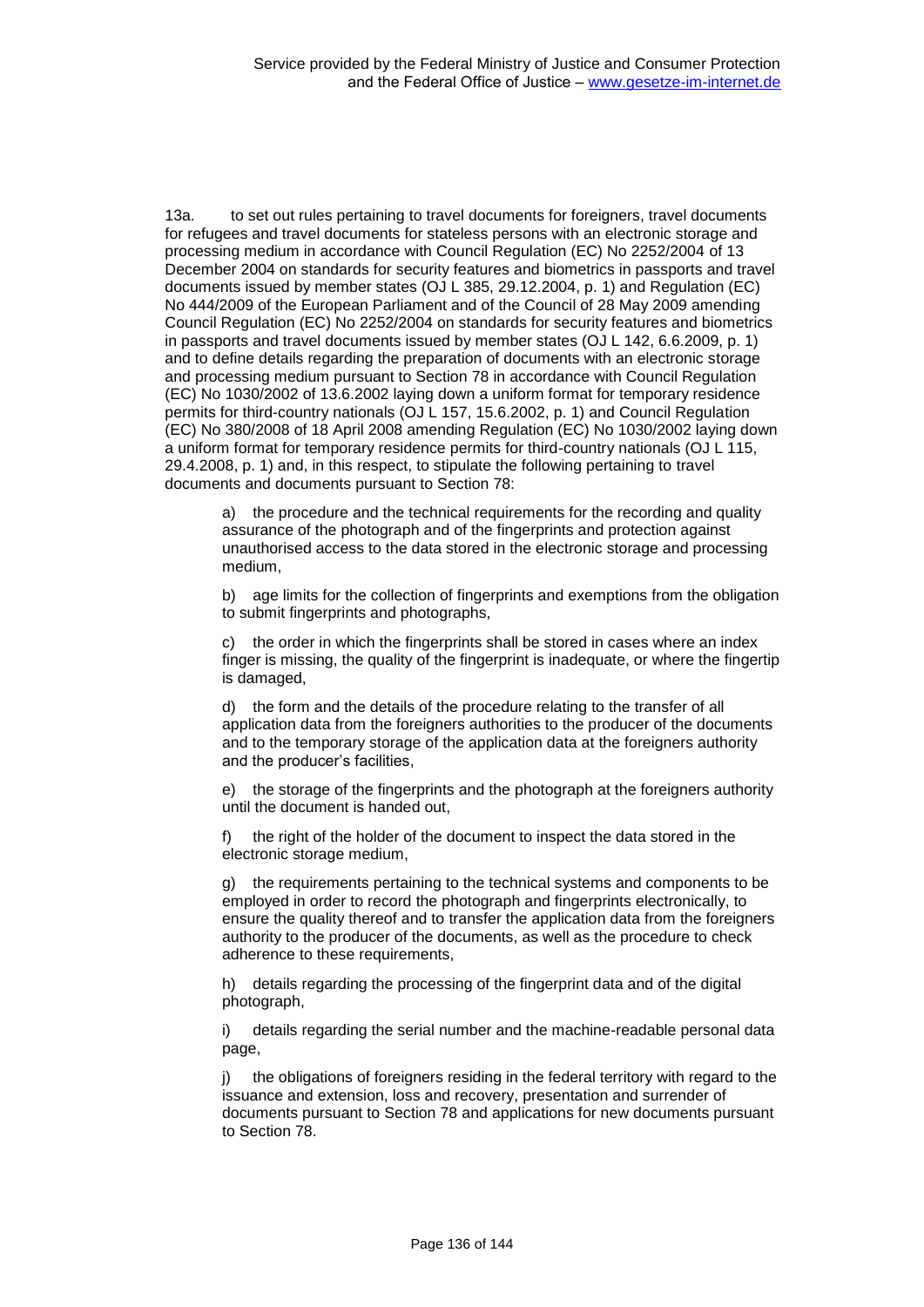The Federal Ministry of the Interior shall further be authorised, via statutory instruments with the approval of the Bundesrat, to stipulate details of the procedure to check adherence to the requirements pursuant to Section 34, no. 4 of the Identity Card Act and details pertaining to the electronic proof of identity pursuant to Section 34, nos. 5 to 7 of the Identity Card Act.

14. to determine that the

a) registration authorities,

b) authorities concerned with matters of nationality and certifying authorities pursuant to Section 15 of the Federal Expellees Act,

- c) authorities concerned with passports and identity cards,
- d) social welfare and youth welfare offices,
- e) judicial, police and regulatory authorities,
- f) Federal Employment Agency,
- g) tax offices and main customs offices,
- h) trading standards authorities,

i) diplomatic missions abroad and

j) institutions providing basic security for job seekers

shall be required to furnish the foreigners authorities with personal data on foreigners, information on official acts and other measures relating to foreigners and other information on foreigners without prior request; the statutory instrument shall define the type and scope of data, the measures and the other items of information to be transferred; data may only be provided where necessary in order for the foreigners authorities to discharge their duties under this Act or in accordance with provisions relating to foreigners in other acts.

15. to set out rules pertaining to the electronic transfer of data for specialised purposes between the authorities charged with implementing this Act, concerning the following:

- a) the technical principles of the structure of the standard used,
- b) the data transfer procedure and

c) the authorities participating in the electronic transfer of data relating to foreigners.

(2) The Federal Ministry of the Interior shall further be authorised to determine, via statutory instrument with the approval of the Bundesrat, that

1. every foreigners authority shall keep a file on foreigners who are or have been resident in their regions, who have filed an application with the authority or have provided the authority with notification of entry and residence and for or against whom the authority has undertaken a measure or taken a decision under the law on foreigners,

2. every diplomatic mission abroad may keep a file on visas applied for, granted, refused, recalled, annulled, revoked and rescinded as well as on visa applications withdrawn, and the diplomatic missions abroad may share with each other the data stored therein and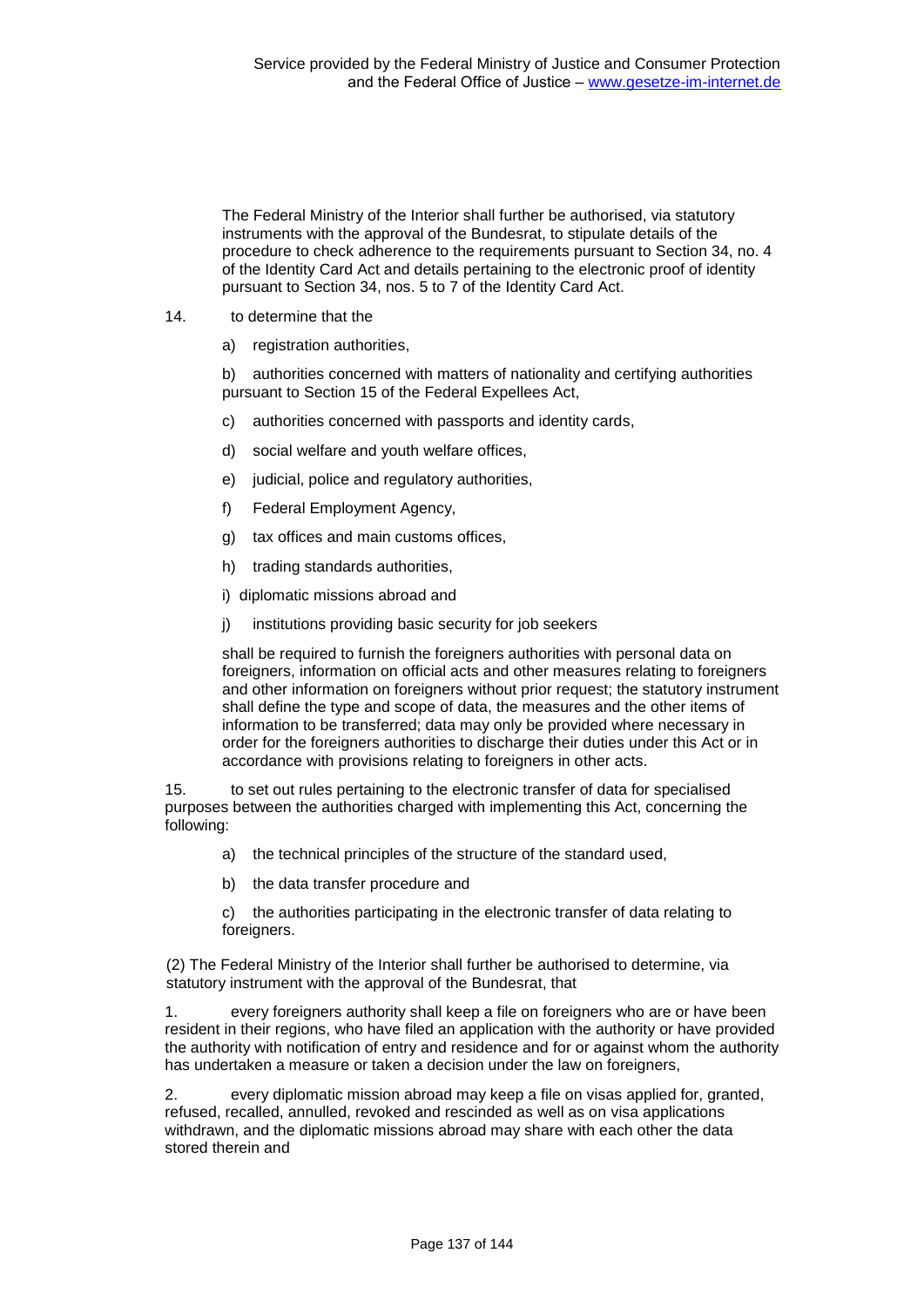3. the authorities charged with implementing this Act shall keep any other file which is necessary in discharging their duties.

The data to be recorded pursuant to sentence 1, no. 1 shall cover the foreigner's personal data, including his nationality and address, information relating to the passport, measures undertaken in accordance with the law on foreigners, entry in the Central Register of Foreigners and former addresses of the foreigner, the competent foreigners authority and the furnishing of records to another foreigners authority. Information relating to the use of a document pursuant to Section 78 (1) pertaining to the electronic proof of identity including its activation and deactivation as well as its blocking and unblocking shall also be recorded. The foreigners authorities' authorisation to store further personal data shall be determined by the data protection provisions of the respective *Länder*.

(3) The Federal Ministry of the Interior shall be authorised to appoint the competent body pursuant to Section 73 (1) and Section 73a (1) without the approval of the Bundesrat, by way of a statutory instrument issued in agreement with the Federal Foreign Office.

(3a) The Federal Ministry of the Interior shall be authorised, by way of a statutory instrument issued in agreement with the Federal Foreign Office without the approval of the Bundesrat, to stipulate, in accordance with Article 3 (2) of Regulation (EC) no. 810/2009, the states whose nationals must be in possession of an airport transit visa to pass through the international transit areas of German airports.

(4) The Federal Ministry of the Interior may issue and amend statutory instruments pursuant to subsection 1, nos. 1 and 2 without the approval of the Bundesrat as far as necessary to fulfil an intergovernmental agreement or to safeguard public interests. A statutory instrument pursuant to sentence 1 shall expire no later than three months after entering into force. Its period of validity may be extended via statutory instrument with the approval of the Bundesrat.

#### **Section 100 Linguistic adaptation**

The Federal Ministry of the Interior may, via statutory instrument without the approval of the Bundesrat, replace the terms employed for persons in this Act with non-genderspecific or masculine and feminine terms, provided that this is possible without altering the content of the provisions and is linguistically correct, and may undertake the subsequently necessary linguistic adaptations. The Federal Ministry of the Interior may publish the wording of this Act in the Federal Law Gazette after issuing a statutory instrument pursuant to sentence 1.

#### **Section 101 Continued validity of previous rights of residence**

(1) A right of unlimited residence (*Aufenthaltsberechtigung*) or unlimited residence permit (*unbefristete Aufenthaltserlaubnis*) issued prior to 1 January 2005 shall remain valid as a permanent settlement permit in accordance with the purpose of residence and the circumstances forming the basis for its issuance. An unlimited residence permit (*unbefristete Aufenthaltserlaubnis*) which has been granted pursuant to Section 1 (3) of the Act on Measures in Aid of Refugees Admitted under Humanitarian Relief Programmes of 22 July 1980 (Federal Law Gazette I, p. 1057) or in corresponding application of the aforesaid Act and a subsequently issued right of unlimited residence (*Aufenthaltsberechtigung*) shall remain valid as a permanent settlement permit pursuant to Section 23 (2).

(2) The other residence authorisations shall remain valid as temporary residence permits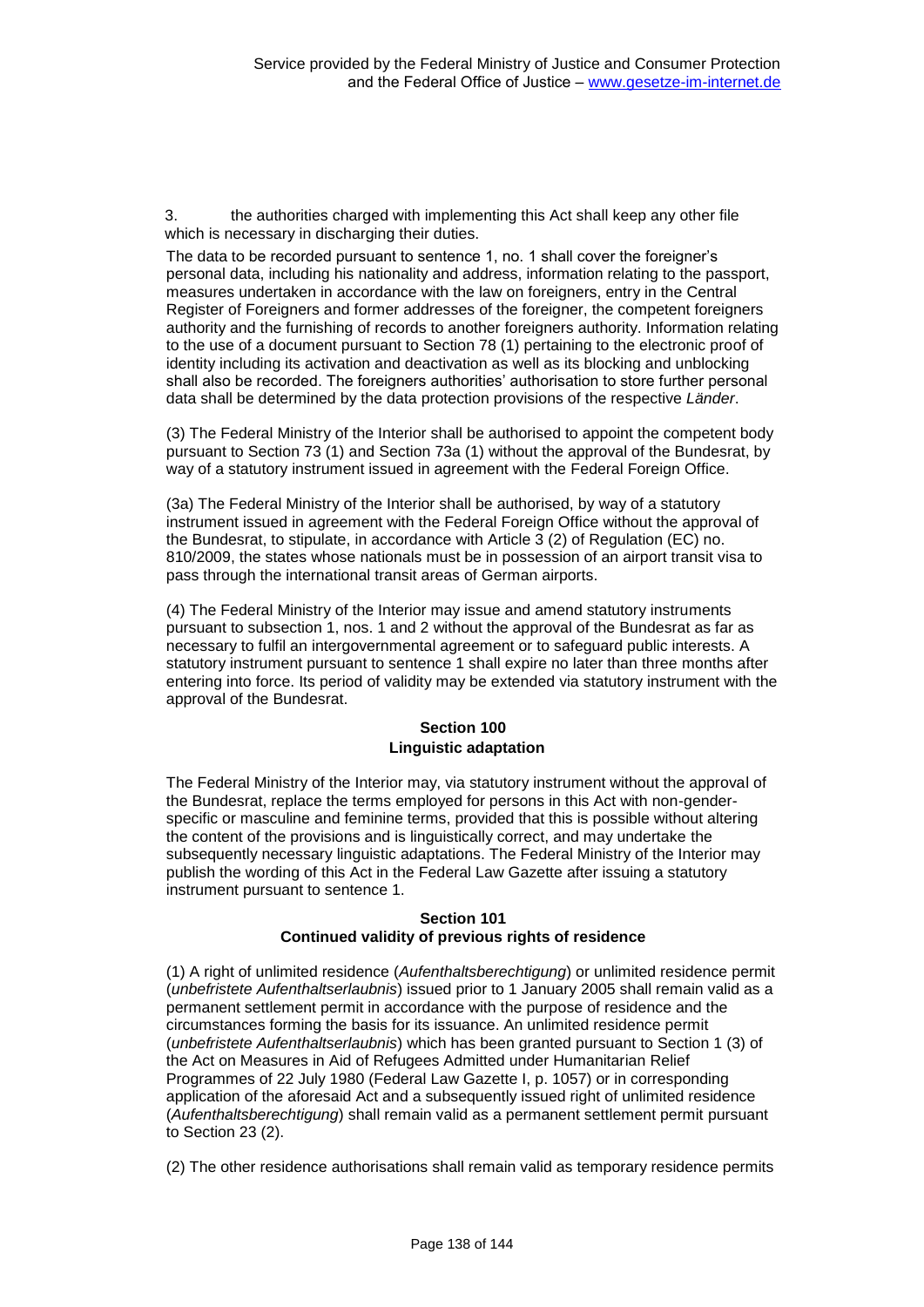in accordance with the purpose of residence and the circumstances forming the basis for their issuance.

(3) A residence title to which the annotation "EC long-term residence permit" (*Daueraufenthalt-EG*) was appended prior to 28 August 2007 shall retain its validity as an EU long-term residence permit.

#### **Section 102**

## **Continued validity of other measures under the law on foreigners and consideration of prior periods**

(1) Other measures undertaken prior to 1 January 2005 in accordance with the law on foreigners, in particular time limits and geographic restrictions, conditions and requirements, prohibitions and restrictions of political activities, expulsions, notices of intention to deport and deportations, including their legal consequences, periods limiting their effects and beneficial measures, the recognition of passports and passport substitutes, exemptions from the passport requirement, rulings on costs and fees, shall remain valid. Measures and agreements in connection with furnishing security shall also remain valid, even if they relate in part or in full to periods after this Act enters into force. The same shall apply to the effects by force of law resulting from the filing of applications pursuant to Section 69 of the Foreigners Act.

(2) The period of possession of a residence title for exceptional purposes (*Aufenthaltsbefugnis*) or of a temporary suspension of deportation prior to 1 January 2005 shall count towards the qualifying period for issuing a permanent settlement permit pursuant to Section 26 (4).

## **Section 103 Application of previous law**

Sections 2a and 2b of the Act on Measures in Aid of Refugees Admitted under Humanitarian Relief Programmes in the version valid until 1 January 2005 shall continue to apply for persons who enjoy the status pursuant to articles 2 to 34 of the Convention relating to the Status of Refugees in accordance with Section 1 of the Act on Measures in Aid of Refugees Admitted under Humanitarian Relief Programmes of 22 July 1980 (Federal Law Gazette I, p. 1057). Section 52 (1), sentence 1, no. 4 shall apply accordingly in such cases.

#### **Section 104 Transitional provisions**

(1) Decisions on applications filed prior to 1 January 2005 for an unlimited residence permit or a right of unlimited residence shall be taken in accordance with the law applicable until that time. Section 101 (1) shall apply accordingly.

(2) In the case of foreigners who are in possession of a temporary residence permit or a residence title for exceptional circumstances prior to 1 January 2005, for the purposes of the decision on granting a permanent settlement permit or an EU long-term residence permit it shall be sufficient with regard to their knowledge of the language if they are able to communicate verbally in the German language at a basic level. Section 9 (2), sentence 1, nos. 3 and 8 shall not apply.

(3) In the case of foreigners lawfully resident in Germany prior to 1 January 2005, Section 20 of the Foreigners Act shall apply in its most recently amended version with regard to the subsequent immigration of children born before this date, unless this Residence Act grants a more favourable legal status.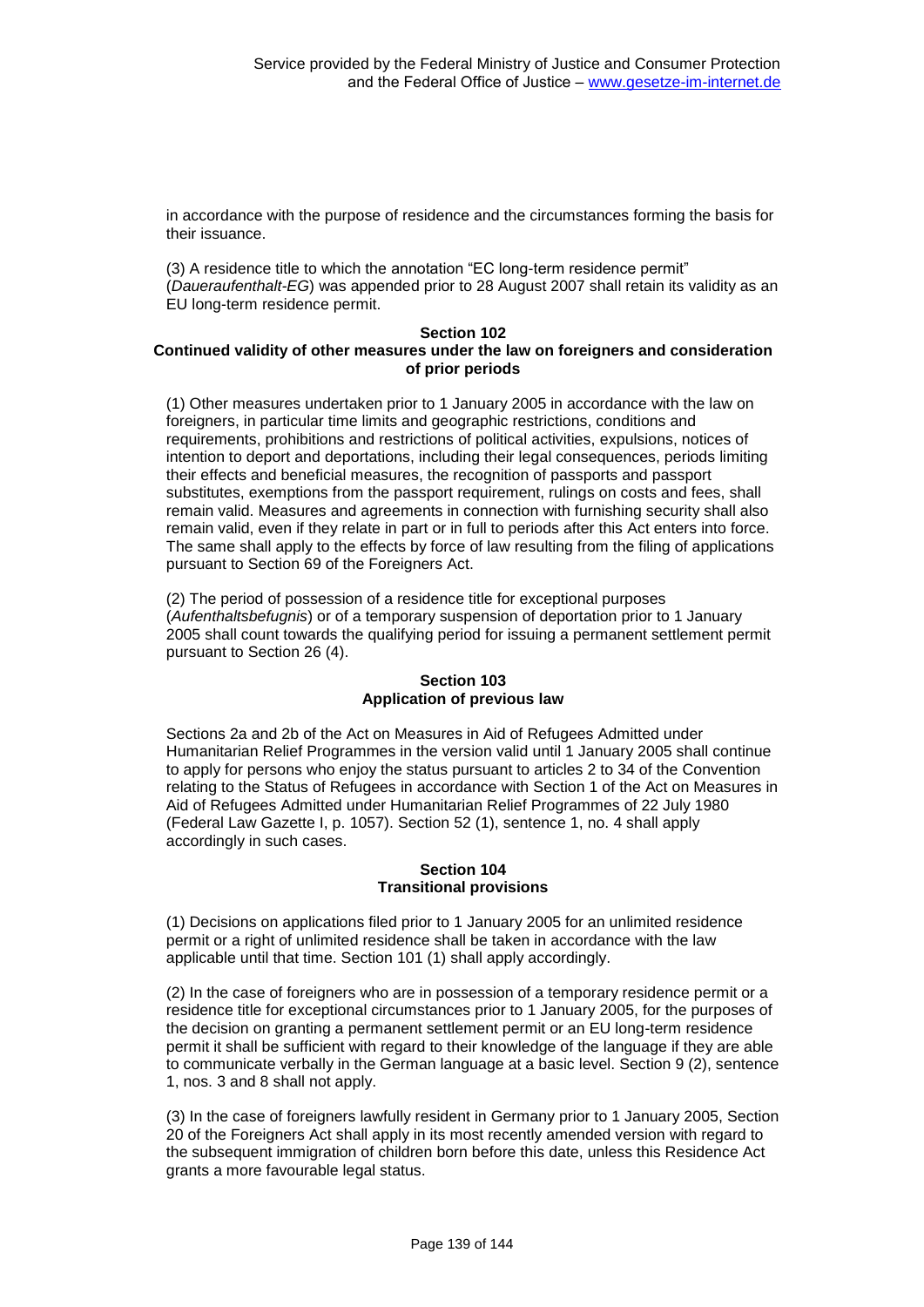# (4) (repealed)

(5) The provisions concerning the subsequent immigration of dependants, an individual interest in remaining, participation in integration courses and the consolidation of residence on the ground of Section 23 (4) shall also apply accordingly to foreigners who were granted a residence title pursuant to Section 23 (2) before the expiry of 31 July 2015 in the context of the programme for the permanent settlement of those seeking protection.

(6) Section 23 (2) in the version valid until 24 May 2007 shall continue to apply in such cases in which the order issued by the supreme *Land* authority on the basis of the version applying until 24 May 2007 provides for issuing a permanent settlement permit where special political interests of the Federal Republic of Germany prevail. Section 23 (2), sentence 5 and Section 44 (1), no. 2 shall apply accordingly to the affected foreigners and the dependants relocating their residence to the federal territory with the former.

(7) A permanent settlement permit may also be issued to spouses, domestic partners and minor, unmarried children of a foreigner who were in possession of a residence title for exceptional circumstances pursuant to Section 31 (1) of the Foreigners Act or a temporary residence permit pursuant to Section 35 (2) of the Foreigners Act prior to 1 January 2005, where the conditions of Section 26 (4) are met and they continue to meet the conditions according to which issuance of a residence title for exceptional circumstances pursuant to Section 31 of the Foreigners Act or of a temporary residence permit pursuant to Section 35 (2) of the Foreigners Act was permissible.

(8) Section 28 (2) in the version applicable up to 5 September 2013 shall continue to apply to such dependants of German nationals who already held a residence title pursuant to Section 28 (1) on 5 September 2013.

(9) Foreigners who possess a temporary residence permit pursuant to Section 25 (3), because the Federal Office or the foreigners authority has established that deportation bans exist in line with Section 60 (2), (3) or (7), sentence 2, in the version applicable before 1 December 2013, shall be deemed to be entitled to subsidiary protection as referred to in Section 4 (1) of the Asylum Act, and shall ex officio be issued a temporary residence permit pursuant to Section 25 (2), sentence 1, second alternative, unless the Federal Office has informed the foreigners authority that grounds exist for refusing the person concerned such status in line with Section 25 (3), sentence 2, (a) to (d) in the version applicable before 1 December 2013. The periods of possession of a temporary residence permit pursuant to Section 25 (3), sentence 1 in the version applicable before 1 December 2013 shall be equal to the periods of possession of a temporary residence permit pursuant to Section 25 (2), sentence 1, second alternative. Section 73b of the Asylum Act shall apply accordingly.

(10) As from 1 February 2016, Section 73b (4) shall apply to persons concerned pursuant to Section 73b (1) who pursue their activities as non-seconded employees of the Federal Foreign Office in a diplomatic mission abroad.

(11) The period referred to in Section 29 (2), sentence 2, no. 1 shall begin to run upon the entry into force of this Act for foreigners who were incontestably granted subsidiary protection pursuant to Directive 2011/95/EU or Directive 2004/38/EC between 1 January 2011 and 31 July 2015.

(12) In the case of a deportation warning pursuant to Sections 34 and 35 of the Asylum Act or a deportation order pursuant to Section 34a of the Asylum Act issued prior to 1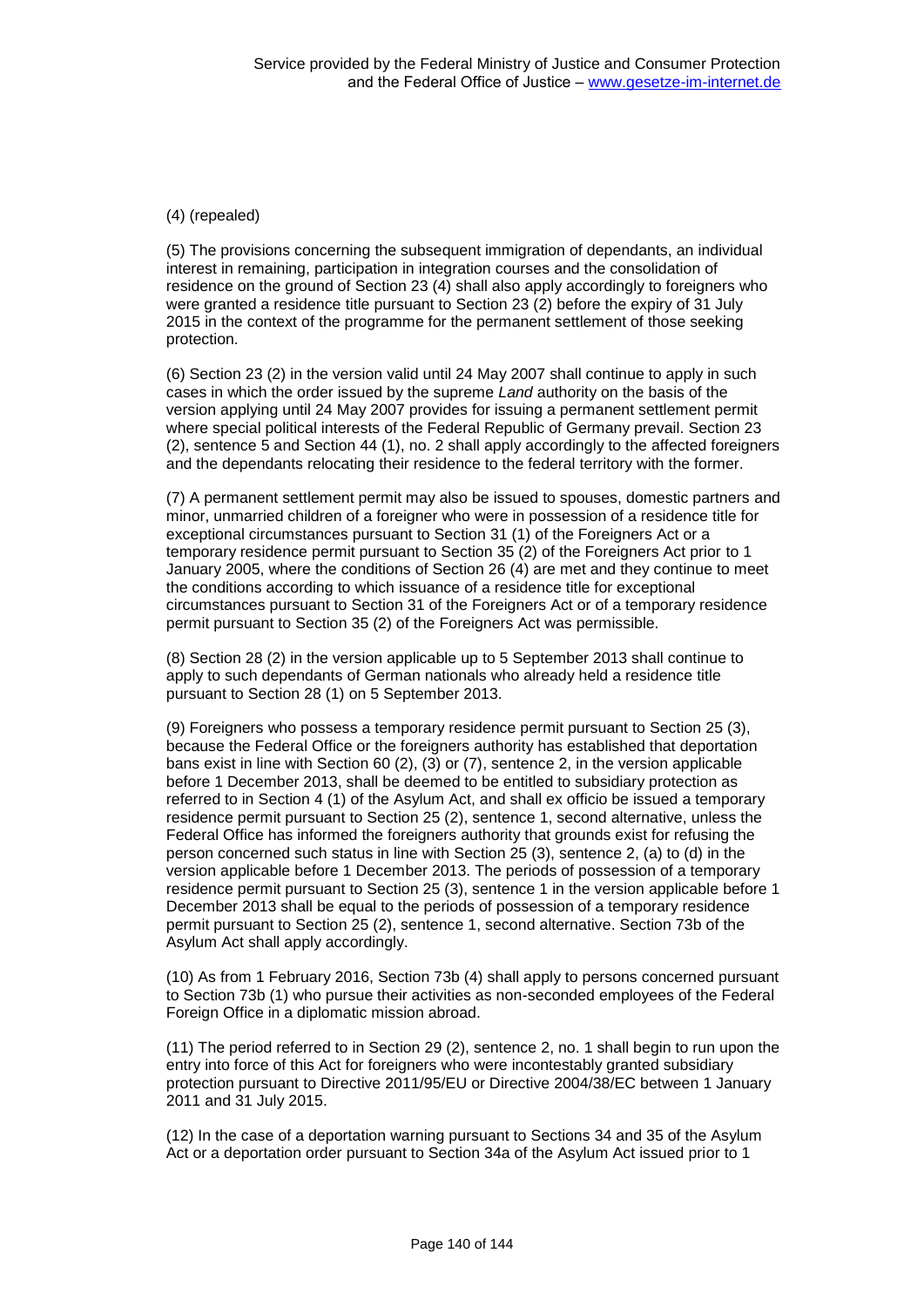August 2015, responsibility for imposing a time limit on a ban on entry and residence pursuant to Section 11 (2) shall lie with the foreigners authorities.

(13) Up until 16 March 2018 the subsequent immigration of dependants shall not be granted to persons who were granted a temporary residence permit pursuant to Section 25 (2), sentence 1, second alternative, after 17 March 2016. In the case of foreigners who were granted a temporary residence permit pursuant to Section 25 (2), sentence 1, second alternative, after 17 March 2016, the period referred to in Section 29 (2), sentence 2, no. 1 shall begin to run on 16 March 2018. Sections 22, 23 shall remain unaffected.

(14) Section 12a in the version applicable until 6 August 2019 shall continue to apply to foreigners who were subject to an obligation pursuant to Section 12a (1) to (4) and (6) before 6 August 2019.

#### **Section 104a Regulations governing old cases**

(1) By way of derogation from Section 5 (1), no. 1 and (2), a foreigner whose deportation has been suspended should be granted a temporary residence permit where he has continuously resided in the federal territory for at least eight years on 1 July 2007, or, if he lives together with one or several minor, unmarried children as a family unit, where he has continuously resided in the federal territory for at least six years on the said date, by virtue of his deportation having been suspended, being permitted to remain pending the asylum decision or on account of a temporary residence or permanent settlement permit having been issued on humanitarian grounds and he

1. has sufficient living space at his disposal,

2. has a sufficient command of the spoken German language equivalent to level A2 of the Common European Framework of Reference for Languages,

3. furnishes proof that any children of school age actually attend school,

4. has not wilfully deceived the foreigners authority as to circumstances relevant to his situation under residence law and has not wilfully delayed or obstructed official measures to end his residence,

5. does not have any links to extremist or terrorist organisations and does not support such organisations and

6. has not been convicted of an offence wilfully committed in the federal territory; fines totalling up to 50 daily rates or up to 90 daily rates in the case of offences which, in accordance with the Residence Act or the Asylum Act, can only be committed by foreigners shall be ignored as a general principle.

Where the foreigner ensures his subsistence independently by means of an economic activity, the temporary residence permit shall be granted pursuant to Section 23 (1), sentence 1. It shall otherwise be issued pursuant to sentence 1; it shall apply as a residence title pursuant to Chapter 2, Part 5; Sections 9 and 26 (4) shall not apply. The requirement stated in sentence 1, no. 2 may be waived until 1 July 2008. The requirement stated in sentence 1, no. 2 shall be waived if the foreigner is unable to meet it on account of a physical or mental illness or disability or on grounds of old age.

(2) An adult unmarried child whose deportation has been suspended, who is the child of a foreigner whose deportation has been suspended and who has been continuously resident in the federal territory for at least eight years on 1 July 2007, or, if he lives together with one or several minor, unmarried children as a family unit, where he has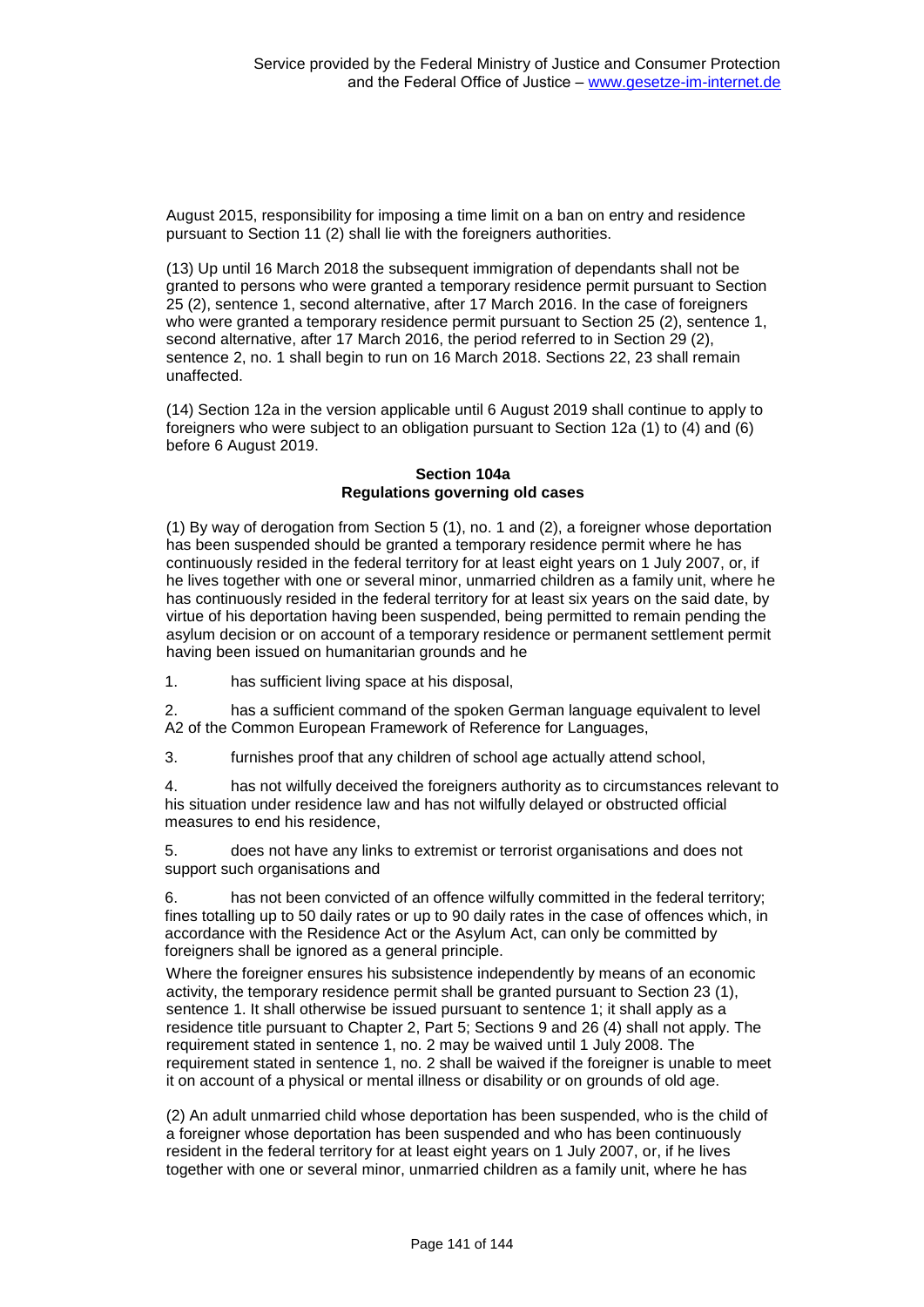been continuously resident in the federal territory for at least six years on the said date, by virtue of his deportation having been suspended, being permitted to remain pending the asylum decision or on account of a temporary residence or permanent settlement permit having been issued on humanitarian grounds, may be granted a temporary residence permit pursuant to Section 23 (1), sentence 1 where said child was a minor at the time of entering the federal territory and where it appears, on the basis of the child's education and way of life to date, that he is capable of integrating into the way of life in the Federal Republic of Germany. The same shall apply to a foreigner who has been continuously resident in the federal territory for at least six years as an unaccompanied minor by virtue of his deportation having been suspended, being permitted to remain pending the asylum decision or on account of a temporary residence or permanent settlement permit having been issued on humanitarian grounds, where it appears, on the basis of the child's education and way of life to date, that he is capable of integrating into the way of life in the Federal Republic of Germany.

(3) If a family member living as part of a family household has committed offences pursuant to subsection 1, sentence 1, no. 6, this shall lead to denial of the temporary residence permit for other family members according to this provision. Sentence 1 shall not apply to the spouse of a foreigner who has committed offences within the meaning of subsection 1, sentence 1, no. 6 where the spouse otherwise meets the requirements of subsection 1 and it is necessary to enable the continued stay of the spouse in order to avoid special hardship. Where, in exceptional cases, children are separated from their parents, their care and welfare in Germany must be ensured.

(4) The temporary residence permit may be issued subject to the condition that the foreigner attend an integration interview or that an integration agreement be concluded. The temporary residence permit shall entitle the holder to pursue an economic activity.

(5) The temporary residence permit shall be issued with a period of validity until 31 December 2009. It shall be extended by two further years as a temporary residence permit pursuant to Section 23 (1), sentence 1 if the foreigner's subsistence was ensured up to 31 December 2009 primarily by the foreigner on his own through the pursuit of an economic activity or if the foreigner has ensured his subsistence on his own on a nontemporary basis at least since 1 April 2009. In both cases, there must be reason to believe that the foreigner's subsistence will be for the most part ensured in the future. In the case of subsection 1, sentence 4 the temporary residence permit shall be issued with an initial period of validity extending only until 1 July 2008 and shall be extended only if the foreigner furnishes proof that he meets the conditions of subsection 1, sentence 1, no. 2 by the aforesaid date at the latest. Section 81 (4) shall not apply.

(6) With regard to extension of the temporary residence permit, derogation from subsection 5 shall be possible in order to avoid cases of hardship. This provision shall apply in the case of

1. apprentices undergoing training in a recognised trade or on governmentsponsored pre-vocational training measures,

2. families with children who are only temporarily reliant on supplementary social benefits,

3. single parents who are temporarily reliant on social benefits and who cannot reasonably be expected to take up employment pursuant to Section 10 (1), no. 3 of Book Two of the Social Code,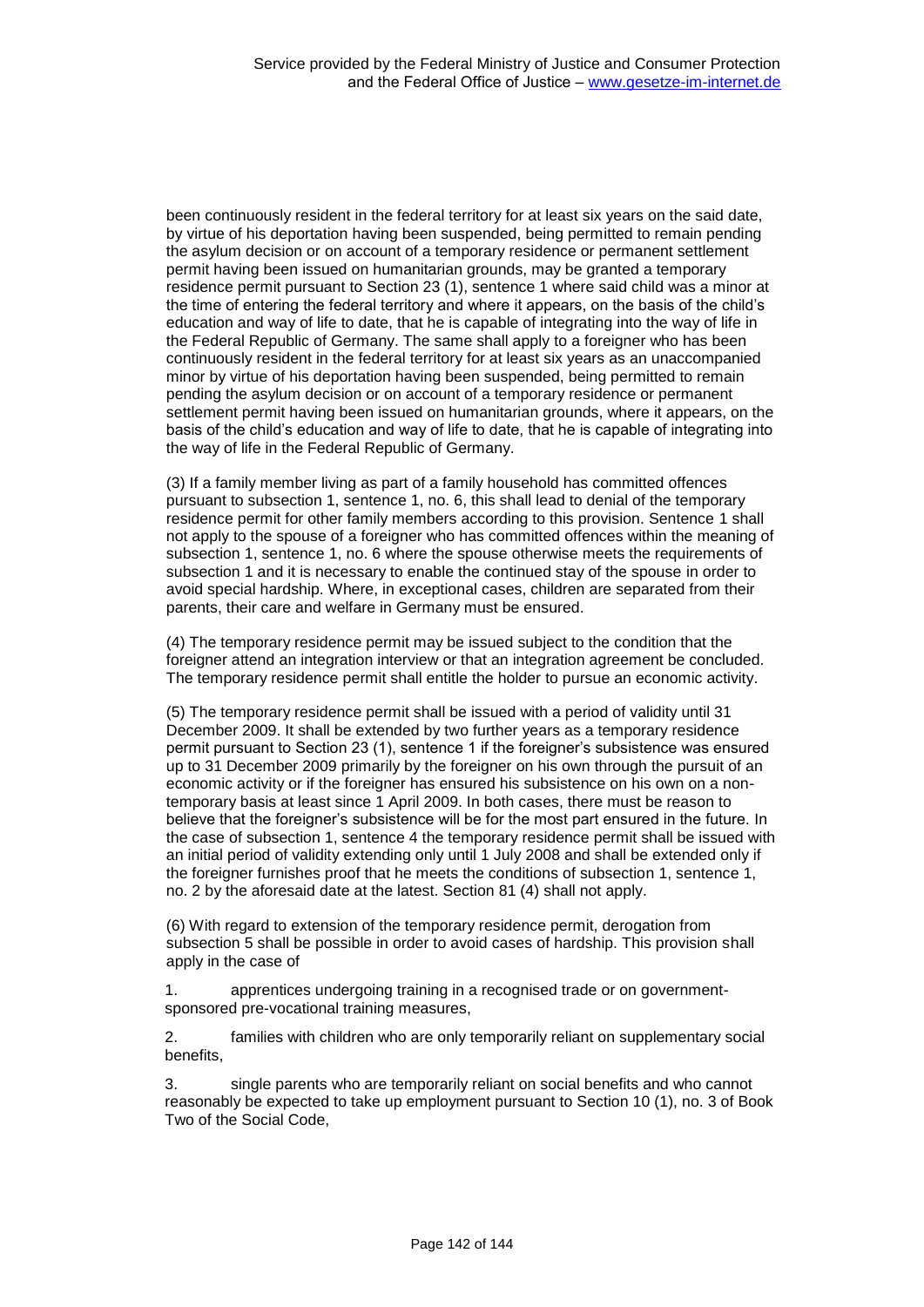4. persons who are unable to work but whose subsistence and any necessary care is secured on a long-term basis by any other means without recourse to any public benefits, except where the benefits are based on paid contributions,

5. persons who are 65 years of age or older on 31 December 2009, if they have no family in their country of origin but do have dependants (children or grandchildren) who are permanently resident in the federal territory or German nationals and if it is thus ensured that no social benefits will be claimed for such persons.

(7) The *Länder* may order a temporary residence permit pursuant to subsections 1 and 2 to be denied to nationals of certain states on grounds of national security for the Federal Republic of Germany. In order to ensure a nationwide uniform approach, the order shall require the approval of the Federal Ministry of the Interior.

#### **Section 104b**

# **Right of residence for integrated children of foreigners whose deportation has been suspended**

By way of derogation from Section 5 (1), no. 1, (2) and Section 10 (3), sentence 1, a minor, unmarried child may be granted a temporary residence permit in his own right pursuant to Section 23 (1), sentence 1 if the said child's parents or the parent possessing the sole right of care and custody are not granted a temporary residence permit or an extension of the same pursuant to Section 104a and are leaving the federal territory, where

1. the child has reached the age of 14 on 1 July 2007,

2. the child has been lawfully resident in Germany or resident in Germany by virtue of suspended deportation for at least six years,

3. the child has a good command of the German language,

4. on the basis of the child's education and way of life to date, he has integrated into the way of life in the Federal Republic of Germany and it is ensured that he will remain integrated in this way of life in the future and

5. care and custody of the child are ensured.

# **Section 105 (repealed)**

## **Section 105a Provisions as to the administrative procedure**

No derogations by way of *Land* law shall be permissible from the provisions set out in Section 4 (2), sentence 2 and 4, (5), sentence 2, Section 15a (4), sentence 2 and 3, Section 23 (1), sentence 3, Section 23a (1), sentence 1, (2), sentence 2, Section 43 (4), Section 44a (1), sentence 2, (3), sentence 1, Section 49a (2), Section 61 (1d), Section 72 (2), Section 73 (2), (3), sentence 1 and 2, Sections 78, 78a, Section 79 (2), Section 81 (5), Section 82 (1), sentence 3, (3), Section 87 (1), (2), sentences 1 and 2, (4), sentences 1, 2 and 4, (5) and (5), Section 89 (1), sentence 2 and 3, (3) and (4), Section 89a (2), (4), sentence 2, (8), Sections 90, 90a, 90b, 91 (1) and (2), Section 91a (3), (4) and (7), Section 91c (1), sentence 2, (2), sentence 2, (3), sentence 4 and (4), sentence 2, Sections 99 and 104a (7), sentence 2, and from the provisions set out in Section 43 (4) and Section 99 pertaining to the administrative procedure.

#### **Section 105b**

# **Transitional provision for residence titles issued according to a standard form**